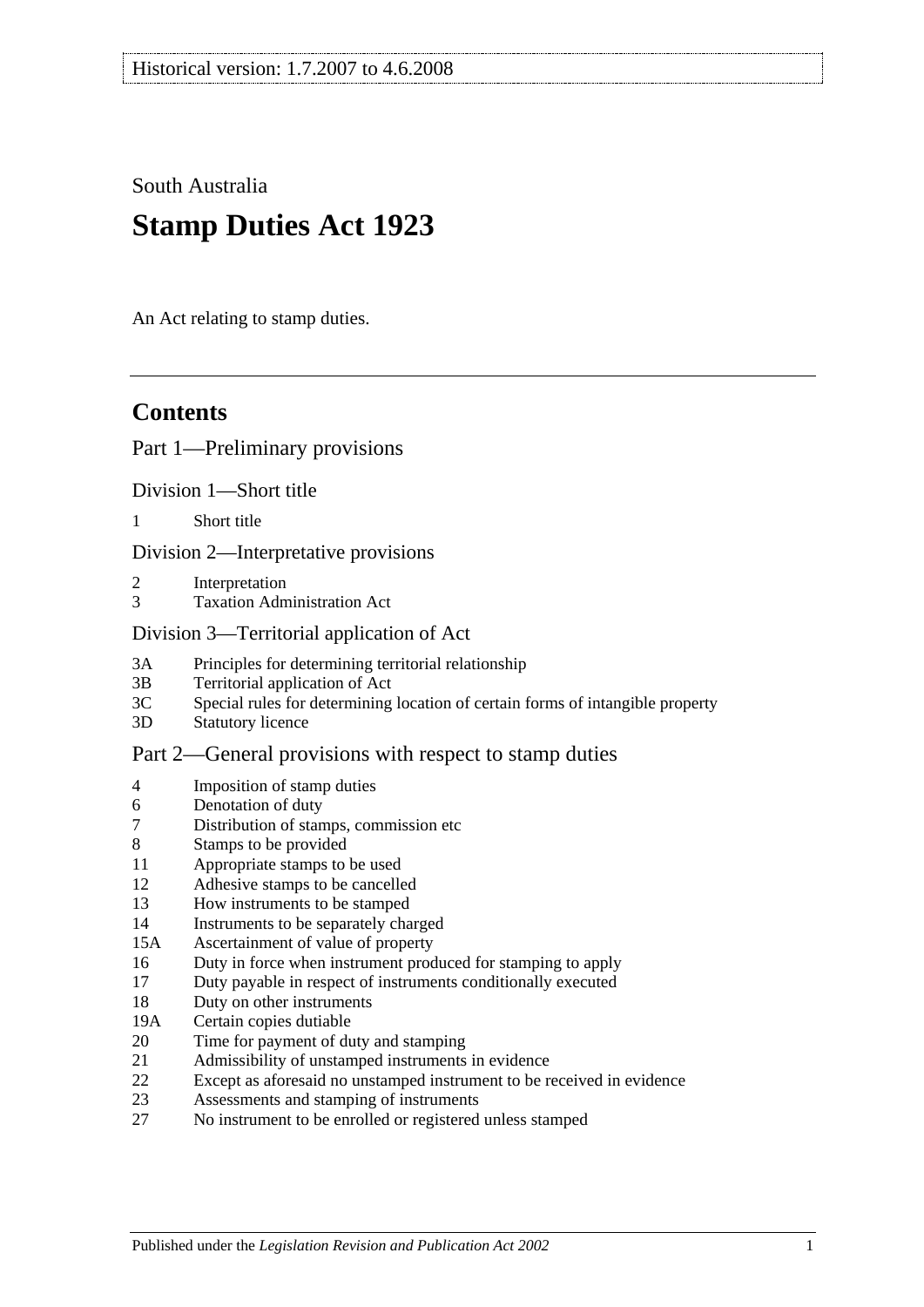# [Part 3—Special provisions with respect to certain stamp duties](#page-18-0)

#### [Division 1—Agreements](#page-18-1)

- 29 [Adhesive stamp may be used for agreement not under seal](#page-18-2)
- 30 [When agreement comprised of several letters](#page-18-3)
- 31 [Certain contracts to be chargeable as conveyances on sale](#page-18-4)
- 31A [Duty on agreements for "walk in walk out" sales of land used for primary production](#page-19-0)

#### [Division 2—Rental business](#page-19-1)

- 31B [Interpretation](#page-19-2)
- 31C [Jurisdictional nexus](#page-21-0)
- 31D [Obligation to be registered](#page-21-1)
- 31E [Registration](#page-21-2)
- 31F [Lodgement of statement and payment of duty](#page-21-3)
- 31H [Manner of denoting duty on statement](#page-23-0)
- 31I [Matter not to be included in statement](#page-23-1)
- 31K [Calculation by other methods](#page-24-0)
- 31L [Passing on a rental duty](#page-25-0)
- 31M [Ascertainment and disclosure of place of use of goods](#page-25-1)

#### [Division 3—Annual licences](#page-26-0)

- 32 [Interpretation](#page-26-1)
- 33 [Annual licence required for insurance business](#page-27-0)
- 34 [Application for annual licence](#page-27-1)
- 35 [Issuing and term of annual licence](#page-27-2)
- 36 [Monthly returns in respect of general insurance business](#page-27-3)
- 36A [Duty if annual licence application or monthly return not lodged as required](#page-28-0)
- 37 [Denoting of duty](#page-28-1)
- 38 [Duty payable on acquisition of insurance business](#page-28-2)
- 42AA [Duty in respect of policies effected outside South Australia](#page-28-3)
- 42AB [Insurers not required to be licensed](#page-29-0)

#### [Division 4—Application for motor vehicle registration](#page-29-1)

- 42A [Interpretation](#page-29-2)
- 42B [Duty on applications for motor vehicle registration or transfer of registration](#page-30-0)
- 42BA [Concessional rate of duty on some applications to transfer registration](#page-32-0)
- 42C [Refund of duty where vehicle returned or registration or transfer in error](#page-33-0)
- 42CA [Refund of duty on eligibility for reduced fee](#page-33-1)
- 42D [Taxation Administration Act and functions of Registrar](#page-33-2)
- 42E [Regulations](#page-33-3)

#### [Division 5—Cheques](#page-34-0)

- 43 [Interpretation](#page-34-1)<br>44 Duty on cheque
- [Duty on cheques and cheque forms](#page-34-2)
- 45 [Duty not to be chargeable after certain date](#page-35-0)
- 46 [Power to make regulations](#page-35-1)

#### [Division 6—Conveyances and conveyances on sale](#page-35-2)

- 60 [Interpretation](#page-35-3)
- 60A [Value of property conveyed or transferred](#page-36-0)
- 60B [Refund of duty where transaction is rescinded or annulled](#page-37-0)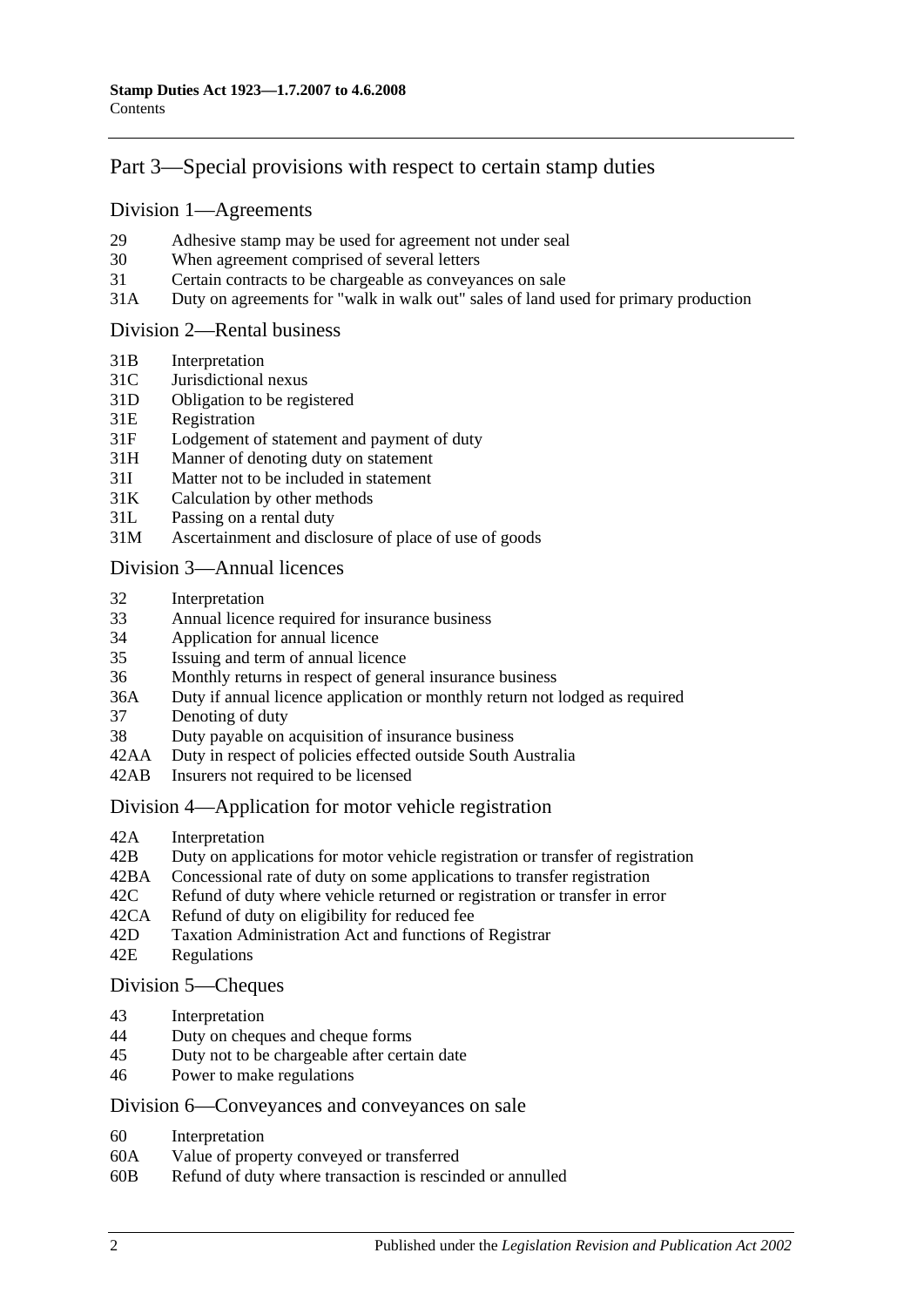- 60C [Refund of duty on reconveyance of property subject to a common law mortgage](#page-38-0)
- 61 [Method or estimating value of consideration where consideration consists of shares](#page-38-1)
- 62 [Land use entitlements](#page-38-2)
- 64 [Consideration in case of lease](#page-39-0)
- 65 [Where consideration consists of real or personal property](#page-39-1)
- 66 [Where consideration is payable in instalments](#page-39-2)
- 67 [Computation of duty where instruments are interrelated](#page-39-3)
- 68 [Duty in certain cases](#page-40-0)
- 70 [Evasion of duty](#page-41-0)
- 71 [Instruments chargeable as conveyances operating as voluntary dispositions](#page-41-1) *inter vivos*
- 71AA [Instruments disclaiming etc an interest in the estate of a deceased person](#page-44-0)
- 71A [Provision where trust property distributed](#page-45-0) *in specie*
- 71B [Partition or division of property](#page-45-1)
- 71C [Concessional rates of duty in respect of purchase of first home etc](#page-45-2)
- 71CA [Exemption from duty in respect of Family Law instruments](#page-49-0)
- 71CB [Exemption from duty in respect of certain transfers between spouses etc or former spouses](#page-52-0)  [etc](#page-52-0)
- 71CBA [Exemption from duty in respect of domestic partnership agreements or property](#page-53-0)  [adjustment orders](#page-53-0)
- 71CC [Interfamilial transfer of farming property](#page-54-0)
- 71CD [Duty on conveyances by Official Trustee etc](#page-56-0)
- 71D [Concessional duty to encourage mineral or petroleum exploration activity](#page-56-1)
- 71DA [Duty on certain conveyances between superannuation funds etc](#page-58-0)

#### [Division 7—Gaming machine surcharge](#page-59-0)

- 71EA [Interpretation](#page-59-1)
- 71EB [Direct interests](#page-61-0)
- 71EC [Related entities](#page-61-1)
- 71ED [Indirect interests](#page-61-2)
- 71EE [Notional interests](#page-62-0)
- 71EF [Application of this](#page-62-1) Division<br>71EG Imposition of surcharge
- 71EG [Imposition of surcharge](#page-62-2)<br>71EH Exempt transactions
- [Exempt transactions](#page-63-0)
- 71EI [Notice of transaction to which this Division applies](#page-63-1)
- 71EJ [Recovery of duty](#page-64-0)

#### [Division 8—Transactions effected without creating dutiable instrument](#page-64-1)

- 71E [Transactions otherwise than by dutiable instrument](#page-64-2)
- 71F [Statutory transfers](#page-66-0)

#### [Division 9—Leases](#page-66-1)

- 72 [Agreement for lease to be charged as a lease](#page-66-2)
- 73 [Leases, how to be charged in respect of produce etc](#page-66-3)
- 74 [Duty in respect of certain kinds of lease](#page-67-0)
- 75 [Consideration for lease](#page-67-1)
- 75A [Abolition of duty on leases](#page-68-0)

#### [Division 10—Mortgages](#page-68-1)

- 76 [Interpretation](#page-68-2)
- 77 [Where mortgage consists of several instruments](#page-69-0)
- 78 [Security for stock, how to be charged](#page-69-1)
- 79 [Mortgage securing future and contingent liabilities](#page-69-2)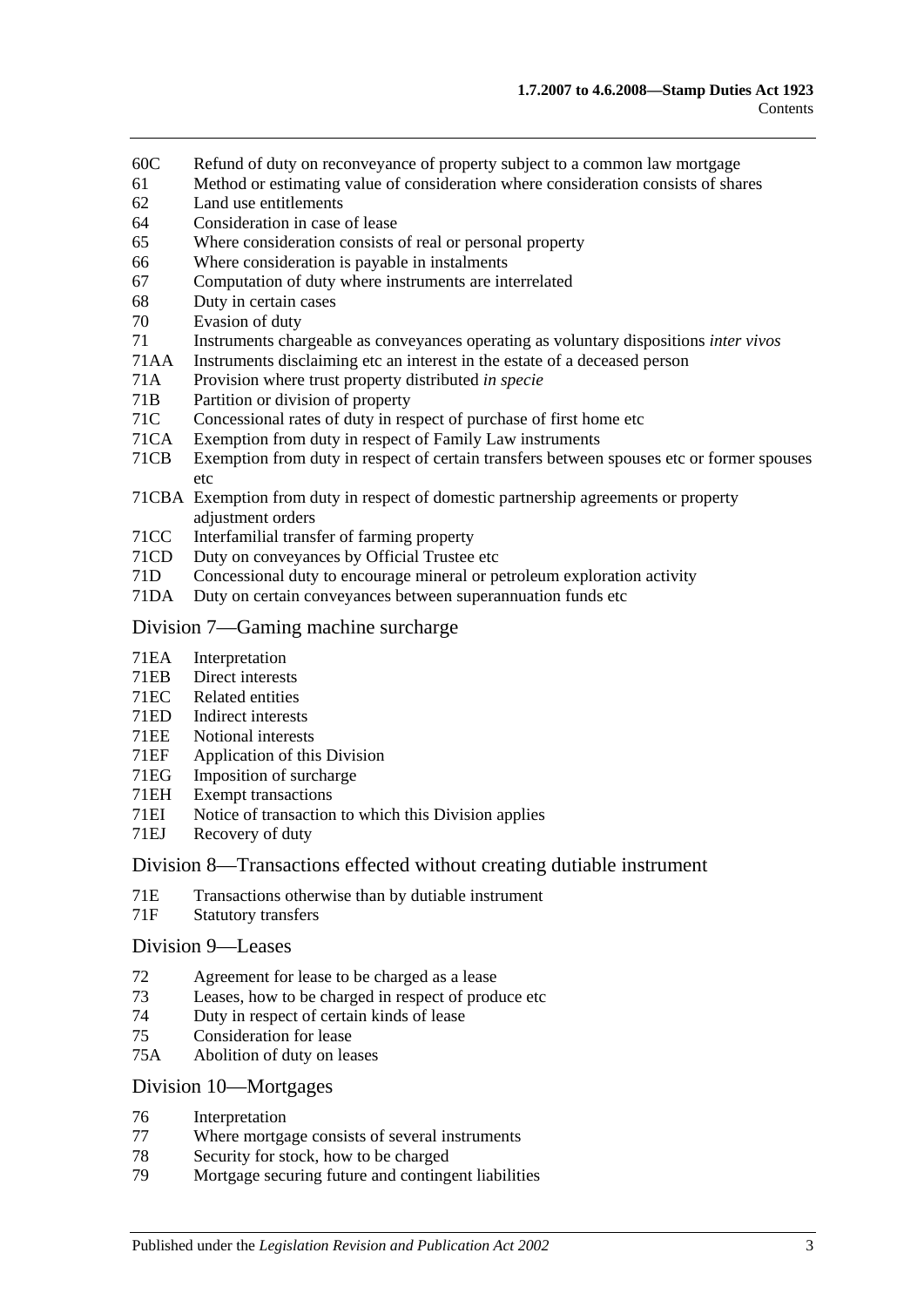- 80 [Security for repayment by periodical payments, how to be charged](#page-71-0)
- 81 [Transfers and further charges](#page-71-1)
- 81A [Duty may be denoted in certain cases by adhesive stamps](#page-71-2)
- 81B [Duty chargeable proportioned to value of South Australian property](#page-71-3)
- 81C [Duty paid on one mortgage may be denoted as having been paid on another mortgage](#page-72-0)
- 82 [Unregistered mortgages protected by caveats](#page-73-0)

## [Part 3A—Special provisions relating to financial products](#page-74-0)

#### [Division 1—Interpretation](#page-74-1)

- 90A [Interpretation](#page-74-2)
- 90AB [Share buy-back](#page-76-0)
- 90AC [Exempt transactions](#page-76-1)

#### [Division 2—Duty on sales and purchases by brokers](#page-76-2)

- 90B [Application of Division](#page-76-3)
- 90C [Records of sales and purchases of financial products](#page-77-0)
- 90D [Returns to be lodged and duty paid](#page-78-0)
- 90E [Endorsement of instrument of transfer as to payment of duty](#page-79-0)
- 90F [Power of dealer to recover paid duty](#page-79-1)
- 90G [Transactions in S.A. financial products on U.K. stock exchange](#page-79-2)

#### [Division 3—Duty on certain clearing and settlement transactions](#page-81-0)

- 90H [Application of Division](#page-81-1)
- 90I [Requirement to make record of CSF transactions](#page-82-0)
- 90J [Transfer document or record to be treated as instrument of conveyance](#page-82-1)
- 90K [Particulars to be included in a transfer document](#page-83-0)
- 90L [Relevant CSF participant's identification code equivalent to stamping](#page-83-1)
- 90M [Returns to be lodged and duty paid](#page-83-2)
- 90N [Monthly returns by registered CS facility licensees](#page-83-3)
- 90O [Particulars reported by participants to be kept by registered CS facility licensees](#page-84-0)
- 90P [Refund for error transaction](#page-84-1)

#### [Division 4—Registration of Australian market licensees and CS facility licensees](#page-84-2)

- 90Q [Registration process](#page-84-3)
- 90R [Disclosure of information](#page-85-0)

#### [Division 5—Duty on other conveyances](#page-85-1)

- 90T [Application of Division](#page-85-2)
- 90U [Financial products liable to duty](#page-85-3)
- 90V [Proclaimed countries](#page-85-4)

## [Part 4—Land rich entities](#page-86-0)

#### [Division 1—Preliminary](#page-86-1)

- 91 [Interpretation](#page-86-2)
- 91A [Land assets](#page-88-0)
- 92 [Direct interests](#page-89-0)
- 92A [Related entities](#page-89-1)
- 92B [Indirect interests](#page-90-0)
- 93 [Notional interest in assets of related entity](#page-90-1)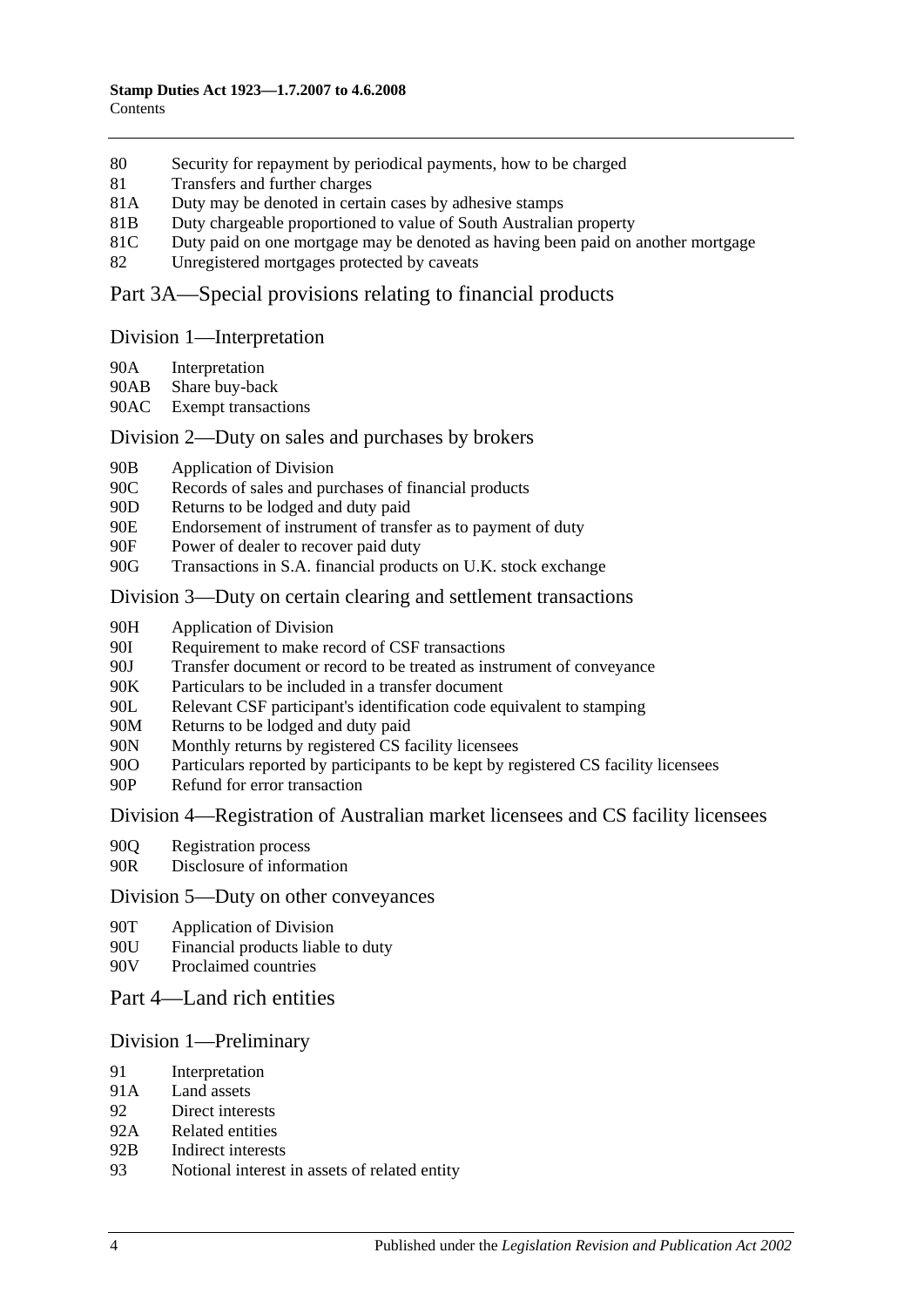#### [Division 2—Land rich entity](#page-90-2)

94 [Land rich entity](#page-90-3)

#### [Division 3—Dutiable transactions](#page-91-0)

- 95 [General principle of liability to duty](#page-91-1)
- 95A [Aggregation of interests](#page-92-0)
- 95B [Primary production entities](#page-92-1)
- 96 [Value of notional interest acquired as a result of dutiable transaction](#page-93-0)
- 97 [Calculation of duty](#page-93-1)

#### [Division 4—Payment and recovery of duty](#page-94-0)

- 98 [Acquisition statement](#page-94-1)<br>99 Recovery from entity
- [Recovery from entity](#page-95-0)

#### [Division 5—Miscellaneous](#page-96-0)

- 100 [Valuation of interest under contract or option to purchase land](#page-96-1)
- 101 [Exempt transactions](#page-96-2)
- 102 [Multiple incidences of duty](#page-96-3)

### [Part 5—Miscellaneous provisions](#page-98-0)

- 106 [Spoiled or unused stamps](#page-98-1)
- 106A [Transfer of financial products not to be registered unless duly stamped](#page-98-2)
- 107 [Transfer of property to correct error](#page-99-0)
- 108 [Penalties for certain offences](#page-99-1)
- 109 [Penalty for fraud](#page-100-0)
- 111 [Remedy for misappropriation](#page-100-1)
- 112 [Regulations](#page-100-2)
- 114 [Exemption from stamp duty](#page-101-0)

#### [Schedule 1—Transitional provisions](#page-102-0)

1 [Commencement of consequential regulations](#page-102-1)

#### [Schedule 2—Stamp duties and exemptions](#page-102-2)

- Part 1—Specified instruments
- Part 2—General exemptions from all stamp duties
- 16 [General exemptions](#page-116-0)

## [Legislative history](#page-122-0)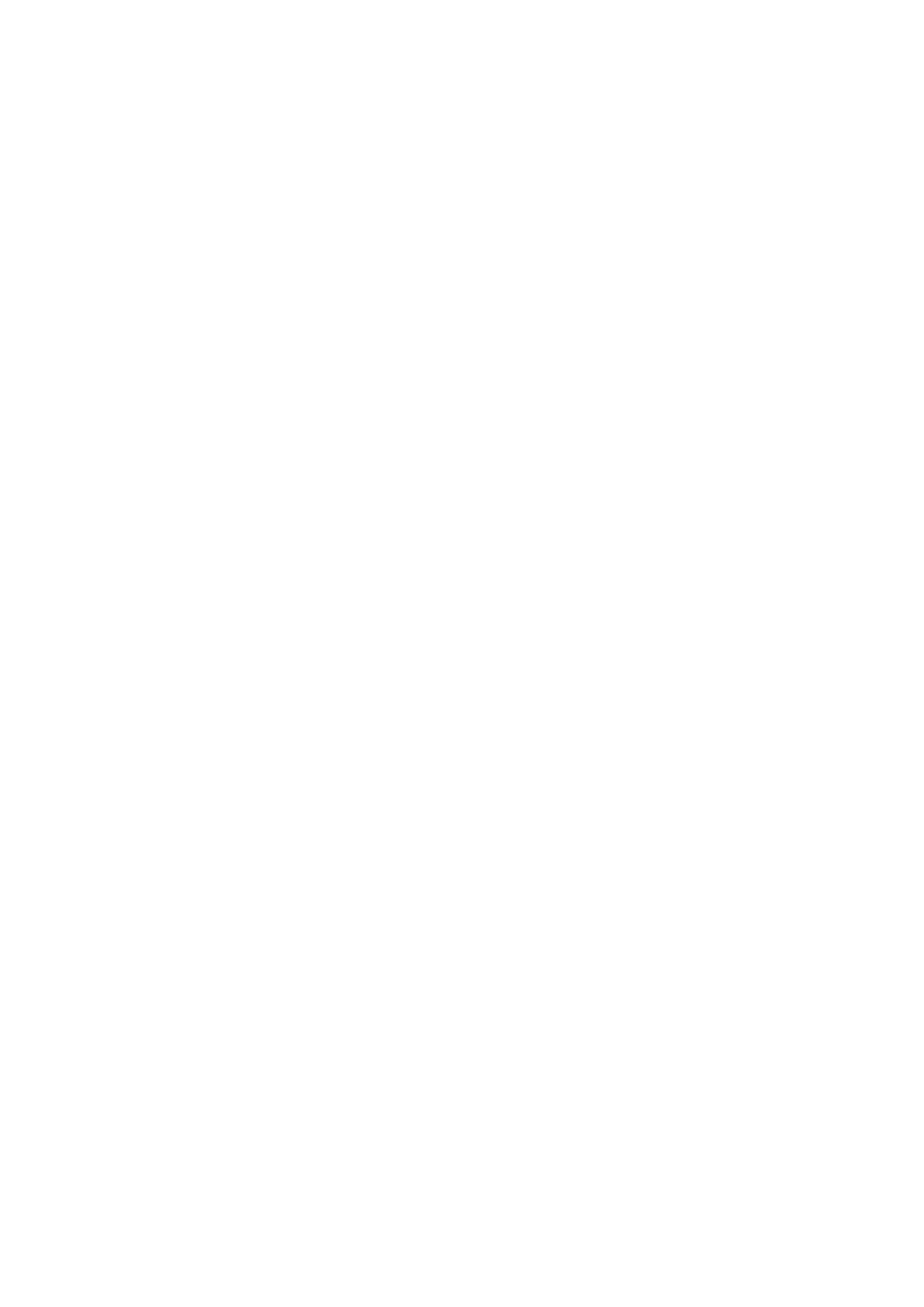## <span id="page-6-0"></span>**The Parliament of South Australia enacts as follows:**

# **Part 1—Preliminary provisions**

## <span id="page-6-1"></span>**Division 1—Short title**

## <span id="page-6-2"></span>**1—Short title**

This Act may be cited as the *Stamp Duties Act 1923*.

# <span id="page-6-3"></span>**Division 2—Interpretative provisions**

## <span id="page-6-4"></span>**2—Interpretation**

(1) In this Act, unless it is otherwise provided or there is something in the context repugnant thereto—

*adhesive stamp* means an adhesive stamp purchased or otherwise obtained from the Commissioner or a distributor of stamps in pursuance of this Act;

*approved form* means a form approved by the Commissioner;

*assessment* means an assessment or reassessment by the Commissioner under Part 3 of the *[Taxation Administration Act](http://www.legislation.sa.gov.au/index.aspx?action=legref&type=act&legtitle=Taxation%20Administration%20Act%201996) 1996*, and *assess* and *assessed* have corresponding meanings;

*Australian market licensee* means the holder of an Australian market licence under Chapter 7 of the *Corporations Act 2001* of the Commonwealth;

*beneficial interest* means an equitable interest or an interest vested both at law and in equity in the holder of the interest and includes a potential beneficial interest;

*business of primary production* means the business of agriculture, pasturage, horticulture, viticulture, apiculture, poultry farming, dairy farming, forestry or any other business consisting of the cultivation of soils, the gathering in of crops, the rearing of livestock or the propagation and harvesting of fish or other aquatic organisms;

*Commissioner* means the person appointed or acting as the Commissioner of State Taxation, and includes a person appointed or acting as a Deputy Commissioner of State Taxation (see Part 9 of the *[Taxation Administration Act](http://www.legislation.sa.gov.au/index.aspx?action=legref&type=act&legtitle=Taxation%20Administration%20Act%201996) 1996*);

*CUFS* means an interest, issued by or on behalf of CHESS Depositary Nominees Pty Ltd, that provides beneficial ownership in respect of—

- (a) shares in a corporation incorporated outside Australia; or
- (b) units in a unit trust scheme,

being shares or units that are quoted on the market operated by the Australian Stock Exchange Limited;

*die* means die or other machine or implement used for impressing or imprinting stamps upon documents;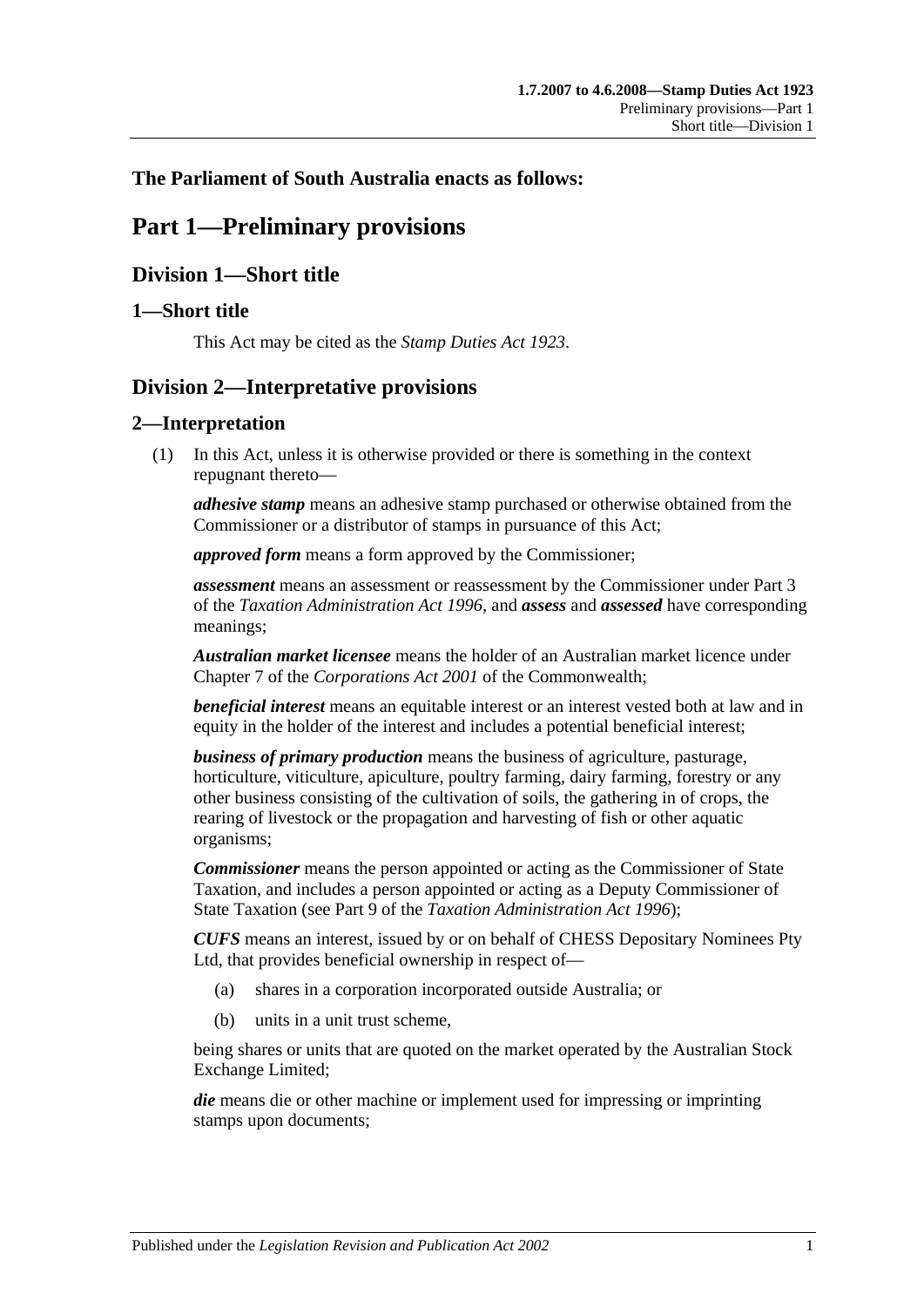*discretionary trust* means an arrangement, however made, under which a person holds property, and the beneficial interest in all or any part of that property may be vested in a person (in this Act referred to as an *object* of the discretionary trust) on the exercise of a discretion, whether subject to any other contingency or not and whether the exercise of the discretion is obligatory or optional;

*domestic partner* means a person who is a domestic partner within the meaning of the *[Family Relationships Act](http://www.legislation.sa.gov.au/index.aspx?action=legref&type=act&legtitle=Family%20Relationships%20Act%201975) 1975*, whether declared as such under that Act or not;

duty means duty charged under this Act, and includes penalty tax and interest payable under Part 5 of the *[Taxation Administration Act](http://www.legislation.sa.gov.au/index.aspx?action=legref&type=act&legtitle=Taxation%20Administration%20Act%201996) 1996* in relation to duty under this Act;

*executed* and *execution*, with reference to instruments not under seal, mean signed and signature;

#### *financial product* means—

- (a) any stock, share or other similar security of a corporation (including a government, semi-government or municipal corporation), company or society; or
- (b) any debenture, debenture stock, bond, note or other similar security of a corporation (including a government, semi-government or municipal corporation), company or society (whether constituting a charge on the assets of the corporation, company or society or not); or
- (c) any interest in a managed investment scheme registered under Chapter 5C of the *Corporations Act 2001* of the Commonwealth; or
- (d) any other stock or security that is bought or sold through the agency of a participant in a financial market within the meaning of Chapter 7 of the *Corporations Act 2001* of the Commonwealth operated by an Australian market licensee; or
- (e) a CUFS; or
- (f) any other stock, security or interest brought within the ambit of this definition by the regulations,

and includes a right in respect of a financial product but does not include any stock, security or interest excluded from the ambit of this definition by the regulations;

*forge* includes counterfeit:

*GST* means the tax payable under the GST law;

*GST law* means—

- (a) A *New Tax System (Goods and Services Tax) Act 1999* (Cwth); and
- (b) the related legislation of the Commonwealth dealing with the imposition of a tax on the supply of goods and services;

#### *impressed stamp* means—

- (a) a stamp impressed or imprinted by means of a die; or
- (b) a record imprinted or made by means of any machine or implement,

under the direction of the Commissioner in pursuance of this Act;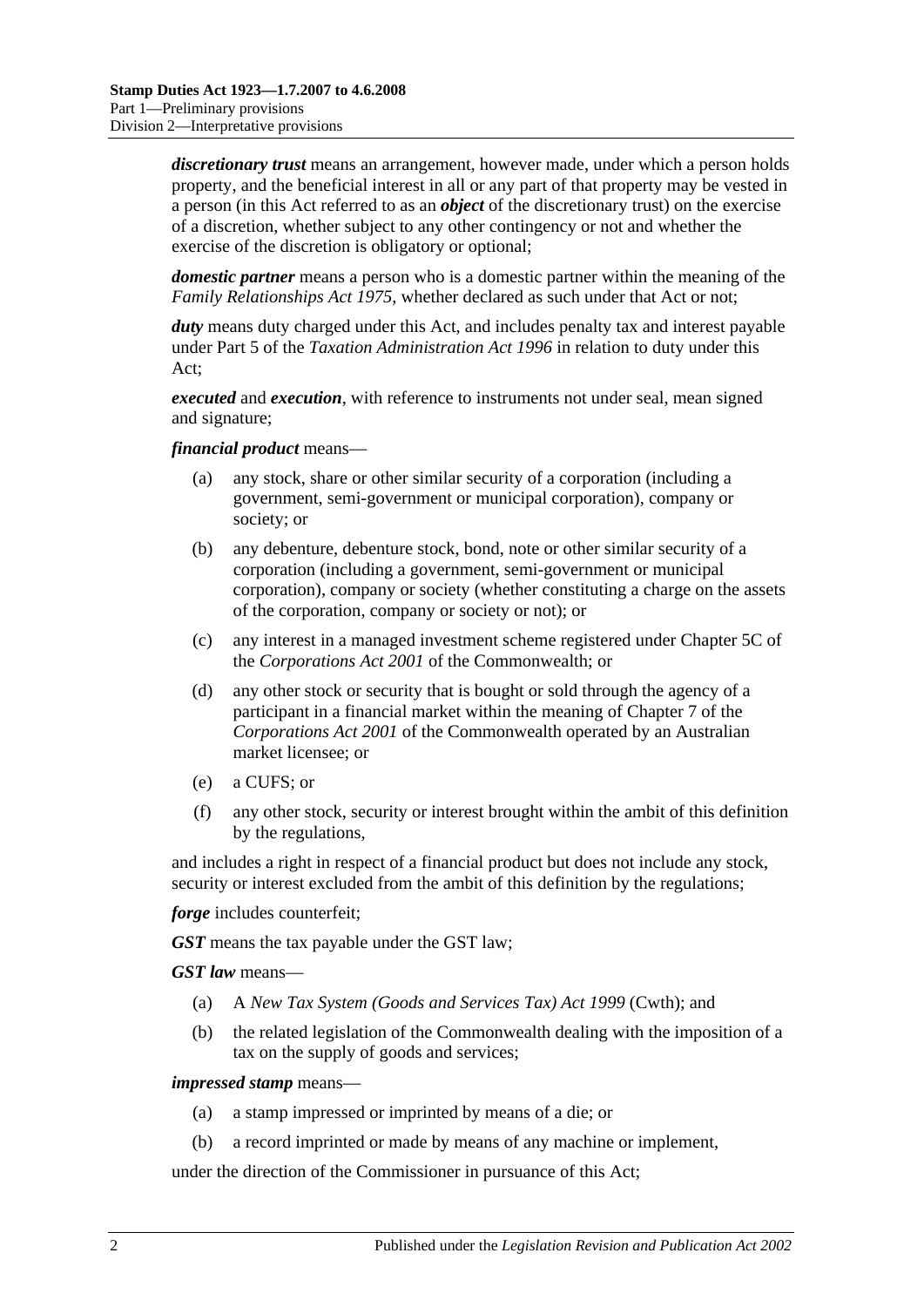*instrument* includes every written document;

*intellectual property* includes—

- (a) a registered patent, circuit layout, or design;
- (b) a right under the *Plant Breeder's Rights Act 1994* (Cwth);
- (c) a trade mark;
- (d) a copyright;

*interest* in property means a legal or equitable interest and includes a potential, contingent, expectant or inchoate interest;

#### *jurisdiction* means—

- (a) a State or Territory of Australia; or
- (b) a country or place subject to the laws of a particular legislative authority;

*material* means any sort of material upon which words or figures can be expressed;

*money* includes all sums expressed in Australian or foreign currency;

*potential beneficial interest* means the rights, expectancies or possibilities of an object of a discretionary trust in, or in relation to, property subject to the discretionary trust;

*property* means real or personal property and includes—

- (a) intellectual property (except know-how and confidential information); and
- (b) an interest in property;

*recognised financial market* means—

- (a) a financial market operated by the Australian Stock Exchange Limited; or
- (b) a financial market of a stock exchange brought within the ambit of this definition by the regulations;

*records* means records of any kind (whether in documentary or other form);

*rent* includes an amount (however it may be described in a lease) to be paid by a lessee to a lessor to reimburse, offset or defray the lessor's liability to GST;

*right in respect of a financial product* means a right, whether actual, prospective or contingent, of any person to have issued to him or her a financial product, whether or not on payment of any money or other consideration for the financial product;

*sale* of property includes any transaction under which the property is converted into money;

*spouse*—a person is the spouse of another if they are legally married;

*stamp* means an adhesive stamp or an impressed stamp;

*stamped* means bearing an impressed stamp or having an adhesive stamp affixed;

*State* includes the Australian Capital Territory and the Northern Territory;

*stock* means any share in the stocks or funds of any State or government, or in the capital stock or funded debt of any company, corporation or society (whether incorporated under a law of this or any other State, a law of the Commonwealth, or a law of any other place);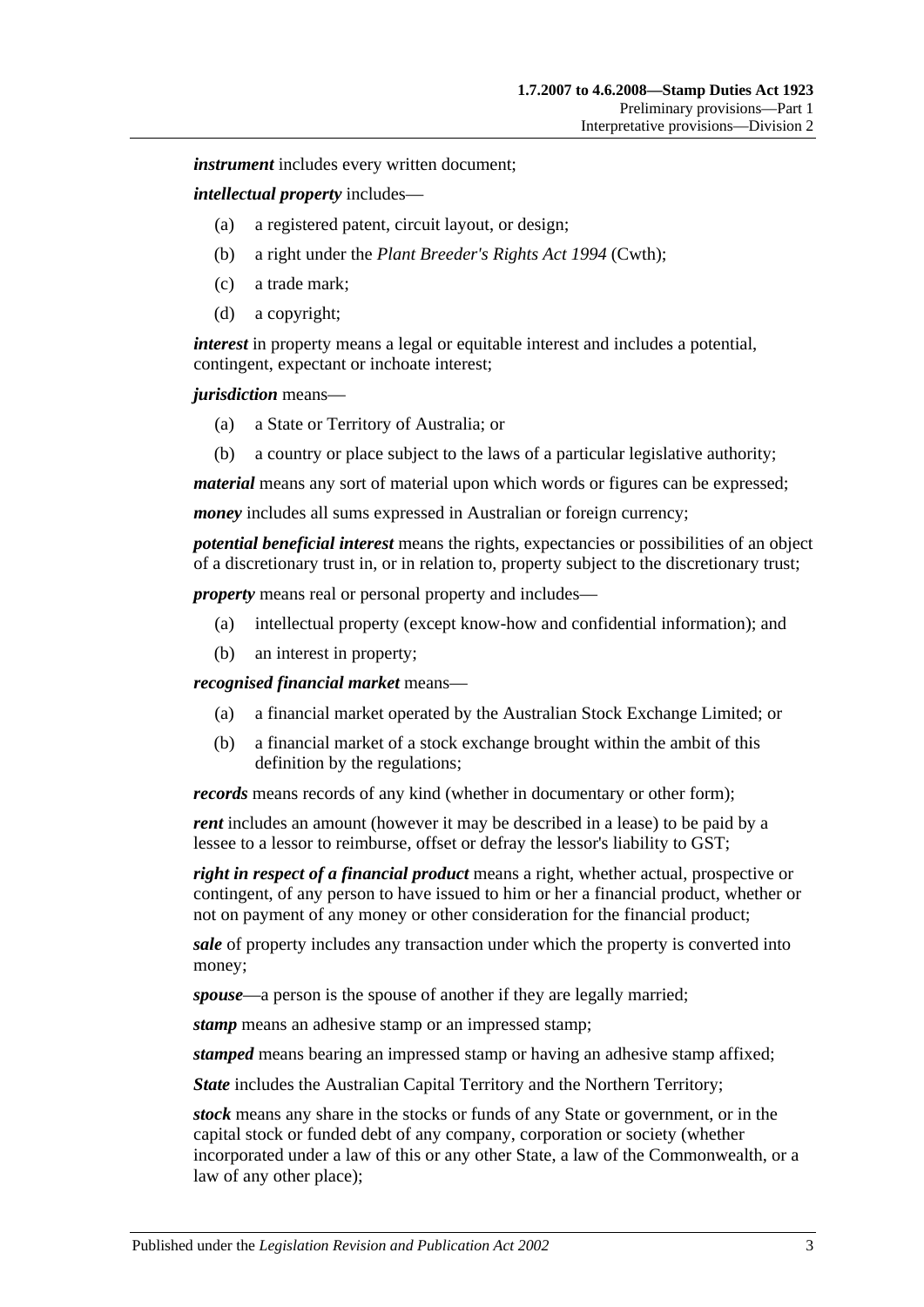*transfer*, in relation to property, means transfer, assure or vest at law or in equity (whether or not the transfer, assurance or vesting is subject to registration, the issue of a certificate of title or some other similar requirement);

*unit* in relation to a unit trust scheme means a right or interest (however described) of a beneficiary under a unit trust scheme;

*unit trust scheme* means an arrangement made for the purpose, or having the effect, of providing for persons having funds available for investment facilities for the participation by them, as beneficiaries under a trust, in any profits or income arising from the acquisition, holding, management or disposal of any property subject to the trust;

*write*, *written* and *writing* include every mode in which words or figures can be expressed upon material.

(2) An interest of a particular kind in the proceeds of the sale of property is, until the property is sold, taken to be an interest of the same kind in the property.

#### **Example—**

A beneficial interest in the proceeds of the sale of property is, until the property is sold, taken to be a beneficial interest in the property.

(3) A person is taken to transfer a leasehold or other interest in land held from the Crown if the person surrenders the interest so that the Crown may grant to a person other than the surrenderor a leasehold or other interest in the land.

#### <span id="page-9-0"></span>**3—Taxation Administration Act**

This Act should be read together with the *[Taxation Administration Act](http://www.legislation.sa.gov.au/index.aspx?action=legref&type=act&legtitle=Taxation%20Administration%20Act%201996) 1996* which makes provision for the administration and enforcement of this Act and other taxation laws.

## <span id="page-9-1"></span>**Division 3—Territorial application of Act**

#### <span id="page-9-2"></span>**3A—Principles for determining territorial relationship**

- <span id="page-9-4"></span><span id="page-9-3"></span>(1) An instrument relates to property situated in a particular jurisdiction if it—
	- (a) creates, transfers, redeems, renounces, surrenders, cancels or extinguishes an interest in property situated in the relevant jurisdiction; or
	- (b) deals with an interest in property situated in the relevant jurisdiction in any other way; or
	- (c) acknowledges, evidences or records a transaction to which [paragraph](#page-9-3) (a) or [\(b\)](#page-9-4) refers.
- (2) A potential, contingent, expectant or other inchoate interest is to be regarded as an interest in property in a particular jurisdiction if the realisation of the potentiality, contingency or expectancy, or the occurrence of any act or event necessary to perfect the interest could result in—
	- (a) an interest in property situated in that jurisdiction; or
	- (b) an interest in the proceeds of the sale of property situated in that jurisdiction.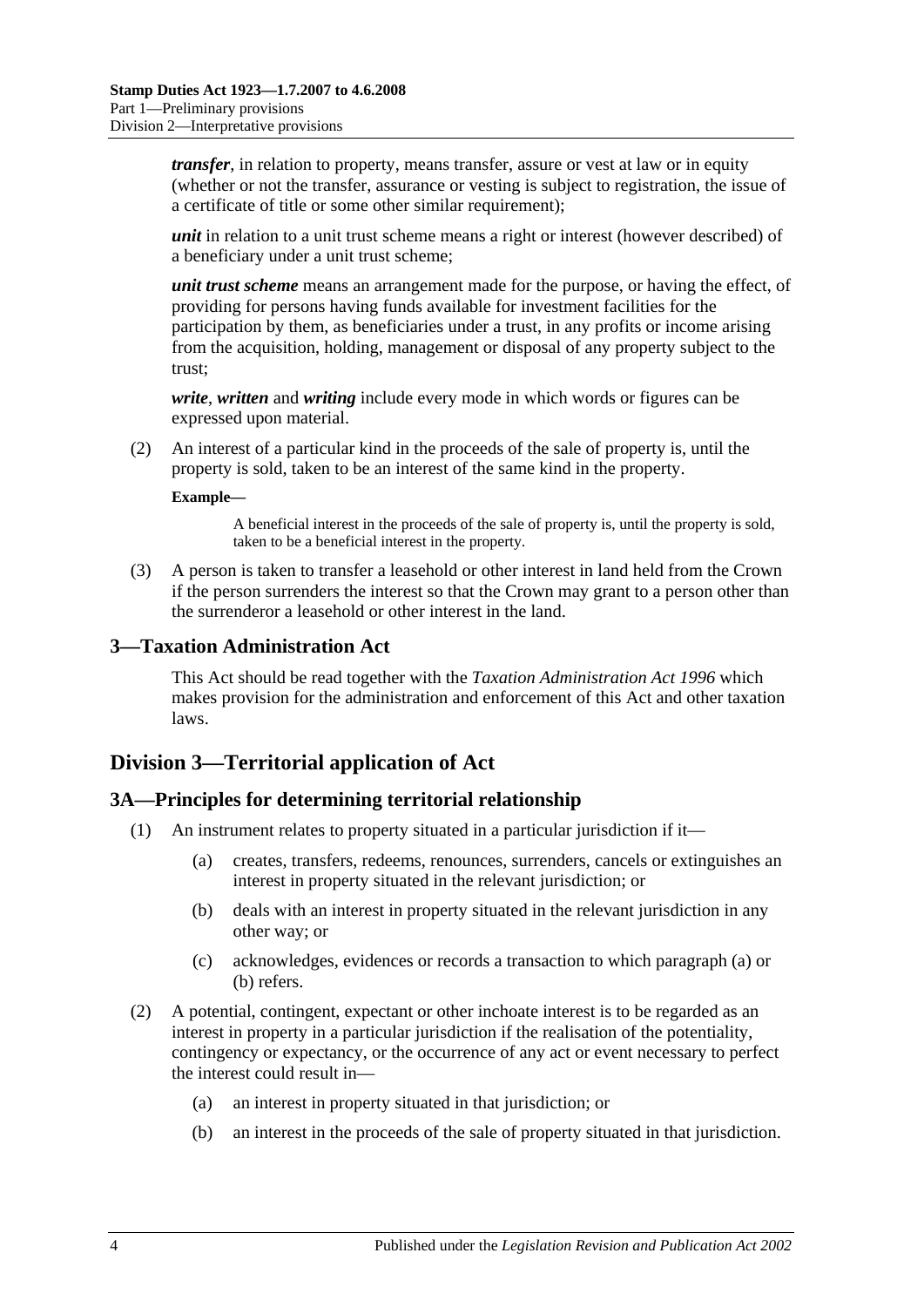- (3) For the purpose of calculating duty on an instrument that relates to a potential, contingent, expectant or other inchoate interest—
	- (a) the interest is to be treated as an actual interest ie as if the potentiality, contingency or expectancy had been realised or anything necessary to perfect the interest had occurred; and
	- (b) if the interest is dependent in any way on the exercise of a discretion or any other contingency, it will be presumed that the discretion has been exercised, or the contingency has been realised, so as to give rise to the greatest possible liability to duty in this State.
- (4) An interest in property is taken to be situated in the jurisdiction in which the property to which the interest relates is situated.

## <span id="page-10-0"></span>**3B—Territorial application of Act**

- (1) This Act applies in respect of an instrument that relates to property situated, or a matter or thing to be done, in South Australia irrespective of whether—
	- (a) the instrument is within or outside South Australia; or
	- (b) the instrument was executed within or outside South Australia.
- (2) If an instrument relates to property situated in part in South Australia and in part outside South Australia, duty is to be calculated as if the instrument related only to the property situated in South Australia.
- (3) This section operates subject to any other specific provision dealing with how duty is to be calculated on an instrument that relates to property within and outside South Australia<sup>1</sup>
- **Note—**
	- 1 [Section](#page-71-3) 81B deals with the duty payable on a mortgage over property within and outside the State.

## <span id="page-10-1"></span>**3C—Special rules for determining location of certain forms of intangible property**

- (1) This section applies to intangible property of the following kinds—
	- (a) business or product goodwill;
	- (b) intellectual property (except know-how and confidential information);
	- (c) rights conferred under a franchise agreement or licence (including a statutory licence granted under the law of the Commonwealth but not a statutory licence granted under the law of the State).
- <span id="page-10-2"></span>(2) If intangible property to which this section applies is a business asset, it is taken to be wholly situated in South Australia if the business is carried on wholly in South Australia and, if not, is taken to be situated in the various jurisdictions in which the business is carried on in proportion to the volume of business carried on in each.
- (3) The Commissioner is to determine proportions for the purposes of [subsection](#page-10-2) (2) having regard to—
	- (a) the turnover of the business; and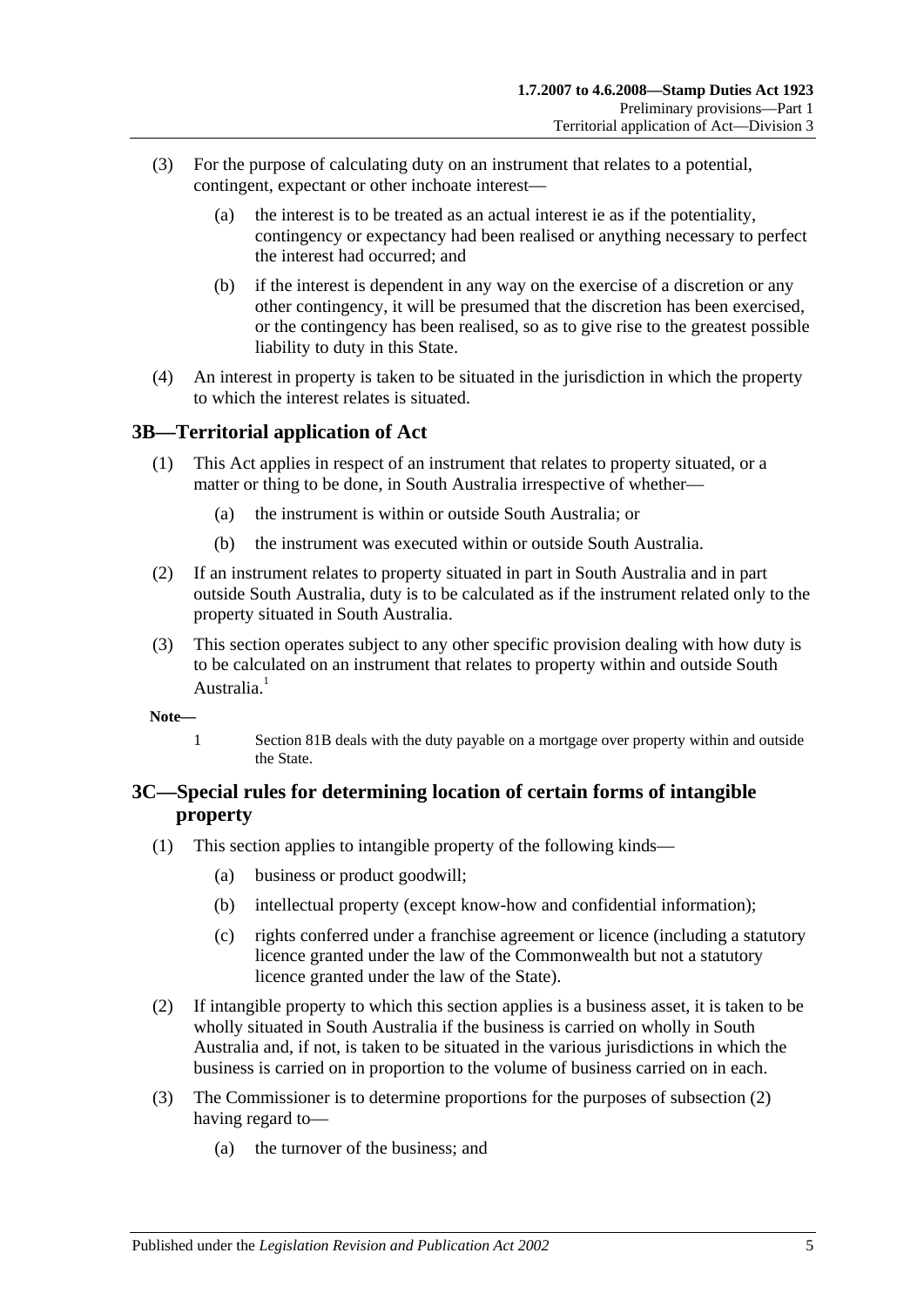- (b) the relative extent of income generated by the business in each jurisdiction in which the business is carried on; and
- (c) the relative extent of the work carried on in each of the relevant jurisdictions; and
- (d) any other relevant factors.
- (4) If intangible property to which this section applies is not a business asset, it is taken to be situated in the jurisdiction in which the owner—
	- (a) if a company—
		- (i) in the case of a company incorporated or taken to be incorporated under the *Corporations Act 2001* of the Commonwealth—is taken, under that Act, to be registered;
		- (ii) in any other case—is incorporated; or
	- (b) if a natural person—is ordinarily resident.

### <span id="page-11-0"></span>**3D—Statutory licence**

The property in a statutory licence granted under the law of South Australia, and in any rights deriving from such a licence, is taken to be situated in South Australia.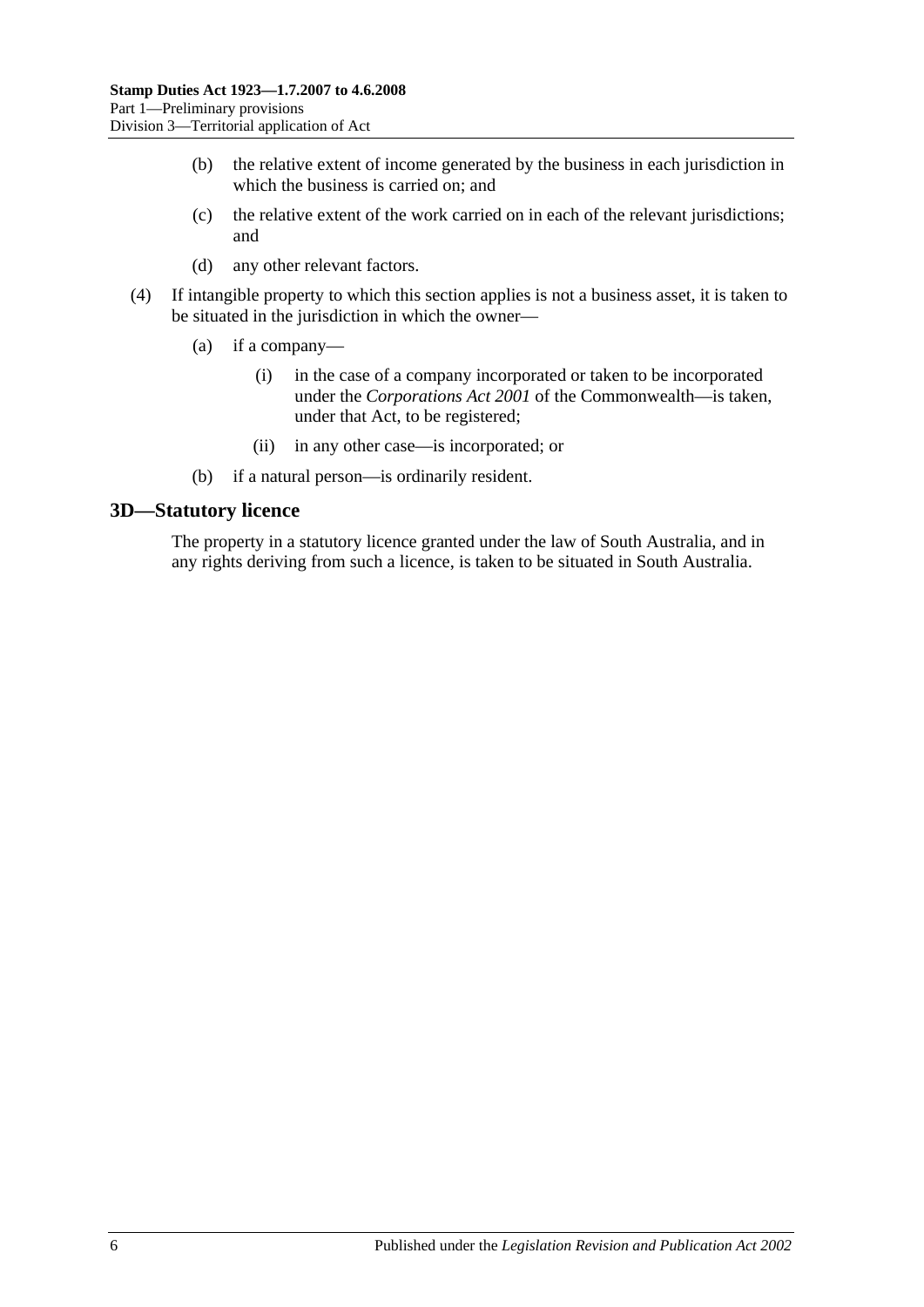# <span id="page-12-0"></span>**Part 2—General provisions with respect to stamp duties**

## <span id="page-12-1"></span>**4—Imposition of stamp duties**

- (1) Subject to the exemptions contained in [Schedule 2](#page-102-2) and the other provisions of this Act, the stamp duties specified in that Schedule are charged in respect of the instruments specified in that Schedule.
- (2) The parties who executed an instrument are jointly and severally liable to pay the duty charged in respect of the instrument.

## <span id="page-12-2"></span>**6—Denotation of duty**

- (1) Subject to any express provision to the contrary, the payment of duty on an instrument is to be denoted on the instrument by an impressed stamp.
- (2) Subject to any express provision to the contrary, if another provision of this Act provides for duty on an instrument to be denoted by an adhesive stamp, the duty may be denoted by an impressed stamp or an adhesive stamp.

## <span id="page-12-3"></span>**7—Distribution of stamps, commission etc**

- (1) The Governor may appoint any person a distributor of stamps.
- (2) Any such distributor may be remunerated by a commission upon the value of stamps purchased for disposal by him, or by salary, or by any other allowance, and upon the sale of stamps to any such distributor such discount may be allowed as may be authorised by regulations made under this Act.
- (3) A financial institution paying duty to the Commissioner in respect of cheque forms and cheques may be allowed commission at the prescribed rate.

## <span id="page-12-4"></span>**8—Stamps to be provided**

The Treasurer shall, for denoting the several duties chargeable under this Act, provide such stamps or dies as may be required for the purposes of this Act, and may do any other act which may be necessary for effectually collecting the duties.

## <span id="page-12-5"></span>**11—Appropriate stamps to be used**

- (1) A stamp which, by any word or words on the face of it, is appropriated to any particular description of instrument shall not be used for any instrument of another description.
- (2) An instrument falling under the particular description to which any stamp is so appropriated shall not be deemed duly stamped unless it is stamped with the stamp so appropriated.
- (3) No instrument shall be deemed duly stamped with an adhesive stamp unless the words "DUTY STAMP" are printed on and form part of the stamp.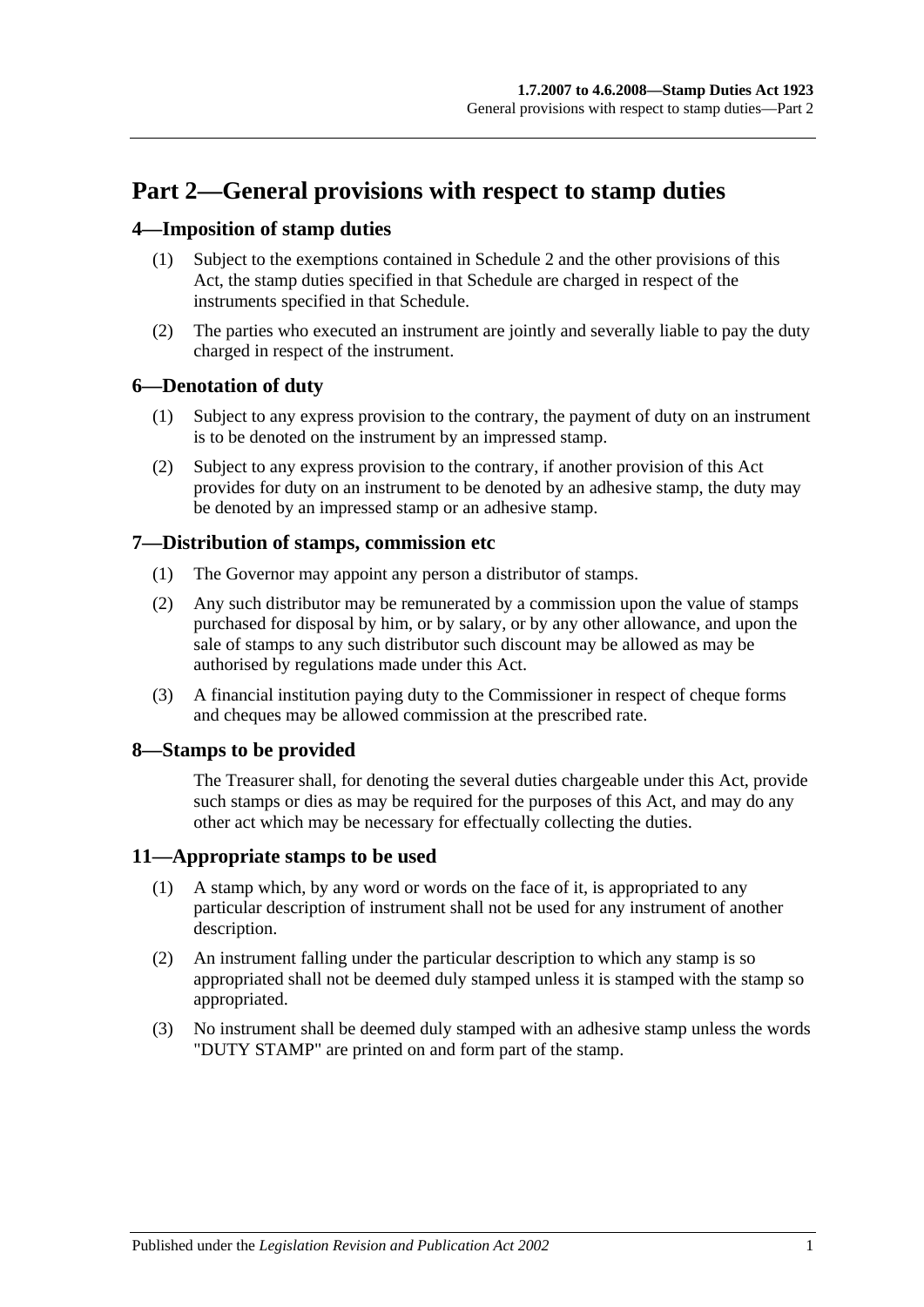Part 2—General provisions with respect to stamp duties

### <span id="page-13-0"></span>**12—Adhesive stamps to be cancelled**

- (1) An instrument, the duty upon which is required or permitted by this Act to be denoted by an adhesive stamp, shall not be deemed duly stamped with an adhesive stamp unless—
	- (a) the person required by this Act to cancel the adhesive stamp cancels it by writing on or across the stamp his name or initials, or the name or initials of his firm, together with the true date of his so writing, or otherwise effectually cancels the stamp and renders it incapable of being used for any other instrument; or
	- (b) it is otherwise proved that the stamp appearing on the instrument was affixed thereto at the proper time.
- (2) Where two or more adhesive stamps are used to denote the duty upon an instrument, each stamp shall be cancelled in the manner described above.
- (3) A person who is required to cancel an adhesive stamp must not fail to do so in accordance with this Act.

Penalty: \$50.

#### <span id="page-13-1"></span>**13—How instruments to be stamped**

- (1) Every instrument written upon stamped material shall be written in such manner, and every instrument partly or wholly written before being stamped shall be so stamped, that the stamp may appear on the face of the instrument and cannot be used for, or applied to, any other instrument written upon the same piece of material.
- (2) If more than one instrument is written upon the same piece of material, each one of those instruments shall be separately and distinctly stamped with the duty with which it is chargeable.

### <span id="page-13-2"></span>**14—Instruments to be separately charged**

Except where express provision is made to the contrary—

- (a) any instrument containing or relating to several distinct matters shall be separately and distinctly charged with duty in respect of each of such matters as if the portion of the instrument containing or relating to each such matter were a separate instrument;
- (b) any instrument made for any consideration in respect of which it is chargeable with *ad valorem* duty, and also for any further or other valuable consideration, shall, in addition to being charged with *ad valorem* duty, be charged with duty in respect of the last mentioned consideration as if it were an instrument made only for that consideration.

## <span id="page-13-3"></span>**15A—Ascertainment of value of property**

- (1) If the value of property is to be ascertained by reference to an actual or notional cost of acquisition, any component of the cost of acquisition that is referable to GST payable on its sale or supply is to be regarded as a component of its value.
- (2) In ascertaining the value of property for the purpose of assessing *ad valorem* duty on an instrument, the existence of an overriding power of revocation or reconveyance in that or any other instrument may be disregarded.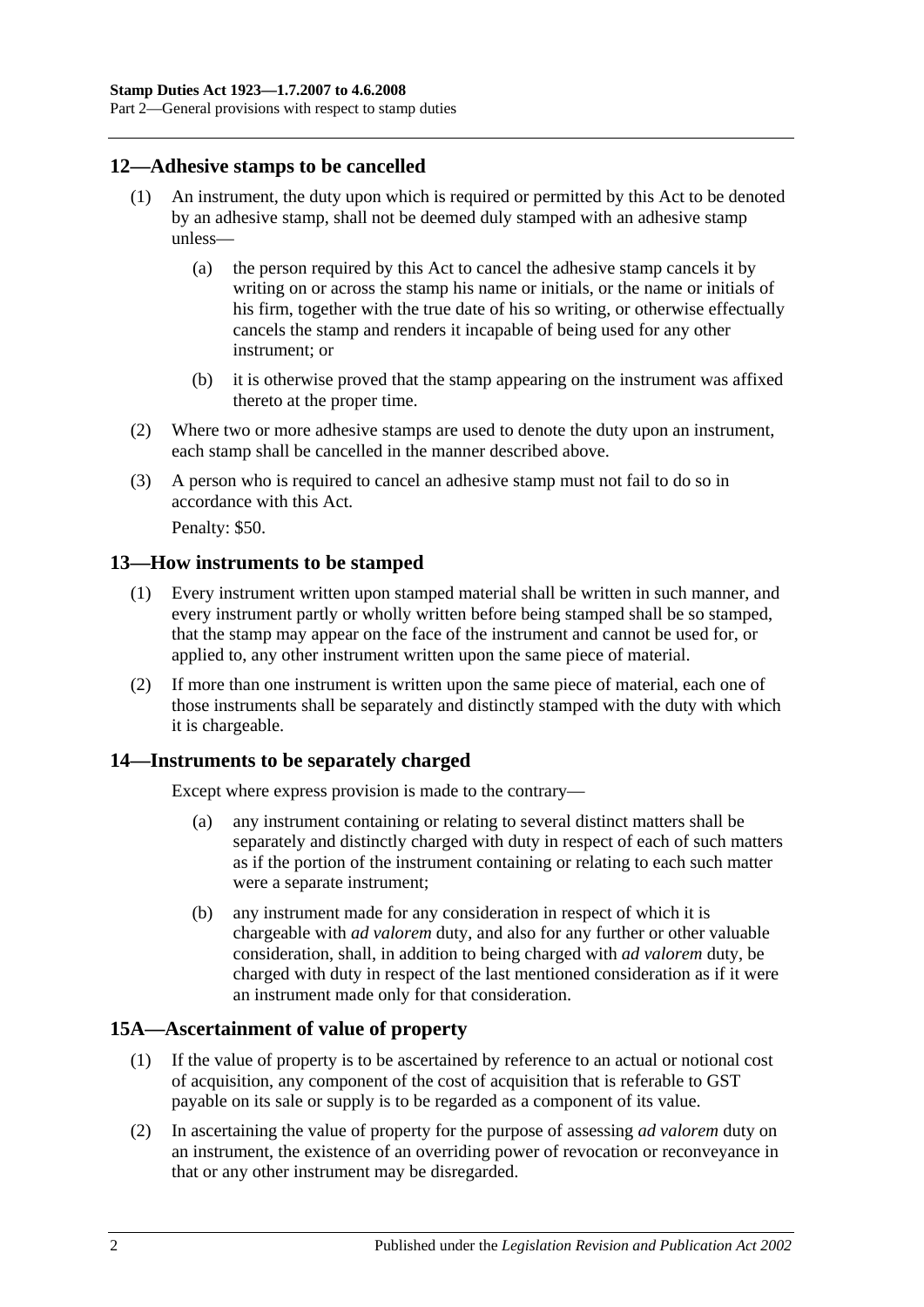### <span id="page-14-0"></span>**16—Duty in force when instrument produced for stamping to apply**

The duty chargeable upon any instrument shall be calculated according to the rates in force at the time when the instrument is produced to the Commissioner for the purpose of being stamped.

#### <span id="page-14-1"></span>**17—Duty payable in respect of instruments conditionally executed**

- (1) Subject to [subsection](#page-14-4) (2), an instrument that is executed conditionally by one or more parties is liable to duty as if it had been executed unconditionally.
- <span id="page-14-4"></span> $(2)$  If—
	- (a) duty is paid on or in respect of an instrument that was executed conditionally by one or more of the parties;
	- (b) the Commissioner is satisfied that, by reason of non-fulfilment of the condition, or recall of the execution, the instrument will never come into force,

the Commissioner will, on application by a party who paid the duty and production of the instrument, cancel any stamp on the instrument and refund the amount of the duty paid.

#### <span id="page-14-2"></span>**18—Duty on other instruments**

Where the duty with which any instrument is chargeable depends in any manner upon the duty paid upon another instrument, the payment of the last mentioned duty may, on production of both the instruments, be denoted in such manner as the Commissioner thinks fit upon the first mentioned instrument.

#### <span id="page-14-3"></span>**19A—Certain copies dutiable**

- (1) Notwithstanding any other provision of this Act, but subject to [subsection](#page-14-5) (2), where an original instrument chargeable with duty under this Act has not been duly stamped or has been destroyed without being duly stamped, any copy of the instrument shall, for the purposes of this Act, be chargeable with duty as if it were the original and be deemed to have been executed by the person or persons who executed the original at the same time as the original was executed.
- <span id="page-14-5"></span>(2) Where an original instrument or a copy of an instrument is duly stamped under this Act, the Commissioner shall, upon application and production of that original or copy, stamp any copy or further copy or the original, as the case may be, with a particular stamp denoting that it is duly stamped.
- (3) In this section—

*copy* includes—

- (a) a duplicate or counterpart of an original instrument; or
- (b) an instrument that acknowledges, evidences or records the existence or terms of an original instrument; or
- (c) an instrument that acknowledges, evidences or records the transaction or a part of the transaction to which an original instrument relates or related.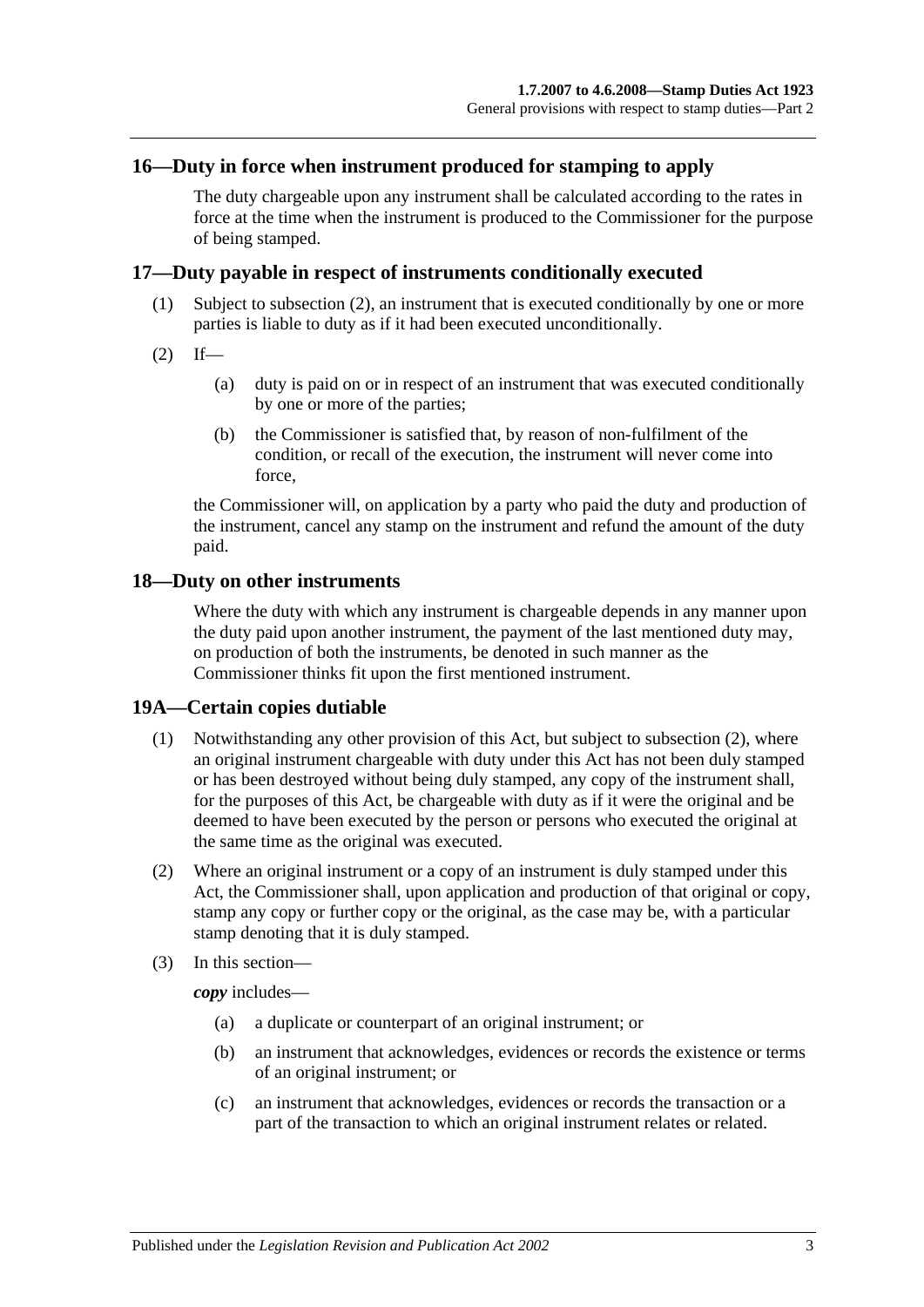## <span id="page-15-0"></span>**20—Time for payment of duty and stamping**

- (1) Subject to any express provision to the contrary, if an instrument is chargeable with duty, the duty must be paid and the instrument stamped—
	- (a) in the case of an instrument executed in South Australia—within two months after its execution; or
	- (b) in the case of an instrument executed outside South Australia—within two months after its receipt in South Australia or within six months after its execution, whichever period first expires.
- (2) If duty or further duty becomes chargeable on an instrument in consequence of an event occurring after its execution, the duty must be paid and the instrument stamped within two months after that event.
- (3) The payment in relation to an instrument of any penalty tax or interest under Part 5 of the *[Taxation Administration Act](http://www.legislation.sa.gov.au/index.aspx?action=legref&type=act&legtitle=Taxation%20Administration%20Act%201996) 1996* must be denoted on the instrument by a particular stamp.
- <span id="page-15-3"></span>(4) If an instrument that is chargeable with stamp duty is not produced to the Commissioner for stamping within the period prescribed by this section, any person who executed the instrument, or on whose behalf it was executed, is guilty of an offence.

Penalty: \$10 000.

- (5) [Subsection](#page-15-3) (4) does not apply in relation to—
	- (a) an instrument executed, or brought into existence, before 7th December, 1987;
	- (b) an instrument that has been duly stamped in some other manner authorised by this Act within the relevant period.
- (6) It is a defence to a charge against [subsection](#page-15-3) (4) to prove that the defendant delivered the instrument or had it delivered into the possession of some other party, or an agent for some other party, to the instrument in the reasonable expectation that the other party would have it stamped.
- (7) The commission of an offence against [subsection](#page-15-3) (4) does not affect the validity of the instrument in relation to which the offence was committed.

## <span id="page-15-1"></span>**21—Admissibility of unstamped instruments in evidence**

Upon the production of any instrument chargeable with duty as evidence in any civil proceedings in any part of South Australia, the officer whose duty it is to read the instrument shall call the attention of the presiding judge, special magistrate or justices to any omission or insufficiency of the stamp thereon.

## <span id="page-15-2"></span>**22—Except as aforesaid no unstamped instrument to be received in evidence**

No instrument chargeable with duty executed in any part of South Australia, or relating, wherever it was executed, to any property situated, or to any matter or thing done or to be done, in any part of South Australia, shall, except in criminal proceedings, be pleaded or given in evidence, or admitted to be good, useful or available at law or in equity, unless duly stamped.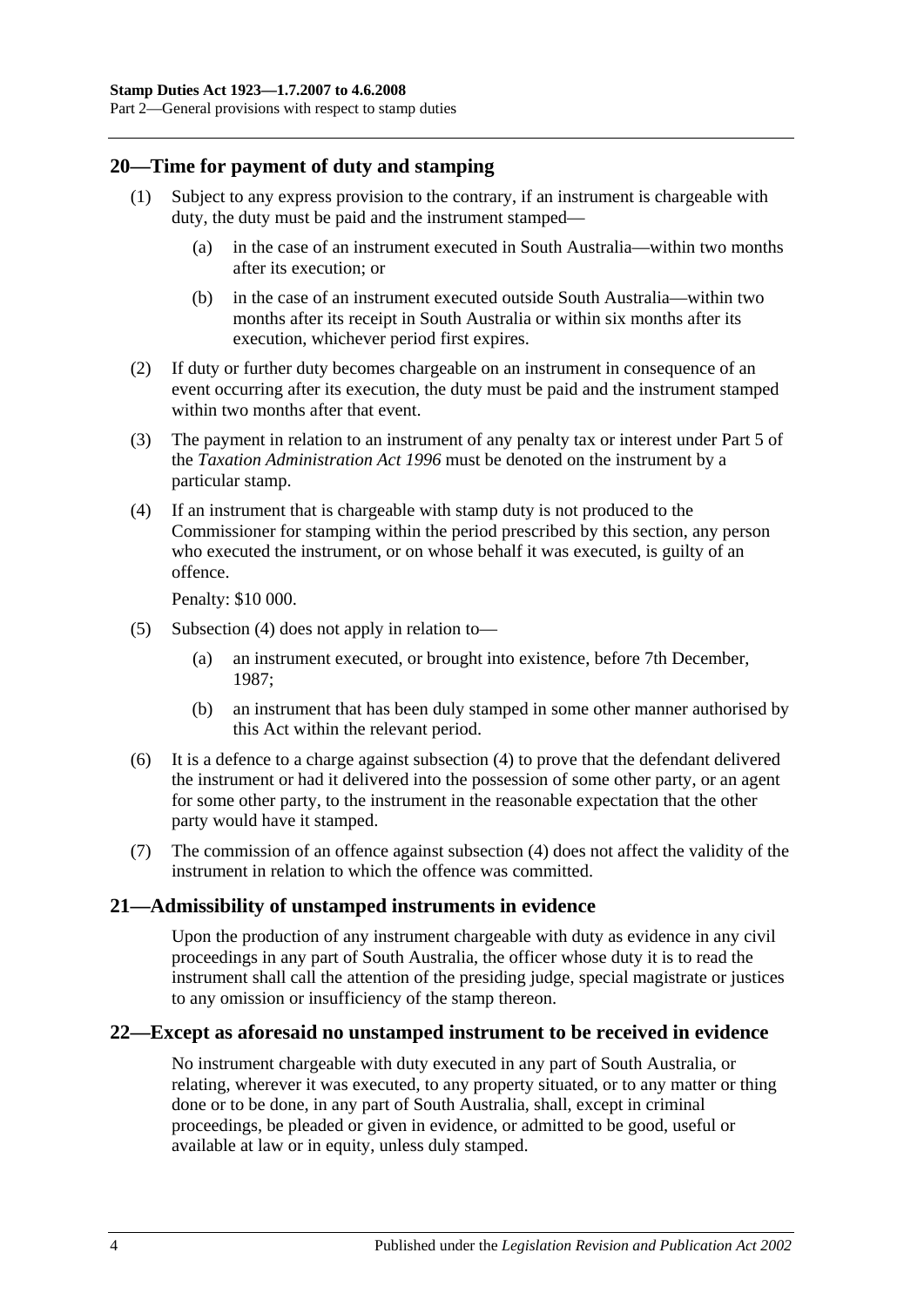### <span id="page-16-0"></span>**23—Assessments and stamping of instruments**

- (1) If the result of an assessment relating to an instrument is that the instrument is not chargeable with duty, the instrument may be stamped by the Commissioner with a particular stamp denoting that it is not chargeable with duty.
- (2) If the result of an assessment relating to an instrument is that the instrument is chargeable with duty or further duty, the instrument is, on payment of any duty or further duty payable in respect of the instrument, to be stamped or further stamped in accordance with the assessment, and, when so stamped, may also be stamped by the Commissioner with a particular stamp denoting that it is duly stamped.
- <span id="page-16-2"></span>(3) If the result of an assessment relating to a stamped instrument is that duty or further duty is chargeable in respect of the instrument, the instrument is, from the date of the assessment until the duty or further duty is paid and the instrument is further stamped, to be taken to be insufficiently stamped, and this subsection applies despite the fact that the instrument has already been stamped, whether under this section or another provision of this Act, with a particular stamp denoting that it is not chargeable with duty or that it is duly stamped.
- (4) Every instrument stamped with the particular stamp denoting either that it is not chargeable with duty or that it is duly stamped shall, subject to [subsection](#page-16-2) (3), be admissible in evidence and shall be available for all purposes, notwithstanding any objection relating to duty.
- (5) An instrument on which duty has been assessed by the Commissioner cannot be stamped except in accordance with that assessment unless the Commissioner reassesses duty on the instrument.

## <span id="page-16-1"></span>**27—No instrument to be enrolled or registered unless stamped**

No person whose office it is to enrol, register or enter in or upon any rolls, books or records any instrument chargeable with any duty, or the memorial of any instrument chargeable with any duty, shall enrol, register or enter any such an instrument or memorial unless the instrument is duly stamped.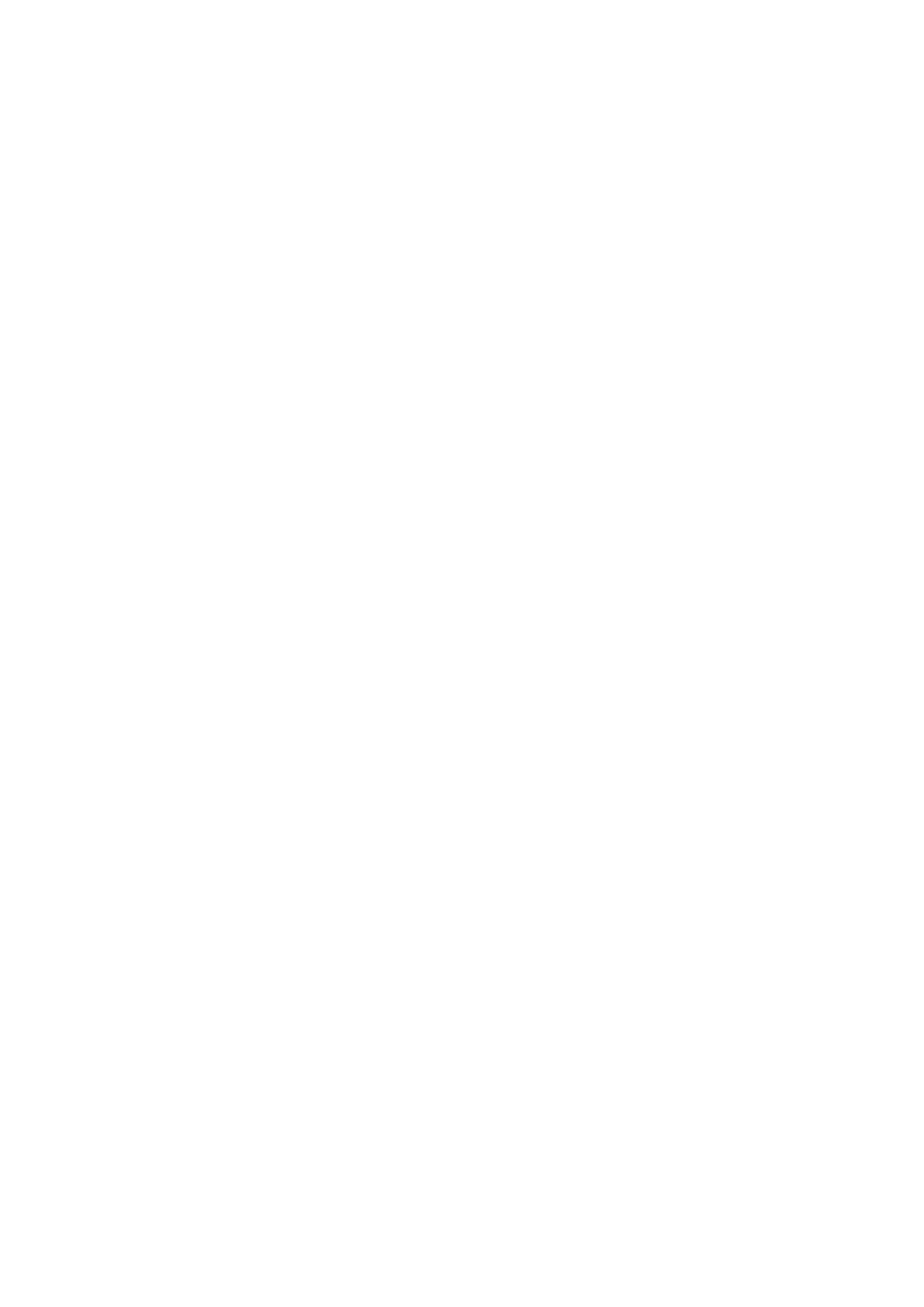# <span id="page-18-0"></span>**Part 3—Special provisions with respect to certain stamp duties**

## <span id="page-18-1"></span>**Division 1—Agreements**

## <span id="page-18-2"></span>**29—Adhesive stamp may be used for agreement not under seal**

The duty upon an agreement not under seal may be denoted by an adhesive stamp, which shall be cancelled by one of the parties executing the agreement.

### <span id="page-18-3"></span>**30—When agreement comprised of several letters**

In any case where an agreement is constituted by two or more letters, the agreement and all the letters shall be deemed to be duly stamped if any one of the letters is duly stamped with the duty payable upon the agreement.

#### <span id="page-18-5"></span><span id="page-18-4"></span>**31—Certain contracts to be chargeable as conveyances on sale**

- (1) Any contract or agreement in writing for the sale of any estate or interest in any property (including goods, wares and merchandise not being goods, wares and merchandise agreed to be sold in the ordinary course of trade by a party whose business is or includes the sale of such goods, wares and merchandise) except—
	- (a) property which cannot vest in the purchaser except upon registration of a conveyance; or
	- (c) stock or financial products or shares in the stock, funds or capital of any corporation, company or society,

shall be charged with the same *ad valorem* duty as if it were an actual conveyance on sale of the estate or interest contracted or agreed to be sold.

- (2) Where duty has been duly paid on a contract or agreement in accordance with [subsection](#page-18-5) (1), any conveyance made to the purchaser in pursuance of the contract or agreement shall not be chargeable with any duty, and the Commissioner, upon application and upon the production of the contract or agreement duly stamped, shall stamp the conveyance with a particular stamp denoting that it is duly stamped.
- (3) For the purposes of this section, a receipt for the payment, in pursuance of any contract or agreement, of any purchase money shall, in the absence of any further or other instrument being or evidencing the contract or agreement, be charged with *ad valorem* duty.
- (4) If any such contract or agreement as is mentioned in [subsection](#page-18-5) (1) is afterwards rescinded or annulled, or for any other reason is not substantially performed or carried into effect so as to operate as, or to be followed by, a conveyance, the person who paid the *ad valorem* duty upon the contract or agreement shall be deemed to be possessed of stamped material rendered useless by being inadvertently spoiled, within the meaning of [section](#page-98-1) 106, and the provisions of that section shall apply accordingly.
- (5) This section shall not apply to, or in respect of, any hire-purchase agreement within the meaning of this Act.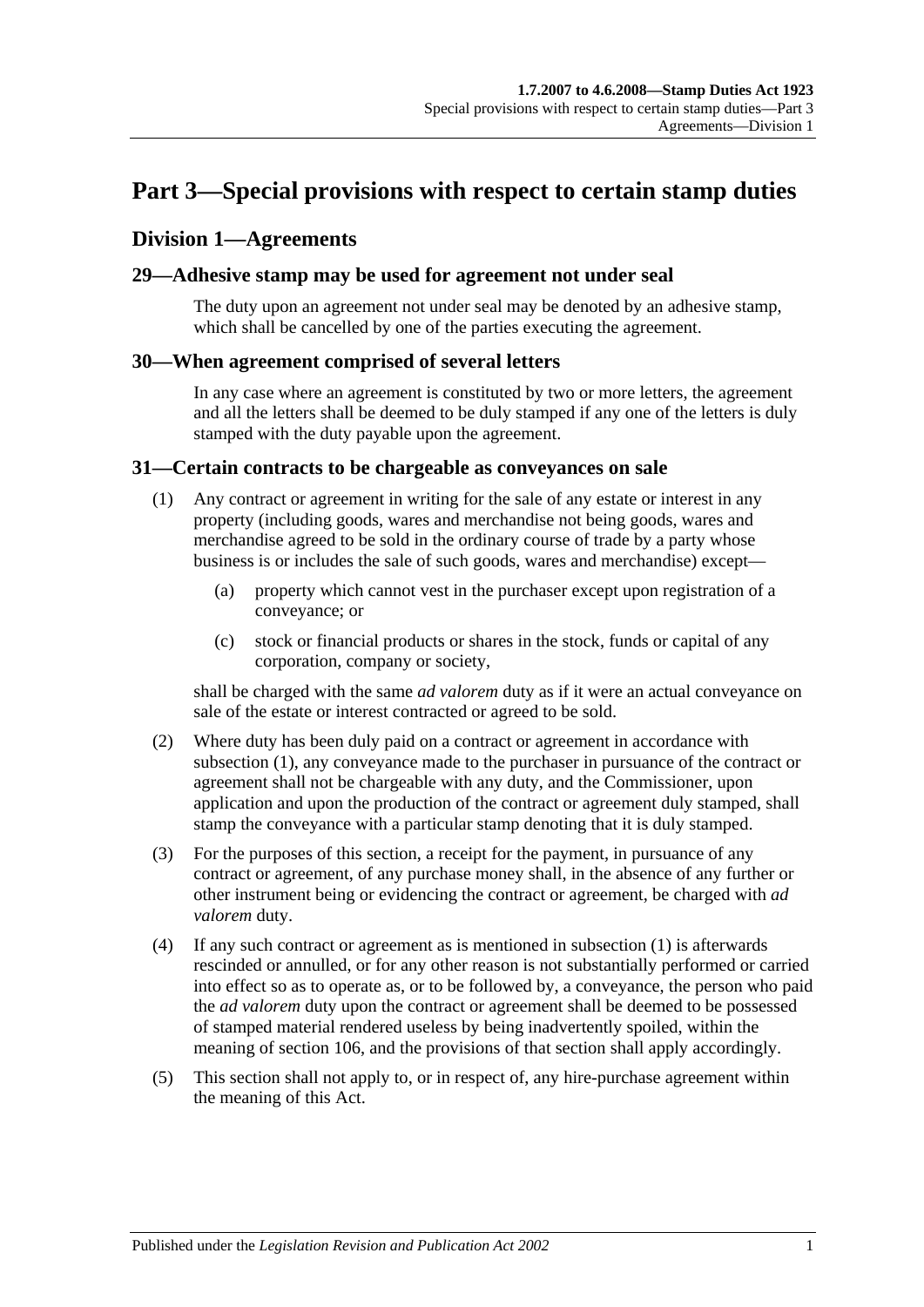## <span id="page-19-0"></span>**31A—Duty on agreements for "walk in walk out" sales of land used for primary production**

Notwithstanding [section](#page-18-4) 31, if—

- (a) a contract or agreement in writing provides for the sale as a going concern of land used wholly or mainly for the business of primary production, together with stock, implements and other chattels held or used in connection therewith; and
- (b) the contract or agreement sets out separately the consideration payable for the land and the consideration payable for stock, implements or other chattels; and
- (c) the Commissioner certifies in writing on the contract or agreement that he is of the opinion that the consideration specified as being payable for the land represents the value of that land,

then the contract or agreement in writing shall be chargeable with stamp duty as if it related solely to the land mentioned therein and not to the stock, implements and other chattels.

# <span id="page-19-1"></span>**Division 2—Rental business**

## <span id="page-19-2"></span>**31B—Interpretation**

In this Division, unless the contrary intention appears—

*bailee* means a person who has, or is entitled to, possession of goods under a contractual or non-contractual bailment;

*bailment plan* means an arrangement under which—

- (a) a financier provides financial accommodation for a business carried on by a trader; and
- (b) the financier retains or acquires title to a trading stock as security for the financial accommodation provided; and
- (c) the trader has possession of the trading stock by virtue of a contractual or non-contractual bailment;

*bailor* means a person who confers a right to possession of goods on another under a contractual or non-contractual bailment;

*contractual bailment* means a contract or agreement under which a person who owns, or is entitled to the possession of, goods confers on another a right to possession or use of the goods, and includes a hire-purchase agreement, but does not include a contract or agreement conferring a right to the possession or use of goods, or providing for the sale of goods, incidentally to a lease of, or licence to occupy, or the sale of, land;

*corresponding law* means a law of the Commonwealth or of another State or of a Territory that imposes duty of a similar nature to the duty imposed under this Division in respect of rental business or hiring arrangements;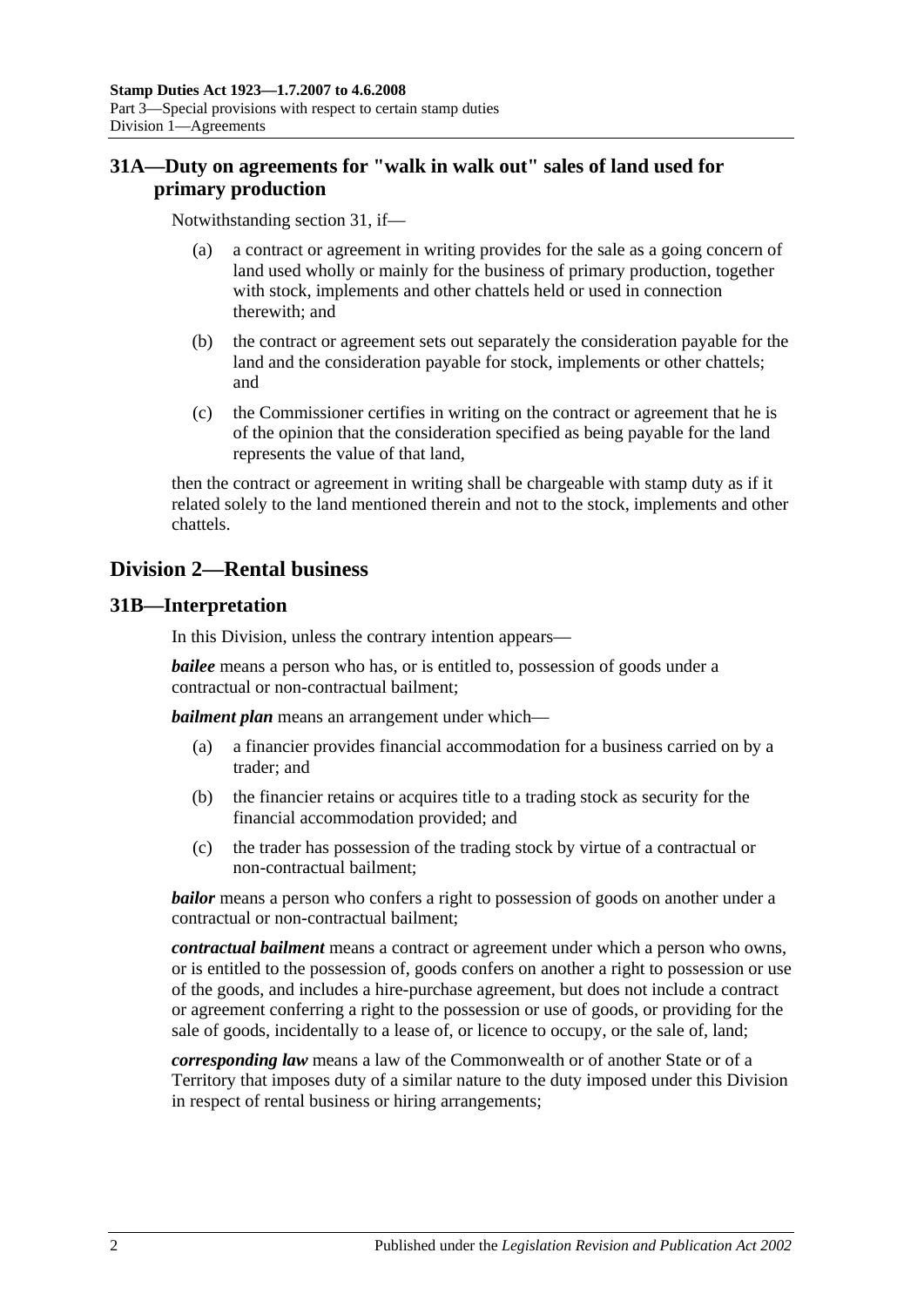*dutiable rental business* means rental business consisting of one or more of the following—

- (a) conferring rights to the possession or use of goods under a contractual bailment to which this Division applies;
- (b) guaranteeing the obligations of the bailee under a contractual bailment to which this Division applies;
- (c) acquiring the rights of the bailor under a contractual bailment to which this Division applies;
- (d) providing financial accommodation under a bailment plan where the trading stock is situated in South Australia;
- (e) guaranteeing the obligations of the bailee under a bailment plan where the trading stock is situated in South Australia;

#### *equipment financing arrangement* means—

- (a) a hire purchase agreement; or
- (b) a contractual bailment for a term of not less than 9 months under which the final payment is not required to be made earlier than 8 months after the agreement is entered into;

*goods* includes all chattels personal and any fixture severable from the realty, but does not include money, livestock , things in action or books;

#### *hire-purchase agreement* means—

- (a) a contract or agreement for the letting of goods with an option to purchase the goods; or
- (b) a contract or agreement for the sale of goods by instalments (whether the contract or agreement describes the instalments as rent or hire or otherwise),

but does not include a contract or agreement under which property in the goods passes on or before delivery of the goods;

*registered* means registered under [section](#page-21-2) 31E;

*related corporation*, in relation to a corporation, means a corporation that is related to the first-mentioned corporation under section 50 of the *Corporations Act 2001* of the Commonwealth;

#### *rental business* means—

- (a) the business of conferring rights to the possession or use of goods under a contractual bailment; or
- (b) the business of acquiring the rights of the bailor under a contractual bailment; or
- (c) the business of providing financial accommodation under a bailment plan; or
- (d) the business of guaranteeing the obligations of a bailee under a contractual bailment or a bailment plan,

but does not include business of a class exempted by regulation from the ambit of this definition.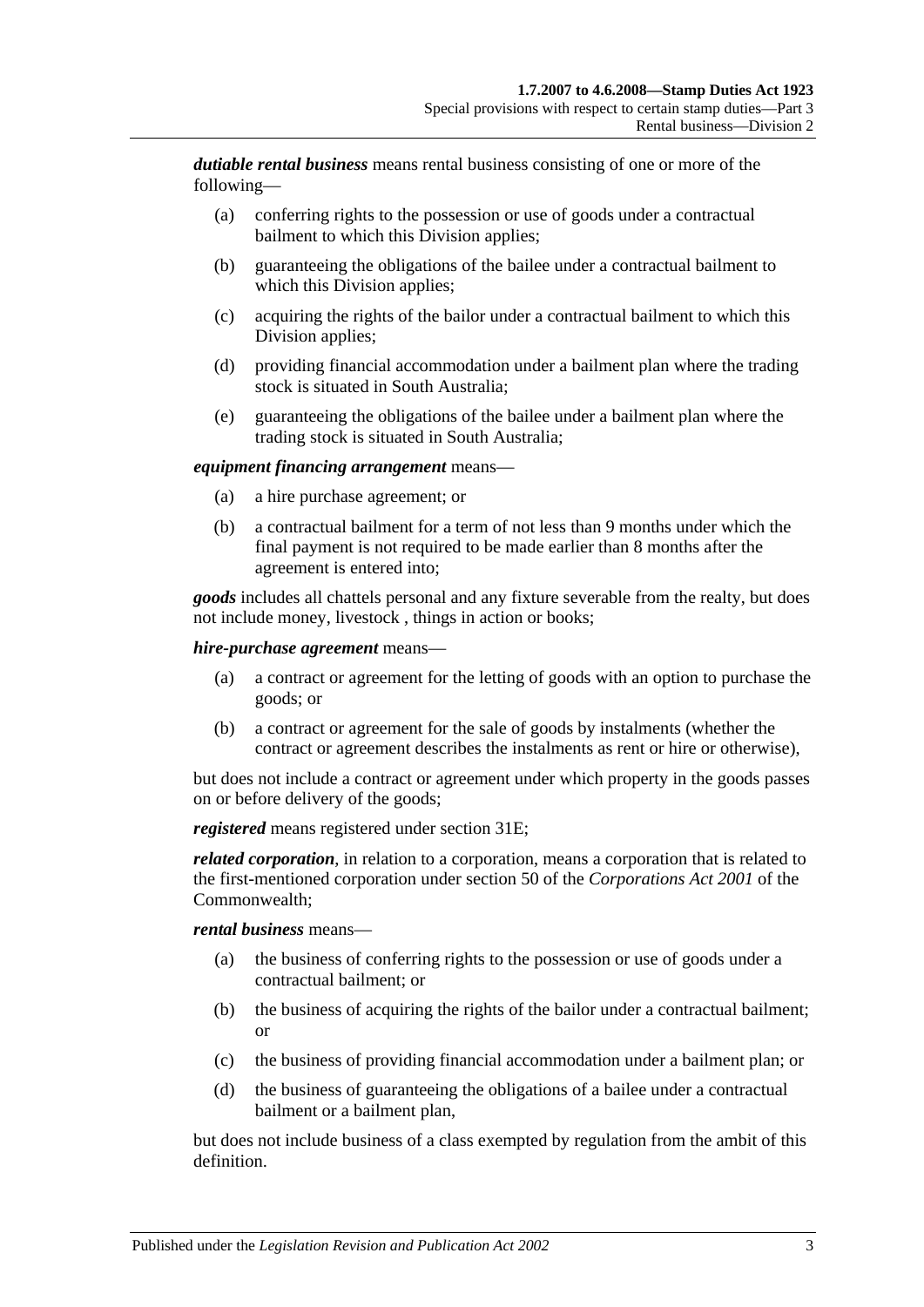## <span id="page-21-0"></span>**31C—Jurisdictional nexus**

- (1) This Division applies to a contractual bailment if—
	- (a) the goods are, or are to be, used solely or predominantly in South Australia; or
	- (b) the goods are delivered to the bailee in South Australia and—
		- (i) they are to be used outside Australia; or
		- (ii) they are not to be used solely in any one Australian State and it is not possible to determine which Australian State is to be the jurisdiction of predominant use.
- (2) If a motor vehicle is taken on hire under an equipment financing arrangement, and the motor vehicle is, or is to be, registered under the law of a State, the State in which the motor vehicle is registered will be taken to be the jurisdiction of its predominant use.

## <span id="page-21-1"></span>**31D—Obligation to be registered**

(1) A person who carries on rental business consisting of or involving dutiable rental business must be registered.

Maximum penalty: \$10 000.

- (2) The section applies—
	- (a) irrespective of where the rental business is transacted; and
	- (b) whether or not the person is resident, or has a place of business, within the State.

#### <span id="page-21-2"></span>**31E—Registration**

- (1) The Commissioner shall register any person who applies in the approved form for registration under this section.
- (2) A registered person who is no longer required to be registered may, by notice in the approved form given to the Commissioner, cancel his registration under this section.

#### <span id="page-21-4"></span><span id="page-21-3"></span>**31F—Lodgement of statement and payment of duty**

- (1) A person who is, or ought to be, registered must, not later than the 21st day of each month—
	- (a) lodge with the Commissioner a statement in the approved form setting out—
		- (i) the total amount received during the previous month in respect of dutiable rental business; and
		- (ii) the amount representing the component referable to equipment financing arrangements entered into before 1 October 2003 (the *old equipment financing component*); and
		- (iii) the amount representing the component referable to equipment financing arrangements entered into on or after 1 October 2003 but before 1 July 2007 (*new equipment financing component No 1*); and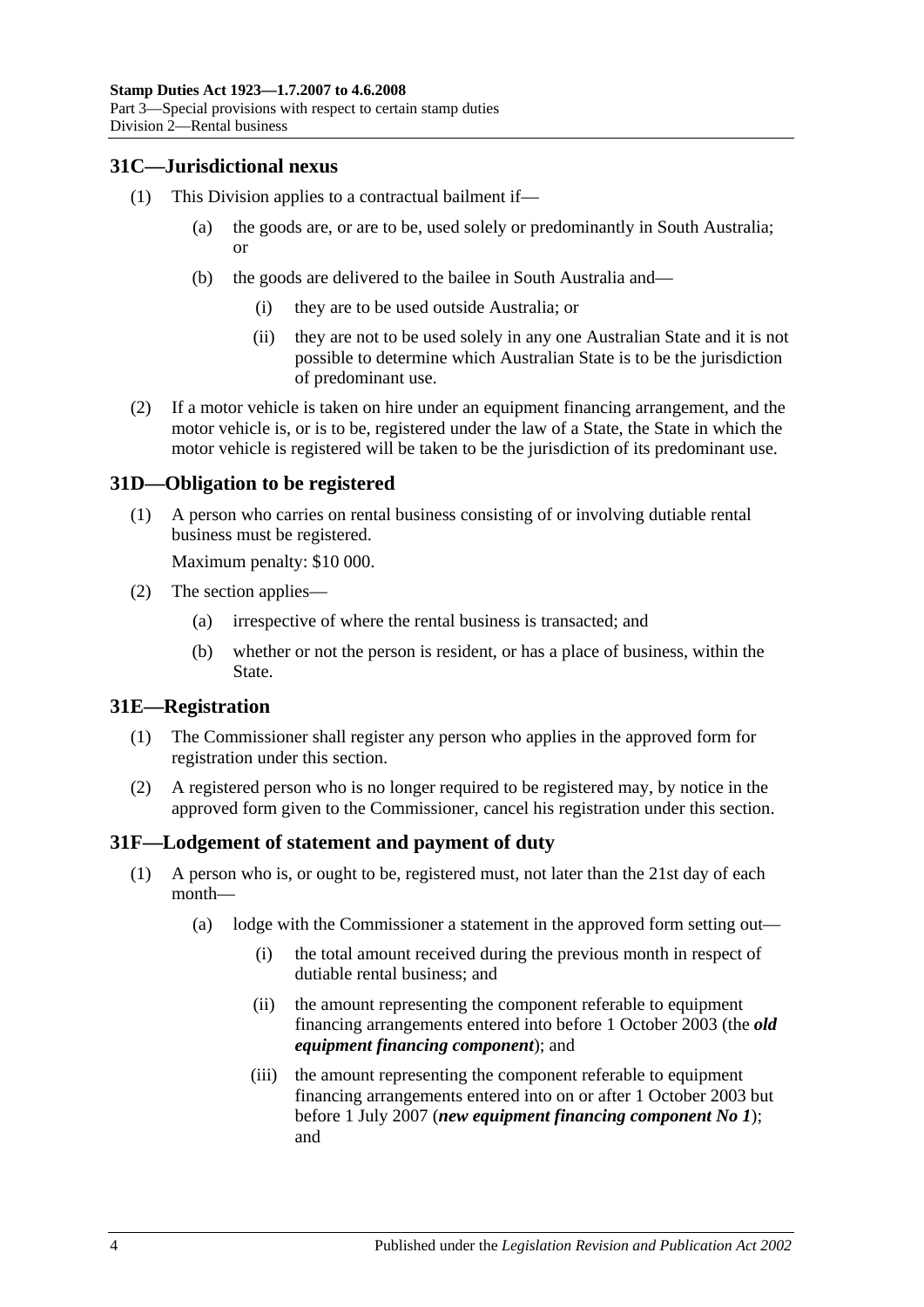- (iv) the amount representing the component referable to equipment financing arrangements entered into on or after 1 July 2007 (*new equipment financing component No 2*); and
- (v) the amount representing the component referable to other kinds of rental business based on contracts entered into before 1 July 2007 (*general rental business component No 1*); and
- (vi) the amount representing the component referable to other kinds of rental business based on contracts entered into on or after 1 July 2007 (*general rental business component No 2*); and

#### **Exception—**

The statement need not include amounts received in respect of hire purchase agreements entered into before 1 January 2003.

- (b) pay to the Commissioner duty equivalent to the aggregate of—
	- (i) 1.8% of the old equipment financing component; and
	- (ii) 0.75% of new equipment financing component No 1; and
	- (iii) 0.5% of new equipment financing component No 2; and
	- (iv) if general rental business component No 1 exceeds a fraction of \$6 000 calculated by dividing general rental business component No 1 by the aggregate of the general rental business components—1.8% of the amount of the excess; and
	- (v) if general rental business component No 2 exceeds a fraction of \$6 000 calculated by dividing general rental business component No 2 by the aggregate of the general rental business components—1.2% of the amount of the excess.
- (2) The amount to be disclosed in respect of dutiable rental business or a particular component of dutiable rental business under [subsection](#page-21-4) (1)—
	- (a) is to include amounts received for services incidental or related to the business or the relevant component of the business; but
	- (b) is not to include amounts received to reimburse, offset or defray liability to GST.

#### **Exception—**

If an equipment financing arrangement (or a collateral agreement) provides that the financier is to be responsible for servicing the goods—

- (a) the cost of servicing, if separately charged, need not be disclosed and is not liable to duty; or
- (b) if the cost of servicing is not separately charged, a proportion of the consideration received by the financier that the Commissioner considers properly referable to servicing the goods, need not be disclosed and is not liable to duty.
- <span id="page-22-0"></span>(3) If the Commissioner is satisfied, on application in the approved form by a registered person, that the total on which duty is to be calculated for the ensuing 12 months is likely to be less than \$120 000, the Commissioner may permit the person to lodge statements and pay duty on an annual basis.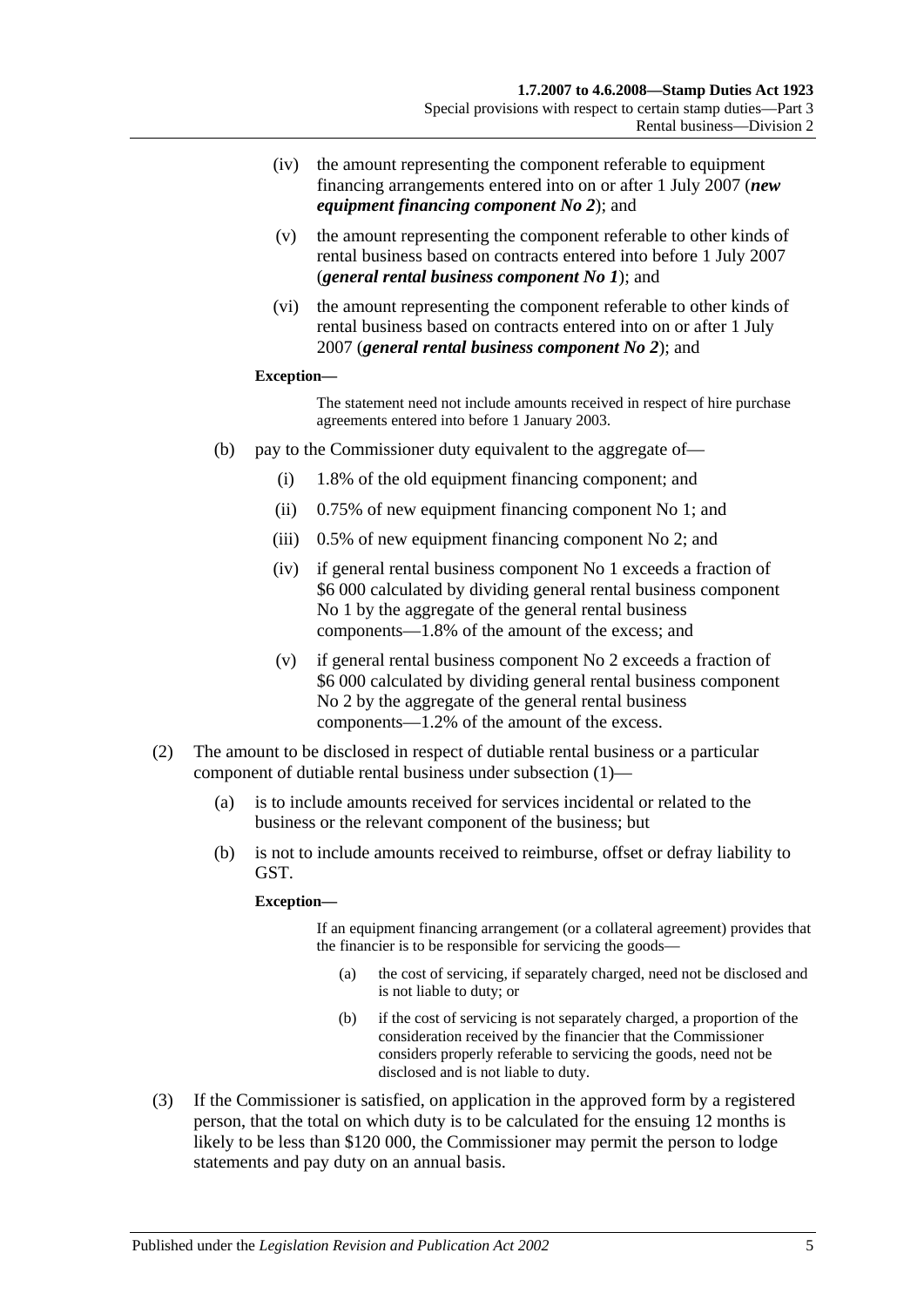(4) A person must comply with any conditions on which the Commissioner grants permission under [subsection](#page-22-0) (3).

Maximum penalty: \$10 000.

(5) The Commissioner may, at any time, revoke a permission granted under [subsection](#page-22-0) (3) for breach of a condition or any other proper reason.

## <span id="page-23-0"></span>**31H—Manner of denoting duty on statement**

The duty paid by a person on a statement lodged with the Commissioner under [section](#page-21-3) 31F shall be denoted by cash register imprint on the statement or in such other manner approved by the Auditor-General as is notified by the Commissioner in the Gazette.

### <span id="page-23-1"></span>**31I—Matter not to be included in statement**

- (1) Nothing contained in [section](#page-21-3) 31F shall require a person to include in a statement required by that section to be lodged with the Commissioner any amount in respect of—
	- (a) a transaction entered into by the person in the course of any business carried on by the person as a pawnbroker; or
	- (b) the sale of any goods (other than under a hire-purchase agreement or where there is an agreement, arrangement or understanding that the person to whom the goods are sold may, at a later time, sell the goods back to the first mentioned person); or
	- (c) business transacted by a registered person in respect of which the registered person has paid duty under a corresponding law if the Commissioner is satisfied, on application by the registered person, that—
		- (i) the duty paid under the corresponding law is not less than would be applicable under this Act; and
		- (ii) it would be reasonable to allow the person the benefit of this subsection in respect of that business; or
	- (g) the grant, by a corporation to a related corporation, of the right to the use of goods beneficially owned by that first mentioned corporation.
- <span id="page-23-3"></span><span id="page-23-2"></span> $(1a)$  If—
	- (a) a registered person, in respect of any period for which duty is payable under this Division in respect of his or her rental business, pays duty in respect of the same business (including business that involves a hiring arrangement) under a corresponding law; and
	- (b) the duty paid under the corresponding law is less than would be applicable under this Act; and
	- (c) the Commissioner is satisfied, on application made to the Commissioner by the registered person in a manner and form determined by the Commissioner, that it would be reasonable to allow a deduction to be made under this subsection,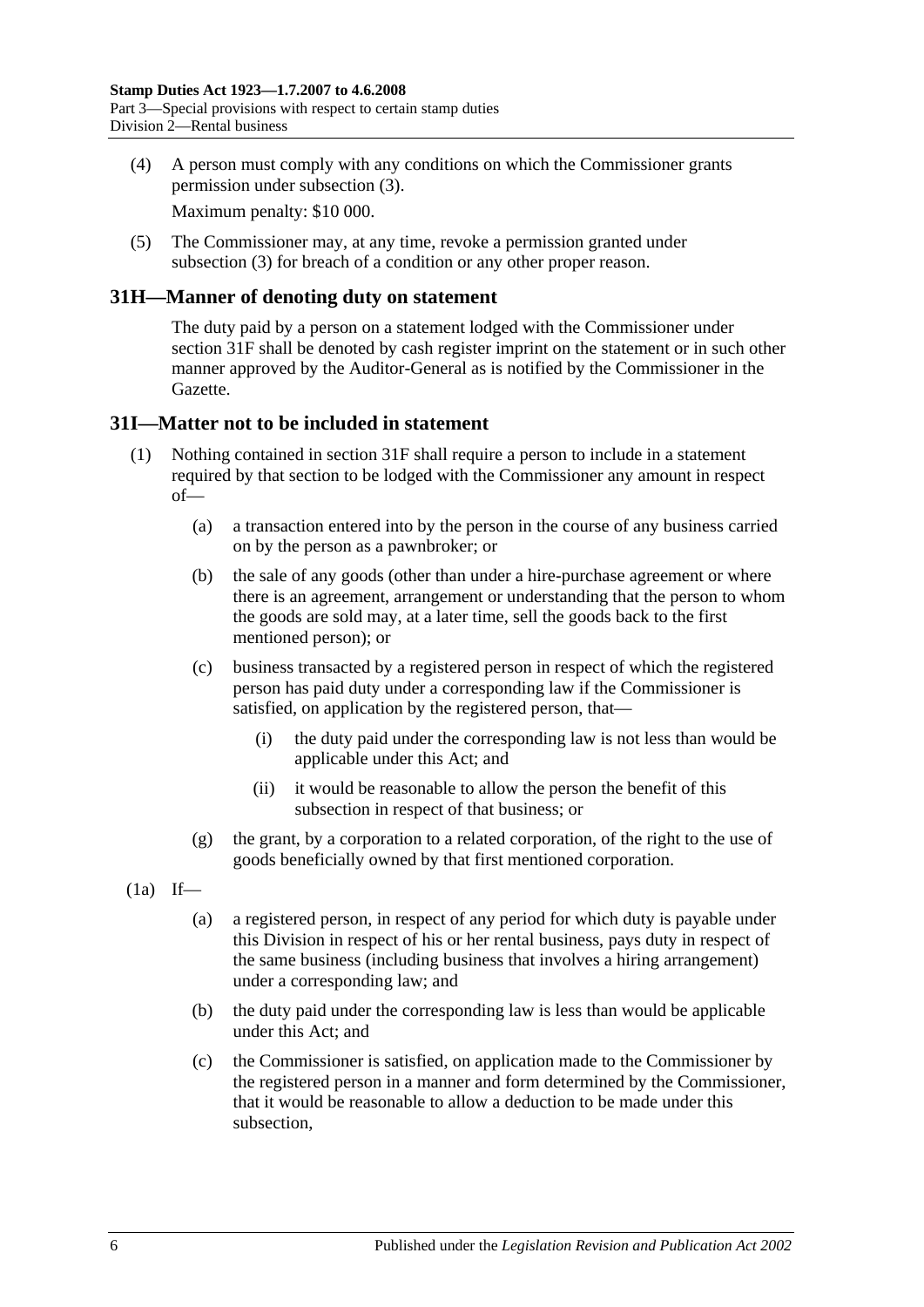the registered person is entitled to a deduction from the amount of duty that would, apart from this subsection, be payable, the amount of the deduction being equal to the amount of duty paid in respect of the same business under that corresponding law for the corresponding period.

- (1b) The Commissioner may, in making a decision on an application under [subsection](#page-23-2)  $(1)(c)(ii)$  or  $(1a)(c)$ , take into account any of the following:
	- (b) the extent to which the business to which the application relates is connected with the place where the corresponding law applies;
	- (c) the extent (if any) to which it appears to the Commissioner that the registered person has arranged or structured his or her business to avoid the payment of duty under this Division,

and may take into account such other matters (whether similar or dissimilar to those referred to above) as the Commissioner thinks fit.

- (1c) Where a person receives in excess of \$6 000 per month for or in relation to the use of goods under a contractual bailment (other than an equipment financing arrangement) that provides for the person to be responsible for the servicing of those goods, the person may deduct from the excess, on account of the cost of servicing those goods—
	- (a) an amount not exceeding 40 per centum of the excess or such higher proportion of the excess as is fixed by the Commissioner, on the application of the person, in respect of particular goods where, in the opinion of the Commissioner, the higher proportion is properly attributable to the cost of servicing the goods; or
	- (b) the actual cost of servicing the goods,

whichever is the lesser.

## <span id="page-24-1"></span><span id="page-24-0"></span>**31K—Calculation by other methods**

- (1) Where the Commissioner is satisfied that—
	- (a) it is not reasonably practicable to calculate precisely any amount which is to be set out in the statement of any registered person required to be lodged under [section](#page-21-3) 31F, he may agree to accept from that person statements in which that amount is calculated in such a manner or on such a basis as he thinks fit; or
	- (b) in the circumstances of a particular case, it is not reasonable to require statements to be lodged by the registered person in each month, he may agree to accept statements at such times and relating to such periods as he thinks fit.
- (2) Where, pursuant to [subsection](#page-24-1) (1), the Commissioner agrees to accept from a registered person a statement—
	- (a) in which an amount is calculated in a manner or on a basis different from that required under [section](#page-21-3) 31F; or
	- (b) at a time, or relating to a period, otherwise than in accordance with that section,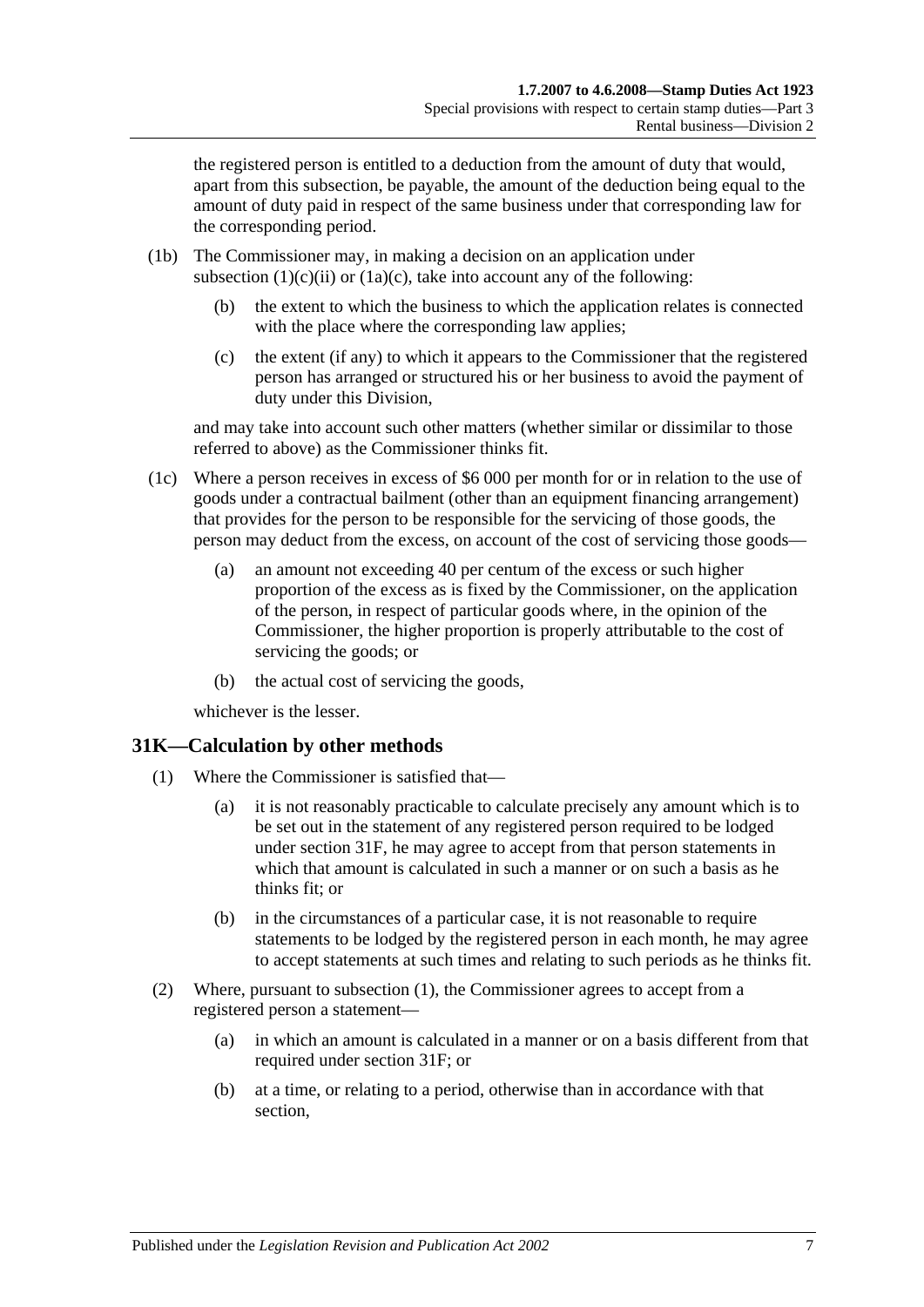the registered person shall, at the time of lodging that statement with the Commissioner, pay to the Commissioner the amount of duty that would be payable on that statement if it were lodged by him with the Commissioner in accordance with that section.

(3) The Commissioner may, by notice in writing served on a registered person, cancel any agreement made pursuant to [subsection](#page-24-1) (1) and, upon the day specified in the notice as the day on which the agreement is cancelled, that agreement shall have no further force or effect in relation to that registered person.

## <span id="page-25-2"></span><span id="page-25-0"></span>**31L—Passing on a rental duty**

(1) Subject to this section, a registered person or any person acting on his behalf shall not add the amount of any duty or of any part of the duty payable by the registered person as such under this Act to any amount payable by any other person with whom he has entered into or is conducting any rental business, whether by agreement or otherwise, or otherwise demand or recover or seek to recover any such first mentioned amount from that other person.

Penalty: \$250.

Expiation fee: \$80.

- (2) In the event of a contravention of [subsection](#page-25-2) (1)—
	- (a) the court by which the defendant is convicted shall, in addition to imposing a penalty for the offence, order the defendant to refund to the other person referred to in that subsection any such amount which has been paid by that other person; or
	- (b) the other person referred to in that subsection may recover any such amount from the registered person, or person to whom he paid it, by action in a court of competent jurisdiction as if it were a debt due to him from that person.
- (3) The Governor may by proclamation—
	- (a) exempt a class of transactions from the application of this section; or
	- (b) vary or revoke any such exemption.

## <span id="page-25-1"></span>**31M—Ascertainment and disclosure of place of use of goods**

- (1) A person who carries on a rental business may rely on a statement of the person who takes goods on hire as to where the goods will be solely or predominantly used during the course of the hire or, in the case of a motor vehicle, where the motor vehicle will be registered, unless the person knows that the statement is false.
- (2) A person who carries on a rental business is not bound to inquire as to any change in the place of use of the goods or, in the case of a motor vehicle, the place of registration.
- (3) If the Commissioner finds that insufficient duty has been paid, the failure to pay the correct amount of duty does not constitute a tax default under the *[Taxation](http://www.legislation.sa.gov.au/index.aspx?action=legref&type=act&legtitle=Taxation%20Administration%20Act%201996)  [Administration Act](http://www.legislation.sa.gov.au/index.aspx?action=legref&type=act&legtitle=Taxation%20Administration%20Act%201996) 1996* if—
	- (a) the failure to pay the correct amount of duty results from reliance on information on which the person liable for the duty was entitled to rely under this section; and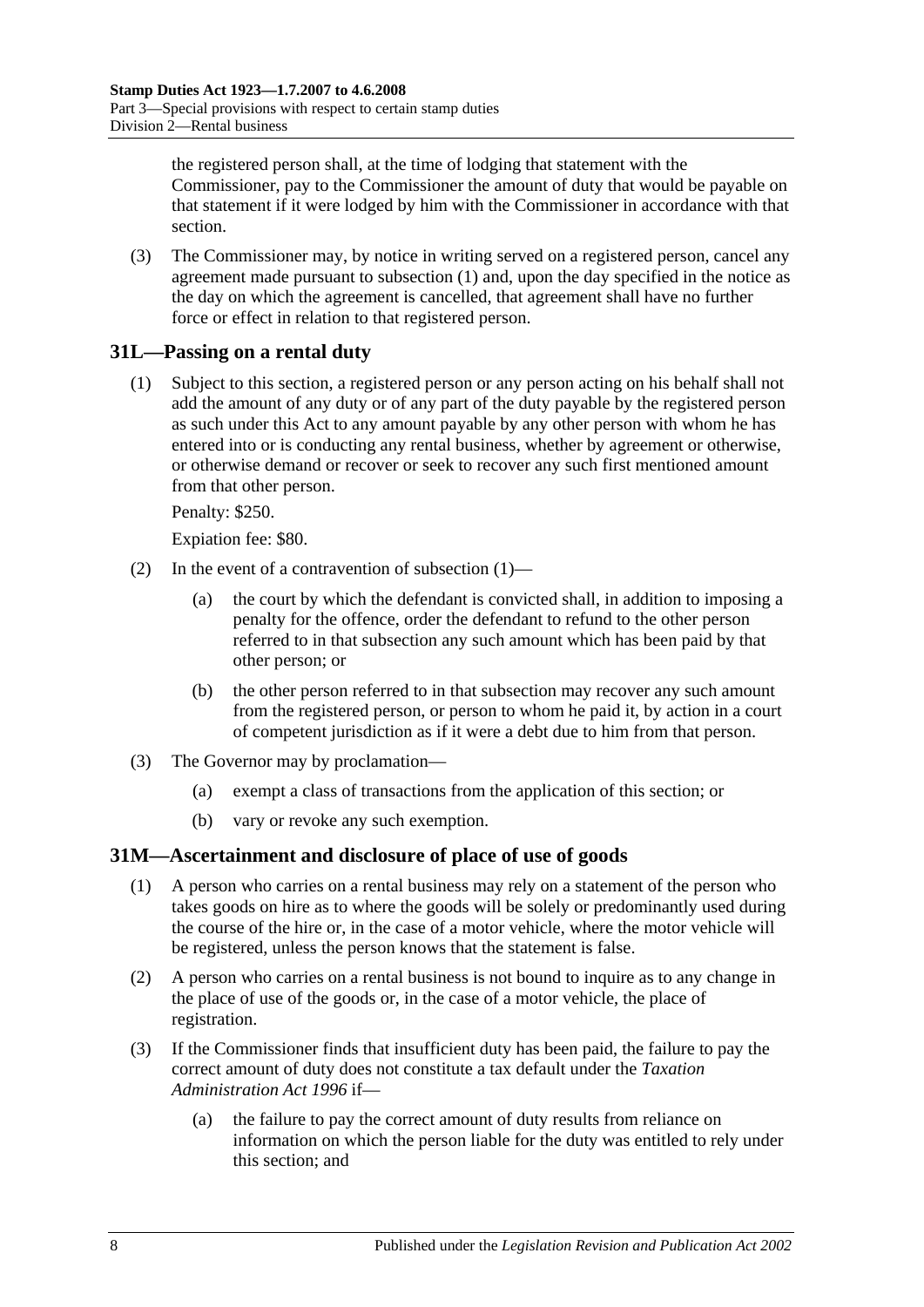- (b) the correct amount of duty is paid within 3 months after the issue of a notice of assessment of the duty by the Commissioner.
- (4) A person who falsely represents that the goods that the person takes, or proposes to take, on hire will be used solely or predominantly outside South Australia, is guilty of an offence.

Maximum penalty: \$10 000.

## <span id="page-26-0"></span>**Division 3—Annual licences**

#### <span id="page-26-1"></span>**32—Interpretation**

In this Act—

*assurance or insurance business* means and includes—

- (a) the granting or issuing of any life, personal accident, fire, fidelity, guarantee, livestock, plate glass, marine or other assurance or insurance policies; or
- (b) the acceptance, either directly or indirectly, of any premium, renewal premium or consideration for, or in respect of, the granting or issuing or keeping alive or in force of any life, personal accident, fire, fidelity, guarantee, livestock, plate glass, marine or other policy; or
- (c) the receiving of any letter or declaration of interest attaching to any life, personal accident, fire, marine or other policy issued in South Australia or elsewhere; or
- (d) the carrying out, by means of assurance or insurance effected out of South Australia, of any written, verbal or implied contract or undertaking to effect assurance or insurance;

*company* includes corporation and society, whether corporate or unincorporate;

*firm of persons* includes any association of underwriters carrying on marine assurance or insurance business through a managing underwriter solely;

*general insurance business* means any assurance or insurance business not relating to life insurance policies;

*life insurance policy* does not include a policy covering personal accident or workers compensation or a policy complying with Part 4 of the *[Motor Vehicles Act](http://www.legislation.sa.gov.au/index.aspx?action=legref&type=act&legtitle=Motor%20Vehicles%20Act%201959) 1959*;

*policy* includes any instrument in the nature of a policy, an open policy, an insurance cover or any instrument in any manner covering any assurance or insurance;

*premium* means any amount paid or payable for assurance or insurance and includes—

- (a) an amount charged to a policy holder to reimburse, offset or defray the insurer's liability for GST in respect of the assurance or insurance;
- (b) a levy charged to a policy holder;
- (c) an instalment of premium.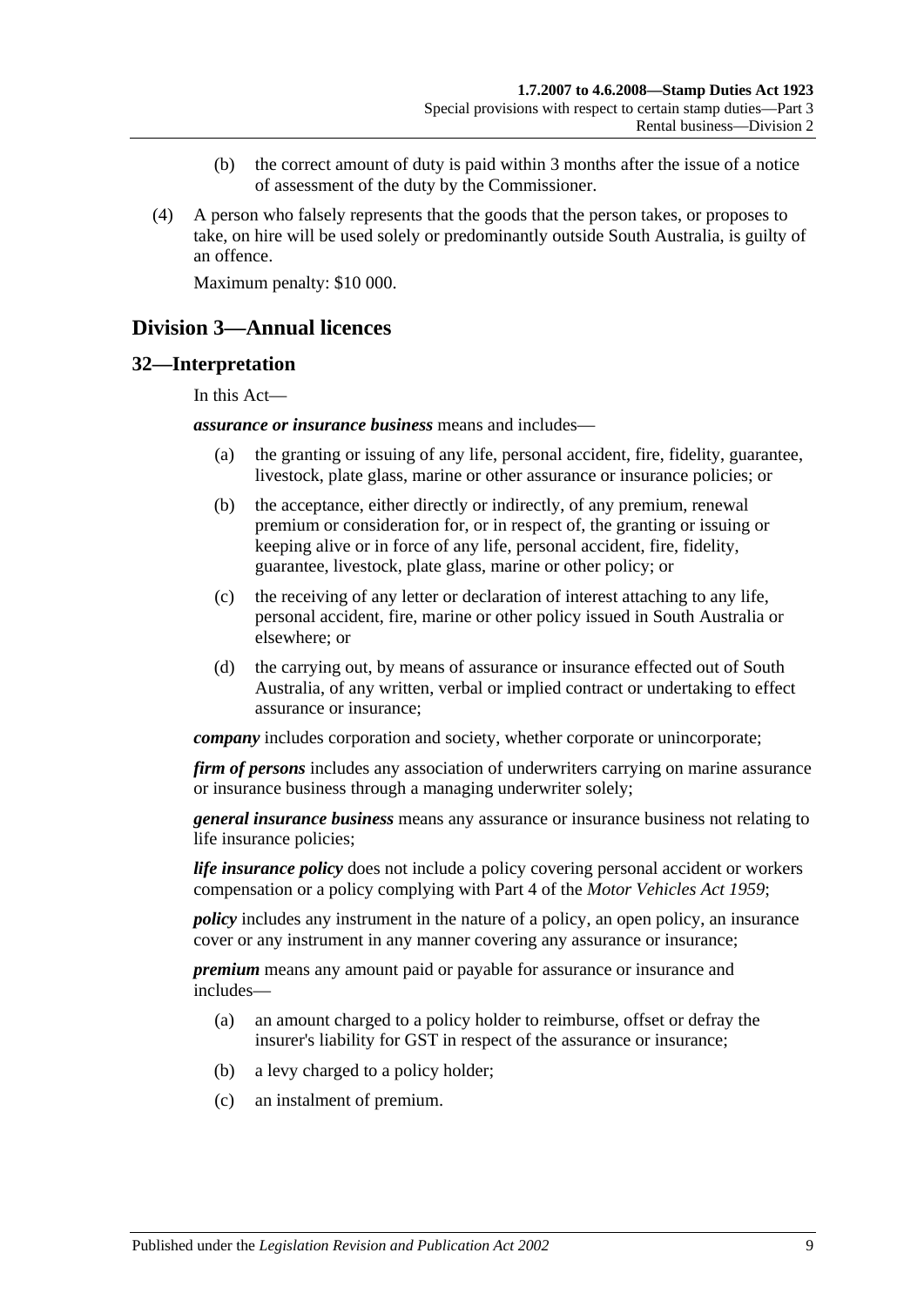## <span id="page-27-0"></span>**33—Annual licence required for insurance business**

A company, person or firm of persons must not carry on any assurance or insurance business in any year in South Australia, whether the head office or principal place of business of that company, person or firm is in South Australia or elsewhere, unless the company, person or firm has taken out an annual licence for that year in a form determined by the Commissioner.

Penalty: \$10 000.

### <span id="page-27-1"></span>**34—Application for annual licence**

- (1) A company, person or firm of persons requiring an annual licence must make a written application to the Commissioner in a manner and form determined by the Commissioner and supported by such evidence as the Commissioner may require.
- (2) Any information or statement contained in the application must be verified by statutory declaration made—
	- (a) where the applicant is a natural person—by that person; or
	- (b) where the applicant is a firm—by a member of the firm; or
	- (c) where the applicant is a company—by a member of the board or committee of management of the company; or
	- (d) in any case—by a person authorised by the applicant and approved by the Commissioner.
- (3) A company, person or firm of persons that applies for an annual licence must, at the time of lodging the application, pay to the Commissioner the duty (if any) payable under [Schedule 2](#page-102-2) on the annual licence application.

#### <span id="page-27-2"></span>**35—Issuing and term of annual licence**

- (1) The Commissioner is authorised to issue an annual licence on payment of the duty (if any) payable on the annual licence application.
- (2) An annual licence comes into force on the date specified in the licence (which may be a date earlier than the date of issue of the licence) and remains in force until 31 December of the year in which it is issued.

#### <span id="page-27-3"></span>**36—Monthly returns in respect of general insurance business**

- (1) A company, person or firm of persons that carries on general insurance business in South Australia, whether the head office or principal place of business of that company, person or firm is in South Australia or elsewhere, must lodge with the Commissioner a return in a form determined by the Commissioner, supported by such evidence as the Commissioner may require, not later than the fifteenth day of the month following each month in which the company, person or firm carries on such business.
- (2) Any information or statement contained in a monthly return must be verified by statutory declaration in the same way as is required for an application for an annual licence.
- (3) A company, person or firm of persons that lodges a monthly return must, at the time of lodging the monthly return, pay to the Commissioner the duty (if any) payable under [Schedule 2](#page-102-2) on the monthly return.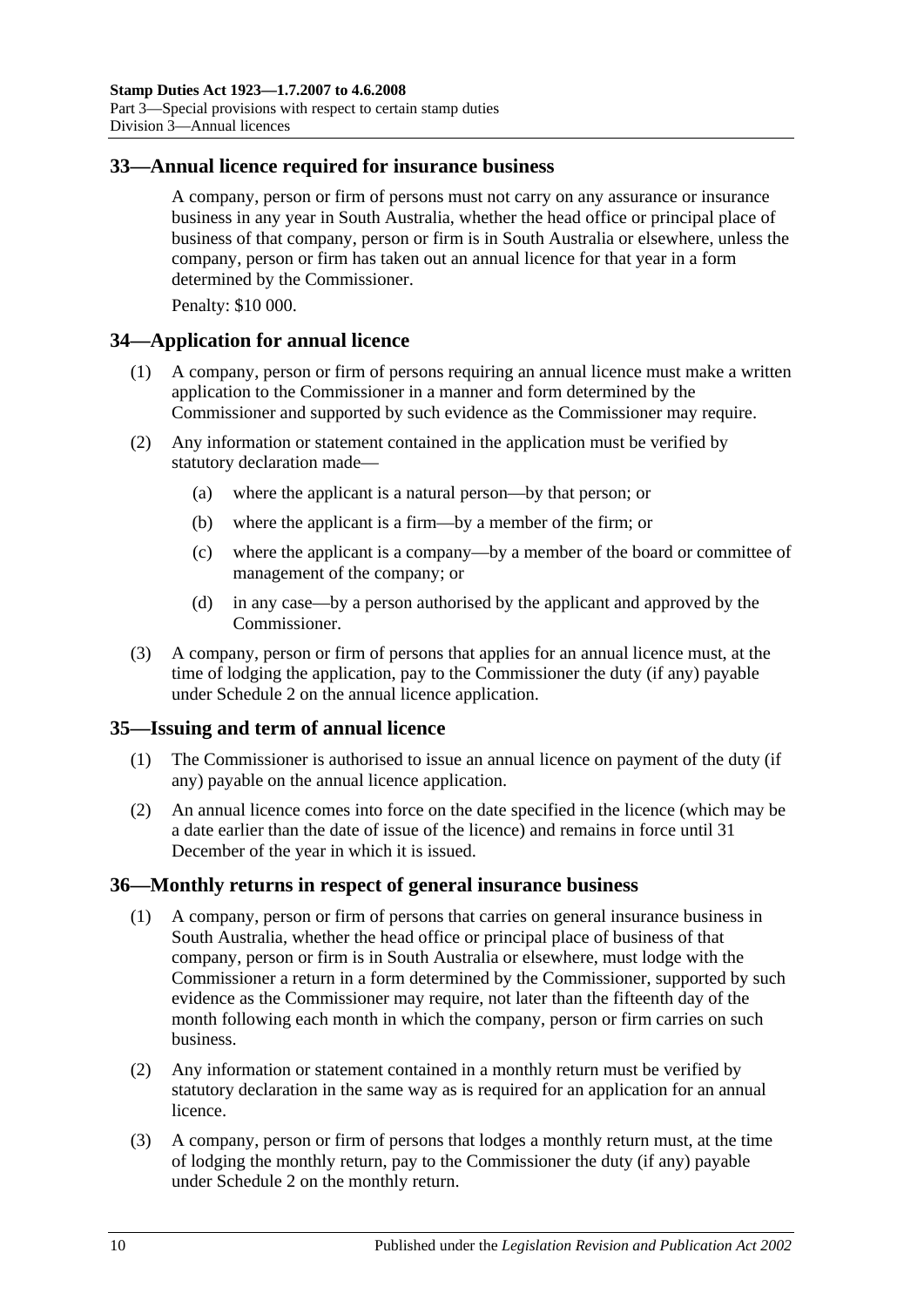## <span id="page-28-0"></span>**36A—Duty if annual licence application or monthly return not lodged as required**

A company, person or firm that does not lodge an application for an annual licence, or does not lodge a monthly return, as required under this Act is nevertheless liable to pay duty to the Commissioner as if the company, person or firm had lodged the application or return required under this Act immediately before the end of the period allowed for such lodgment.

## <span id="page-28-1"></span>**37—Denoting of duty**

The duty paid on an annual licence application or a monthly return must be denoted by cash register imprint on the licence or return.

## <span id="page-28-2"></span>**38—Duty payable on acquisition of insurance business**

Where a company, person or firm of persons acquires contractual rights and obligations of, or in connection with, the assurance or insurance business of some other company, person or firm, the acquiring company, person or firm is liable to pay to the Commissioner the amount of any unpaid duty in respect of premiums received or in any manner charged in account (whether directly or by agents) by the other company, person or firm after the end of the period in respect of which such duty was last paid by the other company, person or firm as if the acquiring company, person or firm had received or charged in account those premiums.

# <span id="page-28-4"></span><span id="page-28-3"></span>**42AA—Duty in respect of policies effected outside South Australia**

- (1) Every company, person or firm of persons which is not required to take out an annual licence under [section](#page-27-0) 33 and which obtains, effects or renews, outside South Australia, a policy of assurance or insurance wholly or partly in respect of any property in South Australia, or any risk, contingency or event occurring in South Australia, shall, within one month of obtaining, effecting or renewing that policy, lodge with the Commissioner a return in the approved form containing such particulars of that policy and such other information as may be prescribed or as the Commissioner may in any particular case require.
- (2) The Commissioner may allow a rebate of the duty payable on that proportion of any premium which is, in his opinion, properly attributable to the assurance or insurance of any property outside South Australia or any risk, contingency or event occurring outside South Australia.
- (3) The person lodging such a return shall, upon lodgment, pay to the Commissioner the duty payable thereon, which shall be denoted by cash register imprint on the receipt issued therefor.
- (4) A company, person or firm that does not lodge a return as required under this section is nevertheless liable to pay duty to the Commissioner as if the company, person or firm had lodged the return required under this section immediately before the end of the period allowed for such lodgement.
- (5) [Subsection](#page-28-4) (1) does not apply to any policy of life assurance.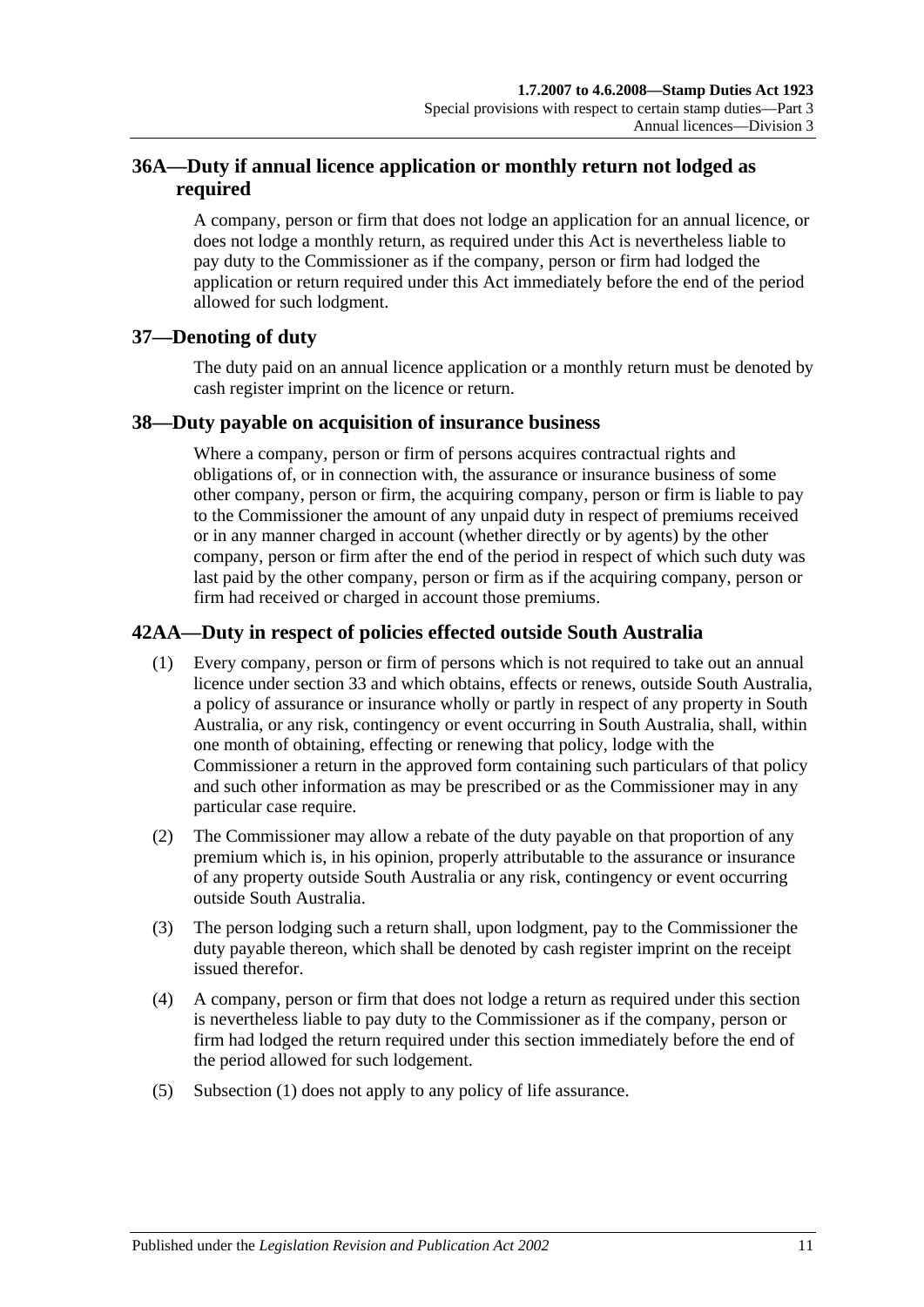## <span id="page-29-0"></span>**42AB—Insurers not required to be licensed**

- (1) The Commissioner may enter into an agreement with an insurer who is not required to take out an annual licence under this Act under which—
	- (a) the Commissioner approves the insurer for the purposes of this section; and
	- (b) the insurer undertakes to pay duty as if the insurer were required to be licensed and were in fact licensed under this Act.
- (2) A party to an agreement under this section may, by notice in writing to the other party, terminate the agreement at any time.
- (3) Where an insurer is neither required to be licensed under this Act nor approved under this section, a person who pays a premium to the insurer shall, within 21 days after the end of the month in which the premium was paid—
	- (a) furnish a return to the Commissioner stating the amount of premium; and
	- (b) pay stamp duty calculated by reference to the amount of the premium and the appropriate rate prescribed by [Schedule 2](#page-102-2) in relation to annual licence applications.
- (4) This section does not apply in relation to a levy paid under the *[Workers Rehabilitation](http://www.legislation.sa.gov.au/index.aspx?action=legref&type=act&legtitle=Workers%20Rehabilitation%20and%20Compensation%20Act%201986)  [and Compensation Act](http://www.legislation.sa.gov.au/index.aspx?action=legref&type=act&legtitle=Workers%20Rehabilitation%20and%20Compensation%20Act%201986) 1986*.
- (5) In this section—

*insurer* means a person, firm or company that carries on assurance or insurance business in the State.

# <span id="page-29-1"></span>**Division 4—Application for motor vehicle registration**

## <span id="page-29-2"></span>**42A—Interpretation**

(1) In this Act—

*applicant* means a person by or on whose behalf an application to register a motor vehicle or an application to transfer the registration of a motor vehicle is made;

*application to register a motor vehicle* means an application to register a motor vehicle made under the *[Motor Vehicles Act](http://www.legislation.sa.gov.au/index.aspx?action=legref&type=act&legtitle=Motor%20Vehicles%20Act%201959) 1959* and includes an application so made to renew the registration of a motor vehicle;

*application to transfer the registration of a motor vehicle* means an application to transfer the registration of a motor vehicle made under the provisions of the *[Motor](http://www.legislation.sa.gov.au/index.aspx?action=legref&type=act&legtitle=Motor%20Vehicles%20Act%201959)  [Vehicles Act](http://www.legislation.sa.gov.au/index.aspx?action=legref&type=act&legtitle=Motor%20Vehicles%20Act%201959) 1959*;

*commercial motor vehicle* has the same meaning as in the *[Motor Vehicles Act](http://www.legislation.sa.gov.au/index.aspx?action=legref&type=act&legtitle=Motor%20Vehicles%20Act%201959) 1959*;

*dealer* means a person licensed as a dealer under the *[Second-hand Motor Vehicles](http://www.legislation.sa.gov.au/index.aspx?action=legref&type=act&legtitle=Second-hand%20Motor%20Vehicles%20Act%201983)  Act [1983](http://www.legislation.sa.gov.au/index.aspx?action=legref&type=act&legtitle=Second-hand%20Motor%20Vehicles%20Act%201983)*;

*list price* means—

- (a) for a motor vehicle—the price (inclusive of GST) fixed by the manufacturer, importer or principal distributor as the retail selling price in the State of a motor vehicle of the relevant make and model;
- (b) for optional equipment—the additional price (inclusive of GST) so fixed if the vehicle is to be sold with the optional equipment;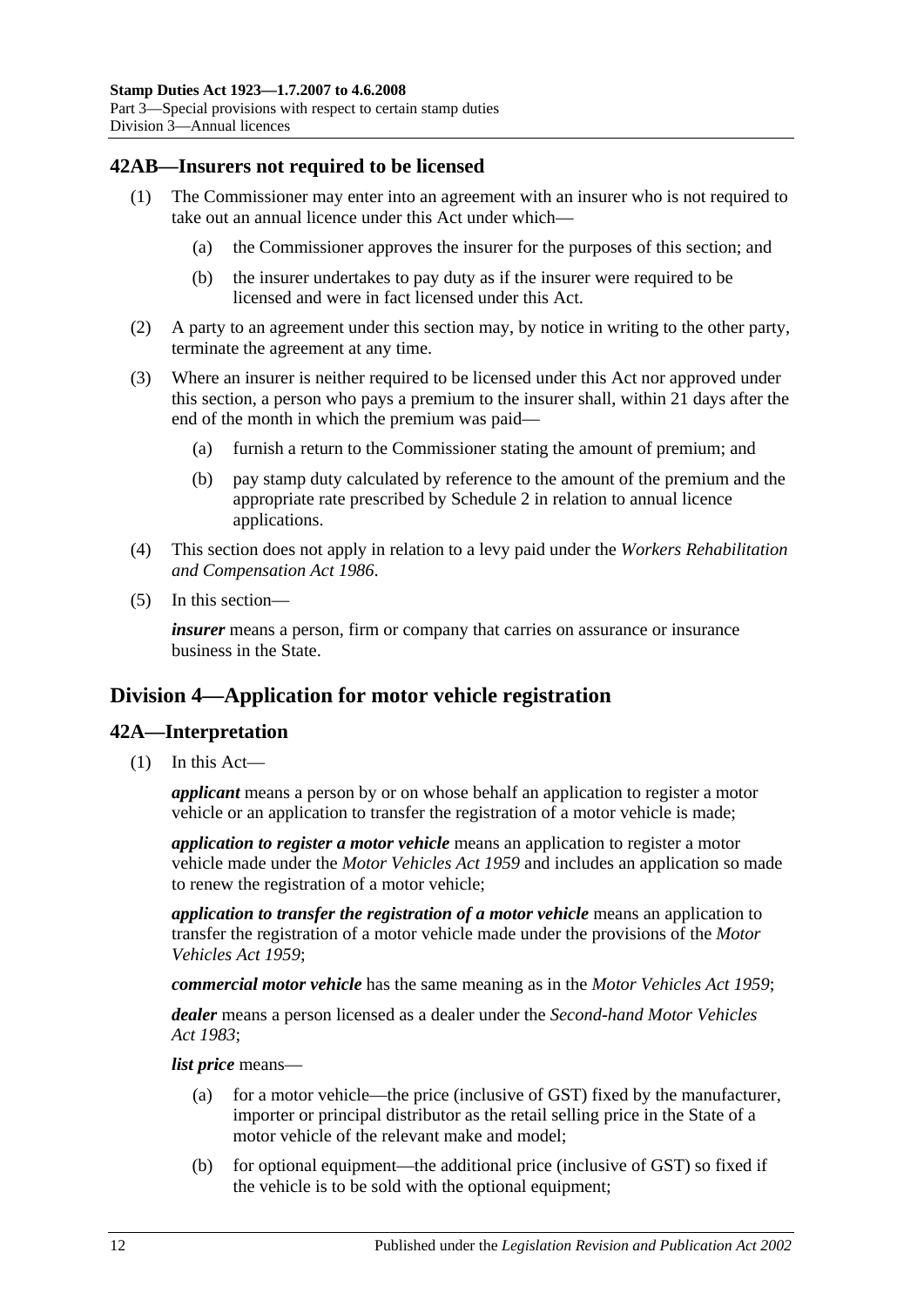*market value*, in relation to a motor vehicle, means the amount (inclusive of GST) for which the motor vehicle might reasonably be sold, free of encumbrances, in the open market;

*motor vehicle* and *trailer* have the same meanings as those expressions respectively have in the *[Motor Vehicles Act](http://www.legislation.sa.gov.au/index.aspx?action=legref&type=act&legtitle=Motor%20Vehicles%20Act%201959) 1959*;

*new motor vehicle* means a motor vehicle not previously registered in this State or elsewhere;

*optional equipment*, in relation to a motor vehicle for which there is a list price, means equipment or a feature of the vehicle that is not covered by that list price, being—

- (a) a particular kind of transmission; or
- (b) power steering; or
- (c) any other prescribed equipment or feature;

*policy of insurance* means a policy of insurance under Part 4 of the *[Motor Vehicles](http://www.legislation.sa.gov.au/index.aspx?action=legref&type=act&legtitle=Motor%20Vehicles%20Act%201959)  Act [1959](http://www.legislation.sa.gov.au/index.aspx?action=legref&type=act&legtitle=Motor%20Vehicles%20Act%201959)*;

*primary producer* has the same meaning as in the *[Motor Vehicles Act](http://www.legislation.sa.gov.au/index.aspx?action=legref&type=act&legtitle=Motor%20Vehicles%20Act%201959) 1959*;

*second-hand motor vehicle* means a motor vehicle previously registered in this State or elsewhere.

(2) For the purposes of this Act, if an applicant for registration, or transfer of registration, of a motor vehicle makes the application by a means of electronic communication approved by the Registrar of Motor Vehicles, the electronic communication is taken to be an instrument executed by the applicant and is chargeable with duty as an application for registration, or transfer of registration, of a motor vehicle (as appropriate).

## <span id="page-30-0"></span>**42B—Duty on applications for motor vehicle registration or transfer of registration**

- (1) For the purposes of this Act, the value of a motor vehicle is—
	- (a) in the case of an application to register a new motor vehicle for which there is a list price—
		- (i) if the motor vehicle has no optional equipment, the list price of the vehicle; or
		- (ii) if the motor vehicle has optional equipment, the list price of the motor vehicle plus the list price or, if there is no list price, the actual price (inclusive of GST) of the equipment; or
	- (b) in the case of an application to transfer the registration of a second-hand motor vehicle upon sale of the vehicle, the consideration for the sale or the market value of the motor vehicle, whichever is the higher; or
	- (c) in any other case, the market value (inclusive of GST) of the motor vehicle.
- (1a) An applicant for registration, or transfer of registration, of a motor vehicle must state in the application the value of the motor vehicle as at the date of the application.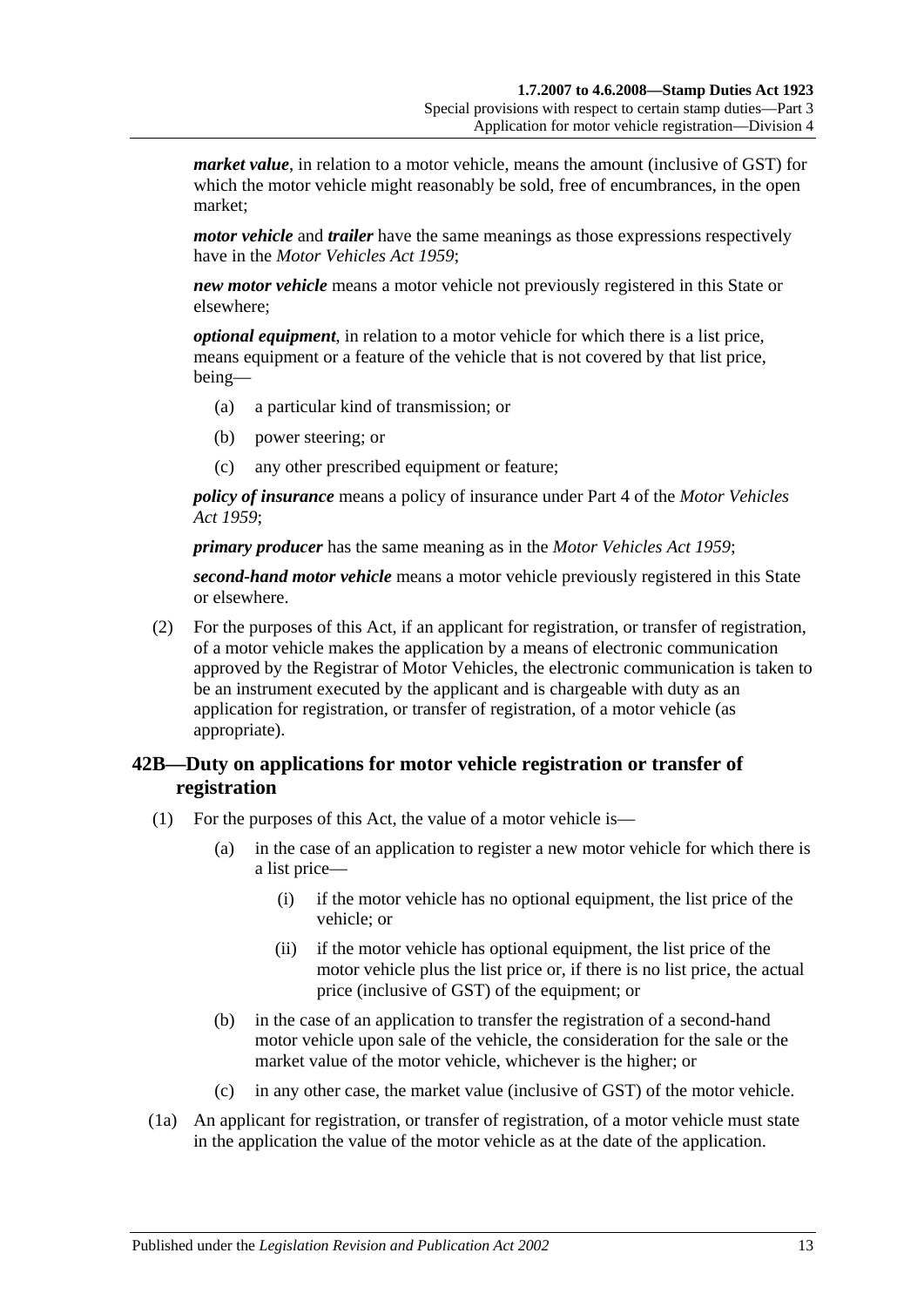- <span id="page-31-0"></span>(1b) If the Commissioner is not satisfied that the amount stated as the value of a motor vehicle in an application for registration, or transfer of registration, of the vehicle reflects the market value of the vehicle, the Commissioner may cause a valuation of the vehicle to be made by a person appointed by the Commissioner and may assess the duty payable by reference to the valuation.
- (1c) The Commissioner may, having regard to the merits of the case, charge the whole or part of the expenses of, or incidental to, the making of a valuation under [subsection](#page-31-0) (1b) to the person liable to pay the duty and may recover the amount charged as a debt due to the Crown.
- <span id="page-31-1"></span>(1d) The amount of stamp duty—
	- (a) payable upon an application to register a motor vehicle shall be an amount calculated by the addition of—
		- (i) the amount prescribed by [Schedule 2](#page-102-2) as the component payable in respect of registration; and
		- (ii) the amount prescribed by [Schedule 2](#page-102-2) as the component payable in respect of a policy of insurance; or
	- (b) payable upon an application to transfer the registration of a motor vehicle shall be the amount prescribed by [Schedule 2](#page-102-2) as the component payable in respect of registration and, in the case of such an application, no additional component shall be payable in respect of a policy of insurance.
- (2) The amount payable upon an application in accordance with [subsection](#page-31-1) (1d) shall be paid by the applicant to the Registrar of Motor Vehicles at the time of making the application.
- (2a) The total amount paid (including stamp duty and any registration fee or premium payable under the *[Motor Vehicles Act](http://www.legislation.sa.gov.au/index.aspx?action=legref&type=act&legtitle=Motor%20Vehicles%20Act%201959) 1959*)—
	- (a) on an application to register a motor vehicle shall be denoted by impressed stamp or cash register imprint, or by both, on the certificate or interim certificate of registration relating to that motor vehicle issued by the Registrar or on such form or forms as may be approved by the Commissioner; and
	- (b) on an application to transfer the registration of a motor vehicle shall be denoted by impressed stamp or cash register imprint, or by both, on such form or forms as may be approved by the Commissioner.
- (2b) Section 6 does not apply in relation to an application to register a motor vehicle or an application to transfer the registration of a motor vehicle.
- (3) The Registrar of Motor Vehicles shall furnish the Commissioner, at least once in every month, with a statement showing details of amounts received by him as stamp duty on applications to register, and to transfer the registration of, motor vehicles, and showing separately the amounts so received upon applications to register motor vehicles in respect of policies of insurance, and shall pay all amounts of stamp duty received by him to the Treasurer who shall—
	- (a) place to the credit of the General Revenue—
		- (i) all amounts representing the stamp duty received by the Registrar on applications to register motor vehicles except amounts paid upon such applications in respect of policies of insurance; and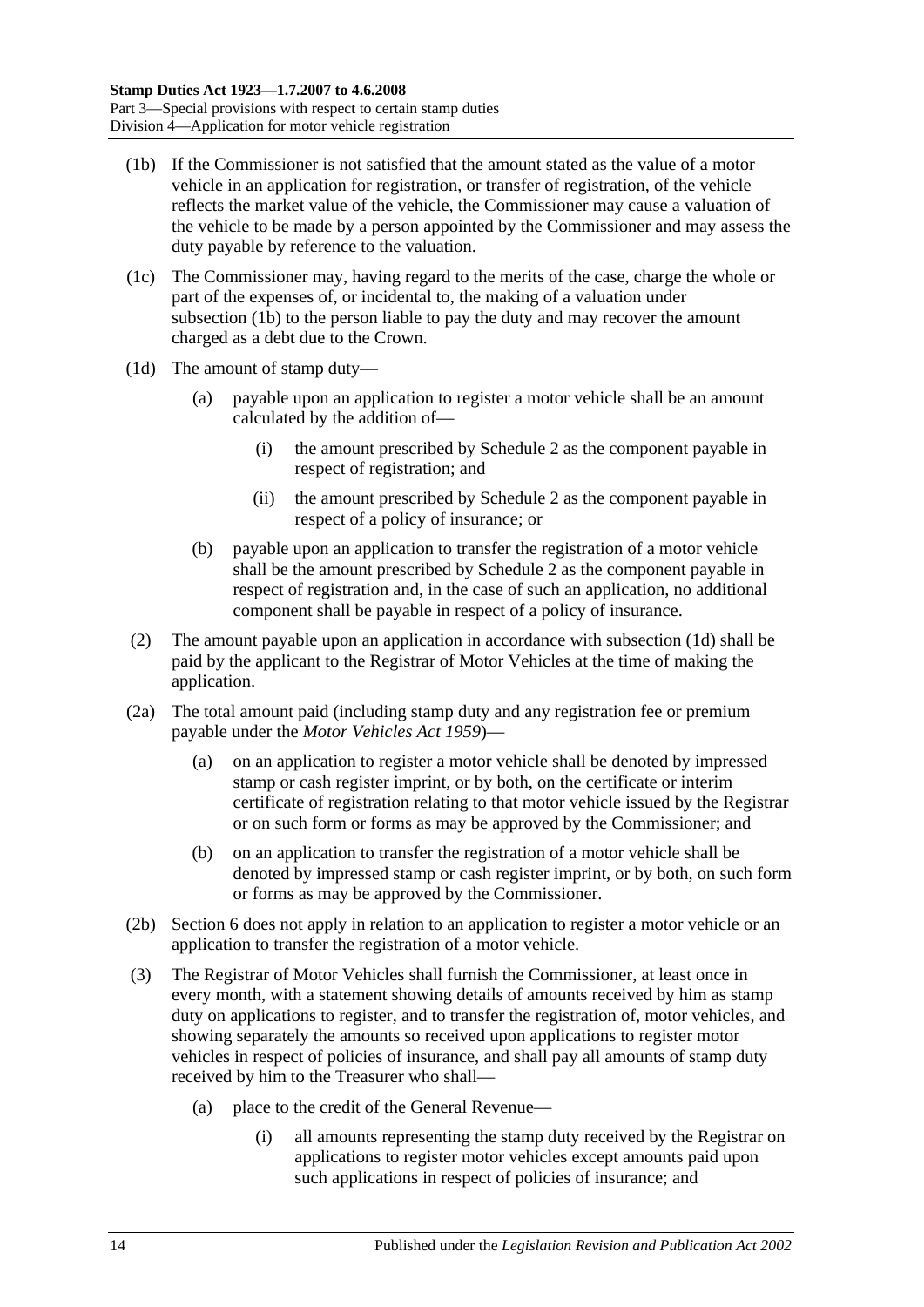- (ii) all amounts representing the stamp duty received by the Registrar upon applications to transfer the registration of motor vehicles; and
- (b) place to the credit of the Hospitals Fund kept at the Treasury all amounts representing stamp duty received by the Registrar upon applications in respect of policies of insurance.
- (4) A person who does not lodge an application to register a motor vehicle, or transfer the registration of a motor vehicle, as required is nevertheless liable to pay duty to the Commissioner as if the person had lodged the required application immediately before the end of the period allowed for making such an application.
- (5) If a person drives a motor vehicle on a road without registration in contravention of the *[Motor Vehicles Act](http://www.legislation.sa.gov.au/index.aspx?action=legref&type=act&legtitle=Motor%20Vehicles%20Act%201959) 1959*, the person is to be taken to have been required by this Act to lodge an application to register the vehicle not later than the day preceding the day on which the vehicle is so driven on a road.
- (6) A person is to be taken to be required by this Act to lodge an application to transfer the registration of a motor vehicle within the period within which such an application is required to be made under the *[Motor Vehicles Act](http://www.legislation.sa.gov.au/index.aspx?action=legref&type=act&legtitle=Motor%20Vehicles%20Act%201959) 1959*.
- (7) The Commissioner or the Registrar of Motor Vehicles may require an applicant who claims to be entitled to an exemption from, or reduction in, stamp duty under this Act—
	- (a) to state that fact on the application; and
	- (b) to provide such information as the Commissioner or Registrar may require for the purpose of determining the applicant's claim.

## <span id="page-32-0"></span>**42BA—Concessional rate of duty on some applications to transfer registration**

(1) The amount of duty payable on an application to transfer the registration of a motor vehicle where a person who is a registered owner of the motor vehicle immediately before the registration is transferred will continue to be a registered owner of the motor vehicle immediately after the registration is transferred is calculated as follows:

$$
D = A \times \frac{B}{C}
$$

where—

*D* is the amount of duty payable

*A* is the amount of duty that would be payable apart from this section

*B* is the number of persons that the application seeks to add to, or remove from, the register as owners of the motor vehicle, whichever is the greater

*C* is—

- (a) the number of persons who are registered owners of the motor vehicle immediately before the registration is transferred; or
- (b) the number of persons who will be registered owners of the motor vehicle immediately after the registration is transferred,

whichever is the greater.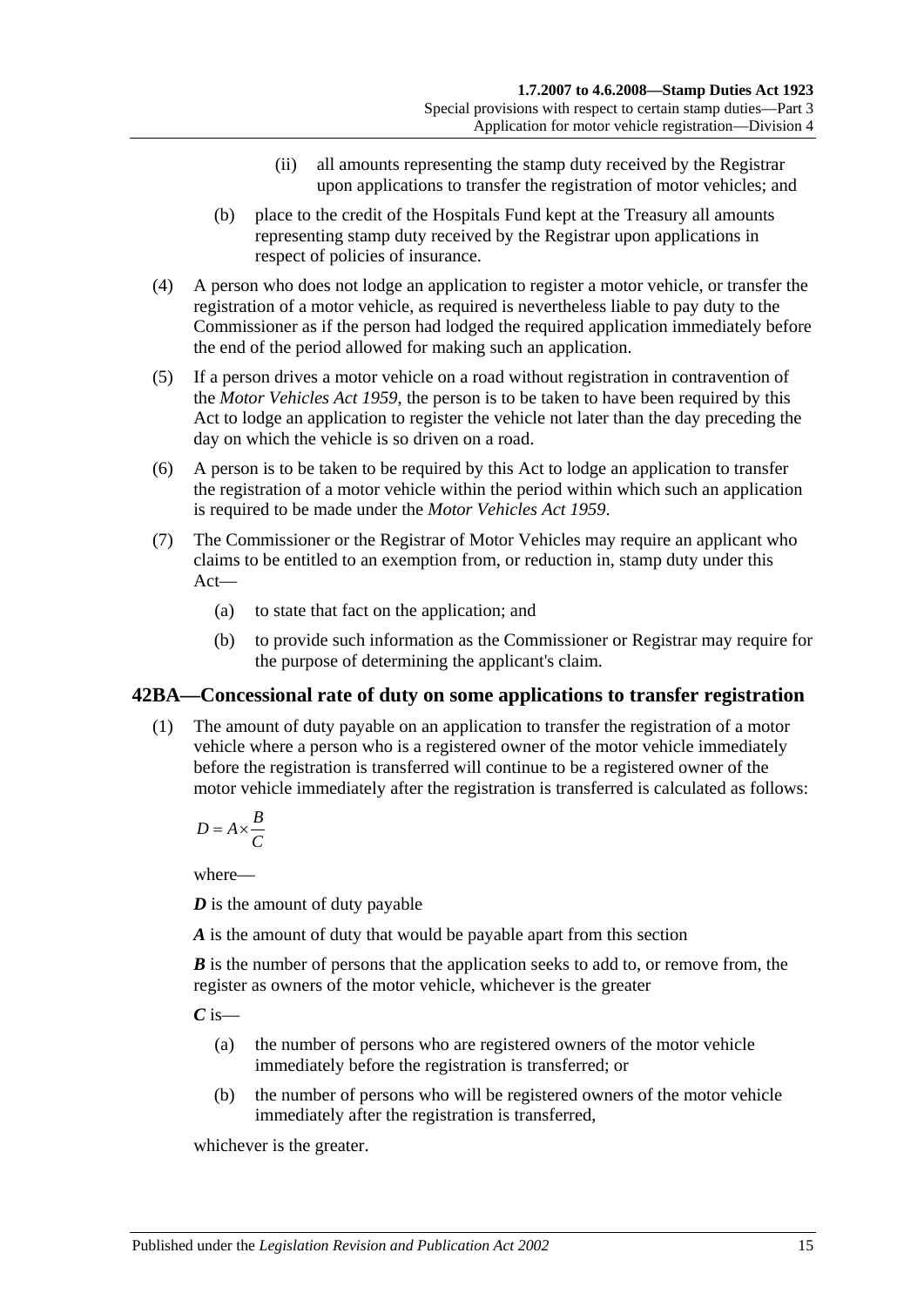Part 3—Special provisions with respect to certain stamp duties Division 4—Application for motor vehicle registration

- (2) This section does not derogate from any other provision conferring an exemption under this Act.
- (3) This section applies to applications executed after its commencement.

## <span id="page-33-0"></span>**42C—Refund of duty where vehicle returned or registration or transfer in error**

If, on application, the Commissioner is satisfied, in relation to the registration, or transfer of the registration, of a motor vehicle—

- (a) that, within three months after the registration or transfer, the vehicle was returned by the applicant to the person from whom it was acquired and accepted by that person; or
- (b) that the registration or transfer was made in error,

the Commissioner may refund the duty paid in respect of the application for the registration or transfer.

## <span id="page-33-1"></span>**42CA—Refund of duty on eligibility for reduced fee**

If, on application, the Commissioner is satisfied, in relation to the registration of a motor vehicle, that the owner of the vehicle has become entitled to an exemption from, or reduction of, registration fees payable under the *[Motor Vehicles Act](http://www.legislation.sa.gov.au/index.aspx?action=legref&type=act&legtitle=Motor%20Vehicles%20Act%201959) 1959* at any time during the period for which the vehicle is registered, the Commissioner has a discretion to refund to the owner of the vehicle such part of the component of the duty paid under section [42B\(1d\)](#page-31-1) on the application for the registration of the vehicle in respect of a policy of insurance as the Commissioner thinks just in the circumstances.

## <span id="page-33-2"></span>**42D—Taxation Administration Act and functions of Registrar**

The *[Taxation Administration Act](http://www.legislation.sa.gov.au/index.aspx?action=legref&type=act&legtitle=Taxation%20Administration%20Act%201996) 1996* applies in relation to—

- (a) the payment of money to the Registrar of Motor Vehicles as duty under this Act; and
- (b) the performance of functions by the Registrar under this Act or the *[Motor](http://www.legislation.sa.gov.au/index.aspx?action=legref&type=act&legtitle=Motor%20Vehicles%20Act%201959)  [Vehicles Act](http://www.legislation.sa.gov.au/index.aspx?action=legref&type=act&legtitle=Motor%20Vehicles%20Act%201959) 1959* in relation to duty under this Act,

as if the Registrar were the Commissioner.

#### <span id="page-33-3"></span>**42E—Regulations**

In addition to any power by any other section conferred on the Governor to make regulations as to any matter, the Governor may make any regulations which may be necessary or convenient for carrying out any of the provisions of [sections](#page-29-2) 42A, [42B,](#page-30-0) [42BA,](#page-32-0) [42C,](#page-33-0) [42D](#page-33-2) and this section or for better effecting the objects of those sections and in particular (without limiting the effect of this section) for prescribing exemptions additional to or in substitution for or repealing or varying any of the exemptions to clause 2 of [Schedule 2.](#page-102-2)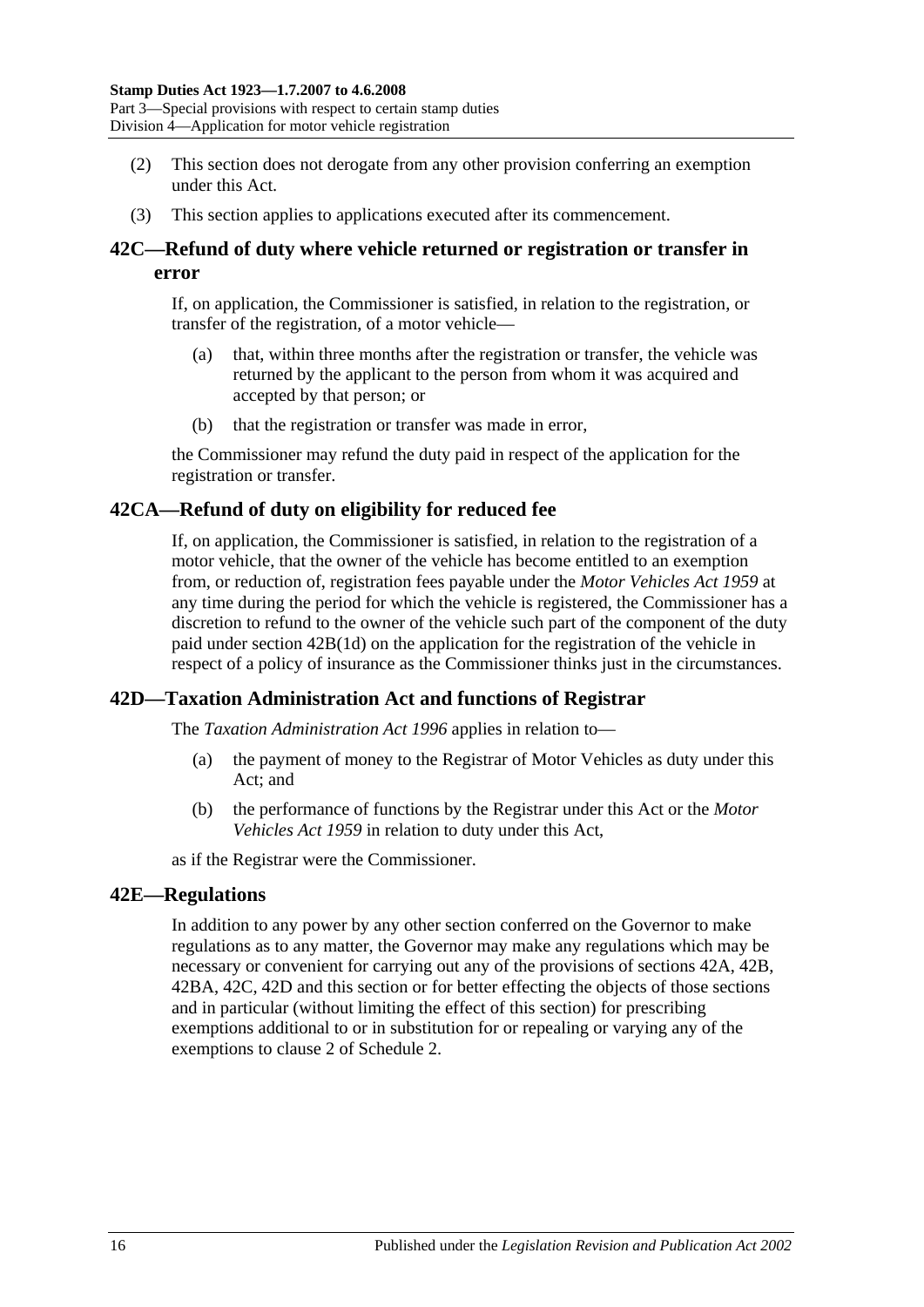# <span id="page-34-0"></span>**Division 5—Cheques**

## <span id="page-34-1"></span>**43—Interpretation**

In this Act, unless the contrary intention appears—

#### *cheque* means—

- (a) a cheque for the purposes of the *Cheques Act 1986* of the Commonwealth;
- (b) an instrument of a prescribed class;

*financial institution* has the same meaning as in the *Cheques Act 1986* of the Commonwealth;

*unstamped cheque* means a cheque drawn against an account held with a financial institution in South Australia on which duty or exemption from duty is not denoted in a form approved by the Commissioner.

## <span id="page-34-3"></span><span id="page-34-2"></span>**44—Duty on cheques and cheque forms**

- (1) A financial institution must, not later than the 7th day of each month—
	- (a) lodge with the Commissioner a return, in a form approved by the Commissioner, of—
		- (i) all cheque forms issued during the preceding month by the financial institution to be used in drawing on accounts held by the financial institution in South Australia; and
		- (ii) all unstamped cheques paid by the financial institution during the preceding month; and
	- (b) pay to the Commissioner duty at a rate prescribed by [Schedule 2](#page-102-2) less commission referred to in [section](#page-12-3) 7 on each cheque form and cheque to which the return relates.
- (2) A financial institution is entitled to recover duty on a cheque form issued or an unstamped cheque paid by the financial institution from the person to whom the cheque form was issued or the payee of the unstamped cheque and may deduct the amount of the duty from an account of the person at the financial institution or from the amount paid on the cheque.
- (3) A financial institution that does not lodge a return as required under [subsection](#page-34-3) (1) is nevertheless liable to pay duty to the Commissioner as if the financial institution had lodged the return required under that subsection immediately before the end of the last day for such lodgement.
- (4) Duty on cheque forms issued by financial institutions is to be denoted in a form approved by the Commissioner.
- (5) If a cheque form issued by a financial institution in respect of an account held with the financial institution in South Australia is exempt from duty, the fact that it is so exempt is to be denoted in a form approved by the Commissioner.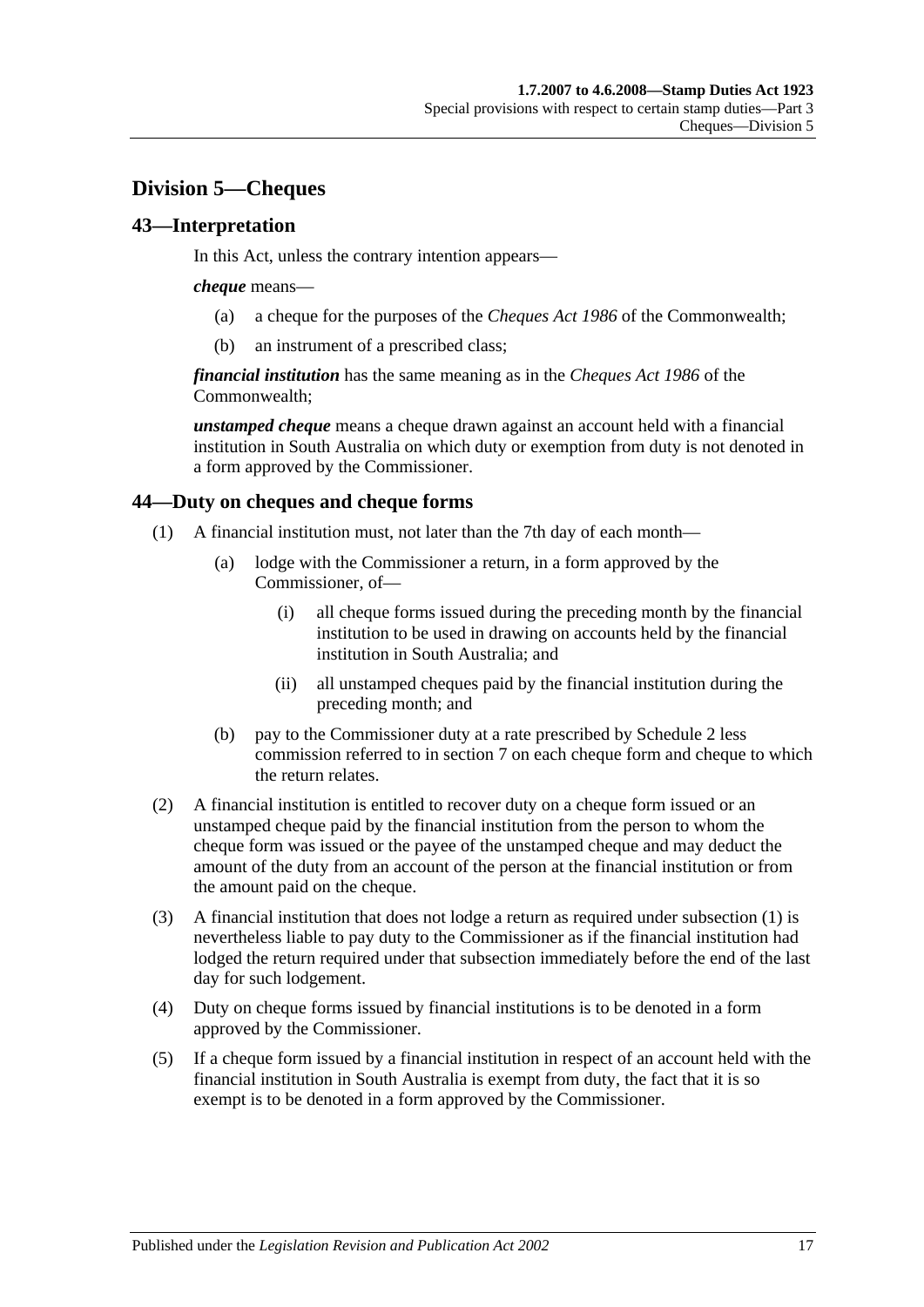## <span id="page-35-0"></span>**45—Duty not to be chargeable after certain date**

- (1) Despite any other provision of this Act, duty is not chargeable on a cheque form issued by a financial institution or a cheque paid by a financial institution on or after 1 July 2004.
- (2) No refund of duty on cheque forms is to be allowed on or after 1 July 2004.
- <span id="page-35-4"></span>(3) After 1 July 2004, the Governor may, by proclamation, fix a date for the repeal of this Division and Schedule 2 clause 13.
- (4) On the date fixed under [subsection](#page-35-4) (3), this Division (including this section) and Schedule 2 clause 13 are repealed.

#### <span id="page-35-1"></span>**46—Power to make regulations**

The power to make regulations conferred on the Governor by [section](#page-100-2) 112 includes power to make regulations with respect to returns and the payment of duty under [section](#page-34-2) 44 and the obligations of financial institutions.

## <span id="page-35-2"></span>**Division 6—Conveyances and conveyances on sale**

#### <span id="page-35-3"></span>**60—Interpretation**

In this Act—

*conveyance* includes—

- (a) every conveyance, assignment, transfer or declaration of trust and every application under the *[Real Property Act](http://www.legislation.sa.gov.au/index.aspx?action=legref&type=act&legtitle=Real%20Property%20Act%201886) 1886* or the *[Community Titles](http://www.legislation.sa.gov.au/index.aspx?action=legref&type=act&legtitle=Community%20Titles%20Act%201996)  Act [1996](http://www.legislation.sa.gov.au/index.aspx?action=legref&type=act&legtitle=Community%20Titles%20Act%201996)*; and
- (b) every decree or order of any court, judge or commissioner; and
- (c) every other application or request of any kind; and
- (d) every other assurance or instrument of any kind,

by which or by virtue of which or by the operation of which, whether upon registration or otherwise, or by the issue of a certificate of title in pursuance of which, any real or personal property or any estate or interest in any such property is assured to, or vested in, any person, and *to convey* has a meaning coextensive with the meaning of *conveyance*, as extended by this section;

*conveyance on sale* includes—

- (a) every conveyance, assignment, transfer or application under the *[Real](http://www.legislation.sa.gov.au/index.aspx?action=legref&type=act&legtitle=Real%20Property%20Act%201886)  [Property Act](http://www.legislation.sa.gov.au/index.aspx?action=legref&type=act&legtitle=Real%20Property%20Act%201886) 1886*; and
- (b) every decree or order of any court, judge or commissioner; and
- (c) every other application or request of any kind; and
- (d) every other assurance or instrument,

by which or by virtue of which any real or personal property, upon the sale thereof, is legally or equitably transferred to, or vested in, the purchaser or any other person on his behalf or by his direction, and also includes—

(e) every application for a foreclosure order under the *[Real Property Act](http://www.legislation.sa.gov.au/index.aspx?action=legref&type=act&legtitle=Real%20Property%20Act%201886) 1886*; and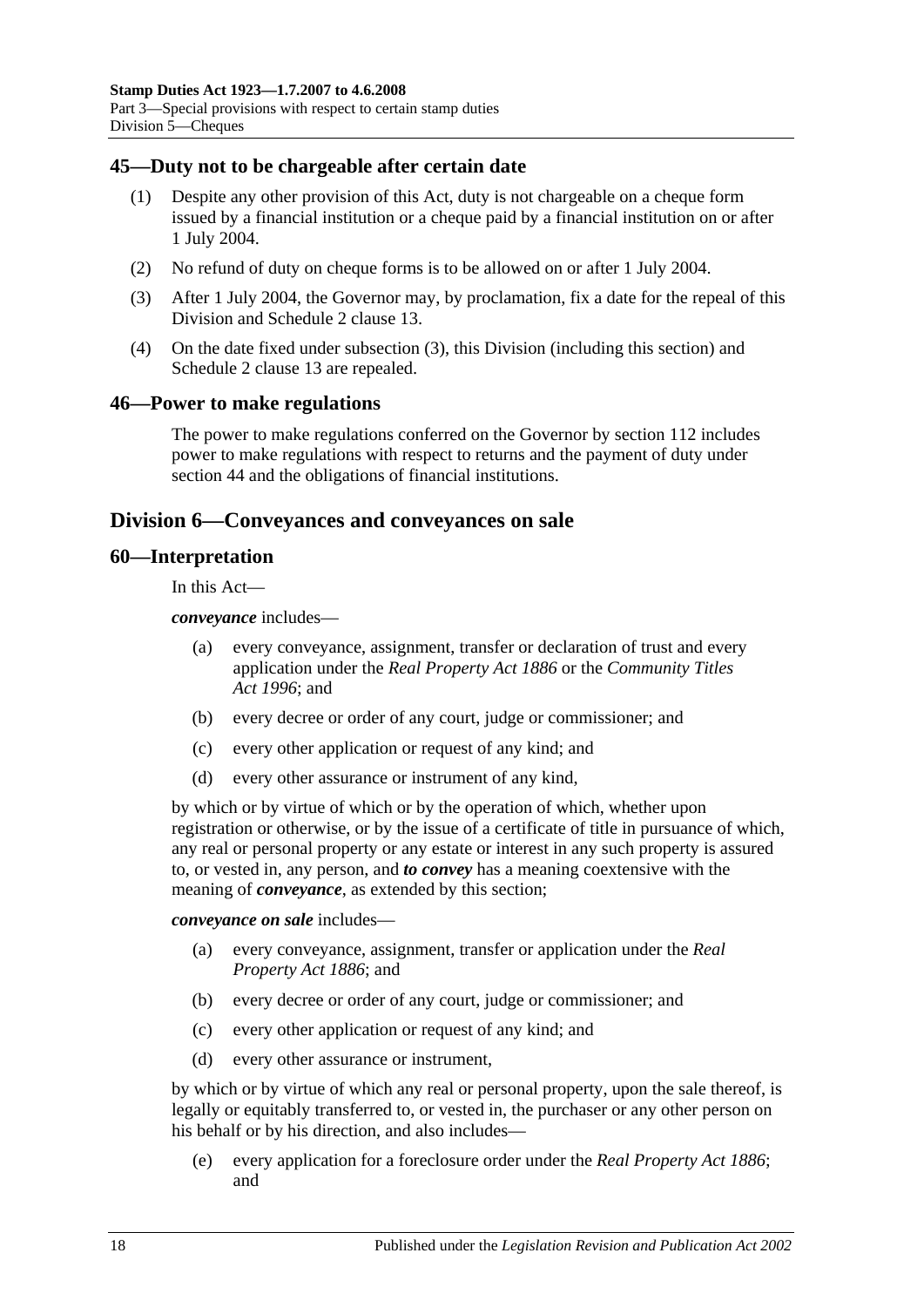(f) every lease for which any consideration other than the rent reserved may be paid or agreed to be paid (but only so far as such consideration is concerned).

## <span id="page-36-1"></span>**60A—Value of property conveyed or transferred**

- (1) Subject to [subsection](#page-36-0) (2), a reference in this Act (other than in [Part 4\)](#page-86-0) to the value of property conveyed or transferred is a reference to the market value of the property—
	- (a) in the case of a conveyance on sale—as at the date of the sale; or
	- (b) in any other case—as at the date of the conveyance,

assuming, in either case, that the property had, at that date, been free from any encumbrances.

- <span id="page-36-0"></span>(2) In the case of a conveyance on sale, the Commissioner may treat the consideration for the sale as being the value of the property conveyed or transferred unless it appears to the Commissioner that the consideration may be less than the value of the property as referred to in [subsection](#page-36-1) (1).
- <span id="page-36-2"></span>(3) Where no evidence of the value of property conveyed or transferred, or comprising or forming part of the consideration for a conveyance, is furnished to the Commissioner, or the evidence so furnished is, in his opinion, unsatisfactory, the Commissioner may cause a valuation of the property to be made by some person appointed by him and may assess the duty payable by reference to that valuation.
- (4) The Commissioner may, having regard to the merits of the case, charge the whole or a part of the expenses of, or incidental to, the making of a valuation pursuant to [subsection](#page-36-2) (3) to the person liable to pay the duty and may recover the amount so charged from him as a debt due to the Crown.
- <span id="page-36-3"></span>(4a) Where an interest, agreement or arrangement (granted or made on or after 7 January 1997) in respect of property has the effect of reducing the value of the property, the Commissioner may, for the purposes of assessing the duty payable on a conveyance of the property, disregard the existence of the interest, agreement or arrangement unless a person liable to pay the duty satisfies the Commissioner that the interest, agreement or arrangement—
	- (a) was granted or made for a purpose other than reducing the value of the property; and
	- (b) was not granted or made in favour of the transferee or a person related to the transferee.
- (4b) Where an estate or interest conveyed or transferred merges with an estate or interest already held by the transferee (the latter having been acquired by the transferee on or after 7 January 1997), the Commissioner may, for the purposes of assessing the duty payable on the conveyance, treat the value of the estate or interest conveyed or transferred as being—
	- (a) where the instrument creating the estate or interest already held was charged with *ad valorem* duty as a conveyance—the value of the estate or interest produced by the merger less the value of the estate or interest already held; or
	- (b) in any other case—the value of the estate or interest produced by the merger.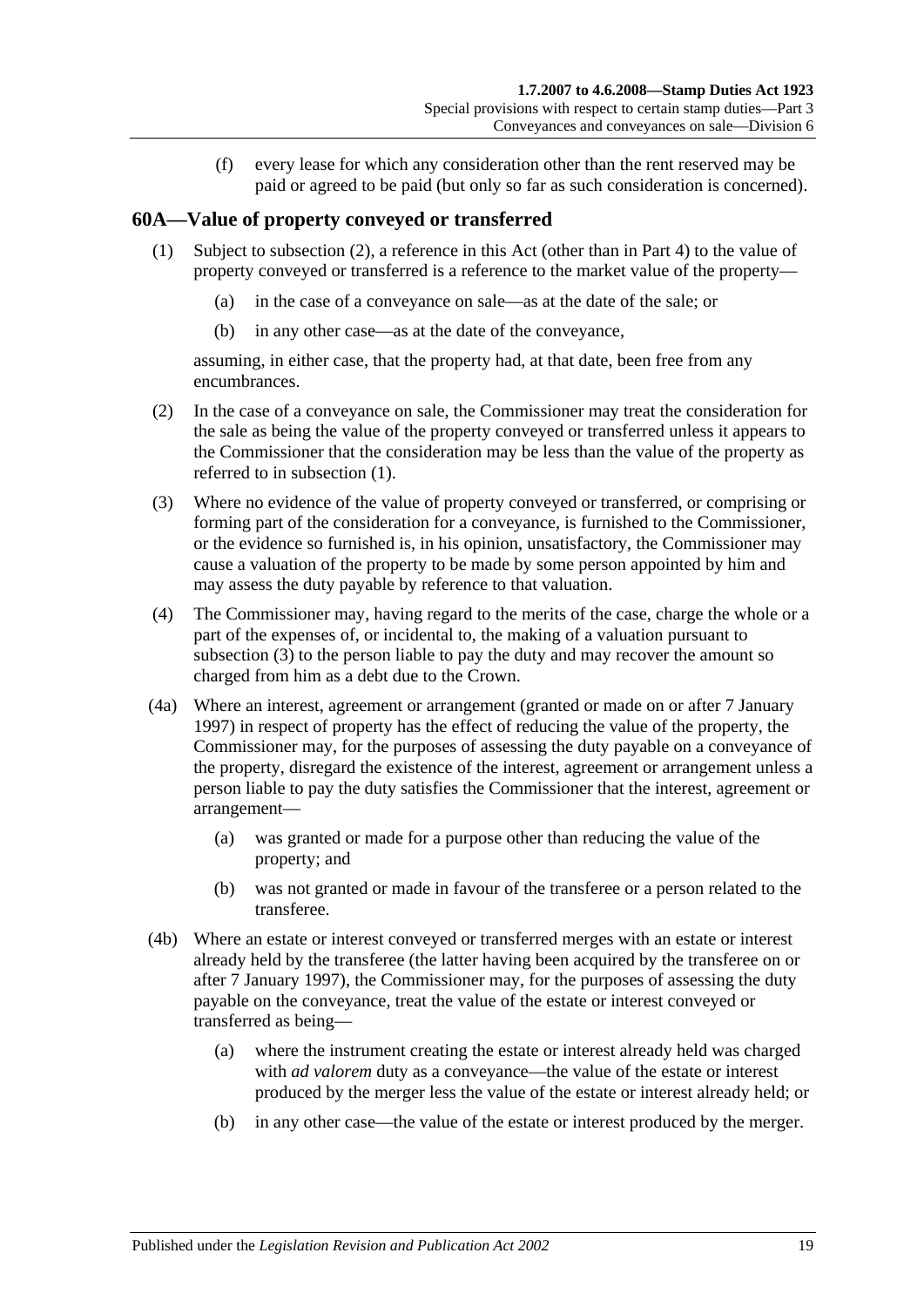$(5)$  In [subsection](#page-36-1)  $(1)$ —

*encumbrance* does not include a prescribed encumbrance or an encumbrance of a prescribed kind.

- <span id="page-37-1"></span>(6) For the purposes of [subsection](#page-37-0)  $(4a)$  (but subject to subsection  $(7)$ )—
	- (a) natural persons are related persons if—
		- (i) they are members of a partnership within the meaning of the *[Partnership Act](http://www.legislation.sa.gov.au/index.aspx?action=legref&type=act&legtitle=Partnership%20Act%201891) 1891*; or
		- (ii) one is the spouse or domestic partner of the other or the relationship between them is that of parent and child; and
	- (b) companies are related persons if they are related bodies corporate within the meaning of the *Corporations Act 2001* of the Commonwealth; and
	- (c) trustees are related persons if any person is a beneficiary common to the trusts of which they are trustees; and
	- (d) a natural person and a company are related persons if the natural person is a majority shareholder, director or secretary in or of the company or in or of another company that is a related body corporate of the company within the meaning of the *Corporations Act 2001* of the Commonwealth; and
	- (e) a natural person and a trustee are related persons if the natural person is a beneficiary of the trust of which the trustee is a trustee; and
	- (f) a company and a trustee are related persons if—
		- (i) the company, or a majority shareholder, director or secretary in or of the company, is a beneficiary of the trust of which the trustee is a trustee; or
		- (ii) a related body corporate of the company (within the meaning of the *Corporations Act 2001* of the Commonwealth) is a beneficiary of the trust of which the trustee is a trustee.
- <span id="page-37-0"></span>(7) For the purposes of [subsection](#page-36-3) (4a), persons are not related persons if the Commissioner is satisfied that the persons were not acting together to achieve a common purpose.
- (8) In [subsection](#page-37-1) (6)—

*majority shareholder*, in relation to a company, means a person who would have a substantial shareholding in the company as defined in section 9 of the *Corporations Act 2001* of the Commonwealth if the reference to 5% in paragraph (a) of the definition of *substantial holding* in that section were replaced by a reference at 50%.

### **60B—Refund of duty where transaction is rescinded or annulled**

- (1) Where a party to an instrument of a kind that is registrable under the *[Real Property](http://www.legislation.sa.gov.au/index.aspx?action=legref&type=act&legtitle=Real%20Property%20Act%201886)  Act [1886](http://www.legislation.sa.gov.au/index.aspx?action=legref&type=act&legtitle=Real%20Property%20Act%201886)* satisfies the Commissioner, upon application made to him not later than 5 years after execution of the instrument—
	- (a) that he has paid duty upon the instrument; and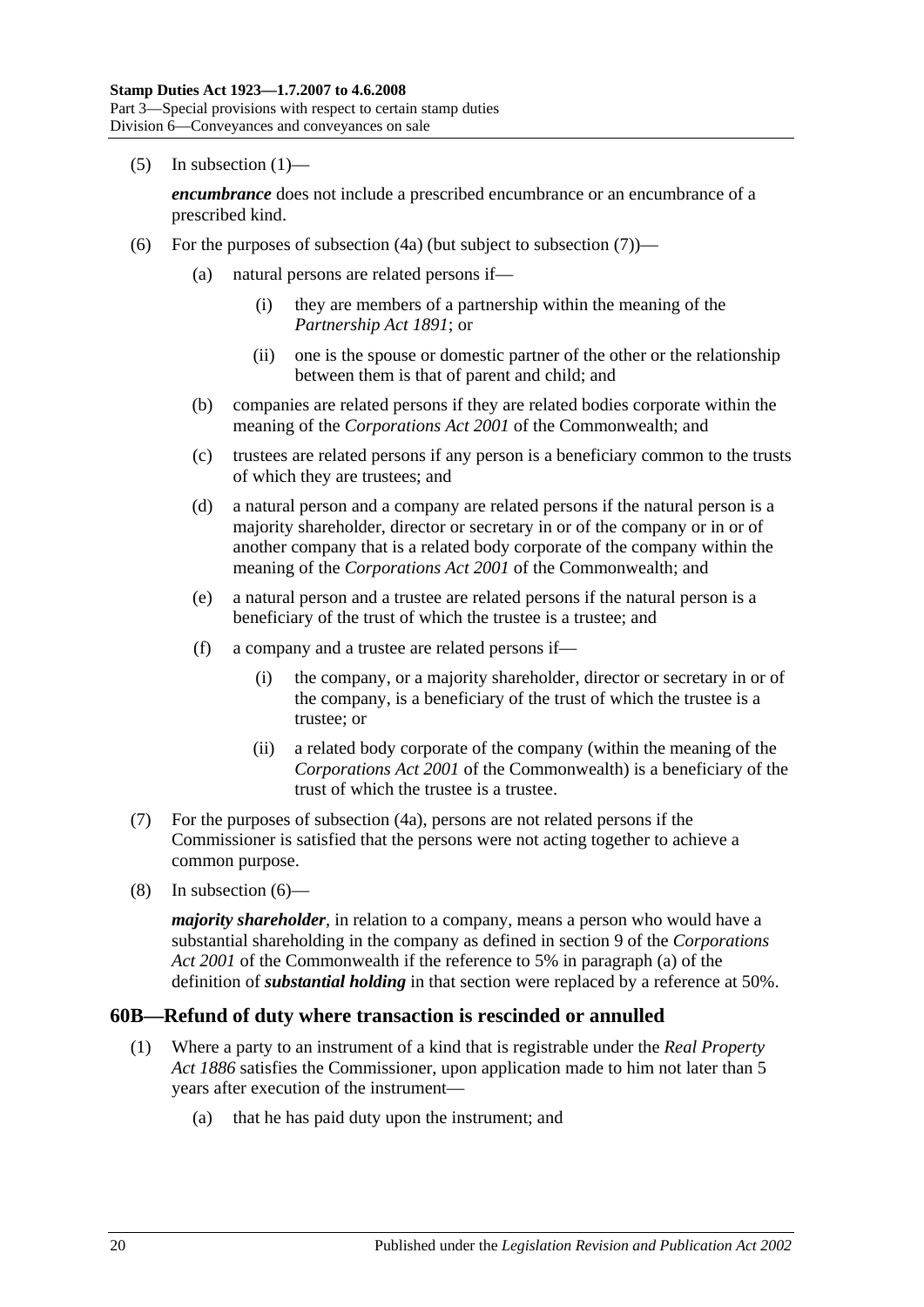(b) that the transaction in respect of which the instrument was executed has been frustrated or avoided or has miscarried through failure of a party to comply with a condition,

the applicant shall be deemed to be possessed of stamped material rendered useless by being inadvertently spoiled within the meaning of [section](#page-98-0) 106, and the provisions of that section shall apply accordingly.

(2) This section does not apply in respect of an instrument executed before the commencement of the *[Stamp Duties Act Amendment Act](http://www.legislation.sa.gov.au/index.aspx?action=legref&type=act&legtitle=Stamp%20Duties%20Act%20Amendment%20Act%201975) 1975*.

## **60C—Refund of duty on reconveyance of property subject to a common law mortgage**

 $(1)$  If—

- (a) *ad valorem* duty is paid on a conveyance of property (the *prior conveyance*); and
- (b) the sole purpose of the conveyance is to secure a liability under a loan, indemnity or guarantee; and
- (c) a conveyance (the *later conveyance*) reconveys the property to the person by whom the security was given under the terms of the security or on extinguishment or termination of the secured liability,

this section applies to the later conveyance.

- (2) If the Commissioner is satisfied that a conveyance is one to which this section applies—
	- (a) no stamp duty is payable on the conveyance; and
	- (b) the Commissioner must, on application by the person to whom the property is reconveyed, refund the duty paid on the prior conveyance.

# **61—Method or estimating value of consideration where consideration consists of shares**

Where the consideration or part of the consideration for a conveyance chargeable with *ad valorem* duty consists of shares or debentures to be issued by a company, or a contract to issue such shares or debentures, the market value of the shares or debentures shall be taken as the value of the consideration or part.

## **62—Land use entitlements**

- (1) This section applies to a transaction under which a person—
	- (a) acquires a share in a company or an interest under a trust; or
	- (b) becomes entitled, as the owner of a share in a company or an interest under a trust, to the possession of land.
- (2) Subject to the following exceptions, if a person acquires a notional interest in land as a result of a transaction to which this section applies, the transaction is dutiable under this section.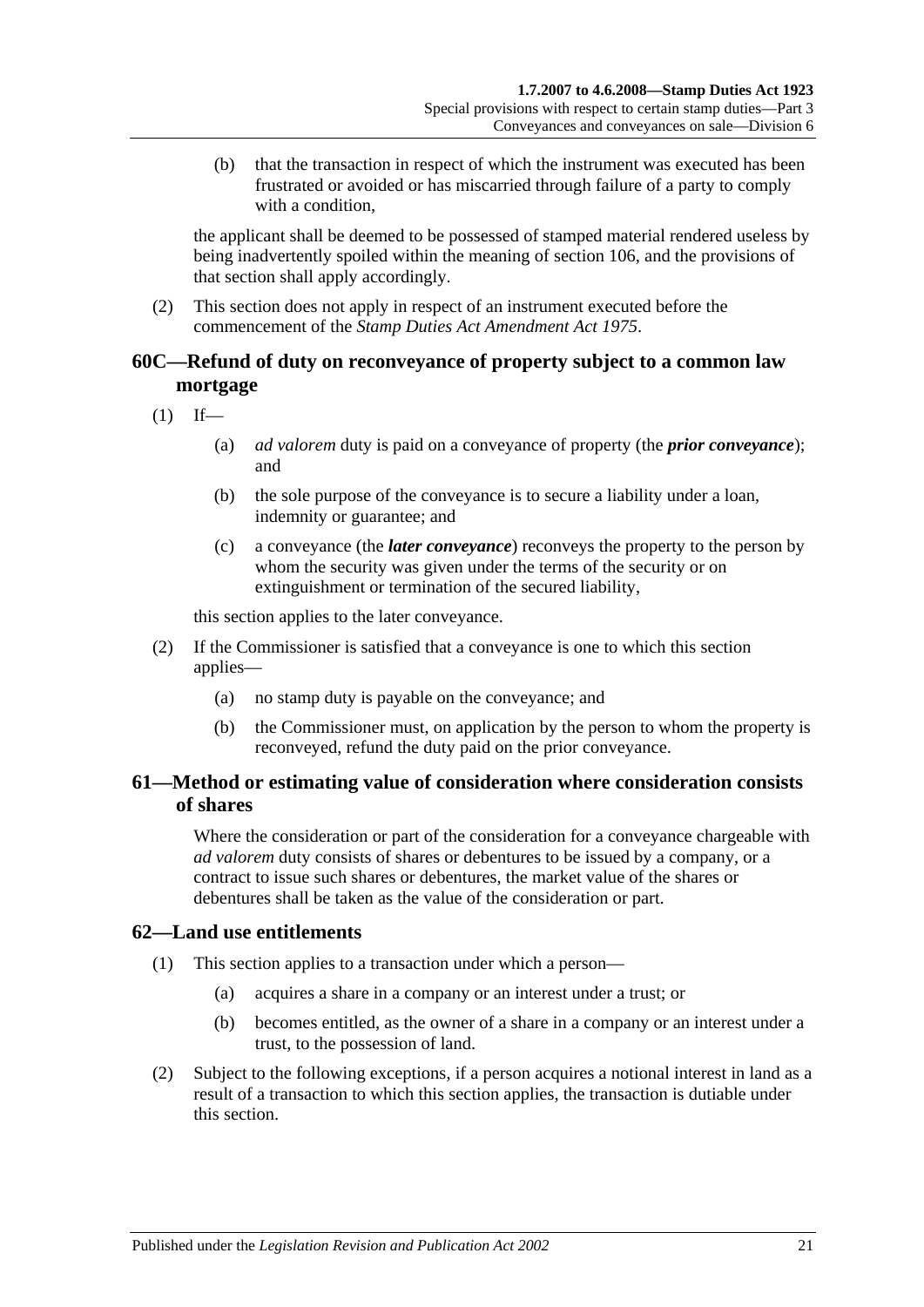Part 3—Special provisions with respect to certain stamp duties Division 6—Conveyances and conveyances on sale

#### **Exceptions—**

- 1 The acquisition of a share in a company or an interest under a trust that confers a right to occupy a dwelling is not dutiable under this section if the dwelling is part of a scheme consisting of two or more dwellings owned and administered by the company or the trustees of the trust.
- 2 The acquisition of a share in a company or an interest under a trust that confers a right to occupy a dwelling is not dutiable under this section if the dwelling is part of a retirement village scheme under the *[Retirement Villages Act](http://www.legislation.sa.gov.au/index.aspx?action=legref&type=act&legtitle=Retirement%20Villages%20Act%201987) 1987*.
- 3 A transaction exempted by the regulations from this section is not dutiable under this section.
- (3) An instrument that gives effect to, or acknowledges, evidences or records a transaction that is dutiable under this section is dutiable as a conveyance of a notional interest in the land.
- (4) The value of the notional interest acquired as a result of the transaction is determined as follows—
	- (a) if the person acquires a right to exclusive possession of land—the value of the notional interest is equivalent to the value of an unencumbered estate in fee simple in the land;
	- (b) in any other case—the value of the notional interest is a proportion of the value of an unencumbered estate in fee simple in the land reflecting the more limited extent of the possessory right.

### **64—Consideration in case of lease**

In the case of a lease for which any consideration other than the rent reserved may be paid or agreed to be paid, the amount of the other consideration shall be deemed the consideration for the conveyance on sale.

### **65—Where consideration consists of real or personal property**

Where the consideration or any part of the consideration for a conveyance on sale consists of any real or personal property other than money, the market value of the real or personal property at the date of the sale shall be taken as the value of the consideration or part of the consideration.

### **66—Where consideration is payable in instalments**

Where the consideration or any part of the consideration for a conveyance on sale consists of money payable periodically for a definite period, so that the total amount to be paid can be previously ascertained, the total amount shall be taken as the consideration or part of the consideration.

### **67—Computation of duty where instruments are interrelated**

- (1) Subject to [subsection](#page-40-0) (2), this section applies to the following instruments:
	- (a) a conveyance on sale; or
	- (b) a conveyance operating as a voluntary disposition *inter vivos*; or
	- (c) an instrument chargeable with duty as if it were a conveyance (including a statement under [section](#page-64-0) 71E).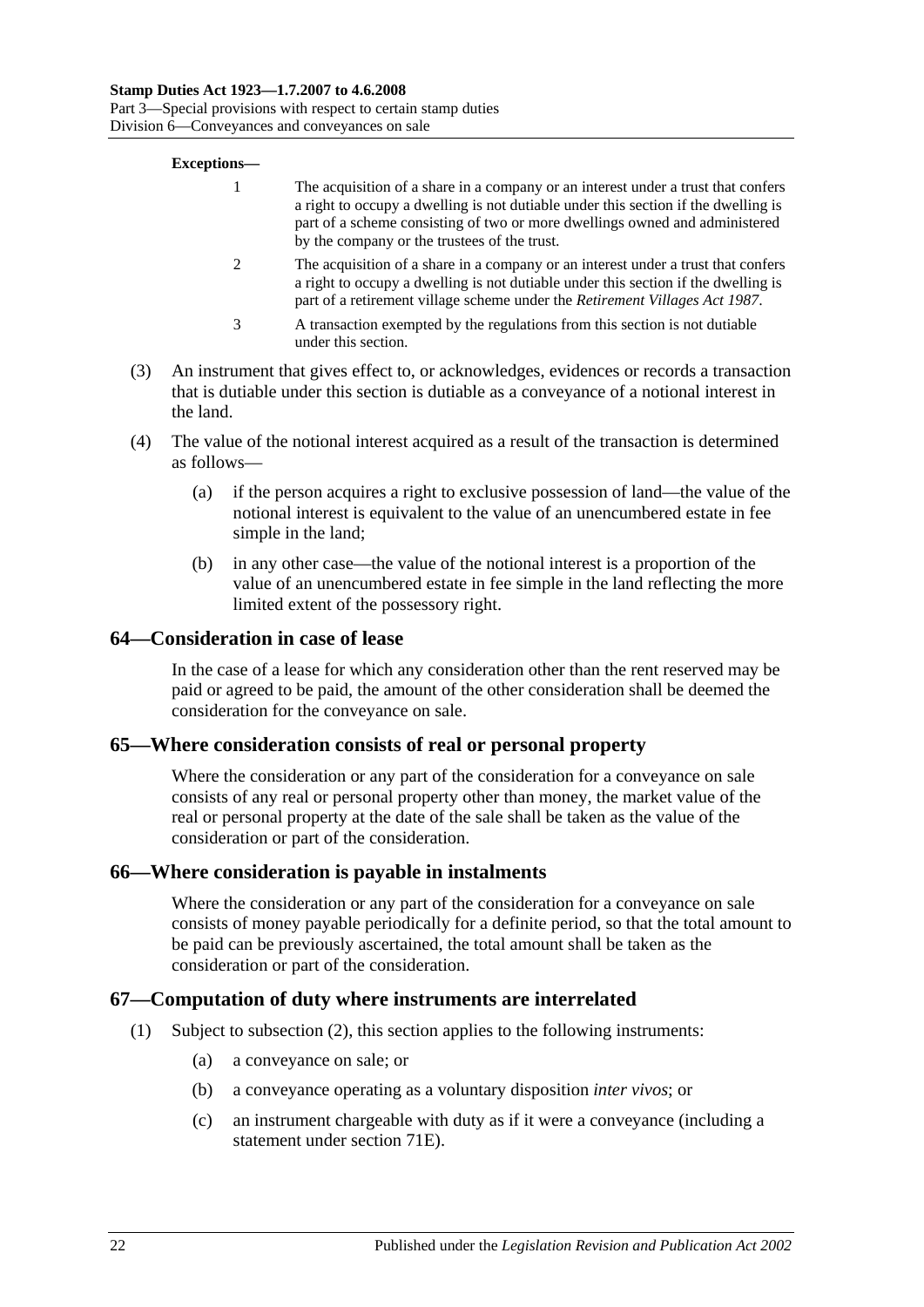- <span id="page-40-0"></span>(2) This section does not apply to the following instruments:
	- (a) a conveyance that relates to property that is being conveyed in separate parcels to different persons by separate conveyances where the Commissioner is satisfied that no arrangement or understanding exists between the persons under which the parcels of property conveyed are to be used otherwise than separately and independently from each other;
	- (b) a conveyance of stock, implements or other chattels in a case where [section](#page-19-0) 31A applies;
	- (c) a conveyance on sale of any financial product;
	- (d) an instrument excluded from the operation of this section by the regulations.
- (3) Where two or more instruments to which this section applies—
	- (a) arise from a single contract of sale; or
	- (b) together form, or arise from, substantially one transaction or one series of transactions,

the instruments are chargeable with *ad valorem* duty calculated on the sum of the amounts by reference to which *ad valorem* duty on each of the instruments would, but for this subsection, have been calculated, and that duty will be apportioned to the various instruments as determined by the Commissioner.

- (4) Where by instruments that have been, or appear to have been, executed within 12 months of each other a person conveys property or interests in property to the same person (whether that person takes alone or with the same or different persons), it will be presumed, unless the Commissioner is satisfied to the contrary, that the instruments form one transaction or one series of transactions.
- (7) This section does not operate to reduce the duty payable on an instrument.

### **68—Duty in certain cases**

- (3) Where a person, having contracted for the purchase of any property but not having obtained a conveyance, contracts to sell it to any other person and the property is in consequence conveyed immediately to the subpurchaser, the conveyance shall be chargeable with *ad valorem* duty as a conveyance for the consideration for the sale to the original purchaser and also as a conveyance for the consideration for the sale by the original purchaser to the subpurchaser, in the same manner as if the considerations were specified in separate instruments.
- (4) Where a person, having contracted for the purchase of any property but not having obtained a conveyance, contracts to sell the whole or any part or parts thereof to any other person and the property is in consequence conveyed by the original seller to different persons in parts or parcels, the conveyance of each part or parcel shall be chargeable with *ad valorem* duty as a conveyance for the consideration for the sale to the original purchaser and also as a conveyance for the consideration for the sale by the original purchaser to the subpurchaser, in the same manner as if the considerations were specified in separate instruments. The consideration for the sale to the original purchaser in respect of each part or parcel shall, for the purposes of this subsection, be ascertained by determining the ratio which the value of the part or parcel in question bears to the value of the whole property and shall be specified in the instrument of conveyance.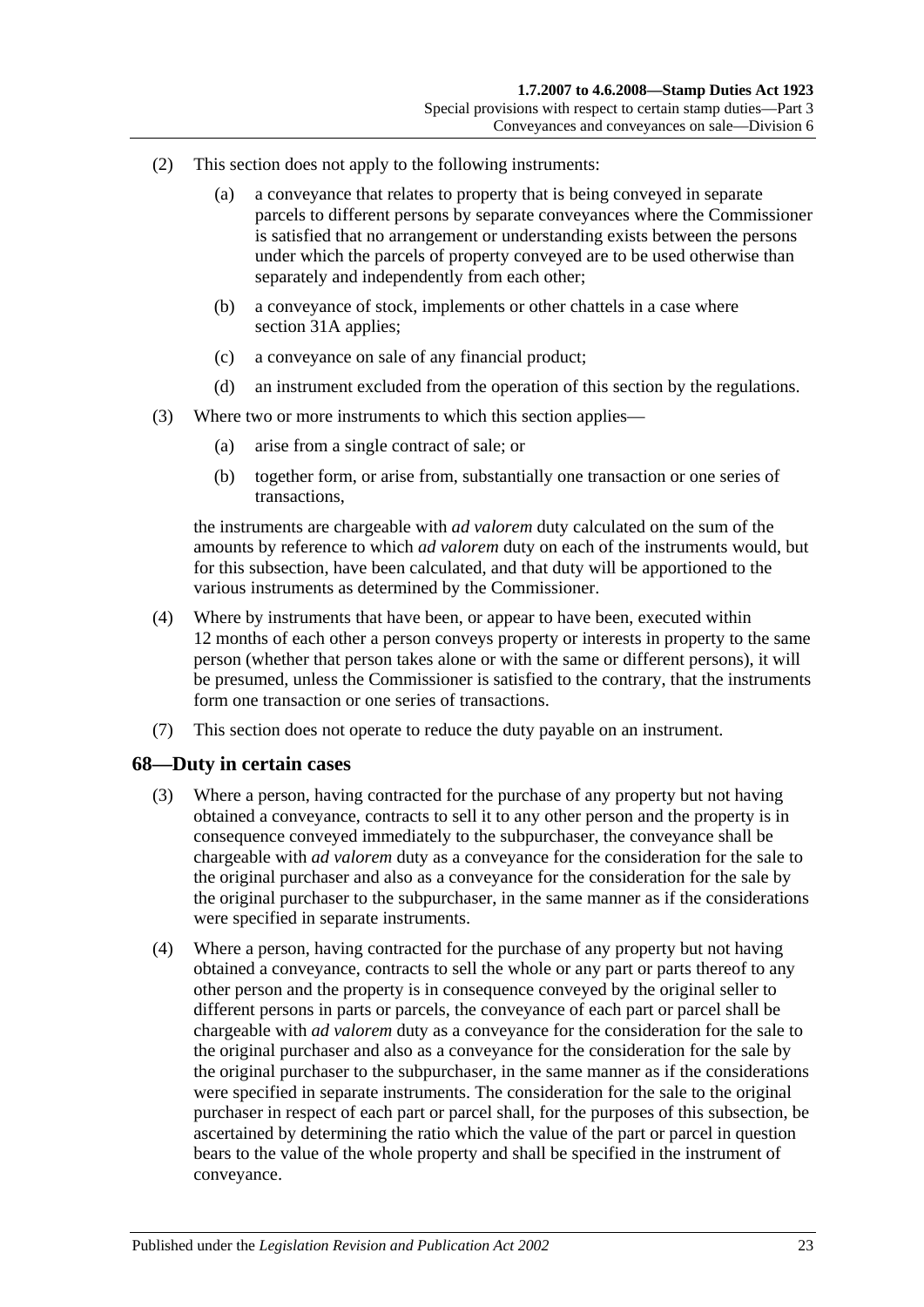(5) Where a subpurchaser takes an actual conveyance of the interest of the person immediately selling to him, which is chargeable with *ad valorem* duty as a conveyance for the consideration moving from him and is duly stamped accordingly, any conveyance to be afterwards made to him of the same property by the original seller shall be chargeable with *ad valorem* duty as a conveyance for the consideration for the sale to the original purchaser.

## <span id="page-41-1"></span>**70—Evasion of duty**

- (1) Subject to [subsection](#page-41-0) (2), an instrument executed in order, either directly or indirectly, to avoid or evade the payment of the duty payable upon a conveyance on sale is void.
- <span id="page-41-0"></span>(2) Where a third party relying in good faith on an instrument that is void by virtue of [subsection](#page-41-1) (1) purports to acquire an interest in property subject to the instrument, the instrument shall, for the purposes of that transaction, be treated as valid, provided that it is duly stamped as a conveyance on sale.

## **71—Instruments chargeable as conveyances operating as voluntary dispositions** *inter vivos*

- (1) The value for the purposes of this Act of the property conveyed by any conveyance operating as a voluntary disposition *inter vivos* shall be declared in the conveyance.
- <span id="page-41-3"></span>(3) For the purposes of this Act, the following instruments shall, subject to this section, be deemed to be conveyances operating as voluntary dispositions *inter vivos*:
	- (a) an instrument to which [subsection](#page-41-2) (4) applies effecting or acknowledging, evidencing or recording, any of the following transactions:
		- (i) a transfer of property to a person who takes as trustee; or
		- (ii) a declaration of trust; or
		- (iii) the creation of an interest in property subject to a trust; or
		- (iv) a transfer of an interest in property subject to a trust; or
		- (v) the surrender or renunciation of an interest in property subject to a trust; or
		- (vi) the redemption, cancellation or extinguishment of an interest in property subject to a trust,

whether or not any consideration is given for the transaction; or

- (b) an instrument to which [paragraph](#page-41-3) (a) does not apply, being a conveyance that is not chargeable with duty as a conveyance on sale.
- <span id="page-41-2"></span>(4) This subsection applies to any instrument that relates to land, a financial product or a unit under a unit trust scheme, or an interest in land, a financial product or a unit under a unit trust scheme.
- (4a) A reference in [subsection](#page-41-2) (4) to a unit trust scheme does not include—
	- (a) an arrangement under the constitution of a managed investment scheme registered under Chapter 5C of the *Corporations Act 2001* of the Commonwealth; or
	- (b) an approved deposit fund or a pooled superannuation trust within the meaning of the *Superannuation Industry (Supervision) Act 1993* (Cwlth).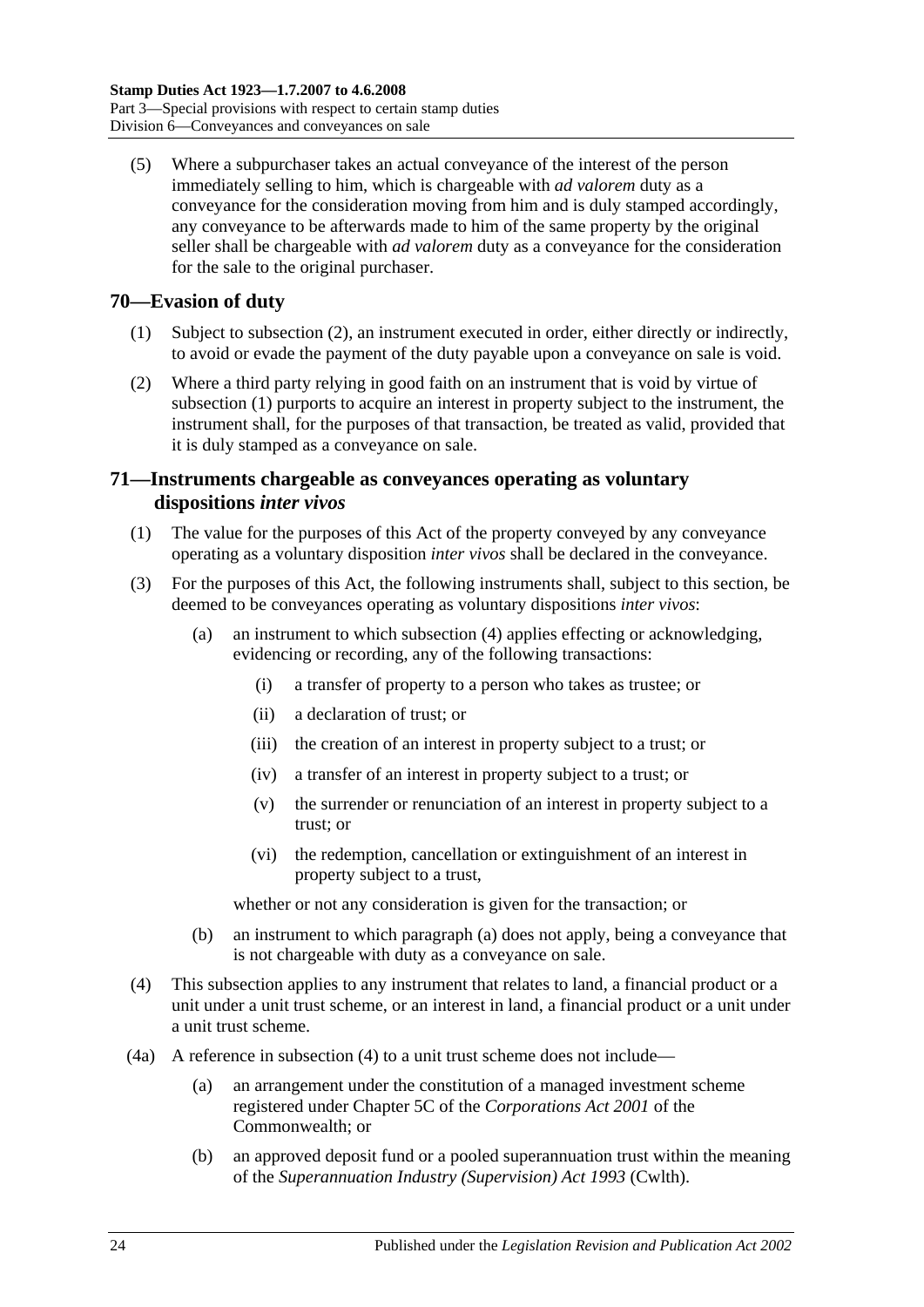- <span id="page-42-2"></span><span id="page-42-1"></span><span id="page-42-0"></span>(5) Subject to [subsection](#page-43-0) (6), an instrument effecting or acknowledging, evidencing or recording, any of the following transactions shall be deemed not to be a conveyance operating as a voluntary disposition *inter vivos*:
	- (b) a transfer *in specie* of property of a company in liquidation made by the liquidator to a shareholder of the company;
	- (c) a transfer of any financial product issued by a public company to a person who takes as trustee, where—
		- (i) the beneficial interest in the property is, upon the transfer, vested in the transferor; and
		- (ii) the transfer is not in pursuance of a sale;
	- (d) a transfer of property for the purpose of effectuating the retirement of a trustee or the appointment of a new trustee, where the Commissioner is satisfied that the transfer is not part of a scheme for conferring a benefit, in relation to the trust property, upon the new trustee or any other person, whether as a beneficiary or otherwise, to the detriment of the beneficial interest of any person;
	- (e) a transfer of property to a person who has a beneficial interest in the property by virtue of an instrument that is duly stamped, where—
		- (i) the beneficial interest arises under a trust of which the transferor is a trustee; and
		- $(ii)$ 
			- (A) the transferor or some other trustee or trustees of the trust obtained his, her or their interest in the property under one of the other paragraphs of this subsection (except [paragraph](#page-42-0) (d)); or
			- (B) the transferor or some other trustee or trustees of the trust obtained his, her or their interest in the property by virtue of an instrument duly stamped with *ad valorem* duty;
	- (f) a transfer to a natural person who is an object of a discretionary trust of property or a beneficial interest in property subject to the discretionary trust, where—
		- (i) the discretionary trust was created by an instrument that is duly stamped; and
		- (ii) the Commissioner is satisfied that the discretionary trust was created wholly or principally for the benefit of that person or a family group of which that person is a member;
	- (g) a transfer of a potential beneficial interest in property subject to a discretionary trust, where—
		- (i) the discretionary trust was created by an instrument that is duly stamped wholly or principally for the benefit of a family group; and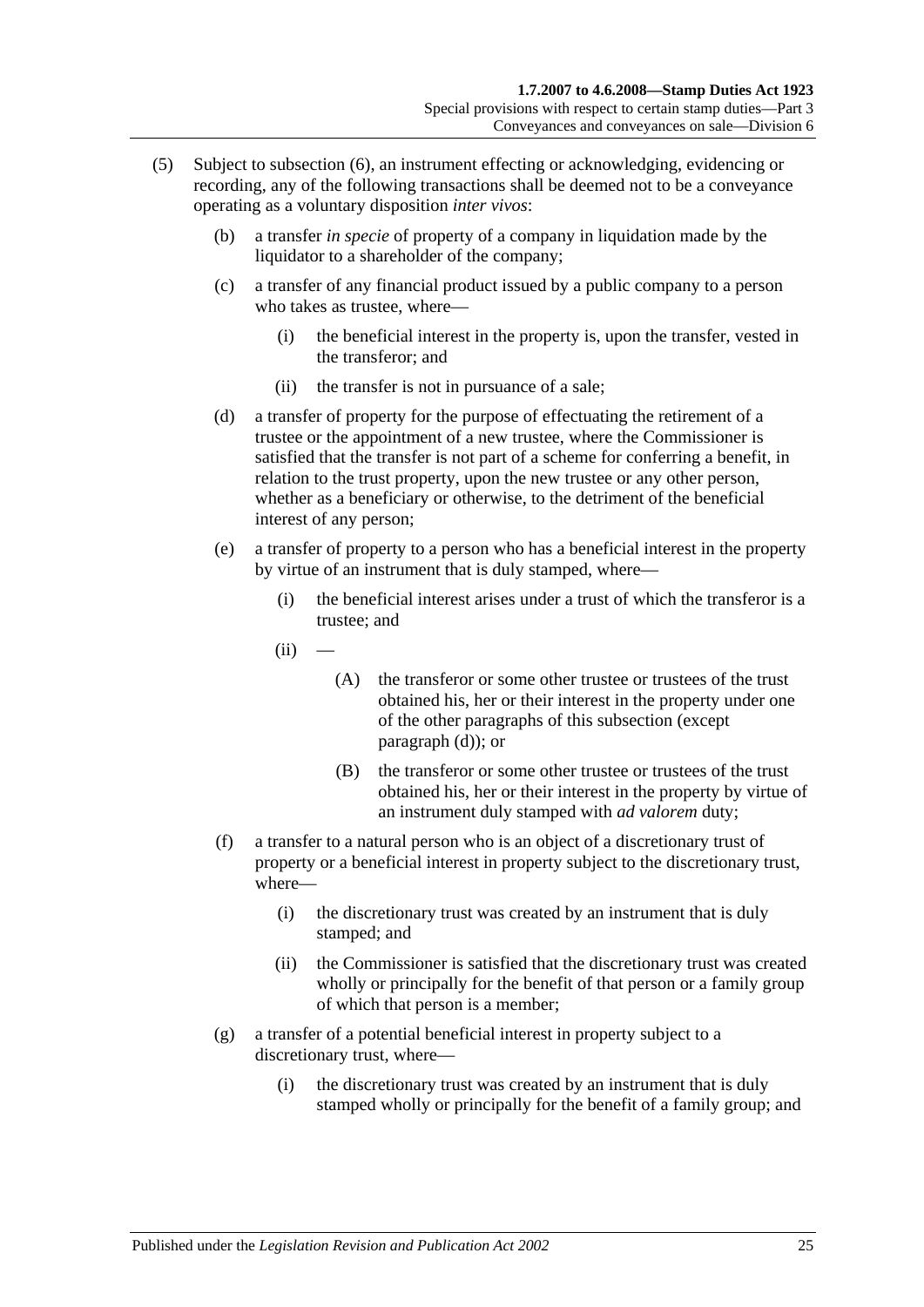- (ii) the transfer is made by one member of the family group to another member of the family group, or by a member of the family group by way of surrender or renunciation of the potential beneficial interest and another member of the family group is to continue as an object or beneficiary under the trust;
- (h) a transfer to or by a person in his capacity as the personal representative of a deceased person or the trustee of the estate of a deceased person, being a transfer made in pursuance of the provisions of the will of the deceased person or the laws of intestacy and not being a transfer in pursuance of a sale;
- (i) any variation of the terms of a trust, where the trust was created by an instrument that is duly stamped and the variation does not involve the creation or variation of any beneficial interest in property subject to the trust;
- (ia) a transaction under which there is a *pro rata* increase or diminution of the number of units held by the unitholders in a unit trust so that each unitholder's holding, expressed as a proportion of the aggregate number of units, remains unaffected by the transaction;
- (j) a voluntary disposition of property that is wholly for charitable or religious purposes;
- (k) a transfer of a prescribed class.
- <span id="page-43-0"></span>(6) [Subsection](#page-42-1) (5) does not apply in relation to a transfer of property or a beneficial interest in property to a person who has, prior to the transfer, a beneficial interest in the property but who takes the property or interest transferred to him as trustee under a further trust.
- (7) For the purposes of [subsection](#page-42-2)  $(5)(e)$ , a person who is an object of a discretionary trust by virtue of an instrument that is duly stamped shall not be regarded as having a beneficial interest in the trust property by virtue of an instrument that is duly stamped unless that person has been appointed to be a beneficiary under the discretionary trust by a further instrument that is duly stamped.
- (8) A conveyance operating as a voluntary disposition *inter vivos* that transfers a potential beneficial interest in, or in relation to, property subject to a discretionary trust shall, subject to this Act, be chargeable with duty as if it transferred the beneficial interest in the property that the transferee would have if the discretion under the discretionary trust were so exercised as to confer upon him the greatest benefit in relation to that property that can be conferred upon him under the discretionary trust.
- (9) An instrument that acknowledges, evidences or records a transaction of a kind referred to in [subsection](#page-41-3)  $(3)(a)$  (not being a copy within the meaning of [section](#page-14-0) 19A that is duly stamped) shall, for the purposes of this Act, be deemed to have effected the transaction and to have been executed by the parties to the transaction at the same time as the transaction took place.
- (10) For the purposes of this Act, in determining the value of property transferred by a conveyance operating as a voluntary disposition *inter vivos*, no regard shall be had to the fact that the person to whom the property is transferred takes or is to hold the property subject to a trust or has a beneficial interest in the property.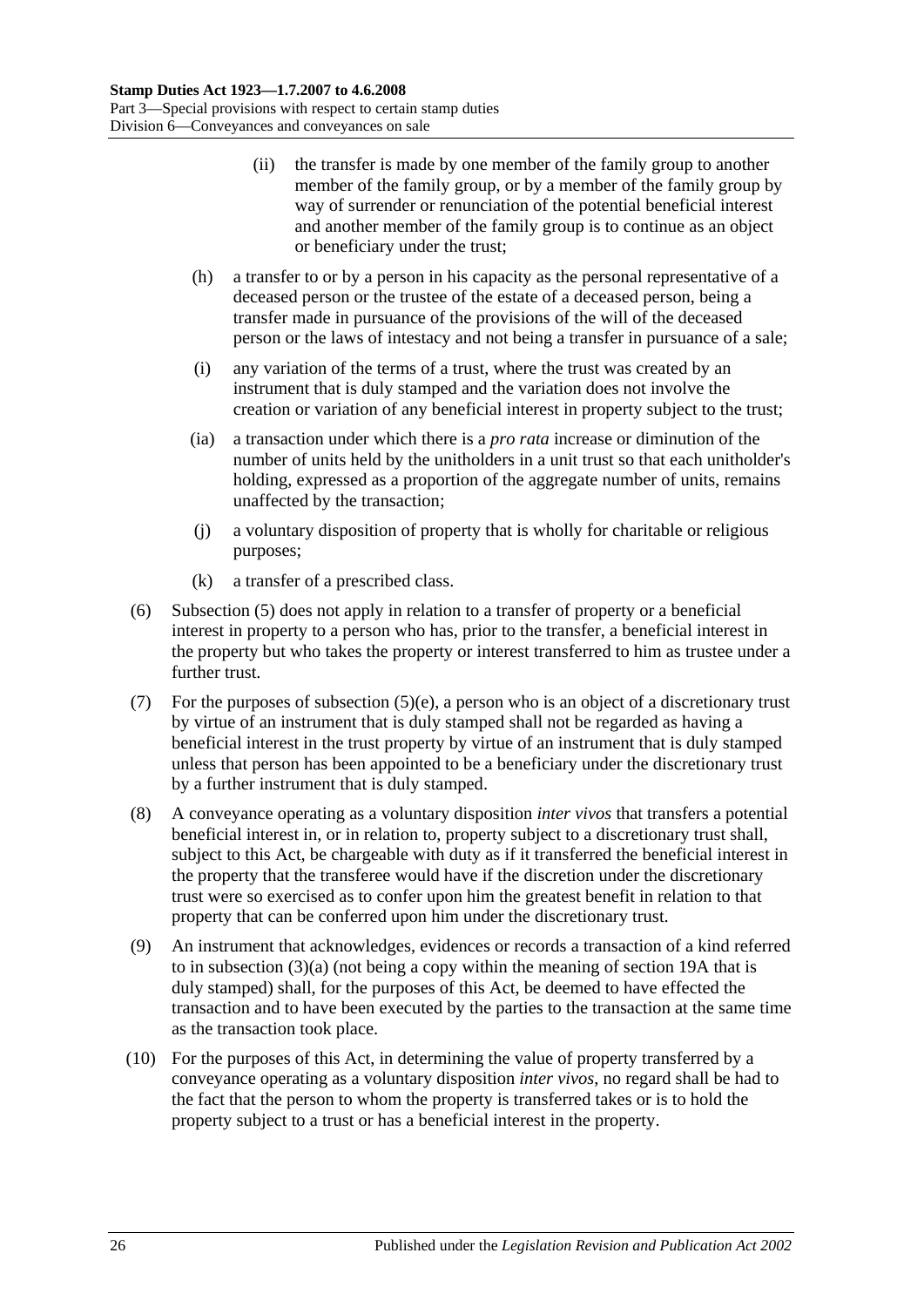- <span id="page-44-1"></span>(11) Notwithstanding any other provisions of this Act but subject to [subsection](#page-44-0) (11a), the rate of duty chargeable in respect of a conveyance operating as a voluntary disposition *inter vivos* of a financial product shall, if that conveyance is made in pursuance of sale, be the rate fixed by [Schedule 2](#page-102-0) in respect of a conveyance or transfer on sale of a financial product or, as the case may require, in respect of a return lodged pursuant to [section](#page-78-0) 90D.
- <span id="page-44-0"></span>(11a) [Subsection](#page-44-1) (11) does not apply in relation to a statement under [Part 4.](#page-86-0)
- <span id="page-44-2"></span>(12) Where an instrument of a kind referred to in [subsection](#page-41-3) (3)(a) is duly stamped under this Act, the Commissioner shall, upon application and production of that instrument, stamp any other instrument of a kind referred to in [subsection](#page-41-3) (3)(a) that he is satisfied relates to the same transaction with a particular stamp denoting that it is duly stamped.
- (13) Without limiting the generality of [subsection](#page-44-2) (12), where an instrument that is duly stamped transfers or creates, or acknowledges, evidences or records, the transfer or creation of any property or interest in property and the person to or in whom the property or interest in property is transferred or vested takes the property or interest in property as trustee, the Commissioner shall, upon application and production of that instrument, stamp any declaration of trust or other instrument that acknowledges, evidences or records the fact that the person took the property or interest in property as trustee with a particular stamp denoting that it is duly stamped.
- (14) Notwithstanding any other provisions of this Act, where—
	- (a) property has been transferred to a person who took as trustee; and
	- (b) that property is subsequently transferred back to the transferor; and
	- (c) the Commissioner is satisfied that no person other than the transferor under the first transfer has had a beneficial interest in the property during the period elapsing between the transfers,

the Commissioner shall, if *ad valorem* duty was paid in respect of the first transfer, upon application, refund to the person who paid that duty an amount equal to the difference between the amount of the duty and ten dollars.

<span id="page-44-3"></span>(15) In this section—

*family group* means a group of persons connected by an unbroken series of relationships of consanguinity or affinity;

*public company* means a public company within the meaning of the *Corporations Act 2001* of the Commonwealth;

*trust* includes an implied trust or a discretionary trust;

*trustee* includes—

- (a) a trustee under an implied trust; or
- (b) a person who holds property subject to a discretionary trust.

## **71AA—Instruments disclaiming etc an interest in the estate of a deceased person**

- (1) This section applies to an instrument under which a person who is, or may be, entitled to share in the distribution of the estate of a deceased person—
	- (a) disclaims an interest in the estate; or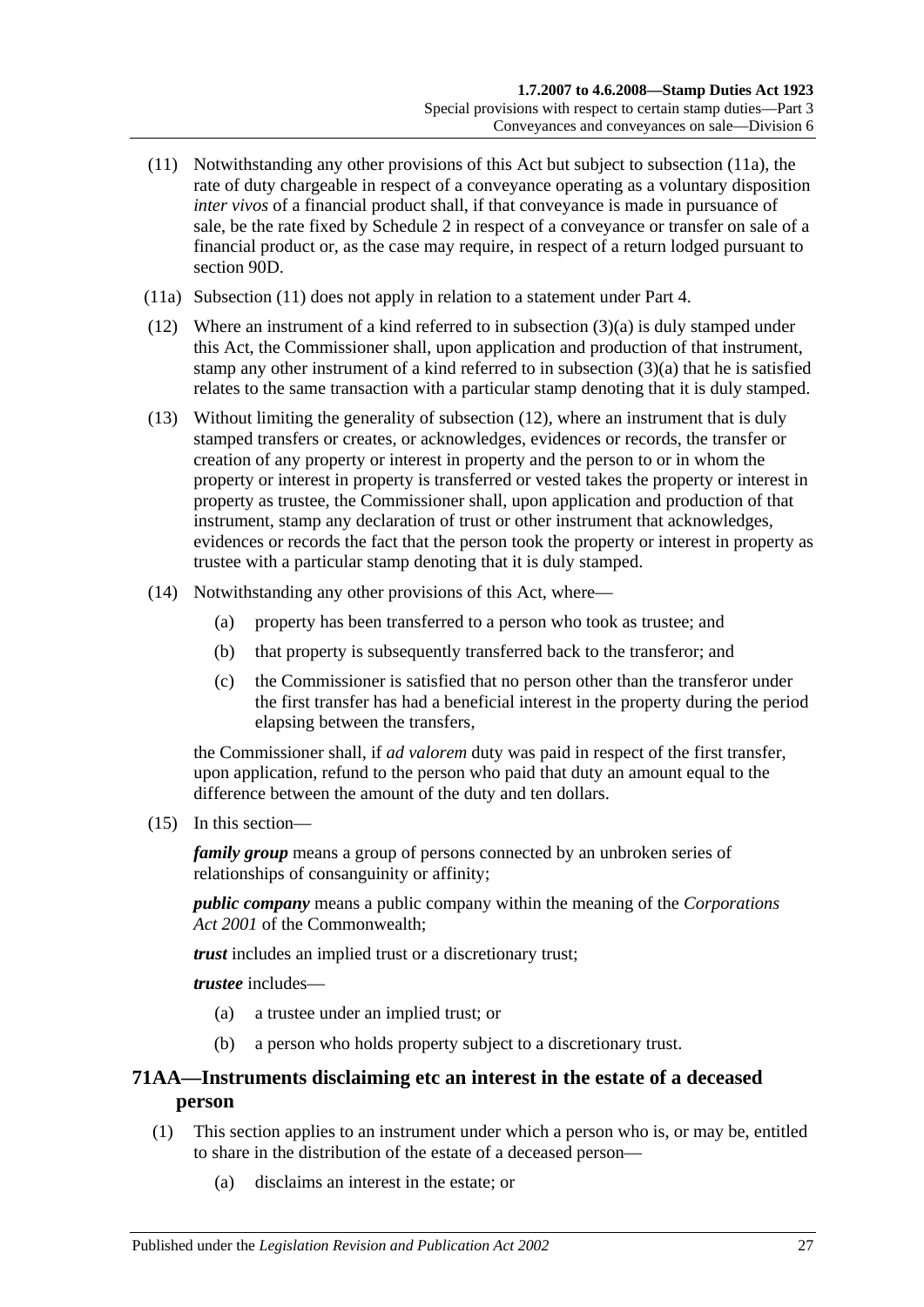- (b) assigns or transfers an interest in the estate to another.
- (2) An instrument to which this section applies is taken to be a conveyance of property operating as a voluntary disposition *inter vivos* (whether or not consideration is given for the transaction).
- (3) For the purpose of calculating *ad valorem* duty payable on an instrument to which this section applies, the value of the interest subject to the conveyance is to be determined as if the estate had been distributed and the interest were an interest in possession.

# **71A—Provision where trust property distributed** *in specie*

If any will or any instrument by which any trust is declared contains a direction to convert any property into money and to pay the proceeds to any beneficiary and, instead of converting the property into money the executor, administrator or trustee, as the case may be, conveys the property *in specie* to the beneficiary, the conveyance shall not be chargeable with duty as a conveyance on sale or as a conveyance operating as a voluntary disposition *inter vivos* if, in the case of a trust other than a trust declared by a will, the beneficiary is beneficiary by virtue of an instrument that is duly stamped.

## **71B—Partition or division of property**

- (1) Where upon the partition or division of any property any consideration exceeding in amount or value two hundred dollars is paid or given, or agreed to be paid or given, for equality, the instrument by which the partition or division is effected shall be charged with duty as if it were a conveyance on sale and that consideration were equal to the value of the property.
- (2) If the consideration for equality is (in amount or value) two hundred dollars or less, the instrument by which the partition or division is effected is entirely exempt from duty.
- (4) This section applies only in relation to a conveyance for the partition or division of property between members of a family group.
- (5) In this section—

*family group* has the meaning assigned to that expression by [section](#page-44-3) 71(15).

## **71C—Concessional rates of duty in respect of purchase of first home etc**

- <span id="page-45-1"></span><span id="page-45-0"></span>(1) Where upon an application made on or after 9 August, 1989, in a manner and form determined by the Commissioner and supported by such evidence as he may require the Commissioner is satisfied—
	- (a) that the applicant or applicants—
		- (i) are natural persons; and
		- (ii) on or after the fifteenth day of September, 1979, entered into a contract for the purchase of a relevant interest in land or for the purchase of shares in a company that confer a right to occupy land of the company; and
		- (iii) are the sole purchasers of the land or the shares; and
		- $(iv)$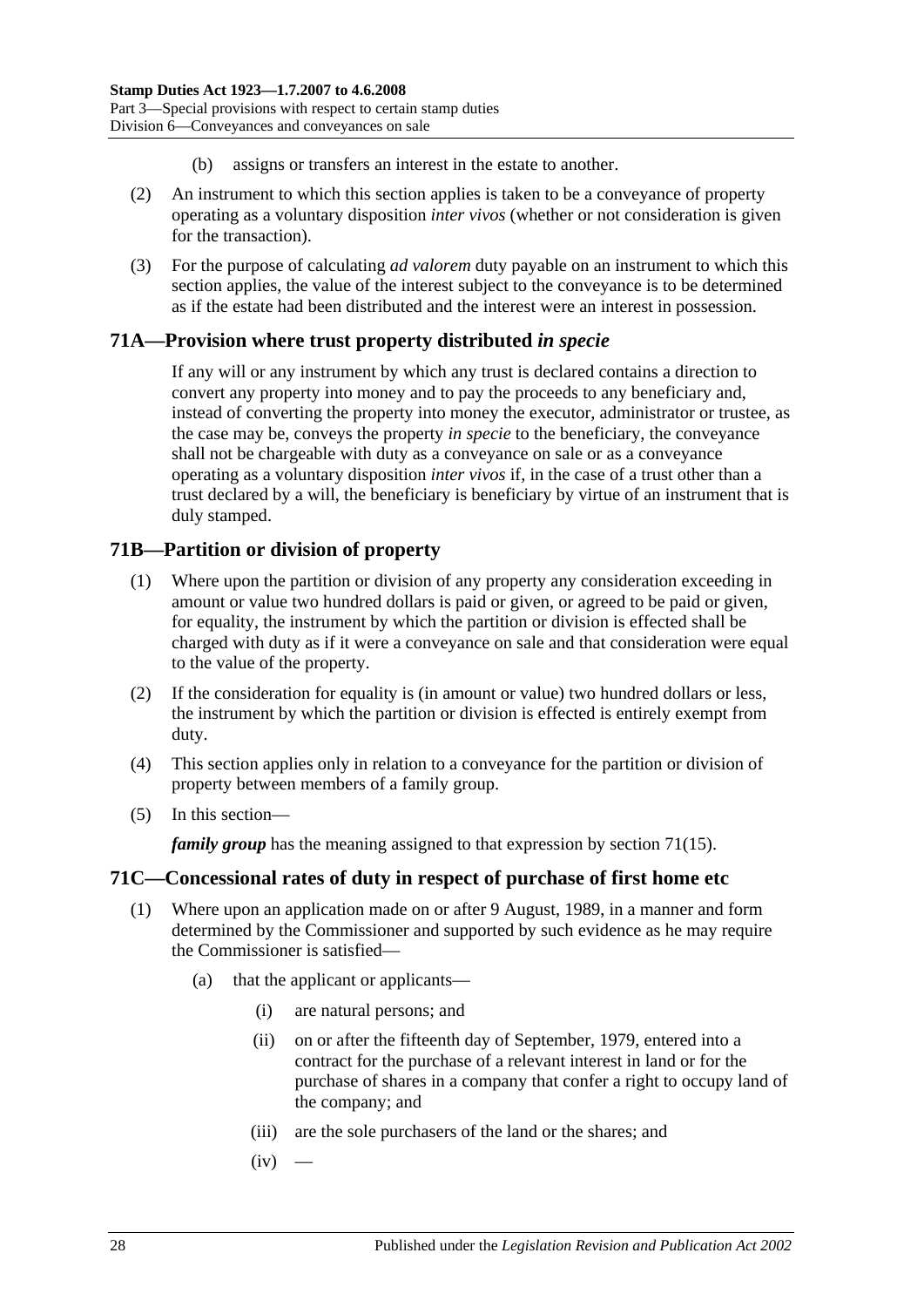- (A) have entered into a contract for the construction of a dwelling house on the land and intend to occupy the dwelling house as their principal place of residence within 12 months of completion of construction; or
- (B) where there is presently a dwelling house on the land—were occupying that dwelling house as their principal place of residence at the date of the conveyance, or intend to so occupy the dwelling house within 12 months of the date of the conveyance; and
- (ab) where the relevant contract is entered into on or after 1 September 1992—that the amount by reference to which duty would, apart from this section, be calculated does not exceed the prescribed maximum; and
- (b) that no party to the application has previously—
	- (i) occupied a dwellinghouse (except as a minor) either in the State or elsewhere in pursuance of a relevant interest of that party in the dwellinghouse (other than an interest arising under an agreement with the South Australian Housing Trust relating to the purchase of the dwelling house to which the application relates) or any interest of that party in shares conferring a right to occupy the dwellinghouse; or
	- (ii) received the benefit of this section,

<span id="page-46-0"></span>this section applies to a conveyance under which the land or shares are conveyed to the purchaser or purchasers.

- (1a) [Subsection](#page-46-0)  $(1)(b)(ii)$  does not apply to an applicant who is the occupier of a Housing Trust home and who is purchasing the home under an agreement with the South Australian Housing Trust if the Commissioner is satisfied—
	- (a) that the conveyance to which the application relates arises from that agreement; and
	- (b) that the applicant previously received the benefit of this section only in relation to another conveyance arising from the same agreement.
- (1b) If the Commissioner is satisfied on an application under this section—
	- (a) that the conveyance relates to a genuine farm; and
	- (b) that the conveyance would be one to which this section applies if it related only to the relevant component of the genuine farm,

this section applies to a notional conveyance of the relevant component of the genuine farm.

- (2) The duty payable upon a conveyance or notional conveyance to which this section applies will, if it gives effect to a relevant contract entered into before 27 May 2004, be as follows:
	- (a) where the amount by reference to which the duty would, apart from this section, be calculated does not exceed the prescribed amount—no duty will be payable; or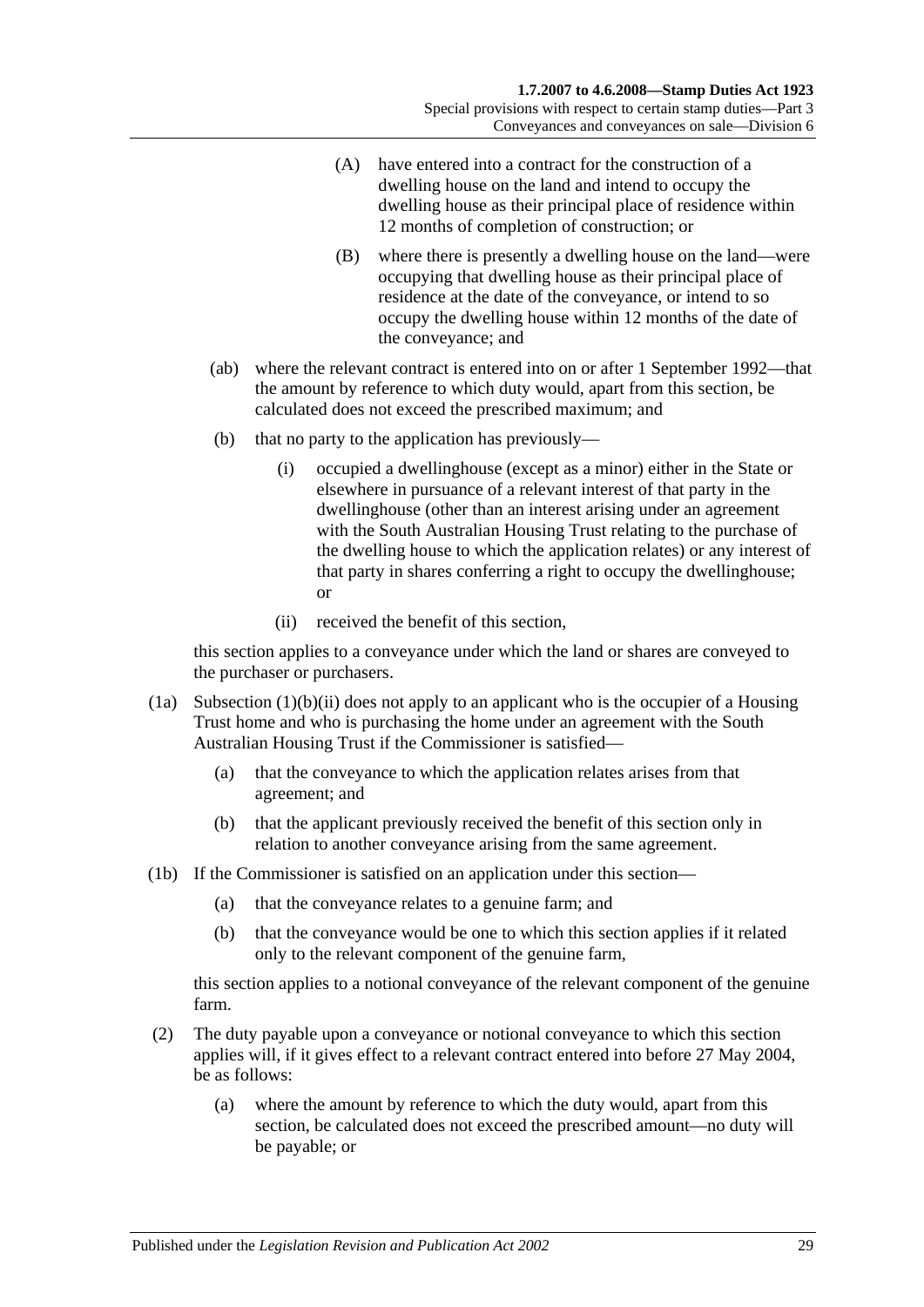- (b) where the amount by reference to which the duty would, apart from this section, be calculated exceeds the prescribed amount—
	- (i) where the relevant contract was entered into before 1 September 1992—the duty payable will be the amount payable apart from this section less \$2 130;
	- (ii) where the relevant contract is entered into on or after 1 September 1992—the duty payable will be an amount calculated in accordance with the following formula:

$$
A = B - \left(C - D \frac{(E - F)}{1000}\right)
$$

where

*A* is the amount of duty payable

*B* is the amount of duty payable apart from this section

*C* is—

where the relevant contract is entered into during the period commencing on 1 February 1997 and ending on 31 January 1998—\$2 830;

in any other case—\$2 130

 $\boldsymbol{D}$  is—

where the relevant contract is entered into during the period commencing on 1 February 1997 and ending on 31 January 1998—56;

in any other case—42

*E* is the amount by reference to which duty would, apart from this section, be calculated (any fractional part of \$1 000 being rounded up to the next multiple of \$1 000)

*F* is the prescribed amount.

- <span id="page-47-0"></span>(3) The duty payable upon a conveyance or notional conveyance to which this section applies will, if it gives effect to a relevant contract entered into on or after 27 May 2004, be as follows:
	- (a) where the amount by reference to which the duty would, apart from this section, be calculated (the *property value*) does not exceed \$80 000—no duty will be payable;
	- (b) where the property value exceeds \$80 000 but does not exceed \$100 000—the duty payable is the relevant percentage of the duty that would, apart from this section, be payable;

In [paragraph](#page-47-0) (b), the *relevant percentage* is a percentage in a range beginning at 2.5% for a property value of \$81 000, increasing in steps of 2.5% for each additional \$1 000 of property value, and ending at 50% for a property value of \$100 000.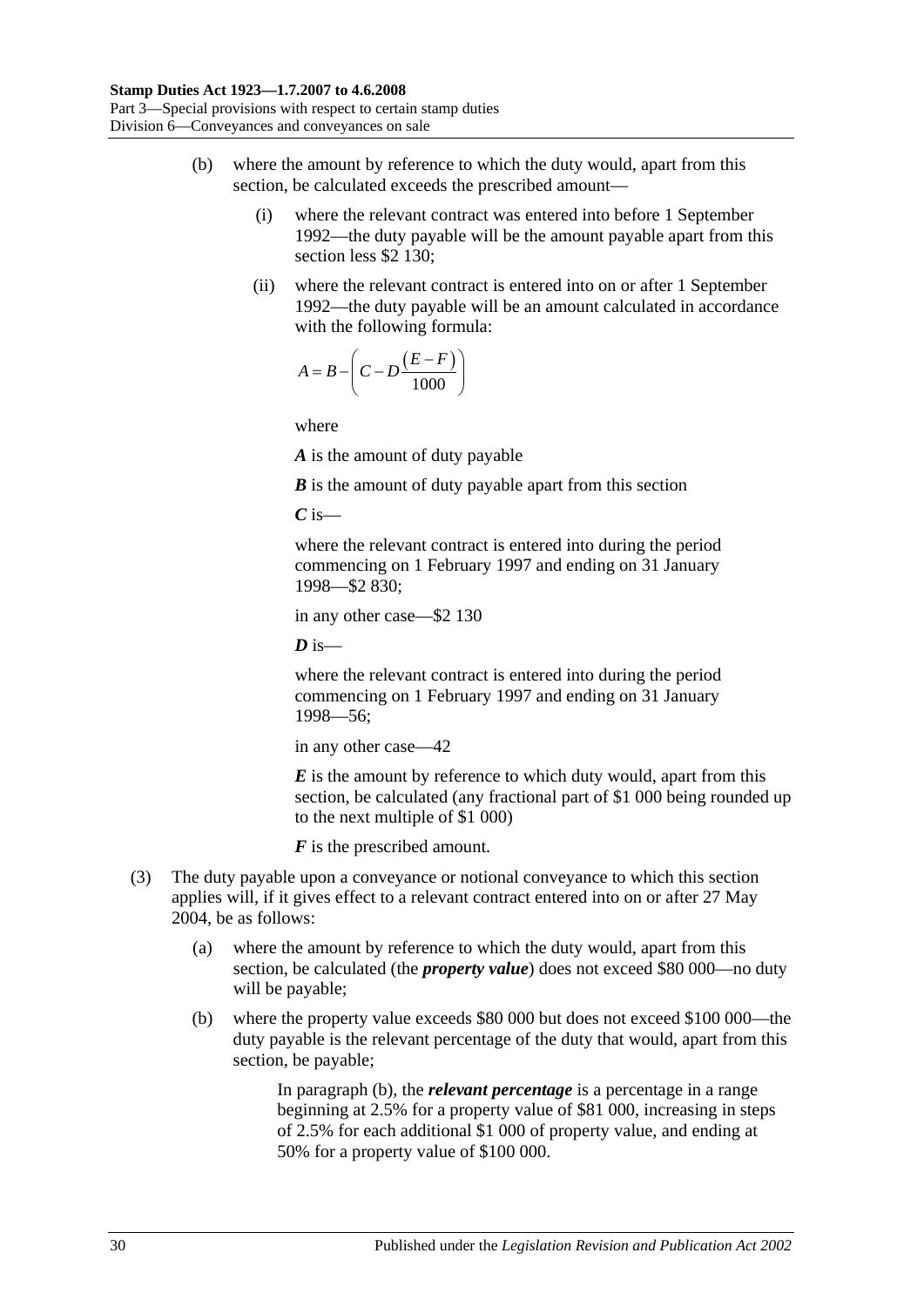- (c) where the property value exceeds \$100 000 but does not exceed \$150 000—the duty payable will be 50% of the duty that would, apart from this section, be payable;
- (d) the maximum concession under this subsection  $(\$2\;415)$  is reached at a property value of \$150 000 and where the property value exceeds \$150 000 but does not exceed \$250 000 the amount of duty payable is the amount that would, apart from this section, be payable less a concession calculated by reducing the maximum concession by \$24 for each additional \$1 000 by which the property value exceeds \$150 000;
- (e) where the property value exceeds \$250 000—no concession applies.

**Note—**

For the purposes of this subsection, property values are to be expressed to the nearest multiple of \$1 000 and if a property value lies exactly at the mid point between two multiples of \$1 000, the property value is to be rounded down to the lower of those multiples.

- (4) Where the Commissioner is satisfied by such evidence as the Commissioner may require that—
	- (a) a person or persons who have paid stamp duty on a conveyance would have been entitled to the benefit of this section in respect of the conveyance if when it was submitted for stamping the requirements of [subsection](#page-45-0)  $(1)(a)(iv)$ had been satisfied; and
	- (b) the person or persons occupied, as their principal place of residence, a dwelling house constructed subsequent to the conveyance, on the land comprised in the conveyance, or under rights conferred by shares comprised in the conveyance, within 2 years of the date of the conveyance,

the Commissioner must refund to that person or those persons any duty in excess of the amount that would have been payable if the conveyance had been stamped under this section.

- (5) Where, on the conveyance of a genuine farm, the amount by reference to which duty would, apart from this section, be calculated exceeds the prescribed maximum, the duty payable on the conveyance is calculated as follows:
	- (a) first, calculate the duty on the conveyance apart from this section;
	- (b) then, subtract from this amount the duty that would be payable apart from this section on a notional conveyance of the relevant component of the farm;
	- (c) finally, add to this amount the duty calculated on the notional conveyance in accordance with this section.
- (6) In this section—

*dwelling house* does not include residential premises that form part of industrial or commercial premises;

*genuine farm* means land as to which the Commissioner is satisfied—

(a) the land is to be used for primary production by the person seeking the benefit of this section; and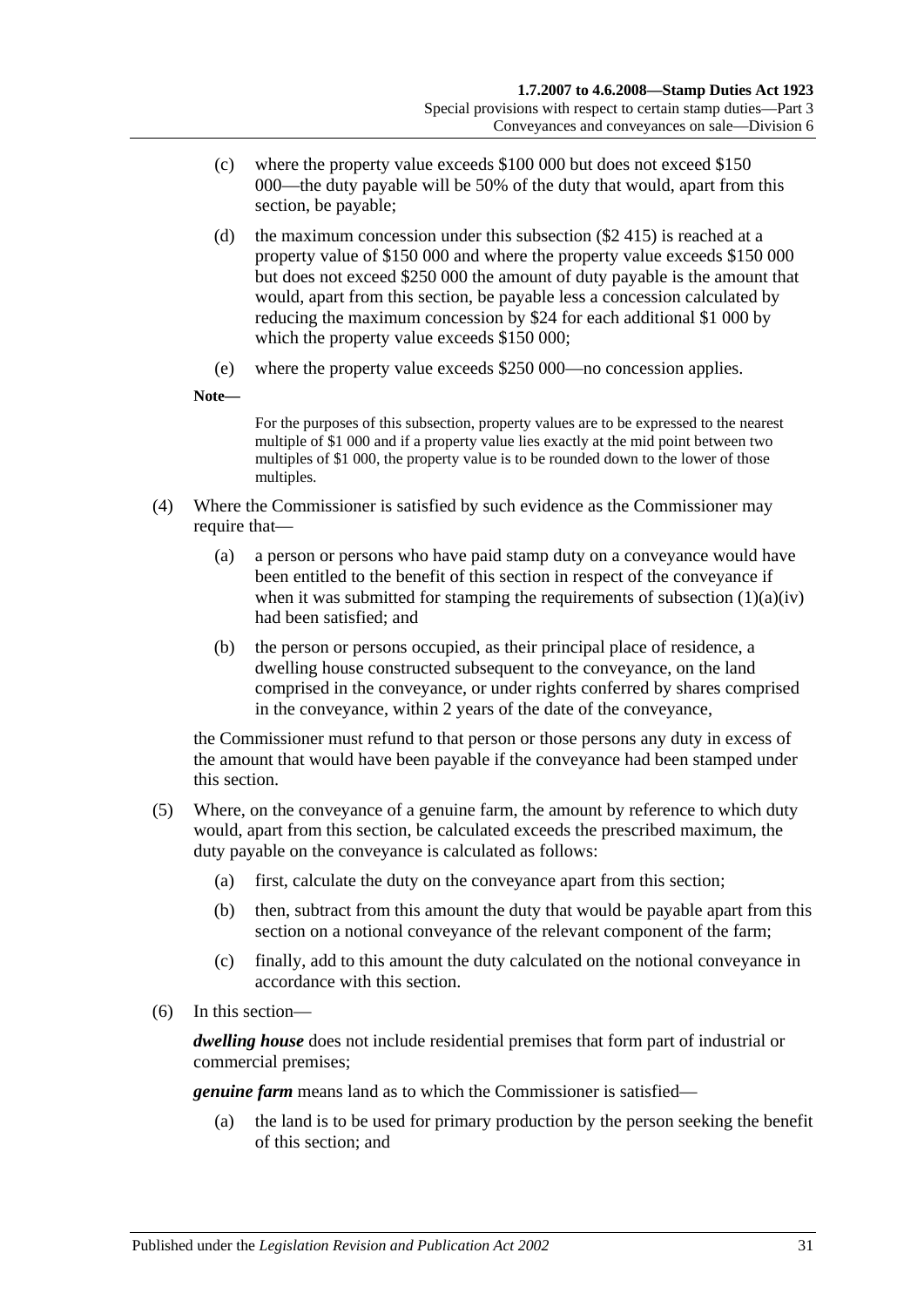(b) the land is, by itself, or in conjunction with other land owned by that person, capable of supporting economically viable primary production operations;

*Housing Trust home* means residential premises owned by the South Australian Housing Trust;

*perpetual lease* means a perpetual lease under the *[Crown Lands Act](http://www.legislation.sa.gov.au/index.aspx?action=legref&type=act&legtitle=Crown%20Lands%20Act%201929) 1929*;

*prescribed amount* means—

- (a) where the relevant contract is entered into during the period commencing on 1 February 1997 and ending on 31 January 1998—\$100 000;
- (b) in any other case—\$80 000;

*prescribed maximum* means—

- (a) where the relevant contract is entered into during the period commencing on 1 February 1997 and ending on 31 January 1998—\$150 000;
- (b) in any other case—\$130 000;

*relevant component* of a genuine farm means the part of the farm constituted by the dwelling house and its curtilage, or the part of the land that is to constitute the site and curtilage of a dwelling house that is to be constructed;

*relevant contract* means the contract relied on by an applicant under this section to satisfy the requirements of [subsection](#page-45-1)  $(1)(a)(ii)$ :

*relevant interest*, in relation to land or a dwelling house, means any estate or interest conferring a right to possession, including any such estate or interest arising under a perpetual lease but not including any other leasehold estate or interest.

(7) This section applies to a conveyance first lodged with the Commissioner for stamping on or after 9 August, 1989.

## **71CA—Exemption from duty in respect of Family Law instruments**

(1) In this section—

*Family Law agreement* means—

- (a) a maintenance agreement; or
- (b) a financial agreement; or
- (c) a splitting agreement;

*Family Law order* means an order of a court under Part VIII, VIIIA or VIIIB of the *Family Law Act 1975* of the Commonwealth;

*flag lifting agreement* has the same meaning as in Part VIIIB of the *Family Law Act 1975* of the Commonwealth;

*financial agreement* means a financial agreement made under section 90B, 90C or 90D of the *Family Law Act 1975* of the Commonwealth that, under that Act, is binding on the parties to the agreement;

#### *maintenance agreement* means—

(a) a maintenance agreement approved by a court by order under section 87 of the *Family Law Act 1975* of the Commonwealth; or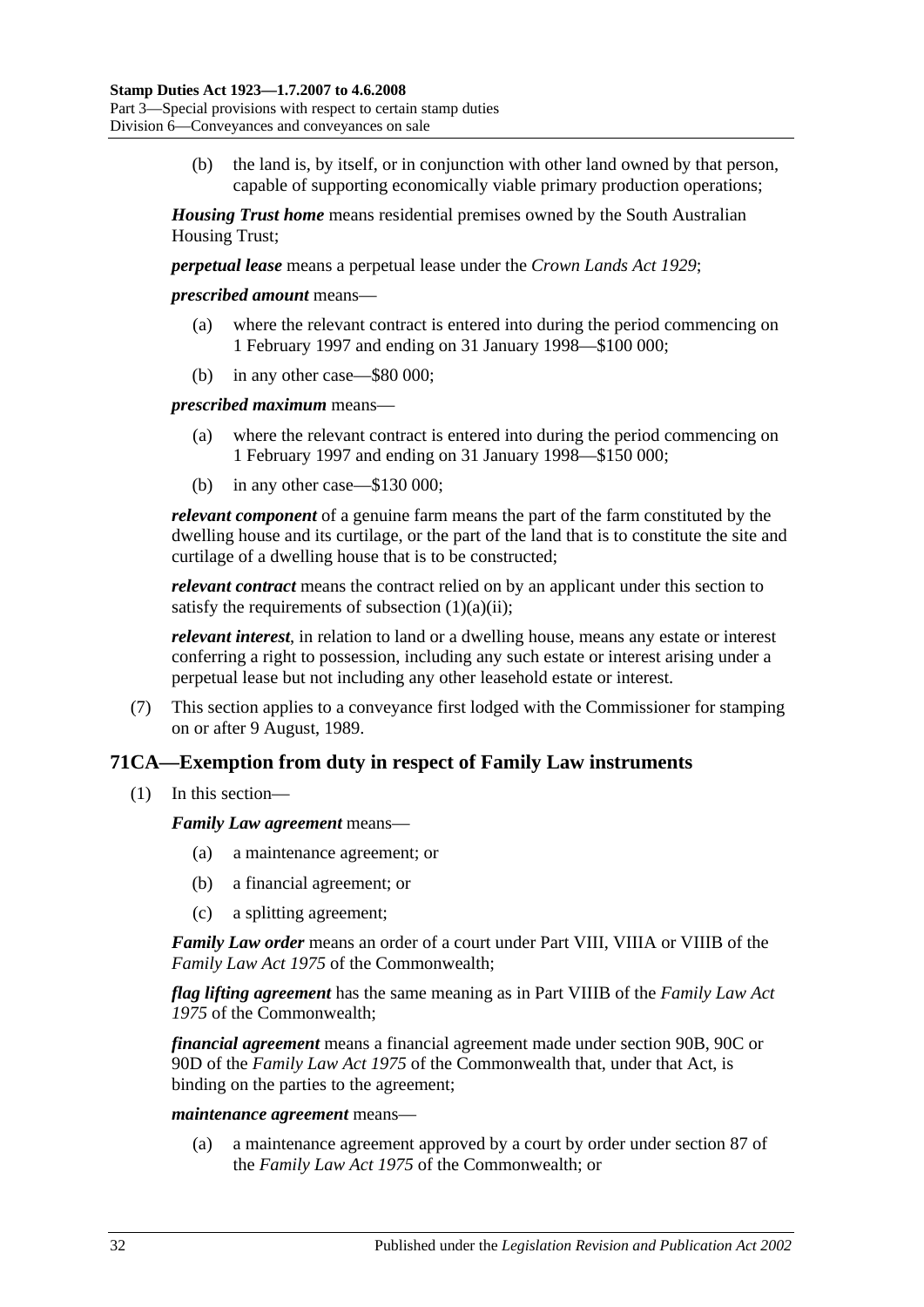(b) a maintenance agreement registered in a court under section 86 of the *Family Law Act 1975* of the Commonwealth or under regulations made pursuant to section 89 of that Act;

*marriage* includes a marriage that is void and thus liable to annulment, and *married* has a corresponding meaning;

*splitting agreement* means—

- (a) a flag lifting agreement; or
- (b) a superannuation agreement,

that has effect under Part VIIIB of the *Family Law Act 1975* of the Commonwealth;

*superannuation agreement* has the same meaning as in Part VIIIB of the *Family Law Act 1975* of the Commonwealth;

*superannuation fund* means—

- (a) a superannuation fund within the meaning of the *Superannuation Industry (Supervision) Act 1993* of the Commonwealth; or
- (b) an approved deposit fund within the meaning of the *Superannuation Industry (Supervision) Act 1993* of the Commonwealth; or
- (c) a retirement savings account within the meaning of the *Retirement Savings Accounts Act 1997* of the Commonwealth; or
- (d) an account within the meaning of the *Small Superannuation Accounts Act 1995* of the Commonwealth;

<span id="page-50-0"></span>*trustee* of a superannuation fund means—

- (a) if the fund has a trustee (within the ordinary meaning of that word)—the trustee of the fund; or
- (b) if [paragraph](#page-50-0) (a) does not apply and a person is identified in accordance with the regulations as the trustee of a fund for the purposes of this definition—the person identified in accordance with the regulations; or
- (c) in any other case—the person who manages the fund,

and includes any other person who has power to make payments to the members of a superannuation scheme or plan that is constituted by, or incorporates, a superannuation fund.

- (2) The following instruments are exempt from stamp duty:
	- (a) a Family Law agreement;
	- (b) a deed or other instrument (including an application to transfer registration of a motor vehicle) to give effect to, or consequential on—
		- (i) a Family Law agreement; or
		- (ii) a Family Law order,

if—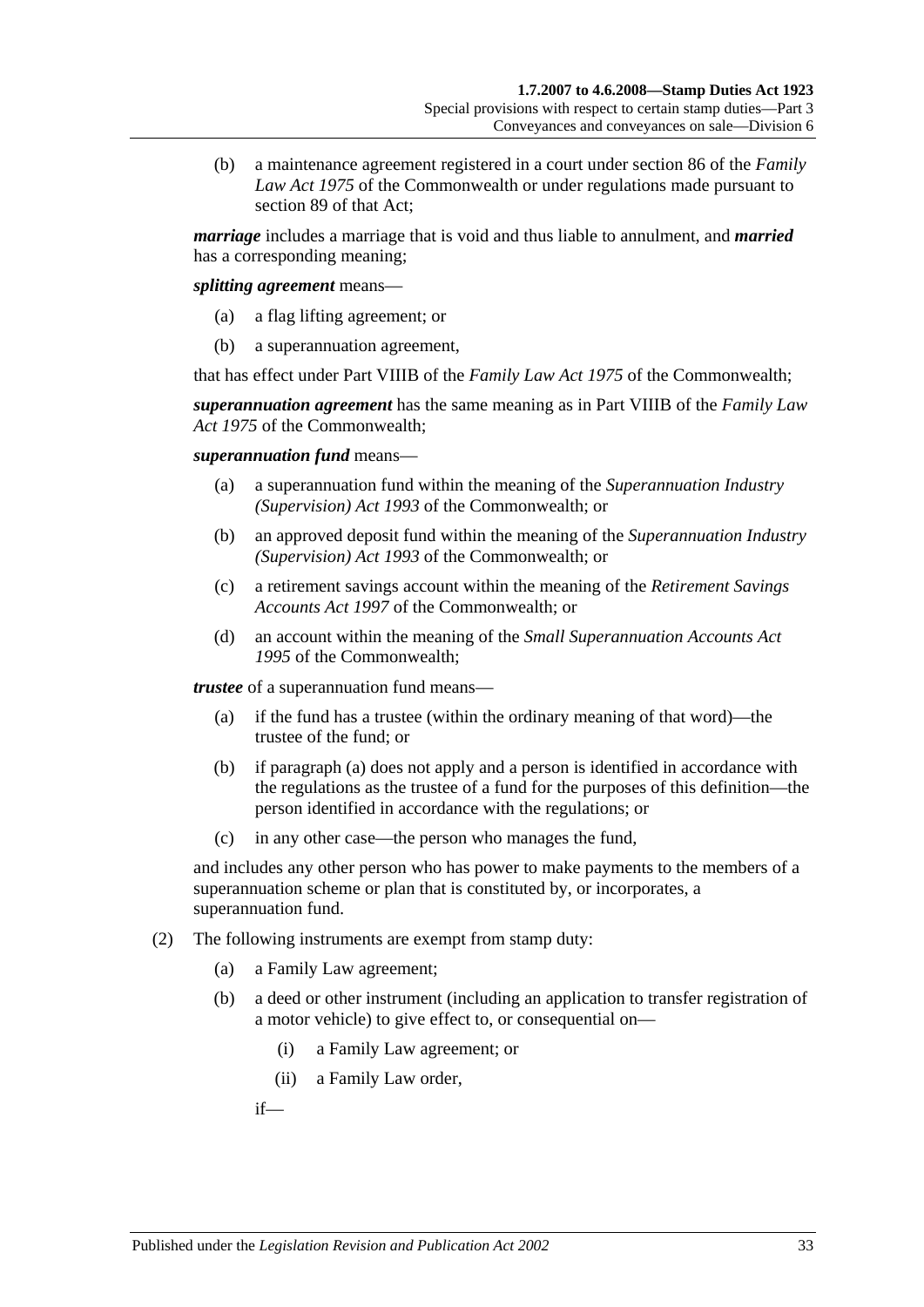- (iii) the marriage to which the agreement or order relates has been dissolved or annulled, or the Commissioner is satisfied that the marriage to which the agreement or order relates has broken down irretrievably; and
- (iv) the instrument—
	- (A) provides for the disposition of property between the parties to the marriage (or former marriage) and no other person, other than a trustee of a superannuation fund (if relevant), takes or is entitled to take an interest in property in pursuance of the instrument; or
	- (B) in the case of an application to transfer registration of a motor vehicle—is consequential on a disposition of property between the parties to the marriage (or former marriage); and
- (v) at the time of the execution of the instrument the parties were, or had been, married to each other;
- (c) a deed or other instrument executed by a trustee of a superannuation fund to give effect to, or consequential on—
	- (i) a Family Law agreement; or
	- (ii) a Family Law order; or
	- (iii) the provisions of any Act or law (including an Act or subordinate legislation of the Commonwealth) relating to the transfer or disposition of property or any entitlements on account of a Family Law agreement or Family Law order.
- (3) Where an instrument was not exempt from stamp duty under this section by reason only that—
	- (a) the marriage of the 2 persons had not been dissolved or annulled; and
	- (b) the Commissioner was not satisfied that the marriage of the 2 persons had broken down irretrievably,

a party to the marriage who paid stamp duty on the instrument is entitled to a refund of the duty—

- (c) if the marriage is subsequently dissolved or annulled; or
- (d) if the Commissioner is subsequently satisfied that the marriage has broken down irretrievably.
- (4) The Commissioner may require a party to an instrument in respect of which an exemption is claimed under this section to provide such evidence (verified, if the Commissioner so requires, by statutory declaration) as the Commissioner may require for the purpose of determining whether the instrument is exempt from duty under this section.
- (5) This section, as re-enacted by the *[Stamp Duties \(Miscellaneous\) Amendment Act 2004](http://www.legislation.sa.gov.au/index.aspx?action=legref&type=act&legtitle=Stamp%20Duties%20(Miscellaneous)%20Amendment%20Act%202004)*, applies—
	- (a) in relation to Family Law agreements—both prospectively and retrospectively;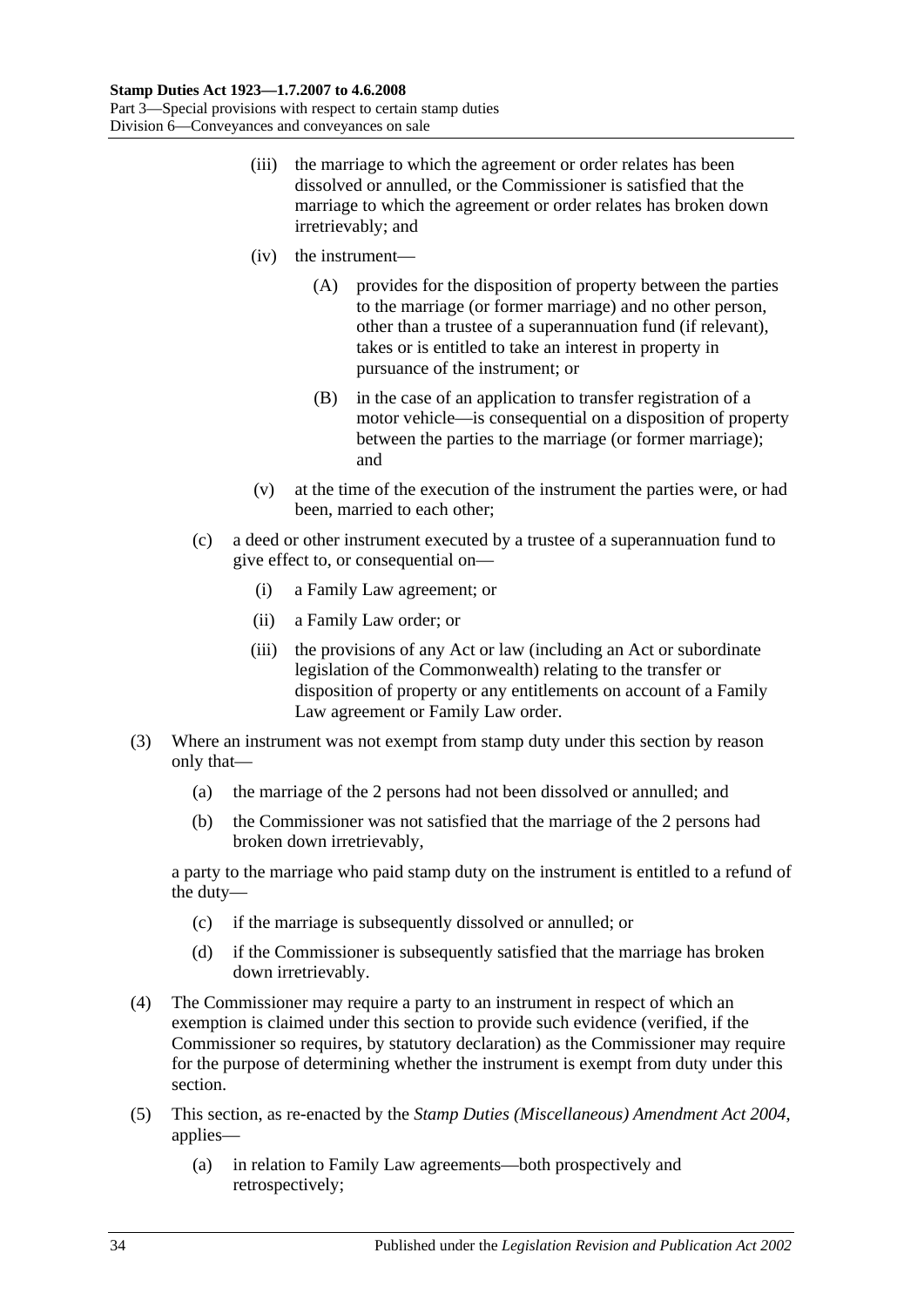(b) in relation to any other kind of instrument—to instruments executed after the commencement of that Act.

## **71CB—Exemption from duty in respect of certain transfers between spouses etc or former spouses etc**

(1) In this section—

#### *shared residence* means—

- (a) in relation to spouses or domestic partners—their principal place of residence of which both or either of them is owner;
- (b) in relation to former spouses or domestic partners—their last principal place of residence of which both or either of them was owner,

but does not include premises that form part of industrial or commercial premises.

- (2) Subject to [subsection](#page-52-0) (3), an instrument of which the sole effect is—
	- (a) to transfer—
		- (i) an interest in a shared residence; or
		- (ii) registration of a motor vehicle,

between parties who are spouses or former spouses, or domestic partners or former domestic partners; or

(b) to register a motor vehicle in the name of a person whose spouse or former spouse, or domestic partner or former domestic partner, was the last registered owner of the vehicle (either alone or jointly with the person),

is exempt from stamp duty.

- <span id="page-52-0"></span>(3) An instrument described in subsection (2) between parties who are former spouses or former domestic partners is only exempt from stamp duty if the Commissioner is satisfied that the instrument has been executed as a result of the irretrievable breakdown of the parties' marriage or relationship.
- (4) Where an instrument was not exempt from stamp duty under this section by reason only that the Commissioner was not satisfied that the instrument had been executed as a result of the irretrievable breakdown of the parties' marriage or relationship, the party by whom stamp duty was paid on the instrument is entitled to a refund of the duty if the Commissioner is subsequently satisfied that the instrument had been executed as a result of the irretrievable breakdown of the parties' marriage or relationship.
- (5) The Commissioner may require a party to an instrument in respect of which an exemption is claimed under this section to provide such evidence (verified, if the Commissioner so requires, by statutory declaration) as the Commissioner may require for the purpose of determining whether the instrument is exempt from duty under this section.
- (6) This section applies in relation to instruments executed after its commencement.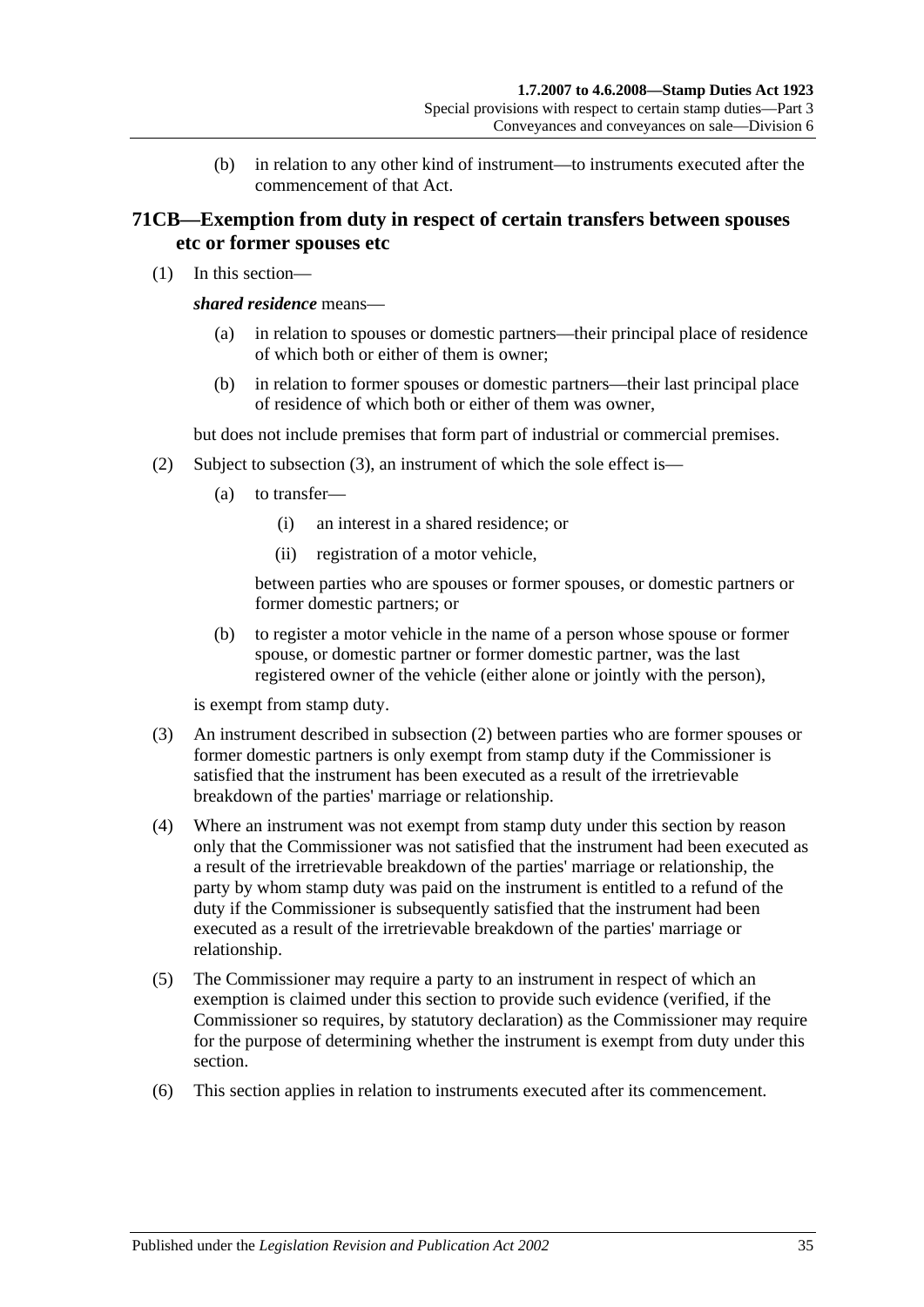## **71CBA—Exemption from duty in respect of domestic partnership agreements or property adjustment orders**

(1) In this section—

*certified domestic partnership agreement* has the same meaning as in the *[Domestic](http://www.legislation.sa.gov.au/index.aspx?action=legref&type=act&legtitle=Domestic%20Partners%20Property%20Act%201996)  [Partners Property Act](http://www.legislation.sa.gov.au/index.aspx?action=legref&type=act&legtitle=Domestic%20Partners%20Property%20Act%201996) 1996*;

*domestic partner* has the same meaning as in the *[Domestic Partners Property](http://www.legislation.sa.gov.au/index.aspx?action=legref&type=act&legtitle=Domestic%20Partners%20Property%20Act%201996)  Act [1996](http://www.legislation.sa.gov.au/index.aspx?action=legref&type=act&legtitle=Domestic%20Partners%20Property%20Act%201996)*;

*domestic relationship* means the relationship between domestic partners;

*property adjustment order* means an order of a court under Part 3 or 4 of the *[Domestic](http://www.legislation.sa.gov.au/index.aspx?action=legref&type=act&legtitle=Domestic%20Partners%20Property%20Act%201996)  [Partners Property Act](http://www.legislation.sa.gov.au/index.aspx?action=legref&type=act&legtitle=Domestic%20Partners%20Property%20Act%201996) 1996*;

#### *superannuation fund* means—

- (a) a superannuation fund within the meaning of the *Superannuation Industry (Supervision) Act 1993* of the Commonwealth; or
- (b) an approved deposit fund within the meaning of the *Superannuation Industry (Supervision) Act 1993* of the Commonwealth; or
- (c) a retirement savings account within the meaning of the *Retirement Savings Accounts Act 1997* of the Commonwealth; or
- (d) an account within the meaning of the *Small Superannuation Accounts Act 1995* of the Commonwealth;

<span id="page-53-0"></span>*trustee* of a superannuation fund means—

- (a) if the fund has a trustee (within the ordinary meaning of that word)—the trustee of the fund; or
- (b) if [paragraph](#page-53-0) (a) does not apply and a person is identified in accordance with the regulations as the trustee of a fund for the purposes of this definition—the person identified in accordance with the regulations; or
- (c) in any other case—the person who manages the fund,

and includes any other person who has power to make payments to the members of a superannuation scheme or plan that is constituted by, or incorporates, a superannuation fund.

- (2) The following instruments are exempt from stamp duty:
	- (a) a certified domestic partnership agreement;
	- (b) a deed or other instrument (including an application to transfer registration of a motor vehicle) to give effect to, or consequential on—
		- (i) a certified domestic partnership agreement; or
		- (ii) a property adjustment order,

if—

- (iii) the Commissioner is satisfied—
	- (A) that the domestic relationship to which the agreement or order relates has broken down irretrievably; and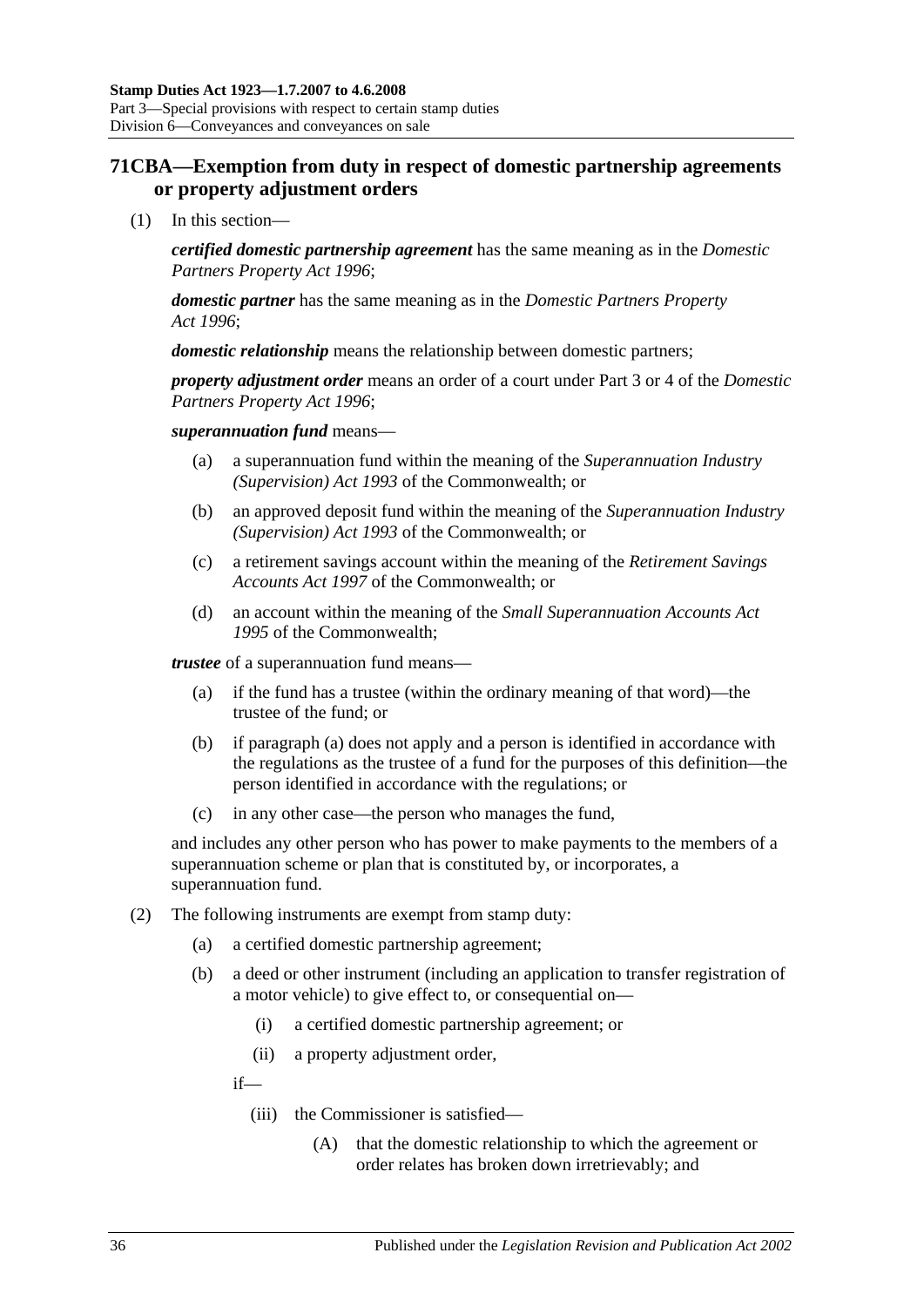- (B) that the domestic partners lived together continuously as domestic partners for at least 3 years; and
- (iv) the instrument—
	- (A) provides for the disposition of property between the parties to the former domestic relationship and no other person, other than a trustee of a superannuation fund (if relevant), takes or is entitled to take an interest in property in pursuance of the instrument; or
	- (B) in the case of an application to transfer registration of a motor vehicle—is consequential on a disposition of property between the parties to the former domestic relationship; and
- (v) at the time of the execution of the instrument the parties were, or had been, domestic partners;
- (c) a deed or other instrument executed by the trustee of a superannuation fund to give effect to, or consequential on—
	- (i) a certified domestic partnership agreement; or
	- (ii) a property adjustment order.
- (3) Where an instrument was not exempt from stamp duty under this section by reason only that the Commissioner was not satisfied that a domestic relationship had broken down irretrievably, a party to the relationship who paid stamp duty on the instrument is entitled to a refund of duty if the Commissioner is subsequently satisfied that the domestic relationship has broken down irretrievably.
- (4) The Commissioner may require a party to an instrument in respect of which an exemption is claimed under this section to provide such evidence (verified, if the Commissioner so requires, by statutory declaration) as the Commissioner may require for the purpose of determining whether the instrument is exempt from duty under this section.
- (5) This section applies—
	- (a) in relation to a certified domestic partnership agreement—both prospectively and retrospectively;
	- (b) in relation to any other kind of instrument—to instruments executed after the commencement of this section.

# <span id="page-54-0"></span>**71CC—Interfamilial transfer of farming property**

- (1) A transfer of an interest in land, or land and goods, referred to in [subsection](#page-55-0) (1a) from a natural person, or a trustee for a natural person, to a relative of the natural person, or a trustee for a relative of the natural person, is exempt from stamp duty if the Commissioner is satisfied—
	- (a) that the land to which the transfer relates is used wholly or mainly for the business of primary production and is not less than 0.8 hectares in area; and
	- (ab) that the sole or principal business of the natural person who, or whose trustee, is the transferor is (immediately before the instrument) the business of primary production; and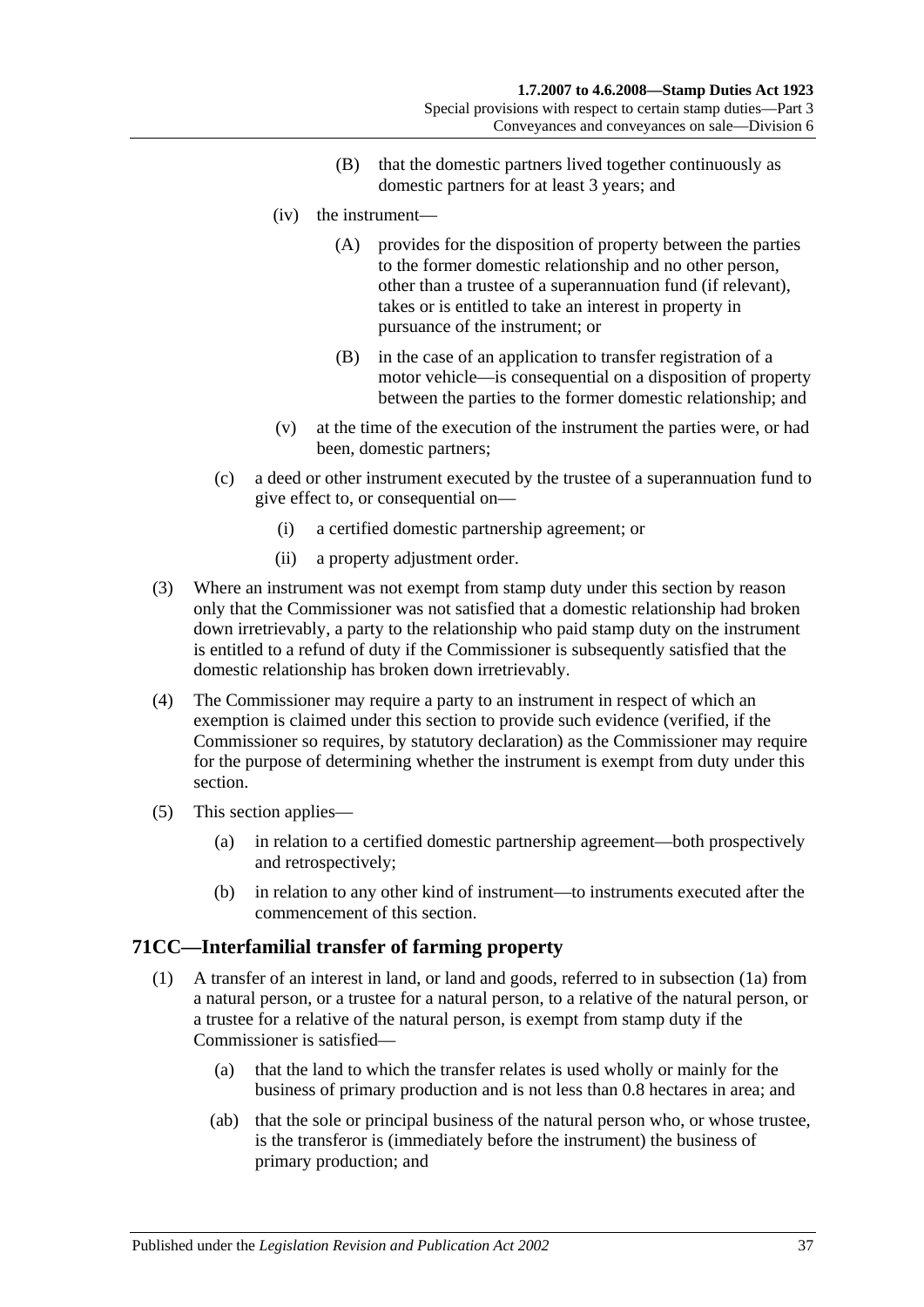- <span id="page-55-2"></span>(b) that for a period of 12 months immediately before the instrument there was a business relationship between—
	- (i) the natural person (A) who, or whose trustee, is the transferor; and
	- (ii) the natural person (B) who, or whose trustee, is the transferee, or a lineal ancestor or spouse or domestic partner of B,

with respect to the use of the property for the business of primary production; and

- (c) in the case of a transfer where either or both parties are trustees, that no person is a beneficiary of the trust or trusts other than—
	- (i) the natural person (A) who, or whose trustee, is transferor;
	- (ii) the natural person (B) who, or whose trustee, is transferee;
	- (iii) a relative (or relatives) of A or B; and
- (d) that the transfer does not arise from arrangements or a scheme devised for the principal purpose of taking advantage of the benefit of this section.
- <span id="page-55-1"></span><span id="page-55-0"></span>(1a) [Subsection](#page-54-0) (1) applies to—
	- (a) land used for the business of primary production; and
	- (b) goods comprising livestock, machinery, implements and other goods used or acquired for the business of primary production conducted on the land referred to in [paragraph](#page-55-1) (a).
- (1b) In assessing the duty payable on an instrument, the Commissioner is to apply the following principles:
	- (a) if the instrument gives effect solely to a transaction, or part of a transaction, that is exempt from duty under this section, then no duty is payable on the instrument;
	- (b) if the instrument gives effect to a transaction, or part of a transaction, of which some of the elements are exempt from duty under this section and others not, the instrument will be assessed for duty as if it gave effect only to those elements of the transaction that are not exempt from duty under this section.
- (2) The Commissioner may, in deciding for the purposes of [subsection](#page-55-2) (1)(b) whether a business relationship existed between two persons, take into account any of the following;
	- (a) a previous employment relationship between them (regardless of the amount or form of remuneration);
	- (b) a share-farming arrangement;
	- (c) the provision of assistance in the running of the business;
	- (d) a partnership arrangement,

and may take into account such other matters (whether similar or dissimilar to those referred to above) as the Commissioner thinks fit.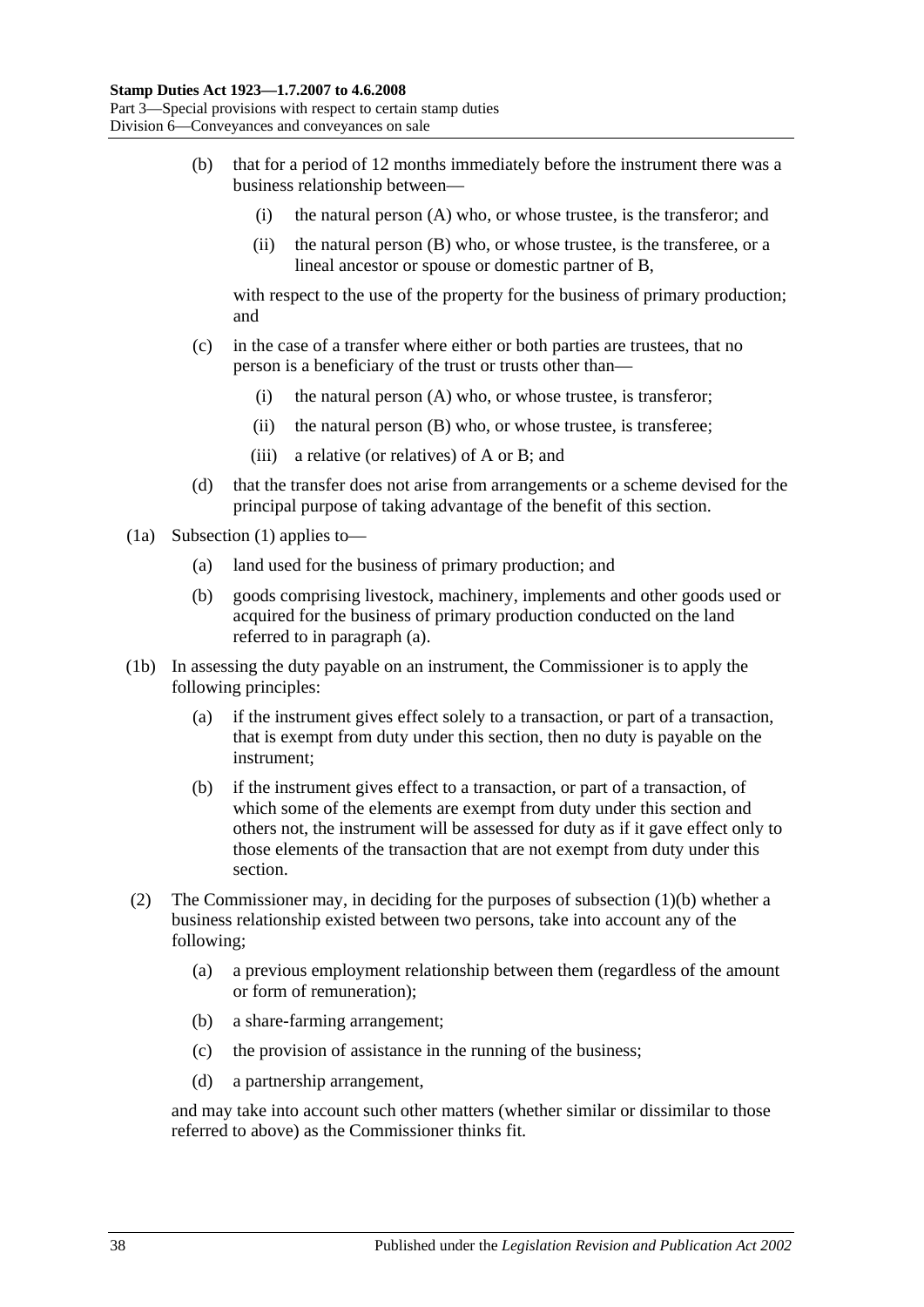- (3) The Commissioner may require a party to an instrument in respect of which an exemption is claimed under this section to provide such information or evidence as the Commissioner may require for the purpose of determining whether the instrument is exempt from duty under this section.
- (4) The Commissioner may require the information or evidence to be given on oath or verified by statutory declaration.
- (5) In this section—

*natural person* or *person* does not include a person who is deceased (as at the time of execution of the relevant instrument);

<span id="page-56-0"></span>*relative*, in relation to a natural person, means a person who is—

- (a) a child or remoter lineal descendant of the person or of the spouse or domestic partner of the person;
- <span id="page-56-1"></span>(b) a parent or remoter lineal ancestor of the person or of the spouse or domestic partner of the person;
- <span id="page-56-2"></span>(c) a brother or sister of the person or of the spouse or domestic partner of the person;
- (ca) a child or remoter lineal descendant of the brother or sister of the person or of the spouse or domestic partner of the person;
- (d) the spouse or domestic partner of the person or a spouse or domestic partner of any person referred to in [paragraphs](#page-56-0) (a), [\(b\)](#page-56-1) or [\(c\).](#page-56-2)
- (6) This section applies in relation to instruments executed after its commencement.

### **71CD—Duty on conveyances by Official Trustee etc**

Where, on the bankruptcy of a debtor, property of the debtor is vested in the Official Trustee in Bankruptcy or a registered trustee under the *Bankruptcy Act 1966* of the Commonwealth—

- (a) a subsequent conveyance of the property by the Official Trustee or registered trustee to the bankrupt or former bankrupt is exempt from stamp duty;
- (b) a subsequent conveyance of the property by the Official Trustee or registered trustee to some other person will be assessed for stamp duty as though the conveyance were from the bankrupt or former bankrupt to that person.

## **71D—Concessional duty to encourage mineral or petroleum exploration activity**

- <span id="page-56-3"></span>(1) Where upon an application made under this section the Treasurer, after consultation with the Minister of Mines and Energy, is satisfied—
	- (a) that the applicants are parties to a conveyance of an exploration tenement or an interest in an exploration tenement; and
	- (b) that the consideration or a part of the consideration for the conveyance consists of an undertaking on the part of the person or persons acquiring an interest in the tenement by virtue of the conveyance—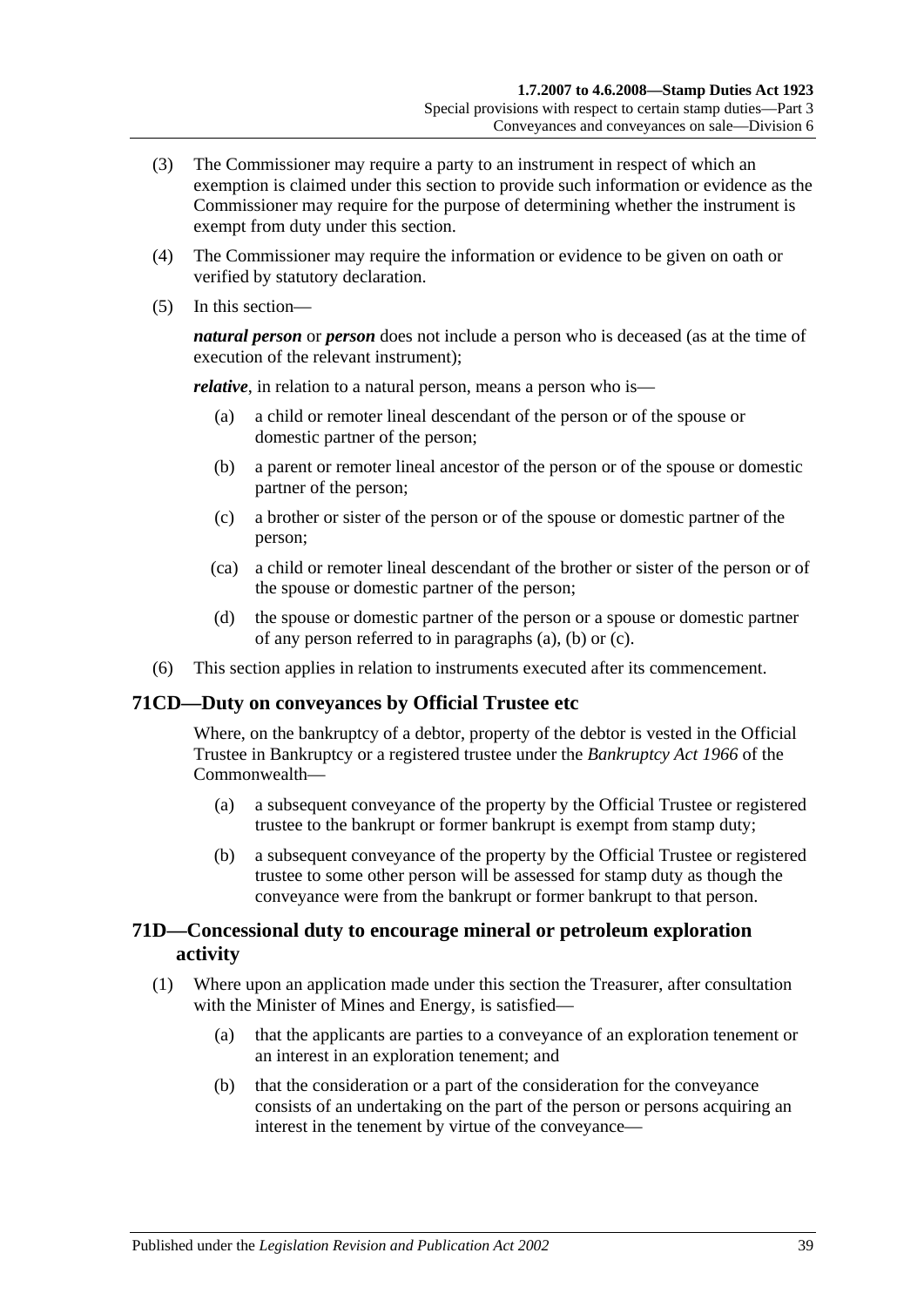- (i) to engage in exploratory or investigatory operations (to be carried on after the date of the undertaking) within that part of the area of the tenement to which the conveyance relates; or
- (ii) to contribute to the cost of exploratory or investigatory operations (to be carried on after the date of the undertaking) within that part of the area of the tenement to which the conveyance relates,

this section applies to the conveyance.

- (2) An application under this section must—
	- (a) be made in a manner and form determined by the Treasurer; and
	- (b) set out a statement of—
		- (i) the value of the interest being transferred by the conveyance; and
		- (ii) the value of the undertaking referred to in [subsection](#page-56-3)  $(1)(b)$ ; and
	- (c) be accompanied by such evidence as the Treasurer may require.
- (2a) The duty payable upon a conveyance to which this section applies will be as follows:
	- (a) where the amount by reference to which the duty would, apart from this section, be calculated does not exceed the value of the undertaking referred to in [subsection](#page-56-3)  $(1)(b)$ —the duty will be \$1 000;
	- (b) where the amount by reference to which the duty would, apart from this section, be calculated exceeds the value of the undertaking referred to in [subsection](#page-56-3) (1)(b)—the duty will be an amount calculated in accordance with the following formula:

 $D = (A-V) + $1000$ 

where

*D* is the amount payable

*A* is the amount of duty payable apart from this section

*V* is the amount of duty payable on a conveyance of an interest in property the value of which equals the value of the undertaking referred to in [subsection](#page-56-3)  $(1)(b)$ .

(3) In this section—

*exploration tenement* means—

- (a) an exploration licence granted under the *[Mining Act](http://www.legislation.sa.gov.au/index.aspx?action=legref&type=act&legtitle=Mining%20Act%201971) 1971*; or
- (b) a petroleum exploration licence granted under the *[Petroleum Act](http://www.legislation.sa.gov.au/index.aspx?action=legref&type=act&legtitle=Petroleum%20Act%201940) 1940*; or
- (c) an exploration permit for petroleum granted under the *[Petroleum \(Submerged](http://www.legislation.sa.gov.au/index.aspx?action=legref&type=act&legtitle=Petroleum%20(Submerged%20Lands)%20Act%201982)  [Lands\) Act](http://www.legislation.sa.gov.au/index.aspx?action=legref&type=act&legtitle=Petroleum%20(Submerged%20Lands)%20Act%201982) 1982*; or
- (d) an exploration licence granted under the *[Offshore Minerals Act](http://www.legislation.sa.gov.au/index.aspx?action=legref&type=act&legtitle=Offshore%20Minerals%20Act%202000) 2000*.
- (4) A reference in this section to an exploration tenement includes a reference to a portion of an exploration tenement.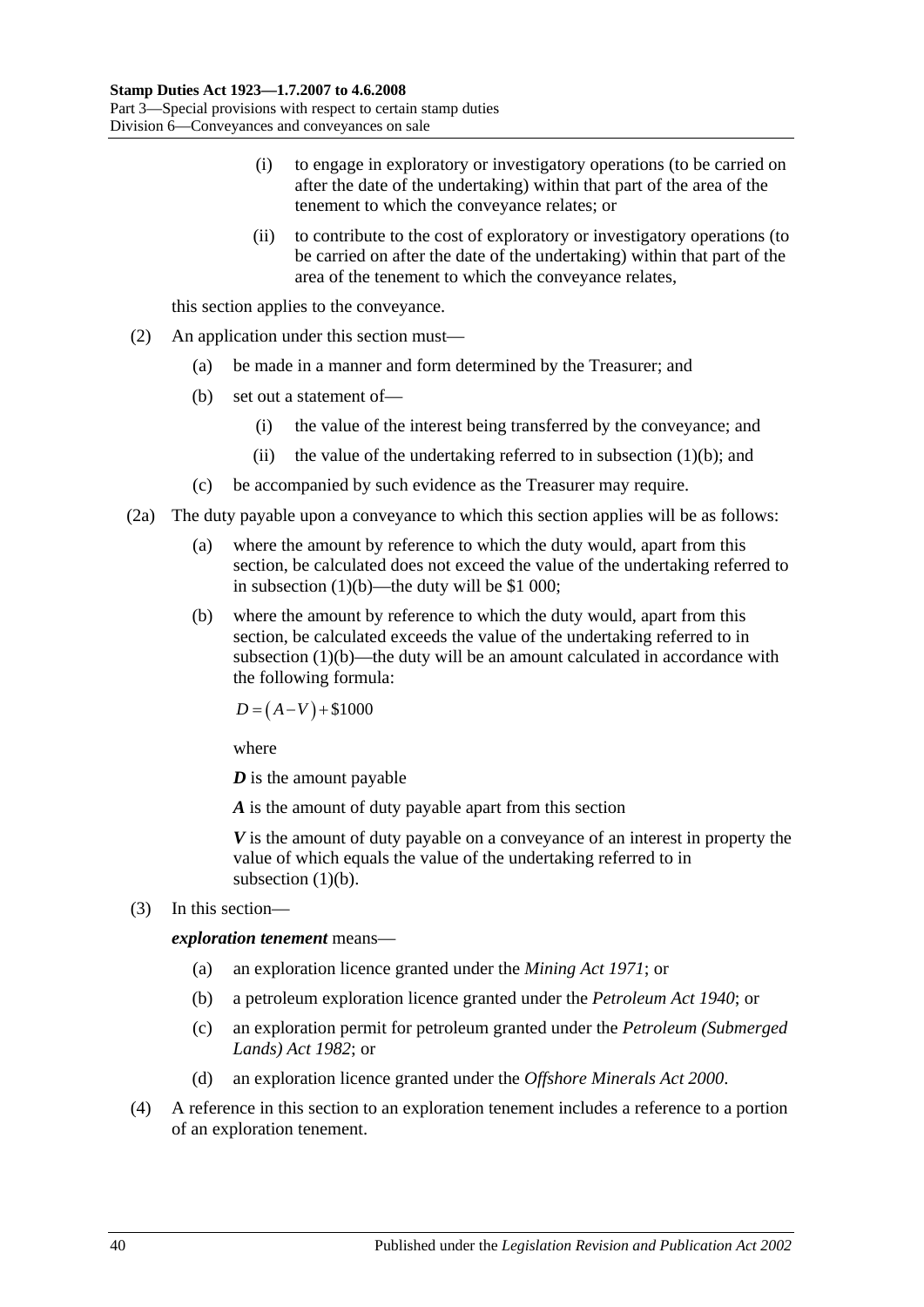- (5) For the purposes of this section, the value of the undertaking referred to in [subsection](#page-56-3) (1)(b) will be taken to be equal to the costs for which the person or persons acquiring an interest in the tenement by virtue of the conveyance become liable, or for which that person or those persons are reasonably expected to become liable, by virtue of the undertaking (assessed as at the time that the undertaking was given).
- (6) This section applies to a conveyance first lodged with the Commissioner for stamping on or after the commencement of the *[Stamp Duties \(Concessional Duty and](http://www.legislation.sa.gov.au/index.aspx?action=legref&type=act&legtitle=Stamp%20Duties%20(Concessional%20Duty%20and%20Exemptions)%20Amendment%20Act%201991)  [Exemptions\) Amendment Act](http://www.legislation.sa.gov.au/index.aspx?action=legref&type=act&legtitle=Stamp%20Duties%20(Concessional%20Duty%20and%20Exemptions)%20Amendment%20Act%201991) 1991*.

## <span id="page-58-0"></span>**71DA—Duty on certain conveyances between superannuation funds etc**

- (1) If on an application made under this section the Commissioner is satisfied—
	- (a) that the applicant is a party to an instrument that constitutes—
		- (i) a conveyance of property between superannuation funds; or
		- (ii) an agreement to convey property between superannuation funds; and
	- (b) that the trustees of the respective funds are of the opinion that the funds will be complying superannuation funds for the year in which the conveyance occurs; and
	- (c) that the conveyance is in connection with a person ceasing to be a member of, or otherwise ceasing to be entitled to benefits in respect of, one superannuation fund and becoming a member of, or otherwise becoming entitled to benefits in respect of, the other superannuation fund,

this section applies to the instrument.

- <span id="page-58-1"></span>(1a) If on application made under this section the Commissioner is satisfied—
	- (a) that the applicant is a party to an instrument that is a conveyance of property, or an agreement to convey property, from a superannuation fund to a pooled superannuation trust; and
	- (b) that the purpose of the conveyance is to satisfy standards relating to the investment of assets of the superannuation fund prescribed by or under the SIS Act; and
	- (c) that the only consideration for the conveyance is the right to share in the income and assets of the pooled superannuation trust whether that right is in the form of units issued by the trust or some other form,

this section applies to the instrument.

- <span id="page-58-2"></span>(1b) If on application made under this section the Commissioner is satisfied—
	- (a) that the applicant is a party to an instrument that is a conveyance of property, or an agreement to convey property, from a pooled superannuation trust—
		- (i) to a superannuation fund; or
		- (ii) to another pooled superannuation trust at the direction of a superannuation fund; and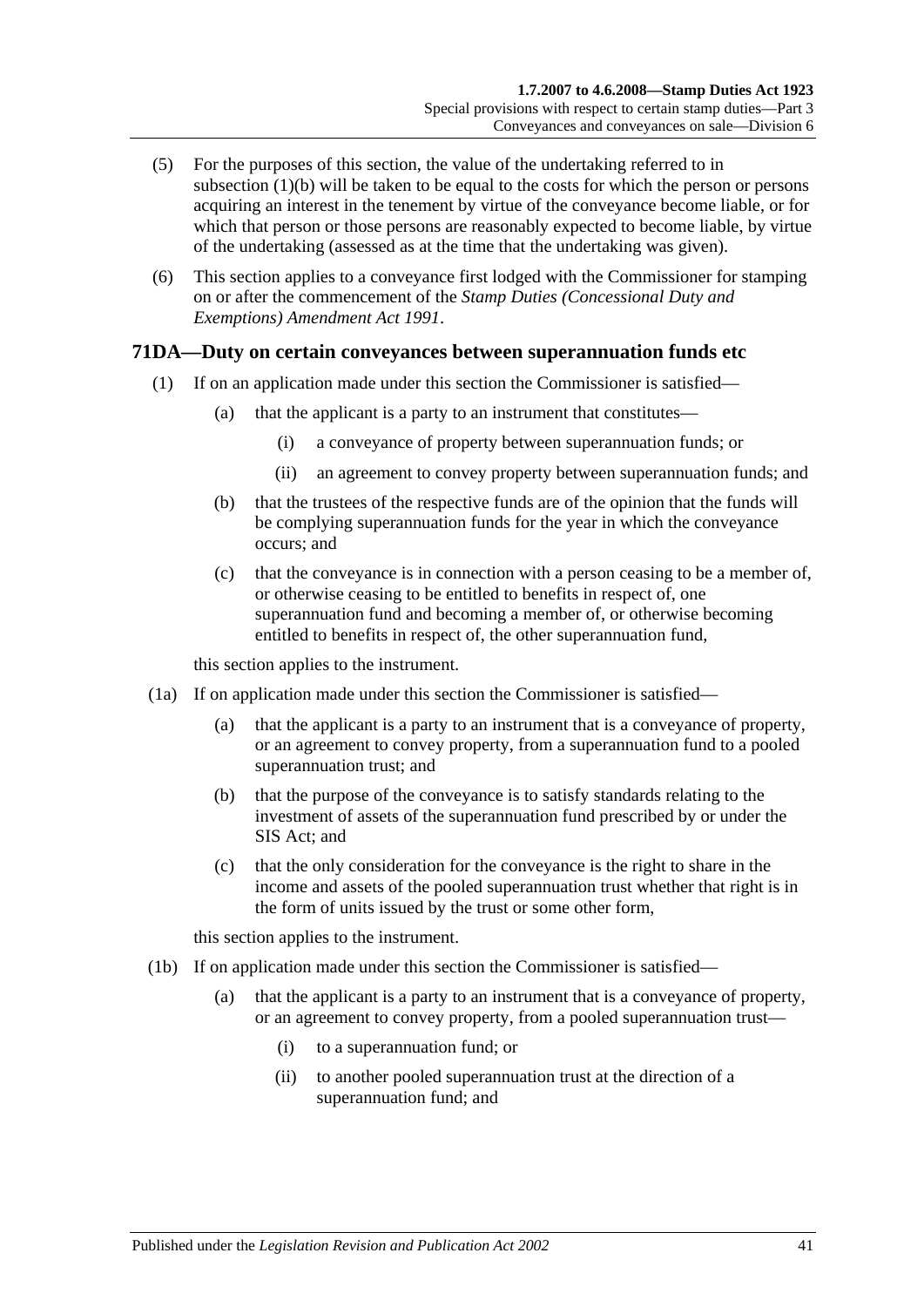(b) that the only consideration passing from the superannuation fund to the firstmentioned pooled superannuation trust for the conveyance is the surrender by the superannuation fund of the whole or part of its right to share in the income and assets of the pooled superannuation trust,

this section applies to the instrument.

- (2) The duty payable on an instrument to which this section applies will be—
	- (a) the amount of *ad valorem* duty that would be payable on the instrument as a conveyance apart from this section; or
	- (b) \$200,

whichever is the lesser.

- (3) The Commissioner may require a party to an instrument that may be assessable under this section to provide such information or evidence as the Commissioner may require for the purpose of determining whether this section applies and, if so, the amount of duty payable on the instrument.
- (4) The Commissioner may require the information or evidence to be given on oath or verified by statutory declaration.
- (5) In this section—

*complying superannuation fund* means—

- (a) a fund which is a complying superannuation fund within the meaning of section 267 of the *Income Tax Assessment Act 1936* of the Commonwealth; or
- (b) a fund which is a complying approved deposit fund as defined by section 47 of the SIS Act;

*pooled superannuation trust* means a pooled superannuation trust as defined in the SIS Act;

*the SIS Act* means the *Superannuation Industry (Supervision) Act 1993* of the **Commonwealth** 

(6) This section applies to an instrument of a kind referred to in [subsection](#page-58-0) (1), [\(1a\)](#page-58-1) or [\(1b\)](#page-58-2) if it was first lodged for stamping with the Commissioner on or after the commencement of the subsection concerned.

# **Division 7—Gaming machine surcharge**

## **71EA—Interpretation**

(1) In this Division—

*direct interest*—see section [71EB\(1\);](#page-61-0)

*family group* means a group of persons connected by an unbroken series of relationships of consanguinity or affinity;

*gaming machine business* means a business conducted in pursuance of a gaming machine licence;

*gaming machine licence* means a gaming machine licence under the *[Gaming](http://www.legislation.sa.gov.au/index.aspx?action=legref&type=act&legtitle=Gaming%20Machines%20Act%201992)  [Machines Act](http://www.legislation.sa.gov.au/index.aspx?action=legref&type=act&legtitle=Gaming%20Machines%20Act%201992) 1992*;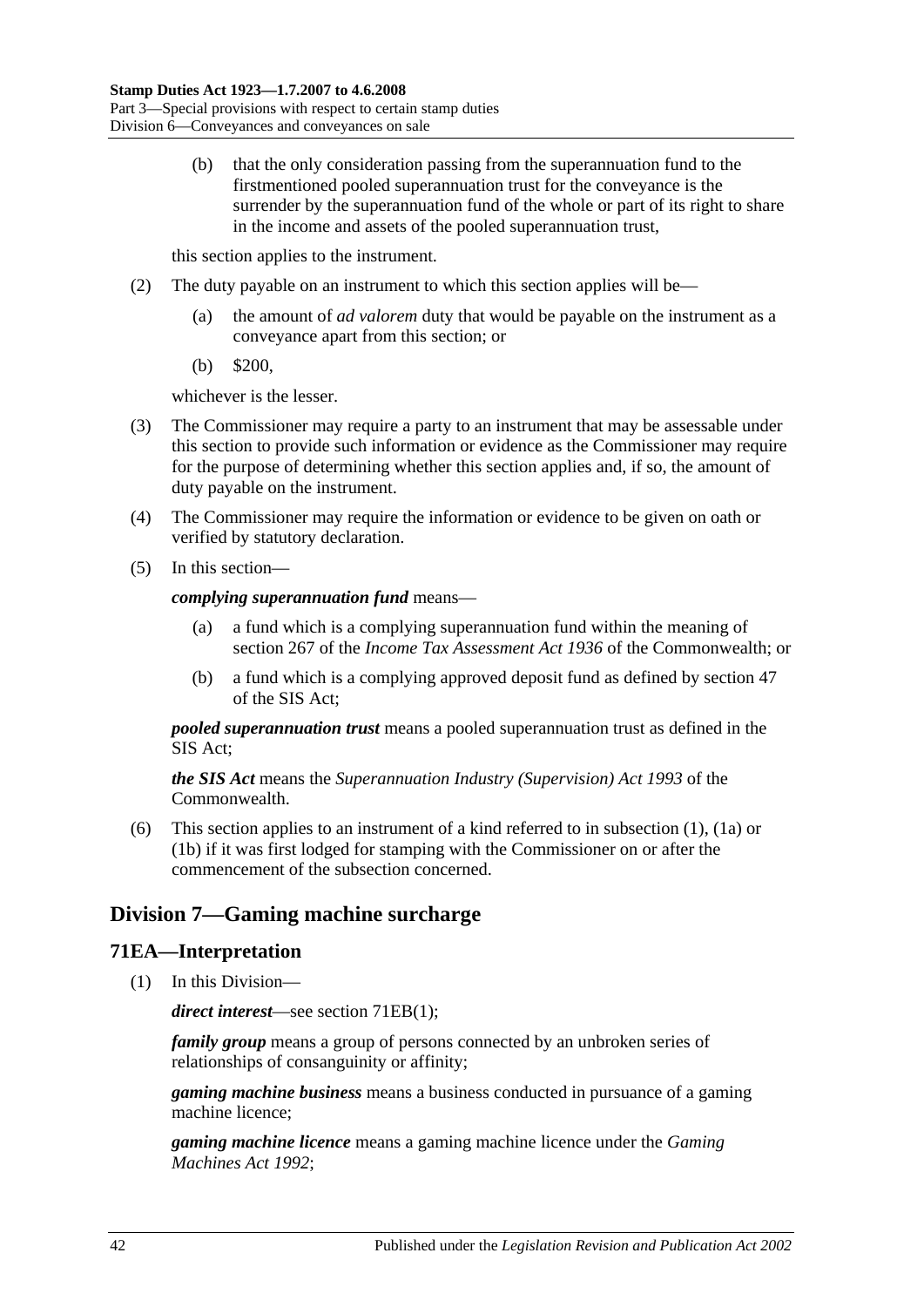*gaming machine surcharge* means the duty imposed under this Division;

*hold*—a person *holds* a share in a private entity if the person—

- (a) is registered as the holder; or
- (b) is beneficially entitled to the share; or
- (c) controls the exercise of rights attached to the share;

*indirect interest*—see section [71ED\(1\);](#page-61-1)

*net gambling revenue* means net gambling revenue as defined for the purposes of section 72 of the *[Gaming Machines Act](http://www.legislation.sa.gov.au/index.aspx?action=legref&type=act&legtitle=Gaming%20Machines%20Act%201992) 1992*;

*person* includes a private entity;

*private company* means—

- (a) a company that is limited by shares but whose shares are not quoted on a recognised financial market; or
- (b) a company that is not limited by shares,

but does not include a company that is excluded from the ambit of this definition by the regulations;

*private entity* means a private company or a private unit trust scheme;

*private unit trust scheme* means—

- (a) a unit trust scheme in which less than 50 persons hold units; or
- (b) a unit trust scheme in which 50 or more persons hold units if 20 or fewer persons hold 75 per cent or more in number or value of the units on issue,

but does not include a unit trust scheme that is an approved deposit fund or a pooled superannuation trust within the meaning of the *Superannuation Industry (Supervision) Act 1993* (Cwth);

*proportionate interest*—see sections [71EB\(3\),](#page-61-2) [71EC\(2\)](#page-61-3) and [71ED\(3\);](#page-61-4)

*related entity*—see section [71EC\(1\);](#page-61-5)

*share* in a private entity means—

- (a) where the private entity is a private company—a share or other interest that—
	- (i) entitles the holder to vote at a general meeting of shareholders of the private company; or
	- (ii) entitles the holder to share in dividends or would entitle the holder to share in dividends assuming that there were profits out of which dividends could be declared; or
	- (iii) entitles the holder to share in the distribution of the assets of the company in the event of a winding up; or
	- (iv) confers entitlements of two or more kinds mentioned above;
- (b) where the private entity is a private unit trust—a unit in the trust.
- (2) Property is taken to be held beneficially by a private unit trust scheme if it is held by the trustees of the scheme in trust for the unitholders.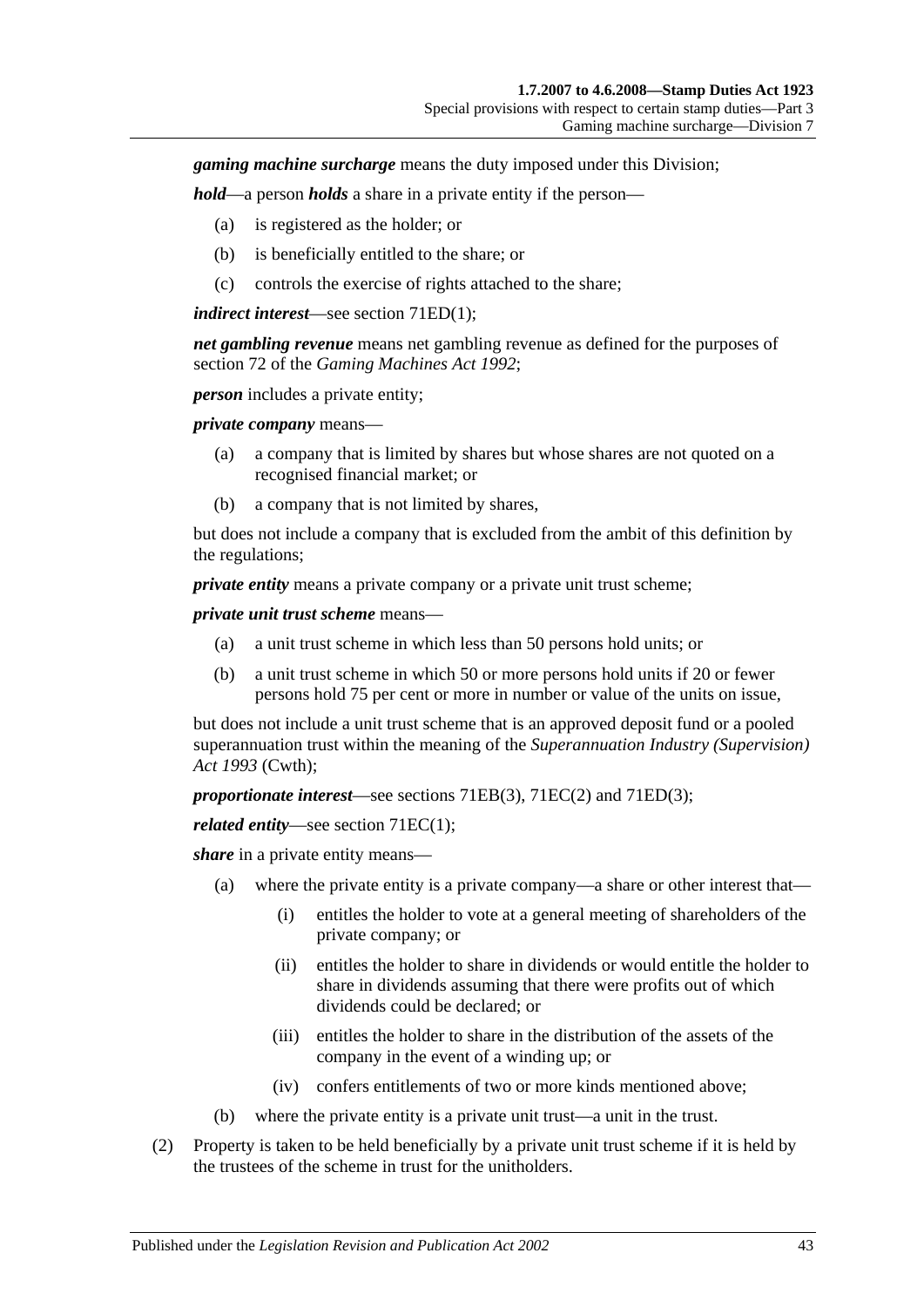(3) If an interest that is to be valued for the purposes of this Division is the potential interest of an object of a discretionary trust, the interest is to be valued as if it were the greatest beneficial interest in the property subject to the trust that could be conferred under the terms of the trust.

## <span id="page-61-0"></span>**71EB—Direct interests**

- (1) A person has a *direct interest* in a private entity if the person holds a share in the private entity.
- (2) A direct interest is to be expressed as a proportionate interest.
- <span id="page-61-2"></span>(3) The *proportionate interest* is the highest of the following:
	- (a) a percentage representing the proportion of votes that the person would be entitled to exercise (or control) at a general meeting of shareholders or unitholders assuming that all shareholders or unitholders exercised their voting rights;
	- (b) a percentage representing the extent the person is entitled to participate in dividends or distributions of income;
	- (c) a percentage representing the extent to which the person would be entitled to participate in distribution of assets on a winding up of the private entity.
- (4) The proportionate interest of a person is to be determined as if any power that the person has to increase the extent of an interest (by varying the constituent documents of the private entity or in any other way) had been exercised so as to maximise the relevant interest in the private entity.

# <span id="page-61-5"></span>**71EC—Related entities**

- (1) Two private entities are *related entities* if—
	- (a) one has a direct interest in the other; or
	- (b) a series of such relationships can be traced between them through another or other related entities (*intermediate entities*).
- <span id="page-61-3"></span>(2) If a private entity is related to another private entity by a relationship traced through an intermediate entity or intermediate entities, the private entity's proportionate interest in the other is calculated by multiplying the relevant fractions together and expressing the result as a percentage.

### **Example—**

Entity A (a private company) holds a 75% proportionate interest in entity B (a private unit trust scheme) which in turn holds a 50% proportionate interest in entity C (a private company). In this case, the proportionate interest of entity A in entity C (insofar as it is traced through entity B) is 37.5%.

# <span id="page-61-1"></span>**71ED—Indirect interests**

- (1) If a person has a direct interest in a private entity (entity A) which is related to another private entity (entity B), the person has an *indirect interest* in entity B.
- (2) An indirect interest is to be expressed as a proportionate interest.
- <span id="page-61-4"></span>(3) The proportionate interest is calculated by multiplying together—
	- (a) a fraction representing the person's proportionate interest in entity A; and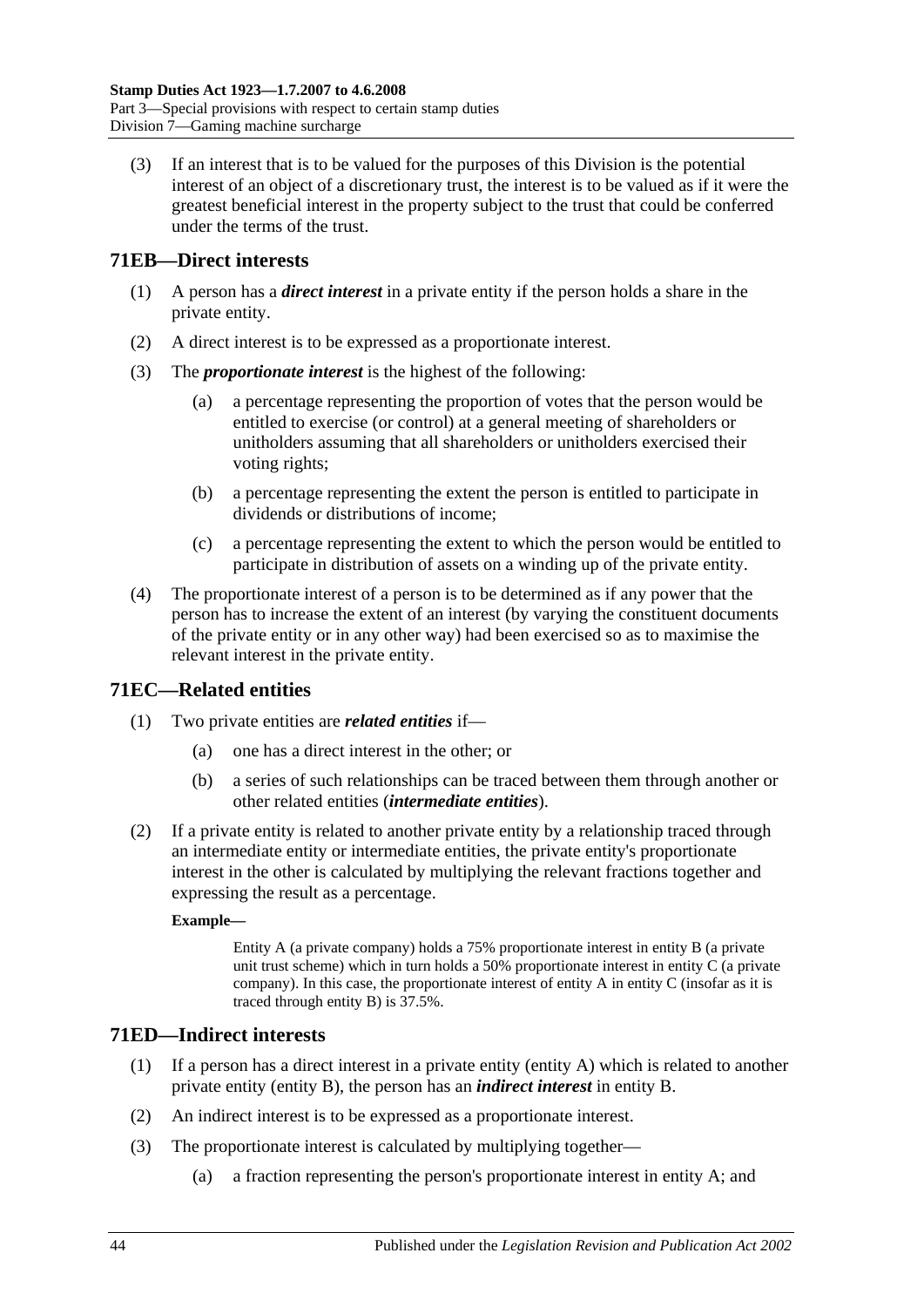(b) a fraction representing entity A's proportionate interest in entity B,

and expressing the result as a percentage.

#### **Example—**

X holds a proportionate interest of 33⅓% in entity A (a private company) which in turn holds a 75% proportionate interest in entity B (a private unit trust scheme) which in turn holds a 50% proportionate interest in entity C (a private company). In this case X's indirect interest in entity C is to be expressed as a proportionate interest of 12.5%

### **71EE—Notional interests**

- (1) If a private entity owns a gaming machine business or an interest in a gaming machine business, a person who holds a direct or indirect interest in the private entity is taken to have a notional interest in the gaming machine business.
- (2) The value of the notional interest is calculated as follows:

 $V = p \times v_1$ 

where—

*p* is a fraction representing the person's proportionate interest in the private entity;

 $v_1$  is the value of the gaming machine business or the interest in the gaming machine business (as the case requires).

## **71EF—Application of this Division**

- (1) This Division applies to the following transactions—
	- (a) the transfer of an interest in a gaming machine business; or
	- (b) the transfer of a notional interest in a gaming machine business.
- (2) A transfer includes any transaction as a result of which the amount or value of the interest or notional interest of a person (the transferor) in a gaming machine business is diminished or extinguished and another person (the transferee) gains an interest or notional interest in the gaming machine business or the transferee's interest or notional interest increases in amount or value.

#### **Example—**

Suppose that a gaming machine business is operated by a private entity. The shares of a particular person in the private entity are redeemed or cancelled. This transaction is to be regarded as a transfer of the shareholder's notional interest to the remaining shareholders because their respective notional interests are increased by the value of the notional interest that has been extinguished by the redemption or cancellation.

- (3) However, a transfer does not include—
	- (a) a transaction by way of mortgage; or
	- (b) a transaction between members of the same family group by way of gift; or
	- (c) a transaction between members of the same family group for which there is no consideration of a commercial nature.

### **71EG—Imposition of surcharge**

(1) A gaming machine surcharge is imposed on a transaction to which this Division applies.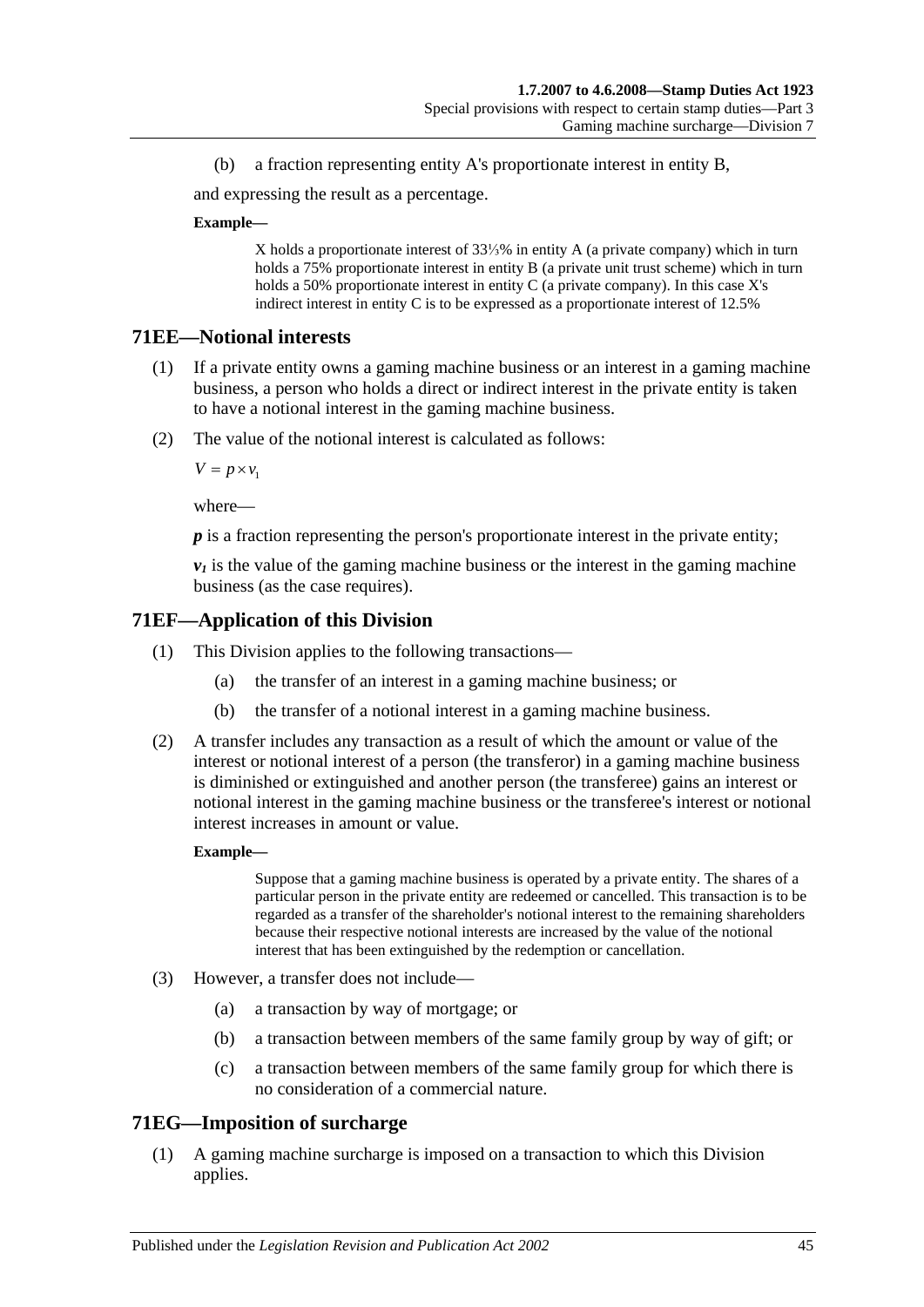Part 3—Special provisions with respect to certain stamp duties Division 7—Gaming machine surcharge

- (2) The surcharge is in addition to any other duty payable under this Act in respect of the transaction.
- (3) The surcharge is calculated as follows:

 $A = p \times 0.05 \times NGR$ 

where—

*A* is the amount of the surcharge

 $p$  is  $-$ 

- (a) if the whole of the gaming machine business is transferred—1;
- (b) in any other case—a fraction representing the relationship between the value of the interest or notional interest transferred and the value of the gaming machine business

*NGR* is the net gambling revenue derived from the business for the last 12 complete calendar months before the date of the transaction or, if the business was not carried on during that period or for the whole of that period, an amount determined by the Liquor and Gambling Commissioner to be reasonable having regard to net gambling revenue derived during that period from similar businesses.

## **71EH—Exempt transactions**

- (1) A transaction is exempt from the surcharge if—
	- (a) no liability to duty is imposed (apart from this Division) in respect of the transaction (or an instrument by which it is effected); or
	- (b) the transaction is effected by a conveyance that is exempt from *ad valorem* duty under this Act.
- (2) The regulations may exempt transactions of a specified class from the surcharge.

# **71EI—Notice of transaction to which this Division applies**

- (1) If a transaction to which this Division applies occurs, the parties to the transaction must within 2 months after the date of the transaction—
	- (a) lodge a return with the Commissioner; and
	- (b) pay the relevant amount of the surcharge.

Maximum penalty: \$10 000.

- (2) The return must be in a form approved by the Commissioner and contain the following information—
	- (a) the names and addresses of the parties to the transaction; and
	- (b) the date of the transaction; and
	- (c) particulars of the transaction and the interest or notional interest transferred as a result of the transaction; and
	- (d) sufficient details to enable the calculation of the fraction representing the relationship between the value of the interest or notional interest transferred and the value of the gaming machine business; and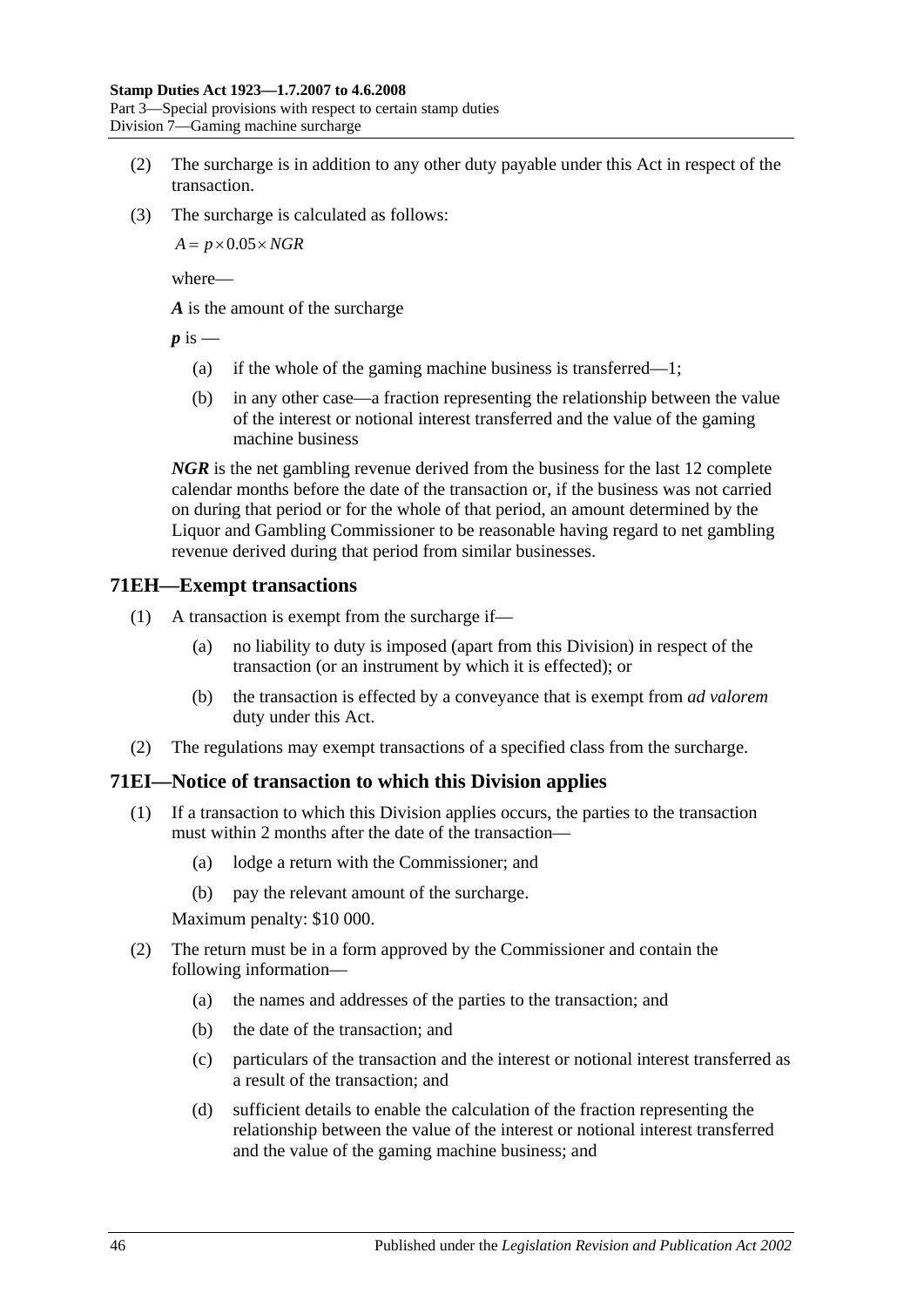- (e) details of the net gambling revenue for the last 12 calendar months before the date of the transaction; and
- (f) other information required by the Commissioner.

## **71EJ—Recovery of duty**

- (1) The Commissioner may recover a surcharge payable on a transaction to which this Division applies as a debt—
	- (a) from a party to the transaction; or
	- (b) if the relevant gaming machine business is owned by a private entity—from the private entity.
- (2) If the Commissioner recovers the surcharge from a private entity, the private entity may recover the relevant amount from the parties to the transaction.

# **Division 8—Transactions effected without creating dutiable instrument**

## <span id="page-64-0"></span>**71E—Transactions otherwise than by dutiable instrument**

- (1) Subject to [subsection](#page-65-0) (2), this section applies to a transaction in the following circumstances—
	- (a) the transaction results in a change in the ownership of a legal or equitable interest in—
		- (i) land; or
		- $(ii)$ 
			- (A) a business situated in the State; or
			- (B) a part of a business (being a business situated in the State), excluding goods that are stock-in-trade of a business where the transaction occurs in the ordinary course of business, where the transaction is associated with, or is for the purposes of, a change in the ownership of a legal or equitable interest in the business (including a case where a business is being divided up into separate parts and then those parts are being transferred to one or more persons as part of one transaction or one series of transactions); or
		- (iii) an interest in a partnership; and

 $(b)$ 

- (i) the transaction is not effected, or not wholly effected, by an instrument on which *ad valorem* duty is chargeable; but
- (ii) if the transaction had been effected, or wholly effected, by an instrument, the instrument would be chargeable with duty as a conveyance or as if it were a conveyance.
- (1a) For the purposes of this section (and for the calculation of the value of any property), a change in the ownership of a legal or equitable interest in a business will be taken to include a transfer of the goodwill of the business.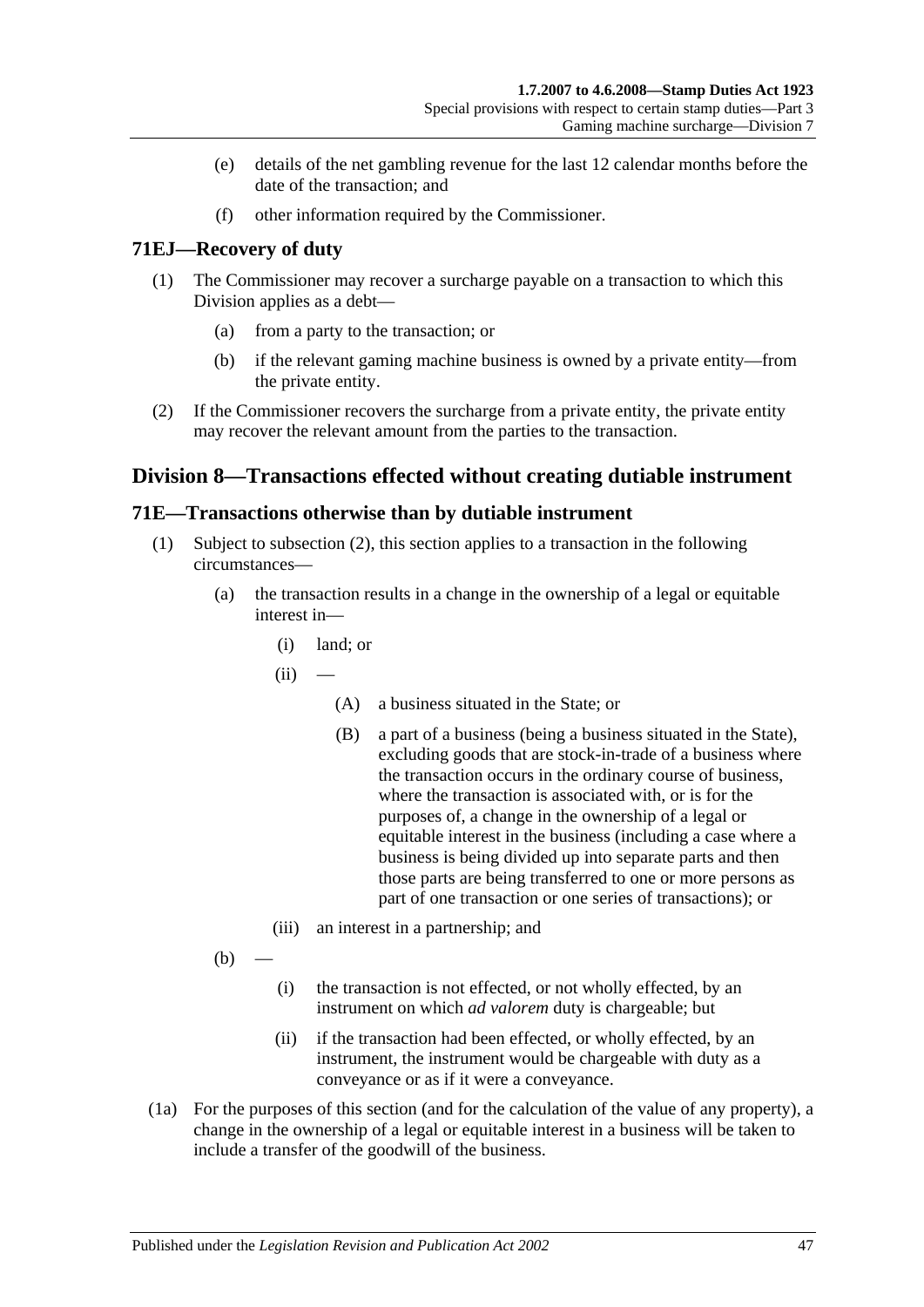- <span id="page-65-0"></span>(2) This section does not apply to any of the following transactions—
	- (a) the appointment of a receiver or trustee in bankruptcy;
	- (b) the appointment of a liquidator;
	- (c) a compromise or arrangement under Part 5.1 of the *Corporations Act 2001* of the Commonwealth;
	- (e) any other transaction of a prescribed class.
- (3) Where a transaction to which this section applies is entered into, a statement in a form approved by the Commissioner must be lodged with the Commissioner setting out—
	- (a) the nature and effect of the transaction;
	- (b) a description of the property affected by the transaction;
	- (c) a statement of the value of any property to which the transaction relates;
	- (d) a statement of any consideration that has passed or is to pass between the parties to the transaction.
- (4) Duty is payable on the statement as if it were a conveyance effecting the transaction to which it relates.
- (4a) A statement under this section will, for the purposes of this Act, be taken to be an instrument executed by the person required to lodge the statement on the date of the change in legal or equitable ownership of property effected by the transaction to which the statement relates.
- (5) Where a statement is lodged with the Commissioner under this section—
	- (a) any instrument that relates to the same transaction is not chargeable with duty to the extent to which duty has been paid on the statement; and
	- (b) the statement will not be charged with duty to the extent that duty has been paid on any instrument that relates to the same transaction.
- (6) If a statement relating to a transaction to which this section applies is not lodged with the Commissioner in accordance with this section within two months after a change in legal or equitable ownership of property is effected by the transaction—
	- (a) each party to the transaction is guilty of an offence; and
	- (b) the parties to the transaction are nevertheless jointly and severally liable to pay duty to the Commissioner as if such a statement had been lodged with the Commissioner immediately before the end of that period of two months.
- (7) A person who aids, abets, counsels or procures another person to enter into a transaction to which this section applies knowing that none of the parties to the transaction intends to lodge a statement under this section is guilty of an offence.
- (8) A person who is guilty of an offence against this section is liable to a fine not exceeding \$10 000.
- (9) If a statement relating to a transaction to which this section applies is lodged with the Commissioner but it is subsequently established to the satisfaction of the Commissioner that the transaction is not to be completed, the Commissioner may refund any duty paid on the statement.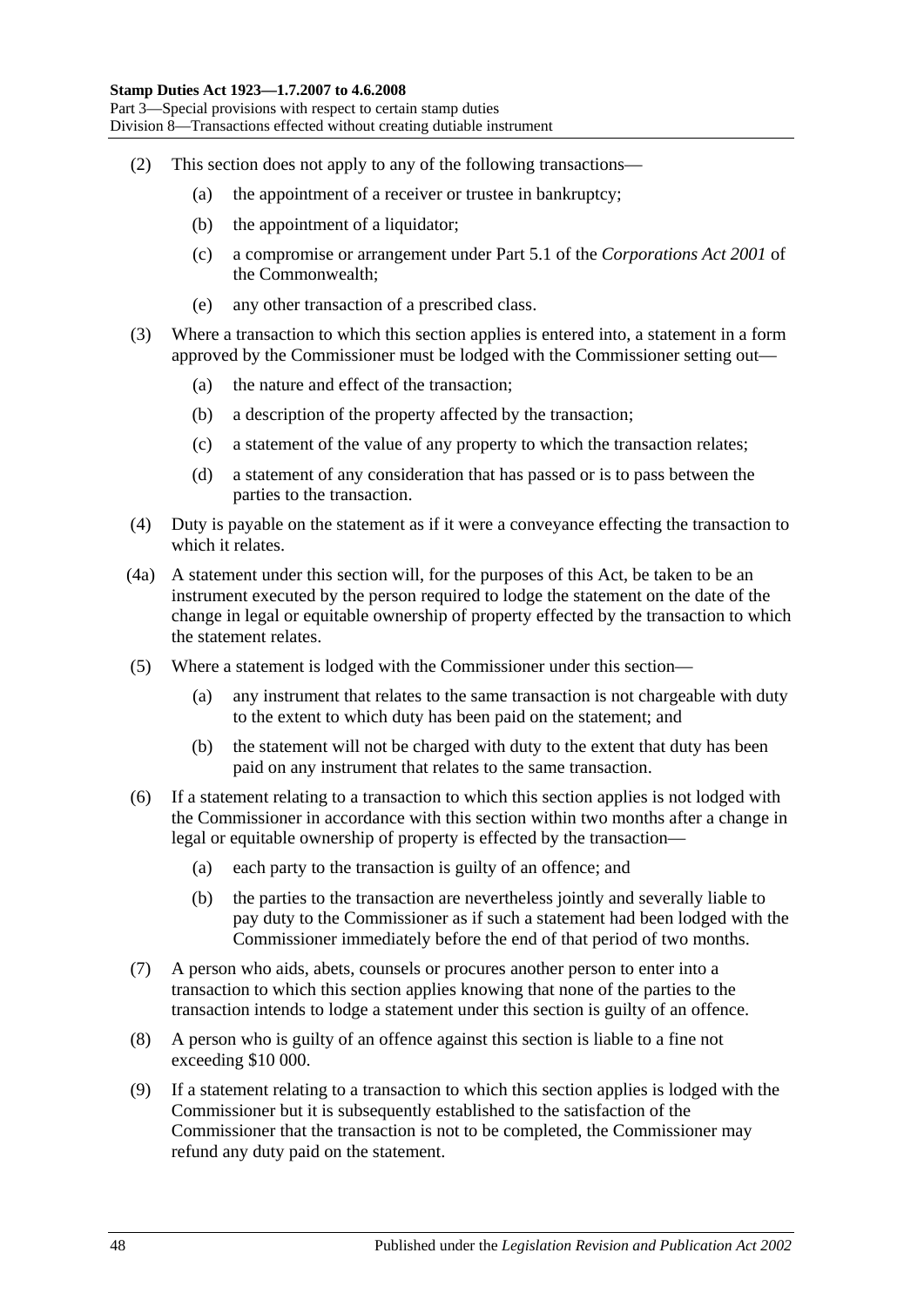## **71F—Statutory transfers**

- (1) A statutory transfer is a transfer or vesting of assets or liabilities that takes effect by or under the provisions of a special Act.
- (2) The parties to a statutory transfer must, within 2 months after a statutory transfer takes effect, lodge with the Commissioner a statement in a form approved by the Commissioner setting out—
	- (a) a description of the property subject to the statutory transfer; and
	- (b) the value of that property; and
	- (c) any other information required by the Commissioner.
- (3) Duty is payable on the statement as if it were a conveyance, executed by the parties to the statutory transfer, operating as a voluntary disposition *inter vivos* of the property subject to the statutory transfer.
- (4) If a statement is not lodged as required by this section within 2 months after the statutory transfer takes effect—
	- (a) each party to the transfer is guilty of an offence and liable to a penalty not exceeding \$10 000; and
	- (b) the parties to the transfer are jointly and severally liable to pay duty to the Commissioner as if such a statement had been lodged with the Commissioner immediately before the end of that period of 2 months.
- (5) A statutory transfer arising from the merger of credit unions, or transferring assets from one credit union to another, is exempt from this section.
- (6) In this section—

*special Act* means—

- (a) the *[Financial Sector \(Transfer of Business\) Act](http://www.legislation.sa.gov.au/index.aspx?action=legref&type=act&legtitle=Financial%20Sector%20(Transfer%20of%20Business)%20Act%201999) 1999*; or
- (b) the *Financial Sector (Transfer of Business) Act 1999* of the Commonwealth; or
- (c) any other Act of the State, another State, or the Commonwealth prescribed by regulation for the purposes of this section.

## **Division 9—Leases**

### **72—Agreement for lease to be charged as a lease**

An agreement for a lease or with respect to the letting of any lands shall be chargeable with the same duty as if it were an actual lease made for the term and consideration mentioned in the agreement.

### **73—Leases, how to be charged in respect of produce etc**

(1) Where the consideration or any part of the consideration for which a lease is granted or agreed to be granted consists of any produce or other goods, the value of the produce or goods shall be deemed a consideration in respect of which the lease or agreement is chargeable with *ad valorem* duty.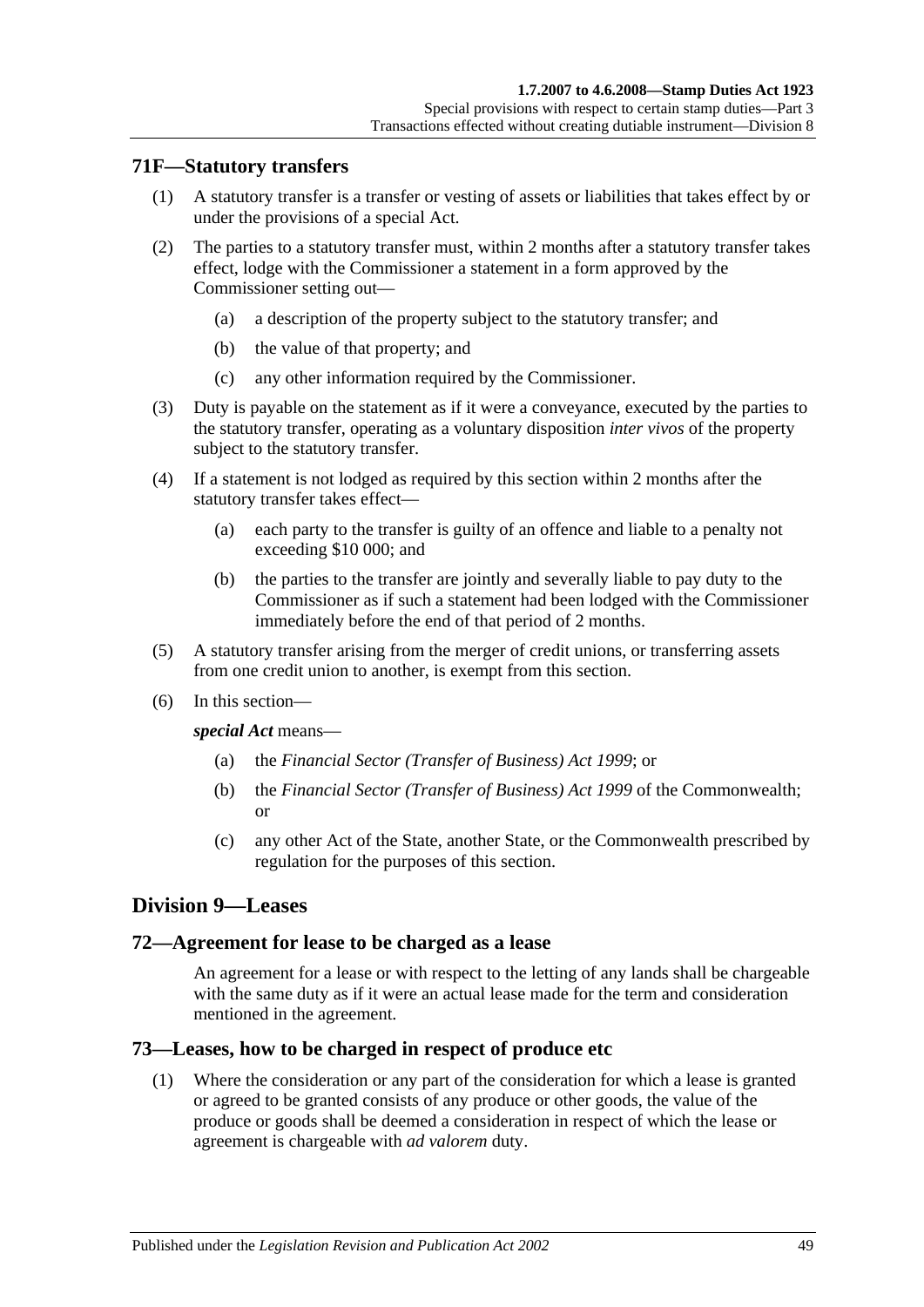- (2) Where it is stipulated in any lease or agreement for a lease that the value of the produce or goods shall amount at least to, or shall not exceed, a given sum or where the lessee is specially charged with, or has the option of paying after, any permanent rate of conversion, the value of the produce or goods shall, for the purpose of assessing the *ad valorem* duty, be estimated at the given sum or according to the permanent rate.
- (3) A lease or agreement for a lease made either wholly or partially for any such consideration, if it contains a statement of the value thereof and is stamped in accordance with the statement, shall, so far as regards the subject matter of the statement, be deemed duly stamped, unless or until it is otherwise shown that the statement is incorrect and that the lease or agreement is in fact not duly stamped.

## **74—Duty in respect of certain kinds of lease**

- (1) A lease or agreement for a lease or with respect to the letting of any lands shall not be chargeable with any duty in respect of any penal rent, or increased rent in the nature of a penal rent, thereby reserved or agreed to be reserved or made payable, or by reason of being made in consideration of the surrender or abandonment of any existing lease or agreement of, or relating to, the same subject matter.
- (2) A lease made for any consideration in respect of which it is chargeable with *ad valorem* duty and in further consideration either of a covenant by the lessee to make, or of his having previously made, any substantial improvement of, or addition to, the property demised to him, or of any covenant relating to the subject matter of the lease, shall not be chargeable with any duty in respect of the further consideration.

## **75—Consideration for lease**

(1) In this section—

*current market rent* for property means the consideration (including rent and any other form of valuable consideration) that a lessee might reasonably be expected to pay under a lease of the property, if it were unoccupied and offered for renting, expressed as a rate of rent per annum;

*lease* includes an agreement for a lease or any written document for the tenancy or occupancy of property;

*lessee* means the person who has the right to occupy property under a lease and includes a prospective lessee under an agreement for a lease;

*property* means land or a tenement.

(2) If the rent or any other consideration payable by the lessee under a lease of property cannot be ascertained or estimated at the time that the lease is lodged with the Commissioner for stamping (whether because the consideration depends on some future contingency or for any other reason), the Commissioner may assess the duty payable based on the current market rent for the property as if the current market rent were the rate or average rate of rent per annum under the lease and there were no other consideration payable under the lease.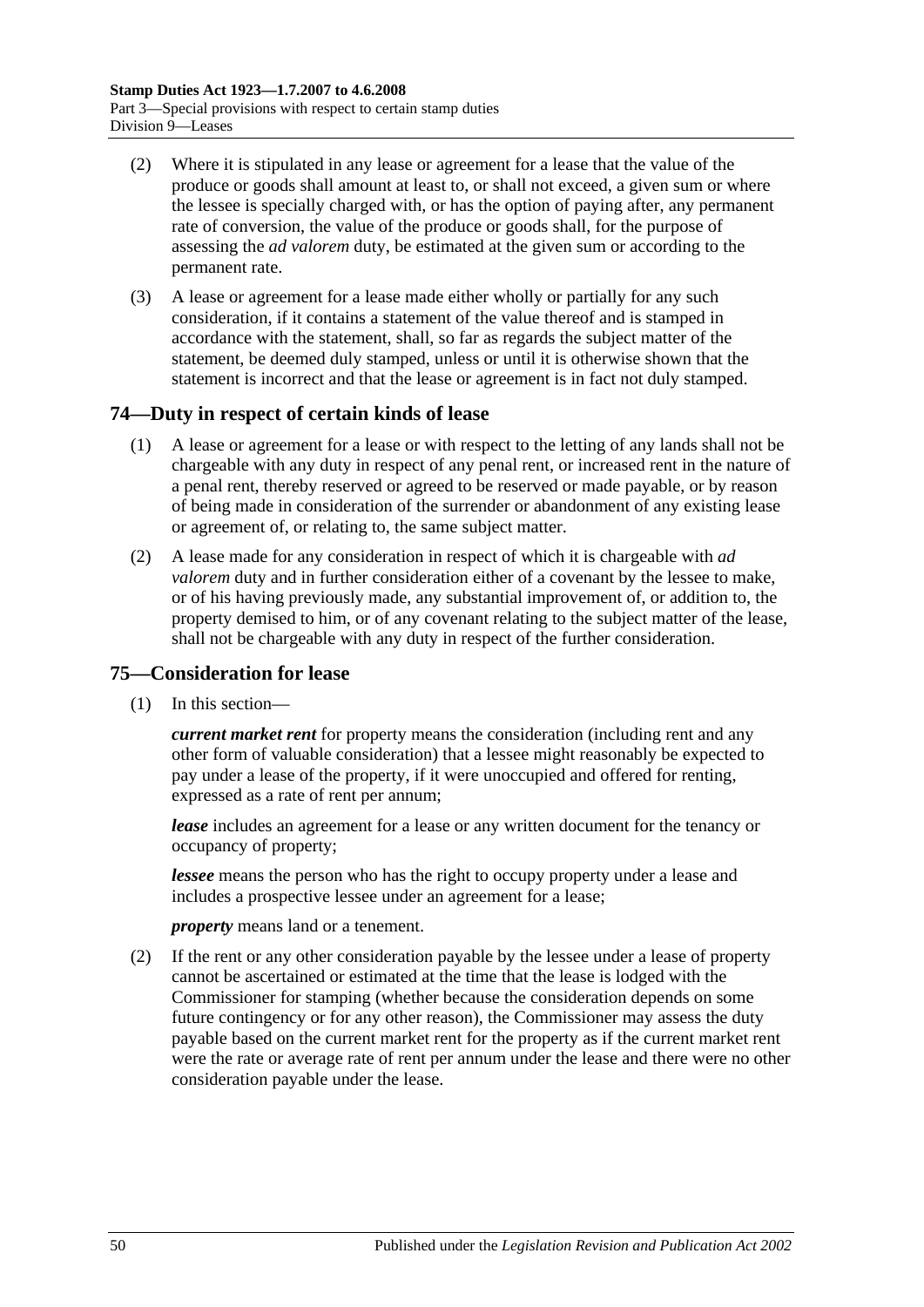- (3) If the consideration payable by the lessee under a lease of property can be ascertained or estimated at the time that the lease is lodged with the Commissioner for stamping but the duty that may be charged on the instrument (whether as a lease or a conveyance on sale or both) apart from this section is less than the duty that would be payable based on the current market rent for the property, the Commissioner may assess the duty payable based on the current market rent as if the current market rent were the rate or average rate of rent per annum under the lease and there were no other consideration payable under the lease.
- (4) For the purposes of this section, the Commissioner may—
	- (a) cause a valuation to be made of any property that is the subject of a lease for the purpose of determining the current market rent for the property; and
	- (b) having regard to the merits of the case, charge the whole or a part of the expenses of, or incidental to, the making of the valuation to the person liable to pay the duty and may recover the amount charged as a debt due to the Crown.

# **75A—Abolition of duty on leases**

- (1) No liability to duty arises in relation to a lease entered into on or after 1 July 2004.
- <span id="page-68-0"></span>(2) After 1 July 2004, the Governor may, by proclamation, fix a date for the repeal of this Division and Schedule 2 clause 10.
- (3) On the date fixed under [subsection](#page-68-0) (2), this Division (including this section) and Schedule 2 clause 10 are repealed.
- (4) In this section—

*lease* includes an agreement for a lease or any other document for the tenancy or occupancy of land or a tenement.

# **Division 10—Mortgages**

## **76—Interpretation**

In this Act—

*liability* means a present, future or contingent monetary liability;

*mortgage* means—

- (a) an instrument creating, acknowledging, evidencing or recording a legal or equitable interest in, or charge over, real or personal property by way of security for a liability; or
- (b) an instrument creating, acknowledging, evidencing or recording a liability in respect of which an instrument of title is or is to be pledged or deposited by way of security.
	- 1 A *mortgage* includes an instrument that would, assuming the fulfilment of a condition to which the instrument is subject, fall into one of the above categories.
	- 2 A *mortgage* includes an agreement that gives rise to a presumptive mortgage under section 10(3) of the *Consumer Credit (South Australia) Code*.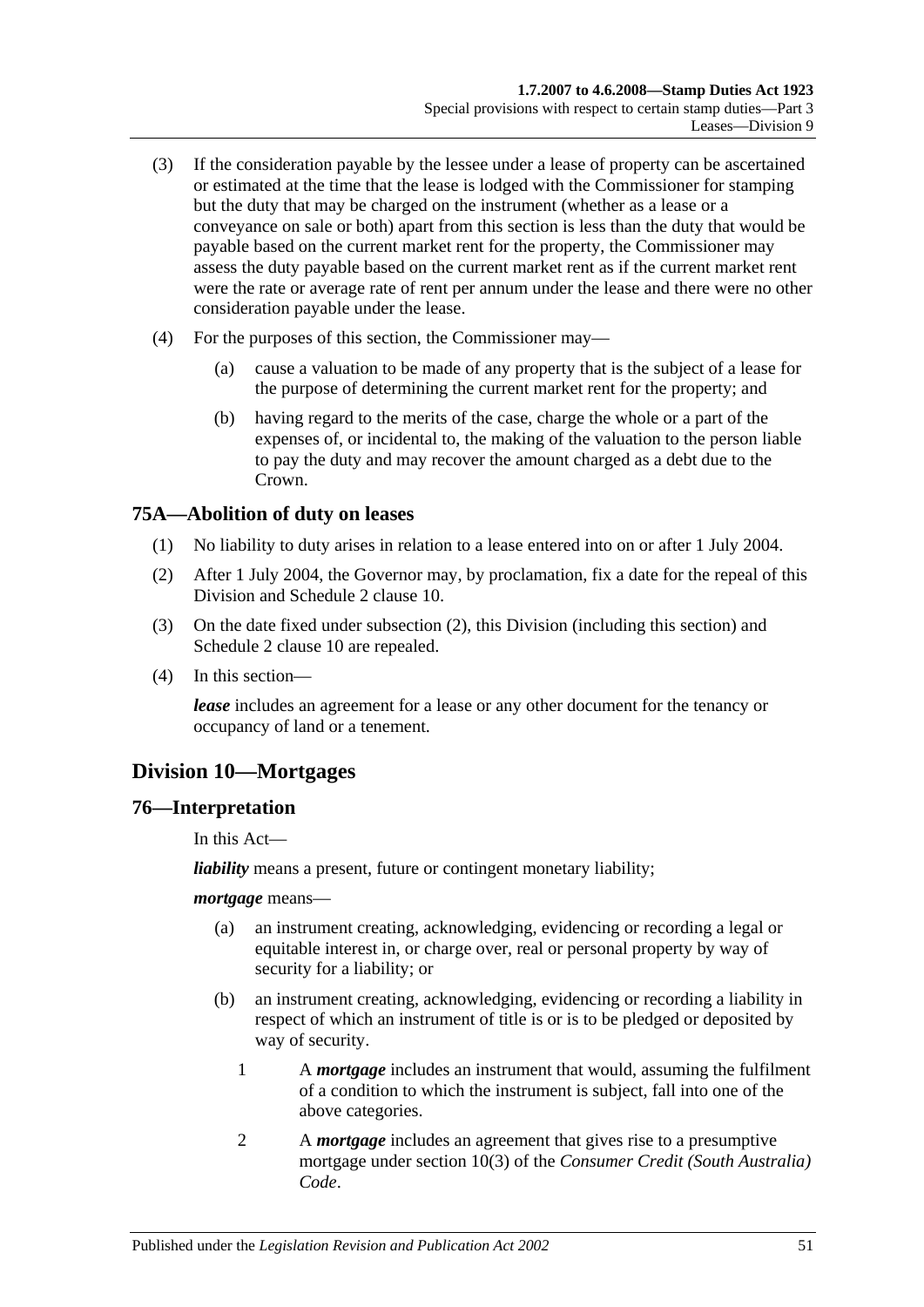### **77—Where mortgage consists of several instruments**

If several instruments are necessary to make a mortgage and duty would, but for this section, be chargeable on more than one of those instruments, the duty shall be chargeable upon the principal instrument only and the other instruments shall not be liable to any duty, and the parties, with the approval of the Commissioner, may decide which is the principal instrument.

### **78—Security for stock, how to be charged**

A security for the transfer or retransfer of any stock shall be chargeable with the same duty as a similar security for a sum of money equal in amount to the value of the stock; and a transfer or assignment of any such security shall be chargeable with the same duty as an instrument of the same description relating to a sum of money equal in amount to the value of the stock.

### **79—Mortgage securing future and contingent liabilities**

- (1) A mortgage that extends to future or contingent liabilities is, if limited to a particular amount, chargeable with duty as if it were a security for that amount.
- <span id="page-69-2"></span><span id="page-69-1"></span>(2) A mortgage that extends to future or contingent liabilities is, if not limited to a particular amount, chargeable with duty as follows:
	- (a) the mortgage is chargeable, in the first instance, with duty on the basis of an estimate of the highest amount to be secured (to be made on the assumption that all contingencies to which the mortgage or the liability is subject will actually happen); and
	- (b) if the amount of the liability secured by the mortgage subsequently exceeds the amount for which the mortgage has been previously stamped, the mortgage becomes chargeable with further duty as from the date when the liability was first exceeded and the amount of that further duty is to be calculated as follows:
		- (i) a fresh estimate is to be made in accordance with this section of the highest amount to be secured; and
		- (ii) duty is then to be calculated on the basis of that estimate and in all other respects as if the mortgage were a new and separate instrument made on the date when the liability was first exceeded; and
		- (iii) the further duty is then to be calculated by subtracting the amount of duty already paid from the amount of duty calculated under [subparagraph](#page-69-0) (ii).

#### <span id="page-69-0"></span>**Exceptions—**

- 1 [Paragraph](#page-69-1) (b) does not apply if the liability is wholly or partly denominated in a foreign currency and the amount for which the mortgage has been previously stamped is extended solely because of fluctuations in the rate of exchange.
- 2 If a mortgage becomes chargeable with further duty under [paragraph](#page-69-1) (b), and the rate of duty payable on the mortgage has increased since it was previously stamped, then the further duty is to be calculated by subtracting from the amount of duty calculated under [paragraph](#page-69-0) (b)(ii) the amount that would have been already paid if duty had then been calculated and paid at the higher rate.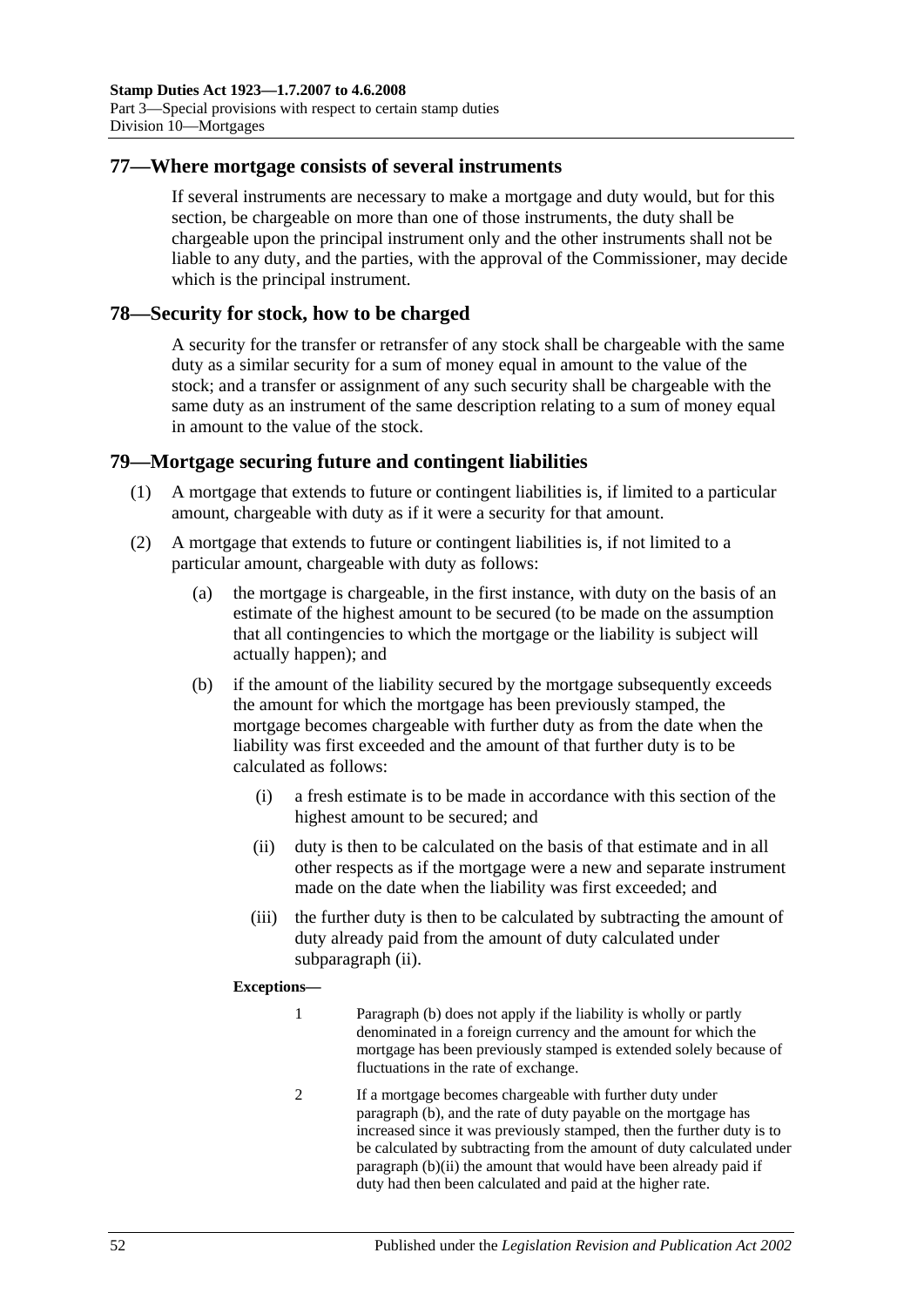Special provisions with respect to certain stamp duties—Part 3 Mortgages—Division 10

- 3 If a mortgage becomes chargeable with further duty under [paragraph](#page-69-1) (b), and the rate of duty payable on the mortgage has decreased since it was previously stamped, then the further duty is to be calculated by subtracting from the amount of duty calculated under [paragraph](#page-69-0) (b)(ii) the amount that would have been already paid if duty had then been calculated and paid at the lower rate.
- 4 If—
	- (a) a further advance is made under—
		- (i) a mortgage that is, until the further advance, wholly exempt from duty; or
		- (ii) a mortgage that would, assuming it had been submitted for stamping immediately before the further advance, have been wholly exempt from duty; and
	- (b) in consequence of the further advance, the mortgage ceases to be of a type that is, or has become, wholly exempt from duty,

duty (or further duty) is calculated on the mortgage as if it secured only the further advance and, if duty was paid before the exemption took effect, as if no such payment had been made.

- (3) If a mortgage is chargeable with duty under [subsection](#page-69-2) (2), the parties must, on submitting the mortgage for stamping or further stamping, make a fair estimate of the highest amount to be secured (to be made on the assumption that all contingencies to which the mortgage or the liability is subject will actually happen).
- (4) The Commissioner may accept the parties' estimate of the highest amount to be secured or, if dissatisfied with that estimate, substitute the Commissioner's own estimate of that amount, for the purposes of determining the amount of duty or further duty with which the mortgage is chargeable.
- <span id="page-70-0"></span>(5) The Commissioner has a discretion, in the case of a mortgage securing a contingent liability, to permit the mortgage to be stamped for an amount that is less than the full amount of that liability, but, if the contingency subsequently happens, further duty becomes chargeable on the mortgage as from the date of the happening of the contingency and the amount of that further duty is to be calculated as follows:
	- (a) duty is to be calculated on the mortgage on the basis of the full amount of the liability as if the mortgage were a new and separate instrument made on the date of the happening of the contingency; and
	- (b) the further duty is then to be calculated by subtracting the amount of duty already paid from the amount of duty calculated under [paragraph](#page-70-0) (a).
- <span id="page-70-1"></span>(6) If a mortgage for an unlimited amount is registered under the *[Real Property Act](http://www.legislation.sa.gov.au/index.aspx?action=legref&type=act&legtitle=Real%20Property%20Act%201886) 1886*, a discharge of the mortgage may not be registered unless the instrument of discharge is endorsed with a certificate by the mortgagee, an officer, agent or employee of the mortgagee, or some other person approved for the purposes of this subsection by the Commissioner—
	- (a) stating the highest amount that was secured during the currency of the mortgage; and
	- (b) stating that the mortgage has been duly stamped.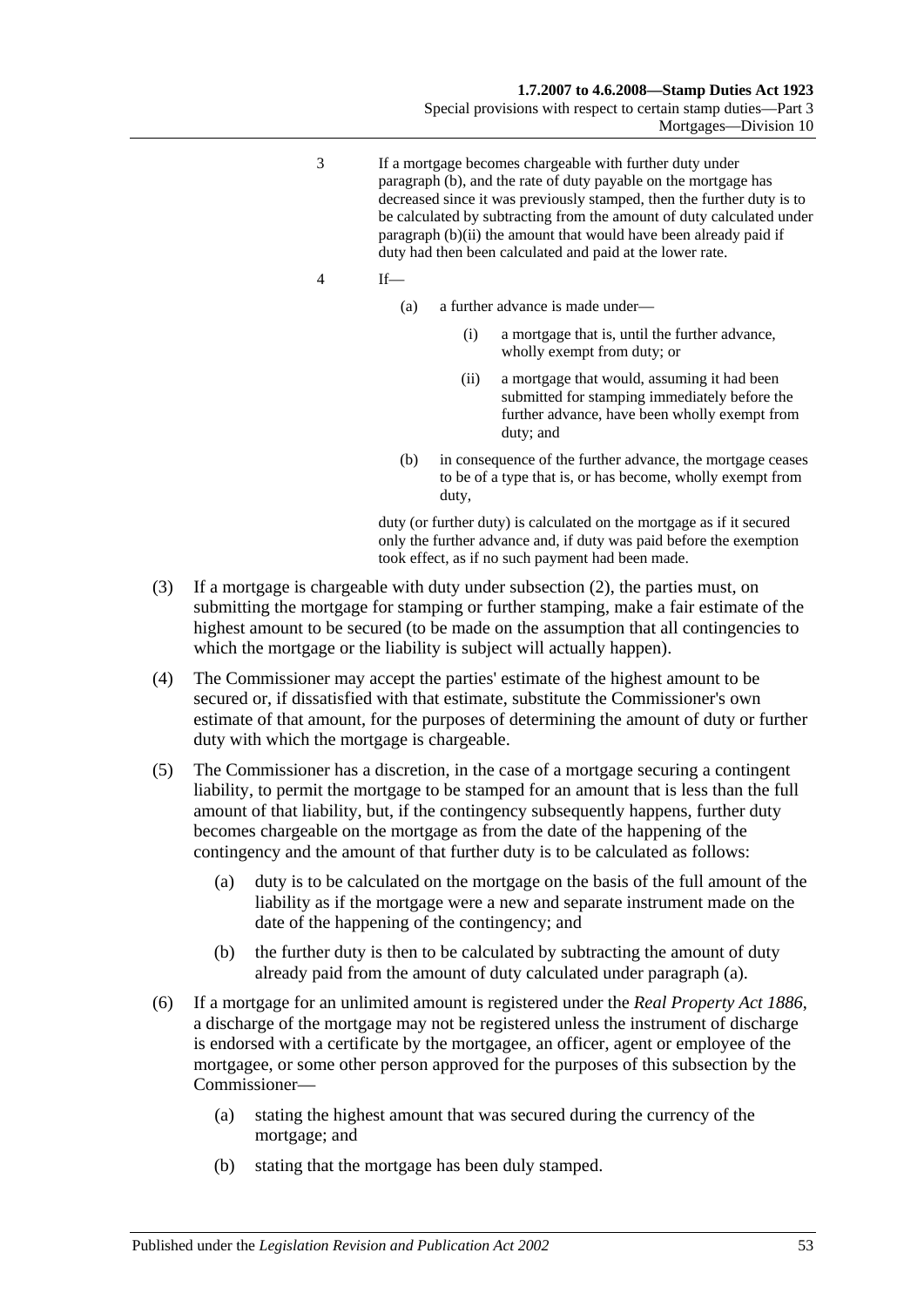(7) If a certificate under [subsection](#page-70-1) (6) is false, the mortgagee and the person by whom the certificate was signed are each guilty of an offence.

Penalty: Imprisonment for 2 years.

(8) In this section references to an amount secured or to be secured by a mortgage are, if the mortgage secures both principal and interest or principal, interest, and rates taxes or other recurrent charges in respect of land, to be read as references to the principal only.

## **80—Security for repayment by periodical payments, how to be charged**

A security for the payment of any rentcharge, annuity or other periodical payment, by way of repayment or in satisfaction or discharge of any loan, advance or payment intended to be so repaid, satisfied or discharged, shall be chargeable with the same duty as a similar security for the payment of the sum of money so lent, advanced or paid.

## <span id="page-71-0"></span>**81—Transfers and further charges**

- (1) No transfer of a duly stamped security and no security by way of further charge for money or stock added to money or stock previously secured by a duly stamped instrument shall be chargeable with any duty by reason of containing any further or additional security for the money or stock transferred or previously secured, or the interest or dividends thereon, or any new covenant, proviso, power, stipulation or agreement in relation thereto or any further assurance of the property comprised in the transferred or previous security.
- (2) However, [subsection](#page-71-0) (1) does not apply if the security is over, or relates to, land that is subject to the provisions of the *[Real Property Act](http://www.legislation.sa.gov.au/index.aspx?action=legref&type=act&legtitle=Real%20Property%20Act%201886) 1886*.

# **81A—Duty may be denoted in certain cases by adhesive stamps**

- (1) Subject to [subsection](#page-71-1) (2), the duty on a security by way of mortgage, bond, debenture or covenant securing the payment or repayment of an amount not exceeding \$6 000 may be denoted by an adhesive stamp affixed in accordance with the regulations.
- <span id="page-71-1"></span>(2) This section does not apply in respect of a security by way of mortgage for the payment or repayment of moneys that may become due on an account current unless—
	- (a) where the total amount secured or to be ultimately recoverable is limited—the amount so limited does not exceed \$6 000; or
	- (b) where the total amount secured or to be ultimately recoverable is not limited—the total amount actually secured or recoverable does not exceed \$6 000.

## **81B—Duty chargeable proportioned to value of South Australian property**

(1) A security that creates a charge on property in South Australia and property outside South Australia may, subject to this section, be stamped for less than the full amount *ad valorem* duty otherwise appropriate to the amount secured.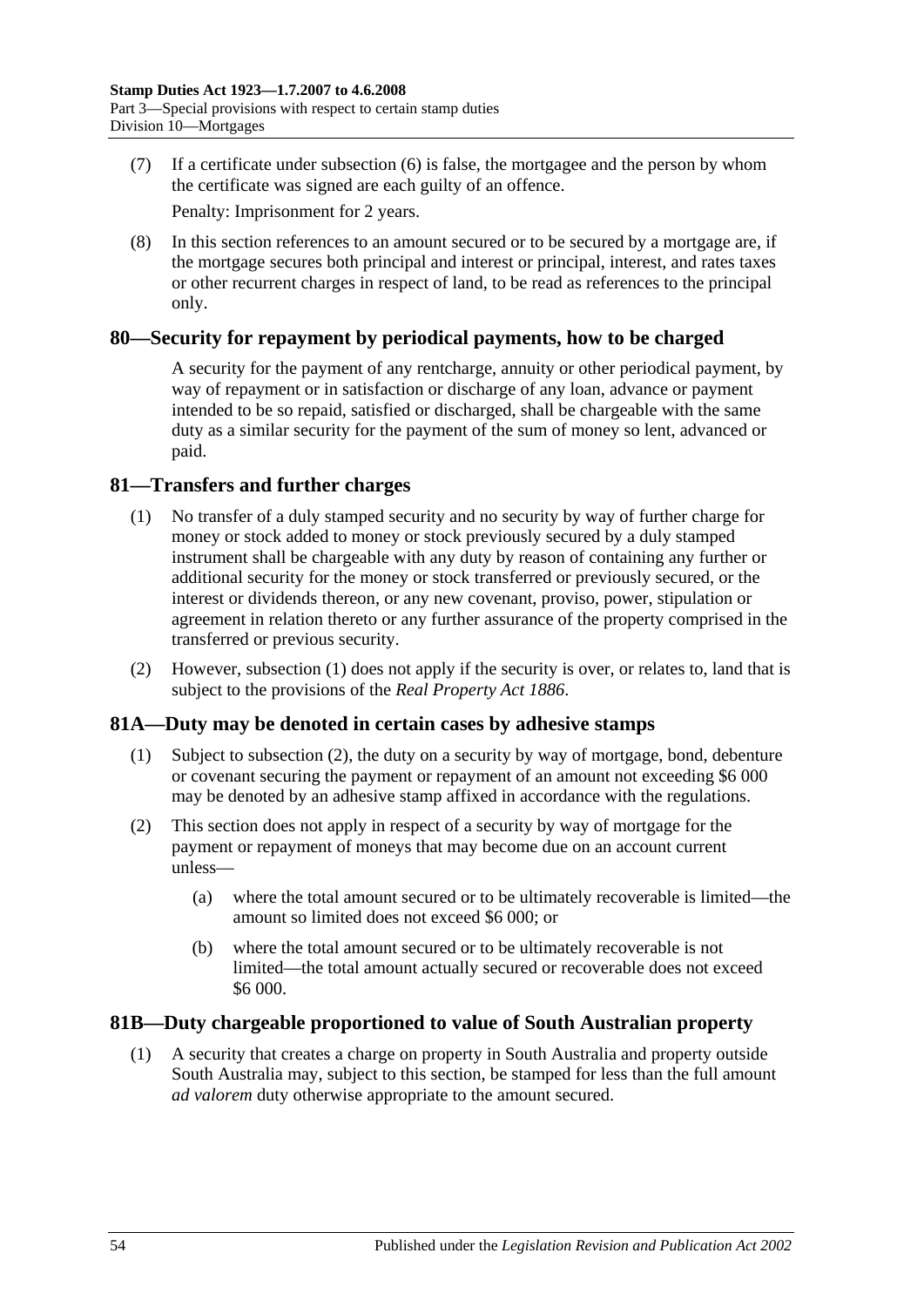(2) The amount for which the security is stamped must however be sufficient to satisfy the following formula:

$$
\frac{A_1}{A_2} \ge \frac{V_1}{V_2}
$$

Where

*A<sub>1</sub>* is the amount for which the security is stamped

*A2* is the amount on which *ad valorem* duty would, apart from this section, be chargeable

 $V_1$  is the value of property situated in South Australia

 $V_2$  is the total value of the property subject to the security.

- (3) A security stamped under this section is available as a security on property situated in South Australia for such amount only as the *ad valorem* duty denoted on the security extends to cover.
- (4) If a security does not create a charge on property in South Australia it may be stamped with a stamp indicating that no *ad valorem* duty is payable.

# **81C—Duty paid on one mortgage may be denoted as having been paid on another mortgage**

- <span id="page-72-0"></span>(1) The Commissioner may, upon the application of a party to a mortgage upon which duty has been paid, authorise the whole or a part of the duty paid upon the mortgage to be denoted as having been paid upon some other mortgage or mortgages if he is satisfied, upon the basis of such evidence as he may require—
	- (a) that the duty was paid upon the first mentioned mortgage instead of the other mortgage or mortgages as a result of an error on the part of a party to the mortgage or his agent; and
	- (b) that the parties to the first mentioned mortgage are the same as the parties to the other mortgage or mortgages; and
	- (c) that the first mentioned mortgage has not been acted upon or relied upon in any way as a security.
- (2) An application under [subsection](#page-72-0) (1) must—
	- (a) be made in a form approved by the Commissioner; and
	- (b) be made not later than three months after the date on which duty was paid upon the first mentioned mortgage; and
	- (c) be accompanied by the prescribed charge.
- (3) The Commissioner may, upon an application under [subsection](#page-72-0) (1), if he thinks it just to do so, waive payment of the prescribed charge.
- (4) The Commissioner may require any evidence given in support of an application under [subsection](#page-72-0) (1) to be verified by statutory declaration.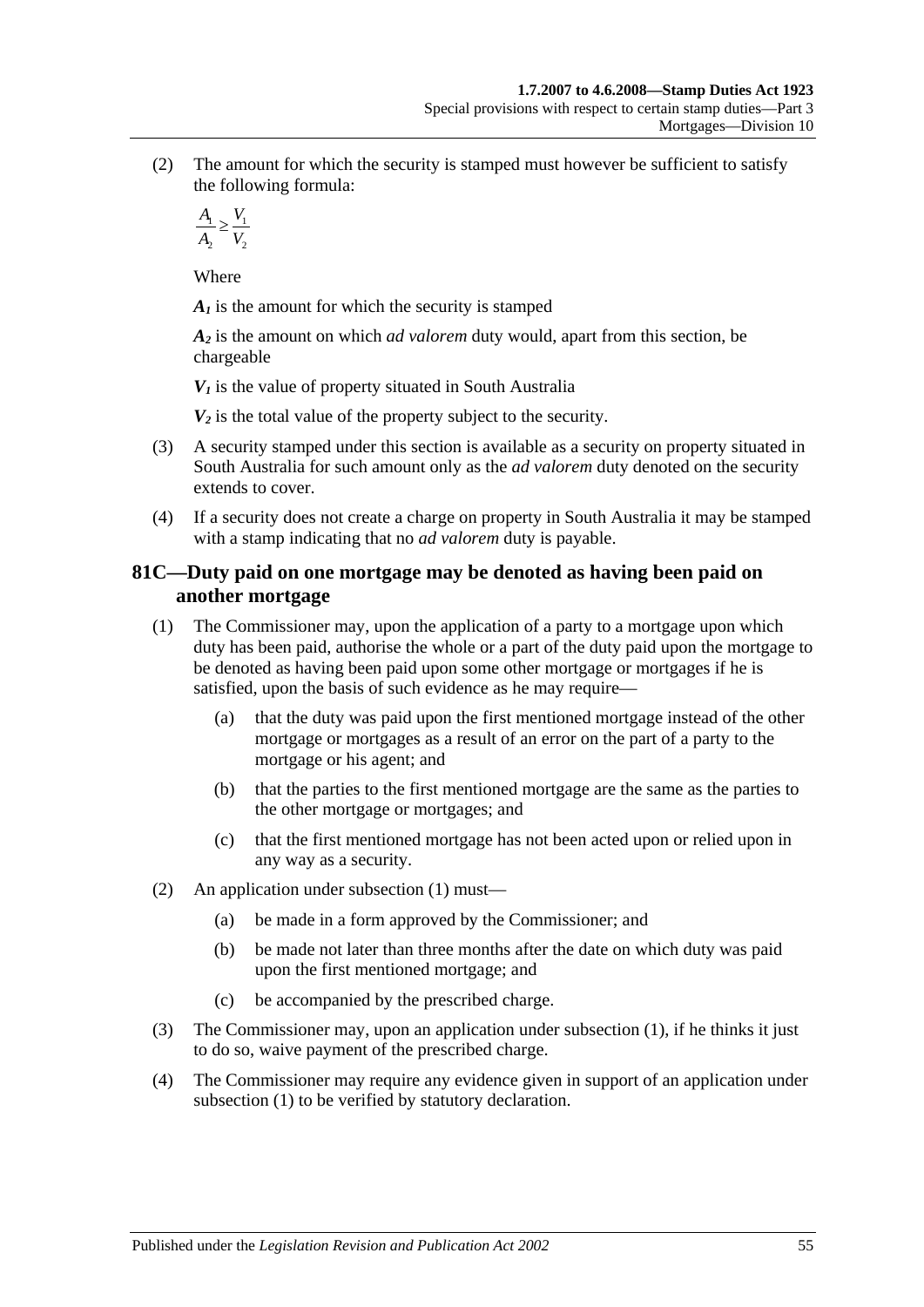- (5) Duty shall not be denoted as having been paid upon the other mortgage or mortgages in pursuance of [subsection](#page-72-0) (1) unless the original and every copy of the first mentioned mortgage stamped under this Act has been produced to the Commissioner and dealt with in accordance with the regulations.
- (6) For the purposes of this section—
	- (a) mortgagees that are related corporations shall be regarded as one and the same person; and
	- (b) corporations are related if they are related for the purposes of the *Corporations Act 2001* of the Commonwealth.

#### <span id="page-73-0"></span>**82—Unregistered mortgages protected by caveats**

- (1) A caveat under the *[Real Property Act](http://www.legislation.sa.gov.au/index.aspx?action=legref&type=act&legtitle=Real%20Property%20Act%201886) 1886* to protect an interest arising under an unregistered mortgage is, if the unregistered mortgage is liable to stamp duty and has not been produced for stamping, liable to stamp duty.
- (2) The amount of duty chargeable on a caveat to which [subsection](#page-73-0) (1) applies is the same as would be payable on the mortgage if produced for stamping.
- $(3)$  If—
	- (a) stamp duty is paid on a caveat in respect of a mortgage that has not been stamped; and
	- (b) the mortgage is subsequently produced for stamping,

the mortgage is not chargeable with duty to the extent to which duty in respect of the mortgage has been paid on the caveat.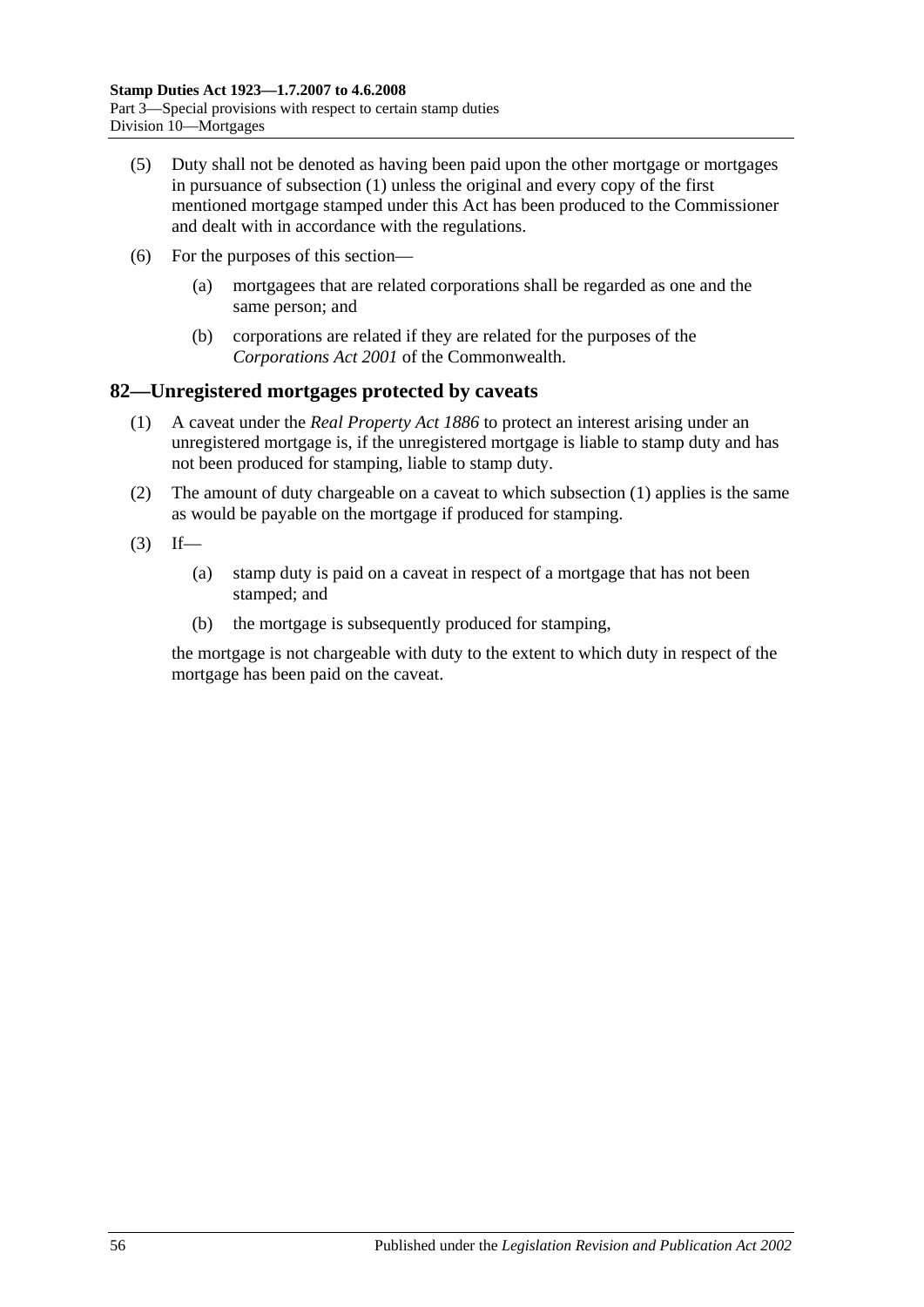# <span id="page-74-0"></span>**Part 3A—Special provisions relating to financial products**

# **Division 1—Interpretation**

#### **90A—Interpretation**

In this Act, unless inconsistent with the context or some other meaning is clearly intended—

*Australian CS facility licensee* means the holder of an Australian CS facility licence under Chapter 7 of the *Corporations Act 2001* of the Commonwealth;

*broker* means a person who is a broker under the operating rules of a registered market licensee;

*broker's agent* means a person who is an agent or employee of a broker within the meaning of any corresponding Act and is carrying on business for, or on behalf of, that broker in this State;

*corresponding Act* means an enactment in force in a State other than this State or in a Territory of the Commonwealth that is declared by proclamation to be a corresponding Act for the purposes of this Part;

*CS facility* means a clearing and settlement facility within the meaning of Chapter 7 of the *Corporations Act 2001* of the Commonwealth operated by an Australian CS facility licensee;

*CSF identifier*, in relation to a CSF transaction, means a distinctive code assigned to, or in relation to, the transaction by, or under the operating rules of, the relevant CS facility;

*CSF participant* means a person who is a participant in relation to a CS facility within the meaning of section 761A of the *Corporations Act 2001* of the Commonwealth;

*CSF transaction* means—

- (a) a transaction that is conducted through a CS facility in order to allow parties to a transaction relating to financial products to meet obligations to each other that arise from entering into the transaction and that is of a kind prescribed by regulations made for the purposes of paragraph (b) of section 768A of the *Corporations Act 2001* of the Commonwealth; or
- (b) a transaction of a kind brought within the ambit of this definition by the regulations;

*dealer* means a broker or a broker's agent within the meaning of this Act or any corresponding Act;

*error transaction* means each of the following transfers:

- (a) a CSF transaction made to reverse a CSF transaction that was made mistakenly not more than seven days earlier;
- (b) the CSF transaction so reversed;

*exempt transaction* means a conveyance (including a sale or purchase) of a quoted financial product made after 30 June 2001;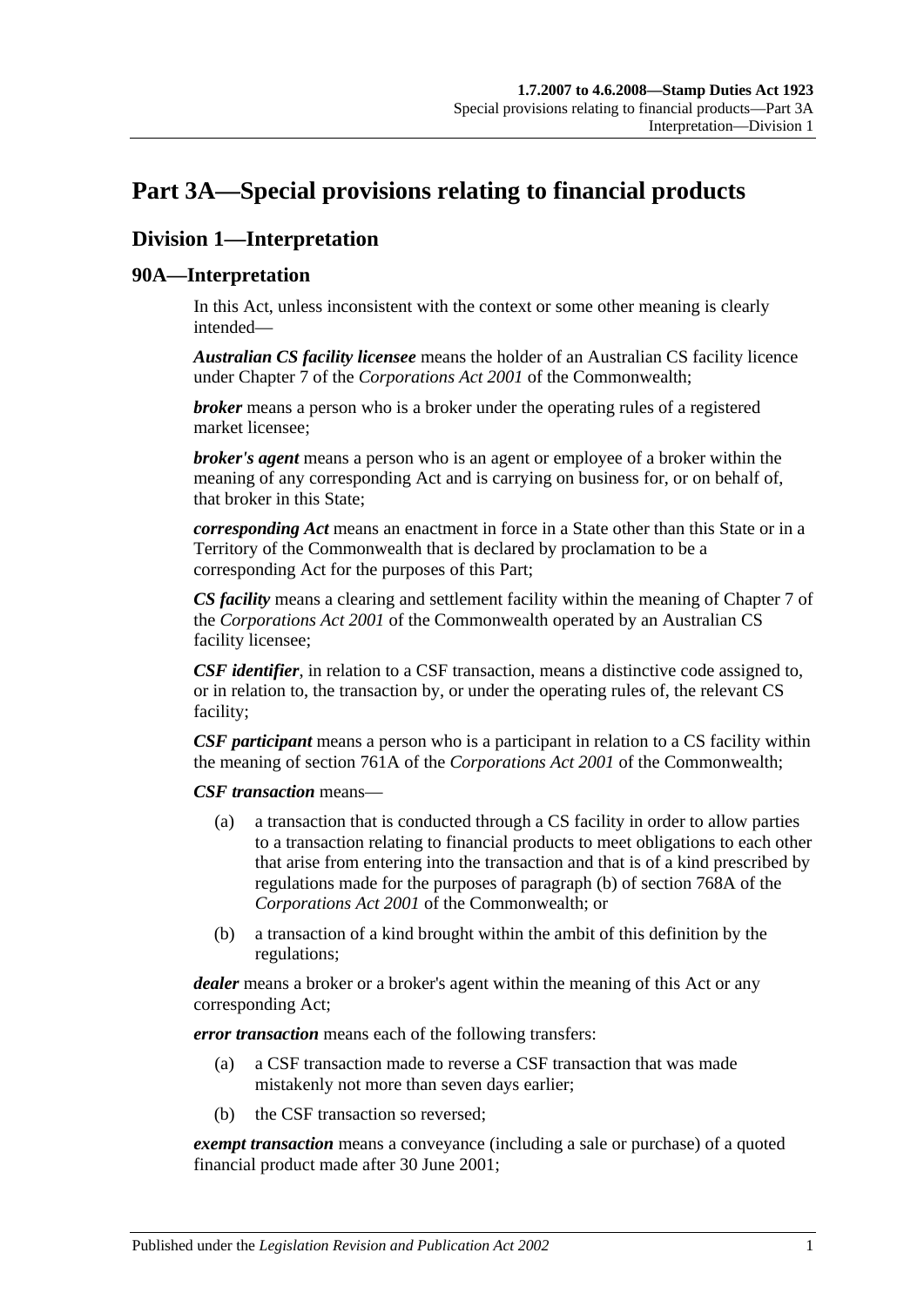*financial market* means a financial market within the meaning of Chapter 7 of the *Corporations Act 2001* of the Commonwealth;

*foreign company* has the same meaning as is assigned to the term by section 9 of the *Corporations Act 2001* of the Commonwealth;

*identification code*, in relation to a CSF participant, means a code that, for the purposes of the operating rules of the relevant CS facility, is the CSF participant's identification code, or one of the CSF participant's identification codes, as the case may be;

*operating rules* of a CS facility, or of a financial market, has the same meaning as is assigned to the term by section 761A of the *Corporations Act 2001* of the Commonwealth;

*proper CSF transaction* means—

- (a) a CSF transaction involving a financial product effected in accordance with the operating rules of the relevant CS facility; or
- (b) a CSF transaction involving a financial product that substantially complies with the operating rules of the relevant CS facility;

*quoted financial product* means a financial product that is quoted on a recognised financial market (see [section](#page-6-0) 2);

*registered CS facility licensee* means an Australian CS facility licensee registered by the Commissioner under [Division 4;](#page-84-0)

*registered market licensee* means an Australian market licensee registered by the Commissioner under [Division 4;](#page-84-0)

*relevant company* means—

- (a) a South Australian registered company; or
- (b) a foreign company with a registered office under the *Corporations Act 2001* of the Commonwealth that is situated in this State;

*relevant CSF participant*, in relation to a CSF transaction, means the CSF participant who is, according to [Division 3,](#page-81-0) liable to pay duty chargeable in respect of the transaction, or, if no duty is chargeable, the CSF participant who would be so liable if duty were chargeable;

*South Australian dealer* means a broker or a broker's agent;

*South Australian registered company* means a company incorporated or taken to be incorporated under the *Corporations Act 2001* of the Commonwealth that is taken to be registered in South Australia for the purposes of that Act;

*transfer document*, in relation to a CSF transaction, means a document that is used to effect the transfer of a financial product from one party to the transaction to the other party;

*transfer value*, in relation to a financial product involved in a CSF transaction, means—

(a) in a case involving the sale of the financial product—the total consideration for the sale or the unencumbered market value of the financial product as at the date of sale, whichever is the greater; or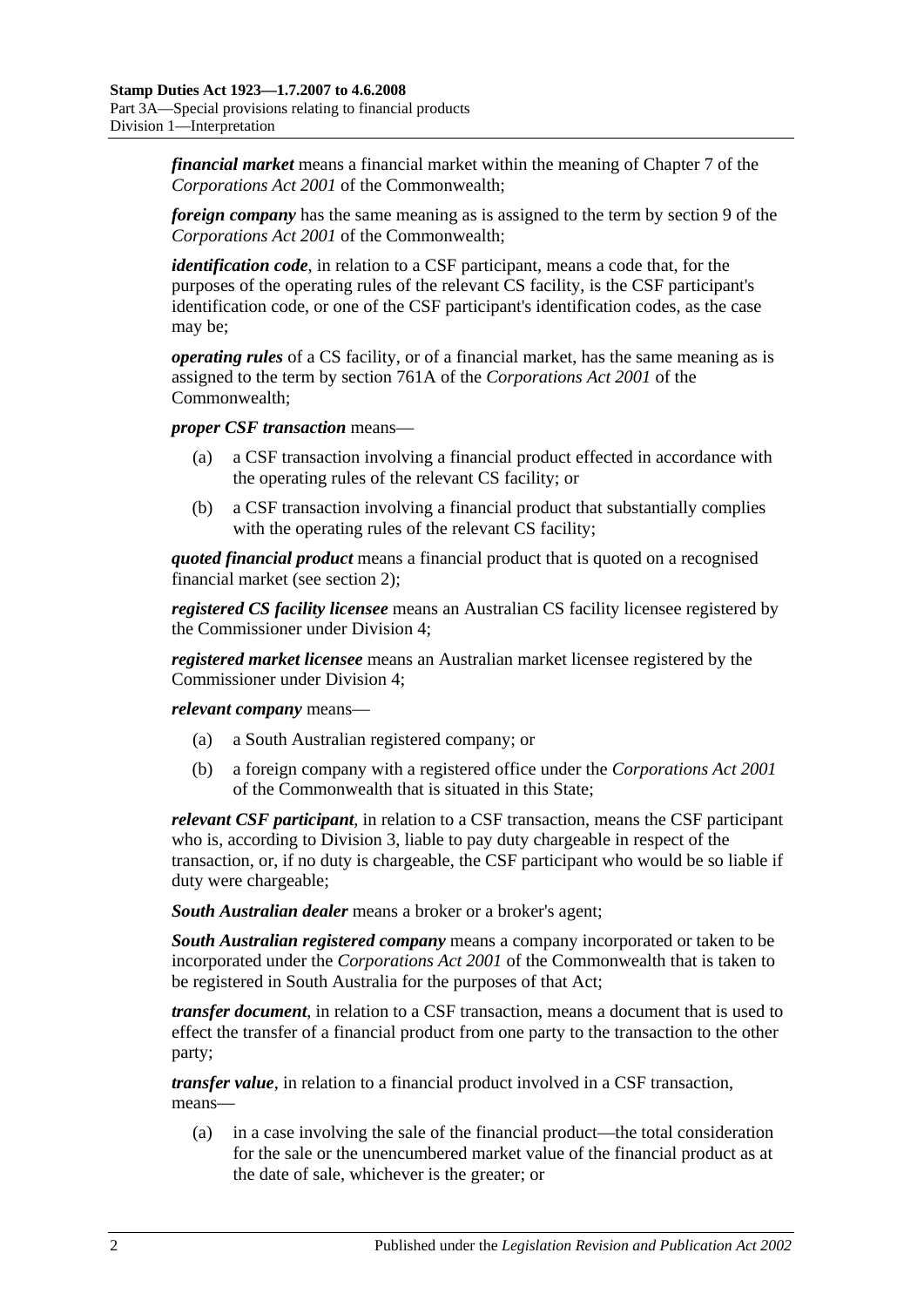(b) in any other case—the unencumbered market value of the financial product at the date of the transaction.

## **90AB—Share buy-back**

- (1) An instrument under which a shareholder transfers or divests shares to give effect to a transaction under which a company buys back its own shares is a conveyance of the shares.
- (2) This section—
	- (a) applies to an instrument whether created or executed before or after the commencement of this section; and
	- (b) applies whether the transfer or divestiture of shares occurred before, or occurs after, the commencement of this section; but
	- (c) does not apply in relation to redeemable preference shares unless they are bought back on terms other than those on which they were on issue.

## **90AC—Exempt transactions**

- (1) No duty is payable under this Part in relation to an exempt transaction.
- (2) No return is required under this Part in relation to an exempt transaction.

# <span id="page-76-0"></span>**Division 2—Duty on sales and purchases by brokers**

### **90B—Application of Division**

- (1) This Division and the duty chargeable in accordance with [Schedule 2](#page-102-0) on the return referred to in [section](#page-78-0) 90D apply and have effect to and in relation to a sale or purchase of a financial product only where—
	- (a) the sale or purchase of the financial product—
		- (i) is made by or through a South Australian dealer; or
		- (ii) is made by or through a dealer in a prescribed place and the financial product is—
			- (A) a financial product of a relevant company; or
			- (B) a unit of a unit trust scheme the principal register of which is situated in this State; and
	- (b) the consideration for the sale or purchase is in money or money's worth not less than the unencumbered market value of the financial product; and
	- (c) the financial product is quoted on, or permission to deal therein has been granted by, a financial market of a registered market licensee; and
	- (d) no duty is charged against the transferor or the transferee under [Schedule 2](#page-102-0) in respect of the conveyance or transfer of the financial products on the sale thereof.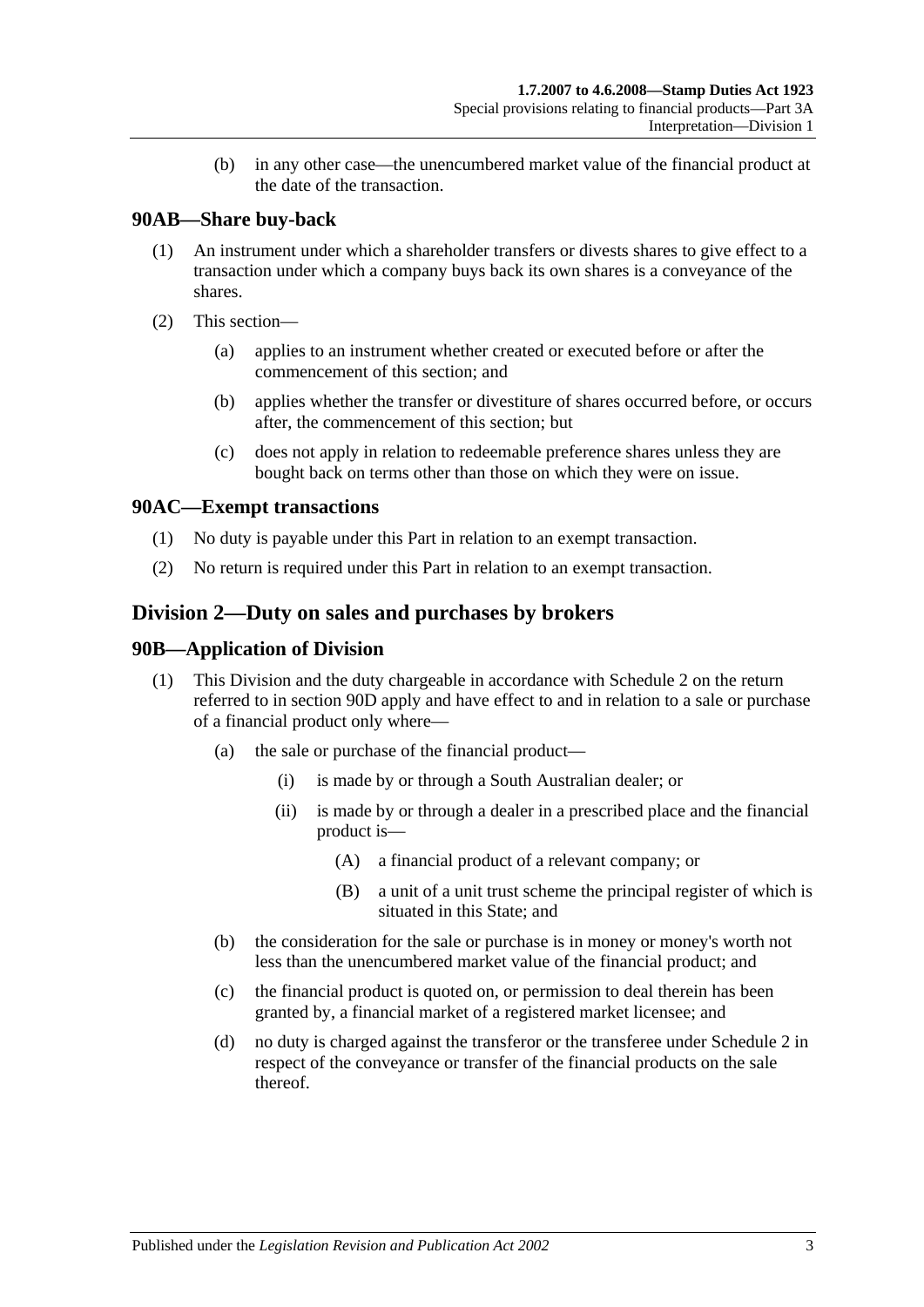- <span id="page-77-0"></span>(2) A sale or purchase of a financial product is only made by or through a South Australian dealer or a dealer in a prescribed place—
	- (a) in relation to a South Australian dealer—if the sale or purchase (wherever occurring) is made pursuant to an order to sell or an order to purchase lodged with him or her in the State; or
	- (b) in relation to a dealer in a prescribed place—if the sale or purchase (wherever occurring) is made pursuant to an order to sell or an order to purchase lodged with him or her in the prescribed place; or
	- (c) if the sale or purchase (wherever occurring) is made on the dealer's own account or behalf.
- (3) For the purposes of [subsection](#page-77-0) (2)—
	- (a) a South Australian dealer or a dealer in a prescribed place who makes a purchase of a financial product, whether on his or her own account or on behalf of another, from a person who is not a dealer will, despite the fact that no order to sell was lodged with the dealer, be taken to have also made a sale of the financial product pursuant to an order to sell lodged with him or her in the State or in the prescribed place (as the case may require) by the person from whom the purchase was made; and
	- (b) a South Australian dealer or a dealer in a prescribed place who makes a sale of a financial product, whether on his or her own account or on behalf of another, to a person who is not a dealer will, despite the fact that no order to purchase was lodged with the dealer, be taken to have also made a purchase of the financial product pursuant to an order to purchase lodged with him or her in the State or in the prescribed place (as the case may require) by the person to whom the sale was made.

#### <span id="page-77-2"></span><span id="page-77-1"></span>**90C—Records of sales and purchases of financial products**

- (1) Subject to [subsections](#page-78-1) (3) and [\(4\),](#page-78-2) a dealer shall, forthwith on a sale or purchase being made or being deemed to have been made, being a sale or purchase to or in relation to which this Division applies, make a record relating to the sale or purchase showing—
	- (c) the date of the sale or purchase; and
	- (d) the name of the principal (if any) for whom such sale or purchase was made; and
	- (e) the name of the dealer (if any) with whom the sale or purchase was effected; and
	- (f) the quantity and full description of the financial product sold or purchased; and
	- (g) the selling or purchase price of such financial product or, if more than one, of each financial product and the total selling or purchase price of all; and
	- (h) the amount of stamp duty chargeable in accordance with [Schedule 2](#page-102-0) in respect of that sale or purchase on the return referred to in [section](#page-78-0) 90D which relates to that sale or purchase; and
	- (i) such other particulars as are prescribed for the purposes of this section.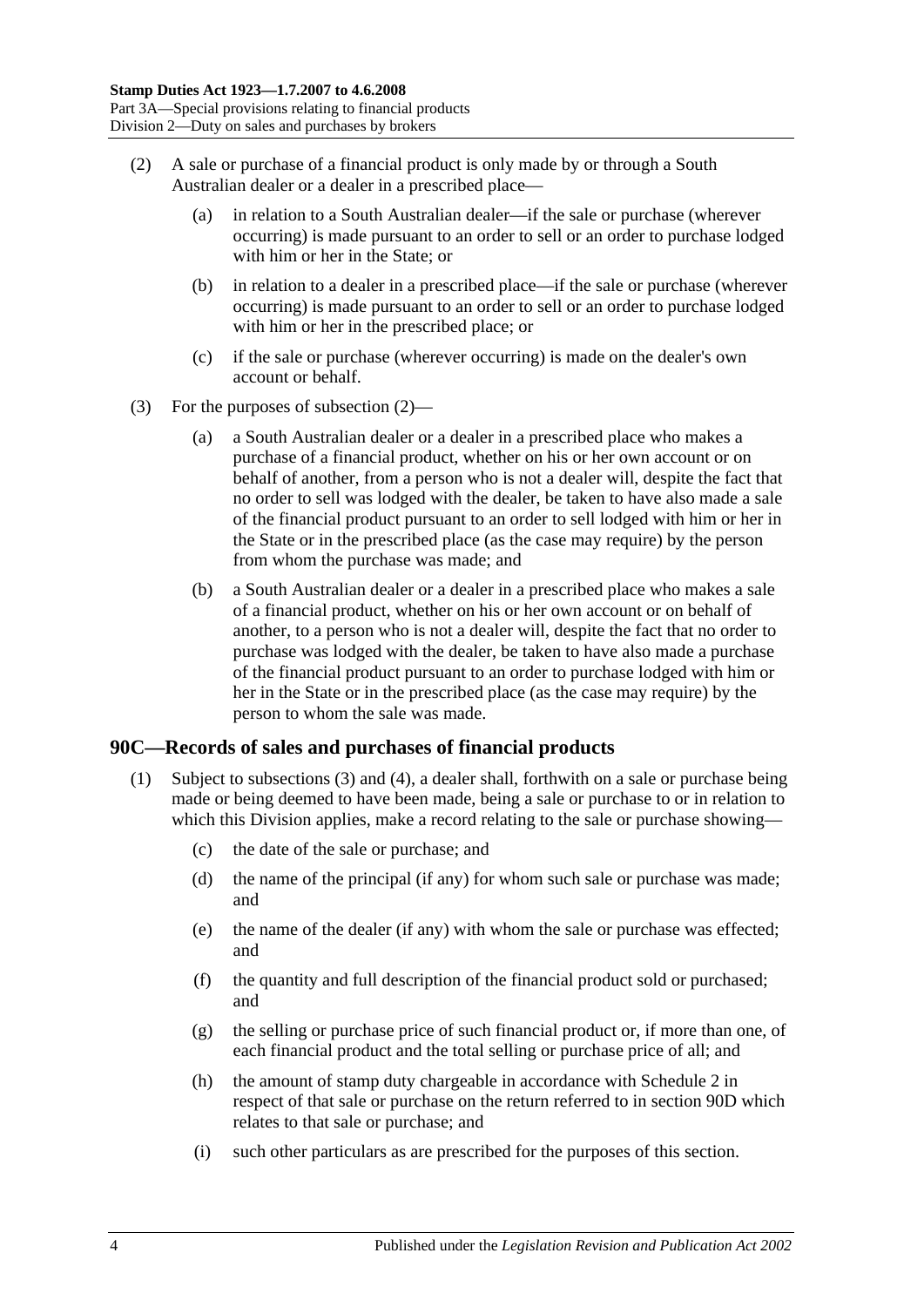- <span id="page-78-1"></span>(3) [Subsection](#page-77-1) (1) does not require a dealer to make a record—
	- (a) in respect of a sale of a financial product, where the sale is made pursuant to an order to sell lodged with him by, or on behalf of, another dealer; or
	- (b) in respect of the purchase of a financial product, where the purchase is made pursuant to an order to purchase lodged with him by, or on behalf of, another dealer; or
	- (c) in respect of any sale or purchase, where the sale or, as the case may be, the purchase is made in circumstances prescribed by the regulations for the purposes of this subsection.
- <span id="page-78-2"></span>(4) [Subsection](#page-77-1) (1) does not apply to the sale or purchase of a financial product, the conveyance or transfer in respect of which would be exempt from duty.
- (5) A dealer may, in any record kept by him pursuant to [subsection](#page-77-1) (1), incorporate therein additional information for his own use.
- (6) A dealer who fails to make a record as required under this section, or fails to keep the record, is guilty of an offence. Penalty: \$10 000.

#### <span id="page-78-0"></span>**90D—Returns to be lodged and duty paid**

- (a1) This section applies to—
	- (a) a South Australian dealer; and
	- (b) a dealer in a prescribed place.
- (1) Every dealer to which this section applies shall, not later than 2.30 p.m. on the Thursday of each week—
	- (a) lodge with the Commissioner a return in the approved form in accordance with this section; and
	- (b) if any stamp duty is payable, but not paid, in respect thereof, pay to the Commissioner the stamp duty in respect of each sale and each purchase to which the return relates as prescribed by [Schedule 2.](#page-102-0)
- (2) The return shall contain a certificate in the approved form relating to all sales and purchases, records relating to which have been made by the dealer under [section](#page-77-2) 90C, being sales and purchases made during the week ended on the Saturday preceding the day on which the return is lodged and the total stamp duty payable on the return in respect of those sales and purchases, and shall contain a certificate signed by the dealer that the record required by [section](#page-77-2) 90C has been duly made and such other particulars as are prescribed; but where there has been no sale or purchase made during that week, the dealer shall lodge with the Commissioner a "Nil" return.
- (3) A dealer who does not lodge a return as required under this section is nevertheless liable to pay duty to the Commissioner as if the dealer had lodged the return required under this section immediately before the time before which it was required to be lodged.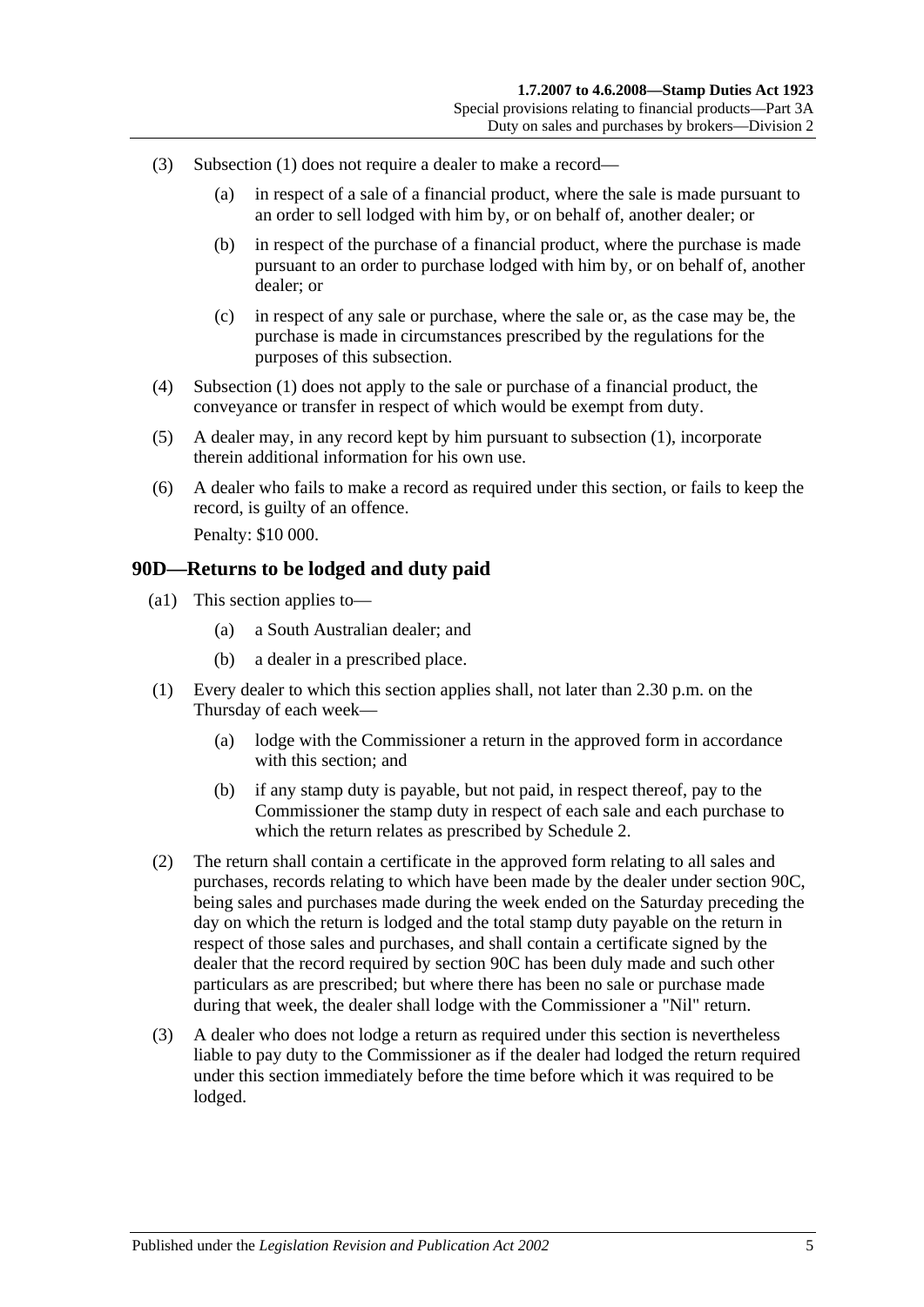### **90E—Endorsement of instrument of transfer as to payment of duty**

- (1) On making the record relating to a sale or purchase in accordance with [section](#page-77-1) 90C(1), or on the making of a sale or purchase to which [section](#page-77-1) 90C(1) does not apply by virtue of the operation of section [90C\(4\),](#page-78-2) the dealer shall, if the transfer on the sale or purchase is not a CSF transaction, either endorse the instrument of transfer in respect of the sale or purchase or ensure that it is endorsed with a statement to the effect that the stamp duty (if applicable) has been or will be paid, and shall affix his stamp and insert the date of the endorsement thereunder.
- (2) A dealer who affixes his or her stamp under such an endorsement without making the appropriate record under [section](#page-77-1) 90C(1) is guilty of an offence. Penalty: \$10 000.
- <span id="page-79-0"></span>(3) If an instrument of transfer of a financial product has affixed to it, in accordance with this section or a corresponding Act, the respective stamps of the dealers by whom the sale and purchase of that financial product has been effected, the instrument will be taken to be duly stamped with *ad valorem* duty.

#### **90F—Power of dealer to recover paid duty**

Any dealer who, on lodging with the Commissioner a return pursuant to [section](#page-78-0) 90D, pays any duty under this Act in respect of any sale or purchase of a financial product to which the return relates may recover from the seller or purchaser for whom he made the sale or purchase, or is deemed to have made the sale or purchase, the amount of the duty so paid as a debt due to him and recoverable in a court of competent jurisdiction and may, in reimbursement of that amount, retain any moneys in his hands belonging to the seller or purchaser, as the case may be.

#### **90G—Transactions in S.A. financial products on U.K. stock exchange**

(1) In this section, unless the contrary intention appears—

*broker* means a person, firm or corporation who or which is a member of the U.K. and Ireland Stock Exchange;

*corporation* means a municipal or other corporation, company or society;

*financial product* means—

- (a) a financial product of a corporation that, under the *Corporations Act 2001* of the Commonwealth, is taken to be registered in the State; or
- (b) a financial product of a corporation incorporated outside Australia that is listed on a register of the corporation in the State;

*market maker* means a person, firm or corporation who or which is recognised as a market maker according to the rules and practices of the U.K. and Ireland Stock Exchange;

*relevant transaction* means a transaction effecting a transfer from one person to another of a beneficial interest in a financial product that is held in trust by a trustee;

*the U.K. and Ireland Stock Exchange* means The International Stock Exchange of the United Kingdom and the Republic of Ireland;

*trustee* means a person declared to be a trustee under [subsection](#page-80-0) (2).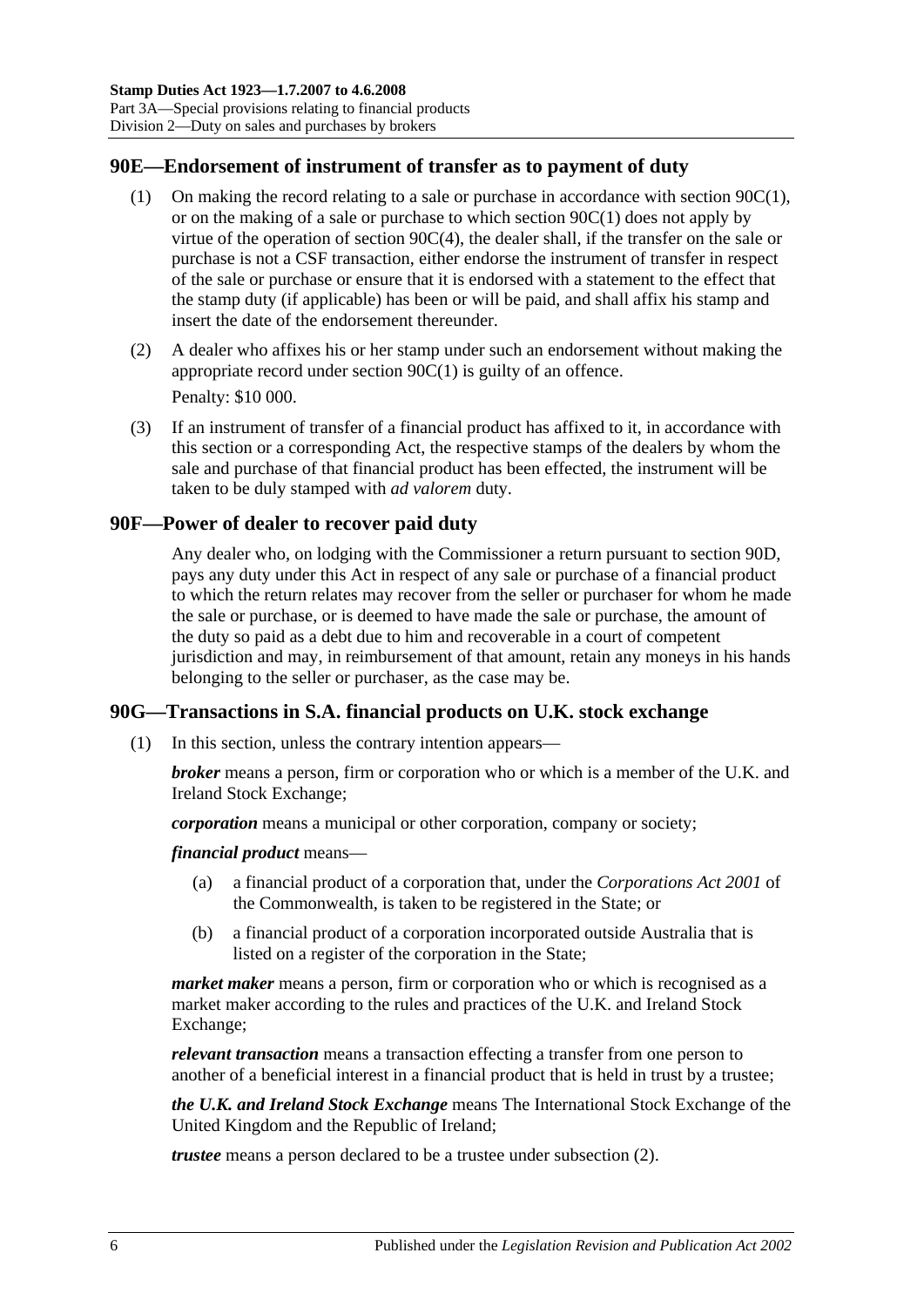- <span id="page-80-0"></span>(2) The Governor may, by notice published in the Gazette—
	- (a) declare a person to be a trustee; or
	- (b) vary or revoke a declaration previously made under this subsection.
- (3) Where a trustee—
	- (a) is notified of a disposition by a beneficiary of an interest in a financial product that the trustee holds in trust; or
	- (b) is directed by a beneficiary to hold a financial product on behalf of some other person,

the trustee shall be deemed to have effected a relevant transaction in relation to that financial product.

- <span id="page-80-1"></span>(4) A trustee shall on or before the twenty-eighth day of each month—
	- (a) furnish to the Commissioner in such manner and form as the Commissioner requires a return setting out particulars of relevant transactions effected by the trustee during the preceding month; and
	- (b) if any duty is payable, in respect of any such relevant transaction, pay to the Commissioner the duty in respect of each such relevant transaction prescribed by [Schedule 2.](#page-102-0)
- (5) A trustee who does not furnish a return as required under this section is nevertheless liable to pay duty to the Commissioner as if the trustee had furnished the return required under this section immediately before the end of the period allowed for furnishing such a return.
- (6) [Subsection](#page-80-1) (4) does not apply to or in respect of a relevant transaction where the disposition to which the relevant transaction relates—
	- (a) is made—
		- (i) by way of security otherwise than to secure the rights of a purchaser or intended purchaser under a contemplated sale; or
		- (ii) in consequence of such a security being no longer required; or
	- (b) is, in accordance with the rules of the U.K. and Ireland Stock Exchange, a stock loan transaction; or
	- (c) is made or effected by a market maker as agent to a broker who acquires a beneficial interest in the financial products as principal and who, within 10 clear days (not including any day on which the U.K. and Ireland Stock Exchange is closed for business) after acquisition, disposes of the beneficial interest in those financial products; or
	- (d) is made or effected by a broker as principal within 10 such clear days after the broker acquired a beneficial interest in those financial products as principal—
		- (i) to a market maker as agent; or
		- (ii) to another broker as principal who, within 10 such clear days after the acquisition, disposes of the beneficial interests in those financial products; or
	- (e) is made or effected by or to a person who is—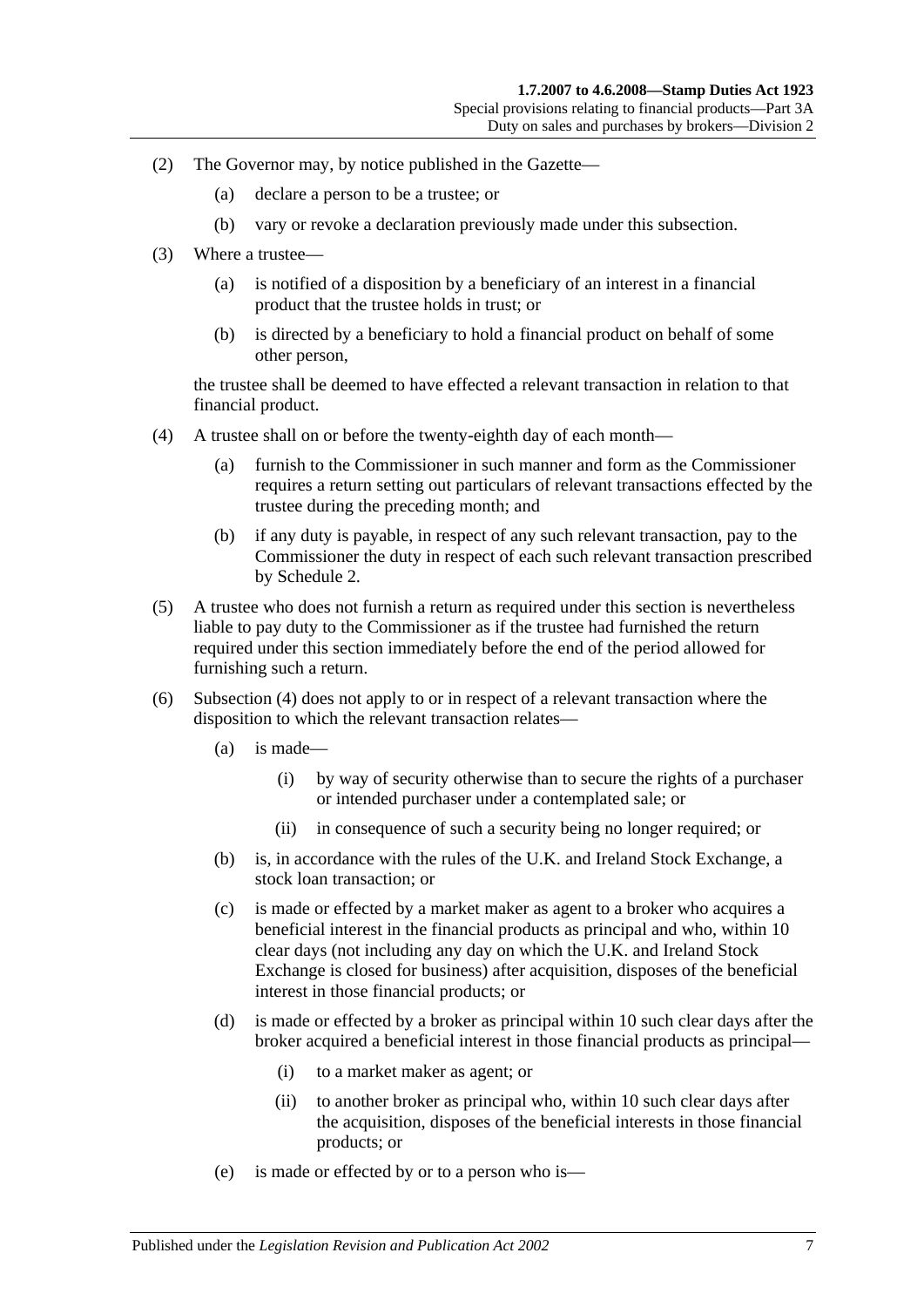- (i) a South Australian dealer; or
- (ii) a dealer in a prescribed place liable to pay duty in respect of the disposition; or
- (f) is made or effected by a market maker as agent to another market maker as agent.
- (7) Where in consequence of a relevant transaction—
	- (a) a beneficial interest in financial products is transferred from a broker to a market maker as agent or from a market maker as agent to a broker; or
	- (b) a beneficial interest in financial products is transferred from a broker to another broker who acquires the interest as principal and who, within 10 clear days after acquisition (not including any day on which the U.K. and Ireland Stock Exchange is closed for business) disposes of the beneficial interest; or
	- (c) a beneficial interest in financial products is transferred from a broker to another broker as principal within 10 such clear days after the acquisition of the beneficial interest by the firstmentioned broker,

the amount payable under [subsection](#page-80-1) (4) in respect of that relevant transaction shall be one-half of the amount that would otherwise be payable.

# <span id="page-81-0"></span>**Division 3—Duty on certain clearing and settlement transactions**

#### **90H—Application of Division**

This Division applies to a CSF transaction relating to a financial product if (and only if)—

- (a) the transaction is a proper CSF transaction conducted through a CS facility operated by a registered CS facility licensee; and
- (b) the transaction is made otherwise than on a sale or purchase to which [Division 2](#page-76-0) applies; and
- (c) the financial product is—
	- (i) a share, or a right or CUFS in respect of a share, of a relevant company; or
	- (ii) a unit of a unit trust scheme, or a CUFS in respect of a unit of a unit trust scheme, the principal register of which is situated in this State; or
	- (iii) a unit of a unit trust scheme, or a CUFS in respect of a unit of a unit trust scheme, in relation to which no register exists in Australia and—
		- (A) having as the manager of the scheme a relevant company or a natural person principally resident in this State; or
		- (B) not having a manager but with a trustee that is a relevant company or a natural person principally resident in this State; or
	- (iv) a financial product of a class prescribed for the purposes of this section.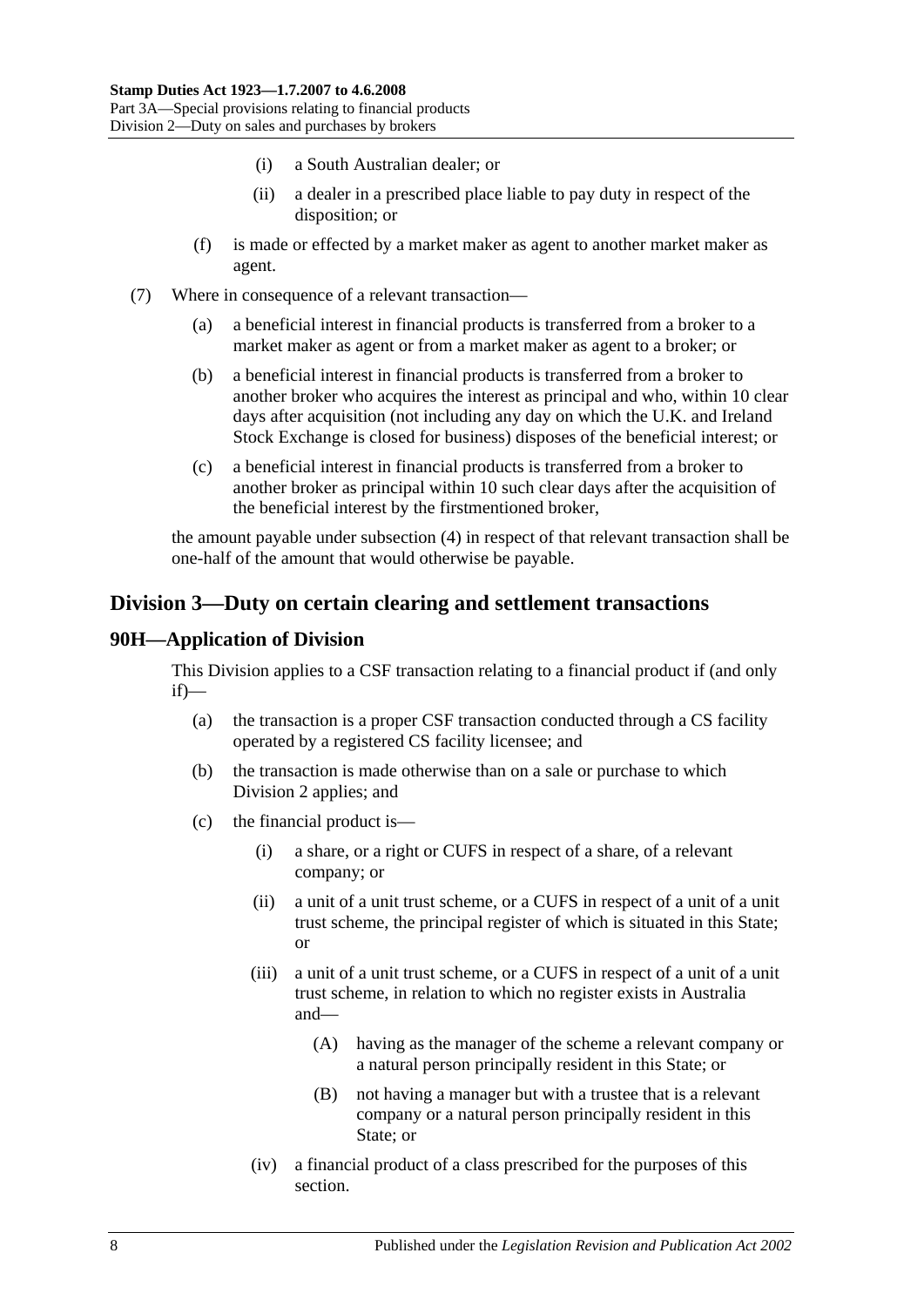#### <span id="page-82-0"></span>**90I—Requirement to make record of CSF transactions**

- (1) If a CSF transaction relating to a financial product to which this Division applies occurs, the CSF participant to the transaction or, if there is more than one of them, the CSF participant who is the transferee or controls the transferee's holding in relation to the transaction, must immediately make a record that complies with this section in a form determined or approved by the Commissioner.
- (2) The record must show—
	- (a) the date of the transaction; and
	- (b) a CSF identifier for the transaction; and
	- (c) the name of the transferee in relation to the transaction and, unless another CSF participant controls the transferor in relation to the transaction, the name of the transferor; and
	- (d) the identification code of the CSF participant making the record and the identification code of the other CSF participant party to the transaction (if any); and
	- (e) the quantity and full description of the financial product involved in the transaction; and
	- (f) the transfer value of the financial product or, if more than one of them, of each financial product involved in the transaction and the total transfer value of all; and
	- (g) the amount of duty chargeable under this Act in respect of the transaction; and
	- (h) if *ad valorem* duty it not chargeable in respect of the transaction, a statement of the grounds on which *ad valorem* duty is not chargeable; and
	- (i) in the case of an error transaction to reverse an earlier transaction that was made mistakenly, the CSF identifier of that earlier transaction; and
	- (j) any other particulars prescribed for the purposes of this section.
- (3) A CSF participant may, in any record made in accordance with this section, incorporate additional information for the participant's own use.
- (4) A CSF participant who fails to make a record as required by this section, or fails to keep the record, is guilty of an offence.

Maximum penalty: \$10 000.

#### <span id="page-82-1"></span>**90J—Transfer document or record to be treated as instrument of conveyance**

- (1) For the purposes of this Act—
	- (a) a transfer document for a CSF transaction of a financial product to which this Division applies; or
	- (b) if there is no such document for a CSF transaction of a financial product to which this Division applies, the record made under [section](#page-82-0) 90I in relation to the transaction,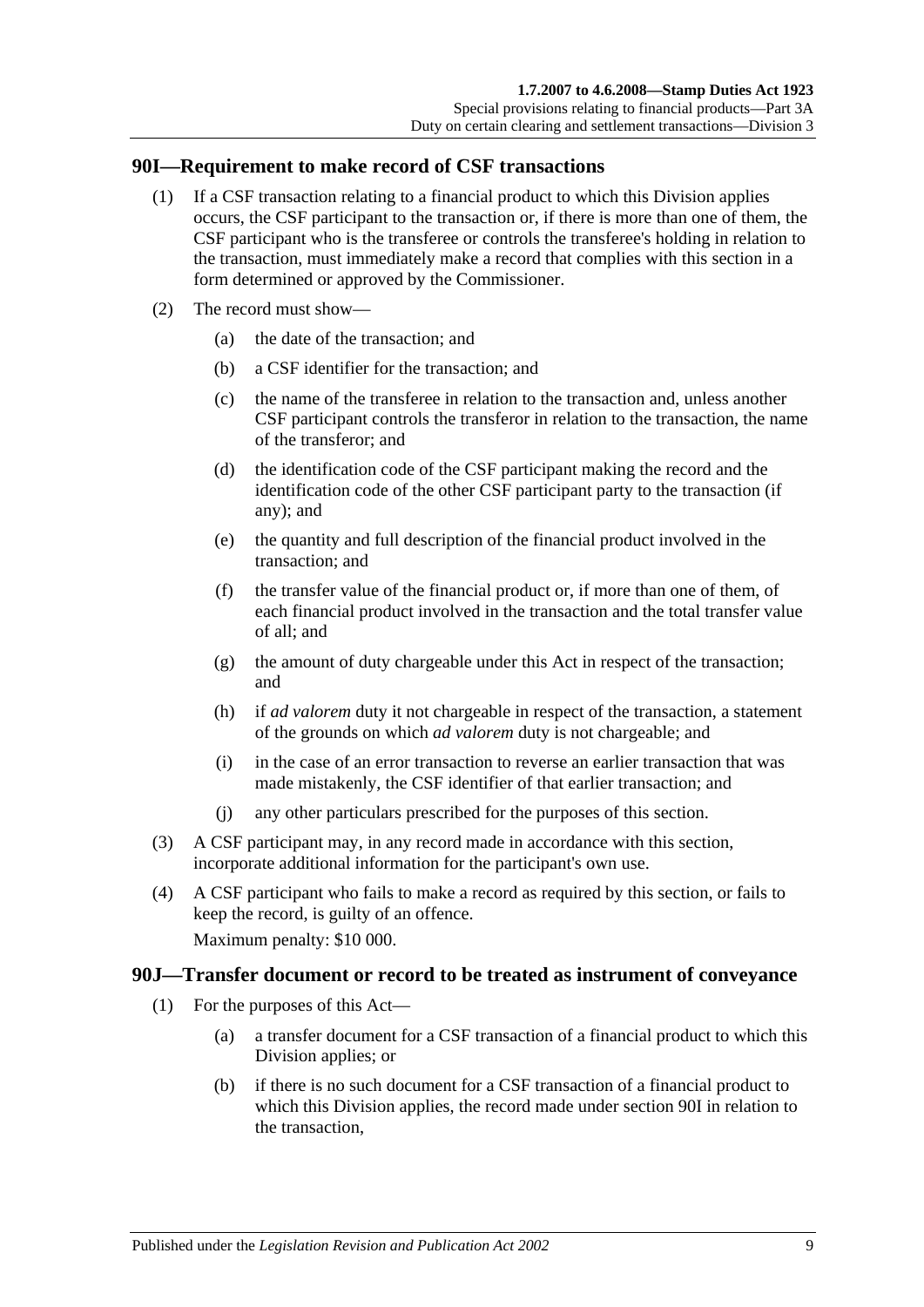will be taken to be an instrument of conveyance or conveyance on sale (as the case may require) of the financial product, subject to this Act, chargeable with duty accordingly.

- (2) The CSF participant to a CSF transaction of a financial product to which this Division applies or, if there is more than one of them, the CSF participant who is the transferee or controls the transferee's holding in relation to the transaction, is liable to pay the duty chargeable under [subsection](#page-82-1) (1).
- (3) If the CSF participant liable to pay duty in respect of a CSF transaction is not the transferee in relation to the transaction, the participant may recover from the transferee the amount of duty paid as a debt by action in a court of competent jurisdiction and may, in reimbursement of that amount, retain any money in the participant's hands belonging to the transferee.

## **90K—Particulars to be included in a transfer document**

The relevant CSF participant must include in any transfer document for a CSF transaction to which this Division applies the particulars required by the Commissioner under the conditions of registration of the registered CS facility licensee.

Maximum penalty: \$2 000.

#### **90L—Relevant CSF participant's identification code equivalent to stamping**

When the relevant CSF participant's identification code is included in a transfer document for a CSF transaction to which this Division applies, the transfer document is to be taken to be duly stamped but without affecting the relevant CSF participant's liability to pay any duty chargeable under this Act.

#### **90M—Returns to be lodged and duty paid**

- (1) The relevant CSF participant must, not later than seven days after the end of the month in which the participant has been involved in a CSF transaction to which this Division applies—
	- (a) make a report to the registered CS facility licensee through which the transaction was conducted; and
	- (b) if duty is chargeable in respect of the transaction, pay the duty to that registered CS facility licensee.
- (2) The provisions of the *[Taxation Administration Act](http://www.legislation.sa.gov.au/index.aspx?action=legref&type=act&legtitle=Taxation%20Administration%20Act%201996) 1996* apply in relation to the requirement for the making of a report, or the payment of duty, to a registered CS facility licensee as if the requirement were for the making of the report, or the payment of duty, to the Commissioner.

#### **90N—Monthly returns by registered CS facility licensees**

A registered CS facility licensee must, on or before the fifteenth day of each month—

(a) lodge with the Commissioner a return in the form and containing the particulars required by the Commissioner under the conditions of registration of the registered CS facility licensee; and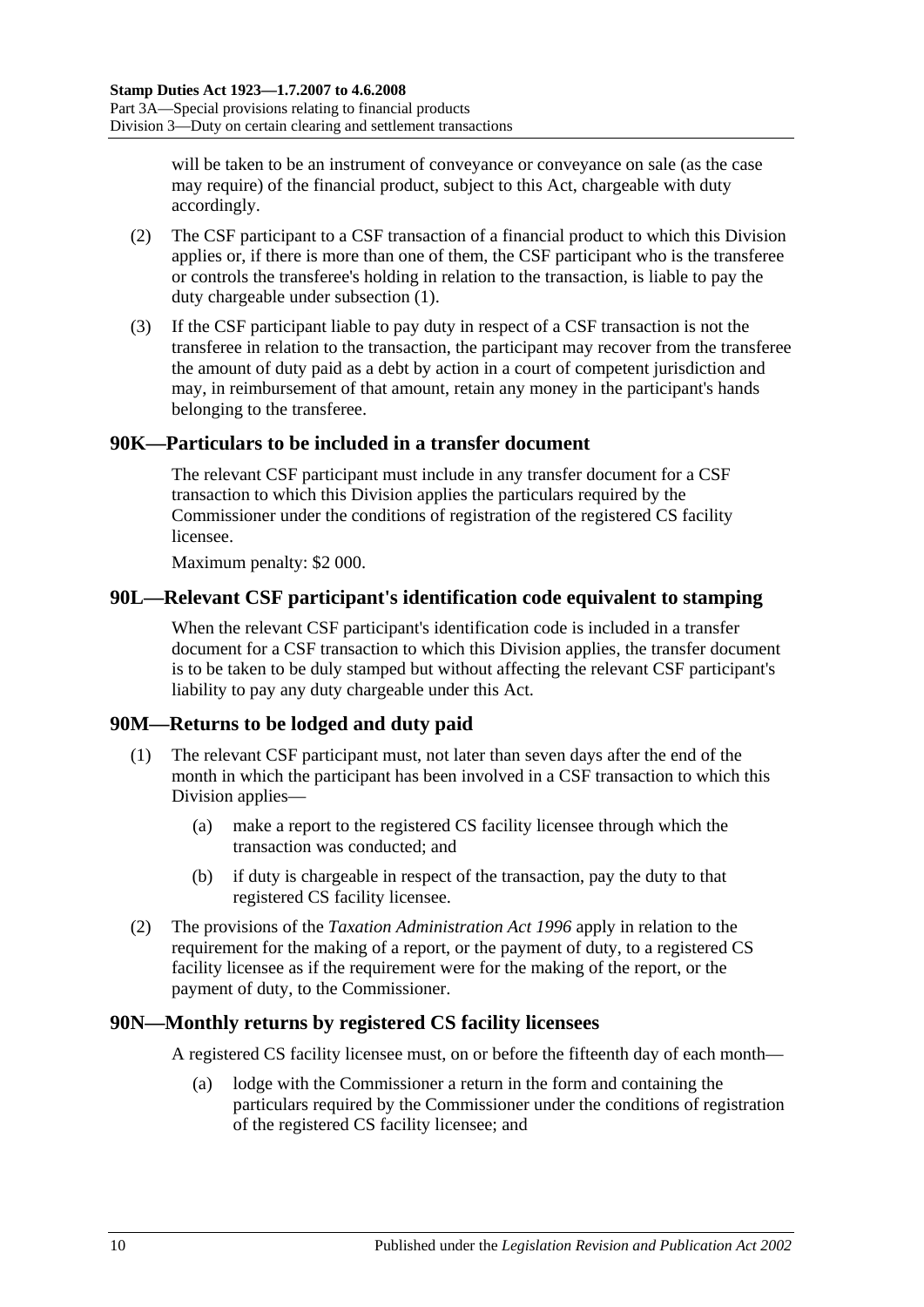(b) pay to the Commissioner any duty paid to the registered CS facility licensee under this Act in respect of a CSF transaction conducted in the preceding month.

# **90O—Particulars reported by participants to be kept by registered CS facility licensees**

The particulars reported to a registered CS facility licensee under this Division must be kept by the registered CS facility licensee in a legible form, or so as to be readily convertible into such a form, in accordance with any directions of the Commissioner, for a period of not less than five years from the date on which the report is made.

#### **90P—Refund for error transaction**

The Commissioner must, on being satisfied that *ad valorem* duty has been paid to the Commissioner in respect of an error transaction to which this Division applies, refund the amount of the duty so paid.

# <span id="page-84-0"></span>**Division 4—Registration of Australian market licensees and CS facility licensees**

#### **90Q—Registration process**

- (1) The Commissioner may register an Australian market licensee or an Australian CS facility licensee for the purposes of this Part.
- (2) An application for registration must be made to the Commissioner in a form approved by the Commissioner.
- (3) An application must be accompanied by—
	- (a) such information as the Commissioner requires to determine the application; and
	- (b) the fee, if any, prescribed by the regulations.
- (4) The Commissioner may grant or refuse an application for registration.
- (5) A registration will be subject to conditions specified by the Commissioner at the time of registration or by subsequent written notice given to the Australian market licensee or the Australian CS facility licensee.
- <span id="page-84-1"></span>(6) The Commissioner may suspend or cancel the registration of an Australian market licensee or Australian CS facility licensee.
- <span id="page-84-2"></span>(7) However, the Commissioner may only take action under [subsection](#page-84-1) (6)—
	- (a) after having given to a person involved in the administration of the Australian market licensee or Australian CS facility licensee (as the case may be) determined by the Commissioner to be appropriate in the circumstances—
		- (i) written reasons of the Commissioner's intention to suspend or cancel the registration; and
		- (ii) an opportunity to make submissions; and
	- (b) after having considered any submissions made by that person.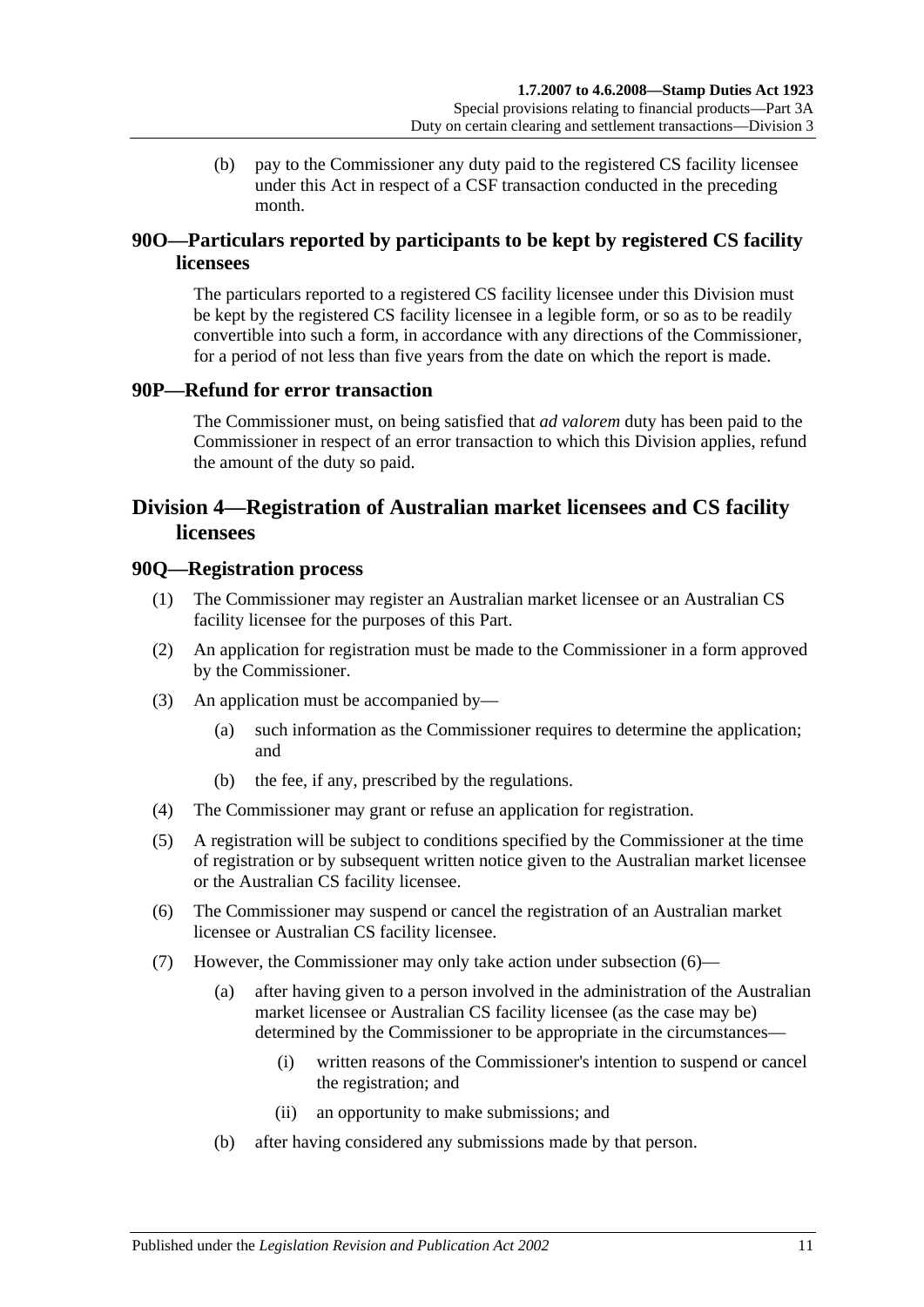(8) [Subsection](#page-84-2) (7) does not apply to the cancellation of a registration at the request of the relevant entity.

## **90R—Disclosure of information**

Nothing in the *[Taxation Administration Act](http://www.legislation.sa.gov.au/index.aspx?action=legref&type=act&legtitle=Taxation%20Administration%20Act%201996) 1996* prevents the disclosure to a registered market licensee or a registered CS facility licensee of information acquired in, or in connection with, the administration of this Part.

# <span id="page-85-1"></span>**Division 5—Duty on other conveyances**

#### **90T—Application of Division**

This Division applies to a conveyance or conveyance on sale of a financial product only where—

- (a) the financial product is—
	- (i) a financial product of a company that, under the *Corporations Act 2001* of the Commonwealth, is taken to be registered in the State; or
	- (ii) a financial product of a foreign company; or
	- (iii) a unit of a unit trust scheme; and
- (b) the conveyance is made otherwise than on a sale or purchase to which [Division 2](#page-76-0) applies; and
- (c) the conveyance is not a CSF transaction to which [Division 3](#page-81-0) applies.

# **90U—Financial products liable to duty**

Subject to [section](#page-85-0) 90V, a conveyance or conveyance on sale of a financial product to which this Division applies is only liable to duty if the financial product is—

- (a) a financial product of a relevant company; or
- (b) a unit of a unit trust scheme the principal register of which is situated in this State; or
- (c) a unit of a unit trust scheme in relation to which no register exists in Australia and—
	- (i) having as the manager of the scheme a relevant company or a natural person principally resident in this State; or
	- (ii) not having a manager but with a trustee that is a relevant company or a natural person principally resident in this State.

# <span id="page-85-0"></span>**90V—Proclaimed countries**

- (1) No duty is payable under this Act in respect of a conveyance or conveyance on sale of a financial product that is registered on a register kept within a proclaimed country.
- (2) The Governor may, by proclamation, declare any country to be a proclaimed country for the purposes of this section and may, by subsequent proclamation, vary or revoke any such proclamation.
- (3) This section does not operate to exempt a transaction from duty under [Part 4.](#page-86-0)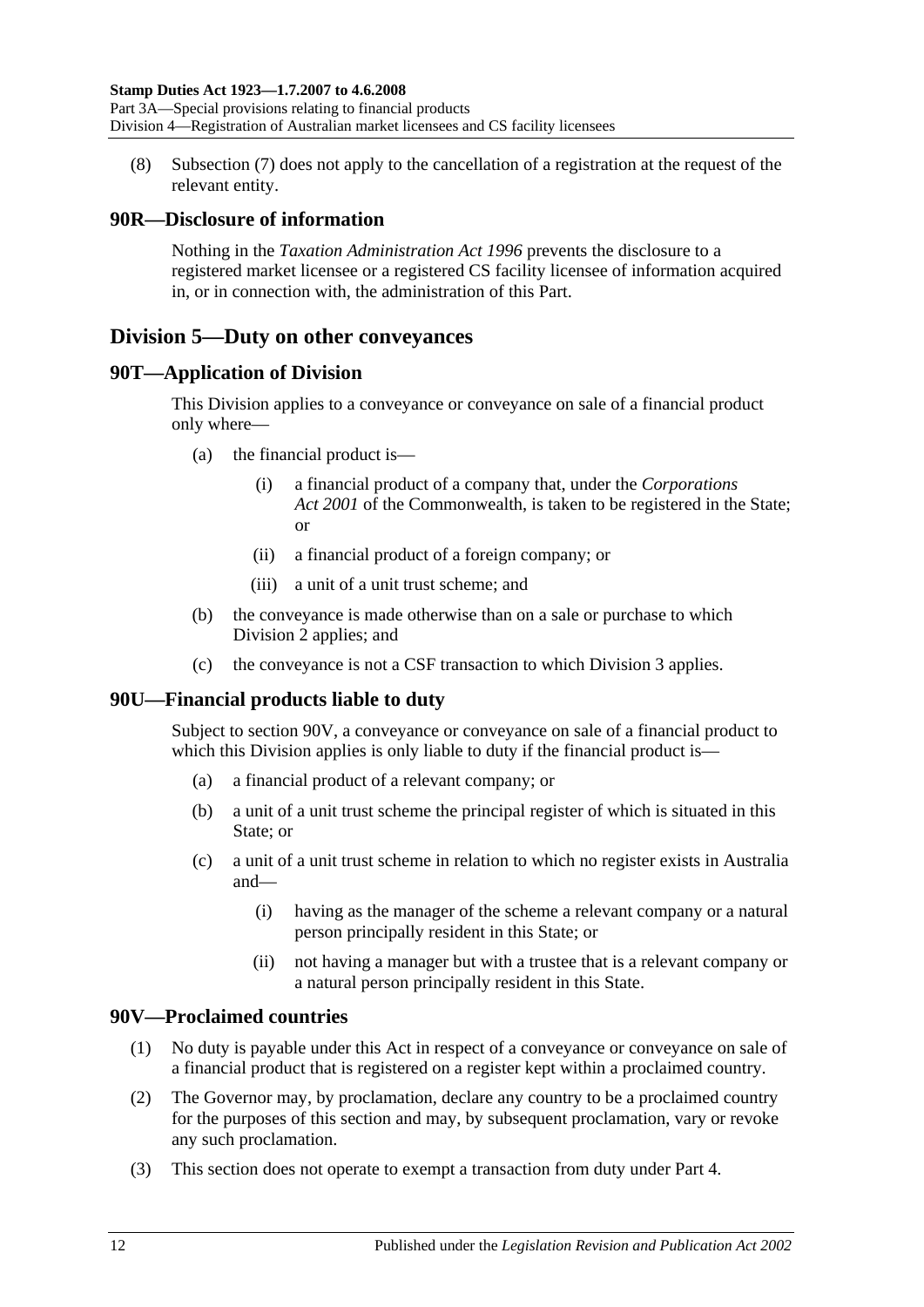# <span id="page-86-0"></span>**Part 4—Land rich entities**

# **Division 1—Preliminary**

# **91—Interpretation**

(1) In this Part—

*asset* includes any form of property;

*associate*—see [subsection](#page-88-0) (4);

*close personal relationship* means the relationship between 2 adult persons (whether or not related by family and irrespective of their gender) who live together as a couple on a genuine domestic basis, but does not include—

- (a) the relationship between a legally married couple; or
- (b) a relationship where 1 of the persons provides the other with domestic support or personal care (or both) for fee or reward, or on behalf of some other person or an organisation of whatever kind;

**Note—**

Two persons may live together as a couple on a genuine domestic basis whether or not a sexual relationship exists, or has ever existed, between them.

*constituent documents* of a private entity means—

- (a) for a private company—its constitution; or
- (b) for a unit trust scheme—the instruments constituting or governing the administration of the scheme;

*corresponding law* means a law of another State, or a Territory, of the Commonwealth that imposes duties corresponding to those imposed by this Act;

*direct interest*—see [section](#page-89-0) 92(1);

*executive officer* of a company has the same meaning as in the *Corporations Act 2001* of the Commonwealth;

*group* means a group of associates;

*hold*—a person *holds* a share or unit in a private entity if the person—

- (a) is registered as the holder; or
- (b) is beneficially entitled to the share or unit; or
- (c) controls the exercise of rights attached to the share or unit;

*indirect interest*—see [section](#page-90-0) 92B;

*land asset* and *local land asset*—see [section](#page-88-1) 91A;

*local primary production land asset* means a local land asset consisting of an interest in land that is used for the business of primary production;

*notional interest*—see [section](#page-90-1) 93;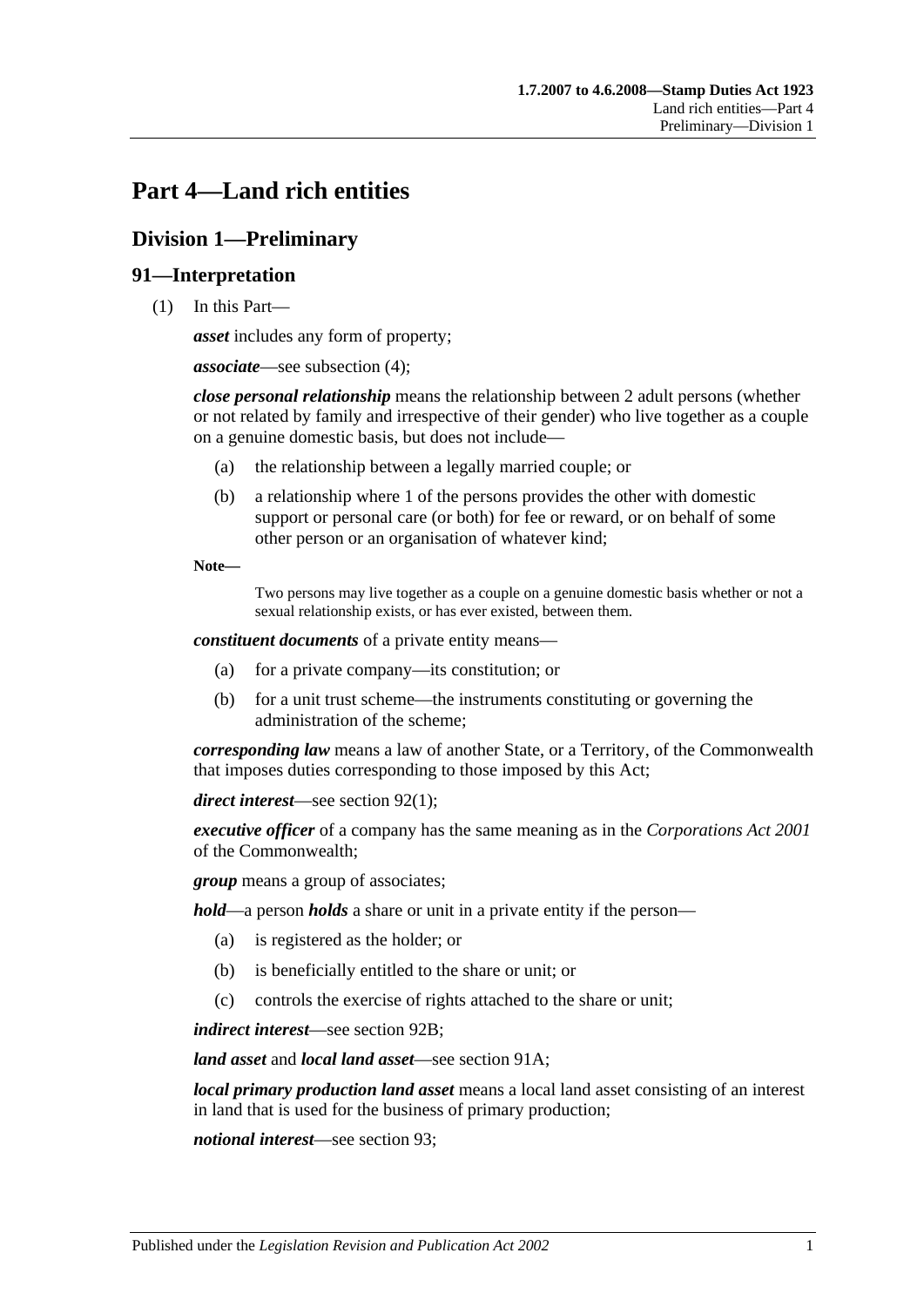*primary production entity*—a private entity is a primary production entity if the unencumbered value of the entity's underlying local primary production land assets exceeds 50 per cent of the unencumbered value of its total underlying local land assets;

#### *private company* means—

- (a) a company that is limited by shares but whose shares are not quoted on a recognised financial market; or
- (b) a company that is not limited by shares,

but does not include a company excluded from the ambit of this definition by the regulations;

*private entity* means a private company or a private unit trust scheme;

*private trust* means a trust other than one in which the public is (or has been) invited to invest;

*private unit trust scheme* means—

- (a) a unit trust scheme in which less than 50 persons hold units; or
- (b) a unit trust scheme in which 50 or more persons hold units if 20 or fewer persons hold 75 per cent or more in number or value of the units on issue,

but does not include a unit trust scheme that is an approved deposit fund or a pooled superannuation trust within the meaning of the *Superannuation Industry (Supervision) Act 1993* (Cwth);

*proportionate interest* in a private entity means—

- (a) for a person or group that has a direct or indirect interest in the entity—the percentage representing the extent of that interest; or
- (b) for a person or group that has both a direct and an indirect interest in the entity—an aggregate percentage representing the extent of both those interests;

*related*—see [section](#page-89-1) 92A;

*relative* of a person means a spouse, domestic partner, brother, sister, parent or child of the person;

*significant interest* in a private entity means a proportionate interest in the entity of 50 per cent or more;

*underlying*—the underlying assets (or a particular class of underlying assets) of a private entity include both the assets (or assets of the relevant class) held beneficially by the private entity and its notional interests in the assets (or assets of the relevant class) of related entities;

*unit* in a unit trust scheme means—

- (a) a right to participate in profits, income or distribution of assets under the scheme; or
- (b) a right to any such right of participation;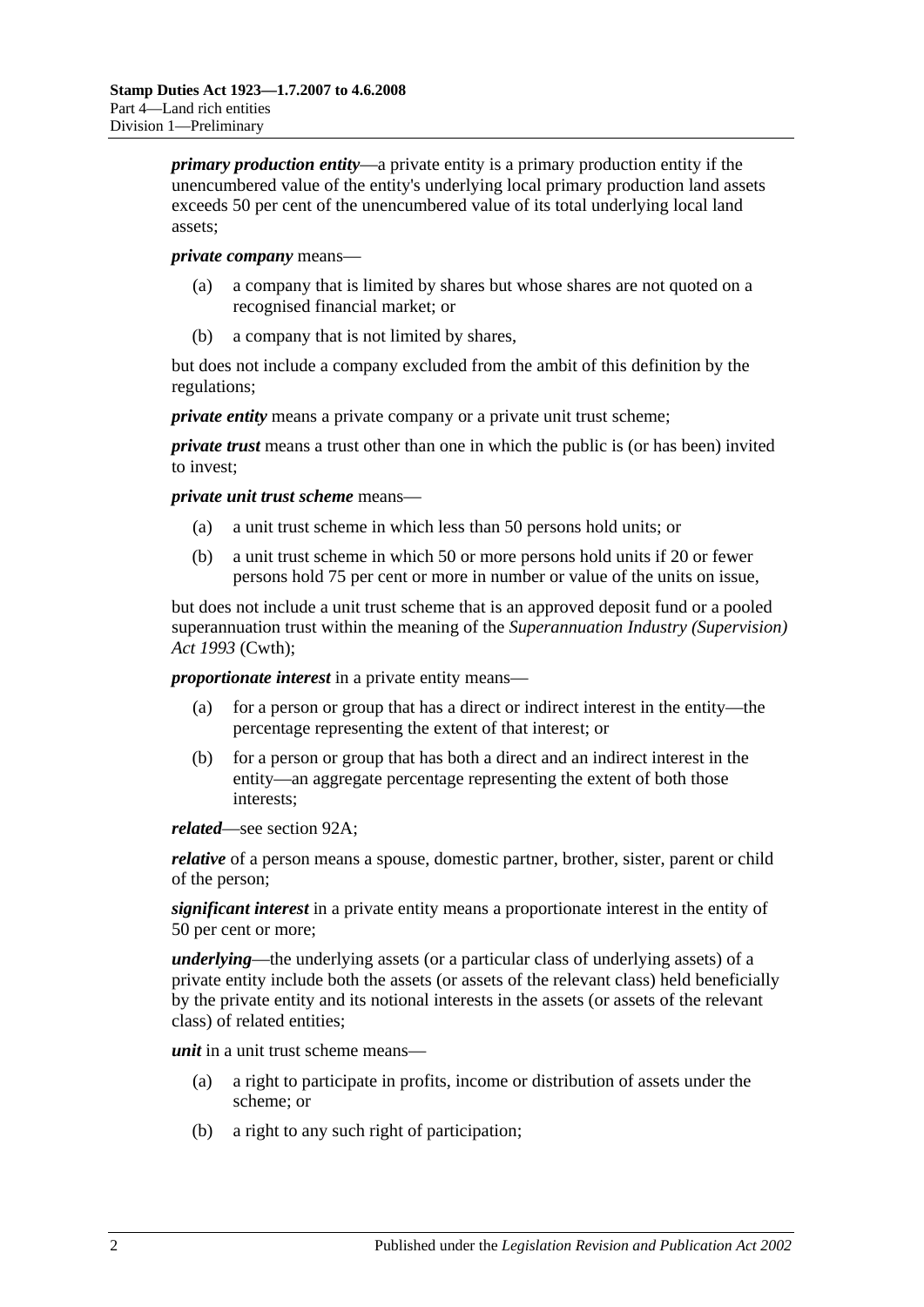*unit trust scheme* means an arrangement under which investors may acquire rights to participate, as beneficiaries under a trust, in profits, income or distribution of assets arising from the acquisition, holding, management, use or disposal of property;

*winding up*—a unit trust scheme is wound up if the assets subject to the scheme are distributed in their entirety.

- (2) Property is taken to be held beneficially by a unit trust scheme if it is held by the trustees of the scheme in trust for the unitholders.
- (3) A private entity or other person that is an object of a discretionary trust is to be regarded, for the purposes of this Part, as beneficially entitled to the trust property unless—
	- (a) the private entity or other person satisfies the Commissioner that this subsection operates unreasonably in the circumstances of the particular case; and
	- (b) the Commissioner determines that the private entity or other person is not, in the circumstances of the particular case, to be regarded as beneficially entitled to the trust property.
- <span id="page-88-0"></span>(4) A person is an *associate* of, or *associated* with, another if—
	- (a) they are married or in a close personal relationship; or
	- (b) one is the parent, child, brother or sister of the other; or
	- (c) they are in partnership; or
	- (d) they are private companies which are related bodies corporate for the purposes of the *Corporations Act 2001* of the Commonwealth; or
	- (e) one is a private company and the other is a director or executive officer of, or shareholder in, the company; or
	- (f) they are both trustees of a private trust or one is a trustee of a private trust and the other is a beneficiary of the private trust; or
	- (g) a chain of relationships can be traced between them under one or more of the above paragraphs,

(but a person is not to be regarded as an associate of another if the Commissioner is satisfied that the association has not arisen as a result of a common commercial interest or purpose and they will act entirely independently of each other).

- (5) An obligation or liability imposed under this Part on a unit trust scheme attaches to the trustees for the time being of the scheme jointly and severally.
- (6) An obligation or liability imposed under this Part on a group attaches to the members of the group jointly and severally.

#### <span id="page-88-1"></span>**91A—Land assets**

- (1) A *land asset* is an interest in land (including a right to explore for minerals, petroleum or other substances on land or to recover minerals, petroleum or any other substance from land), other than—
	- (a) a mortgage, lien or charge; or
	- (b) an interest under a warrant or writ.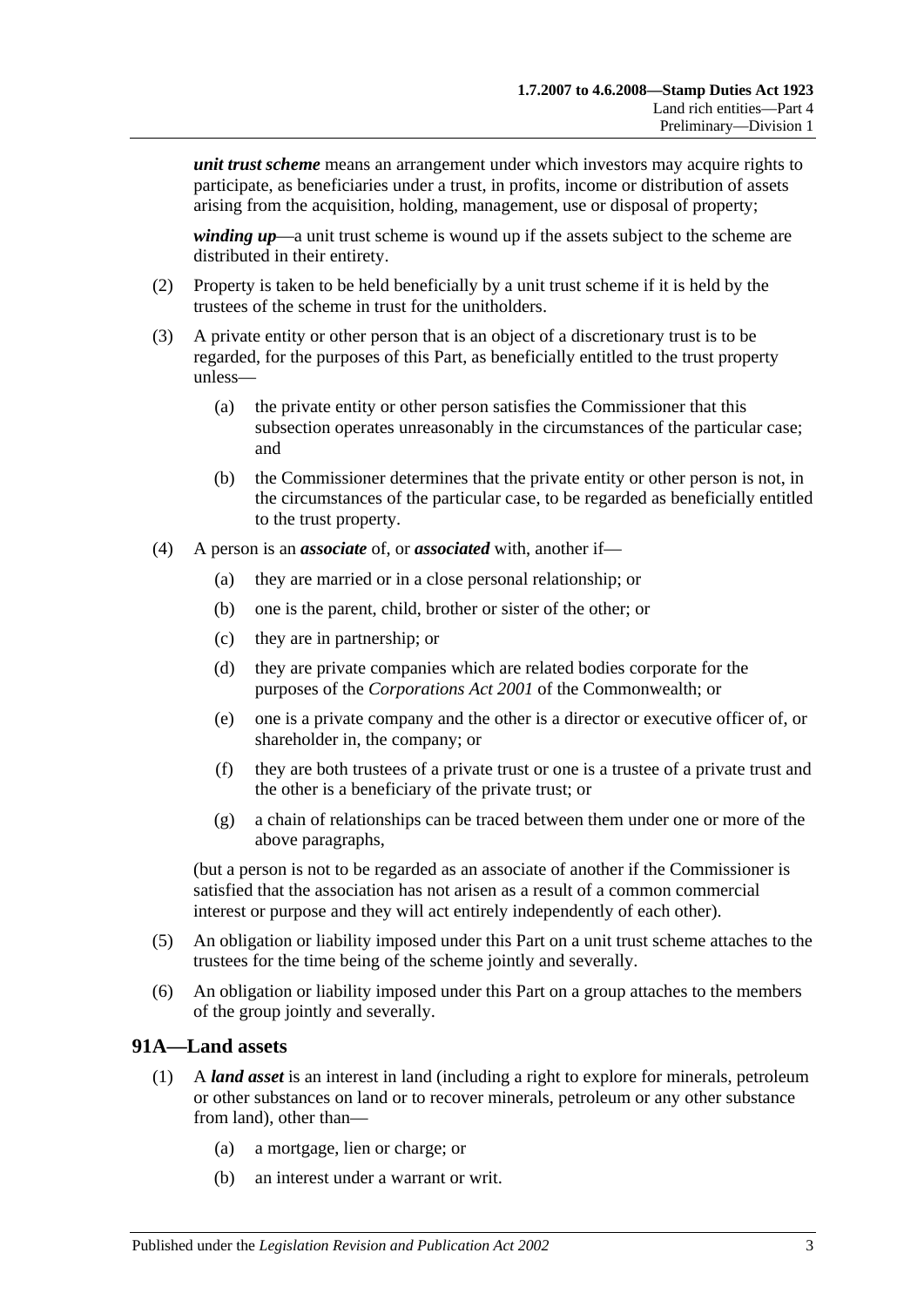- (2) A *local land asset* is a land asset consisting of an interest in land in South Australia.
- (3) A private entity's interest in land will be taken to include an interest in anything fixed to the land, including anything separately owned from the land.
- (4) However, if the Commissioner is satisfied that, at a relevant time, it was not part of an arrangement to avoid duty under this Part that property was separately owned from the land, the Commissioner may determine that a private entity's interest in the land did not include an interest in the property.

#### <span id="page-89-0"></span>**92—Direct interests**

- (1) A person has a *direct interest* in a private entity if the person holds a share or unit in the private entity.
- (2) A direct interest that a person or group has in a private entity is to be expressed as a proportionate interest.
- (3) The *proportionate interest* is the highest of the following:
	- (a) a percentage representing the proportion of votes that the person or members of the group would be entitled to exercise (or control) at a general meeting of shareholders or unitholders assuming that all shareholders or unitholders exercised their voting rights;
	- (b) a percentage representing the extent the person or members of the group are entitled to participate in dividends or distributions of income;
	- (c) a percentage representing the extent to which the person or members of the group would be entitled to participate in the distribution of assets on a winding up of the private entity.
- (4) The proportionate interest of a person or group in a private entity is to be determined as if any power that the person has, or the members of the group or any of them have, to increase the extent of an interest (by varying the constituent documents of the private entity or in any other way) had been exercised so as to maximise the relevant interest in the private entity.

#### <span id="page-89-1"></span>**92A—Related entities**

- (1) Two private entities are *related entities* if—
	- (a) one has a direct interest in the other; or
	- (b) a series of such relationships can be traced between them through another or other related entities (*intermediate entities*).
- (2) If a private entity is related to another private entity by a relationship traced through an intermediate entity or intermediate entities, the private entity's proportionate interest in the other is calculated by multiplying the relevant fractions together and expressing the result as a percentage.

#### **Example—**

Entity A (a private company) holds a 75 per cent proportionate interest in entity B (a private unit trust scheme) which in turn holds a 50% proportionate interest in entity C (a private company). In this case the proportionate interest of entity A in entity C (insofar as it is traced through entity B) is 37.5 per cent.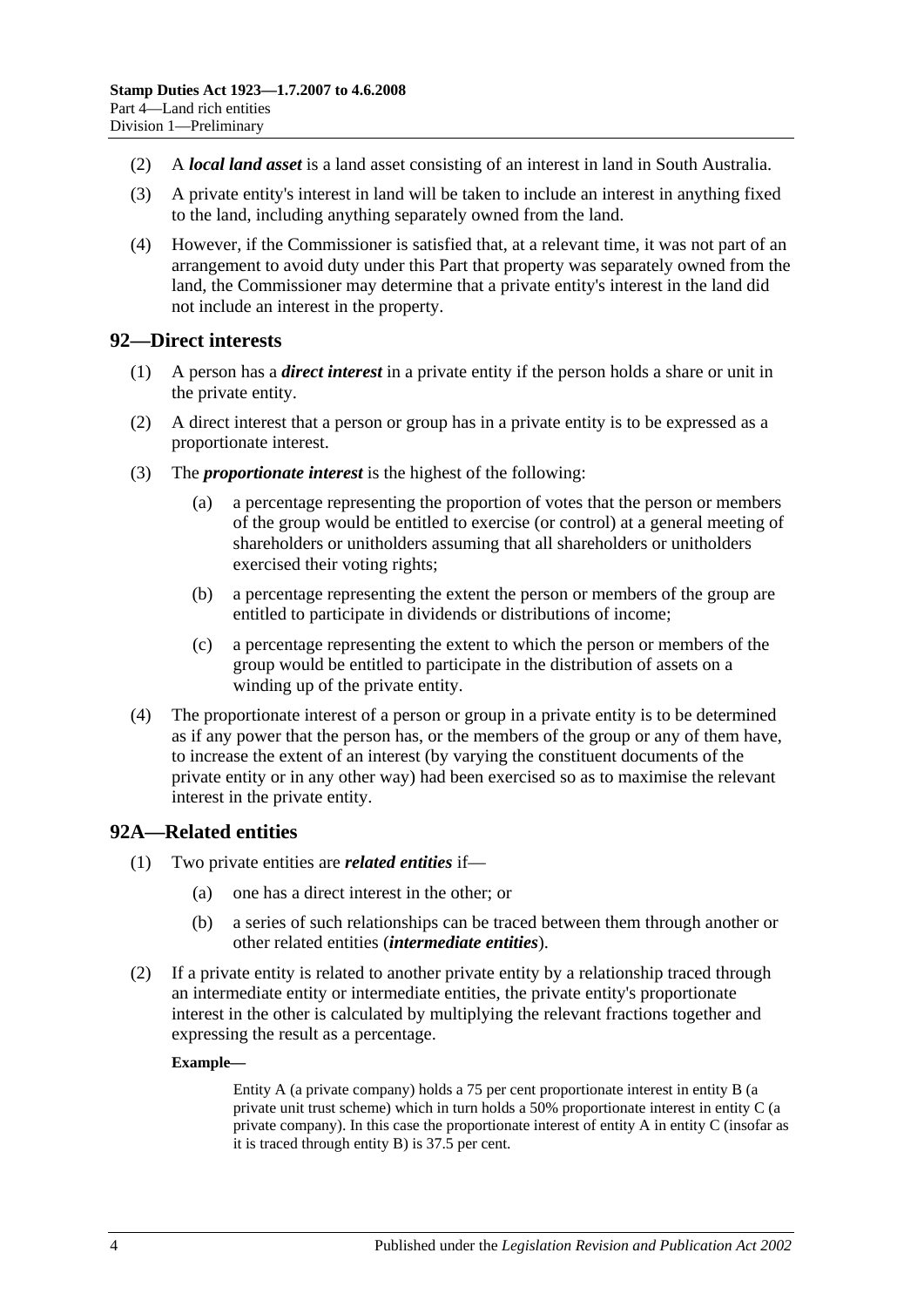### <span id="page-90-0"></span>**92B—Indirect interests**

- (1) If a person or group has a direct interest in a private entity (entity A) which is related to another private entity (entity B), the person or group has an *indirect interest* in entity B.
- (2) An indirect interest that a person or group has in a private entity is to be expressed as a proportionate interest.
- (3) The proportionate interest is calculated by multiplying together—
	- (a) a fraction representing the proportionate interest of the person or group in entity A; and
	- (b) a fraction representing entity A's proportionate interest in entity B,

and expressing the result as a percentage.

#### **Example—**

X holds a proportionate interest of 33⅓% in entity A (a private company) which in turn holds a 75% proportionate interest in entity B (a private unit trust scheme) which in turn holds a 50% proportionate interest in entity C (a private company). In this case the X's indirect interest in entity C is to be expressed as a proportionate interest of 12.5%.

## <span id="page-90-1"></span>**93—Notional interest in assets of related entity**

- (1) A private entity has a notional interest in an asset held beneficially by a related entity if—
	- (a) the private entity holds a significant interest in the related entity; or
	- (b) a chain of significant interests can be traced between the private entity and the related entity.

#### **Example—**

Entity A holds a 75% proportionate interest in entity B which in turn holds a 60% proportionate interest in entity C which in turn holds a 40% proportionate interest in entity D. In this case entity A has a notional interest in the assets held beneficially by entity B and entity C but not in the assets held by entity D.

(2) The value of the notional interest is calculated as follows:

 $V = V_1 \times P$ 

Where—

 $V_1$  is the unencumbered value of the asset:

*P* is a fraction representing the proportionate interest of the private entity in the related entity.

# **Division 2—Land rich entity**

# <span id="page-90-2"></span>**94—Land rich entity**

- (1) A private entity is a *land rich entity* if—
	- (a) the unencumbered value of the underlying local land assets of the private entity and associated private entities is \$1m or more; and
	- (b) the unencumbered value of the entity's underlying land assets comprises—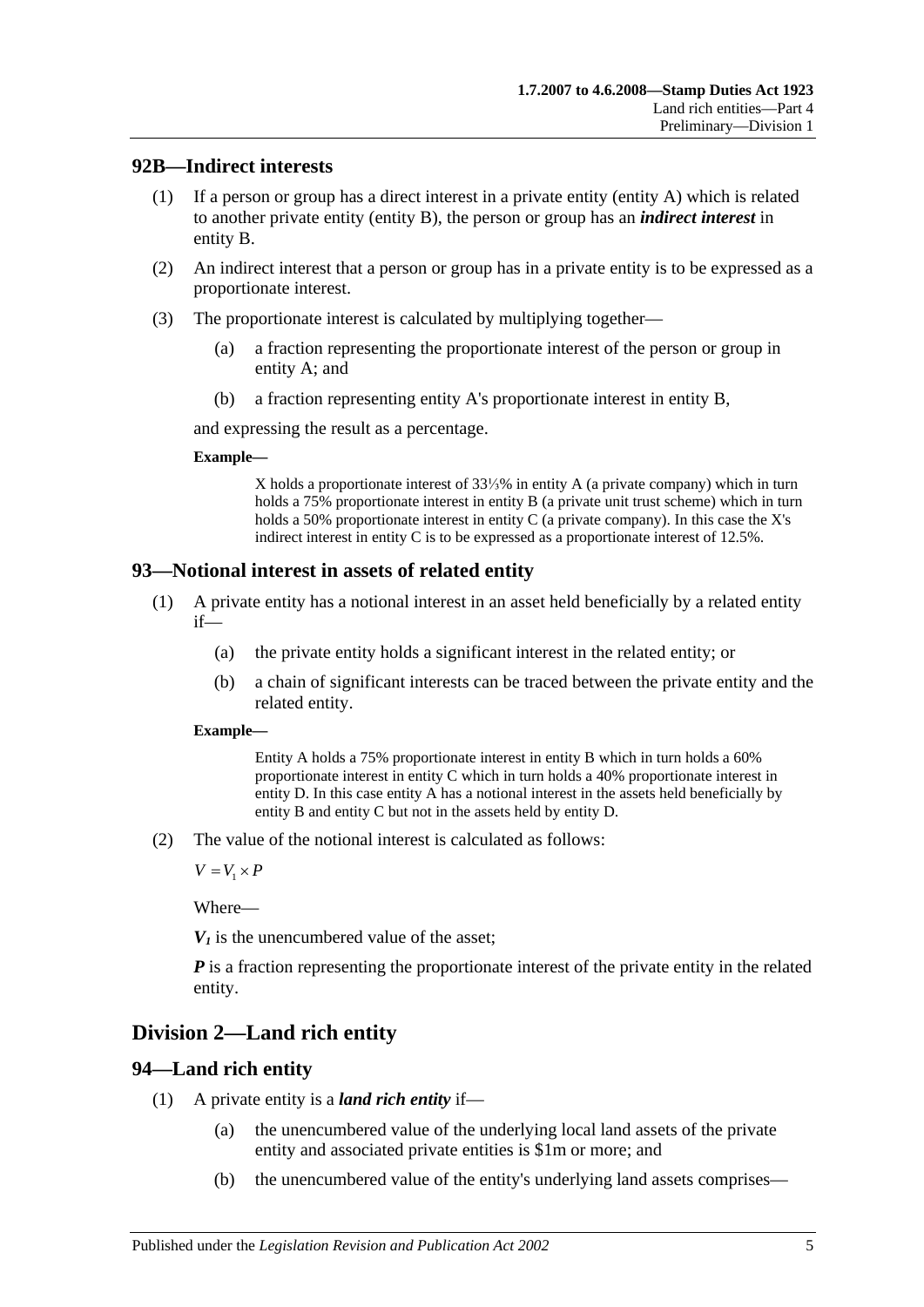- (i) in the case of a primary production entity—80 per cent or more; and
- (ii) in any other case—60 per cent or more,

of the unencumbered value of the entity's total underlying assets.

- <span id="page-91-2"></span>(2) In determining the unencumbered value of a private entity's total underlying assets, assets of the following classes are to be excluded from consideration—
	- (a) money in cash or on deposit with a financial institution;
	- (b) negotiable instruments;
	- (c) shares or units in a related private entity;
	- (d) contractual rights or interests other than—
		- (i) an interest in land arising from a contract or option to purchase the land; or
		- (ii) a right or interest under a loan transaction that is to be taken into account under [subsection](#page-91-0) (4); or
		- (iii) a right or interest that is to be taken into account under [subsection](#page-91-1) (5);
	- (e) monetary entitlements from shareholders or unitholders under the terms on which shares or units were issued;
	- (f) an asset of a class that is, under the regulations, to be excluded from consideration.
- <span id="page-91-3"></span>(3) Further, in determining the value of a private entity's total underlying assets as at a particular time, any asset (other than a land asset) acquired by the entity or a related entity within the previous 2 years is to be excluded from consideration unless the private entity satisfies the Commissioner that the asset was not acquired solely or mainly for the purpose of avoiding duty under this Part.
- <span id="page-91-0"></span>(4) A loan transaction is to be taken into account for the purposes of [subsection](#page-91-2)  $(2)(d)(ii)$ unless—
	- (a) the loan is repayable on demand or within 12 months of the date of the loan; or
	- (b) the loan is to a director, shareholder, trustee or beneficiary, or a relative of a director, shareholder, trustee or beneficiary, of the private entity or an associated private entity.
- <span id="page-91-1"></span>(5) A right or interest is to be taken into account for the purposes of [subsection](#page-91-3)  $(2)(d)(iii)$ if the Commissioner is satisfied that it was acquired in the course of the normal business of the entity and not as part of an arrangement to avoid duty under this Part.

# **Division 3—Dutiable transactions**

#### **95—General principle of liability to duty**

(1) A person or group that acquires a significant interest, or increases its significant interest, in a land rich entity notionally acquires an interest in the underlying local land assets of the entity and is liable to duty in respect of the notional acquisition.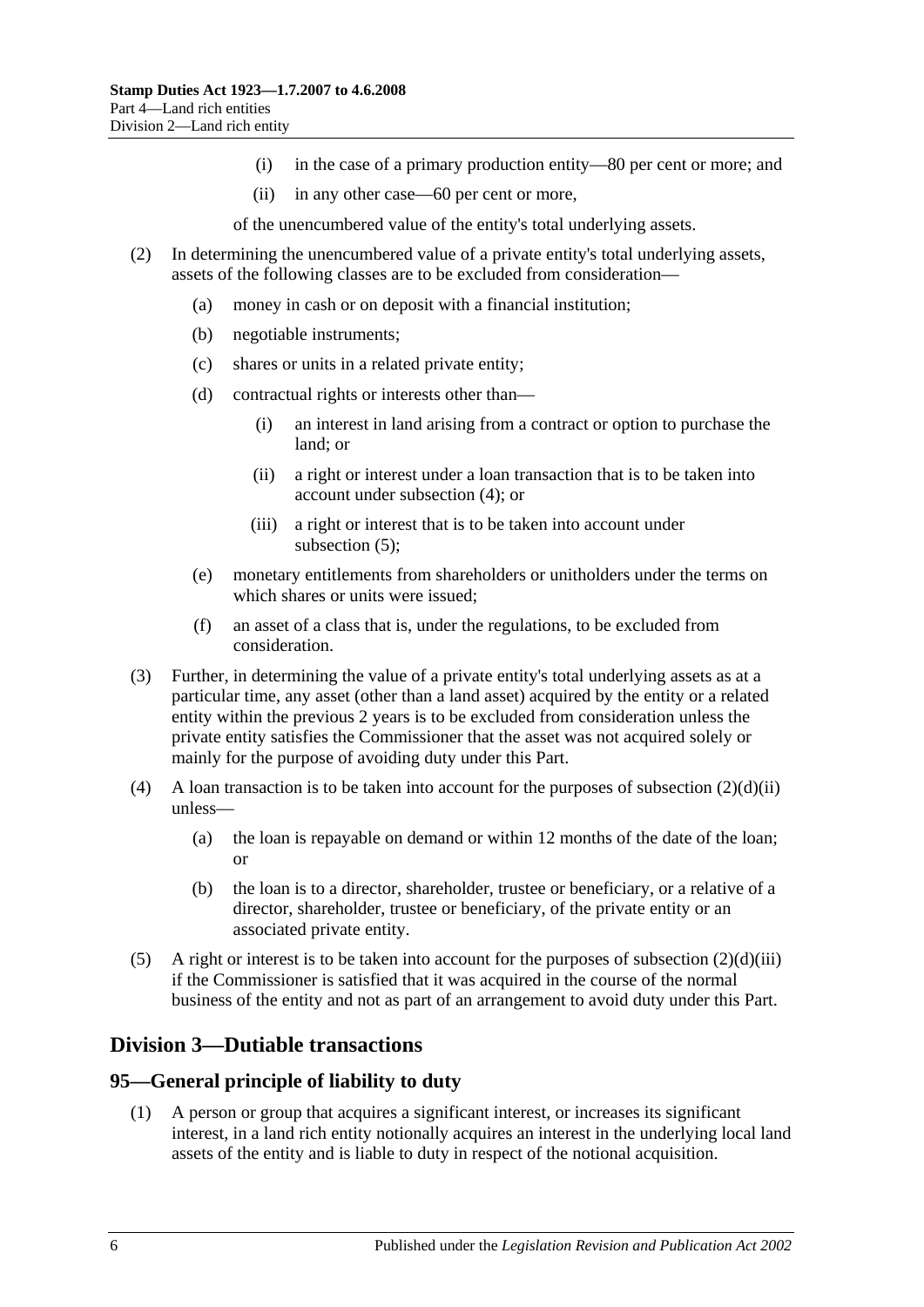- (2) The following transactions are therefore dutiable:
	- (a) a transaction as a result of which a person or group has a significant interest in a land rich entity; or
	- (b) a transaction as a result of which a person or group that has a significant interest in a land rich entity increases its significant interest in the entity.
- (3) A transaction is dutiable under this Part even though the person or group that has a significant interest, or increases its significant interest, in the land rich entity as a result of the transaction—
	- (a) is not a party to the transaction; or
	- (b) has a passive role in the transaction.
- (4) For example, any of the following is capable of being a dutiable transaction:
	- (a) an allotment of shares in a company or units in a unit trust scheme; or
	- (b) the variation or abrogation of rights attaching to shares in a company or units in a unit trust scheme; or
	- (c) the redemption, surrender or cancellation of shares in a company or units in a unit trust scheme.
- (5) However, if a private entity acquires a local land asset and, as a result of the acquisition, becomes a land rich entity, and conveyance duty is paid in respect of the transaction, the transaction is not dutiable under this Part.

#### **95A—Aggregation of interests**

- (1) If a person or group acquires an interest in a land rich entity that, when aggregated with an interest in the entity acquired by another person as a result of an associated transaction on the same day or within the preceding 3 years, amounts to a significant interest in the entity, then for the purposes of this Part—
	- (a) the person or group acquires that significant interest in the entity; and
	- (b) the person or group and any other person acquiring an interest in the entity as a result of the associated transaction are jointly and severally liable for the payment of duty in respect of the acquisition.
- (2) In this section—

*associated transaction*, in relation to the acquisition of an interest in a land rich entity by a person or group, means an acquisition of an interest in the entity by another person in circumstances in which—

- (a) those persons are acting in concert; or
- (b) the acquisitions form, evidence, give effect to or arise from substantially 1 arrangement, 1 transaction or 1 series of transactions.

#### <span id="page-92-0"></span>**95B—Primary production entities**

(1) This section applies to a transaction whereby a person or group acquires a significant interest, or increases its significant interest, in a relevant primary production entity if the entity ceases within the period of 3 years following the acquisition or increase to be a primary production entity.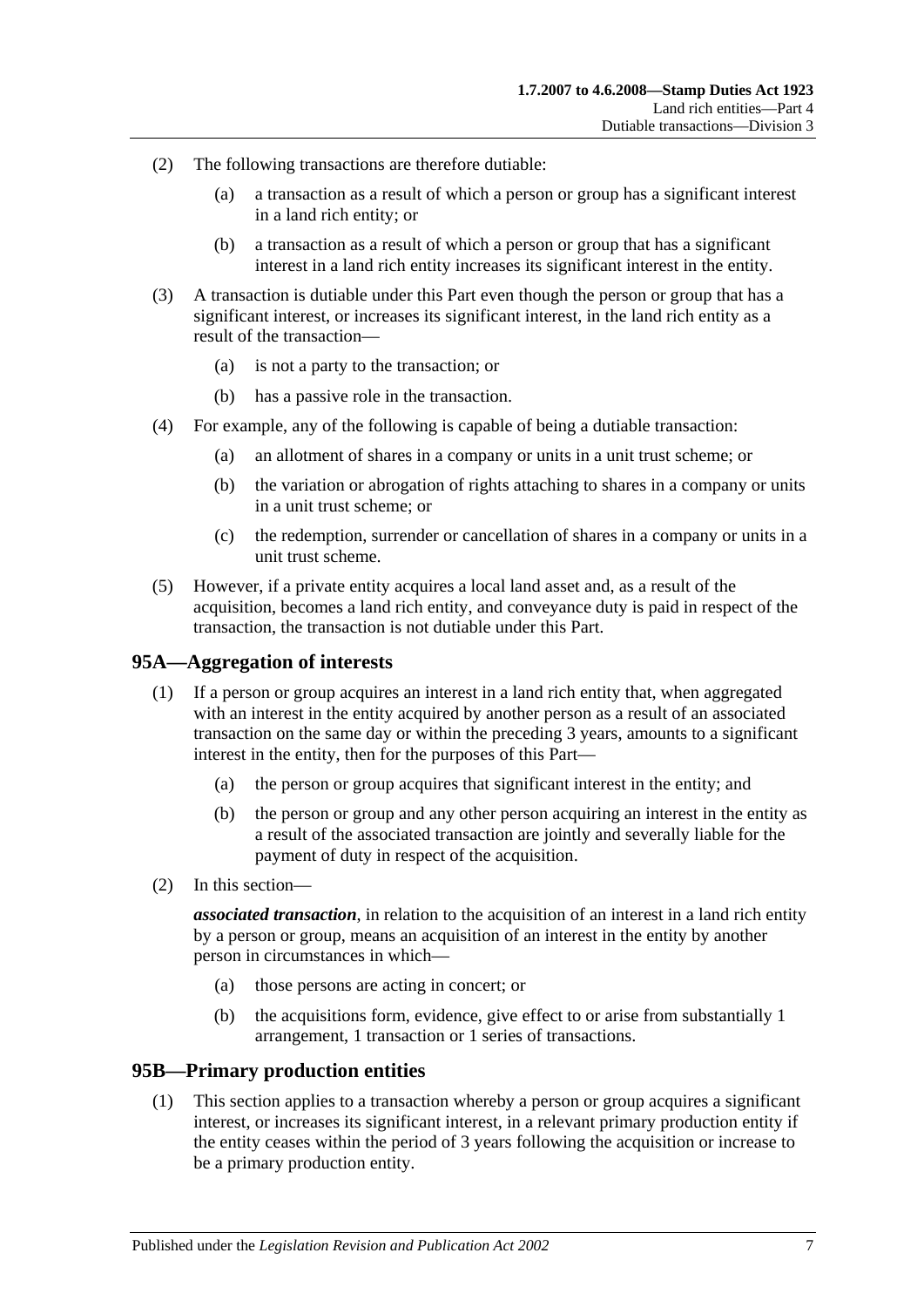- (2) Duty is payable under this Part in respect of a transaction to which this section applies as if the entity had not been a primary production entity at the time at which the person or group acquired or increased the interest in the entity.
- (3) In this section—

*relevant primary production entity* means a primary production entity that is not a land rich entity under [section](#page-90-2) 94(1) only because the unencumbered value of the entity's underlying land assets comprises less than 80 per cent of the unencumbered value of the entity's total underlying assets.

#### **96—Value of notional interest acquired as a result of dutiable transaction**

(1) If a person or group has, as a result of a dutiable transaction, a significant interest in a land rich entity the value of the notional interest acquired in the entity's underlying local land assets is determined as follows:

 $\overline{AV} = \overline{TV} \times \overline{P}$ 

Where—

*NV* is the value to be of the notional interest acquired.

*TV* is the total unencumbered value of all the entity's underlying local land assets.

*P* is the fraction representing the proportionate interest of the person or group in the entity.

(2) If a person or group that has a significant interest in a land rich entity increases its significant interest as a result of a dutiable transaction the value of the notional interest acquired in the entity's underlying local land assets is determined as follows:

 $NV = TV \times (P_2 - P_1)$ 

Where—

*NV* is the value to be ascertained.

*TV* is the total unencumbered value of all the entity's underlying local land assets.

 $P_1$  is the fraction representing the proportionate interest in the entity before the increase.

 $P_2$  is the fraction representing the proportionate interest in the entity after the increase.

#### <span id="page-93-0"></span>**97—Calculation of duty**

- (1) If the total unencumbered value of the entity's underlying local land assets is \$1.5m or more, duty in respect of a transaction under which a person or group acquires a significant interest in a land rich entity is to be equivalent to the duty payable on a conveyance of land with an unencumbered value equivalent to the value of the acquirer's notional interest in the entity's underlying local land assets.
- (2) If the total unencumbered value of the entity's underlying local land assets is less than \$1.5m, duty is to be calculated in accordance with the following formula:

$$
D = \left[ \frac{(TV - $1m)}{$30.5m} \times d_1 \right] + \left[ \left( 1 - \frac{(TV - $1m)}{$30.5m} \right) \times d_2 \right]
$$

Where—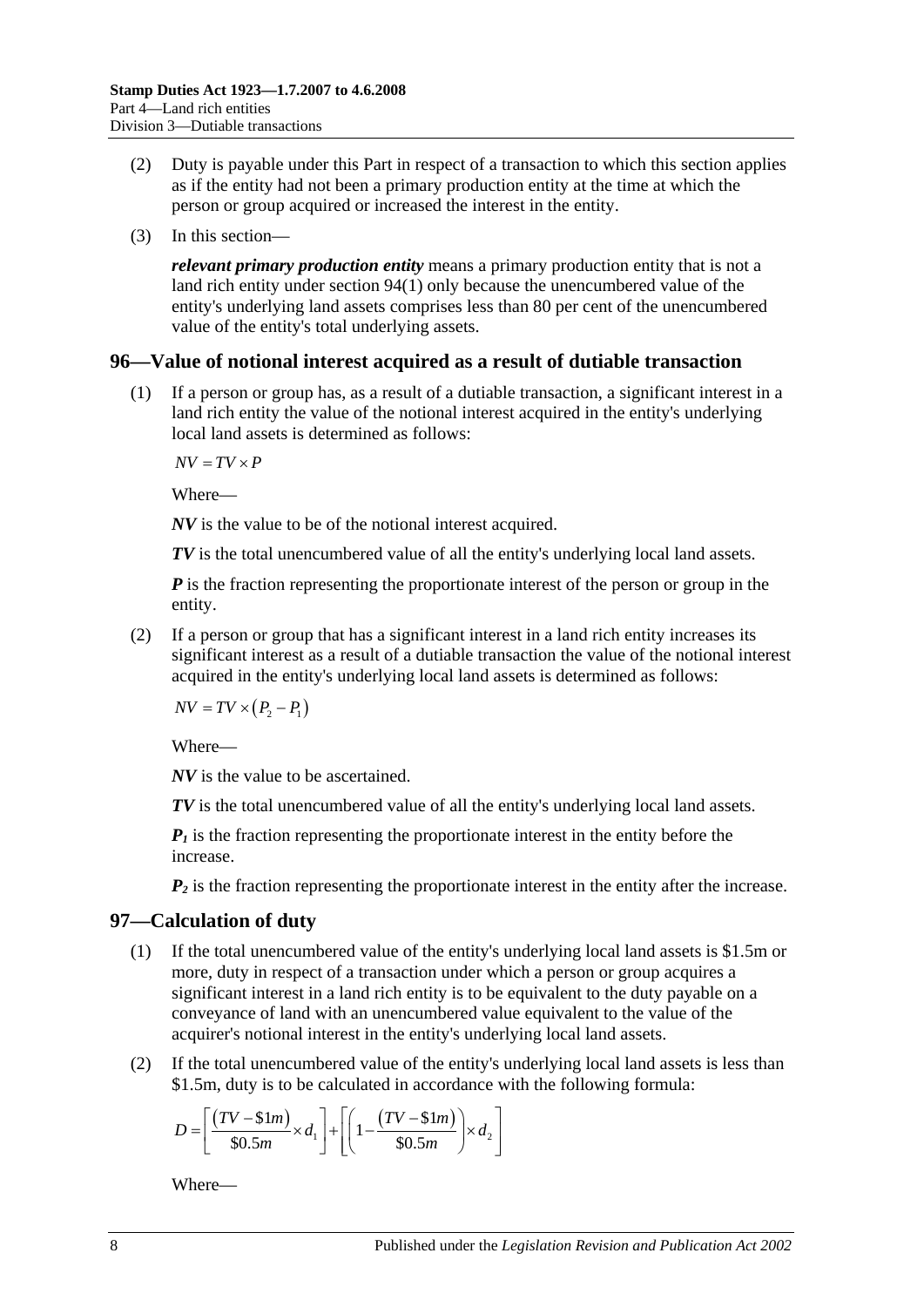*D* is the amount of the duty.

*TV* is the total unencumbered value of all the entity's underlying local land assets.

 $d_1$  is the duty that would be payable if [subsection](#page-93-0) (1) were applicable.

*d2* is the duty that would be payable in respect of a transaction for the acquisition of financial products with a dutiable value equivalent to the value of the notional interest.

(3) Duty on a dutiable transaction under which a person or group increases its significant interest in a land rich entity is to be calculated as follows:

 $D = d_1 - d_2$ 

Where—

*D* is the amount of the duty.

 $d_1$  is the amount that would have been payable if the person or group had acquired the whole of its interest in a single transaction at the time of the increase.

*d2* is the amount that would have been payable if the person or group had acquired its pre-existing interest in a single transaction at the time of the increase.

- (4) However, if any part of a significant interest in a land rich entity was acquired by the relevant person or group more than 3 years before the date of a dutiable transaction (the *earlier acquisition*), the duty calculated under the above provisions is to be rebated by a percentage representing the extent of the earlier acquisition as a proportion of the significant interest as a whole.
- (5) If a person or group acquires or increases a significant interest in a land rich entity through the acquisition of financial products or units in a private unit trust scheme and duty has been paid under this Act or a corresponding law in respect of the transaction for the acquisition of the financial products or units, the duty calculated under this section is to be reduced by the amount of the duty paid.

# **Division 4—Payment and recovery of duty**

#### **98—Acquisition statement**

- (1) Subject to [subsection](#page-94-0) (1a), if a dutiable transaction occurs, the person or group that acquires or increases its significant interest in the land rich entity must, within 2 months after the date of the dutiable transaction—
	- (a) lodge a return with the Commissioner; and
	- (b) pay the relevant amount of duty.

Maximum penalty: \$10 000.

- <span id="page-94-0"></span>(1a) A person or group that acquires or increases an interest in an entity by virtue of a transaction to which [section](#page-92-0) 95B applies must, within 2 months after the date on which the entity ceases to be a primary production entity—
	- (a) lodge a return with the Commissioner that specifies, in addition to the information required by [subsection](#page-95-0) (2)—
		- (i) that the entity has ceased to be a primary production entity; and
		- (ii) the date on which the cessation occurred; and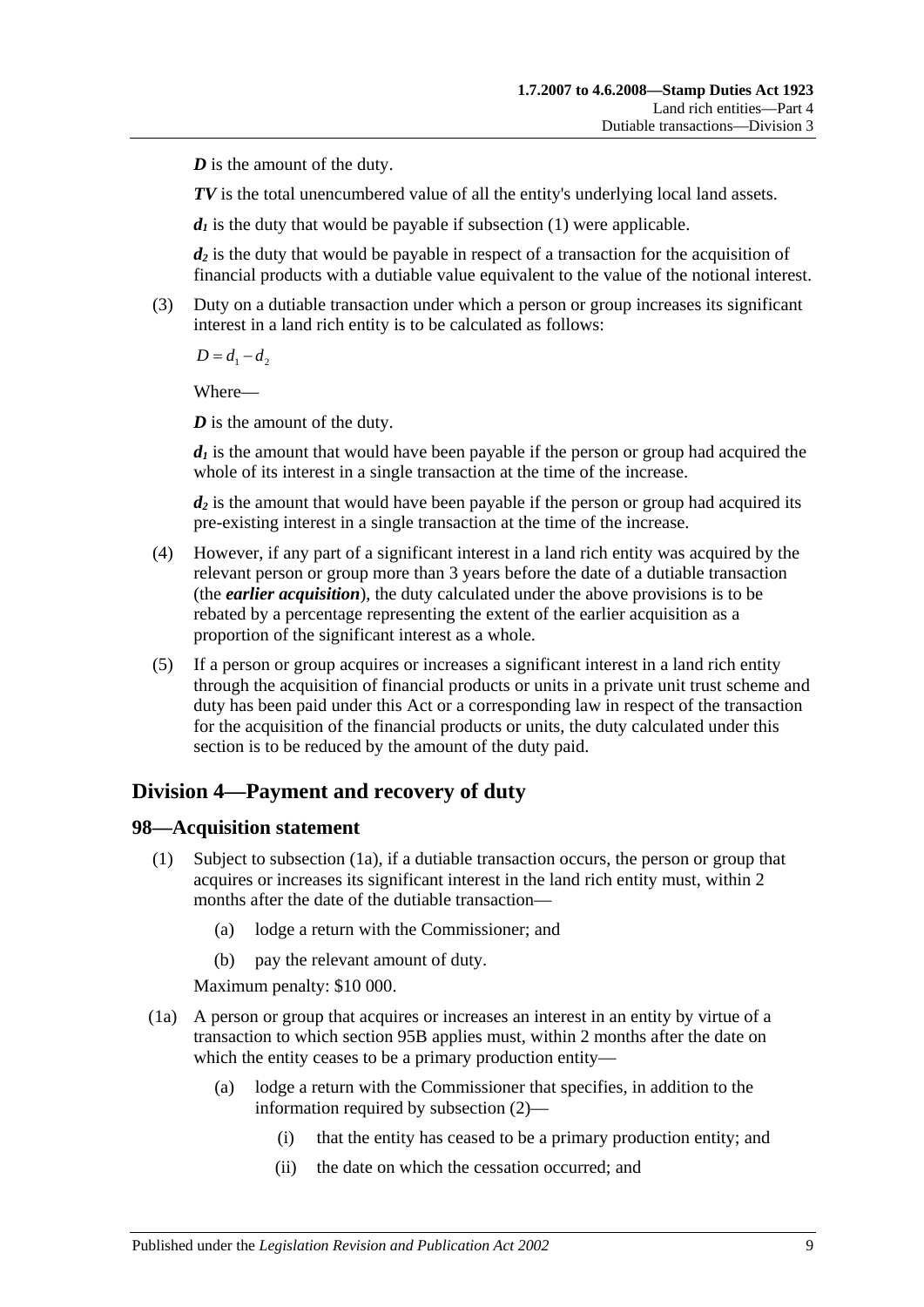(b) pay the relevant amount of duty.

Maximum penalty: \$10 000.

- <span id="page-95-0"></span>(2) The return must contain the following information:
	- (a) the name and address of the person, or the name and address of each member of the group, that has the significant interest or has increased its significant interest as a result of the transaction; and
	- (b) the date of the transaction; and
	- (c) particulars of—
		- (i) the interest acquired as a result of the transaction; and
		- (ii) any other interests held and the dates and circumstances of their acquisition; and
		- (iii) the underlying land assets and the underlying local land assets of the land rich entity as at the date of the transaction; and
		- (iv) the underlying assets of the land rich entity as at the date of the transaction; and
		- (v) amounts of duty paid under this Act or a corresponding law in relation to the acquisition of the significant interest in the land rich entity; and
	- (d) other information required by the Commissioner.

#### **99—Recovery from entity**

- (1) If a person or group fails to pay duty as required under this Part, the Commissioner may recover the duty, as a debt, from the relevant private entity.
- (2) Instead of, or as well as, proceeding against the private entity for recovery of duty as a debt, the Commissioner may register a charge on any of its land for the amount of the unpaid duty.
- (3) The Commissioner must give written notice of the registration of a charge under this section to—
	- (a) the registered proprietor of the land; and
	- (b) the person in default, or each member of the group in default.
- <span id="page-95-1"></span>(4) If the duty remains unpaid 6 months after the registration of the charge, the Commissioner may apply to the District Court for an order for the sale of the land.
- (5) On an application under [subsection](#page-95-1) (4), the Court may make an order for sale of the land by public auction and, in that event, the proceeds of sale are to be applied as follows:
	- (a) firstly—in payment of the costs of the sale and other costs of proceeding under this section; and
	- (b) secondly—in discharging liabilities secured by an instrument registered in priority to the registered charge; and
	- (c) thirdly—in discharging the liability to duty; and
	- (d) fourthly—in discharging other liabilities as directed by the Court; and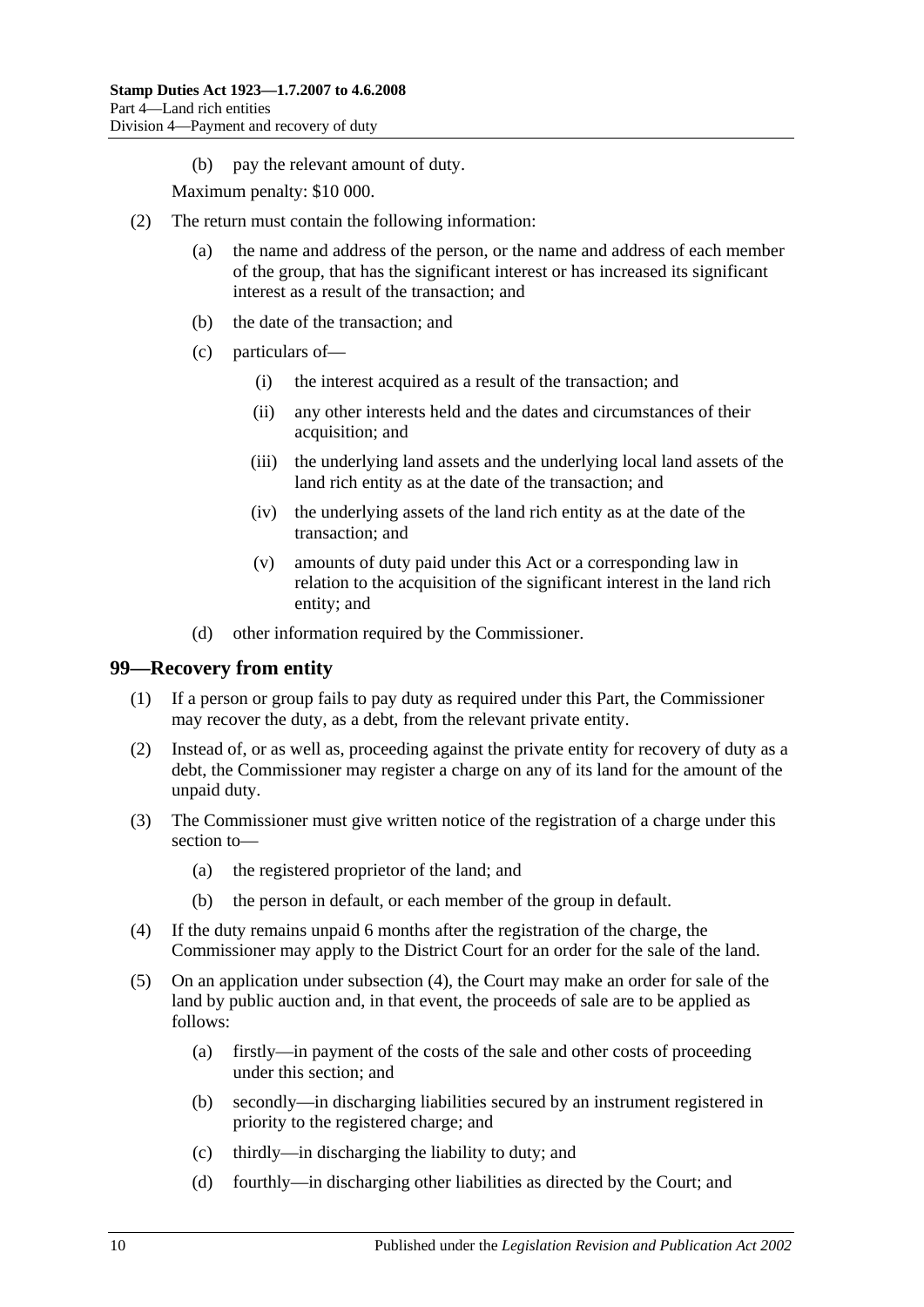- (e) fifthly—in payment to the registered proprietor of the land immediately before the completion of the sale.
- (6) If the Commissioner recovers duty under this section, the private entity may recover the amount paid to, or recovered from, the entity from the person or persons principally liable for the payment of the duty.

# **Division 5—Miscellaneous**

#### **100—Valuation of interest under contract or option to purchase land**

If an interest in land consists of an interest arising under a contract or option to purchase the land, the interest is to be valued, for the purposes of this Part, by subtracting from the market value of the land the amount that the purchaser under the contract or the holder of the option would be required to pay in order to complete the purchase.

#### **101—Exempt transactions**

(1) A transaction under which a person or a group acquires an interest in a land rich entity is exempt from duty under this Part if it takes place in circumstances in which a conveyance of an interest in the underlying local land assets would not attract *ad valorem* duty.

#### **Example—**

Suppose that A is entitled under the will of B to 60% of the shares in X Pty Ltd, a land rich entity, owning land in the State valued at \$2m. A's acquisition of the shares on distribution of the estate is exempt from duty because a conveyance of the land itself would, if it occurred in these circumstances (ie on distribution of the estate), be exempt from *ad valorem* duty.

- (2) The following transactions are exempt from duty under this Part:
	- (a) an acquisition of an interest in a land rich entity that takes place under a compromise or arrangement approved by a court under Part 5.1 of the *Corporations Act 2001* of the Commonwealth;
	- (b) a transaction exempted by regulation from duty under this Part.

#### **102—Multiple incidences of duty**

- (1) If it is possible under this Part to assess the incidence of duty in different ways in respect of the same transaction, duty will be assessed so as to maximise the return to the revenue but not so as to extend the incidence of duty beyond a single person or group identified in the assessment.
- (2) If a person or a group acquires a significant interest in a land rich entity, and another person or group later acquires a significant interest in the land rich entity without diminishing the former significant interest, the Commissioner may, if satisfied that it is just and equitable to do so, exempt the later acquisition, wholly or partly, from duty under this Part.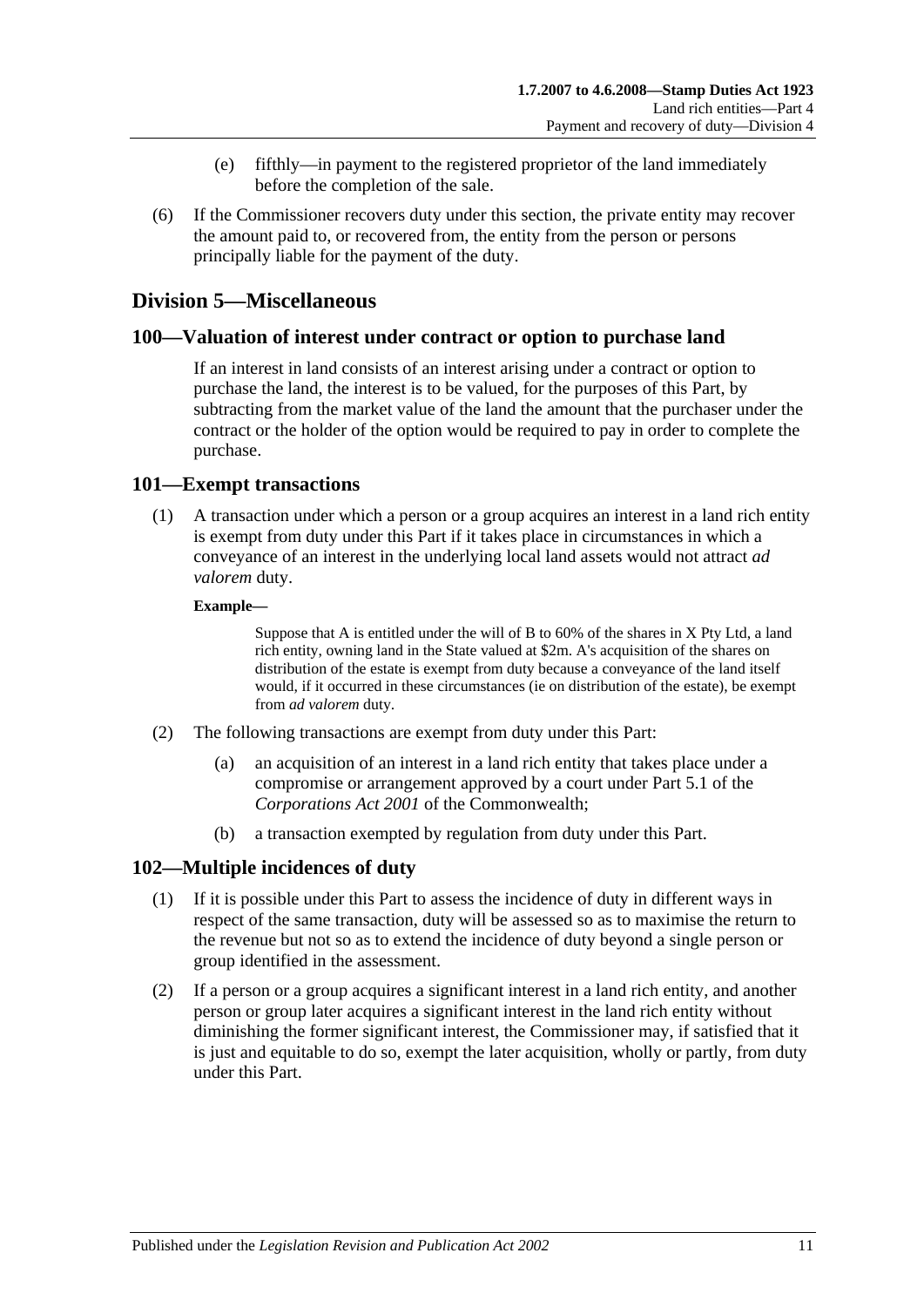#### **Example—**

Suppose the shares of X Pty Ltd, a land rich entity, are divided into Class A and Class B. The Class A shares confer rights to dividends but no rights to share in the distribution of assets on winding up of the company. The Class B shares confer no rights to dividends but do confer rights to share in the distribution of assets on the winding up of the company. Suppose that A acquires all the Class A shares and pays duty under this Part on the acquisition of a significant interest in the company. Suppose that B then acquires all the Class B shares. In this case, the Commissioner could, if satisfied that it would be just and equitable to do so, grant relief under the above subsection.

(3) If a group acquires a significant interest in a land rich entity as a result of a dutiable transaction, and a person or group that is a member or subgroup of the group acquires that significant interest from the group, the Commissioner may, if satisfied that it is just and equitable to do so, exempt the later acquisition, wholly or partly, from duty under this Part.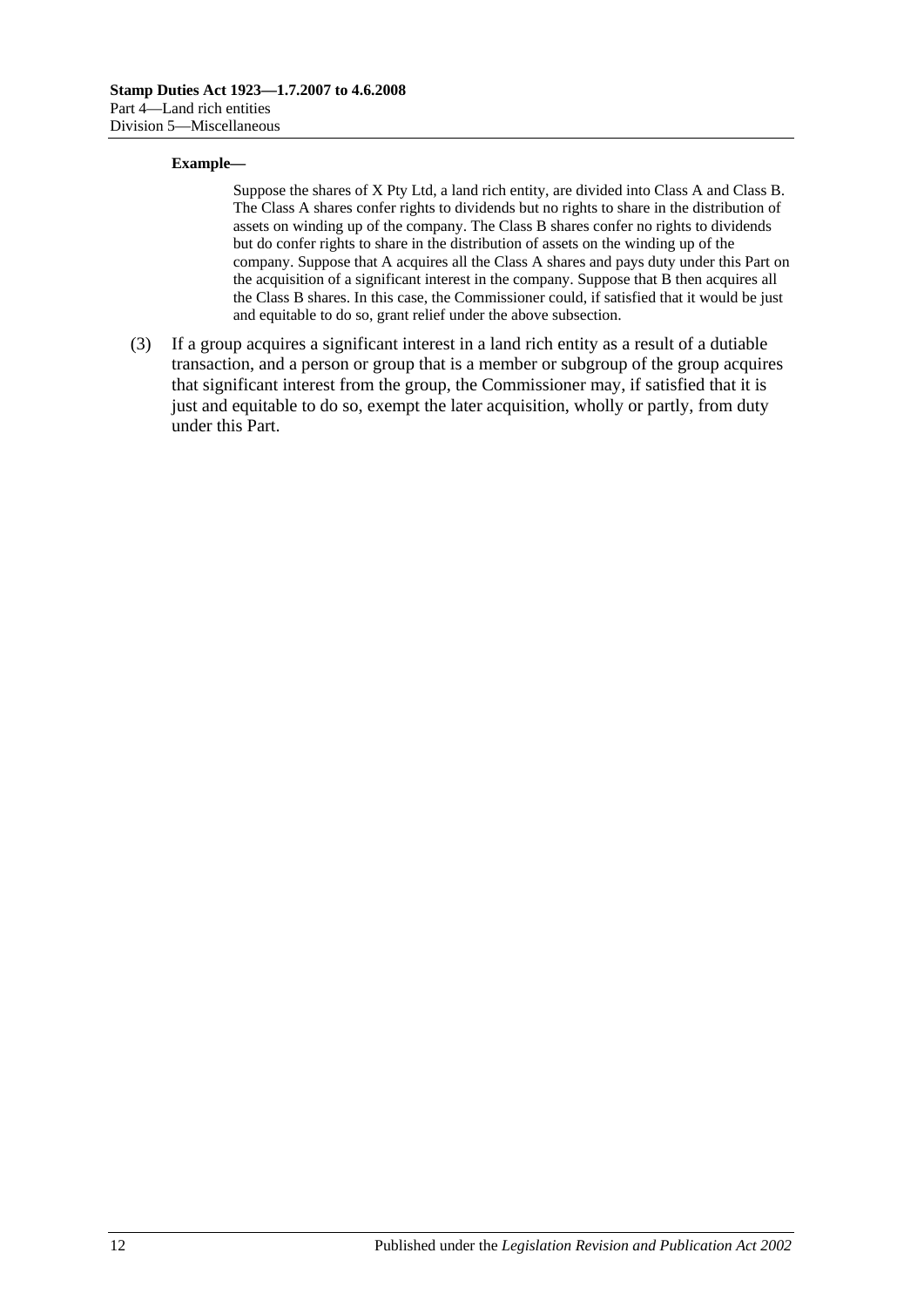# **Part 5—Miscellaneous provisions**

## **106—Spoiled or unused stamps**

- (1) Subject to any regulations made under this Act, the Commissioner may, on the application of any person in possession of stamps or stamped material unused or rendered useless by being inadvertently spoiled, give to that person, in lieu of the stamps or stamped material so spoiled or unused, other stamps (of the same or another denomination) of the same value or, at his discretion, money of the same value, deducting the proper allowance on purchase of stamps of the same description; but the Commissioner may, if he thinks it just to do so, refrain from making any such deduction.
- (2) For the purposes of Part 4 of the *[Taxation Administration Act](http://www.legislation.sa.gov.au/index.aspx?action=legref&type=act&legtitle=Taxation%20Administration%20Act%201996) 1996*
	- (a) an application under this section is to be taken to be an application for a refund; and
	- (b) the giving of stamps or money under this section is to be taken to be the making of a refund.

## **106A—Transfer of financial products not to be registered unless duly stamped**

- (1) A transfer of a financial product to which [Division 5](#page-85-1) of [Part 3A](#page-74-0) applies must not be registered by the corporation, company or society by which the financial product was issued—
	- (a) unless a proper instrument of transfer has been delivered to the corporation, company or society in which, in the case of a transfer by way of sale, the consideration therefor is expressed in terms of money and the actual date of sale and the date or dates of execution by the transferor and transferee are set out; and
	- (b) unless the instrument is duly stamped under this Act or is, under [subsection](#page-98-0) (1b), deemed to have been duly stamped.
- <span id="page-98-1"></span>(1a) Notwithstanding any other provision of this Act, where financial products are transferred pursuant to a takeover scheme, the Commissioner may, if he thinks it expedient to do so, upon payment of the duty payable in respect of the instruments of transfer, denote payment of the duty on a statement in the approved form.
- <span id="page-98-0"></span>(1b) Where payment of duty is denoted on a statement pursuant to [subsection](#page-98-1) (1a), each instrument of transfer to which the statement relates shall be deemed to have been duly stamped.
- (2) A transfer of a financial product (other than a CSF transaction within the meaning of [Part 3A\)](#page-74-0) on a sale or purchase to which [Division 2](#page-76-0) of [Part 3A](#page-74-0) applies must not be registered by the corporation, company or society by which the financial product was issued—
	- (a) unless a proper instrument of transfer has been delivered to the corporation, company or society; and
	- (b) unless the transfer is, under [section](#page-79-0) 90E(3), taken to have been duly stamped.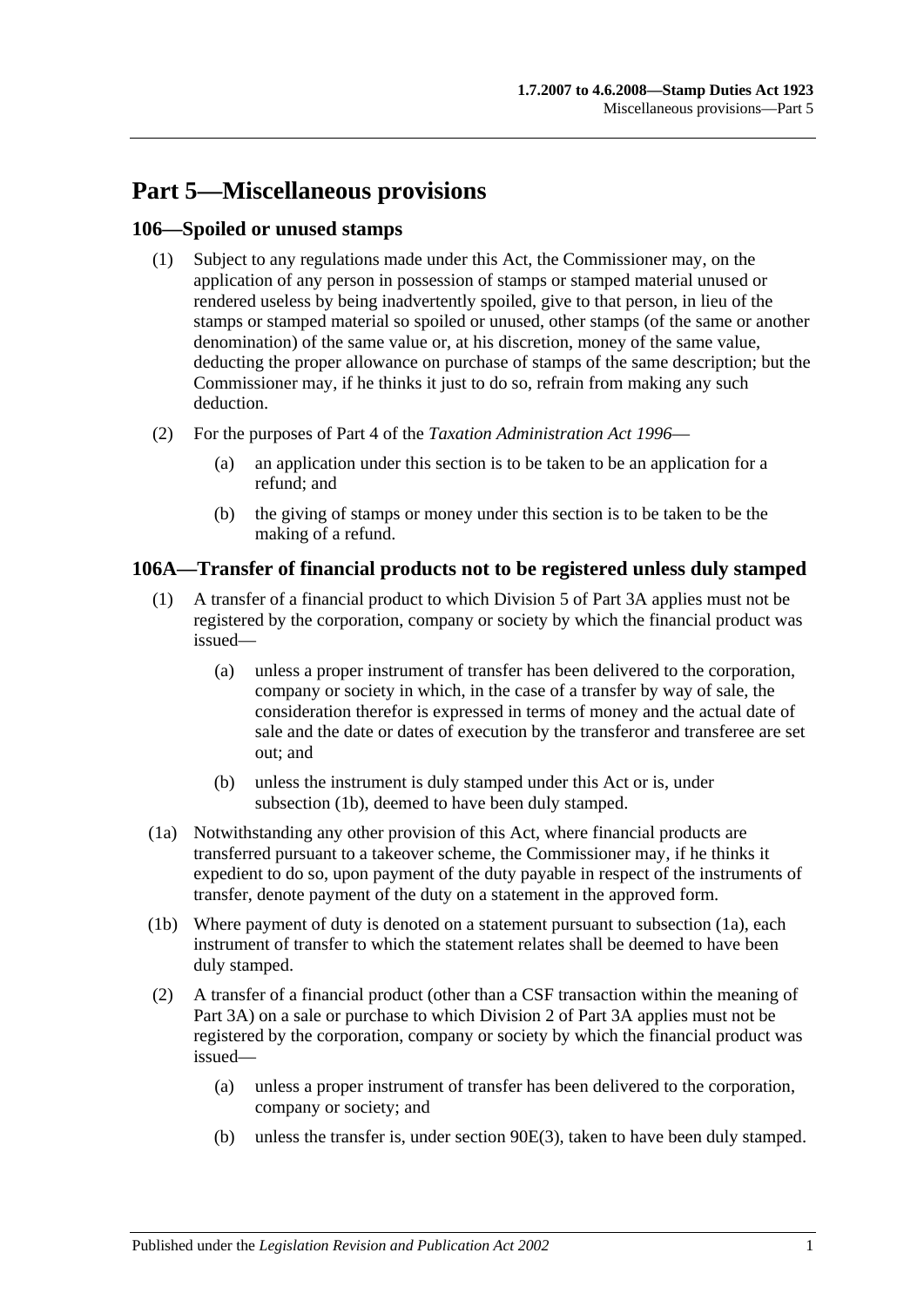- (3) After a transfer of any financial product has been registered by the corporation, company or society in this State, the instrument of transfer shall be retained in this State by the corporation, company or society for a period of not less than five years.
- (4) If a corporation, company or society contravenes or fails to comply with any of the provisions of this section, that corporation, company or society is guilty of an offence. Penalty: \$10 000.
- (5) The right or title of any transferee or subsequent holder of any financial product shall not be invalidated by reason only that the transfer of the financial product was registered by a corporation, company or society in contravention of the provisions of this section.

#### **107—Transfer of property to correct error**

- (1) If the Commissioner is satisfied, on application by a party to an instrument submitted for stamping, that the sole purpose of the instrument is to reverse or correct a disposition of property resulting from an error in an earlier instrument, the Commissioner may grant relief from stamp duty under this section.
- (2) The Commissioner may require the applicant to provide such information (verified if the Commissioner thinks fit by statutory declaration) as the Commissioner thinks necessary to decide the application.
- (3) If the Commissioner grants relief from stamp duty under this section, the duty chargeable on the instrument is ten dollars plus the amount (if any) by which the duty that would have been paid on the earlier instrument if it had been correctly made in the first instance exceeds the amount of duty actually paid on that instrument.

#### **108—Penalties for certain offences**

- <span id="page-99-0"></span>(1) Any person who—
	- (a) forges any die or stamp;
	- (b) impresses any material with a forged die;
	- (c) cuts, tears or in any way removes from any material any stamp with intent to make fraudulent use of the stamp or of any part thereof;
	- (d) mutilates any stamp with intent to make fraudulent use of any part thereof;
	- (e) fraudulently fixes or places upon any material, or upon any stamp, any stamp or part of a stamp which has been cut, torn or in any way removed from any other material or out of or from any other stamp;
	- (f) erases or otherwise removes from any stamped material any name, sum, date or other matter or thing therein written with the intent that any fraudulent use should be made of the stamp upon the material;
	- (g) knowingly sells or exposes for sale, or utters or uses, any forged stamp;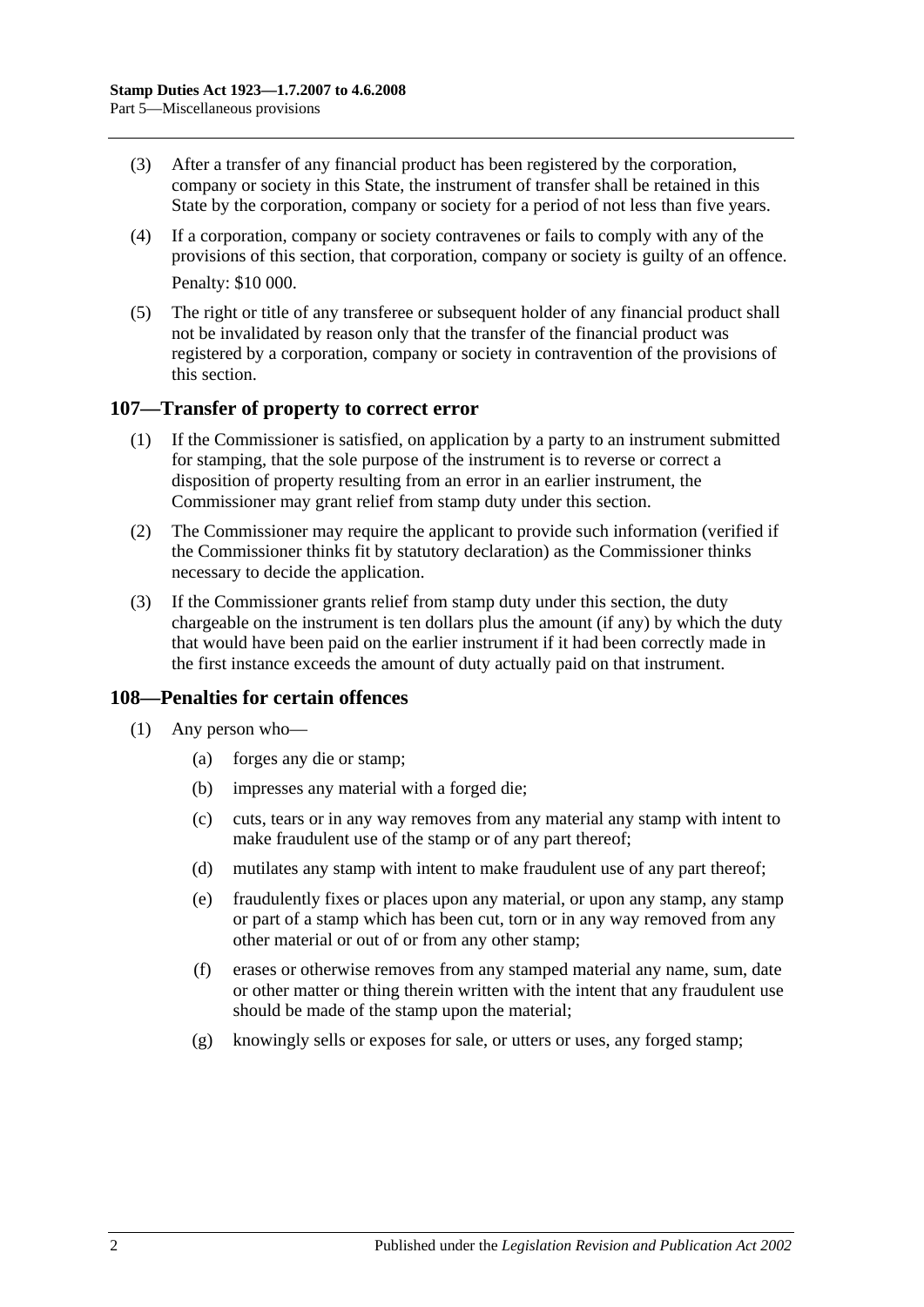<span id="page-100-0"></span>(h) knowingly and without lawful excuse (the proof of which lawful excuse shall lie on the person accused) has in his possession any forged die or stamp, or any stamp or part of a stamp which has been fraudulently cut, torn or otherwise removed from any material, or any stamp which has been fraudulently mutilated, or any stamped material out of which any name, sum, date or other matter or thing has been fraudulently erased or otherwise removed,

shall be guilty of an offence and liable to imprisonment for a term of not less than one year and not more than seven years.

(2) Any person who causes to be done, or knowingly assists in doing, any of the acts mentioned in [subsection](#page-99-0)  $(1)(a)$  to  $(h)$  shall be deemed to be guilty of the principal offence and shall be punishable accordingly.

## **109—Penalty for fraud**

Any person who—

- (a) fraudulently removes or causes to be removed from any instrument any adhesive stamp, or fraudulently affixes to any instrument any adhesive stamp which has been removed from any other instrument, with intent that the stamp may be used again; or
- (b) knowingly sells, offers for sale or utters any adhesive stamp which has been removed from any instrument, or utters any instrument having thereon any adhesive stamp which to his knowledge has been so removed; or
- (c) practises or is concerned in any fraudulent act, contrivance or device with intent to evade any duty under this Act,

is guilty of an offence.

Penalty: \$10 000 plus an amount equal to twice the amount of any duty sought to be evaded.

#### **111—Remedy for misappropriation**

- (1) The Supreme Court may, upon application by, or on behalf of, the Commissioner, grant a rule requiring any person who has received money payable by way of duty, or the executor or administrator of any such person, to show cause why he should not deliver to the Commissioner an account upon affidavit of any duty or sum of money received by that person, executor or administrator and why it should not be forthwith paid to the Commissioner.
- (2) The Court may make absolute such a rule and enforce by attachment or otherwise the payment of any such duty or sum of money as appears to be due, together with costs.

#### **112—Regulations**

- (1) The Governor may make such regulations and may authorise such forms as may be necessary from time to time for carrying this Act into effect and may, by any such regulation, impose a penalty not exceeding \$2 000 for any breach thereof.
- (2) Every such regulation and form, when published in the Gazette, shall have the force of law.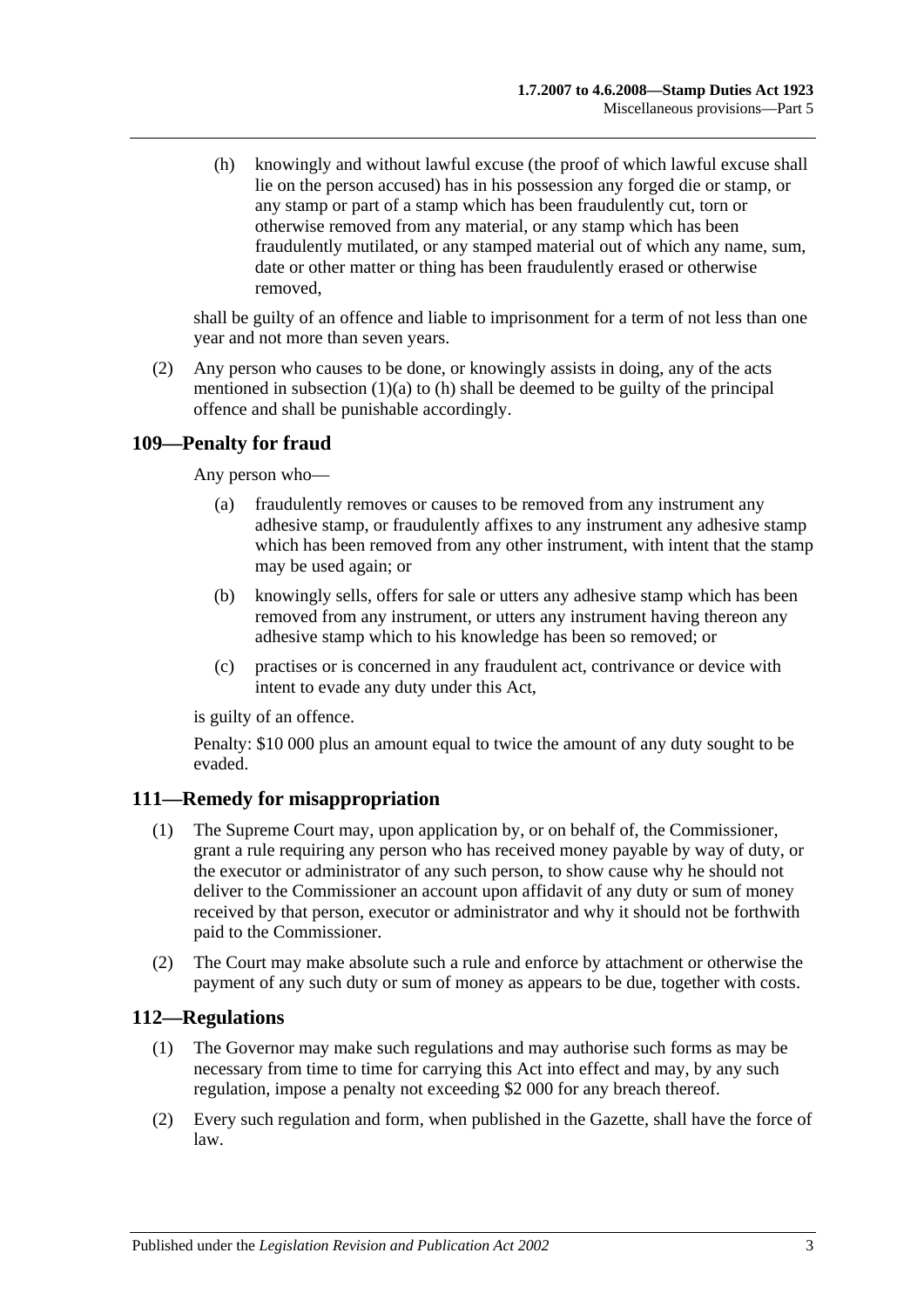- (3) Every such regulation shall be laid before both Houses of Parliament forthwith if Parliament is sitting and, if not, then within thirty days after the commencement of the next session.
- <span id="page-101-0"></span>(4) Regulations made under this section may prescribe any matters necessary or convenient to be prescribed or which are required or, expressly or by implication, authorised or permitted to be prescribed for the purposes of this Act.
- (5) Without limiting the generality of [subsection](#page-101-0) (4), the regulations may—
	- (a) be of general or limited application; and
	- (b) require the use of forms approved by the Commissioner for documents required or authorised to be used for the purposes of this Act or the regulations; and
	- (c) leave any other matter to be determined, varied or regulated according to the discretion of the Commissioner; and
	- (d) make different prescriptions according to prescribed circumstances.

#### **114—Exemption from stamp duty**

- (1) The Governor may, by proclamation, exempt any body or authority established by statute from the payment of duty under this Act.
- (2) The Governor may, by subsequent proclamation, vary or revoke a proclamation under this section.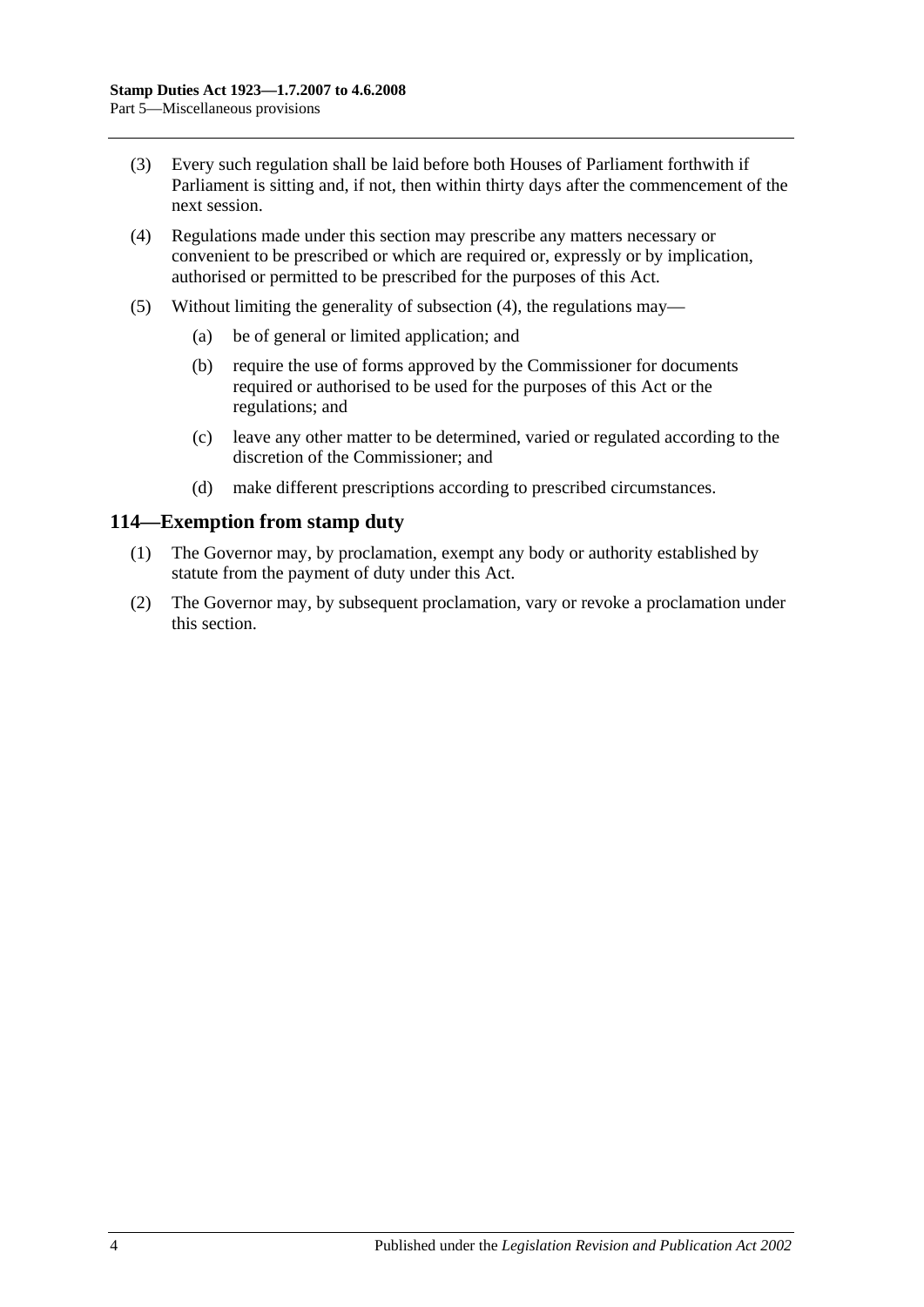# **Schedule 1—Transitional provisions**

#### **1—Commencement of consequential regulations**

Regulations under this Act that are consequential on the amendments made to this Act by the *[Statutes Amendment \(Financial Institutions\) Act](http://www.legislation.sa.gov.au/index.aspx?action=legref&type=act&legtitle=Statutes%20Amendment%20(Financial%20Institutions)%20Act%201999) 1999* or are consequential on the *Cheques and Payment Orders Amendment Act 1998* of the Commonwealth may come into operation on 1 December 1998 or on any subsequent day occurring before the regulations were made.

# <span id="page-102-0"></span>**Schedule 2—Stamp duties and exemptions Part 1—Specified instruments**

#### **1—Annual licence application or monthly return**

| (1) | Annual licence application or monthly return to be lodged by any company, person<br>or firm of persons, whether corporate or unincorporate, which carries on or<br>proposes to carry on in South Australia any life, personal accident, fire, fidelity,<br>guarantee, livestock, plate glass, marine or other assurance or insurance business<br>and whether the head office or principal place of business of that company, person<br>or firm is in South Australia or elsewhere- |                                                                                                                                                                                                                                                                                                                                                                                                  |                                                                                                       |          |  |  |  |
|-----|------------------------------------------------------------------------------------------------------------------------------------------------------------------------------------------------------------------------------------------------------------------------------------------------------------------------------------------------------------------------------------------------------------------------------------------------------------------------------------|--------------------------------------------------------------------------------------------------------------------------------------------------------------------------------------------------------------------------------------------------------------------------------------------------------------------------------------------------------------------------------------------------|-------------------------------------------------------------------------------------------------------|----------|--|--|--|
|     | (a)                                                                                                                                                                                                                                                                                                                                                                                                                                                                                | in the case of an annual licence application where the company, person<br>or firm has received or in any manner charged in account (whether<br>directly or by agents) premiums relating to life insurance within the<br>period of 12 months preceding the year for which the licence is to be<br>taken out—for every \$100 or fractional part of \$100 of those premiums                         | \$1.50                                                                                                |          |  |  |  |
|     | (ab)                                                                                                                                                                                                                                                                                                                                                                                                                                                                               | in the case of a monthly return where the company, person or firm has<br>received or in any manner charged in account (whether directly or by<br>agents) premiums relating to policies of any kind (other than life<br>insurance policies) within the month preceding the month in which the<br>return is required to be lodged-for every \$100 or fractional part of \$100<br>of those premiums |                                                                                                       |          |  |  |  |
|     | (b)                                                                                                                                                                                                                                                                                                                                                                                                                                                                                | where the company, person or firm has not, prior to applying for an<br>annual licence, transacted any assurance or insurance business-                                                                                                                                                                                                                                                           |                                                                                                       |          |  |  |  |
|     |                                                                                                                                                                                                                                                                                                                                                                                                                                                                                    | (i)                                                                                                                                                                                                                                                                                                                                                                                              | if the annual licence is required for the full period of twelve months                                | \$100.00 |  |  |  |
|     |                                                                                                                                                                                                                                                                                                                                                                                                                                                                                    | (ii)                                                                                                                                                                                                                                                                                                                                                                                             | if the annual licence is required for a shorter period than<br>twelve months, a proportionate part of | \$100.00 |  |  |  |
| (2) | For the purposes of this item, subject to the exemptions in subclause $(3)$ —                                                                                                                                                                                                                                                                                                                                                                                                      |                                                                                                                                                                                                                                                                                                                                                                                                  |                                                                                                       |          |  |  |  |
|     | (a)                                                                                                                                                                                                                                                                                                                                                                                                                                                                                | the premiums referred to in subclause $(1)(a)$ are net premiums and shall<br>be counted so as to exclude any amount in respect of stamp duty on the<br>annual licence application received or charged on or after 1 January,<br>1986, any commission or discount and any portion of those premiums<br>actually paid by way of reinsurance effected in South Australia with any                   |                                                                                                       |          |  |  |  |

other such company, person or firm; and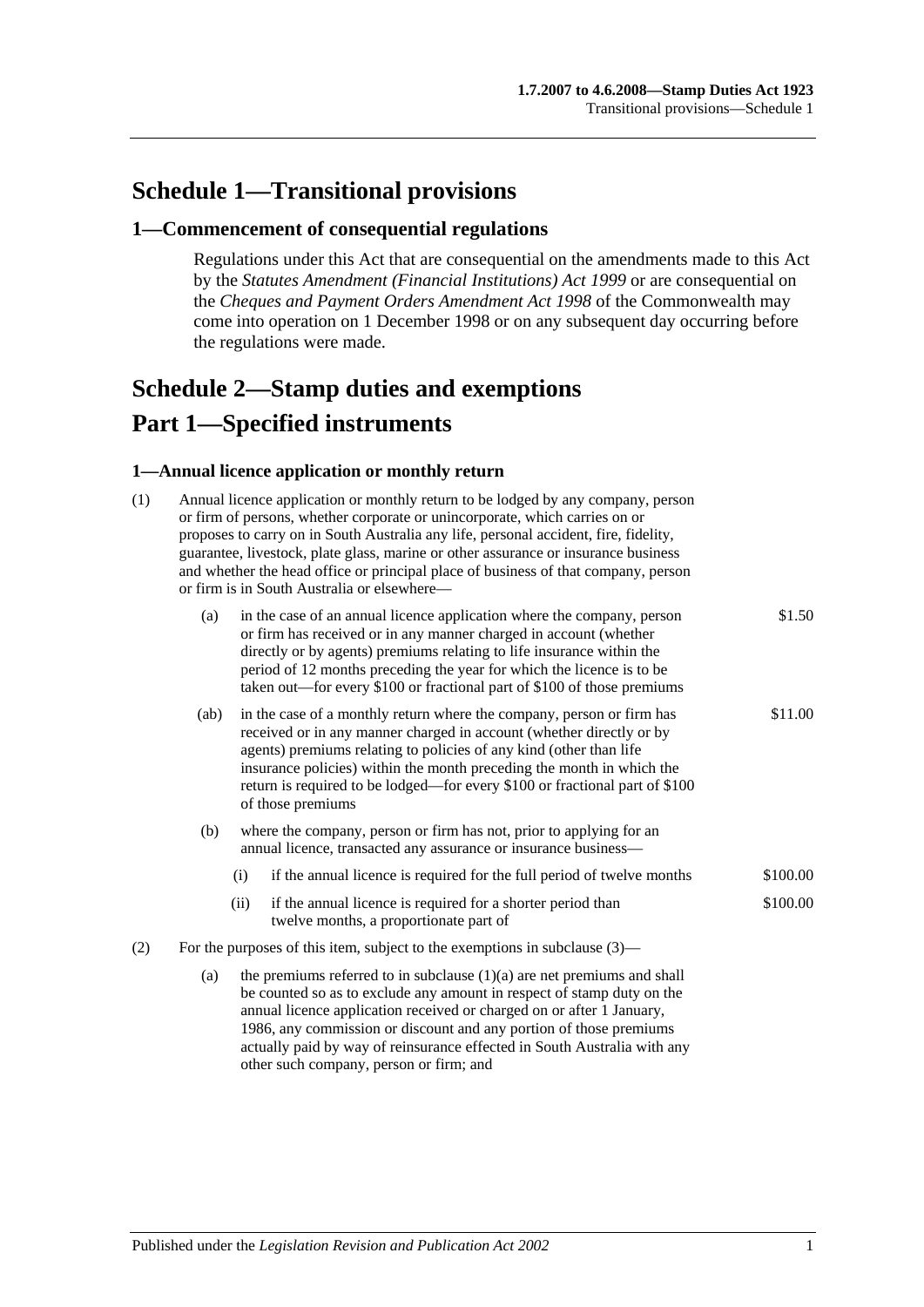- (b) in the case of an application for an annual licence to be taken out for the year commencing on 1 January, 1987, or a subsequent year, the amount of any premiums refunded during the period of 12 months preceding the year for which the annual licence is to be taken out (whether those premiums were received during that preceding period or earlier) shall be deducted from the amount of the premiums referred to in subclause  $(1)(a)$ ; and
- (c) the premiums referred to in subclause  $(1)(ab)$  must be counted so as to exclude any amount in respect of stamp duty received or charged on or after 1 January 1986, and any portion of those premiums actually paid by way of reinsurance effected in South Australia with any other such company, person or firm; and
- (d) in the case of a monthly return, there must be deducted from the amount of the premiums referred to in subclause  $(1)(ab)$  the amount of any refunds in respect of premiums (whenever received) made after the end of the month in respect of which duty was last paid under this item by the company, person or firm and before the commencement of the month in which the return is required to be lodged; and
- (e) no premiums received by any such company, person or firm for insurance risks outside South Australia, except life and personal accident insurance risks outside South Australia, shall be counted; and
- (f) in the case of a life insurance policy, any amount that is paid on or after 1 January, 1986, from an account established for investment to an account established for insurance of a risk shall be deemed to be a premium received under that policy for insurance of that risk; and
- (g) the duty in respect of any one licence under subclause  $(1)(a)$  shall not in any case be less than \$100.

#### (3) **Exemptions**

- 1. Premiums received or charged under any private guarantee fidelity insurance scheme promoted amongst and sustained solely for the benefit of the officers and servants of any particular public department, company, person or firm and not extended, either directly or indirectly, beyond such officers and servants.
- 2. Premiums received or charged under any scheme referred to in exemption 1 promoted amongst and sustained solely for the benefit of the officers and members of any friendly society or branch thereof and not extended, either directly or indirectly, beyond such officers and members.
- 3. Any premium or portion of a premium received or charged on or after 1 January, 1986, under a life insurance policy in respect of investment and not in respect of any risk insured by the policy.
- 4. Any premium received or charged under a policy in respect of a life or personal accident insurance risk where the principal place of residence of the policy owner is in the Northern Territory and the policy is registered in a registry kept in the Northern Territory pursuant to the *Life Insurance Act 1945* of the Commonwealth.
- 5. Any premium or portion of a premium received or charged on or after the first day of January, 1985, under a policy of workers compensation insurance where the premium or portion is referable to insurance against liability to pay workers compensation in respect of workers under the age of 25 years.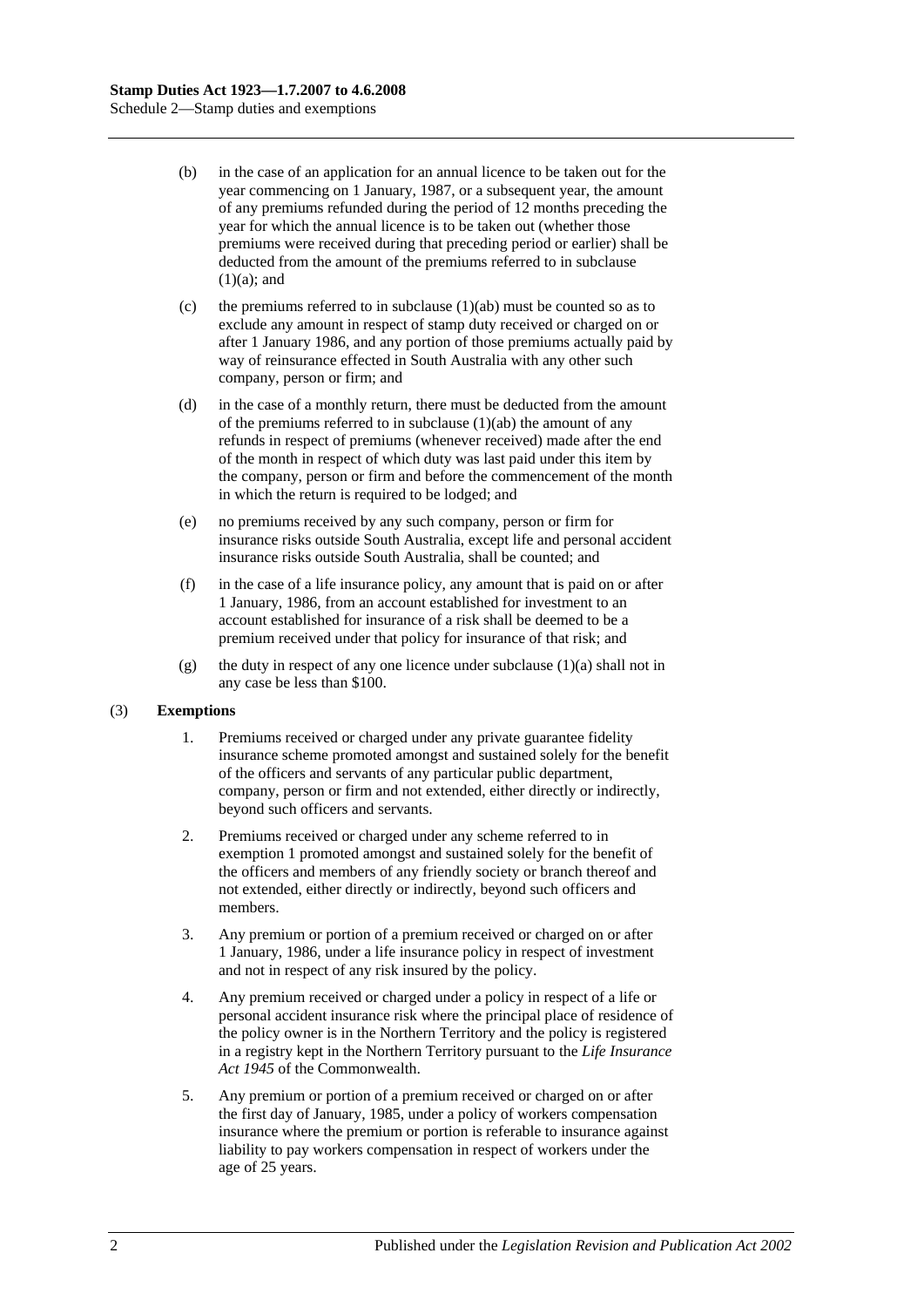|     | 6.                                                                                                                       |                                                                                              | Any premium or portion of a premium received or charged on or after<br>the first day of January, 1985, under a policy of insurance by a registered<br>medical benefits organisation within the meaning of the National Health<br>Act 1953 of the Commonwealth where the premium or portion is<br>referable to insurance against medical, dental or hospital expenses. |                                                                                                                         |  |  |  |  |
|-----|--------------------------------------------------------------------------------------------------------------------------|----------------------------------------------------------------------------------------------|-----------------------------------------------------------------------------------------------------------------------------------------------------------------------------------------------------------------------------------------------------------------------------------------------------------------------------------------------------------------------|-------------------------------------------------------------------------------------------------------------------------|--|--|--|--|
|     | 7.                                                                                                                       |                                                                                              | Any premium or portion of a premium received or charged on or after<br>1 January, 1986, under any life insurance policy, being a policy for the<br>payment of an annuity to the person insured.                                                                                                                                                                       |                                                                                                                         |  |  |  |  |
|     | 8.                                                                                                                       |                                                                                              | Any premium or portion of a premium received or charged on or after<br>1 November, 1986, in respect of the insurance of the hull of a marine<br>craft used primarily for commercial purposes or in respect of the<br>insurance of goods carried by railway, road, air or sea or of the freight on<br>such goods.                                                      |                                                                                                                         |  |  |  |  |
|     |                                                                                                                          |                                                                                              | 2—Application to register or transfer registration of motor vehicle                                                                                                                                                                                                                                                                                                   |                                                                                                                         |  |  |  |  |
| (1) | Application to register or transfer the registration of a motor vehicle—component<br>payable in respect of registration- |                                                                                              |                                                                                                                                                                                                                                                                                                                                                                       |                                                                                                                         |  |  |  |  |
|     | (a)                                                                                                                      | where the value of the motor vehicle (not being a commercial motor<br>vehicle or a trailer)- |                                                                                                                                                                                                                                                                                                                                                                       |                                                                                                                         |  |  |  |  |
|     |                                                                                                                          | (i)                                                                                          | does not exceed \$1 000—for every \$100 or fractional part of \$100<br>of that value                                                                                                                                                                                                                                                                                  | \$1.00                                                                                                                  |  |  |  |  |
|     |                                                                                                                          | (ii)                                                                                         | exceeds \$1 000, but does not exceed \$2 000                                                                                                                                                                                                                                                                                                                          | \$10.00 plus \$2.00<br>for every \$100 or<br>fractional part of<br>\$100 of the excess<br>over \$1 000 of<br>that value |  |  |  |  |
|     |                                                                                                                          | (iii)                                                                                        | exceeds \$2 000, but does not exceed \$3 000                                                                                                                                                                                                                                                                                                                          | \$30.00 plus \$3.00<br>for every \$100 or<br>fractional part of<br>\$100 of the excess<br>over \$2 000 of<br>that value |  |  |  |  |
|     |                                                                                                                          | (iv)                                                                                         | exceeds \$3 000                                                                                                                                                                                                                                                                                                                                                       | \$60.00 plus \$4.00<br>for every \$100 or<br>fractional part of<br>\$100 of the excess<br>over \$3 000 of<br>that value |  |  |  |  |
|     | (b)                                                                                                                      | where the value of the motor vehicle (being a commercial motor vehicle<br>or a trailer)—     |                                                                                                                                                                                                                                                                                                                                                                       |                                                                                                                         |  |  |  |  |
|     |                                                                                                                          | (i)                                                                                          | does not exceed \$1 000—for every \$100 or fractional part of \$100<br>of that value                                                                                                                                                                                                                                                                                  | \$1.00                                                                                                                  |  |  |  |  |
|     |                                                                                                                          | (ii)                                                                                         | exceeds \$1 000, but does not exceed \$2 000                                                                                                                                                                                                                                                                                                                          | \$10.00 plus \$2.00<br>for every \$100 or<br>fractional part of<br>\$100 of the excess<br>over \$1 000 of<br>that value |  |  |  |  |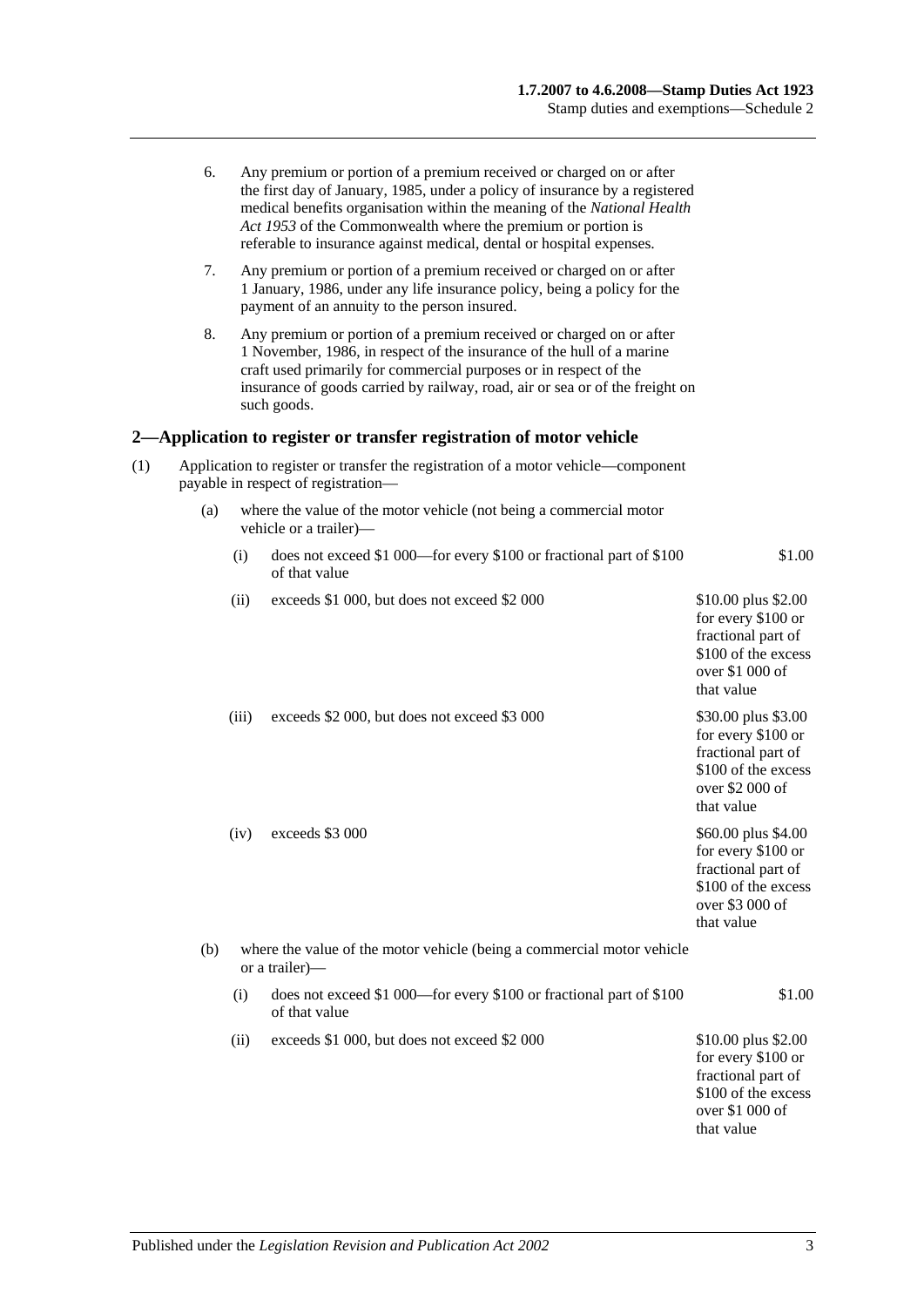(iii) exceeds  $$2\,000$   $$30.00 \, \text{plus } $3.00$ 

for every \$100 or fractional part of \$100 of the excess over \$2 000 of that value

(c) if the application is not exempt from duty but the amount of the duty would, apart from this paragraph, be less than \$5, the component in respect of registration is to be \$5.

#### (2) **Exemptions from component payable under subclause (1) in respect of registration**

- 1. Any application to register a motor vehicle made by a person who carries on the business of selling motor vehicles if the application is made by that person for the purpose of selling the motor vehicle to which the application relates to another person in the ordinary course of that business or for the purpose of demonstrating such motor vehicle to prospective purchasers thereof and such motor vehicle has not been previously registered (whether in this State or elsewhere in the Commonwealth).
- 2. Any application to register a motor vehicle that has been previously registered (whether in this State or elsewhere in Australia) or any application to transfer the registration of a motor vehicle that has been previously registered (whether in this State or elsewhere in Australia) to a dealer if the application is being made by that dealer for the purpose of the resale by him to another person of the motor vehicle to which the application relates and the resale is in the ordinary course of the business of the dealer.
- 3. Any application to register a motor vehicle or to transfer the registration of a motor vehicle made by a person or body who or which is entitled to registration, without fee, of the vehicle to which the application relates.
- 4. Any application to register or to transfer the registration of a trailer that is not a heavy vehicle.
- 5. Any application to register a motor vehicle or to transfer the registration of a motor vehicle made by the Crown or by any statutory body or authority which holds its assets for and on account of the Crown or by any person on behalf of the Crown or of any such body or authority.
- 5A. Any application to register a motor vehicle or to transfer the registration of a motor vehicle made under the scheme established for the registration of motor vehicles used for or in connection with Government or Government sponsored services and known as "the Continuous Government Registration Scheme".
- 6. Any application to register a motor vehicle or to transfer the registration of a motor vehicle to the extent that *ad valorem* stamp duty has already been paid, or is payable, on another instrument by which or by virtue of which the property in the motor vehicle was, or will be, legally or equitably transferred to, or vested in, the applicant.
- 7. Any application to register or to transfer the registration of a motor vehicle made by an executor or administrator of, or by any person administering the estate of, a deceased person if the application is made only for the purpose of the transfer of the motor vehicle to a person beneficially entitled thereto or for the purpose of the sale of the motor vehicle in the course of winding up the estate.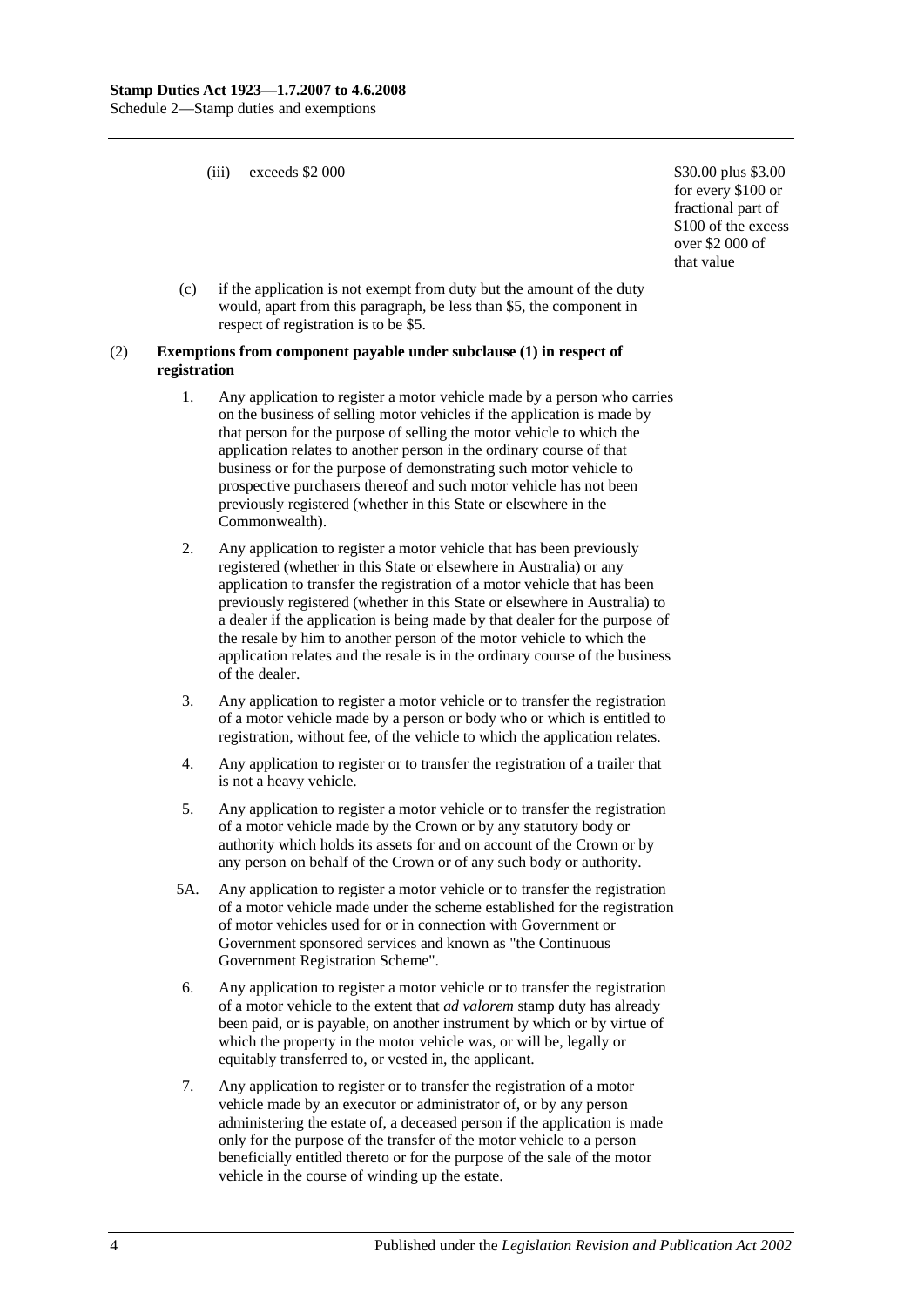- 8. Any application to transfer the registration of a motor vehicle made by an owner who has repossessed that motor vehicle pursuant to a hire-purchase agreement or made by an owner in pursuance of the return of the motor vehicle to that owner by the hirer voluntarily where the vehicle is the subject of a hire-purchase agreement or upon the termination of a hiring agreement (not being a hire-purchase agreement).
- 9. Any application to register or to transfer the registration of a motor vehicle in which seating for not less than twelve adult passengers is provided and which is to be used solely or predominantly for the carriage of passengers for hire or reward.
- 10. Any application to register a motor vehicle in, or to transfer the registration of a motor vehicle to, the name of a council as defined in the *[Local Government Act](http://www.legislation.sa.gov.au/index.aspx?action=legref&type=act&legtitle=Local%20Government%20Act%201999) 1999* or a subsidiary of a council under that Act.
- 10A. Any application to register a motor vehicle where the vehicle is to be conditionally registered under section 25 of the *[Motor Vehicles Act](http://www.legislation.sa.gov.au/index.aspx?action=legref&type=act&legtitle=Motor%20Vehicles%20Act%201959) 1959* and the application is of a class declared by regulation under that Act to be exempt from stamp duty.
- 11. Any application to register a motor vehicle in, or transfer the registration of a motor vehicle to, the name of a person who—
	- (a) is entitled under section 38 of the *[Motor Vehicles Act](http://www.legislation.sa.gov.au/index.aspx?action=legref&type=act&legtitle=Motor%20Vehicles%20Act%201959) 1959* to have the motor vehicle registered at a reduced registration fee; and
	- (b) is not enjoying the benefit of this exemption in respect of any other motor vehicle currently owned by the person.
- 12. Any application to register a motor vehicle in, or to transfer the registration of a motor vehicle to, the name of a person who satisfies the Registrar of Motor Vehicles—
	- (a) that he is licensed under the law of another State or Territory of the Commonwealth to carry on the business of buying, selling or exchanging second-hand or used motor vehicles; and
	- (b) that the application is being made by that person for the purpose of the resale by him to another person of the motor vehicle to which the application relates; and
	- (c) that such resale is in the ordinary course of the business of that person.
- 13. Any application to register a motor vehicle in, or to transfer the registration of a motor vehicle to, the name of a person who satisfies the Registrar of Motor Vehicles—
	- (a) that he is the owner of the motor vehicle; and
	- (b) that, in consequence of the loss by him of the use of one or both of his legs, he is permanently unable to use public transport; and
	- (c) that the motor vehicle will be wholly or mainly used for transporting himself; and
	- (d) that he is not enjoying the benefit of this exemption in respect of any other motor vehicle currently owned by him.
- 14. Any application to register a motor vehicle in, or to transfer the registration of a motor vehicle to, the name of a person who satisfies the Registrar of Motor Vehicles—
	- (a) that the motor vehicle is the subject of a hire-purchase agreement; and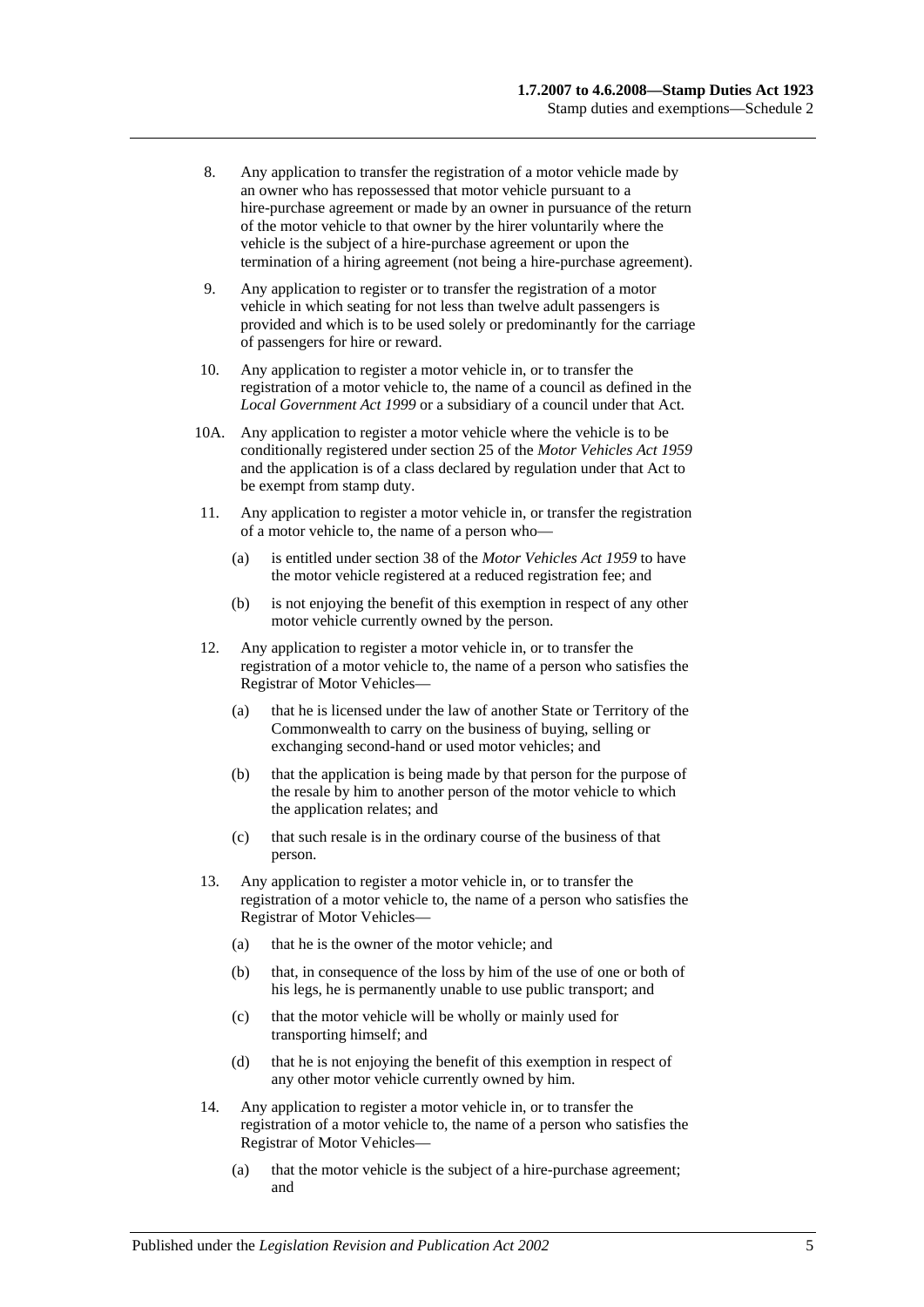(b) that he is a person to whom the hirer's rights under the agreement have passed by assignment,

but, if *ad valorem* stamp duty has already been paid in respect of the assignment of such rights on the instrument by which, or by virtue of which, such rights were assigned, this exemption shall apply only to the extent of the amount of such duty so paid.

- 15. Any application to register a motor vehicle where the vehicle was not, immediately before the date on which the application is made, conditionally registered under section 25 of the *[Motor Vehicles Act](http://www.legislation.sa.gov.au/index.aspx?action=legref&type=act&legtitle=Motor%20Vehicles%20Act%201959) 1959* and—
	- (a) immediately before the date on which the application is made, the motor vehicle was registered in the name of the applicant (and not in the name of any other person) under the law of this State; or
	- (b) the applicant satisfies the Registrar of Motor Vehicles that, immediately before the date on which the application is made—
		- (i) the motor vehicle was registered in the name of the applicant (and not in the name of any other person) under the law of another State or a Territory of the Commonwealth; and
		- (ii) the applicant—
			- (A) was a resident of that State or Territory; or
			- (B) carried on a business in that State or Territory.
- 16. Any application to register a motor vehicle in, or to transfer the registration of a motor vehicle into, the name of the East Torrens County Board of Health constituted under the *[Health Act](http://www.legislation.sa.gov.au/index.aspx?action=legref&type=act&legtitle=Health%20Act%201935) 1935*.
- 17. Any application to transfer the registration of a motor vehicle made by a mortgagee—
	- (a) who has, in accordance with the *[Consumer Transactions Act](http://www.legislation.sa.gov.au/index.aspx?action=legref&type=act&legtitle=Consumer%20Transactions%20Act%201972) 1972*, taken possession of the motor vehicle in pursuance of a consumer mortgage; or
	- (b) to whom the motor vehicle has been voluntarily returned by the mortgagor in pursuance of the *[Consumer Transactions Act](http://www.legislation.sa.gov.au/index.aspx?action=legref&type=act&legtitle=Consumer%20Transactions%20Act%201972) 1972*.
- 18. Any application to register or to transfer the registration of a tractor or item of agricultural machinery owned by a primary producer.
- 19. An application to register a motor vehicle in, or to transfer the registration of a motor vehicle into, the name of a beneficiary of the estate of a deceased person in order to give effect to the provisions of a will or the rules of intestacy.
- (3) Application to register or transfer the registration of a motor vehicle—component payable in respect of policy of insurance where the application is for registration of the vehicle for a period of—
	- (a) less than 12 months (for each 3 months or part of each 3 months in the period of registration) \$15.00
	- (b)  $12 \text{ months}$  \$60.00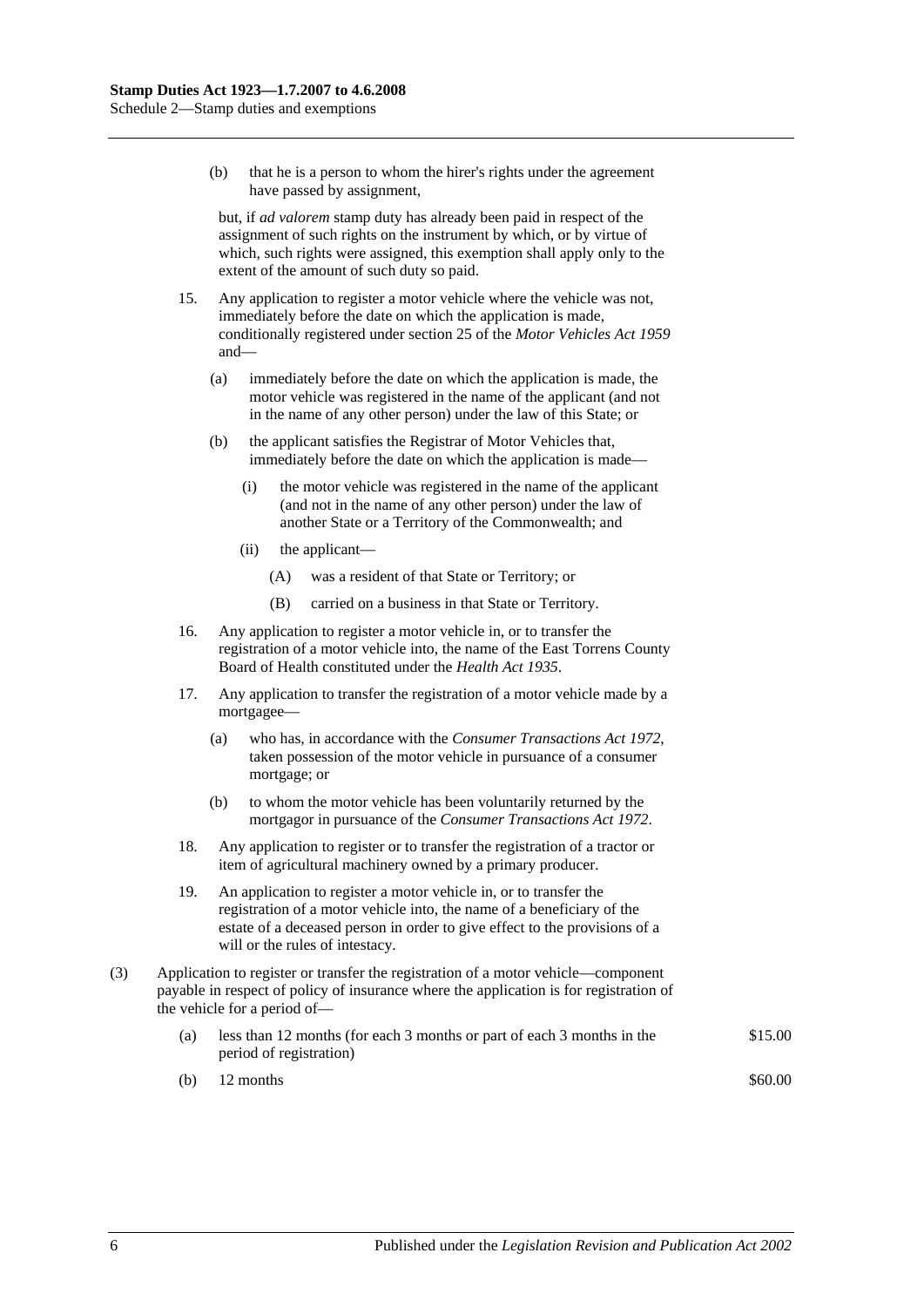#### (4) **Exemptions from component payable under subclause (3) in respect of a policy of insurance**

- 1. Policy of insurance where the application for registration is made by a person or body who or which is entitled to registration of the motor vehicle to which the application relates without fee.
- 2. Policy of insurance where the application is for registration of a trailer that is not a heavy vehicle.
- 3. Policy of insurance where the application for registration is made by the Crown or by any statutory body or authority which holds its assets for and on account of the Crown or by any person on behalf of the Crown or of any such body or authority.
- 3A. Policy of insurance where the motor vehicle is or is to be registered under the scheme established for the registration of motor vehicles used for or in connection with Government or Government sponsored services and known as "the Continuous Government Registration Scheme".
- 4. Policy of insurance where the application is for registration of a motor vehicle in which seating for not less than twelve adult passengers if provided and which is used solely or predominantly for the carriage of passengers for hire or reward.
- 5. Policy of insurance where the application for registration is made by a council as defined in the *[Local Government Act](http://www.legislation.sa.gov.au/index.aspx?action=legref&type=act&legtitle=Local%20Government%20Act%201999) 1999* or a subsidiary of a council under that Act.
- 5A. Policy of insurance where the motor vehicle is to be conditionally registered under section 25 of the *[Motor Vehicles Act](http://www.legislation.sa.gov.au/index.aspx?action=legref&type=act&legtitle=Motor%20Vehicles%20Act%201959) 1959* and the application for registration is of a class declared by regulation under that Act to be exempt from stamp duty.
- 6. Policy of insurance where the application for registration is made by a person who—
	- (a) is entitled under section 38 of the *[Motor Vehicles Act](http://www.legislation.sa.gov.au/index.aspx?action=legref&type=act&legtitle=Motor%20Vehicles%20Act%201959) 1959* to have the motor vehicle registered at a reduced registration fee; and
	- (b) is not enjoying the benefit of this exemption in respect of any other motor vehicle currently owned by the person.
- 7. Policy of insurance where the application for registration is made by a person who satisfies the Registrar of Motor Vehicles—
	- (a) that he is the owner of the motor vehicle; and
	- (b) that, in consequence of the loss by him of the use of one or both of his legs, he is permanently unable to use public transport; and
	- (c) that the motor vehicle will be wholly or mainly used for transporting himself; and
	- (d) that he is not enjoying the benefit of this exemption in respect of any other motor vehicle currently owned by him.
- 8. Policy of insurance where the application for registration is made by a person who satisfies the Registrar of Motor Vehicles—
	- (a) that he is the owner of the motor vehicle;
	- (b) that he is entitled as the holder of—
		- (i) a State concession card issued by the Department of Community Welfare; or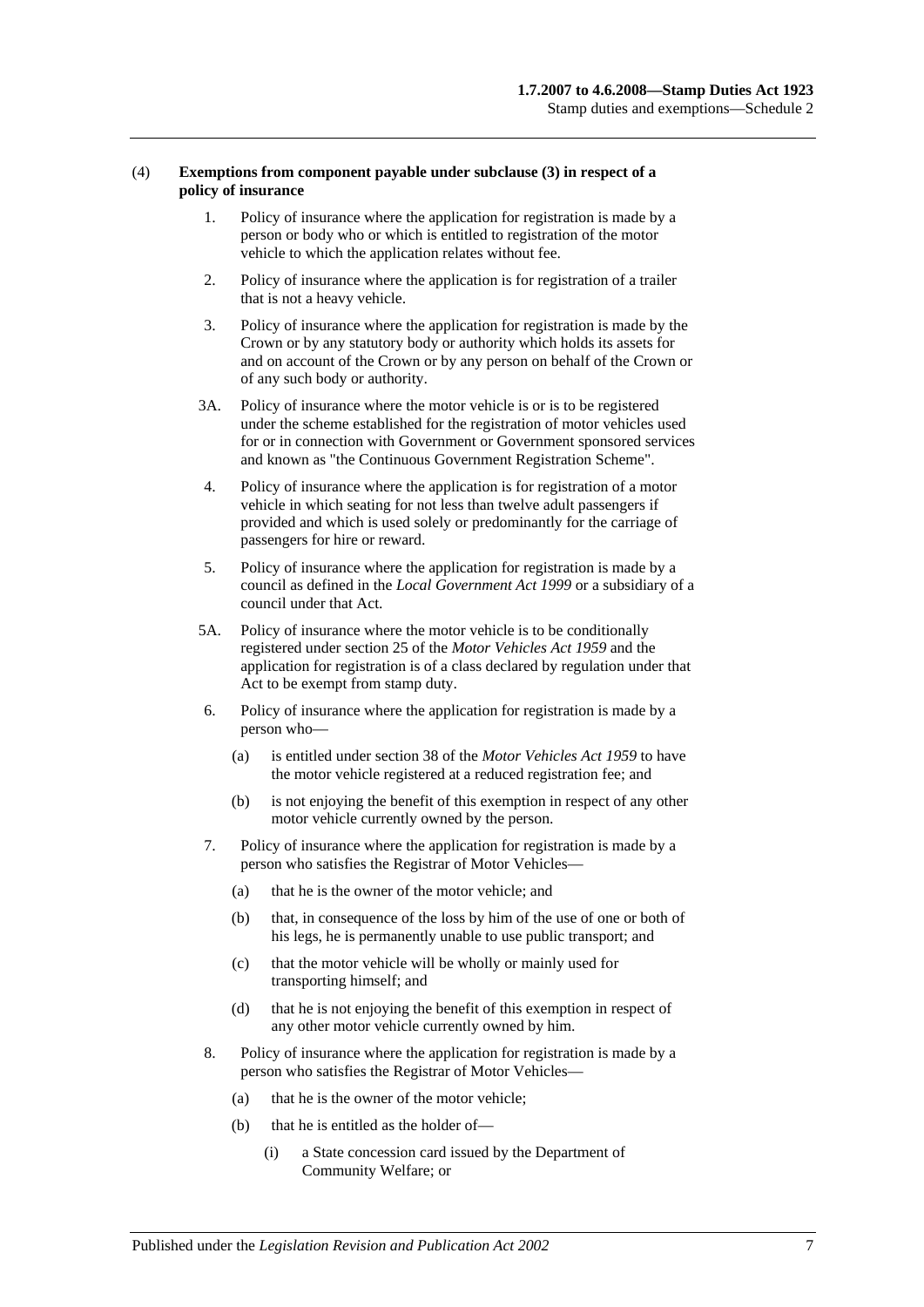|     |     |       | (ii) | a pensioner entitlement card issued under any Act or law of the<br>Commonwealth,                                                                                            |                                                                                                                           |
|-----|-----|-------|------|-----------------------------------------------------------------------------------------------------------------------------------------------------------------------------|---------------------------------------------------------------------------------------------------------------------------|
|     |     |       |      | to travel on public transport in this State at reduced fares.                                                                                                               |                                                                                                                           |
| 3—  |     |       |      | Conveyance or transfer on sale of property not otherwise charged                                                                                                            |                                                                                                                           |
| (1) |     |       |      | Conveyance or transfer on sale of any property (not otherwise charged), including<br>contract or agreement for sale-                                                        |                                                                                                                           |
|     | (a) |       |      | in the case of the sale of any financial product (where no return lodged<br>with the Commissioner under section 90D or furnished under<br>section 90G relates to the sale)— |                                                                                                                           |
|     |     | (i)   |      | if the financial product is quoted on a recognised financial<br>market—for every \$100 and any fractional part of \$100 of the value<br>of the financial product            | \$0.30                                                                                                                    |
|     |     | (ii)  |      | if the financial product is not quoted on a recognised financial<br>market—for every \$100 and any fractional part of \$100 of the value<br>of the financial product        | \$0.60                                                                                                                    |
|     | (b) |       |      | in any other case (not being a conveyance or transfer on sale of any<br>financial product)—where the value of the property conveyed—                                        |                                                                                                                           |
|     |     | (i)   |      | does not exceed \$12 000—for every \$100 or fractional part of \$100<br>of the value                                                                                        | \$1.00                                                                                                                    |
|     |     | (ii)  |      | exceeds \$12 000 but does not exceed \$30 000                                                                                                                               | \$120 plus \$2.00<br>for every \$100 or<br>fractional part of<br>\$100 of the excess<br>over \$12 000 of<br>that value    |
|     |     | (iii) |      | exceeds \$30 000 but does not exceed \$50 000                                                                                                                               | \$480 plus \$3.00<br>for every \$100 or<br>fractional part of<br>\$100 of the excess<br>over \$30 000 of<br>that value    |
|     |     | (iv)  |      | exceeds \$50 000 but does not exceed \$100 000                                                                                                                              | \$1 080 plus \$3.50<br>for every \$100 or<br>fractional part of<br>\$100 of the excess<br>over \$50 000 of<br>that value  |
|     |     | (v)   |      | exceeds \$100 000 but does not exceed \$200 000                                                                                                                             | \$2 830 plus \$4.00<br>for every \$100 or<br>fractional part of<br>\$100 of the excess<br>over \$100 000 of<br>that value |
|     |     | (vi)  |      | exceeds \$200 000 but does not exceed \$250 000                                                                                                                             | \$6 830 plus \$4.25<br>for every \$100 or<br>fractional part of<br>\$100 of the excess<br>over \$200 000 of<br>that value |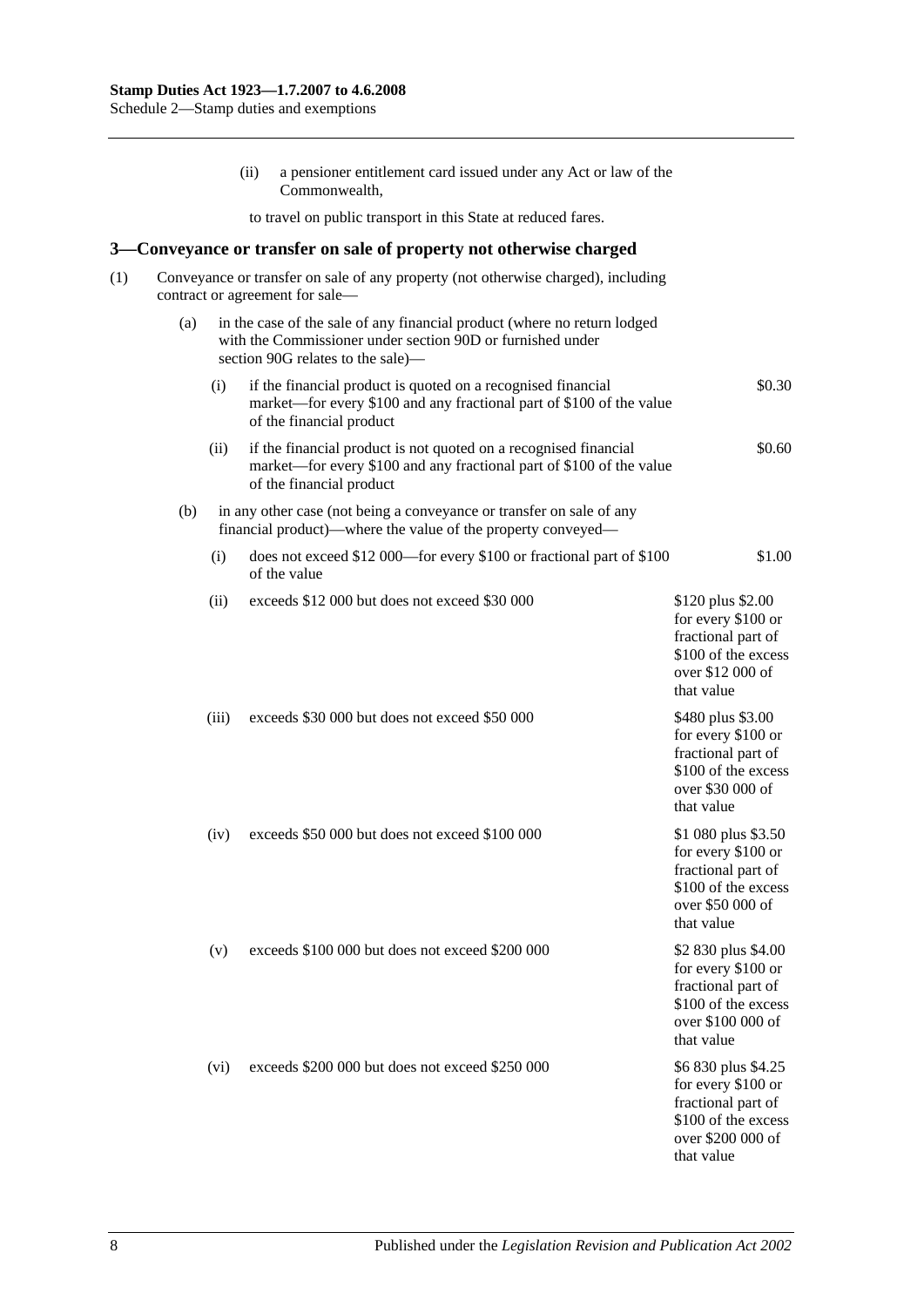## **1.7.2007 to 4.6.2008—Stamp Duties Act 1923**

Stamp duties and exemptions—Schedule 2

| (vii)  | exceeds \$250,000 but does not exceed \$300,000 | \$8 955 plus \$4.75<br>for every \$100 or<br>fractional part of<br>\$100 of the excess<br>over \$250 000 of<br>that value     |
|--------|-------------------------------------------------|-------------------------------------------------------------------------------------------------------------------------------|
| (viii) | exceeds \$300 000 but does not exceed \$500 000 | \$11 330 plus<br>\$5.00 for every<br>\$100 or fractional<br>part of \$100 of the<br>excess over<br>\$300 000 of that<br>value |
| (ix)   | exceeds \$500 000                               | \$21 330 plus<br>\$5.50 for every<br>\$100 or fractional<br>part of \$100 of the<br>excess over<br>\$500 000 of that<br>value |

#### (2) **Exemption**

- 1. Conveyance or transfer of a mortgage or an interest in a mortgage (including such a conveyance or transfer under which a chose in action consisting of the debt secured by that mortgage or part of that debt is also conveyed or transferred).
- 2. Conveyance or transfer of any debenture, debenture stock, bond, note or other security of a similar kind of a government or of any municipal or other corporation, company or society (whether constituting a charge on the assets of the government, or of the municipal or other corporation, company or society or not).
- 3. Conveyance or transfer of a financial product to or by a person who is a trustee unde[r section](#page-79-0) 90G.
- 4. In the case of an amalgamation under the *[Industrial and Employee](http://www.legislation.sa.gov.au/index.aspx?action=legref&type=act&legtitle=Industrial%20and%20Employee%20Relations%20Act%201994)  [Relations Act](http://www.legislation.sa.gov.au/index.aspx?action=legref&type=act&legtitle=Industrial%20and%20Employee%20Relations%20Act%201994) 1994* any conveyance or transfer of property by an amalgamating association to the association formed by the amalgamation.
- 5. In the case of an amalgamation under Part IX of the *Industrial Relations Act 1988* of the Commonwealth, any conveyance or transfer of property to an amalgamated organisation from a de-registered organisation.

# **4—Conveyance operating as voluntary disposition** *inter vivos*

- (1) Conveyance operating as a voluntary disposition *inter vivos* of any property (including a statement under [Part 4\)](#page-86-0)—
	- (a) in the case of a CSF transaction relating to a financial product to which [Division 3](#page-81-0) of [Part 3A](#page-74-0) applies—for every \$100 and any fractional part of \$100 of the value of the financial product
	- (aa) in the case of the disposition of any financial product (excluding the transfer of a financial product referred to in paragraph (a)) where no return furnished under [section](#page-79-0) 90G relates to the sale—

\$0.30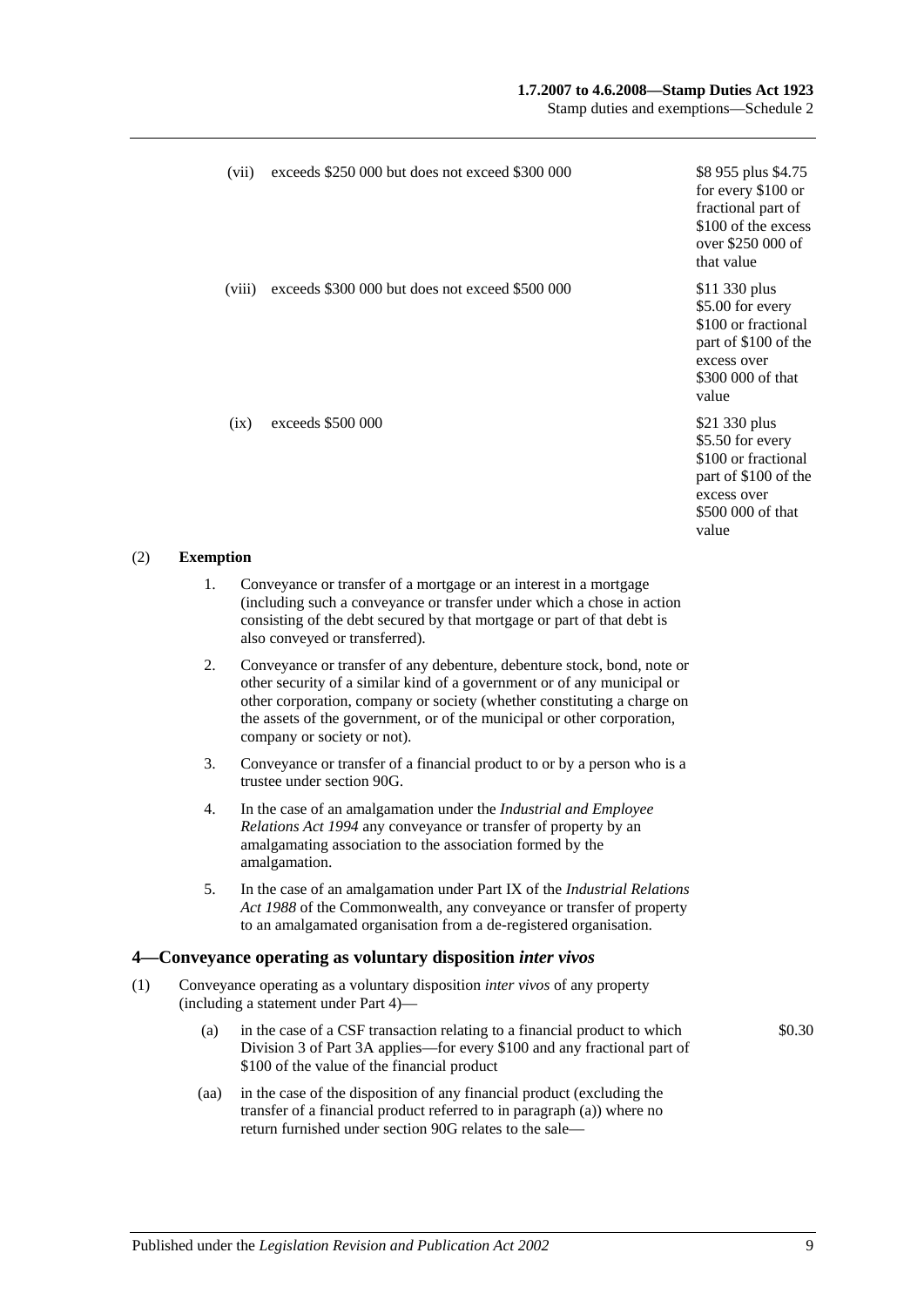|     | (i)    | if the financial product is quoted on a recognised financial<br>market—for every \$100 and any fractional part of \$100 of the value<br>of the financial product     | \$0.30                                                                                                                        |
|-----|--------|----------------------------------------------------------------------------------------------------------------------------------------------------------------------|-------------------------------------------------------------------------------------------------------------------------------|
|     | (ii)   | if the financial product is not quoted on a recognised financial<br>market—for every \$100 and any fractional part of \$100 of the value<br>of the financial product | \$0.60                                                                                                                        |
| (b) |        | in any other case—where the value of the property conveyed—                                                                                                          |                                                                                                                               |
|     | (i)    | does not exceed \$12 000—for every \$100 or fractional part of \$100<br>of the value                                                                                 | \$1.00                                                                                                                        |
|     | (ii)   | exceeds \$12 000 but does not exceed \$30 000                                                                                                                        | \$120 plus \$2.00<br>for every \$100 or<br>fractional part of<br>\$100 of the excess<br>over \$12 000 of<br>that value        |
|     | (iii)  | exceeds \$30 000 but does not exceed \$50 000                                                                                                                        | \$480 plus \$3.00<br>for every \$100 or<br>fractional part of<br>\$100 of the excess<br>over \$30 000 of<br>that value        |
|     | (iv)   | exceeds \$50 000 but does not exceed \$100 000                                                                                                                       | \$1 080 plus \$3.50<br>for every \$100 or<br>fractional part of<br>\$100 of the excess<br>over \$50 000 of<br>that value      |
|     | (v)    | exceeds \$100 000 but does not exceed \$200 000                                                                                                                      | \$2 830 plus \$4.00<br>for every \$100 or<br>fractional part of<br>\$100 of the excess<br>over \$100 000 of<br>that value     |
|     | (vi)   | exceeds \$200 000 but does not exceed \$250 000                                                                                                                      | \$6 830 plus \$4.25<br>for every \$100 or<br>fractional part of<br>\$100 of the excess<br>over \$200 000 of<br>that value     |
|     | (vii)  | exceeds \$250 000 but does not exceed \$300 000                                                                                                                      | \$8 955 plus \$4.75<br>for every \$100 or<br>fractional part of<br>\$100 of the excess<br>over \$250 000 of<br>that value     |
|     | (viii) | exceeds \$300 000 but does not exceed \$500 000                                                                                                                      | \$11 330 plus<br>\$5.00 for every<br>\$100 or fractional<br>part of \$100 of the<br>excess over<br>\$300 000 of that<br>value |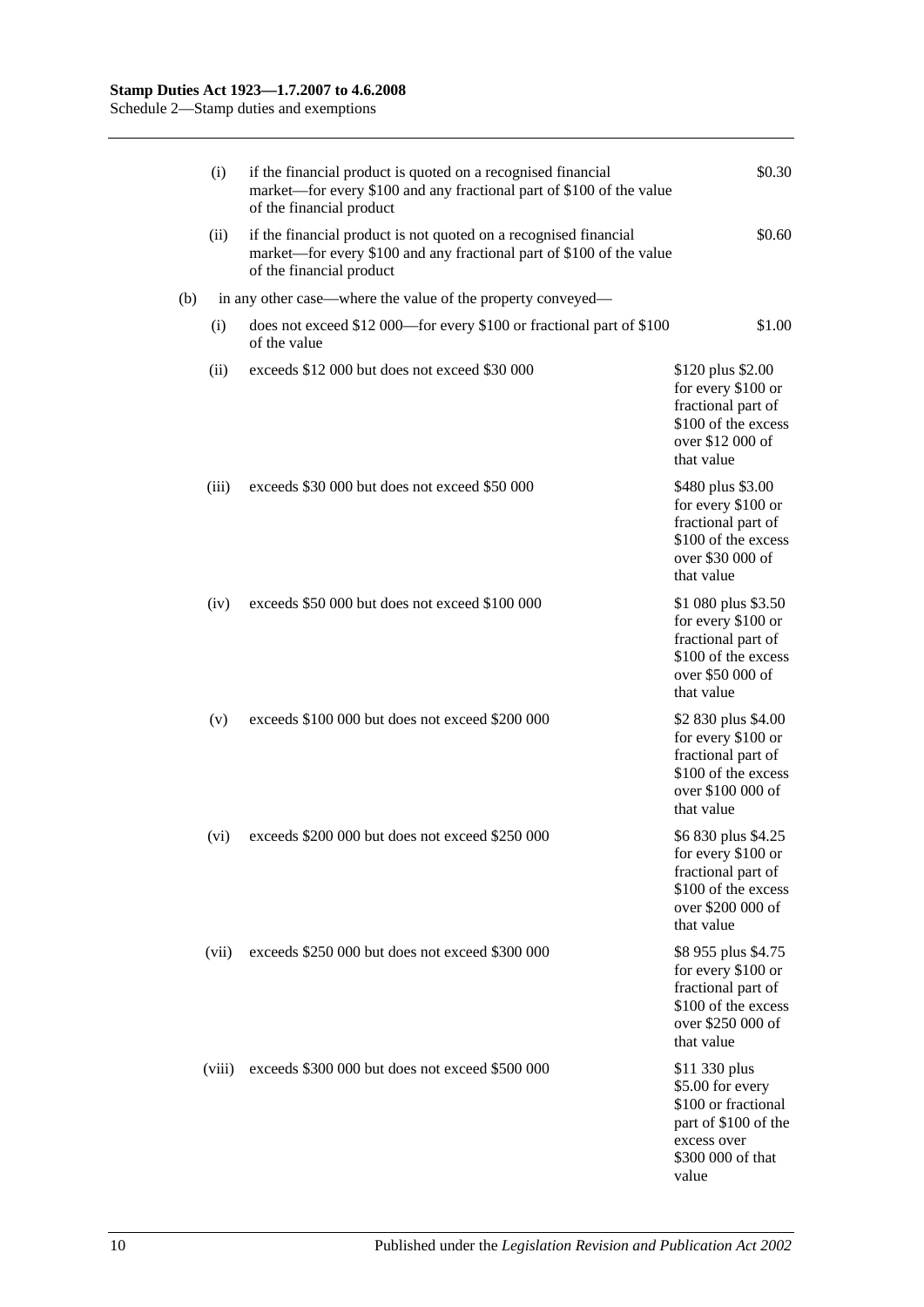## **1.7.2007 to 4.6.2008—Stamp Duties Act 1923** Stamp duties and exemptions—Schedule 2

#### (ix) exceeds  $$500,000$  \$21 330 plus

\$5.50 for every \$100 or fractional part of \$100 of the excess over \$500 000 of that value

#### (2) **Exemption**

- 1. Conveyance operating as a voluntary disposition *inter vivos* by an employer of any property for the purpose of providing individual personal benefits, pensions or retiring allowances for his employees.
- 2. Conveyance or transfer of a mortgage or an interest in a mortgage (including such a conveyance or transfer under which a chose in action consisting of the debt secured by that mortgage or part of that debt is also conveyed or transferred).
- 3. Conveyance or transfer of a financial product to or by a person who is a trustee unde[r section](#page-79-0) 90G.
- 4. In the case of an amalgamation under the *[Industrial and Employee](http://www.legislation.sa.gov.au/index.aspx?action=legref&type=act&legtitle=Industrial%20and%20Employee%20Relations%20Act%201994)  [Relations Act](http://www.legislation.sa.gov.au/index.aspx?action=legref&type=act&legtitle=Industrial%20and%20Employee%20Relations%20Act%201994) 1994* any conveyance or transfer of property by an amalgamating association to the association formed by the amalgamation.
- 5. In the case of an amalgamation under Part IX of the *Industrial Relations Act 1988* of the Commonwealth, any conveyance or transfer of property to an amalgamated organisation from a de-registered organisation.

#### **10—Lease or agreement for lease**

| Lease or agreement for a lease or any other document for the tenancy or occupancy |  |
|-----------------------------------------------------------------------------------|--|
| of land or a tenement—                                                            |  |

- (a) in the case of a lease made by way of an extension of an existing lease where— \$10.00
	- (i) the term of the extension is a period not exceeding one day; and
	- (ii) the sole purpose of the extension is to vary a covenant (other than a covenant specifying the rent payable) contained in the existing lease,
- (b) in the case of a lease made subsequently to and in conformity with a duly stamped agreement for a lease \$0.50
- (c) in any other case—
	- For every \$100 or fractional part of \$100 of one years rent calculated at the rate of rent per annum or, if an average rate of rent per annum can be ascertained or estimated, at that average rate \$1.00

#### **Note—**

Under [section](#page-67-0) 75 the rate or average rate of rent per annum used as a basis for calculating duty may be—

- (a) the actual or estimated rate of rent charged; or
- (b) if the consideration payable by the lessee cannot be ascertained or estimated or would result in a lower duty being payable—the current market rent.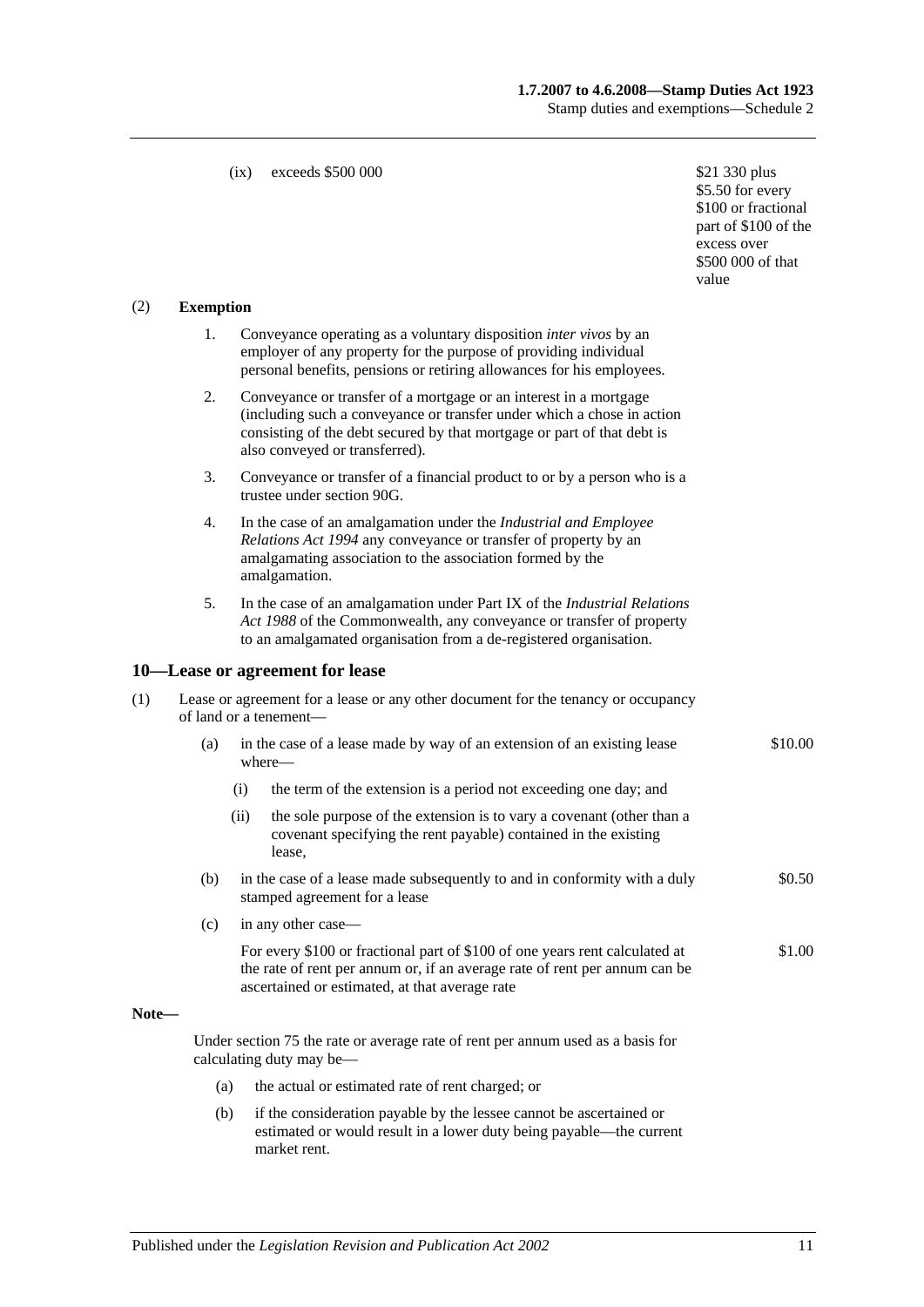Schedule 2—Stamp duties and exemptions

#### (2) **Exemptions**

- 1. Lease or agreement for a lease or any written document for the tenancy or occupancy of land or a tenement where—
	- (a) the term of the lease, proposed lease, tenancy or occupancy commences on or after 1 January 2002; and
	- (b) the rent reserved, averaged over the term of the lease, proposed lease, tenancy or occupancy, does not exceed the rate of \$50 000 per annum.
- 2. Lease or agreement for a lease of residential premises that are or are to be occupied by the lessee or prospective lessee as a place of residence.

#### **11—Mortgage, bond, debenture, covenant or warrant of attorney**

- (1) Mortgage, bond, debenture, covenant or warrant of attorney to confess and enter up judgment—
	- (a) subject to paragraphs (b) and (c), the rate of duty is—
		- (i) if the secured liability does not exceed \$6 000—\$10.00;
		- (ii) if the secured liability exceeds \$6 000—\$10 plus \$0.30 for every \$100 or fractional part of \$100 over \$6 000,

(but any amount representing the premium on an insurance policy over property subject to the security is to be excluded);

- (b) if a mortgage is a mortgage of an existing mortgage over land used or to be used solely as the site of a residential building, the duty is \$10.00;
- (c) a bond, debenture, or covenant securing a contingent liability is liable to *ad valorem* duty based on the amount presently secured at the time of stamping if the Commissioner is satisfied of the genuineness of the contingency.

#### (2) **Exemptions**

- 1. Every collateral or auxiliary or additional or substituted security, or security by way of further assurance for the above-mentioned purpose, where the principal or primary security is chargeable with duty as a mortgage, bond, debenture, covenant or warrant of attorney to confess and enter up judgment and is duly stamped as such.
- 2. Every mortgage, bond, debenture or covenant securing the payment or repayment of an amount not exceeding four hundred dollars.
- 2a. A mortgage securing a loan that has been, or is to be, applied wholly for home acquisition or improvement.
- 2b. A mortgage to secure a loan that has been, or is to be, applied wholly for refinancing purposes.
- 3. A deed of cross guarantee entered into between a company and its subsidiaries in pursuance of a class order under section 341 of the *Corporations Act 2001* of the Commonwealth or a mortgage, bond, debenture or covenant securing a liability under such a deed of cross guarantee.
- 4. Charge over property imposed by order made under section 8(1) of the *[Enforcement of Judgments Act](http://www.legislation.sa.gov.au/index.aspx?action=legref&type=act&legtitle=Enforcement%20of%20Judgments%20Act%201991) 1991*.

## (3) **Partial exemptions**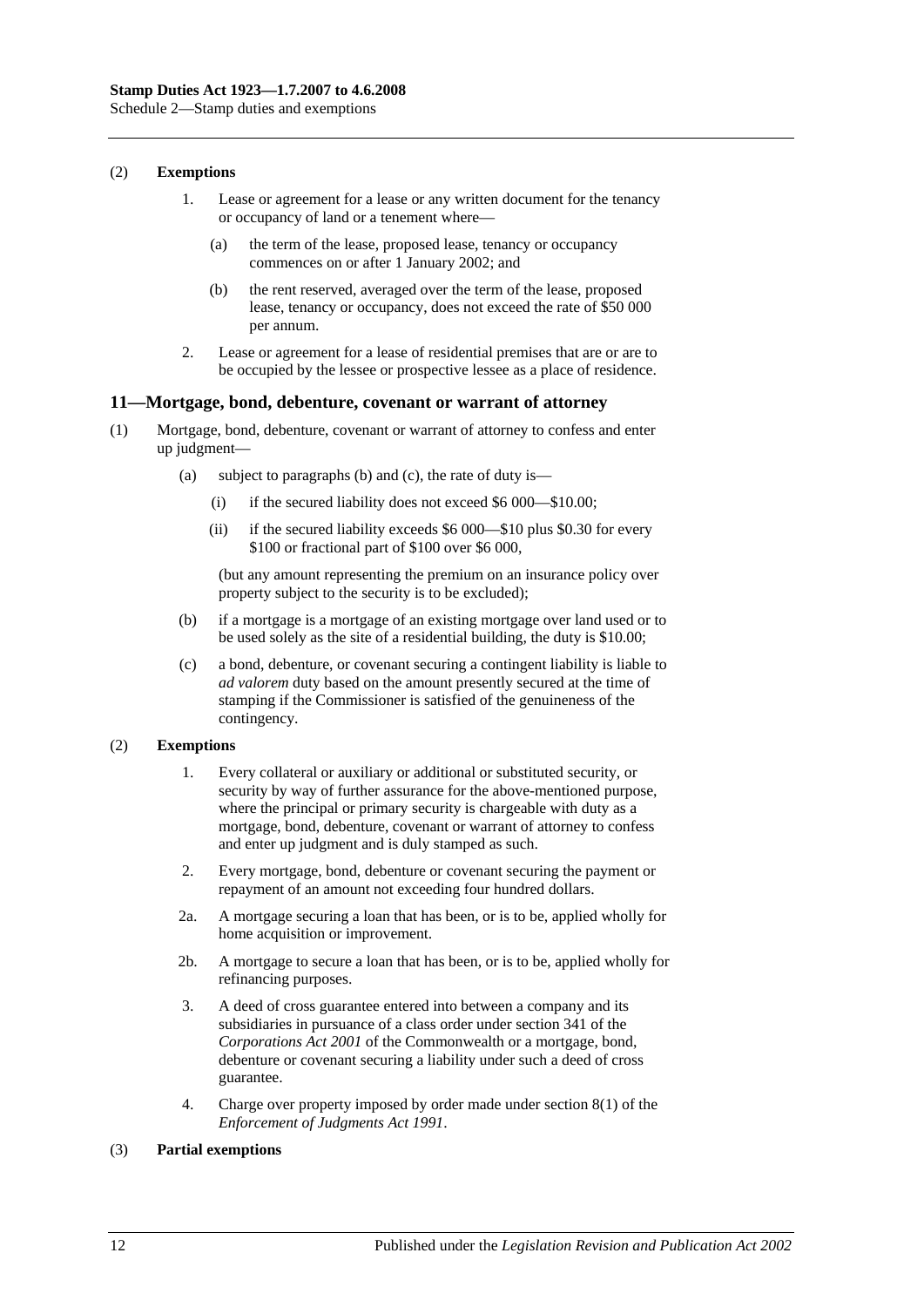- 1 A mortgage securing a loan that has been, or is to be, applied in part for home acquisition or improvement and in part for other purposes is liable to duty as if it secured only so much of the loan as is to be applied for the other purposes.
- 2 A mortgage securing a loan that has been, or is to be, applied in part for refinancing purposes and in part for other purposes is liable to duty as if it secured only so much of the loan as is to be applied for the other purposes.

## (4) **Definitions**

A loan secured by a mortgage is applied for *home acquisition or improvement* to the extent that it is used for one or more of the following purposes:

- (a) purchasing land on which residential premises have been, or are to be, built that the mortgagor (or, if there are 2 or more mortgagors, at least one of them) intends to occupy as his or her sole or principal place of residence;
- (b) building, or making additions or improvements to, residential premises that the mortgagor (or, if there are 2 or more mortgagors, at least one of them) occupies or intends to occupy as his or her sole or principal place of residence;
- (c) repaying a loan previously taken out for one or more of the above purposes.

A loan secured by a mortgage is applied for *refinancing purposes* to the extent that the loan has been, or is to be, applied to paying out the outstanding balance of a debt secured by an earlier mortgage on which duty has been paid (or which is exempt from duty) if the following conditions are satisfied:

- (a) the borrower under the loan transaction must be the person liable for the debt secured by the earlier mortgage; and
- (b) at least some of the mortgaged property must be common to both mortgages; and
- (c) the earlier mortgage must be fully discharged before, or as soon as practicable after, the first payment of loan money to, or for the benefit of, the borrower under the loan transaction secured by the later mortgage.

# **12—Return under section 42AA**

Return lodged with the Commissioner by a company, person or firm of persons unde[r section](#page-28-0) 42AA—

There shall be paid by the person lodging the return a duty at such rate per centum of the amount of the premiums paid or payable in respect of each class of assurance or insurance to which the return relates as would have been payable if the assurance or insurance had been effected under a policy issued in this State.

## **13—Return under section 44**

(1) Return lodged with the Commissioner by a financial institution under [section](#page-34-0) 44—

Duty is payable on each cheque form or cheque to which the return relates as follows:

For every cheque form or cheque  $\qquad$  \$0.10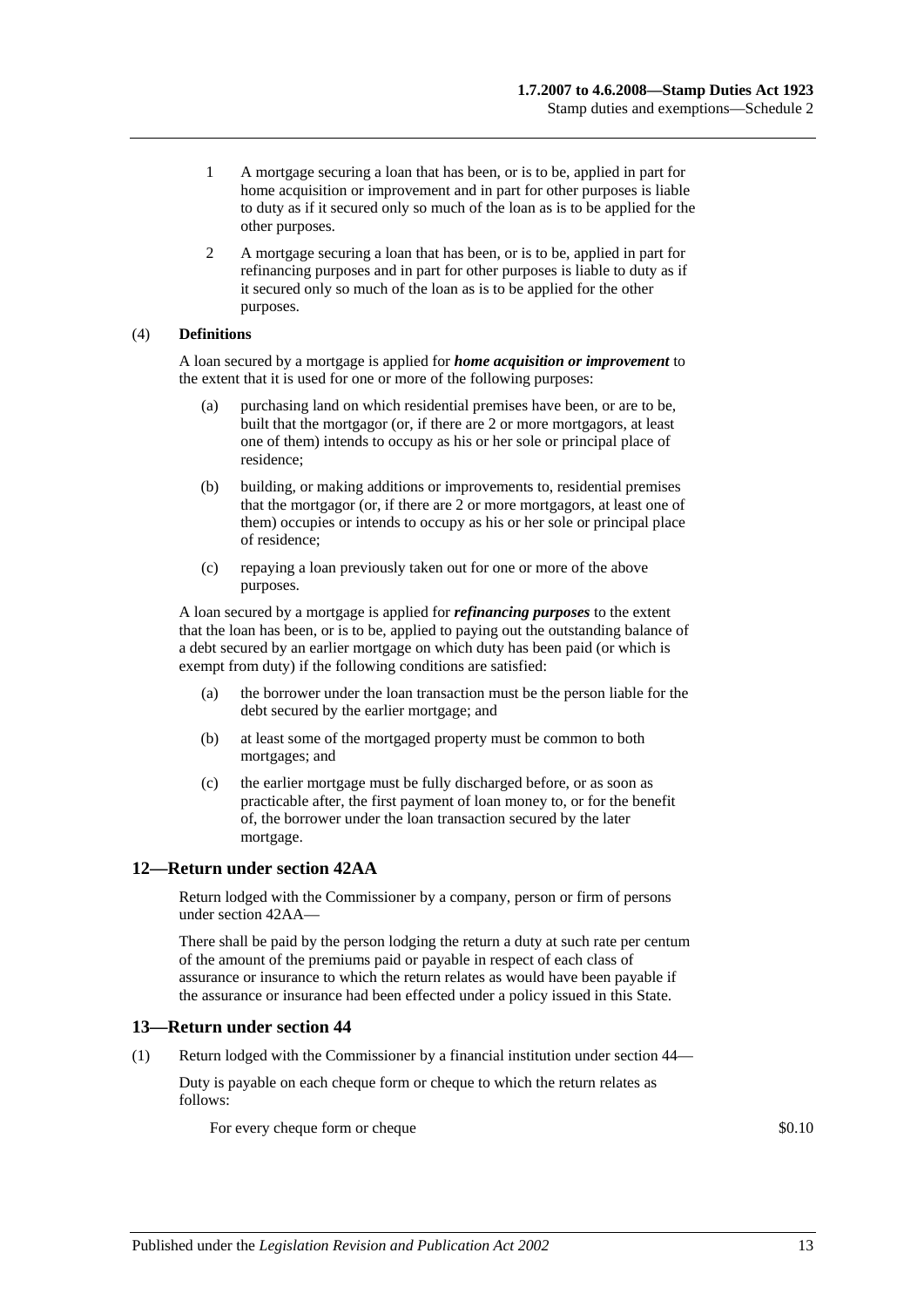Schedule 2—Stamp duties and exemptions

#### (2) **Exemptions**

- 1. A cheque form issued by a financial institution in respect of an account held with the financial institution—
	- (a) outside of South Australia; or
	- (b) by a part of the Public Service; or
	- (c) by or on behalf of a body established for a charitable, educational, benevolent, religious, sporting, community or philanthropic purpose; or
	- (d) by a friendly society or by or on behalf of a community or publicly subsidised hospital.
- 2. A cheque drawn (whether before or after the commencement of this provision) against an account held with a financial institution outside of South Australia.
- 3. A cheque drawn by any financial institution in South Australia upon any other financial institution in South Australia, not payable to bearer or to order and used solely for the purpose of settling or clearing any account between such financial institutions.

#### **14—Return under section 90D**

(1) Return lodged with the Commissioner by a dealer pursuant to [section](#page-78-0) 90D—

Duty is payable on each sale and each purchase of financial products to which the return relates as follows:

For every \$100 and any fractional part of \$100 of the consideration for each sale or purchase

\$0.15

#### (2) **Exemptions**

- 1. Any sale of financial products to which the return relates, which sale was made by a broker on his or her own account or behalf, where the financial products concerned were purchased by him or her on, or within 10 clear days (not including any day on which the market of which he or she is a member is closed) of, the day of the sale.
- 2. Any purchase of financial products to which the return relates, which purchase was made by a broker on his or her own account or behalf, where the financial products concerned were sold by him or her on, or within 10 clear days (not including any day on which the market of which he or she is a member is closed) of, the day of the purchase.

## **15—Return under section 90G**

Return under [section](#page-79-0) 90G—

| Duty is payable in respect of each relevant transaction as follows: |  |
|---------------------------------------------------------------------|--|
|---------------------------------------------------------------------|--|

For every \$100 and any fractional part of \$100 of the value of the financial product comprised in the disposition \$0.30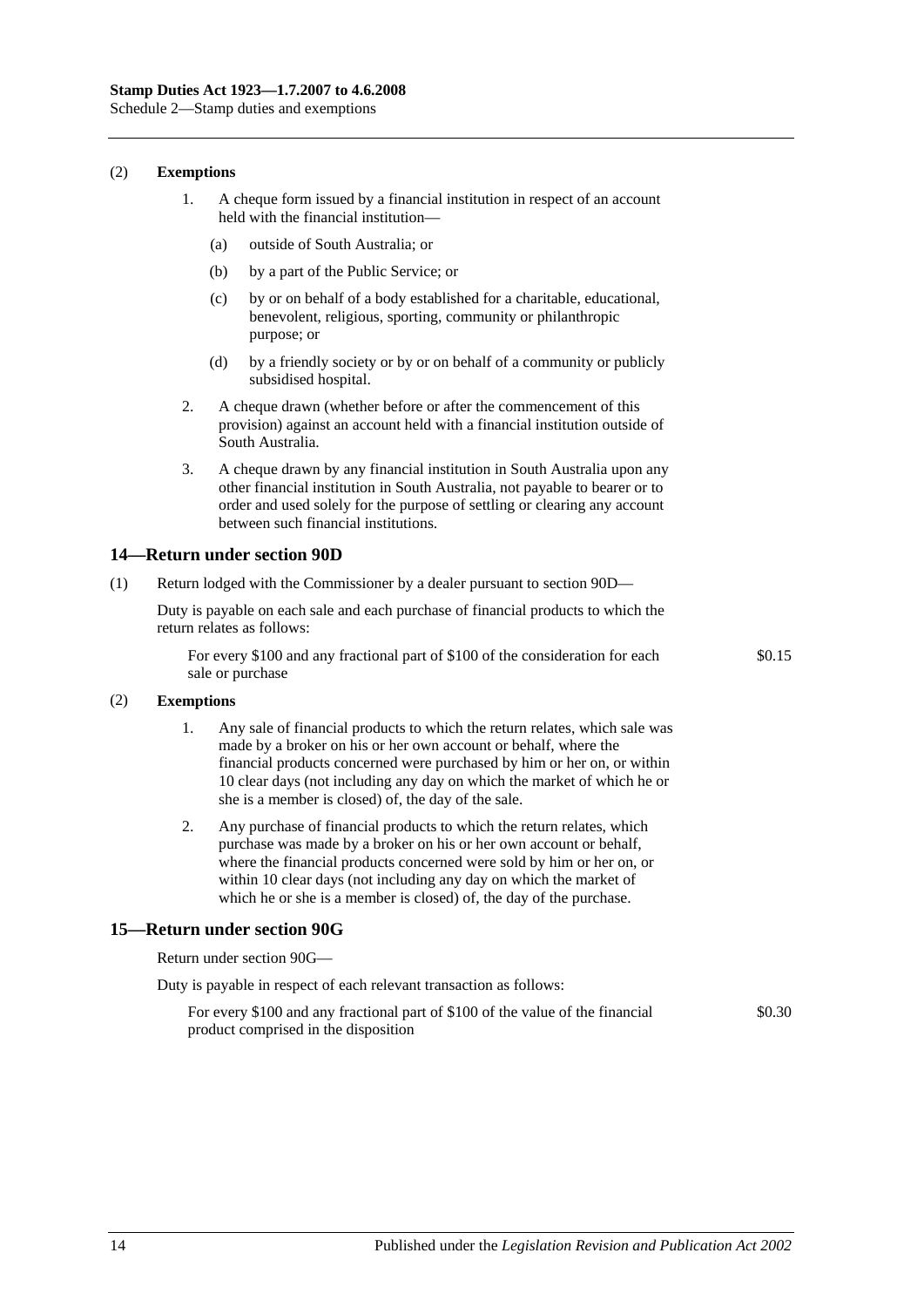# **Part 2—General exemptions from all stamp duties**

# **16—General exemptions**

The following instruments are exempt from all stamp duties:

- 1 Wills, testamentary instruments and letters of administration and any instrument acknowledging, evidencing or recording any such instrument.
- 1A Agreement or memorandum of agreement made on or after 1 September 1992, not under seal, and not otherwise specifically charged with duty.
- 2 Certificates of title issued from the Lands Titles Office.
- 3 Customs bonds.
- 4 Administration bonds.
- 5 Bonds to the Crown.
- 6 Conveyances of bills, bonds, debentures or other securities issued by a public statutory body constituted under a law of the Commonwealth or of this or any other State or of any Territory of the Commonwealth, not being a prescribed statutory body or a statutory body of a prescribed class.
- 7 Bond on appointment of a special bailiff.
- 8 Memorandum of association, articles of association and rules and regulations of any incorporated company, association or society.
- 9 Marriage settlements.
- 10 Mortgage bonds guaranteed by the Government of South Australia.
- 11 Articles or indentures of apprenticeship and assignments of articles or indentures of apprenticeship.
- 12 Leases to the Crown and to any person on behalf of the Crown.
- 13 A power of attorney (or any other instrument in the nature of a power of attorney).
- 13A Grant of land from the Crown.
- 13B Conveyance, whether on sale or otherwise, to the Crown or to any person on behalf of the Crown (not being a surrender to the Crown, or any such person, of a lease or other interest in land in order that the Crown may grant to a person other than the surrenderor a lease of, or other interest in, the same land or any part thereof).
- 13C Acquisition by a municipal or district council of land for the purposes of providing a public park, being an acquisition enabled or assisted by an advance under the *[Public Parks Act](http://www.legislation.sa.gov.au/index.aspx?action=legref&type=act&legtitle=Public%20Parks%20Act%201943) 1943*.
- 14 Conveyance on sale of any goods, wares, merchandise, horses, cattle, sheep or other movable chattels when the value does not exceed \$40.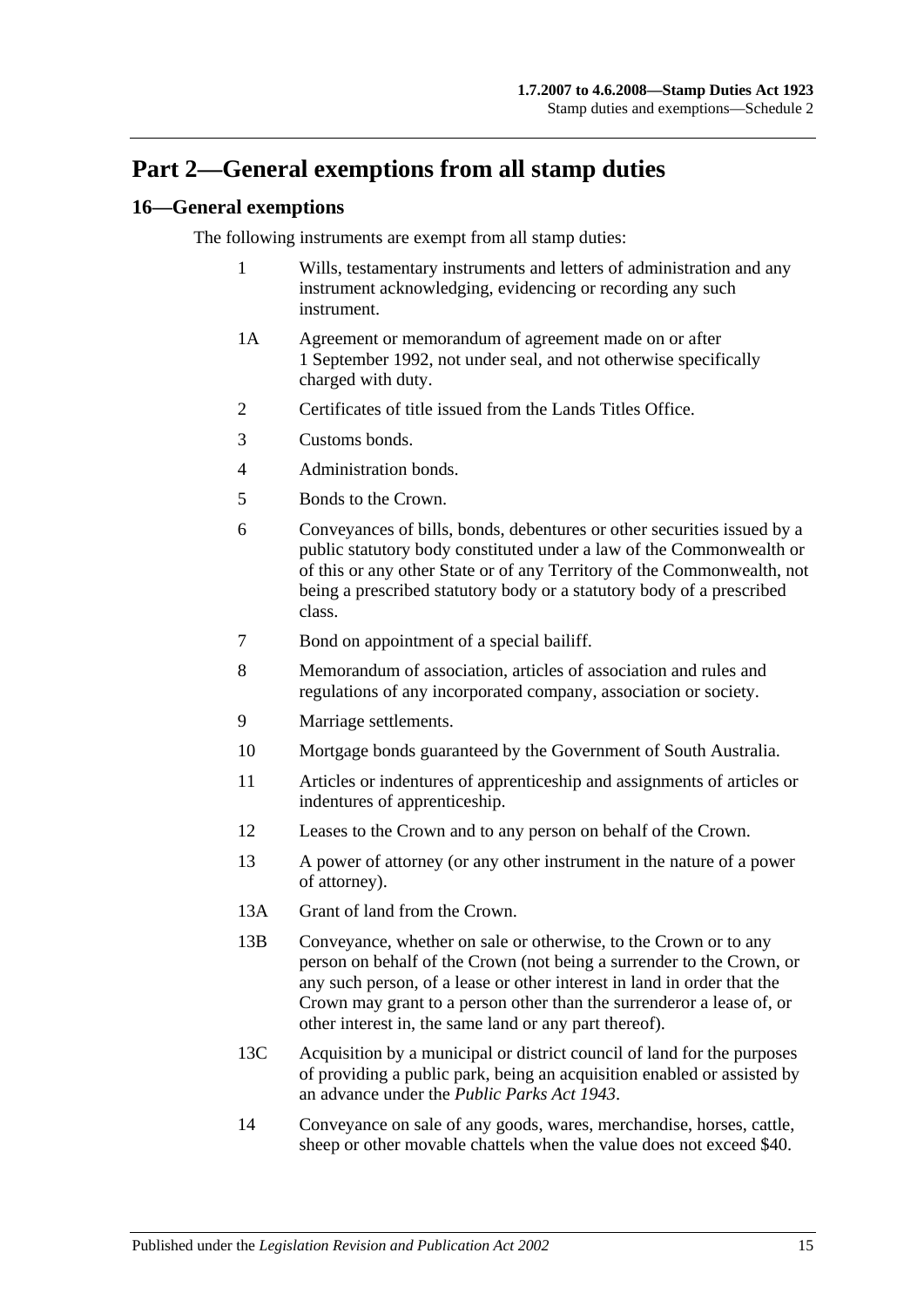- 15 Any transfer of any fire, personal accident, fidelity, guarantee, livestock, plate glass or marine insurance or assurance policy.
- 16 Any cemetery leases.
- 18 Bills, bonds, inscribed stock, debentures, deposit receipts and other securities issued by the Government of the State, and coupons or interest warrants issued in connection with any such bills, bonds, stock, debentures, deposit receipts or other securities, and any transfer of, or document relating to, the purchase or sale of any such bills, bonds, stock, debentures, deposit receipts or other securities.
- 19 Conveyance or transfer of a financial product by the personal representative of a deceased person to another person entitled under the will of the deceased person, or on intestacy, to have the financial product conveyed or transferred to him or her.
- 20 Conveyance or transfer of a financial product if the conveyance or transfer is made for the purpose of effectuating the appointment of a new trustee or the retirement of a trustee and all duty chargeable on any instrument for the appointment of the new trustee or the retirement of the trustee, as the case may be, has been duly paid.
- 20A Conveyance or transfer of property if the Commissioner is satisfied that—
	- (a) the conveyance or transfer is made as a consequence of the conversion of an undertaking (for which a deed had been lodged under Division 5 of Part 7.12 of the *Corporations Law* as in force before the commencement of the *Managed Investments Act 1998* of the Commonwealth) to a managed investment scheme registered under Chapter 5C of the *Corporations Act 2001* of the Commonwealth; and
	- (b) the members have, after the conveyance or transfer, the same beneficial interests in the scheme property as they had prior to the conveyance or transfer.
- 21 Conveyance or transfer of a financial product if the conveyance of transfer is made in pursuance of any deed of settlement or deed of gift and all duty chargeable on the deed of settlement or deed of gift, as the case may be, has been duly paid.
- 22 Conveyance or transfer of American Depositary Shares or of American Depositary Receipts that relate to American Depositary Shares, that causes or results in a change in the beneficial ownership of an estate or interest in financial products of a South Australian registered company within the meaning of [section](#page-74-1) 90A (not being a CUFS).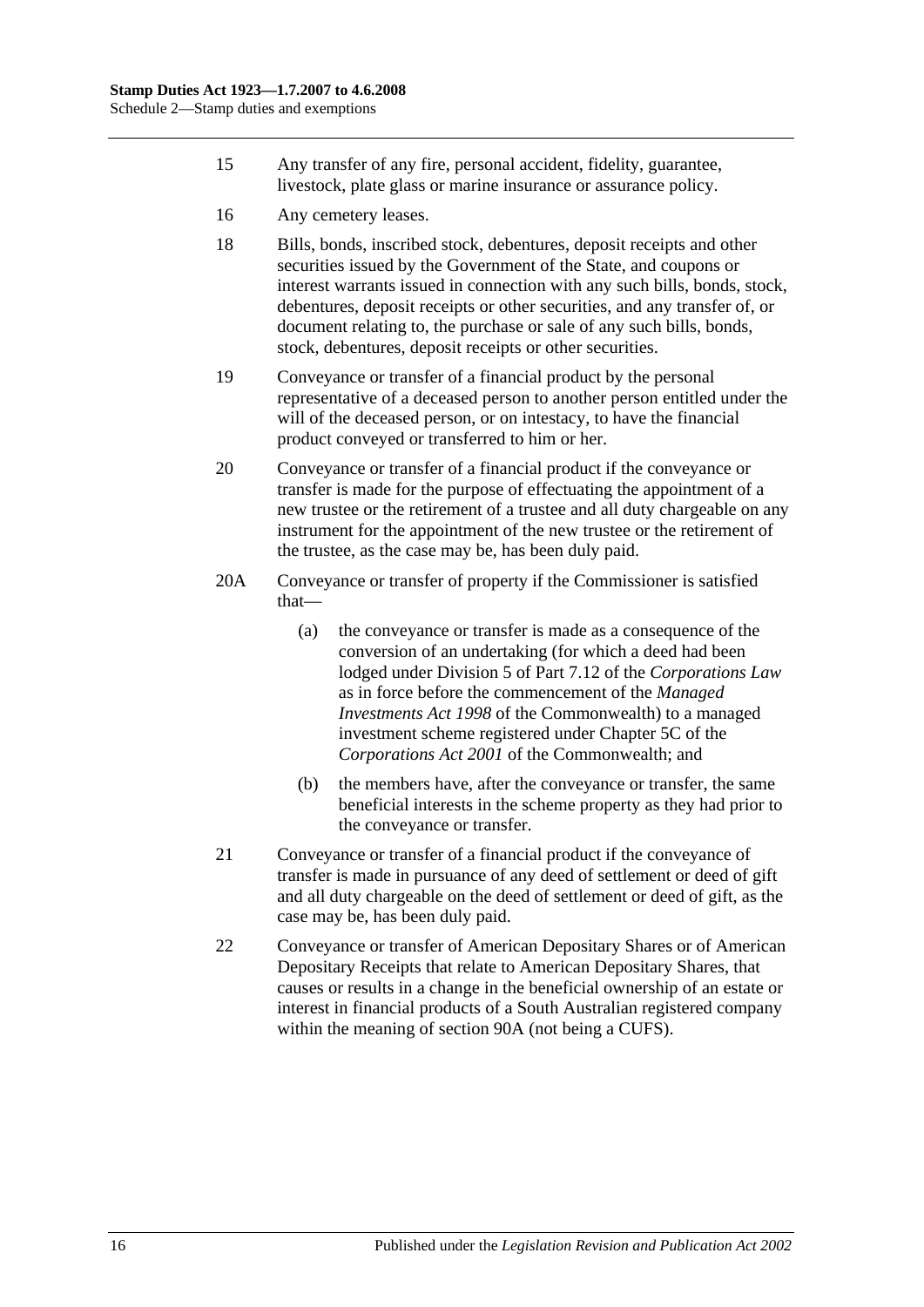- 23 (1) Any conveyance, transfer or mortgage to which a prescribed person is a party and which is executed or entered into in connection with the purchase or gift of any land on which the prescribed person resides or intends to reside shall be exempt from stamp duty on so much of the amount on which the duty is chargeable as does not exceed two thousand four hundred dollars, but a conveyance, transfer or mortgage shall not be exempt under this paragraph unless the Commissioner is satisfied by such evidence as he requires—
	- (a) that the purchase or gift is made for the purpose of enabling the prescribed person to become the owner, or lessee from the Crown, of a dwelling house in which he resides or intends to reside;
	- (b) that a conveyance, transfer or mortgage to which the prescribed person was a party and which was executed or entered into in connection with any other purchase or gift of land on which the prescribed person resided or intended to reside has not previously been exempt from stamp duty pursuant to this paragraph or any enactment relating to advances for homes.
	- (2) In this exemption—

<span id="page-118-0"></span>*prescribed person* means—

- (a) a person who, during any war in which the Commonwealth is or was engaged, has served as a member of a naval, military or air force of the Commonwealth or of the United Kingdom or of any part of Her Majesty's dominions, whether or not he is still so serving at the time when he claims exemption under this paragraph;
- <span id="page-118-1"></span>(b) a person who, during any such war, was employed in seagoing service on a ship registered in any territory under the dominion of Her Majesty the Queen, whether or not he is still so employed at the time when he claims exemption under this paragraph;
- <span id="page-118-2"></span>(c) a person who has been on active service in the Korean war as a member of a naval, military or air force of the Commonwealth or of the United Kingdom or of any other part of Her Majesty's dominions, whether or not he is still on such service at the time when he claims exemption under this paragraph.

The expression *Korean war* in this paragraph means the war in Korea which commenced on the twenty-fifth day of June, 1950. For the purposes of this paragraph that war shall be deemed to end on the day on which a proclamation is issued by the Governor declaring that the Korean war has ceased;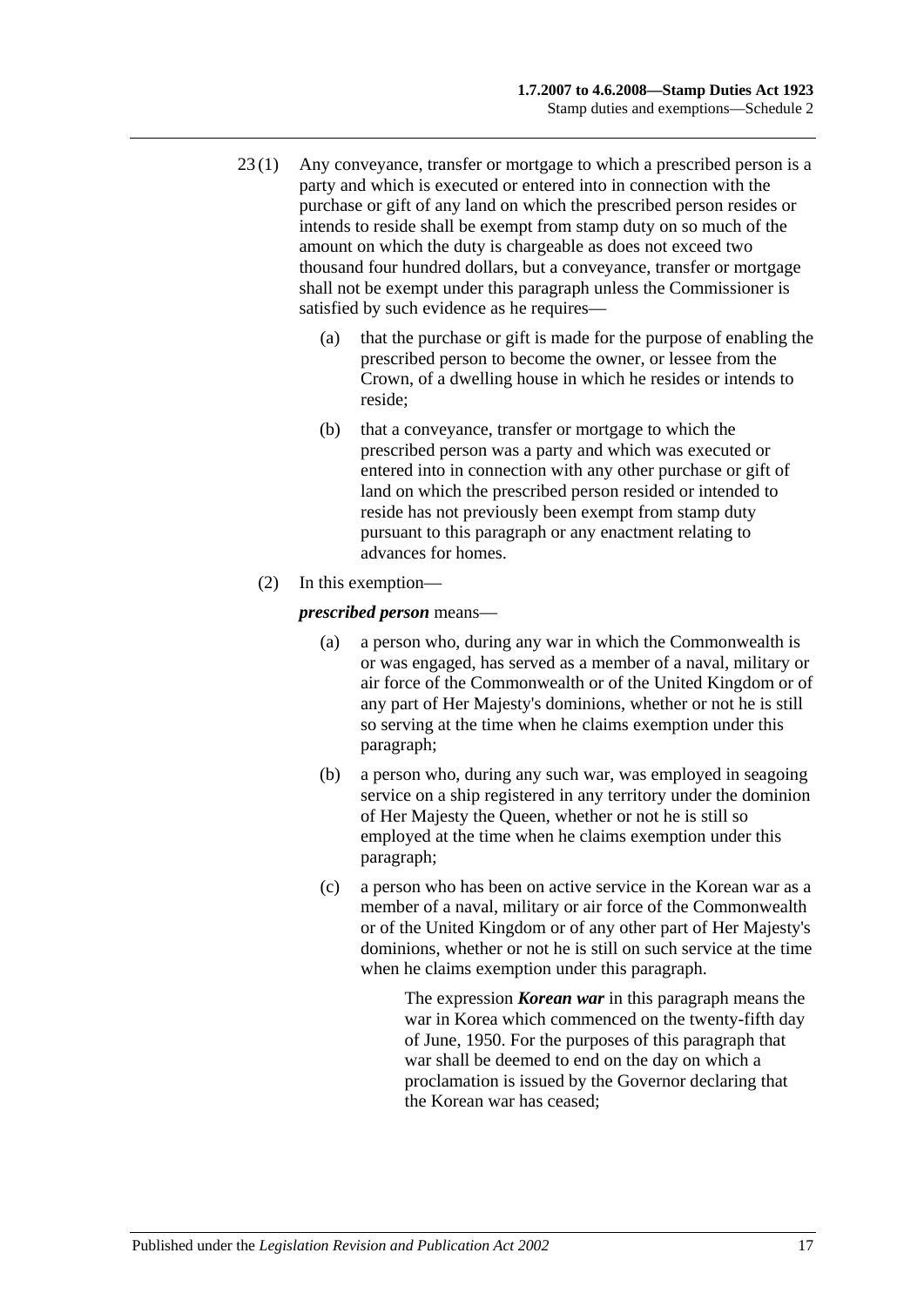- <span id="page-119-0"></span>(d) a person who has been on active service as a member of a naval, military or air force of the Commonwealth or of the United Kingdom or of any other part of Her Majesty's dominions operating for the suppression of unlawful violence in Malaya, whether or not he is still on such service at the time when he claims exemption under this paragraph;
- <span id="page-119-1"></span>(d1) a person who (whether before or after the commencement of the *[Stamp Duties Act Amendment Act](http://www.legislation.sa.gov.au/index.aspx?action=legref&type=act&legtitle=Stamp%20Duties%20Act%20Amendment%20Act%201965) 1965*) has been on active service as a member of a naval, military or air force of the Commonwealth or of the United Kingdom or of any other part of Her Majesty's dominions in any area outside Australia or in any naval, military or air force operation that is proclaimed to be an area or (as the case may be) a naval, military or air force operation for the purposes of this paragraph, whether or not he is still on such service at the time when he claims exemption under this paragraph;
- (e) the widow of any deceased person who during his lifetime served or was employed as mentioned in [paragraph](#page-118-0) (a), [\(b\),](#page-118-1)  $(c)$ ,  $(d)$  or  $(d1)$ ;

*land* includes the fee simple of any land and the estate and interest of a lessee of land held under a Crown lease, and of a purchaser of land held under an agreement for sale and purchase granted by the Crown.

- (3) For the purposes of [paragraphs](#page-118-0) (a) and [\(b\)](#page-118-1) of the definition of *prescribed person*, a war shall be deemed to continue from the commencement thereof until the day declared by the Governor by proclamation to be the day on which the war shall be deemed to cease. Notwithstanding the provisions of this paragraph, or of any proclamation made in pursuance thereof, the war which commenced on the third day of September, 1939, shall, for the purposes of any conveyance, transfer or mortgage executed or entered into after the commencement of the *[Stamp Duties Act Amendment Act](http://www.legislation.sa.gov.au/index.aspx?action=legref&type=act&legtitle=Stamp%20Duties%20Act%20Amendment%20Act%201965) 1965* be deemed to have ceased on the thirty-first day of December, 1945.
- 24 A conveyance or transfer of a financial product to or from a nominee company established by a dealer or a CSF participant solely for the purpose of facilitating settlement of transactions relating to financial products entered into in the ordinary course of business.
- 24AA A conveyance or transfer of a financial product to or from CHESS Depositary Nominees Pty Ltd solely for the purpose of facilitating settlement of transactions relating to a CUFS entered into in the ordinary course of business.
- 24A An error transaction in respect of a financial product to which [Division](#page-81-0)  [3](#page-81-0) of [Part 3A](#page-74-0) applies.
- 24B A conveyance or transfer of a financial product made solely for the purpose of a security lending transaction of a kind that would qualify for relief under section 26BC(3) of the *Income Tax Assessment Act 1936* of the Commonwealth, as amended from time to time.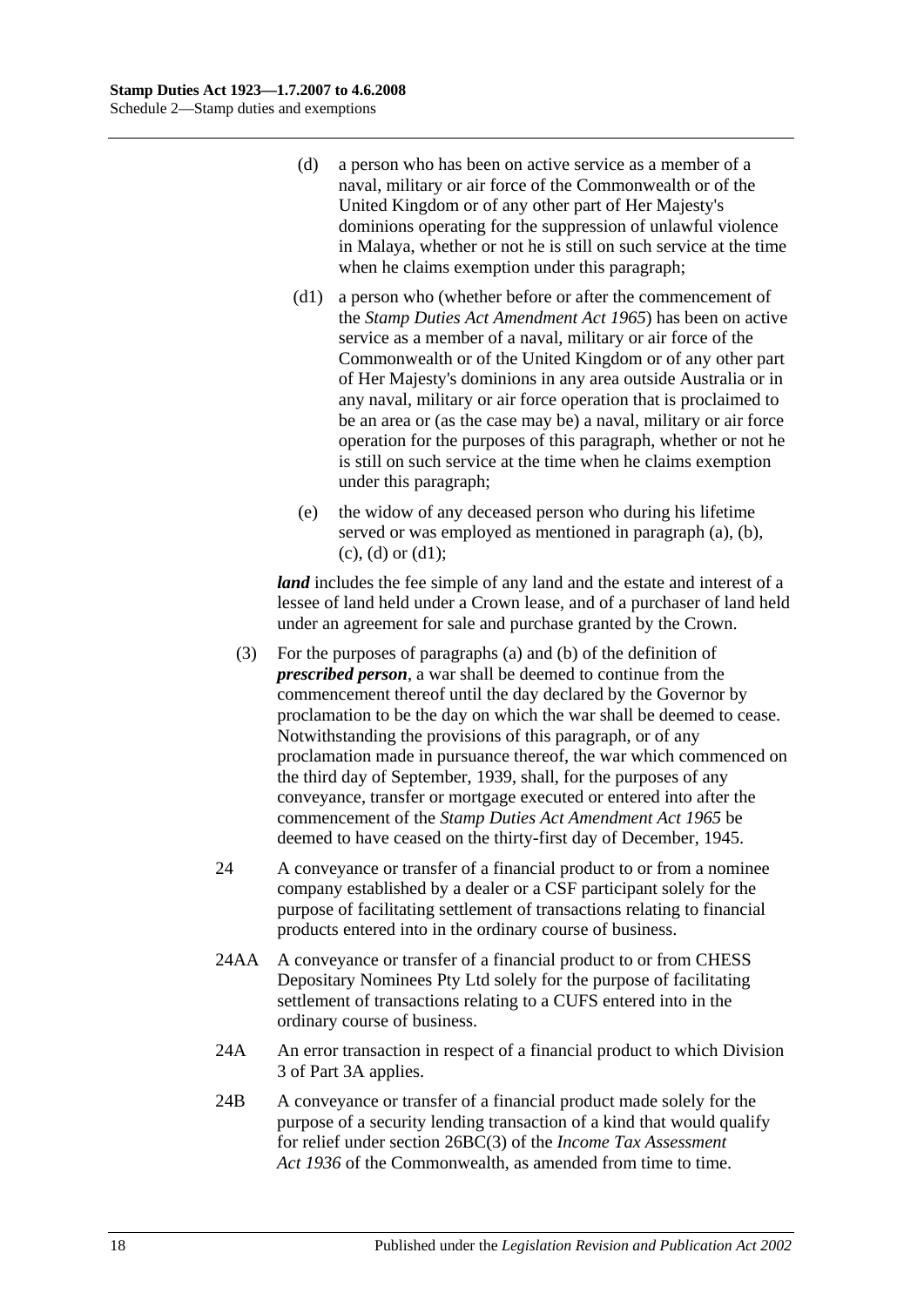- 24C A proper CSF transaction of a financial product that—
	- (a) does not result in a change in beneficial ownership; and
	- (b) is not chargeable with duty as a conveyance operating as a voluntary disposition *inter vivos*.
- 24D A conveyance of a financial product that is an exempt transaction within the meaning of [section](#page-74-1) 90A.
- 25 A declaration of trust by the Public Trustee for the benefit of a child under the age of 18 years who has received a payment under the *[Victims of Crime Act](http://www.legislation.sa.gov.au/index.aspx?action=legref&type=act&legtitle=Victims%20of%20Crime%20Act%202001) 2001* or a corresponding previous law.
- 26 A transaction (or an instrument effecting or acknowledging, evidencing or recording a transaction) by a trustee of a regulated superannuation fund (within the meaning of the *Superannuation Industry (Supervision) Act 1993* (Cwlth)) in the ordinary course of administering the fund—
	- (a) creating an interest in the fund in favour of a beneficiary of the superannuation scheme; or
	- (b) redeeming, cancelling or extinguishing such an interest.
- 27 An instrument of discharge or partial discharge of a mortgage or charge.
- 28 A conveyance (other than a conveyance operating as a voluntary disposition *inter vivos*) for effectuating the appointment of a new trustee or the retirement of a trustee.
- 29 A conveyance of a kind for which no specific charge, or basis for charging duty, is fixed by this Schedule.
- 30 A deed or transfer of a kind for which no specific charge, or basis for charging duty, is fixed by this Schedule.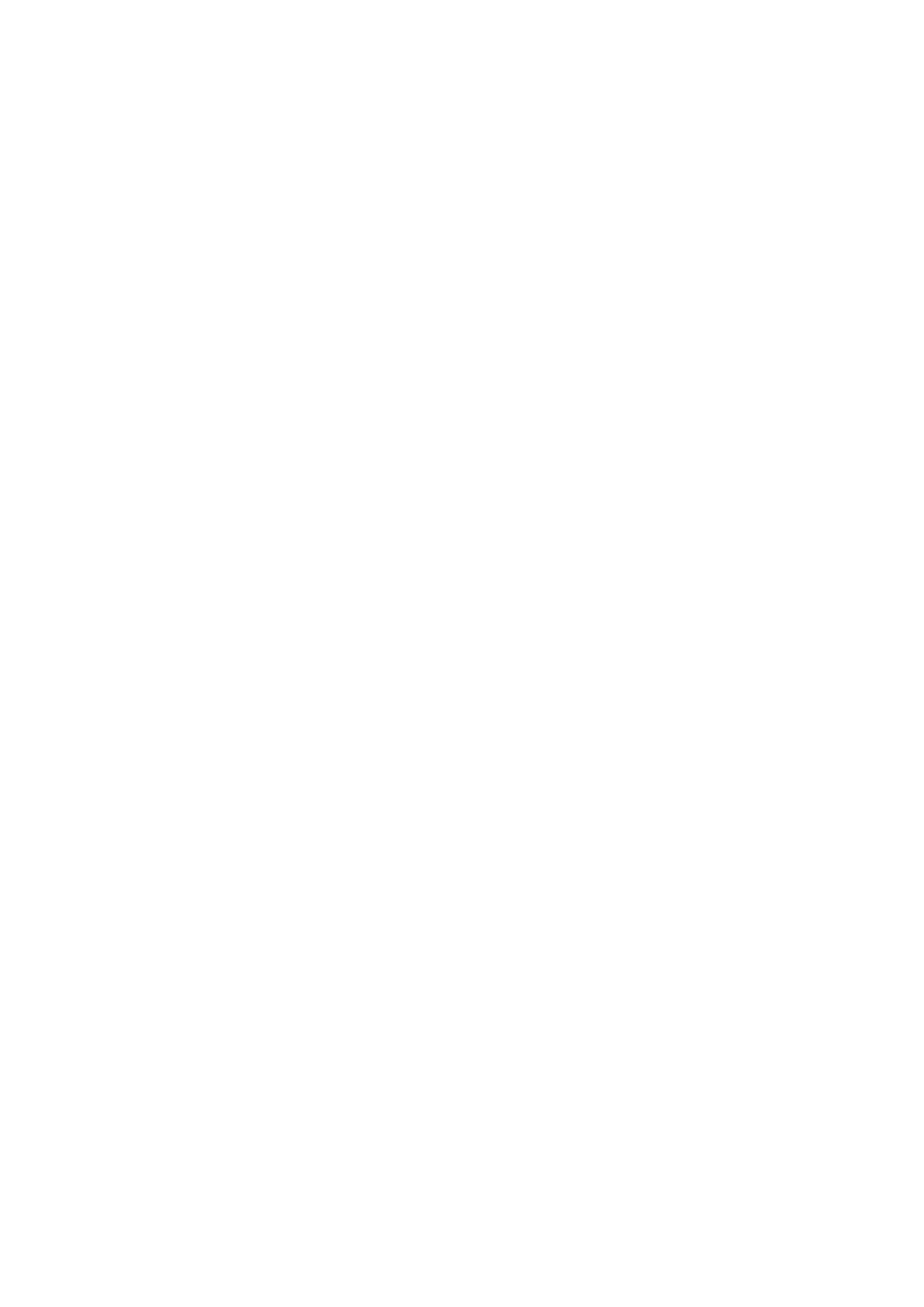# **Legislative history**

# **Notes**

• This version is comprised of the following:

| Part 1    | 1.6.2007                 |
|-----------|--------------------------|
| Part 2    | 1.8.2003 (Reprint No 33) |
| Part 3    | 1.7.2007                 |
| Part 3A   | 1.8.2003 (Reprint No 33) |
| Part 4    | 1.6.2007                 |
| Part 5    | 18.1.2007                |
| Schedules | 1.7.2007                 |

- Amendments of this version that are uncommenced are not incorporated into the text.
- Please note—References in the legislation to other legislation or instruments or to titles of bodies or offices are not automatically updated as part of the program for the revision and publication of legislation and therefore may be obsolete.
- Earlier versions of this Act (historical versions) are listed at the end of the legislative history.
- For further information relating to the Act and subordinate legislation made under the Act see the Index of South Australian Statutes or www.legislation.sa.gov.au.

# **Principal Act and amendments**

# New entries appear in bold.

| Year No |      | Title                                                               | Assent     | Commencement                              |
|---------|------|---------------------------------------------------------------------|------------|-------------------------------------------|
| 1923    | 1569 | <b>Stamp Duties Act 1923</b>                                        | 21.11.1923 | 21.11.1923                                |
| 1927    | 1822 | <b>Stamp Duties Act 1927</b>                                        | 21.12.1927 | 24.12.1927 (Gazette 22.12.1927 p1609)     |
| 1928    | 1860 | <b>Stamp Duties Amendment Act 1928</b>                              | 17.10.1928 | 17.10.1928                                |
| 1928    | 1877 | Lottery and Gaming Act Amendment<br>Act 1928                        | 1.11.1928  | 1.11.1928                                 |
| 1935    | 2246 | <b>Statute Law Revision Act 1935</b>                                | 19.12.1935 | 19.12.1935                                |
| 1936    | 2312 | <b>Stamp Duties Act Amendment</b><br>Act 1936                       | 19.11.1936 | 19.11.1936                                |
| 1937    | 2359 | <b>Stamp Duties Act Amendment</b><br>Act 1937                       | 19.11.1937 | 19.11.1937                                |
| 1938    | 2387 | <b>Stamp Duties Act Amendment</b><br>Act 1938                       | 25.8.1938  | 25.8.1938 except s $4(1)$ —16.1.1939: s 4 |
| 1941    | 48   | <b>Stamp Duties Act Amendment</b><br>Act 1941                       | 27.11.1941 | 27.11.1941                                |
| 1942    | 22   | <b>Stamp Duties Act Amendment</b><br>Act 1942                       | 12.11.1942 | 12.11.1942                                |
| 1944    | 30   | <b>Stamp Duties Act Amendment</b><br>Act 1944                       | 14.12.1944 | 14.12.1944                                |
| 1945    | 32   | <b>Stamp Duties Act Amendment</b><br>Act 1945 as amended by 41/1947 | 3.1.1946   | 3.1.1946 except s 3-3.9.1939: s 4(1)      |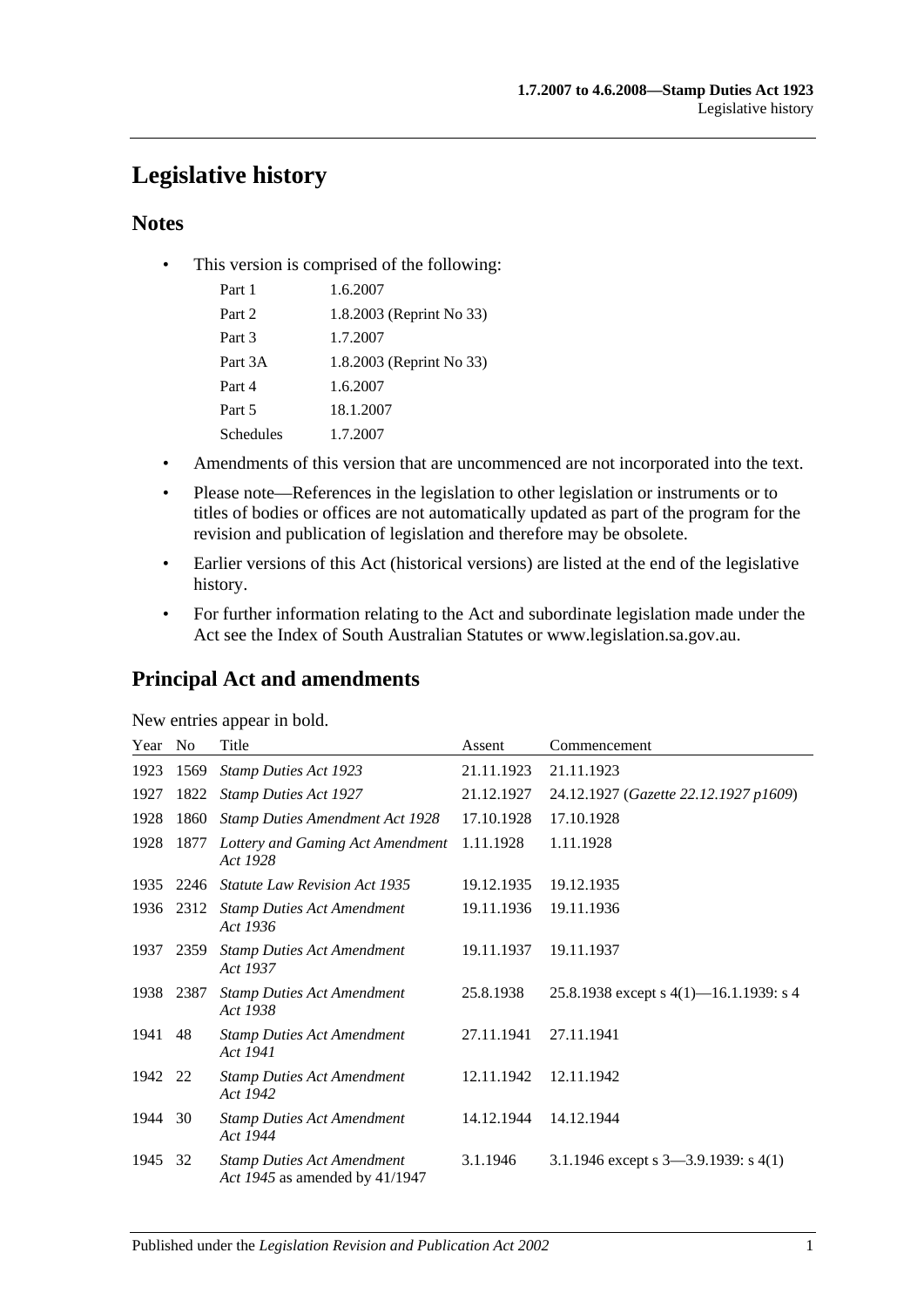| 1947 41 |      | <b>Stamp Duties Act Amendment Act</b><br>1947                                     | 11.12.1947 | 11.12.1947                                                                                   |
|---------|------|-----------------------------------------------------------------------------------|------------|----------------------------------------------------------------------------------------------|
| 1950    | - 16 | <b>Stamp Duties Act Amendment</b><br>Act 1950                                     | 2.11.1950  | 2.11.1950                                                                                    |
| 1952 5  |      | <b>Stamp Duties Act Amendment</b><br>Act 1952                                     | 2.10.1952  | 2.10.1952                                                                                    |
| 1952 42 |      | <b>Statute Law Revision Act 1952</b>                                              | 4.12.1952  | 4.12.1952                                                                                    |
| 1952 55 |      | Stamp Duties Act Amendment Act (No. 8.1.1953<br>2) 1952                           |            | 8.1.1953 except ss 4 - 6 - 22.1.1953<br>(Gazette 22.1.1953 p72)                              |
| 1953    | 30   | <b>Stamp Duties Act Amendment</b><br>Act 1953                                     | 10.12.1953 | 10.12.1953                                                                                   |
| 1954 29 |      | <b>Stamp Duties Act Amendment</b><br>Act 1954                                     | 2.12.1954  | 2.12.1954                                                                                    |
| 1956 8  |      | <b>Stamp Duties Act Amendment</b><br>Act 1956                                     | 11.10.1956 | 11.10.1956 except s $6-10.9.1956$ : s $6(3)$                                                 |
| 1959 45 |      | <b>Stamp Duties Act Amendment</b><br>Act 1959                                     | 17.12.1959 | 1.2.1960 (Gazette 7.1.1960 p1)                                                               |
| 1960    | 7    | <b>Stamp Duties Act Amendment</b><br>Act 1960                                     | 19.5.1960  | 1.2.1960: $s$ 3(2)                                                                           |
| 1962 32 |      | <b>Banks Statutory Obligations</b><br>Amendment Act 1962 as amended by<br>77/1973 | 1.11.1962  | 1.11.1962                                                                                    |
| 1964 24 |      | <b>Statutes Amendment (Stamp Duties</b><br>and Motor Vehicles) Act 1964           | 9.10.1964  | 9.10.1964: s $2(1)$ except ss $3-8$ ,<br>9(b)-(l)-19.10.1964 (Gazette<br>15.10.1964 p1203)   |
| 1965 58 |      | <b>Stamp Duties Act Amendment</b><br>Act 1965 as amended by 59/1966               | 23.12.1965 | 23.12.1965 except ss 5, 7, 8, $10-13$ ,<br>$15((a), (c)$ —(k), 17 & 18—14.2.1966: s 3        |
| 1966    | 46   | Lottery and Gaming Act Amendment<br>Act (No. 2) 1966                              | 13.10.1966 | 8.12.1966: s 3A                                                                              |
| 1966 59 |      | <b>Stamp Duties Act Amendment</b><br>Act 1966                                     | 10.11.1966 | 21.11.1966 (Gazette 19.11.1966 p1882)<br>except s 9(1)-14.2.1966: s 9(2)                     |
| 1967    | -14  | Marketable Securities Transfer<br>Act 1967                                        | 6.4.1967   | 1.7.1967 (Gazette 25.5.1967 p1657)                                                           |
| 1967    | 48   | <b>Stamp Duties Act Amendment</b><br>Act 1967                                     | 19.10.1967 | 19.10.1967                                                                                   |
| 1968    | 26   | Stamp Duties Act Amendment Act (No. 5.12.1968<br>2) 1968                          |            | 1.1.1969 (Gazette 5.12.1968 p2429)                                                           |
| 1968    | 32   | <b>Stamp Duties Act Amendment</b><br>Act 1968 as amended by 42/1974               | 12.12.1968 | 1.2.1969 (Gazette 12.12.1968 p2558)                                                          |
| 1968    | 56   | Stamp Duties Act Amendment Act (No. 19.12.1968<br>3) 1968                         |            | 1.2.1969 (Gazette 19.12.1968 p2670)                                                          |
| 1970    | 42   | <b>Stamp Duties Act Amendment</b><br>Act 1970                                     | 3.12.1970  | 3.12.1970                                                                                    |
| 1971    | 71   | <b>Stamp Duties Act Amendment</b><br>Act 1971 as amended by 103/1971              | 4.11.1971  | 1.12.1971 (Gazette 11.11.1971 p1928)<br>except s 13(3)-1.1.1972 (Gazette<br>3.12.1971 p2298) |
| 1971    | 80   | Stamp Duties Act Amendment Act (No. 18.11.1971<br>2) 1971                         |            | 1.1.1972 (Gazette 23.12.1971 p2627)                                                          |
| 1971    | 103  | <b>Stamp Duties Act Amendment Act</b><br>1971 Amending Act 1971                   | 3.11.1971  | $30.11.1971$ : s 1(1)                                                                        |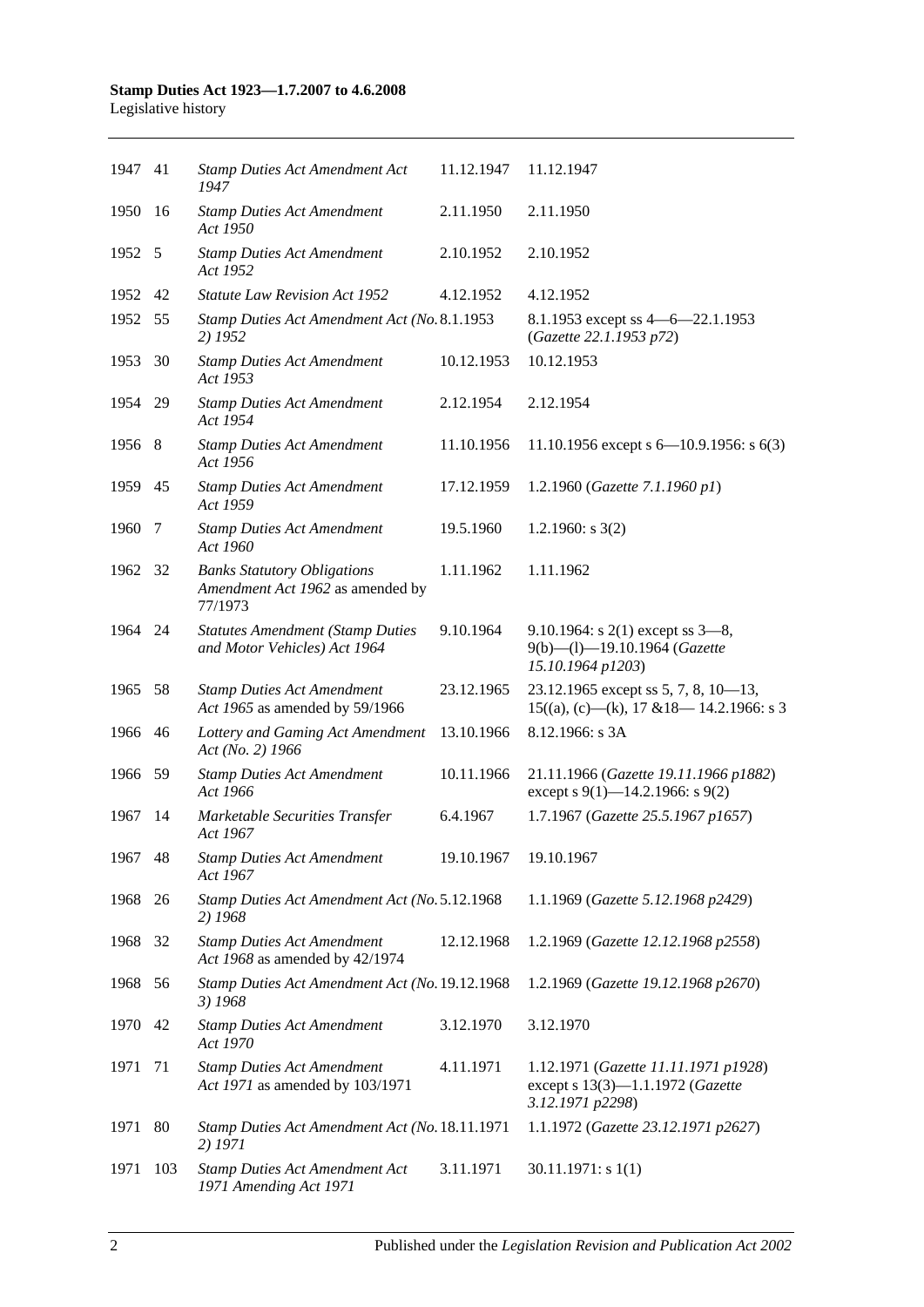| 1973    | 77  | <b>Statute Law Revision Act 1973</b>                        | 6.12.1973  | 6.12.1973                                                                                        |
|---------|-----|-------------------------------------------------------------|------------|--------------------------------------------------------------------------------------------------|
| 1974    | 42  | <b>Statute Law Revision Act 1974</b>                        | 11.4.1974  | 11.4.1974                                                                                        |
| 1974 90 |     | <b>Stamp Duties Act Amendment</b><br>Act 1974               | 2.12.1974  | 16.12.1974 except s 7-2.1.1975 (Gazette<br>2.12.1974 p3555)                                      |
| 1975 63 |     | <b>Stamp Duties Act Amendment</b><br>Act 1975               | 4.9.1975   | 18.9.1975 (Gazette 18.9.1975 p1574)                                                              |
| 1975    | 76  | Statutes Amendment (Gift Duty and<br>Stamp Duties) Act 1975 | 16.10.1975 | $14.7.1975$ : s 2                                                                                |
| 1976 54 |     | Statutes Amendment (Gift Duty and<br>Stamp Duties) Act 1976 | 28.10.1976 | 14.7.1976: s 2                                                                                   |
| 1976    | 101 | <b>Stamp Duties Act Amendment</b><br>Act 1976               | 16.12.1976 | 16.12.1976 except s 2-16.6.1977<br>(Gazette 16.6.1977 p1708)                                     |
| 1976    | 104 | Racing Act 1976                                             | 16.12.1976 | Sch 2-1.1.1977 (Gazette 16.12.1976<br>p2252)                                                     |
| 1977    | 28  | <b>Stamp Duties Act Amendment</b><br>Act 1977               | 28.7.1977  | 28.7.1977                                                                                        |
| 1978 27 |     | <b>Stamp Duties Act Amendment</b><br>Act 1978               | 30.3.1978  | 30.3.1978: s 2 except ss $3-6 &$<br>9-uncommenced                                                |
| 1978 89 |     | Stamp Duties Act Amendment Act (No. 30.11.1978)<br>2) 1978  |            | 18.1.1979 (Gazette 18.1.1979 p97)                                                                |
| 1979    | 66  | <b>Stamp Duties Act Amendment</b><br>Act 1979               | 15.11.1979 | 1.11.1979: s 2                                                                                   |
| 1980    | 111 | <b>Stamp Duties Act Amendment</b><br>Act 1980               | 18.12.1980 | $6.11.1980$ : s 2                                                                                |
| 1981    | 70  | <b>Stamp Duties Act Amendment</b><br>Act 1981               | 30.10.1981 | 2.11.1981 (Gazette 30.10.1981 p1423)                                                             |
| 1982    | -15 | <b>Stamp Duties Act Amendment</b><br>Act 1982               | 11.3.1982  | 22.3.1982 (Gazette 18.3.1982 p857)                                                               |
| 1982    | 30  | Stamp Duties Act Amendment Act (No. 8.4.1982<br>2) 1982     |            | 24.12.1981: s 2 except s 4-19.8.1982<br>(Gazette 19.8.1982 p512)                                 |
| 1982    | 95  | Stamp Duties Act Amendment Act (No. 23.12.1982<br>3) 1982   |            | 23.12.1982 (Gazette 23.12.1982 p1935)                                                            |
|         |     | 1982 (139) Gazette 8.7.1982 p95                             |            | 8.7.1982                                                                                         |
| 1983 65 |     | <b>Stamp Duties Act Amendment</b><br>Act 1983               | 29.9.1983  | 1.1.1984 (Gazette 24.11.1983 p1515)                                                              |
| 1983    | 89  | Stamp Duties Act Amendment Act (No. 1.12.1983<br>2) 1983    |            | 1.1.1984: s 2                                                                                    |
| 1984    | 50  | Statute Law Revision Act 1984                               | 24.5.1984  | Sch 6-1.11.1984 (Gazette 1.11.1984<br>p1398)                                                     |
| 1985    | 81  | <b>Stamp Duties Act Amendment</b><br>Act 1985               | 22.8.1985  | $5.8.1985$ : s 2                                                                                 |
| 1986    | 8   | <b>Stamp Duties Act Amendment</b><br>Act 1986               | 13.3.1986  | 13.3.1986                                                                                        |
| 1986    | 100 | Stamp Duties Act Amendment Act (No. 11.12.1986<br>2) 1986   |            | 18.12.1986 except ss 16(a), (b), (c), (d) &<br>18(h), (i)-1.2.1987 (Gazette 18.12.1986<br>p1877) |
| 1987    | 2   | <b>Statutes Amendment (Taxation)</b><br>Act 1987            | 5.3.1987   | 5.3.1987                                                                                         |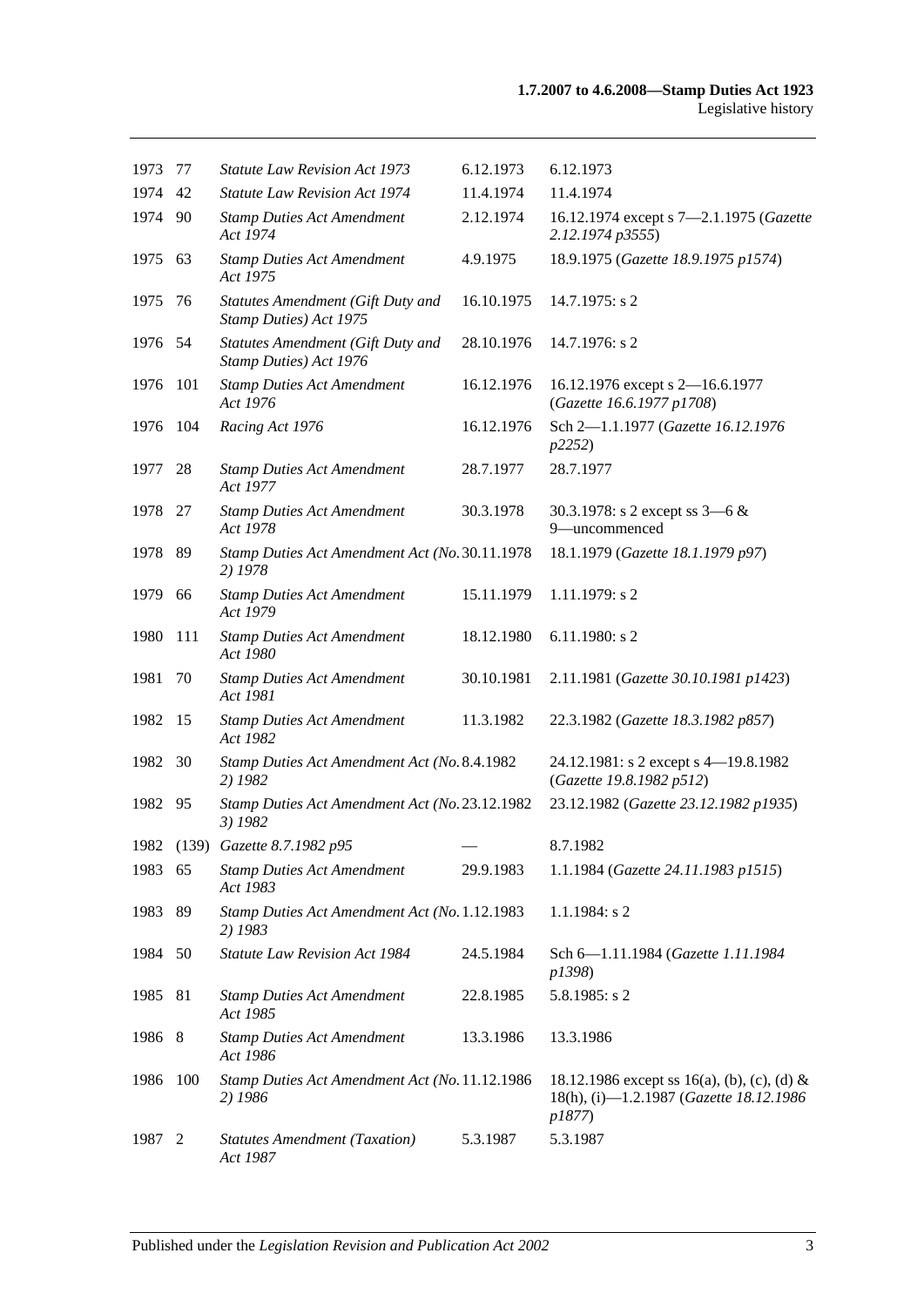| 1988 21 |      | <b>Stamp Duties Act Amendment</b><br>Act 1988                                                        | 14.4.1988  | 7.12.1987 except s 3-14.6.1988: s 2                                                                           |
|---------|------|------------------------------------------------------------------------------------------------------|------------|---------------------------------------------------------------------------------------------------------------|
| 1989 8  |      | <b>Stamp Duties Act Amendment</b><br>Act 1989                                                        | 16.3.1989  | 1.2.1988: $s$ 2                                                                                               |
| 1989    | - 52 | Stamp Duties Act Amendment Act (No. 14.9.1989<br>2) 1989                                             |            | 21.9.1989 (Gazette 21.9.1989 p915)<br>except ss $3 & 7 - 9.8.1989$ and except ss 4<br>$& 5 - 1.10.1989$ : s 2 |
| 1989 64 |      | Stamp Duties Act Amendment Act (No. 29.10.1989<br>3) 1989                                            |            | 28.3.1990 (Gazette 15.3.1990 p729)                                                                            |
| 1990 4  |      | <b>Stamp Duties Act Amendment</b><br>Act 1990                                                        | 29.3.1990  | 29.3.1990                                                                                                     |
| 1990    | 33   | Stamp Duties Act Amendment Act (No. 26.4.1990<br>2) 1990                                             |            | 26.4.1990                                                                                                     |
| 1990    | 36   | Stamp Duties Act Amendment Act (No. 3.5.1990<br>3) 1990                                              |            | 24.5.1990 (Gazette 17.5.1990 p1359)                                                                           |
| 1990    | 47   | Stamp Duties Act Amendment Act (No. 8.11.1990<br>4) 1990                                             |            | 1.7.1990 except s $5(2)$ —1.1.1991: s 2                                                                       |
| 1991    | 19   | Stamp Duties (Concessional Duty and 18.4.1991<br>Exemptions) Amendment Act 1991                      |            | 18.4.1991                                                                                                     |
| 1991    | 54   | Motor Vehicles (Historic Vehicles and 28.11.1991<br>Disabled Persons' Parking)<br>Amendment Act 1991 |            | 3.2.1992 (Gazette 23.1.1992 p200)                                                                             |
| 1991    | 74   | <b>Stamp Duties (Assessments and</b><br>Forms) Amendment Act 1991                                    | 12.12.1991 | 12.12.1991 (Gazette 12.12.1991 p1746)                                                                         |
| 1992 42 |      | <b>Stamp Duties (Rates) Amendment</b><br>Act 1992                                                    | 31.8.1992  | 1.9.1992: s 2                                                                                                 |
| 1992    | 71   | <b>Statutes Amendment (Expiation of</b><br>Offences) Act 1992                                        | 19.11.1992 | 1.3.1993 (Gazette 18.2.1993 p600)                                                                             |
| 1992    | 88   | <b>Stamp Duties (Penalties,</b><br>Reassessments and Securities)<br>Amendment Act 1992               | 10.12.1992 | 14.12.1992 (Gazette 10.12.1992 p1754)                                                                         |
| 1994    | 14   | <b>Stamp Duties (Securities Clearing</b><br>House) Amendment Act 1994                                | 12.5.1994  | 1.9.1994 (Gazette 18.8.1994 p490)                                                                             |
| 1994 31 |      | <b>Stamp Duties (Concessions)</b><br>Amendment Act 1994                                              | 30.5.1994  | 30.5.1994 except ss 5, 6 & 10-1.6.1994:<br>s 2                                                                |
| 1994 59 |      | Criminal Law Consolidation (Felonies 27.10.1994<br>and Misdemeanours) Amendment<br>Act 1994          |            | 1.1.1995 (Gazette 8.12.1994 p1942)                                                                            |
| 1994    | 76   | Motor Vehicles (Conditional<br><b>Registration</b> ) Amendment Act 1994                              | 8.12.1994  | 2.3.1995 (Gazette 2.3.1995 p734)                                                                              |
| 1994    | 83   | <b>Stamp Duties (Miscellaneous)</b><br>Amendment Act 1994                                            | 8.12.1994  | 8.12.1994                                                                                                     |
| 1995    | 49   | Stamp Duties (Marketable Securities) 13.7.1995<br>Amendment Act 1995                                 |            | $1.7.1995$ : s 2                                                                                              |
| 1995    | 72   | <b>Stamp Duties (Miscellaneous)</b><br>Amendment Act 1995                                            | 2.11.1995  | 23.11.1995 (Gazette 23.11.1995 p1412)                                                                         |
| 1995    | 77   | Motor Vehicles (Heavy Vehicles<br><b>Registration Charges)</b> Amendment<br>Act 1995                 | 23.11.1995 | 1.7.1996 (Gazette 30.5.1996 p2637)                                                                            |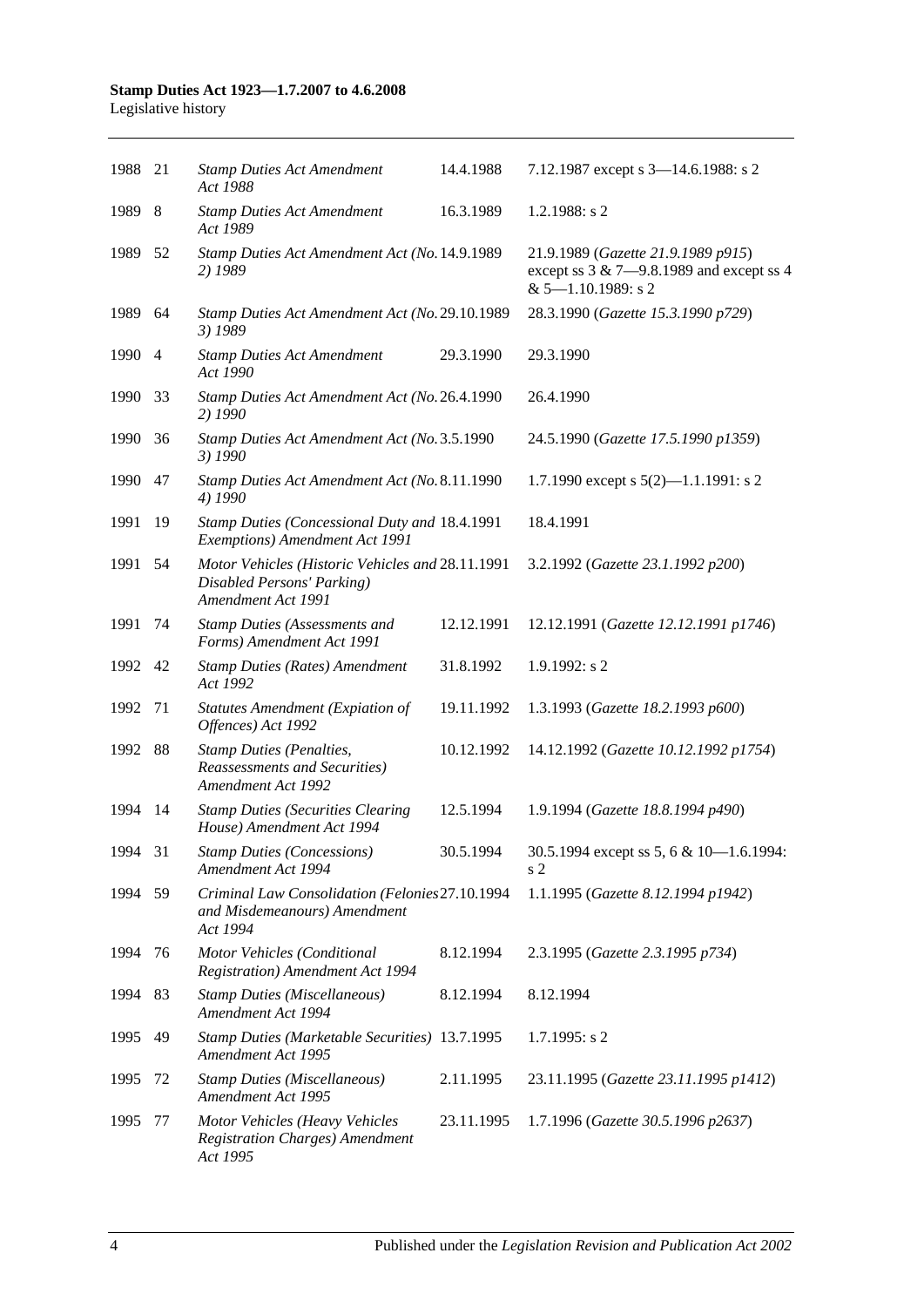| 1995 83 |    | Stamp Duties (Valuations-Objections 30.11.1995<br>and Appeals) Amendment Act 1995   |            | 30.11.1995                                                                                                                                                                                                                   |
|---------|----|-------------------------------------------------------------------------------------|------------|------------------------------------------------------------------------------------------------------------------------------------------------------------------------------------------------------------------------------|
| 1996    | 18 | <b>Stamp Duties (Miscellaneous)</b><br>Amendment Act 1996                           | 24.4.1996  | 24.4.1996 (Gazette 24.4.1996 p2068)                                                                                                                                                                                          |
| 1996    | 30 | Motor Vehicles (Miscellaneous No. 2) 2.5.1996<br>Amendment Act 1996                 |            | s 43-1.7.1996 (Gazette 30.5.1996<br>p2637, erratum Gazette 6.6.1996 p2874)                                                                                                                                                   |
| 1996    | 38 | <b>Statutes Amendment (Community</b><br>Titles) Act 1996                            | 9.5.1996   | s 40-4.11.1996 (Gazette 31.10.1996<br>p1460                                                                                                                                                                                  |
| 1996 82 |    | <b>Statutes Amendment (Taxation</b><br>Administration) Act 1996                     | 5.12.1996  | Pt 6 (ss 77-133)-1.7.1997 (Gazette<br>19.12.1996 p1924)                                                                                                                                                                      |
| 1997    | 20 | <b>Stamp Duties (Miscellaneous)</b><br>Amendment Act 1997                           | 27.3.1997  | 7.1.1997 except s 4-1.2.1997: s 2                                                                                                                                                                                            |
| 1997    | 42 | <b>Stamp Duties (Rates of Duty)</b><br>Amendment Act 1997                           | 17.7.1997  | 17.7.1997                                                                                                                                                                                                                    |
| 1997    | 82 | Stamp Duties (Miscellaneous No. 2)<br>Amendment Act 1997                            | 24.12.1997 | $1.1.1998$ : s 2                                                                                                                                                                                                             |
| 1998    | 36 | <b>Stamp Duties (Miscellaneous)</b><br>Amendment Act 1998                           | 23.7.1998  | 1.6.1998 except ss $3(c)$ &<br>4(3)–27.7.1998 and except ss 3(b) &<br>$4(2)$ -1.9.1998: s 2                                                                                                                                  |
| 1998    | 71 | <b>Stamp Duties (Share Buy-backs)</b><br>Amendment Act 1998                         | 3.12.1998  | 3.12.1998                                                                                                                                                                                                                    |
| 1999    | 11 | <b>Stamp Duties (Miscellaneous)</b><br>Amendment Act 1999                           | 18.3.1999  | 18.3.1999                                                                                                                                                                                                                    |
| 1999    | 40 | <b>Stamp Duties (Conveyance Rates)</b><br>Amendment Act 1999                        | 5.8.1999   | 5.8.1999                                                                                                                                                                                                                     |
| 1999    | 41 | Statutes Amendment (Financial<br>Institutions) Act 1999                             | 5.8.1999   | Pt 4 (ss $16 - 23$ )-1.12.1998: s 2                                                                                                                                                                                          |
| 2000    | 11 | Offshore Minerals Act 2000                                                          | 4.5.2000   | $4.5.2002$ (s $7(5)$ Acts Interpretation<br>Act 1915)                                                                                                                                                                        |
| 2000    | 21 | National Tax Reform (State<br>Provisions) Act 2000                                  | 8.6.2000   | 8.6.2000                                                                                                                                                                                                                     |
| 2000    | 80 | Stamp Duties (Land Rich Entities and 14.12.2000)<br>Redemption) Amendment Act 2000  |            | 14.12.2000 (Gazette 14.12.2000 p3520)                                                                                                                                                                                        |
| 2000 94 |    | TAB (Disposal) Act 2000                                                             | 21.12.2000 | Sch 4 (cl 3)-14.12.2001 (Gazette<br>6.12.2001 p5267)                                                                                                                                                                         |
| 2001    | 23 | <b>Statutes Amendment (Corporations)</b><br>Act 2001                                | 14.6.2001  | Pt 30 (ss $105 - 117$ ) -15.7.2001 being the<br>day on which the Corporations Act 2001<br>of the Commonwealth came into<br>operation: Commonwealth of Australia<br>Gazette No. S 285, 13.7.2001 (Gazette<br>21.6.2001 p2270) |
| 2001    | 27 | <b>Statutes Amendment (Taxation</b><br>Measures) Act 2001                           | 26.7.2001  | Pt 4 (ss $10-13$ )-26.7.2001 except<br>s $14 - 1.1.2002$ : s 2                                                                                                                                                               |
| 2001    | 58 | Victims of Crime Act 2001                                                           | 15.11.2001 | Sch 2 (cl 6)-1.1.2003 (Gazette<br>19.12.2002 p4736)                                                                                                                                                                          |
| 2002 15 |    | <b>Stamp Duties (Rental Business and</b><br>Conveyance Rates) Amendment<br>Act 2002 | 5.9.2002   | 5.9.2002 except ss $5 & 6 - 1.1.2003$ : s 2                                                                                                                                                                                  |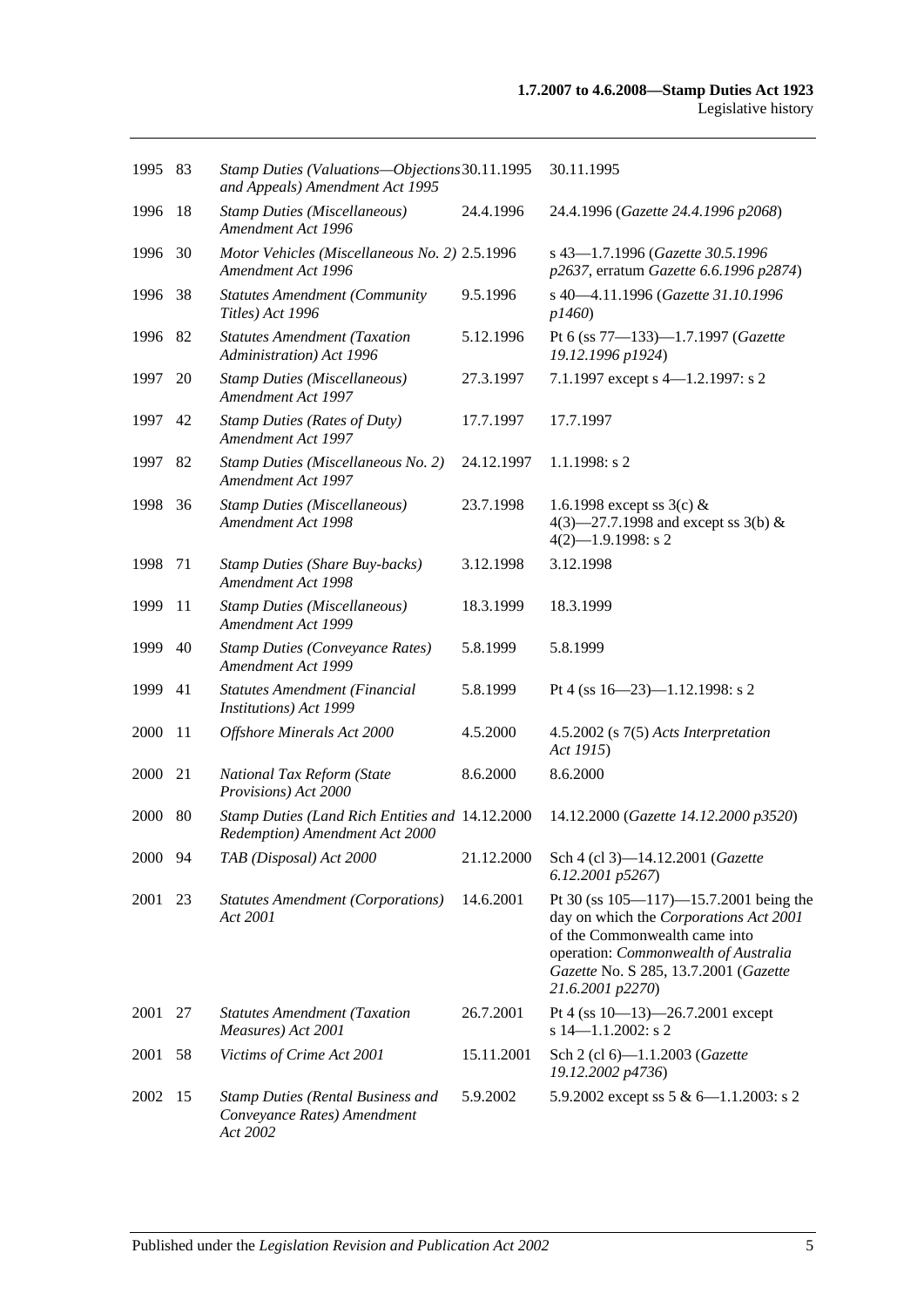| 2002    | -34 | <b>Statutes Amendment</b><br>(Corporations-Financial Services<br>Reform) Act 2002 | 28.11.2002 | Pt 11 (ss $26 - 46$ )-1.8.2003 ( <i>Gazette</i><br>$10.7.2003$ $p2913$ )                                                                                                        |
|---------|-----|-----------------------------------------------------------------------------------|------------|---------------------------------------------------------------------------------------------------------------------------------------------------------------------------------|
| 2002    | 35  | <b>Statutes Amendment (Stamp Duties</b><br>and Other Measures) Act 2002           | 28.11.2002 | Pt 6 (ss $15-27$ )-28.11.2002: s 2(1)                                                                                                                                           |
| 2002    | 39  | <b>Stamp Duties (Gaming Machine</b><br>Surcharge) Amendment Act 2002              | 28.11.2002 | 28.11.2002 (Gazette 28.11.2002 p4293)                                                                                                                                           |
| 2003    | 31  | <b>Stamp Duties (Rental and Mortgage</b><br>Duty) Amendment Act 2003              | 24.7.2003  | $1.10.2003$ : s 2                                                                                                                                                               |
| 2003    | 44  | <b>Statute Law Revision Act 2003</b>                                              | 23.10.2003 | Sch 1-24.11.2003 (Gazette 13.11.2003)<br>p4048)                                                                                                                                 |
| 2004    | 21  | Statutes Amendment (Budget 2004)<br>Act 2004                                      | 1.7.2004   | Pt 4 (ss 9–12)–1.7.2004: s 2(1)                                                                                                                                                 |
| 2004    | 41  | <b>Stamp Duties (Miscellaneous)</b><br>Amendment Act 2004                         | 4.11.2004  | s 10(8)—4.11.2004: s 2(2); remainder of<br>Act-24.2.2005 (Gazette 24.2.2005 p534)                                                                                               |
| 2005 28 |     | <b>Statutes Amendment (Budget 2005)</b><br>Act 2005                               | 30.6.2005  | Pt $3$ (ss $8-12$ )—at midnight on<br>30.6.2005; Pt 4 (ss 13-15)-1.7.2006;<br>Pt 5 (ss 16 & 17)-1.7.2007; Pt 6<br>$(ss 18-20)$ -1.7.2008; Pt 7 (ss 21 &<br>$22$ )-1.7.2009: s 2 |
| 2006    | 27  | <b>Stamp Duties (Land Rich Entities)</b><br>Amendment Act 2006                    | 23.11.2006 | 22.9.2006: s 2                                                                                                                                                                  |
| 2006    | 43  | <b>Statutes Amendment (Domestic</b><br>Partners) Act 2006                         | 14.12.2006 | Pt 82 (ss 199-205)-1.6.2007 (Gazette<br>26.4.2007 p1352)                                                                                                                        |
| 2006    | 44  | <b>Statutes Amendment (Justice</b><br>Portfolio) Act 2006                         | 14.12.2006 | Pt 27 (s 59)-18.1.2007 (Gazette<br>18.1.2007 p234)                                                                                                                              |

# **Provisions amended since 3 February 1976**

- Legislative history prior to 3 February 1976 appears in marginal notes and footnotes included in the consolidation of this Act contained in Volume 10 of The Public General Acts of South Australia 1837-1975 at page 369.
- Certain textual alterations were made to this Act by the Commissioner of Statute Revision when preparing the reprint of the Act that incorporated all amendments in force as at 1 November 1984. A Schedule of these alterations was laid before Parliament on 13 November 1984.

New entries appear in bold.

Entries that relate to provisions that have been deleted appear in italics.

| Provision      | How varied                                                                                  | Commencement |
|----------------|---------------------------------------------------------------------------------------------|--------------|
| Long title     | amended by $44/2003$ s $3(1)$ (Sch 1)                                                       | 24.11.2003   |
| Pt1            |                                                                                             |              |
| Pt 1 Div 1     | heading inserted by 80/2000 s 3                                                             | 14.12.2000   |
| Pt 1 Div 2     | heading inserted by 80/2000 s 4                                                             | 14.12.2000   |
| s <sub>2</sub> | deleted in pursuance of the Acts Republication<br>Act 1967                                  | 1.11.1984    |
| s <sub>3</sub> | deleted in pursuance of the Acts Republication<br>Act 1967 as its function is now exhausted | 1.11.1984    |
| s 2            |                                                                                             |              |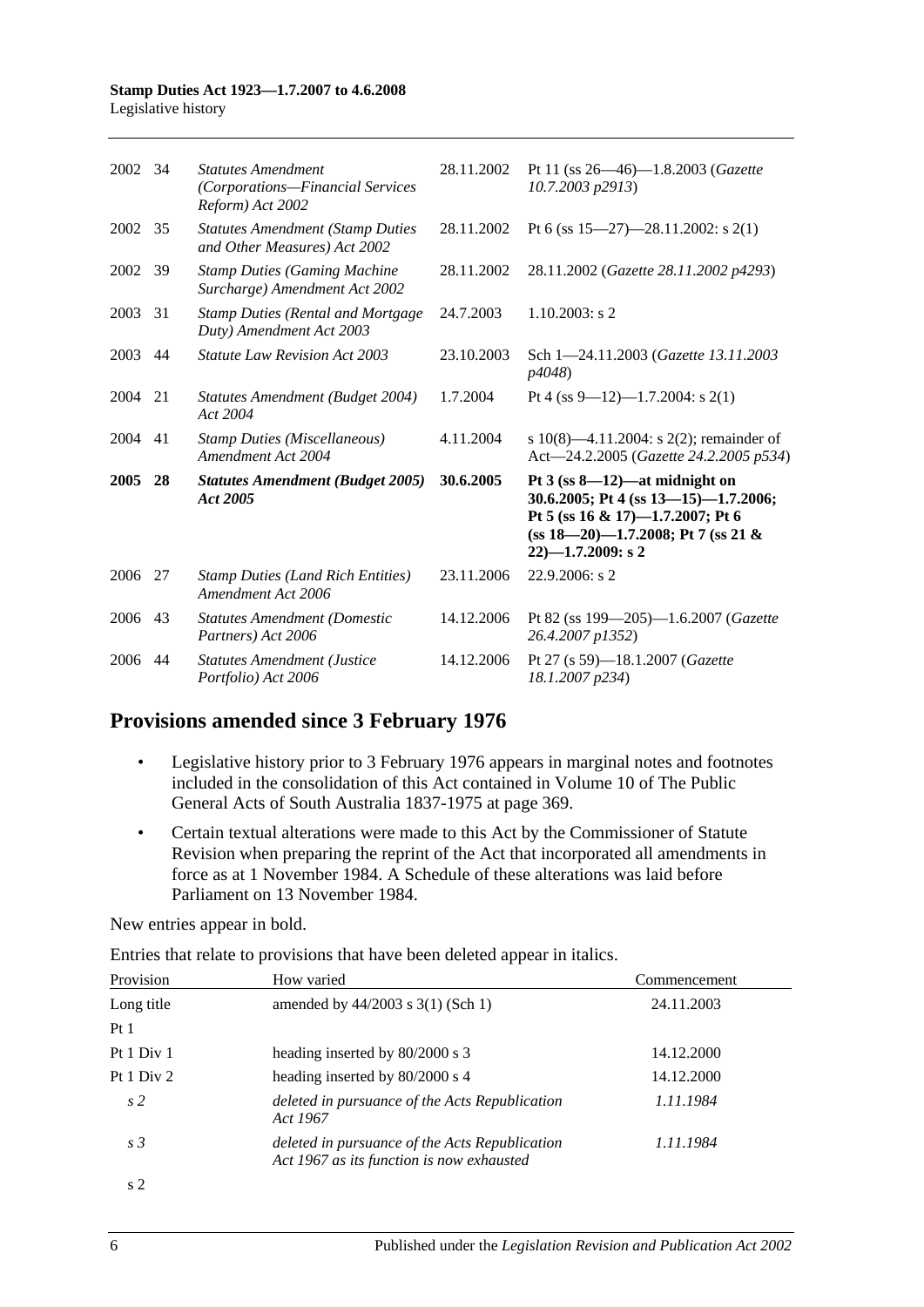| s(2(1))                       | s 4 redesignated as s 2 by $82/1996$ s $77(2)$     | 1.7.1997   |
|-------------------------------|----------------------------------------------------|------------|
|                               | s 2 redesignated as s $2(1)$ by $80/2000$ s $5(g)$ | 14.12.2000 |
| adhesive stamp                | inserted by $8/1986$ s $2(a)$                      | 13.3.1986  |
| approved form                 | inserted by 35/2002 s 15                           | 28.11.2002 |
| assessment                    | inserted by $82/1996$ s $77(1)(a)$                 | 1.7.1997   |
| Australian market<br>licensee | inserted by $34/2002$ s $26(a)$                    | 1.8.2003   |
| authorised officer            | inserted by $100/1986$ s $3(a)$                    | 18.12.1986 |
|                               | deleted by $82/1996 s 77(1)(a)$                    | 1.7.1997   |
| beneficial interest           | inserted by $80/2000$ s $5(a)$                     | 14.12.2000 |
| production                    | business of primary inserted by 31/1994 s 3        | 30.5.1994  |
| Commissioner                  | substituted by $82/1996$ s $77(1)(b)$              | 1.7.1997   |
| <b>CUFS</b>                   | inserted by $18/1996$ s $3(a)$                     | 24.4.1996  |
| die                           | substituted by $8/1986$ s $2(b)$                   | 13.3.1986  |
| discretionary trust           | inserted by $36/1990$ s $3(a)$                     | 24.5.1990  |
| domestic partner              | inserted by 43/2006 s 199(1)                       | 1.6.2007   |
| duty                          | substituted by $88/1992$ s 3(a)                    | 14.12.1992 |
|                               | substituted by $82/1996$ s $77(1)(c)$              | 1.7.1997   |
| financial product             | inserted by $34/2002$ s $26(b)$                    | 1.8.2003   |
| fixed interest<br>security    | inserted by $111/1980 s 3(a)$                      | 6.11.1980  |
|                               | deleted by $81/1985 s 3$                           | 5.8.1985   |
| <b>GST</b>                    | inserted by $21/2000$ s $22(a)$                    | 8.6.2000   |
| <b>GST</b> law                | inserted by $21/2000$ s $22(a)$                    | 8.6.2000   |
| impressed stamp               | inserted by $8/1986$ s $2(c)$                      | 13.3.1986  |
|                               | intellectual property inserted by 80/2000 s 5(b)   | 14.12.2000 |
| interest                      | inserted by $80/2000$ s $5(b)$                     | 14.12.2000 |
| jurisdiction                  | inserted by $80/2000$ s $5(b)$                     | 14.12.2000 |
|                               | marketable security amended by $111/1980 s 3(b)$   | 6.11.1980  |
|                               | amended by $50/1984$ s $3(1)$ (Sch 6)              | 1.11.1984  |
|                               | amended by $88/1992 s 3(b)$                        | 14.12.1992 |
|                               | amended by $18/1996 s 3(b)$                        | 24.4.1996  |
|                               | amended by $23/2001 s 105(a)$                      | 15.7.2001  |
|                               | deleted by $34/2002$ s $26(c)$                     | 1.8.2003   |
| money                         | substituted by $50/1984$ s $3(1)$ (Sch 6)          | 1.11.1984  |
| interest                      | potential beneficial inserted by 80/2000 s 5(c)    | 14.12.2000 |
| property                      | inserted by $80/2000$ s $5(c)$                     | 14.12.2000 |
| market                        | recognised financial inserted by 34/2002 s 26(d)   | 1.8.2003   |
| recognised stock<br>exchange  | inserted by $80/2000$ s $5(c)$                     | 14.12.2000 |
|                               | deleted by $34/2002$ s $26(d)$                     | 1.8.2003   |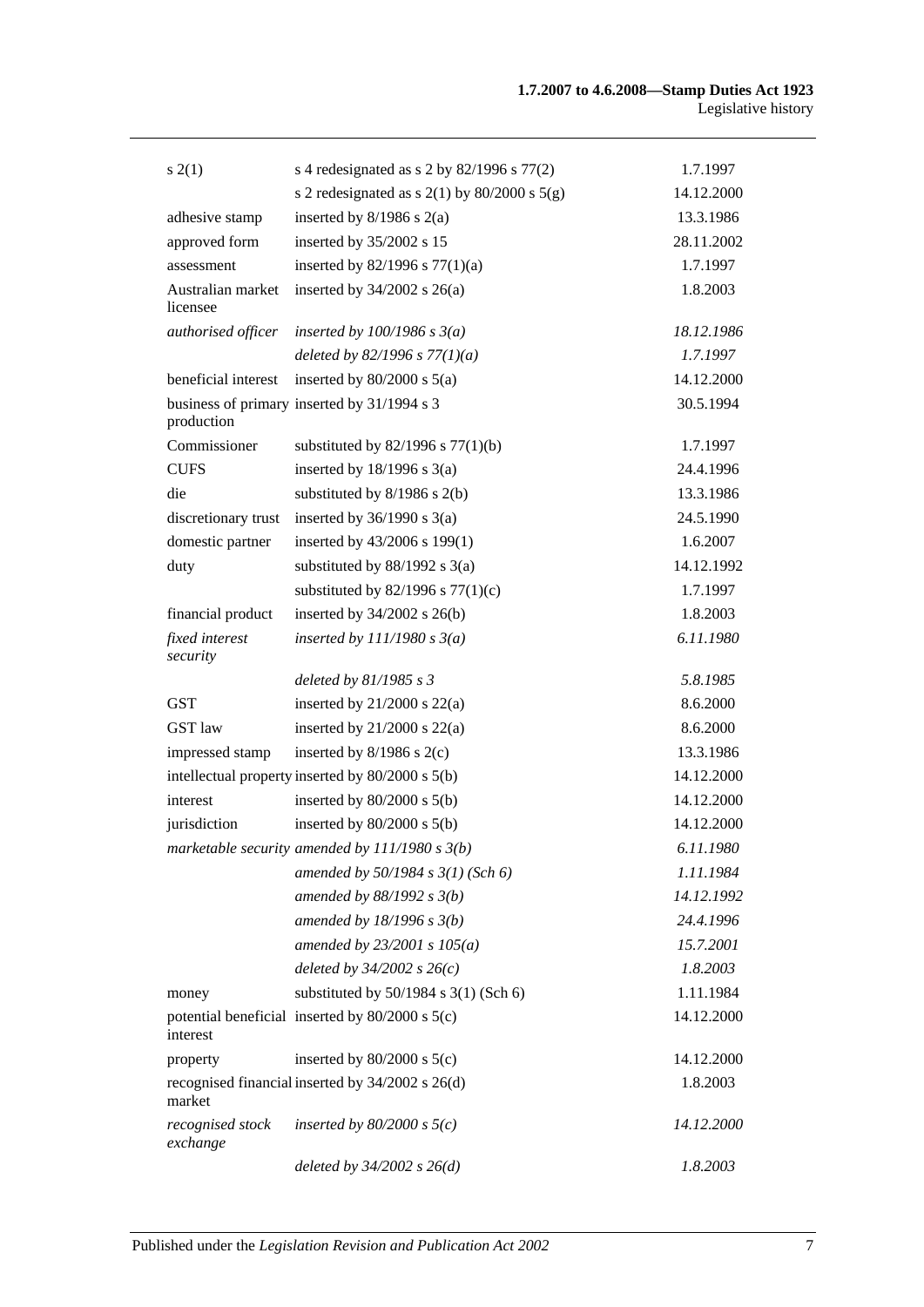|                | records             | inserted by $100/1986$ s $3(b)$                       | 18.12.1986 |
|----------------|---------------------|-------------------------------------------------------|------------|
|                | rent                | inserted by $21/2000$ s $22(b)$                       | 8.6.2000   |
|                | marketable security | right in respect of a deleted by $34/2002$ s $26(e)$  | 1.8.2003   |
|                | financial product   | right in respect of a inserted by $34/2002$ s $26(e)$ | 1.8.2003   |
|                | sale                | inserted by $80/2000$ s $5(d)$                        | 14.12.2000 |
|                | spouse              | inserted by $80/2000$ s $5(d)$                        | 14.12.2000 |
|                |                     | substituted by 43/2006 s 199(2)                       | 1.6.2007   |
|                | savings bank        | substituted by $50/1984$ s $3(1)$ (Sch 6)             | 1.11.1984  |
|                |                     | deleted by 41/1999 s 16                               | 1.12.1998  |
|                | stamp               | substituted by $8/1986$ s $2(d)$                      | 13.3.1986  |
|                | stamped             | substituted by $8/1986$ s $2(d)$                      | 13.3.1986  |
|                | <b>State</b>        | inserted by $80/2000$ s $5(f)$                        | 14.12.2000 |
|                | stock               | amended by 50/1984 s 3(1) (Sch 6)                     | 1.11.1984  |
|                |                     | amended by 23/2001 s 105(b)                           | 15.7.2001  |
|                | transfer            | inserted by $80/2000$ s $5(e)$                        | 14.12.2000 |
|                | unit                | inserted by $36/1990$ s $3(b)$                        | 24.5.1990  |
|                | unit trust scheme   | inserted by $36/1990$ s $3(b)$                        | 24.5.1990  |
|                | $s(2(2)$ and $(3)$  | inserted by $80/2000$ s $5(g)$                        | 14.12.2000 |
| s <sub>3</sub> |                     | inserted by 82/1996 s 78                              | 1.7.1997   |
|                | Pt 1 Div 3          | inserted by 80/2000 s 6                               | 14.12.2000 |
|                | s 3C                |                                                       |            |
|                | s $3C(4)$           | amended by 23/2001 s 106                              | 15.7.2001  |
| Pt 2           |                     | heading inserted by 82/1996 s 78                      | 1.7.1997   |
| s <sub>4</sub> |                     | inserted by 82/1996 s 78                              | 1.7.1997   |
| s <sub>5</sub> |                     | amended by $50/1984 s 3(1)$ (Sch 6)                   | 1.11.1984  |
|                |                     | deleted by 82/1996 s 78                               | 1.7.1997   |
|                | s <sub>5A</sub>     | inserted by 111/1980 s 4                              | 6.11.1980  |
|                |                     | deleted by 82/1996 s 78                               | 1.7.1997   |
|                | $s$ 5AB             | inserted by $81/1985 s 4$                             | 5.8.1985   |
|                |                     | substituted by $52/1989$ s 3                          | 9.8.1989   |
|                |                     | deleted by 82/1996 s 78                               | 1.7.1997   |
| s <sub>5</sub> |                     | s 5B inserted by $111/1980$ s 4                       | 6.11.1980  |
|                |                     | s 5B amended by 50/1984 s $3(1)$ (Sch 6)              | 1.11.1984  |
|                |                     | s 5B redesignated as $s$ 5 by 82/1996 s 79            | 1.7.1997   |
|                |                     | deleted by 80/2000 s 7                                | 14.12.2000 |
| s <sub>6</sub> |                     | amended by 50/1984 s 3(1) (Sch 6)                     | 1.11.1984  |
|                |                     | substituted by 100/1986 s 4                           | 18.12.1986 |
|                |                     | substituted by 82/1996 s 80                           | 1.7.1997   |
|                | s 6AA               | inserted by $100/1986$ s 4                            | 18.12.1986 |
|                |                     | deleted by 82/1996 s 80                               | 1.7.1997   |
|                | s 6A                | inserted by $8/1986 s 3$                              | 13.3.1986  |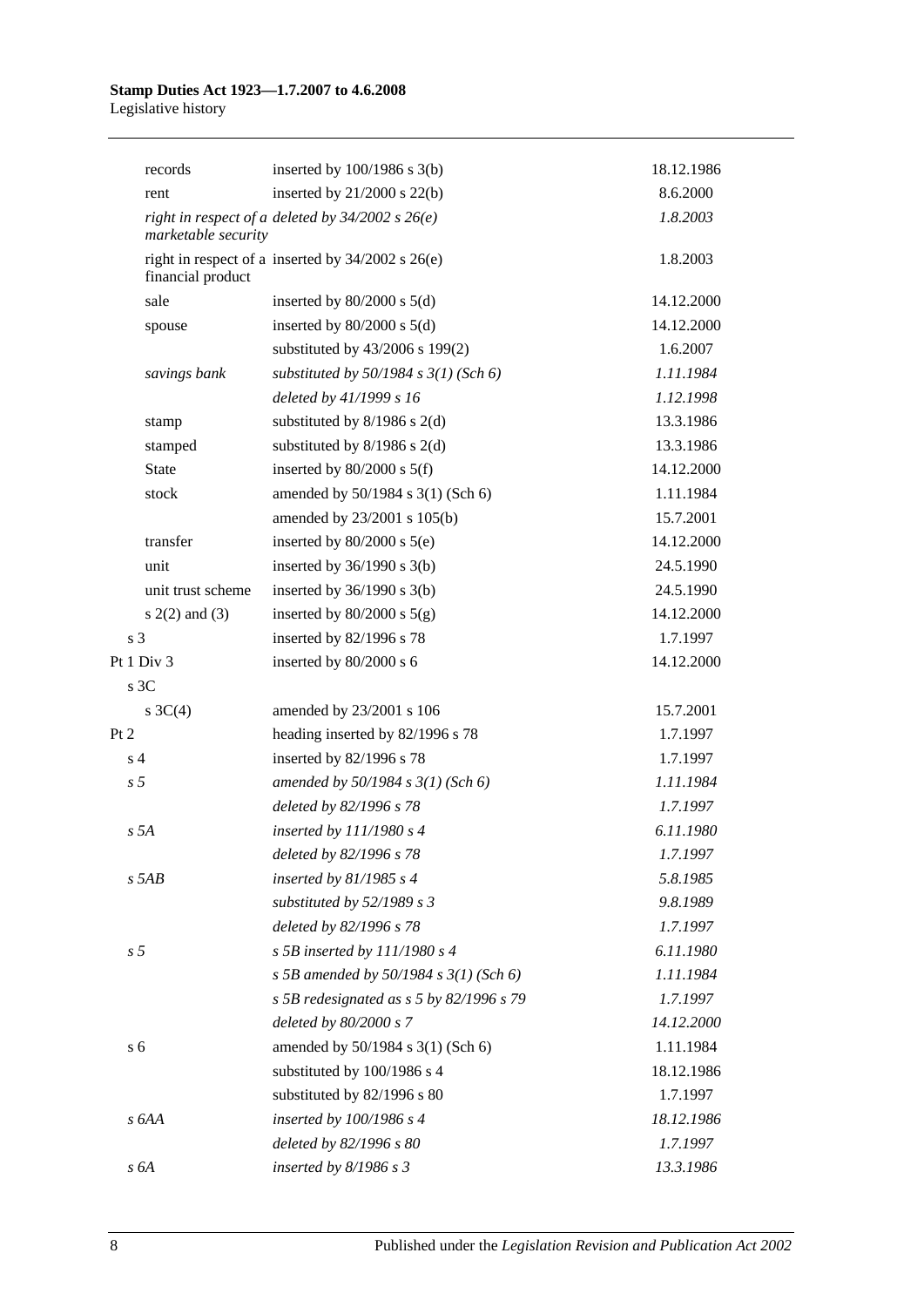|                   | amended by $2/1987 s 6(a)$                    | 5.3.1987   |
|-------------------|-----------------------------------------------|------------|
|                   | deleted by 82/1996 s 80                       | 1.7.1997   |
| s 6B              | inserted by $2/1987 s 6(b)$                   | 5.3.1987   |
|                   | deleted by 82/1996 s 80                       | 1.7.1997   |
| s 7               |                                               |            |
| s(7(3))           | substituted by 82/1997 s 3                    | 1.1.1998   |
|                   | amended by 41/1999 s 17                       | 1.12.1998  |
| $s \, 7(4)$       | amended by $50/1984 s 3(1)$ (Sch 6)           | 1.11.1984  |
|                   | deleted by 82/1997 s 3                        | 1.1.1998   |
|                   | heading preceding s 9 deleted by 82/1996 s 81 | 1.7.1997   |
| s 9               | deleted by 82/1996 s 81                       | 1.7.1997   |
| s 10              | amended by 88/1992 s 4                        | 14.12.1992 |
|                   | deleted by 82/1996 s 81                       | 1.7.1997   |
| s 12              |                                               |            |
| s 12(3)           | substituted by 88/1992 s 5                    | 14.12.1992 |
| s <sub>15</sub>   | deleted by 82/1996 s 82                       | 1.7.1997   |
| s 15A             | substituted by 21/2000 s 23                   | 8.6.2000   |
| s 17              | deleted by 111/1980 s 5                       | 6.11.1980  |
|                   | inserted by 4/1990 s 2                        | 29.3.1990  |
| s 19              | amended by 50/1984 s 3(1) (Sch 6)             | 1.11.1984  |
|                   | substituted by $88/1992 s 6$                  | 14.12.1992 |
|                   | deleted by 82/1996 s 83                       | 1.7.1997   |
| s 19A             | inserted by 111/1980 s 6                      | 6.11.1980  |
| s 19A(1)          | amended by 88/1992 s 7                        | 14.12.1992 |
|                   | amended by 82/1996 s 84                       | 1.7.1997   |
| s 20              |                                               |            |
| $s \ 20(1)$       | substituted by $111/1980$ s $7(a)$            | 6.11.1980  |
|                   | substituted by $82/1996$ s $85(a)$            | 1.7.1997   |
| $s$ 20(1aa)       | inserted by $88/1992 s 8(a)$                  | 14.12.1992 |
|                   | deleted by $82/1996 s 85(a)$                  | 1.7.1997   |
| $s\,20(1a)$       | inserted by $111/1980 s 7(a)$                 | 6.11.1980  |
|                   | amended by $88/1992 s 8(b)$ , (c)             | 14.12.1992 |
|                   | deleted by $82/1996 s 85(a)$                  | 1.7.1997   |
| $s\,20(2)$        | amended by 111/1980 s 7(b)                    | 6.11.1980  |
|                   | amended by $88/1992$ s $8(d)$                 | 14.12.1992 |
|                   | substituted by $82/1996$ s $85(a)$            | 1.7.1997   |
| $s\,20(3)$        | substituted by 88/1992 s 8(e)                 | 14.12.1992 |
|                   | substituted by $82/1996$ s $85(a)$            | 1.7.1997   |
| $s \ 20(4)$       | inserted by 21/1988 s 3                       | 14.6.1988  |
|                   | amended by $88/1992$ s $8(f)$                 | 14.12.1992 |
|                   | amended by 82/1996 s 85(b)                    | 1.7.1997   |
| $s \, 20(5)$ —(7) | inserted by 21/1988 s 3                       | 14.6.1988  |
| $s\,20(8)$        | inserted by $21/1988 s 3$                     | 14.6.1988  |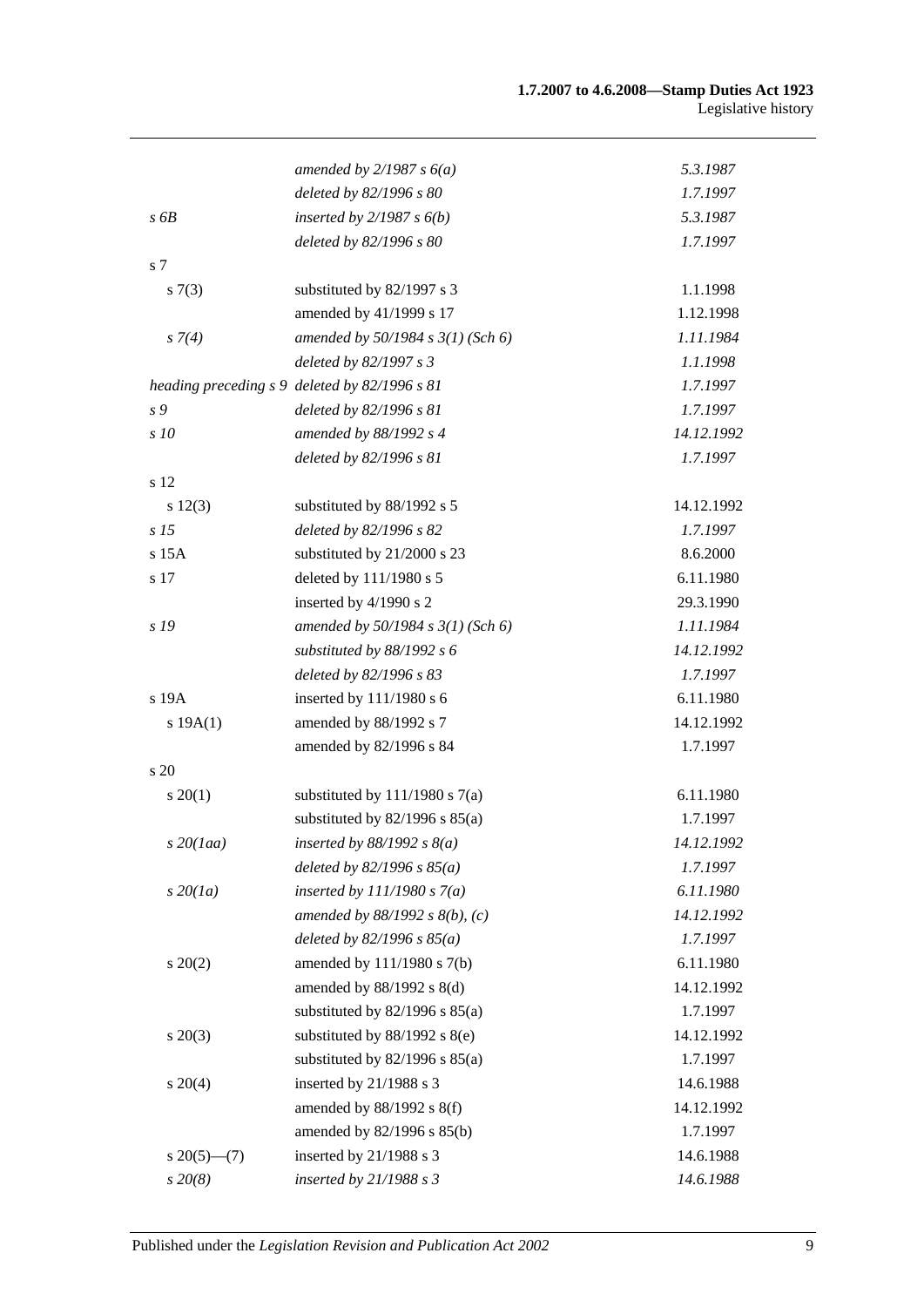|                     | deleted by $82/1996 s 85(c)$                                                               | 1.7.1997   |
|---------------------|--------------------------------------------------------------------------------------------|------------|
| s 21                | $s$ 21(1) redesignated as $s$ 21 in pursuance of the<br><b>Acts Republication Act 1967</b> | 1.11.1984  |
| $s\,2I(2)$ —(4)     | deleted by $50/1984 s 3(1)$ (Sch 6)                                                        | 1.11.1984  |
| s <sub>22</sub>     | amended by 50/1984 s 3(1) (Sch 6)                                                          | 1.11.1984  |
| s 23                |                                                                                            |            |
| $s\,23(1)$          | substituted by $100/1986$ s $5(a)$                                                         | 18.12.1986 |
|                     | substituted by $82/1996$ s $86(a)$                                                         | 1.7.1997   |
| $s$ 23(1a) and (1b) | inserted by $100/1986$ s $5(a)$                                                            | 18.12.1986 |
|                     | deleted by $82/1996 s 86(a)$                                                               | 1.7.1997   |
| $s\,23(2)$          | amended by $100/1986$ s $5(b)$                                                             | 18.12.1986 |
|                     | substituted by $82/1996$ s $86(a)$                                                         | 1.7.1997   |
| $s\,23(3)$          | amended by $100/1986$ s $5(c)$                                                             | 18.12.1986 |
|                     | substituted by $82/1996$ s $86(a)$                                                         | 1.7.1997   |
| $s\,23(4)$          | amended by 82/1996 s 86(b)                                                                 | 1.7.1997   |
| $s\,23(5)$          | substituted by 88/1992 s 9                                                                 | 14.12.1992 |
| s 23A               | inserted by 88/1992 s 10                                                                   | 14.12.1992 |
|                     | deleted by 82/1996 s 87                                                                    | 1.7.1997   |
| s24                 | amended by $21/1988 s 4$                                                                   | 7.12.1987  |
|                     | amended by 88/1992 s 11                                                                    | 14.12.1992 |
|                     | amended by 83/1995 s 2                                                                     | 30.11.1995 |
|                     | deleted by 82/1996 s 87                                                                    | 1.7.1997   |
| s25                 | amended by $50/1984 s 3(1)$ (Sch 6)                                                        | 1.11.1984  |
|                     | deleted by 100/1986 s 6                                                                    | 18.12.1986 |
| s26                 | amended by $50/1984 s 3(1)$ (Sch 6)                                                        | 1.11.1984  |
|                     | deleted by 82/1996 s 87                                                                    | 1.7.1997   |
| $s$ 27 $A$          | substituted by 100/1986 s 7                                                                | 18.12.1986 |
|                     | deleted by 82/1996 s 88                                                                    | 1.7.1997   |
| $s$ 27 $B$          | substituted by 100/1986 s 7                                                                | 18.12.1986 |
|                     | amended by $14/1994 s3$                                                                    | 1.9.1994   |
|                     | deleted by 82/1996 s 88                                                                    | 1.7.1997   |
| $s$ 27 $C$          | amended by $50/1984 s 3(1)$ (Sch 6)                                                        | 1.11.1984  |
|                     | substituted by 100/1986 s 7                                                                | 18.12.1986 |
|                     | deleted by 82/1996 s 88                                                                    | 1.7.1997   |
| s 27D               | substituted by 100/1986 s 7                                                                | 18.12.1986 |
|                     | amended by 88/1992 s 12                                                                    | 14.12.1992 |
|                     | deleted by 82/1996 s 88                                                                    | 1.7.1997   |
| $s$ 27 $E$          | deleted by 82/1996 s 88                                                                    | 1.7.1997   |
| $Pt\,3$             |                                                                                            |            |
| s 28 and heading    | deleted by $81/1985 s 5$                                                                   | 5.8.1985   |
| Pt 3 Div 1          | heading preceding s 29 deleted and Div 1<br>heading inserted by $44/2003$ s 3(1) (Sch 1)   | 24.11.2003 |

s 31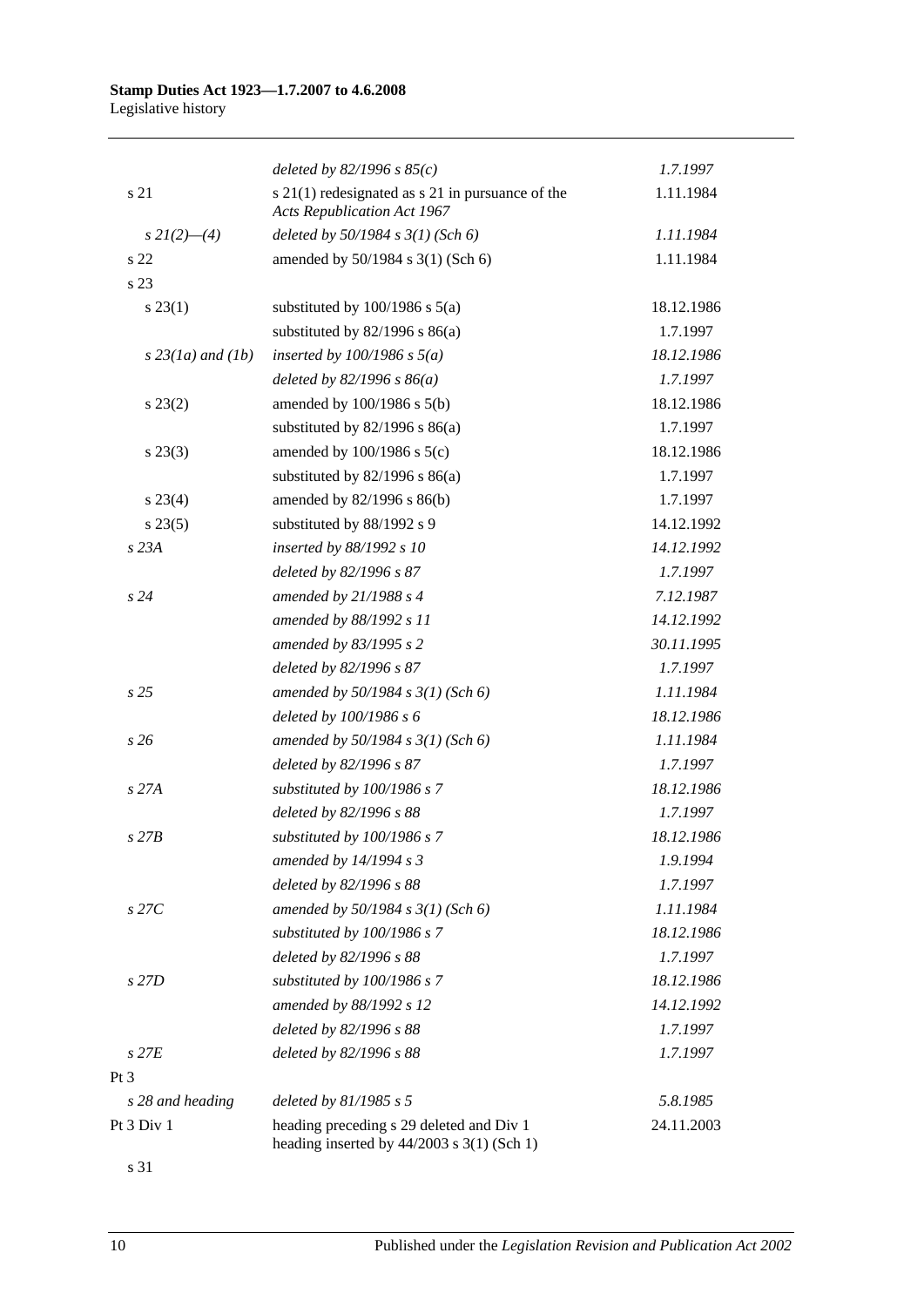| $s \, 31(1)$                          | amended by 34/2002 s 27                                                                   | 1.8.2003                  |
|---------------------------------------|-------------------------------------------------------------------------------------------|---------------------------|
| $s \frac{31(2) - (4)}{2}$             | amended by 50/1984 s 3(1) (Sch 6)                                                         | 1.11.1984                 |
| s 31A                                 | amended by 31/1994 s 4                                                                    | 30.5.1994                 |
| Pt 3 Div 2                            | heading preceding s 31B amended by 50/1984<br>$s \; 3(1)$ (Sch 6)                         | 1.11.1984                 |
|                                       | heading preceding s 31B deleted and Div 2<br>heading inserted by $44/2003$ s 3(1) (Sch 1) | 24.11.2003                |
| s 31B                                 | s 31B(1) amended by 50/1984 s 3(1) (Sch 6)                                                | 1.11.1984                 |
|                                       | s 31B(1) redesignated as s 31B in pursuance of<br>the Acts Republication Act 1967         | 1.11.1984                 |
|                                       | amended by 44/2003 s 3(1) (Sch 1)                                                         | 24.11.2003                |
| bailee                                | inserted by $88/1992$ s $13(a)$                                                           | 14.12.1992                |
| bailment plant                        | inserted by $88/1992$ s $13(a)$                                                           | 14.12.1992                |
| bailor                                | inserted by $88/1992$ s $13(a)$                                                           | 14.12.1992                |
| bank                                  | deleted by $50/1984$ s $3(1)$ (Sch 6)                                                     | 1.11.1984                 |
|                                       | contractual bailment inserted by 88/1992 s 13(a)                                          | 14.12.1992                |
|                                       | substituted by $15/2002$ s 3(a)                                                           | 5.9.2002                  |
| corresponding law                     | inserted by $31/1994$ s 5                                                                 | 1.6.1994                  |
|                                       | amended by 44/2003 s 3(1) (Sch 1)                                                         | 24.11.2003                |
| dutiable rental<br>business           | inserted by $31/2003$ s $4(1)$                                                            | 1.10.2003                 |
|                                       | amended by 28/2005 s 18                                                                   | 1.7.2008-not incorporated |
| equipment<br>financing<br>arrangement | inserted by $31/2003$ s $4(1)$                                                            | 1.10.2003                 |
|                                       | credit arrangement deleted by $50/1984$ s $3(1)$ (Sch 6)                                  | 1.11.1984                 |
| credit business                       | deleted by $50/1984$ s $3(1)$ (Sch 6)                                                     | 1.11.1984                 |
|                                       | discount transaction deleted by $50/1984$ s $3(1)$ (Sch 6)                                | 1.11.1984                 |
| goods                                 | amended by 88/1992 s 13(b)                                                                | 14.12.1992                |
| guarantee                             | deleted by $50/1984$ s $3(1)$ (Sch 6)                                                     | 1.11.1984                 |
| guarantor                             | deleted by $50/1984 s 3(1)$ (Sch 6)                                                       | 1.11.1984                 |
| hire-purchase<br>agreement            | inserted by $15/2002$ s 3(b)                                                              | 5.9.2002                  |
| interest                              | deleted by $50/1984$ s $3(1)$ (Sch 6)                                                     | 1.11.1984                 |
| loan                                  | amended by $101/1976$ s $2(1)(a)$                                                         | 16.6.1977                 |
|                                       | deleted by $50/1984$ s $3(1)$ (Sch 6)                                                     | 1.11.1984                 |
| prescribed rate                       | substituted by $95/1982$ s $3(a)$                                                         | 23.12.1982                |
|                                       | deleted by $50/1984$ s $3(1)$ (Sch 6)                                                     | 1.11.1984                 |
| principal                             | deleted by $50/1984$ s $3(1)$ (Sch 6)                                                     | 1.11.1984                 |
| rate of interest                      | deleted by $50/1984$ s $3(1)$ (Sch 6)                                                     | 1.11.1984                 |
| registered credit<br>union            | substituted by $101/1976$ s $2(1)(b)$                                                     | 16.6.1977                 |
|                                       | deleted by $50/1984$ s $3(1)$ (Sch 6)                                                     | 1.11.1984                 |
| registered person                     | deleted by $31/2003$ s $4(2)$                                                             | 1.10.2003                 |
| registered                            | inserted by $31/2003$ s $4(2)$                                                            | 1.10.2003                 |
|                                       |                                                                                           |                           |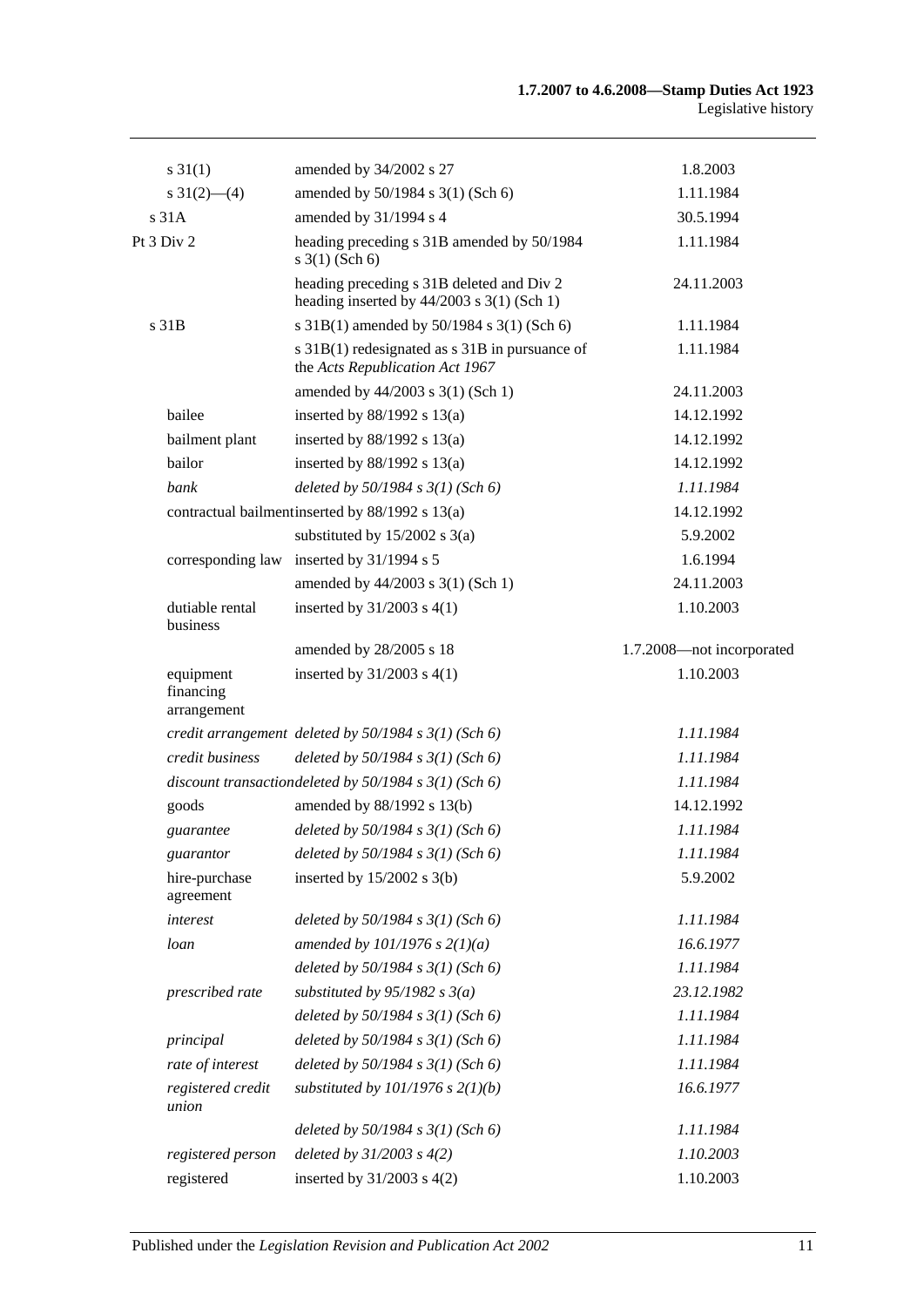|                  | related corporation amended by 50/1984 s 3(1) (Sch 6) | 1.11.1984                 |
|------------------|-------------------------------------------------------|---------------------------|
|                  | amended by 88/1992 s 13(c)                            | 14.12.1992                |
|                  | substituted by 23/2001 s 107                          | 15.7.2001                 |
| rental business  | substituted by $88/1992$ s $13(d)$                    | 14.12.1992                |
| $s$ 31 $B(1a)$   | substituted by $95/1982$ s $3(b)$                     | 23.12.1982                |
|                  | deleted by $50/1984$ s $3(1)$ (Sch 6)                 | 1.11.1984                 |
| s $3IB(2)$ (10)  | deleted by $50/1984$ s $3(1)$ (Sch 6)                 | 1.11.1984                 |
| s 31C            | substituted by 89/1983 s 3                            | 1.1.1984                  |
|                  | deleted by 50/1984 s 3(1) (Sch 6)                     | 1.11.1984                 |
|                  | inserted by 15/2002 s 4                               | 5.9.2002                  |
|                  | substituted by 31/2003 s 5                            | 1.10.2003                 |
| s 31D            | amended by 89/1983 s 4                                | 1.1.1984                  |
|                  | amended by 71/1992 s 3(1) (Sch)                       | 1.3.1993                  |
|                  | amended by 88/1992 s 14                               | 14.12.1992                |
|                  | amended by 82/1996 s 89                               | 1.7.1997                  |
|                  | substituted by 31/2003 s 5                            | 1.10.2003                 |
| s <sub>31E</sub> |                                                       |                           |
| $s \, 31E(1)$    | amended by $35/2002$ s 16(a)                          | 28.11.2002                |
| $s \, 31E(2)$    | substituted by 89/1983 s 5                            | 1.1.1984                  |
|                  | amended by 35/2002 s 16(b)                            | 28.11.2002                |
| s <sub>31F</sub> | amended by 101/1976 s 3                               | 16.12.1976                |
|                  | amended by 89/1983 s 6                                | 1.1.1984                  |
|                  | amended by 50/1984 s 3(1) (Sch 6)                     | 1.11.1984                 |
|                  | amended by 81/1985 s 6                                | 5.8.1985                  |
|                  | amended by 100/1986 s 8                               | 18.12.1986                |
|                  | amended by 52/1989 s 4                                | 1.10.1989                 |
|                  | amended by 74/1991 s 3                                | 12.12.1991                |
|                  | amended by 88/1992 s 15                               | 14.12.1992                |
|                  | amended by 82/1996 s 90                               | 1.7.1997                  |
|                  | amended by 21/2000 s 24                               | 8.6.2000                  |
|                  | amended by 15/2002 s 5                                | 1.1.2003                  |
|                  | amended by 35/2002 s 17                               | 28.11.2002                |
|                  | substituted by 31/2003 s 6                            | 1.10.2003                 |
| s 31F(1)         | amended by 28/2005 s 16(1), (2)                       | 1.7.2007                  |
| $s \, 31F(1)$    | amended by 28/2005 s 19(1), (2)                       | 1.7.2008-not incorporated |
| s31G             | amended by 50/1984 s 3(1) (Sch 6)                     | 1.11.1984                 |
|                  | amended by 74/1991 s 4                                | 12.12.1991                |
|                  | deleted by 88/1992 s 16                               | 14.12.1992                |
| s 31H            | amended by 82/1996 s 91                               | 1.7.1997                  |
| s 31I            |                                                       |                           |
| s $31I(1)$       | amended by 50/1984 s 3(1) (Sch 6)                     | 1.11.1984                 |
|                  | (d) and (e) deleted by $50/1984$ s $3(1)$ (Sch 6)     | 1.11.1984                 |
|                  | (f) deleted by $81/1985$ s $7(a)$                     | 5.8.1985                  |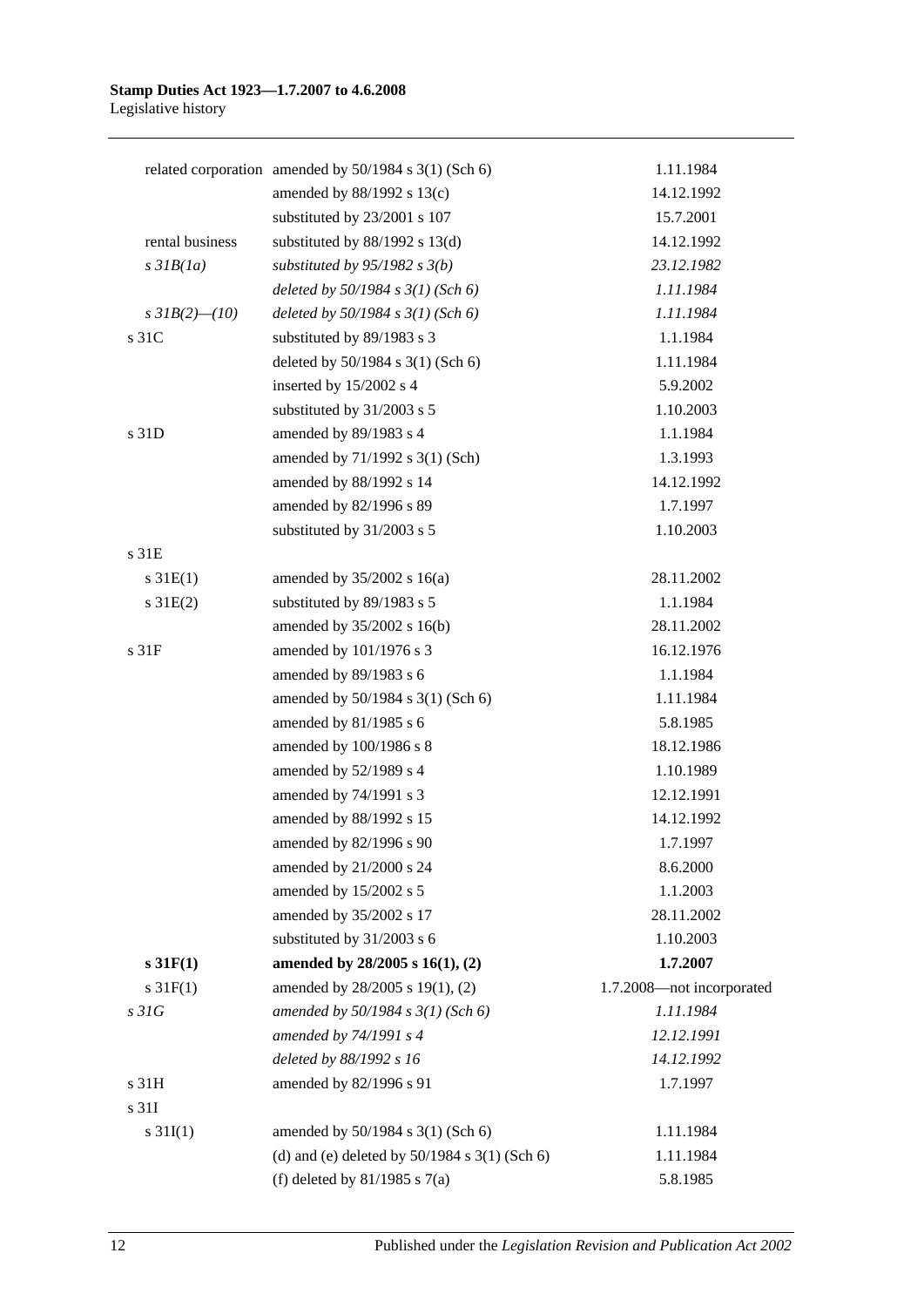|                            | amended by 74/1991 s 5                                 | 12.12.1991 |
|----------------------------|--------------------------------------------------------|------------|
|                            | amended by $31/1994$ s $6(a)$                          | 1.6.1994   |
|                            | amended by 83/1994 s 12 (Sch)                          | 8.12.1994  |
|                            | amended by $82/1996$ s $92(a)$ —(c)                    | 1.7.1997   |
|                            | amended by $15/2002$ s $6(a)$                          | 1.1.2003   |
|                            | amended by $31/2003$ s $7(1)$                          | 1.10.2003  |
|                            | (h) deleted by $31/2003$ s $7(2)$                      | 1.10.2003  |
| $s \frac{31I(1a)}{2}$      | inserted by $31/1994$ s $6(b)$                         | 1.6.1994   |
|                            | amended by 31/2003 s 7(3)                              | 1.10.2003  |
|                            | amended by 44/2003 s 3(1) (Sch 1)                      | 24.11.2003 |
| $s \frac{31I(1b)}{2}$      | inserted by $31/1994$ s $6(b)$                         | 1.6.1994   |
|                            | (a) deleted by $31/2003$ s $6(4)$                      | 1.10.2003  |
|                            | amended by 44/2003 s 3(1) (Sch 1)                      | 24.11.2003 |
| $s \frac{31I(1c)}{2}$      | s $31I(1a)$ inserted by $81/1985$ s $7(b)$             | 5.8.1985   |
|                            | s $31I(1a)$ amended by $52/1989$ s 5                   | 1.10.1989  |
|                            | s 31I(1a) redesignated as s 31I(1c) by 31/1994<br>s(6) | 1.6.1994   |
|                            | amended by 82/1996 s 92(d)                             | 1.7.1997   |
|                            | amended by $15/2002$ s $6(b)$                          | 1.1.2003   |
|                            | amended by 31/2003 s 7(5)                              | 1.10.2003  |
| $s$ 31I(2)                 | deleted by $82/1996 s 92(e)$                           | 1.7.1997   |
| $s$ 31J                    | amended by $71/1992 s 3(1)$ (Sch)                      | 1.3.1993   |
|                            | deleted by 82/1996 s 93                                | 1.7.1997   |
| s <sub>31K</sub>           |                                                        |            |
| $s \, 31K(3)$              | amended by 82/1996 s 94                                | 1.7.1997   |
| s 31L                      | deleted by 70/1981 s 3                                 | 2.11.1981  |
|                            | inserted by 15/1982 s 3                                | 22.3.1982  |
| $s \, 31L(1)$              | amended by 50/1984 s 3(1) (Sch 6)                      | 1.11.1984  |
|                            | amended by 100/1986 s 9(1)(a)                          | 18.12.1986 |
|                            | amended by 71/1992 s 3(1) (Sch)                        | 1.3.1993   |
|                            | amended by 82/1996 s 95                                | 1.7.1997   |
| $s \, 31L(3)$              | deleted by 50/1984 s 3(1) (Sch 6)                      | 1.11.1984  |
|                            | inserted by $100/1986$ s $9(1)(b)$                     | 18.12.1986 |
| $s$ 31L(4) and (5)         | deleted by $50/1984$ s $3(1)$ (Sch 6)                  | 1.11.1984  |
| heading preceding<br>s 31M | deleted by $50/1984$ s $3(1)$ (Sch 6)                  | 1.11.1984  |
| s 31M                      | deleted by 50/1984 s 3(1) (Sch 6)                      | 1.11.1984  |
|                            | inserted by 100/1986 s 10                              | 18.12.1986 |
|                            | substituted by 74/1991 s 6                             | 12.12.1991 |
|                            | amended by 88/1992 s 17                                | 14.12.1992 |
|                            | deleted by 82/1996 s 96                                | 1.7.1997   |
|                            | inserted by 31/2003 s 8                                | 1.10.2003  |
| s 31MA                     | inserted by 89/1983 s 7                                | 1.1.1984   |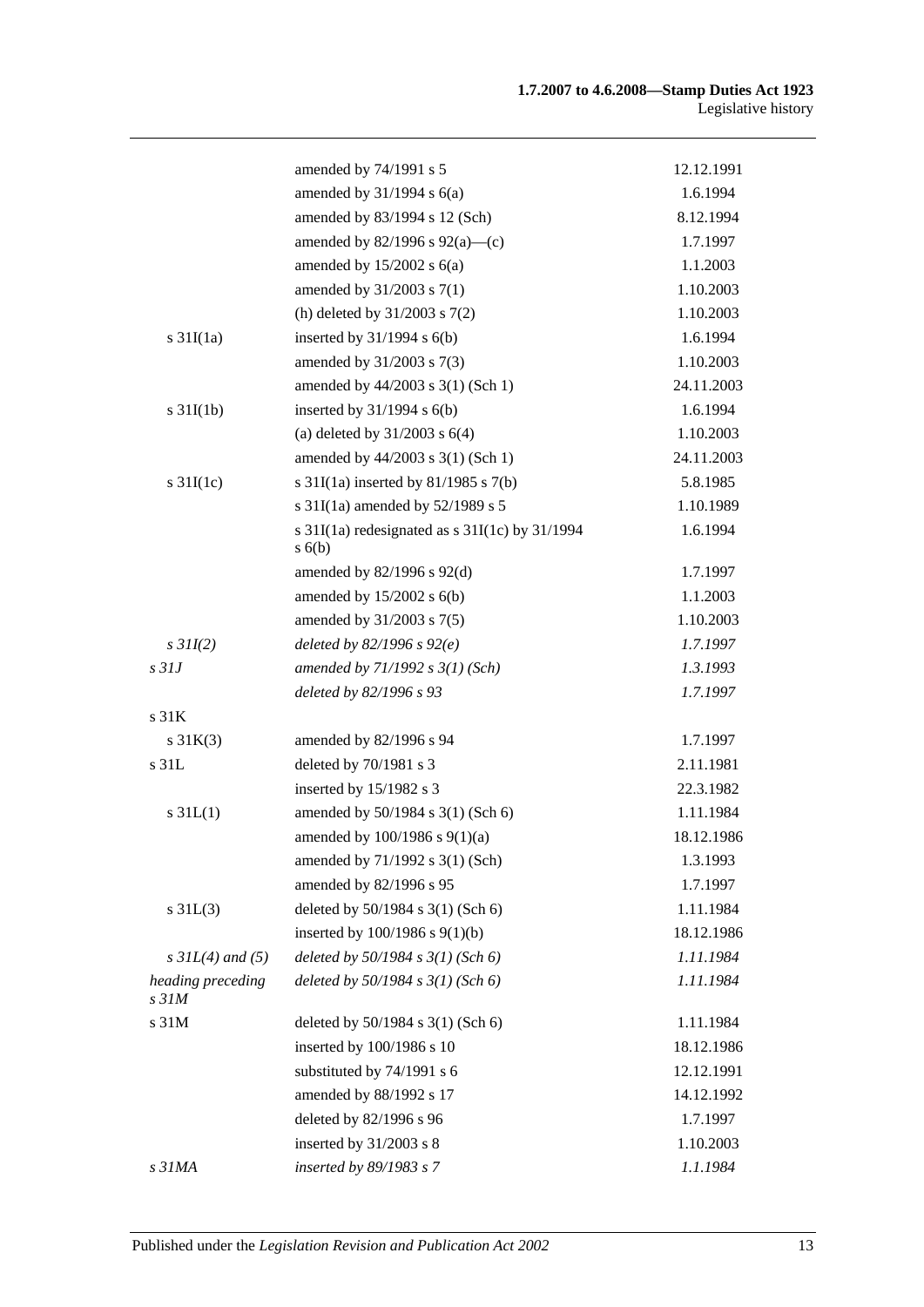|                                    | deleted by $50/1984$ s $3(1)$ (Sch 6)                                                    | 1.11.1984                    |
|------------------------------------|------------------------------------------------------------------------------------------|------------------------------|
| $s$ 31 $N$                         | amended by 89/1983 s 8                                                                   | 1.1.1984                     |
|                                    | amended by $50/1984 s 3(1)$ (Sch 6)                                                      | 1.11.1984                    |
|                                    | amended by 100/1986 s 10                                                                 | 18.12.1986                   |
|                                    | amended by 74/1991 s 7                                                                   | 12.12.1991                   |
|                                    | amended by 88/1992 s 18                                                                  | 14.12.1992                   |
|                                    | amended by 82/1996 s 97                                                                  | 1.7.1997                     |
|                                    | deleted by $31/2003 s9$                                                                  | 1.10.2003                    |
| s310                               | deleted by $50/1984$ s $3(1)$ (Sch 6)                                                    | 1.11.1984                    |
| $s$ 31 $P$                         | deleted by $70/1981 s4$                                                                  | 2.11.1981                    |
|                                    | inserted by $15/1982$ s 4                                                                | 22.3.1982                    |
|                                    | deleted by $50/1984$ s $3(1)$ (Sch 6)                                                    | 1.11.1984                    |
| $ss31Q - 31T$                      | deleted by $50/1984 s 3(1)$ (Sch 6)                                                      | 1.11.1984                    |
| Pt 3 Div 3                         | heading preceding s 32 deleted and Div 3<br>heading inserted by $44/2003$ s 3(1) (Sch 1) | 24.11.2003                   |
| s 32                               | redesignated as $s$ 32(1) by 27/1978 $s$ 3(b)                                            | uncommenced-not incorporated |
| assurance or<br>insurance business | amended by $27/1978$ s $3(a)$                                                            | uncommenced-not incorporated |
|                                    | amended by 50/1984 s 3(1) (Sch 6)                                                        | 1.11.1984                    |
| general insurance<br>business      | inserted by $47/1990$ s 3                                                                | 1.7.1990                     |
|                                    | life insurance policy inserted by 47/1990 s 3                                            | 1.7.1990                     |
| policy                             | amended by 50/1984 s 3(1) (Sch 6)                                                        | 1.11.1984                    |
| premium                            | inserted by 74/1991 s 8                                                                  | 12.12.1991                   |
|                                    | substituted by 21/2000 s 25                                                              | 8.6.2000                     |
| $s \, 32(2)$                       | inserted by $27/1978$ s 3(b)                                                             | uncommenced-not incorporated |
| s 33                               | substituted by 47/1990 s 4                                                               | 1.7.1990                     |
| $s \, 33(1)$                       | amended by 27/1978 s 4                                                                   | uncommenced-not incorporated |
| s 34                               | amended by 50/1984 s 3(1) (Sch 6)                                                        | 1.11.1984                    |
|                                    | substituted by 47/1990 s 4                                                               | 1.7.1990                     |
| s 34                               |                                                                                          |                              |
| $s \; 34(3)$                       | amended by $82/1996$ s $98(a)$                                                           | 1.7.1997                     |
| $s \, 34(4)$                       | deleted by 82/1996 s 98(b)                                                               | 1.7.1997                     |
| s 34A                              | deleted by 47/1990 s 4                                                                   | 1.7.1990                     |
| s 35                               | amended by 111/1980 s 8                                                                  | 6.11.1980                    |
|                                    | amended by 50/1984 s 3(1) (Sch 6)                                                        | 1.11.1984                    |
|                                    | substituted by 47/1990 s 4                                                               | 1.7.1990                     |
| $s \; 35(1)$                       | amended by 82/1996 s 99                                                                  | 1.7.1997                     |
| s 36                               | substituted by $50/1984$ s $3(1)$ (Sch 6)                                                | 1.11.1984                    |
|                                    | substituted by 47/1990 s 4                                                               | 1.7.1990                     |
| $s \, 36(4)$                       | deleted by 82/1996 s 100                                                                 | 1.7.1997                     |
| s 36A                              | inserted by 82/1996 s 101                                                                | 1.7.1997                     |
| s 37                               | deleted by 100/1986 s 11                                                                 | 18.12.1986                   |
|                                    | inserted by 47/1990 s 4                                                                  | 1.7.1990                     |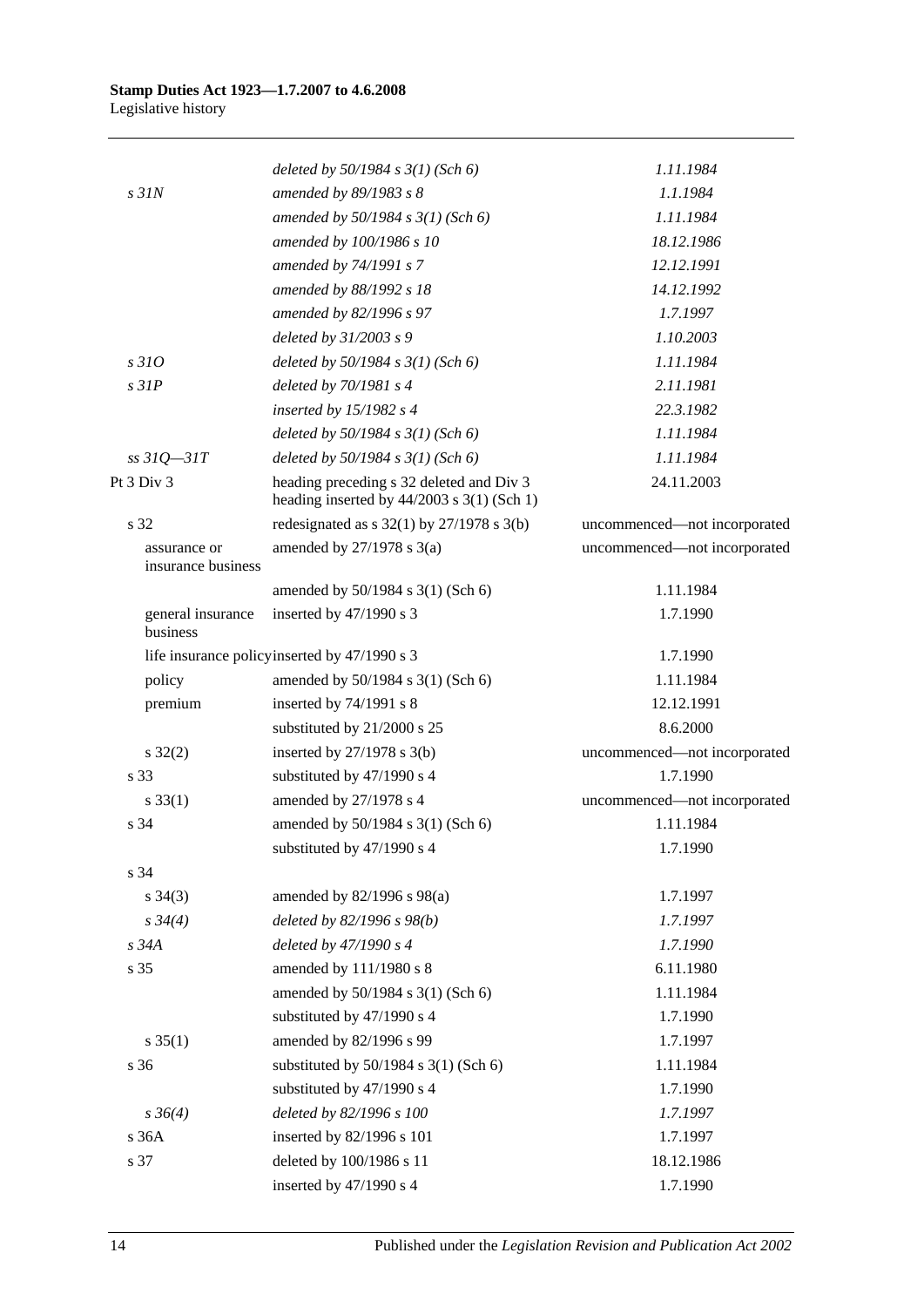|                                  | amended by 82/1996 s 102                                                                  | 1.7.1997                     |
|----------------------------------|-------------------------------------------------------------------------------------------|------------------------------|
| s 38                             | amended by 50/1984 s 3(1) (Sch 6)                                                         | 1.11.1984                    |
|                                  | deleted by 100/1986 s 11                                                                  | 18.12.1986                   |
|                                  | inserted by 47/1990 s 4                                                                   | 1.7.1990                     |
| s 39                             | substituted by $47/1990 s 4$                                                              | 1.7.1990                     |
|                                  | deleted by 82/1996 s 103                                                                  | 1.1.1997                     |
| $s\,40$                          | inserted by $47/1990 s 4$                                                                 | 1.7.1990                     |
|                                  | deleted by 82/1996 s 103                                                                  | 1.7.1997                     |
| s41                              | substituted by $47/1990 s 4$                                                              | 1.7.1990                     |
|                                  | amended by 74/1991 s 9                                                                    | 12.12.1991                   |
|                                  | amended by 88/1992 s 19                                                                   | 14.12.1992                   |
|                                  | deleted by 82/1996 s 103                                                                  | 1.7.1997                     |
| $s\,42$                          | substituted by $47/1990 s 4$                                                              | 1.7.1990                     |
|                                  | deleted by 82/1996 s 103                                                                  | 1.7.1997                     |
| $s$ 42AA                         |                                                                                           |                              |
| $s$ 42AA $(1)$                   | amended by 35/2002 s 18                                                                   | 28.11.2002                   |
| $s$ 42AA $(4)$                   | substituted by 88/1992 s 20                                                               | 14.12.1992                   |
|                                  | substituted by 82/1996 s 104                                                              | 1.7.1997                     |
|                                  | $s$ 42AA(4a) and (4b)inserted by 88/1992 s 20                                             | 14.12.1992                   |
|                                  | deleted by 82/1996 s 104                                                                  | 1.7.1997                     |
| $s$ 42AA $(5)$                   | deleted by 27/1978 s 5                                                                    | uncommenced-not incorporated |
| $s$ 42AB                         | inserted by 8/1986 s 4                                                                    | 13.3.1986                    |
| $s\ 42AB(3)$                     | amended by 82/1996 s 105                                                                  | 1.7.1997                     |
| Pt 3 Div 4                       | heading preceding s 42A deleted and Div 4<br>heading inserted by $44/2003$ s 3(1) (Sch 1) | 24.11.2003                   |
| $s$ 42A                          |                                                                                           |                              |
| $s\ 42A(1)$                      | s 42A redesignated as $s$ 42A(1) by 41/2004 s 4                                           | 24.2.2005                    |
| applicant                        | substituted by $100/1986$ s $12(a)$                                                       | 18.12.1986                   |
| vehicle                          | commercial motor inserted by $64/1989$ s $3(a)$                                           | 28.3.1990                    |
| dealer                           | substituted by $100/1986$ s $12(b)$                                                       | 18.12.1986                   |
| list price                       | inserted by 100/1986 s 12(b)                                                              | 18.12.1986                   |
|                                  | substituted by $21/2000$ s $26(a)$                                                        | 8.6.2000                     |
| market value                     | inserted by 100/1986 s 12(b)                                                              | 18.12.1986                   |
|                                  | substituted by $21/2000$ s $26(b)$                                                        | 8.6.2000                     |
|                                  | new motor vehicle inserted by 100/1986 s 12(c)                                            | 18.12.1986                   |
|                                  | optional equipment inserted by 100/1986 s 12(c)                                           | 18.12.1986                   |
| primary producer                 | inserted by $64/1989$ s $3(b)$                                                            | 28.3.1990                    |
| vehicle                          | second-hand motor inserted by 100/1986 s 12(d)                                            | 18.12.1986                   |
| $s\ 42A(2)$                      | inserted by 41/2004 s 4                                                                   | 24.2.2005                    |
| heading preceding<br>$s$ 42 $AB$ | inserted by 27/1978 s 6                                                                   | uncommenced-not incorporated |
| s 42AB                           | inserted by $27/1978$ s 6                                                                 | uncommenced-not incorporated |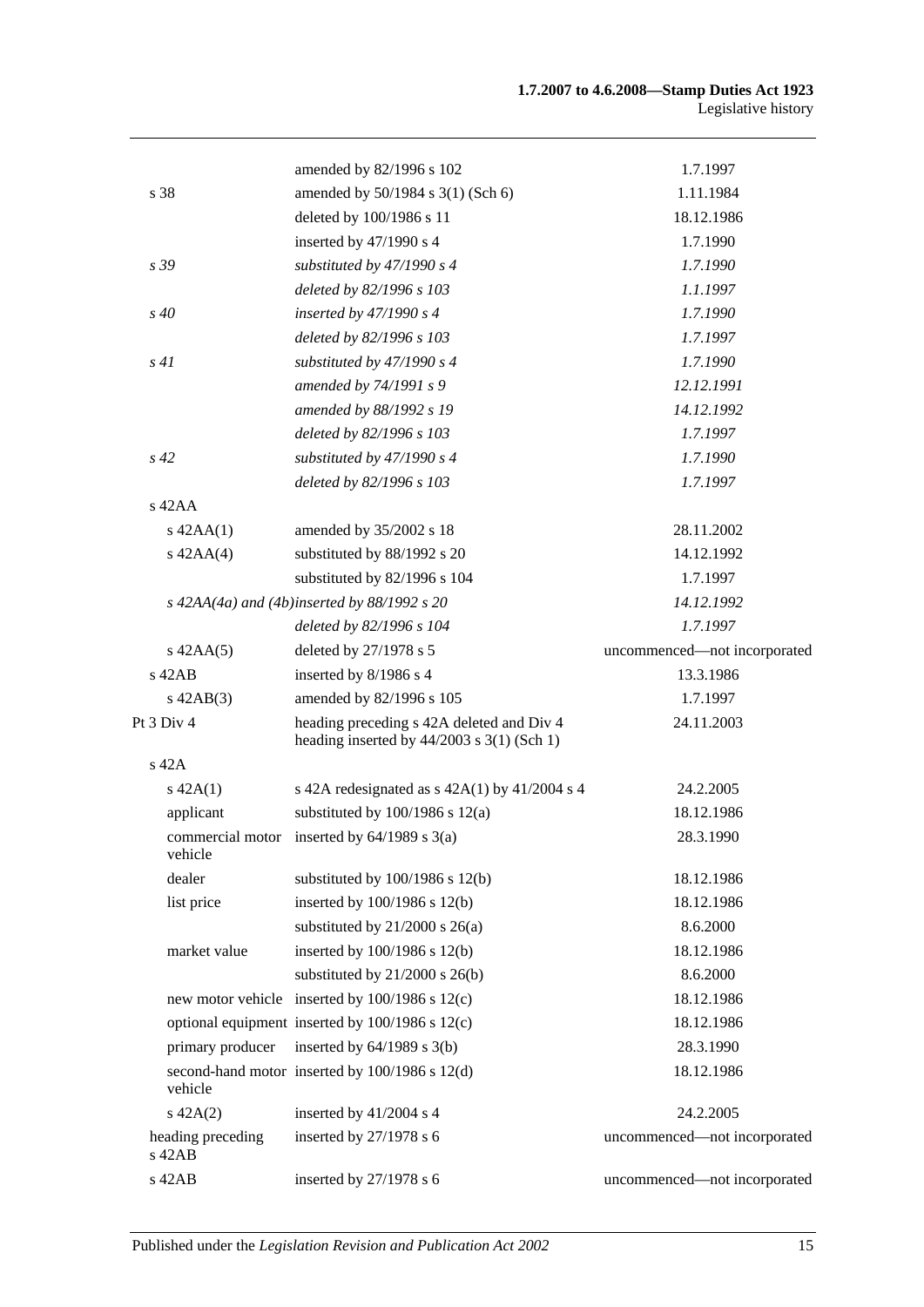s 42B

| $s\ 42B(1)$                        | substituted by $100/1986$ s $13(a)$                            | 18.12.1986 |
|------------------------------------|----------------------------------------------------------------|------------|
|                                    | amended by 21/2000 s 27                                        | 8.6.2000   |
| $s\,42B(1aa)$                      | inserted by $100/1986$ s $13(a)$                               | 18.12.1986 |
|                                    | deleted by $41/2004$ s $5(2)$                                  | 24.2.2005  |
| s $42B(1a)$ —see<br>$s$ 42B $(1d)$ |                                                                |            |
| $s\ 42B(1a)$                       | inserted by $41/2004$ s $5(2)$                                 | 24.2.2005  |
| $s\,42B(lb)$                       | inserted by $28/1977 s 2(b)$                                   | 28.7.1977  |
|                                    | substituted by $33/1990$ s $2(a)$                              | 26.4.1990  |
|                                    | deleted by $83/1994 s 2(b)$                                    | 8.12.1994  |
| $s\ 42B(1b)$                       | inserted by $41/2004$ s $5(2)$                                 | 24.2.2005  |
| $s\,42B(1c)$                       | inserted by $33/1990 s 2(a)$                                   | 26.4.1990  |
|                                    | deleted by $83/1994$ s $2(b)$                                  | 8.12.1994  |
| $s\ 42B(1c)$                       | inserted by $41/2004$ s $5(2)$                                 | 24.2.2005  |
| $s\ 42B(1d)$                       | s 42B(1a) amended by $28/1977$ s $2(a)$                        | 28.7.1977  |
|                                    | s 42B(1a) amended by 83/1994 s 2(a)                            | 8.12.1994  |
|                                    | s $42B(1a)$ redesignated as s $42B(1d)$ by $41/2004$<br>s 5(1) | 24.2.2005  |
| $s\ 42B(2)$                        | amended by $28/1977$ s $2(c)$                                  | 28.7.1977  |
|                                    | amended by $83/1994$ s 2(c)                                    | 8.12.1994  |
|                                    | amended by 41/2004 s 5(3)                                      | 24.2.2005  |
| $s\ 42B(2a)$                       | amended by $41/2004$ s $5(4)$                                  | 24.2.2005  |
| $s\ 42B(2b)$                       | inserted by $41/2004$ s $5(5)$                                 | 24.2.2005  |
| $s\ 42B(3a)$                       | deleted by 94/2000 Sch 4 cl 3                                  | 14.12.2001 |
| s $42B(4)$ - (6)                   | substituted by $100/1986$ s $13(b)$                            | 18.12.1986 |
|                                    | substituted by 82/1996 s 106                                   | 1.7.1997   |
| $s\ 42B(6a)$ and $(6b)$            | deleted by 82/1996 s 106                                       | 1.7.1997   |
|                                    | inserted by 74/1991 s 10                                       | 12.12.1991 |
|                                    | substituted by 88/1992 s 21                                    | 14.12.1992 |
| $s\ 42B(7)$                        | amended by $83/1994$ s $2(d)$                                  | 8.12.1994  |
|                                    | deleted by 100/1986 s 13(b)                                    | 18.12.1986 |
|                                    | inserted by $33/1990$ s 2(b)                                   | 26.4.1990  |
| $s\,42B(8)$                        | deleted by $50/1984$ s $3(1)$ (Sch 6)                          | 1.11.1984  |
| s 42BA                             | inserted by $72/1995$ s 3                                      | 23.11.1995 |
| s 42C                              | deleted by 33/1990 s 3                                         | 26.4.1990  |
|                                    | inserted by 74/1991 s 11                                       | 12.12.1991 |
|                                    | amended by 88/1992 s 22                                        | 14.12.1992 |
|                                    | amended by 72/1995 s 4                                         | 23.11.1995 |
|                                    | substituted by 82/1996 s 107                                   | 1.7.1997   |
| $s$ 42CA                           | inserted by 41/2004 s 6                                        | 24.2.2005  |
| s 42D                              | amended by 50/1984 s 3(1) (Sch 6)                              | 1.11.1984  |
|                                    | amended by 100/1986 s 14                                       | 18.12.1986 |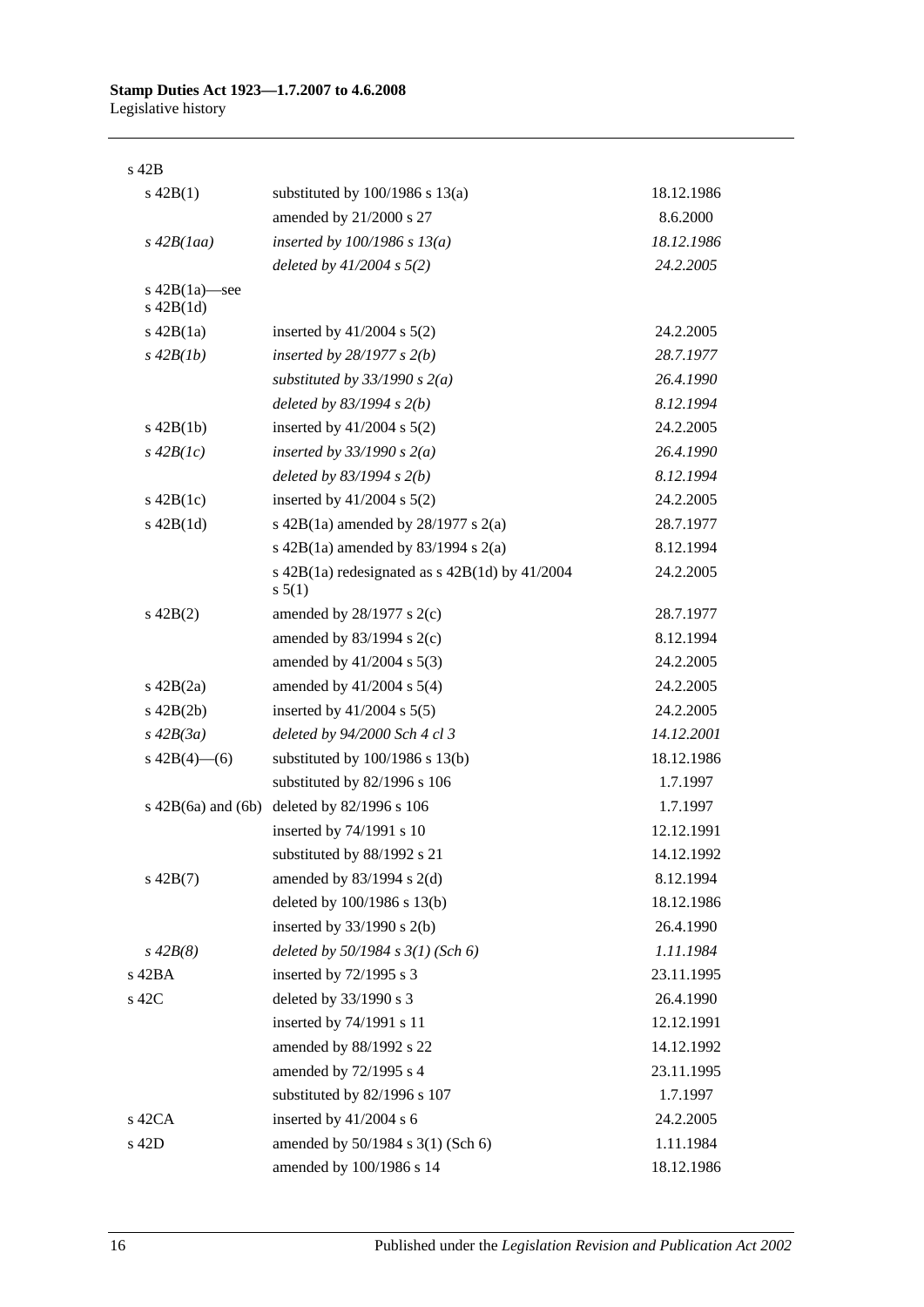|                                                  | amended by 33/1990 s 4                                                                   | 26.4.1990  |
|--------------------------------------------------|------------------------------------------------------------------------------------------|------------|
|                                                  | substituted by 82/1996 s 107                                                             | 1.7.1997   |
| $s$ 42 $E$                                       | amended by 33/1990 s 5                                                                   | 26.4.1990  |
|                                                  | amended by 82/1996 s 108                                                                 | 1.7.1997   |
|                                                  | amended by 44/2003 s 3(1) (Sch 1)                                                        | 24.11.2003 |
| $ss$ 43 $-45A$ and<br>heading                    | deleted by 111/1980 s 9                                                                  | 6.11.1980  |
| Pt 3 Div 5                                       | heading preceding s 43 inserted by 82/1997 s 4                                           | 1.1.1998   |
|                                                  | heading preceding s 43 deleted and Div 5<br>heading inserted by $44/2003$ s 3(1) (Sch 1) | 24.11.2003 |
| s <sub>43</sub>                                  | inserted by 82/1997 s 4                                                                  | 1.1.1998   |
| bank                                             | deleted by $41/1999 s 18(a)$                                                             | 1.12.1998  |
| cheque                                           | amended by 41/1999 s 18(b)                                                               | 1.12.1998  |
| Cheques and<br><b>Payment Orders</b><br>Act 1986 | deleted by $41/1999 s 18(c)$                                                             | 1.12.1998  |
|                                                  | financial institution inserted by $41/1999$ s $18(c)$                                    | 1.12.1998  |
|                                                  | unstamped cheque amended by 41/1999 s 18(d)                                              | 1.12.1998  |
| $s$ 44                                           | inserted by 82/1997 s 4                                                                  | 1.1.1998   |
| $s\,44(1)$                                       | amended by 41/1999 s 19(a), (b)                                                          | 1.12.1998  |
| $s\ 44(2)$ and (3)                               | amended by 41/1999 s 19(c)                                                               | 1.12.1998  |
| $s\,44(4)$                                       | amended by 41/1999 s 19(d)                                                               | 1.12.1998  |
| $s\,44(5)$                                       | amended by 41/1999 s 19(e)                                                               | 1.12.1998  |
| s <sub>45</sub>                                  |                                                                                          |            |
| $s\,45(1)$                                       | s 45 inserted by 82/1997 s 4                                                             | 1.1.1998   |
|                                                  | s 45 amended by 41/1999 s 20                                                             | 1.12.1998  |
|                                                  | s 45 amended and redesignated as s 45(1) by<br>$21/2004$ s $9(1)$ , (2)                  | 1.7.2004   |
| $s\,45(2)$ —(4)                                  | inserted by $21/2004$ s $9(2)$                                                           | 1.7.2004   |
| heading preceding<br>$s\,46$                     | deleted by 82/1997 s 4                                                                   | 1.1.1998   |
| s 46                                             | amended by 19/1991 s 2                                                                   | 18.4.1991  |
|                                                  | substituted by 82/1997 s 4                                                               | 1.1.1998   |
|                                                  | amended by 41/1999 s 21                                                                  | 1.12.1998  |
| $s\,46A$                                         | inserted by 89/1983 s 9                                                                  | 1.1.1984   |
|                                                  | amended by 19/1991 s 3                                                                   | 18.4.1991  |
|                                                  | deleted by 82/1997 s 4                                                                   | 1.1.1998   |
| $s\,47$                                          | amended by $50/1984$ s $3(1)$ (Sch 6)                                                    | 1.11.1984  |
|                                                  | deleted by 82/1997 s 4                                                                   | 1.1.1998   |
| $s\,47A$                                         | deleted by 82/1997 s 4                                                                   | 1.1.1998   |
| $ss$ 47B $-47D$                                  | deleted by 70/1981 s 5                                                                   | 2.11.1981  |
| $s\,48$                                          | amended by 70/1981 s 6                                                                   | 2.11.1981  |
|                                                  | amended by $50/1984$ s $3(1)$ (Sch 6)                                                    | 1.11.1984  |
|                                                  | deleted by 82/1997 s 4                                                                   | 1.1.1998   |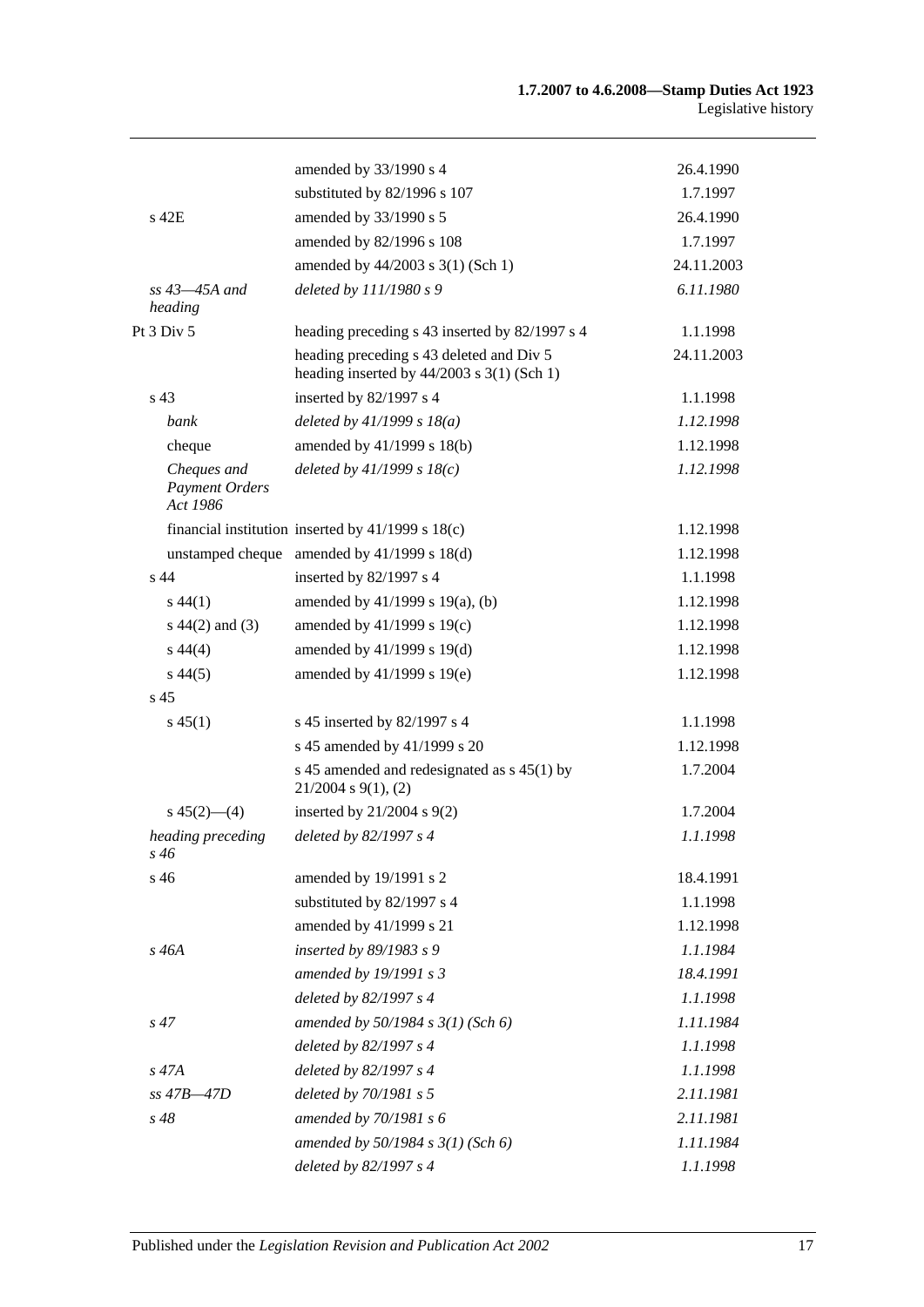| s 48A                                  | amended by $101/1976$ s 4                                                                   | 16.12.1976 |
|----------------------------------------|---------------------------------------------------------------------------------------------|------------|
|                                        | amended by 70/1981 s 7                                                                      | 2.11.1981  |
|                                        | amended by 95/1982 s 4                                                                      | 23.12.1982 |
|                                        | amended by 19/1991 s 4                                                                      | 18.4.1991  |
|                                        | amended by 82/1996 s 109                                                                    | 1.7.1997   |
|                                        | deleted by 82/1997 s 4                                                                      | 1.1.1998   |
| s 49                                   | amended by 88/1992 s 23                                                                     | 14.12.1992 |
|                                        | deleted by 82/1997 s 4                                                                      | 1.1.1998   |
| s50                                    | deleted by 82/1997 s 4                                                                      | 1.1.1998   |
| s <sub>51</sub>                        | amended by 88/1992 s 24                                                                     | 14.12.1992 |
|                                        | deleted by 82/1997 s 4                                                                      | 1.1.1998   |
| s <sub>52</sub>                        | deleted by 82/1997 s 4                                                                      | 1.1.1998   |
| s 53 and heading                       | deleted by $81/1985 s 8$                                                                    | 5.8.1985   |
| ss 54-59A and<br>heading               | deleted by $50/1984$ s $3(1)$ (Sch 6)                                                       | 1.11.1984  |
| <b>Heading</b> preceding<br>$s$ 59 $B$ | inserted by $27/1978 s 7$                                                                   | 30.3.1978  |
|                                        | deleted in pursuance of the Acts Republication<br>Act 1967 as its function is now exhausted | 1.1.1995   |
| $s$ 59 $B$                             | inserted by 27/1978 s 7                                                                     | 30.3.1978  |
|                                        | amended by $50/1984$ s $3(1)$ (Sch 6)                                                       | 1.11.1984  |
|                                        | amended by 52/1989 s 6                                                                      | 21.9.1989  |
|                                        | amended by 88/1992 s 25                                                                     | 14.12.1992 |
|                                        | deleted by 83/1994 s 3                                                                      | 8.12.1994  |
| Pt 3 Div 6 heading                     | heading preceding s 60 deleted and Div 6<br>heading inserted by $44/2003$ s 3(1) (Sch 1)    | 24.11.2003 |
| s 60                                   |                                                                                             |            |
| conveyance                             | amended by 38/1996 s 40                                                                     | 4.11.1996  |
|                                        | amended by 80/2000 s 8                                                                      | 14.12.2000 |
| s 60A                                  | substituted by 95/1982 s 5                                                                  | 23.12.1982 |
| $s$ 60A $(1)$                          | amended by 36/1990 s 4                                                                      | 24.5.1990  |
| s 60A(4)                               | amended by 50/1984 s 3(1) (Sch 6)                                                           | 1.11.1984  |
|                                        | s $60A(4a)$ and $(4b)$ inserted by $20/1997$ s $3(a)$                                       | 7.1.1997   |
| $s$ 60A(6)                             | inserted by $20/1997$ s $3(b)$                                                              | 7.1.1997   |
|                                        | amended by $23/2001$ s $108(a)$ —(c)                                                        | 15.7.2001  |
|                                        | amended by 43/2006 s 200                                                                    | 1.6.2007   |
| s 60A(7)                               | inserted by $20/1997$ s $3(b)$                                                              | 7.1.1997   |
| $s$ 60A(8)                             | inserted by $20/1997$ s $3(b)$                                                              | 7.1.1997   |
| majority<br>shareholder                | substituted by $23/2001$ s $108(d)$                                                         | 15.7.2001  |
| spouse                                 | deleted by 80/2000 s 9                                                                      | 14.12.2000 |
| s 60B                                  |                                                                                             |            |
| $s$ 60B(1)                             | amended by 35/2002 s 19                                                                     | 28.11.2002 |
| s 60C                                  | inserted by 80/2000 s 10                                                                    | 14.12.2000 |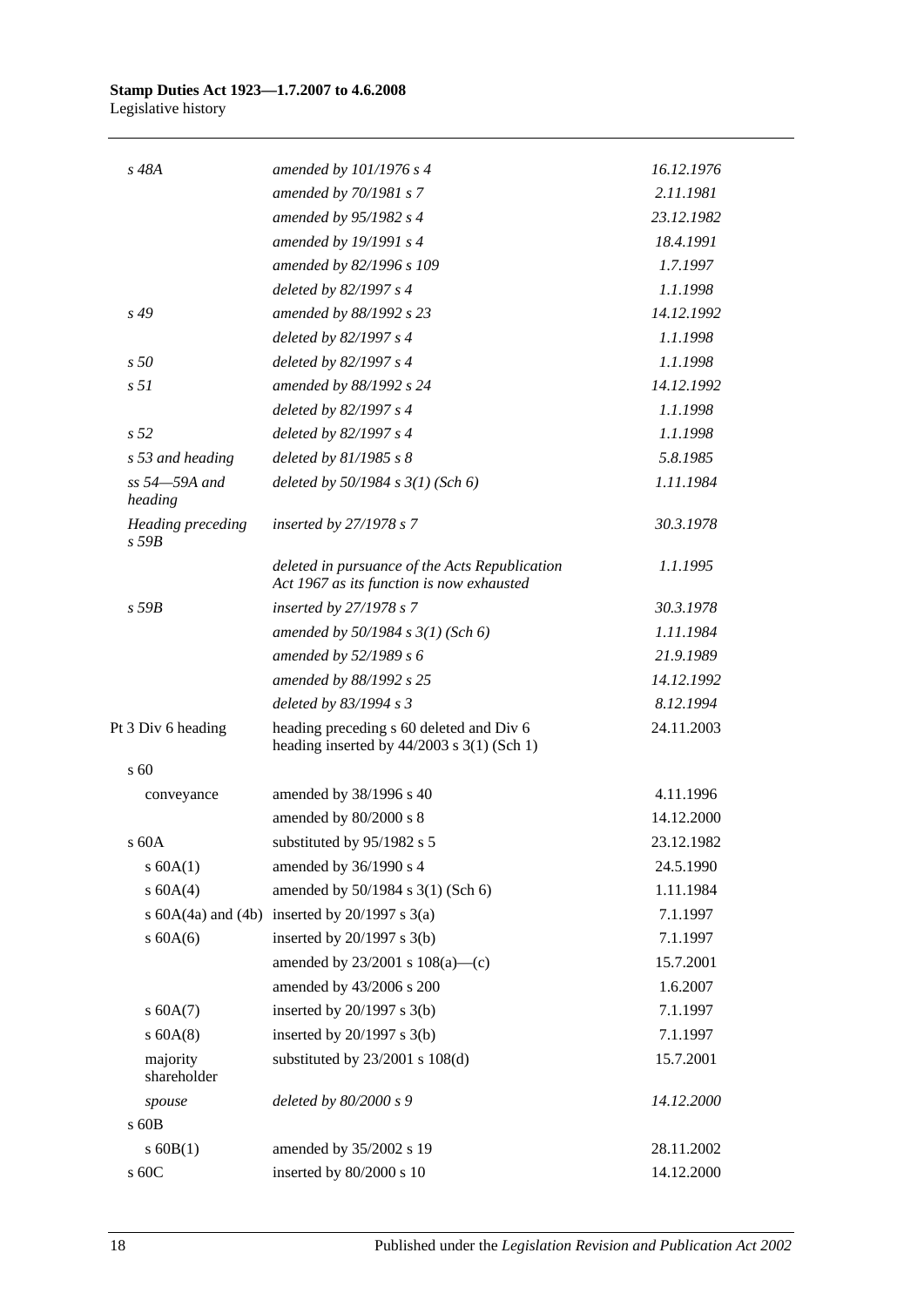| s 61                | amended by 95/1982 s 6                                                                     | 23.12.1982 |
|---------------------|--------------------------------------------------------------------------------------------|------------|
| s 62                | inserted by 80/2000 s 11                                                                   | 14.12.2000 |
| s $62(2)$ and $(3)$ | substituted by 27/2001 s 10                                                                | 26.7.2001  |
| $s\,63$             | deleted by 95/1982 s 7                                                                     | 23.12.1982 |
| s <sub>65</sub>     | amended by 95/1982 s 8                                                                     | 23.12.1982 |
| s 66                | s 66(1) amended by 95/1982 s 9(a)                                                          | 23.12.1982 |
|                     | $s$ 66(1) redesignated as $s$ 66 in pursuance of the<br><b>Acts Republication Act 1967</b> | 1.1.1984   |
| $s\,66(2)$ and (3)  | substituted by 28/1977 s 3                                                                 | 28.7.1977  |
|                     | deleted by $95/1982 s(9)$                                                                  | 23.12.1982 |
| $s\,66(4)$          | deleted by $95/1982 s 9(b)$                                                                | 23.12.1982 |
| s 66A               | deleted by 33/1990 s 6                                                                     | 26.4.1990  |
| $s$ 66AB            | amended by 101/1976 s 5                                                                    | 16.12.1976 |
|                     | amended by 111/1980 s 10                                                                   | 6.11.1980  |
|                     | amended by 70/1981 s 8                                                                     | 2.11.1981  |
|                     | deleted by 33/1990 s 6                                                                     | 26.4.1990  |
| s66B                | amended by 28/1977 s 4                                                                     | 28.7.1977  |
|                     | deleted by 95/1982 s 10                                                                    | 23.12.1982 |
| s 67                | deleted by 95/1982 s 10                                                                    | 23.12.1982 |
|                     | inserted by 33/1990 s 6                                                                    | 26.4.1990  |
| s 67(2)             | amended by 34/2002 s 28                                                                    | 1.8.2003   |
| $s\,67(5)$ and (6)  | deleted by 82/1996 s 110                                                                   | 1.7.1997   |
| $s\,67(8)$          | deleted by 27/2001 s 11                                                                    | 26.7.2001  |
| s 68                |                                                                                            |            |
| s 68(1)             | amended by $95/1982 s 11(a)$                                                               | 23.12.1982 |
|                     | amended by $50/1984 s 3(1)$ (Sch 6)                                                        | 1.11.1984  |
|                     | deleted by 33/1990 s 7                                                                     | 26.4.1990  |
| $s\,68(2)$          | amended by $95/1982 s 11(b)$                                                               | 23.12.1982 |
|                     | deleted by 33/1990 s 7                                                                     | 26.4.1990  |
| s 68(3)             | amended by 95/1982 s 11(c)                                                                 | 23.12.1982 |
| s68(4)              | amended by 95/1982 s 11(d)                                                                 | 23.12.1982 |
| s68(5)              | amended by 95/1982 s 11(e)                                                                 | 23.12.1982 |
| s 69                | deleted by 33/1990 s 8                                                                     | 26.4.1990  |
| s 70                | substituted by 50/1984 s 3(1) (Sch 6)                                                      | 1.11.1984  |
| s 71                |                                                                                            |            |
| $s \, 7I(2)$        | substituted by 82/1996 s 111                                                               | 1.7.1997   |
|                     | deleted by 35/2002 s 20                                                                    | 28.11.2002 |
| $s \, 71(3)$        | substituted by 111/1980 s 11                                                               | 6.11.1980  |
|                     | amended by $80/2000$ s $12(a)$                                                             | 14.12.2000 |
| $s \, 71(4)$        | substituted by 111/1980 s 11                                                               | 6.11.1980  |
|                     | amended by 80/2000 s 12(b)                                                                 | 14.12.2000 |
|                     | amended by 34/2002 s 29(a)                                                                 | 1.8.2003   |
| $s \, 71(4a)$       | inserted by $36/1990$ s $5(a)$                                                             | 24.5.1990  |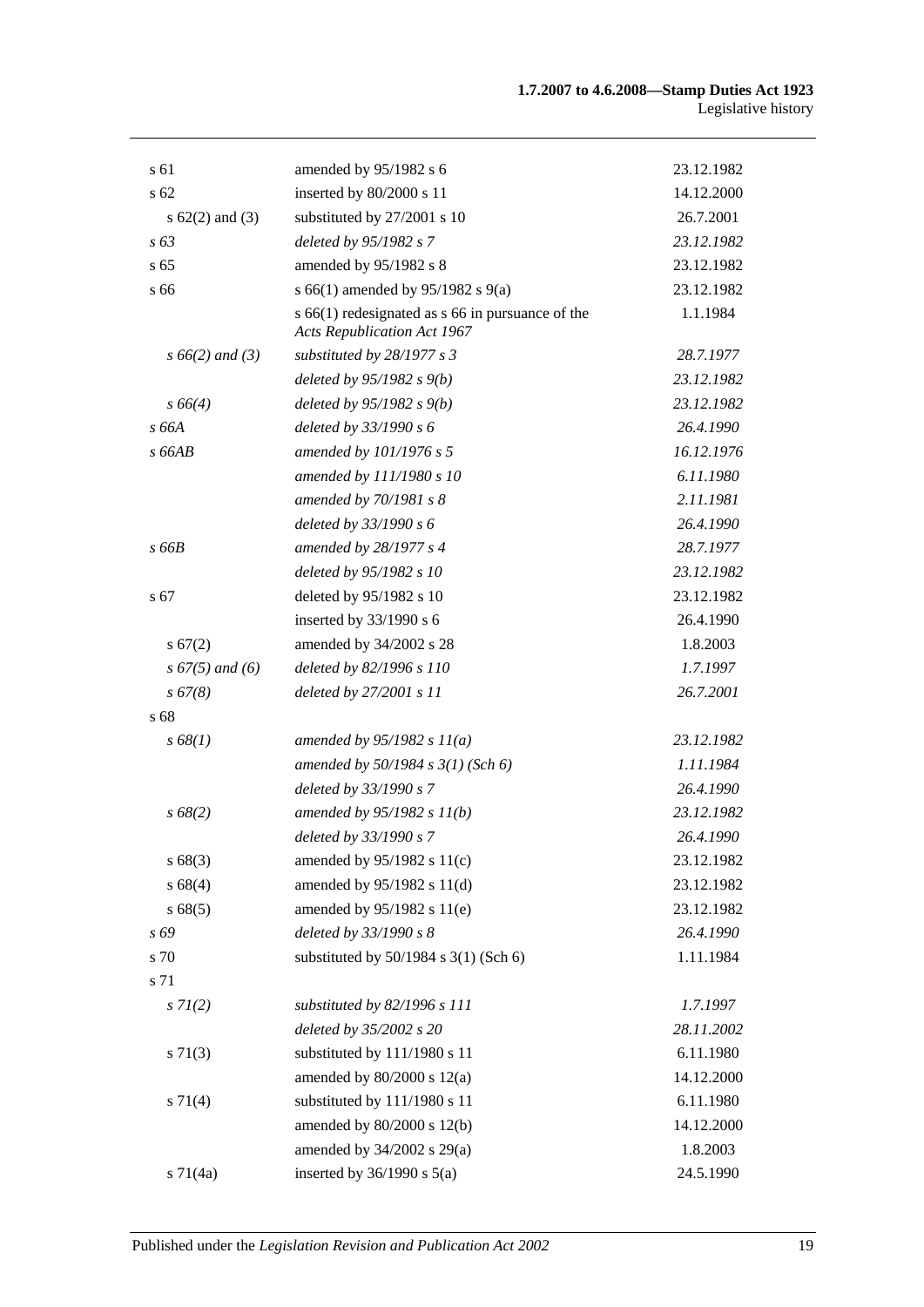|                       | amended by $88/1992$ s $26(a)$                    | 14.12.1992 |
|-----------------------|---------------------------------------------------|------------|
|                       | substituted by 18/1996 s 4                        | 24.4.1996  |
|                       | amended by 23/2001 s 109(a)                       | 15.7.2001  |
| $s \, 71(5)$          | deleted by 66/1979 s 3                            | 1.11.1979  |
|                       | inserted by 111/1980 s 11                         | 6.11.1980  |
|                       | amended by 95/1982 s 12(a)                        | 23.12.1982 |
|                       | amended by 21/1988 s 5                            | 7.12.1987  |
|                       | (a) deleted by $80/2000$ s $12(c)$                | 14.12.2000 |
|                       | amended by $80/2000$ s $12(d)$ —(f)               | 14.12.2000 |
|                       | amended by 34/2002 s 29(b)                        | 1.8.2003   |
| $s \, 71(6)$          | amended by 54/1976 s 7                            | 14.7.1976  |
|                       | deleted by 66/1979 s 3                            | 1.11.1979  |
|                       | inserted by 111/1980 s 11                         | 6.11.1980  |
|                       | amended by $80/2000$ s $12(g)$                    | 14.12.2000 |
| $s \, 71(7)$          | deleted by 66/1979 s 3                            | 1.11.1979  |
|                       | inserted by 111/1980 s 11                         | 6.11.1980  |
| $s \, 71(8)$          | deleted by 66/1979 s 3                            | 1.11.1979  |
|                       | inserted by 111/1980 s 11                         | 6.11.1980  |
|                       | amended by 95/1982 s 12(b)                        | 23.12.1982 |
| s $71(9)$ and $(10)$  | inserted by 111/1980 s 11                         | 6.11.1980  |
| s 71(11)              | inserted by 111/1980 s 11                         | 6.11.1980  |
|                       | amended by $36/1990$ s $5(b)$                     | 24.5.1990  |
|                       | amended by 34/2002 s 29(c)                        | 1.8.2003   |
| $s \, 71(11a)$        | inserted by $36/1990$ s $5(c)$                    | 24.5.1990  |
| s $71(12)$ and $(13)$ | inserted by 111/1980 s 11                         | 6.11.1980  |
| $s \, 71(14)$         | inserted by 111/1980 s 11                         | 6.11.1980  |
|                       | amended by 42/1992 s 3                            | 1.9.1992   |
| $s \, 71(15)$         | inserted by 111/1980 s 11                         | 6.11.1980  |
| discretionary trust   | deleted by $36/1990 s 5(d)$                       | 24.5.1990  |
| interest              | potential beneficial deleted by $80/2000 s 12(h)$ | 14.12.2000 |
| public company        | amended by 50/1984 s 3(1) (Sch 6)                 | 1.11.1984  |
|                       | amended by 88/1992 s 26(b)                        | 14.12.1992 |
|                       | amended by 23/2001 s 109(b)                       | 15.7.2001  |
| transfer              | deleted by $80/2000 s 12(h)$                      | 14.12.2000 |
| unit                  | deleted by $36/1990 s 5(d)$                       | 24.5.1990  |
| unit trust scheme     | amended by 50/1984 s 3(1) (Sch 6)                 | 1.11.1984  |
|                       | deleted by $36/1990 s 5(d)$                       | 24.5.1990  |
| s 71AA                | inserted by 80/2000 s 13                          | 14.12.2000 |
| s 71A                 | amended by 111/1980 s 12                          | 6.11.1980  |
|                       | amended by 50/1984 s 3(1) (Sch 6)                 | 1.11.1984  |
| s 71B                 |                                                   |            |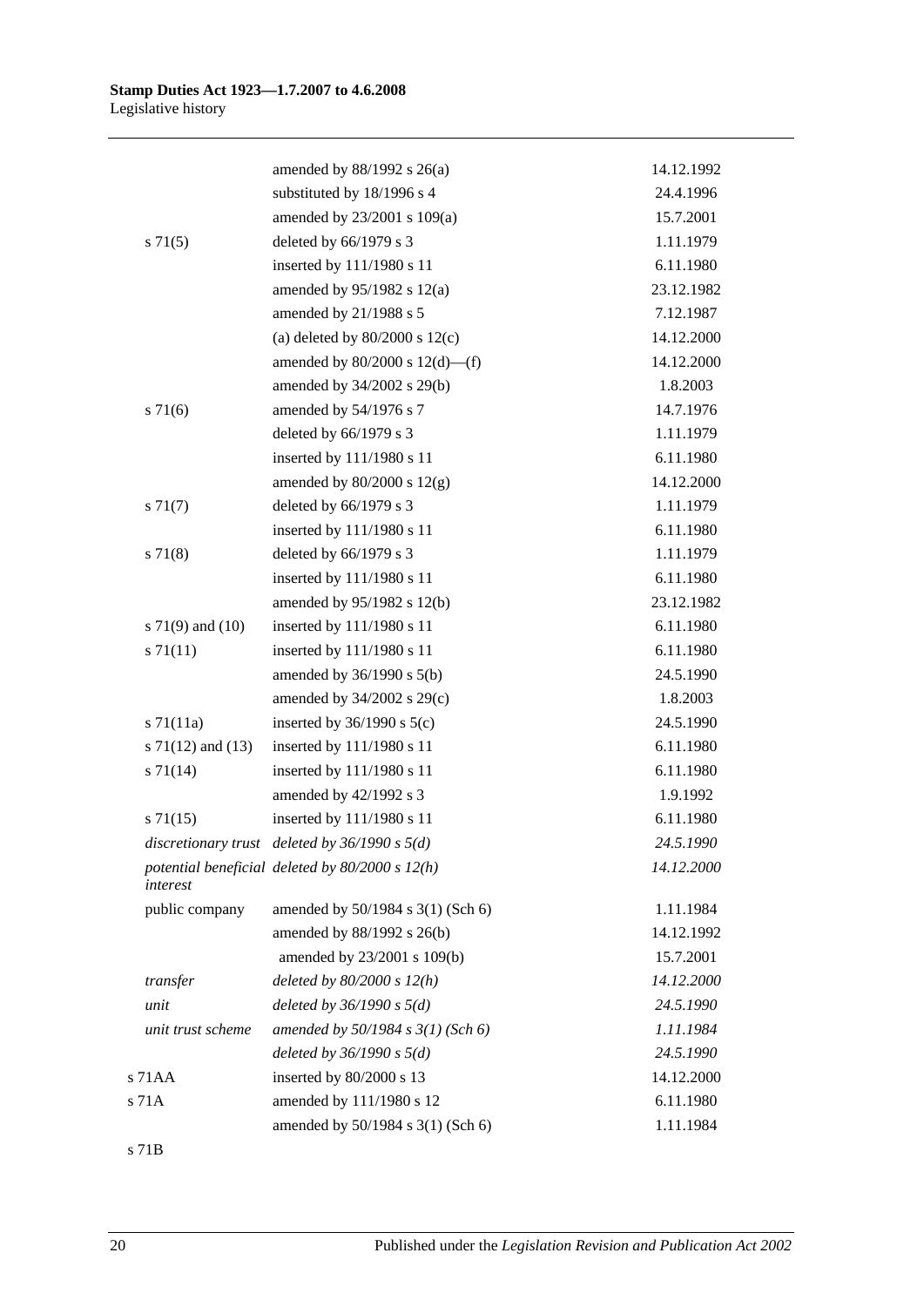| $s$ 71B(1)                        | s 71B amended and redesignated as s 71B(1) by<br>95/1982 s 13 | 23.12.1982 |
|-----------------------------------|---------------------------------------------------------------|------------|
| $s$ 71B(2)                        | inserted by $95/1982$ s 13(b)                                 | 23.12.1982 |
|                                   | deleted by 82/1996 s 112                                      | 1.7.1997   |
|                                   | inserted by 28/2005 s 13                                      | 1.7.2006   |
| $s$ 71 $B(3)$                     | inserted by $95/1982$ s $13(b)$                               | 23.12.1982 |
|                                   | deleted by 82/1996 s 112                                      | 1.7.1997   |
| s $71B(4)$ and $(5)$              | inserted by 95/1982 s 13(b)                                   | 23.12.1982 |
| s 71C                             | inserted by 66/1979 s 4                                       | 1.11.1979  |
| $s \, 71C(1)$                     | amended by $81/1985$ s $9(a)$ , (b)                           | 5.8.1985   |
|                                   | amended by $8/1989$ s $3(a)$ , (b)                            | 1.2.1988   |
|                                   | amended by $52/1989$ s $7(a)$                                 | 9.8.1989   |
|                                   | amended by $42/1992$ s $4(a)$                                 | 1.9.1992   |
|                                   | amended by $20/1997$ s $4(a)$                                 | 1.2.1997   |
|                                   | amended by 44/2003 s 3(1) (Sch 1)                             | 24.11.2003 |
| $s$ 71C(1a)                       | inserted by $8/1989$ s 3(c)                                   | 1.2.1988   |
| $s$ 71C(1b)                       | inserted by $35/2002$ s $21(a)$                               | 28.11.2002 |
| $s \, 71C(2)$                     | amended by 95/1982 s 14                                       | 23.12.1982 |
|                                   | amended by 81/1985 s 9(c)—(e)                                 | 5.8.1985   |
|                                   | substituted by $52/1989$ s $7(b)$                             | 9.8.1989   |
|                                   | amended by 42/1992 s 4(b)                                     | 1.9.1992   |
|                                   | amended by $20/1997$ s $4(b)$ —(d)                            | 1.2.1997   |
|                                   | amended by 35/2002 s 21(b)                                    | 28.11.2002 |
|                                   | amended by 21/2004 s 10(1)                                    | 1.7.2004   |
| s $71C(2a)$ —see<br>$s \, 71C(4)$ |                                                               |            |
| s $71C(2b)$ -see<br>$s$ 71 $C(5)$ |                                                               |            |
| s $71C(3)$ —see<br>s 71 $C(6)$    |                                                               |            |
| $s71C(4)$ -see<br>$s \, 71C(7)$   |                                                               |            |
| $s \, 71C(3)$                     | inserted by $21/2004$ s $10(2)$                               | 1.7.2004   |
| $s \, 71C(4)$                     | s 71C (2a) inserted by 81/1985 s 9(f)                         | 5.8.1985   |
|                                   | s 71C(2a) substituted by $35/2002$ s 21(c)                    | 28.11.2002 |
|                                   | s 71C(2a) redesignated as s 71C(4) by 21/2004<br>$s \ 10(3)$  | 1.7.2004   |
| $s \, 71C(5)$                     | s 71C(2b) inserted by $52/1989$ s 7(c)                        | 9.8.1989   |
|                                   | s 71C(2b) deleted by 14/1994 s 4                              | 1.9.1994   |
|                                   | s 71C(2b) inserted by 35/2002 s 21(d)                         | 28.11.2002 |
|                                   | s 71C(2b) redesignated as s 71C(5) by 21/2004<br>$s\ 10(3)$   | 1.7.2004   |
| $s$ 71 $C(6)$                     | s 71C(3) redesignated as s 71C(6) by $21/2004$<br>s 10(3)     | 1.7.2004   |
| genuine farm                      | inserted by $35/2002$ s $21(e)$                               | 28.11.2002 |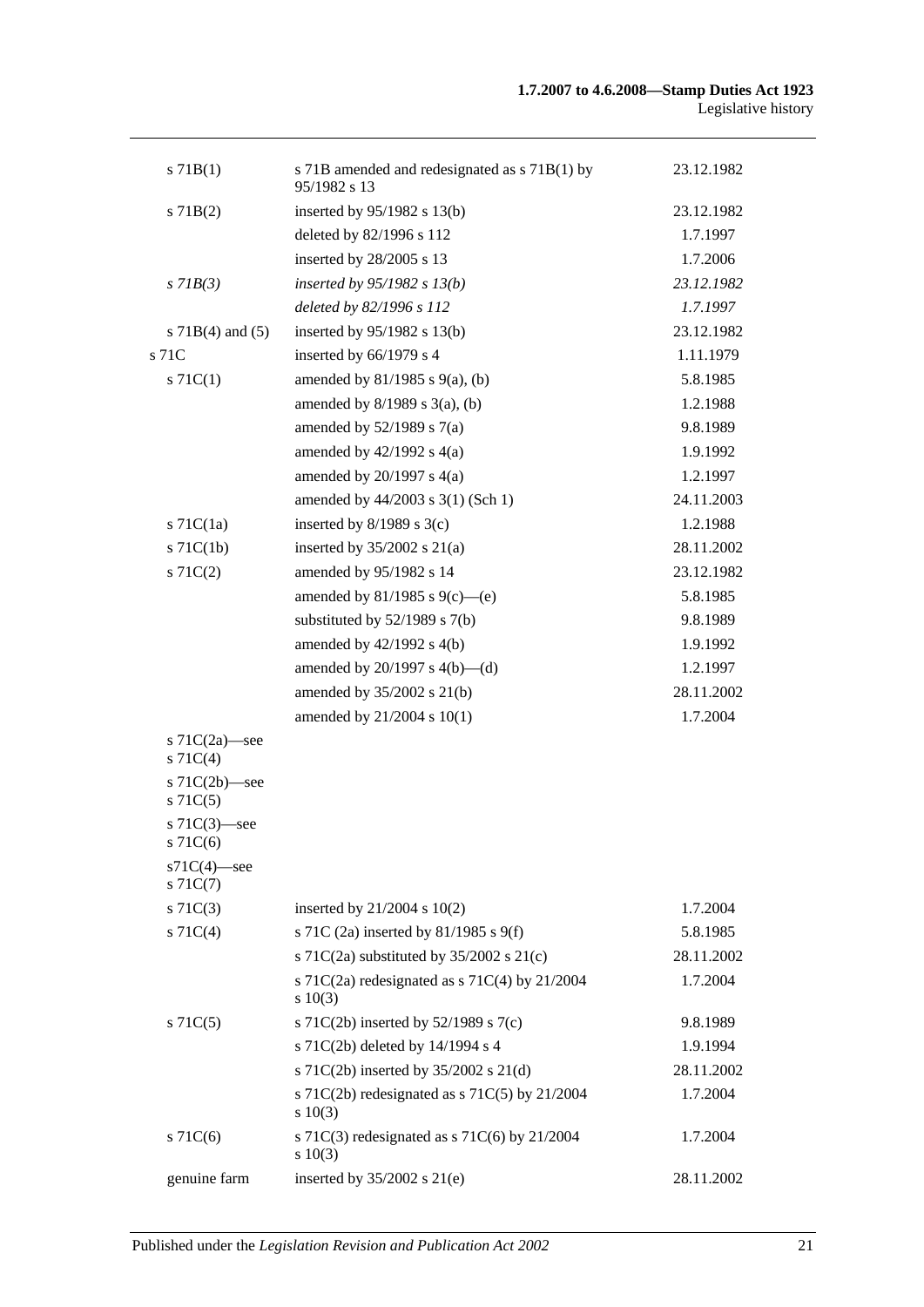# **Stamp Duties Act 1923—1.7.2007 to 4.6.2008**

Legislative history

| <b>Housing Trust</b><br>home                     | inserted by $8/1989$ s 3(d)                                | 1.2.1988   |
|--------------------------------------------------|------------------------------------------------------------|------------|
|                                                  | prescribed amount inserted by 20/1997 s 4(e)               | 1.2.1997   |
| prescribed<br>maximum                            | inserted by $20/1997$ s $4(e)$                             | 1.2.1997   |
|                                                  | relevant component inserted by $35/2002$ s $21(f)$         | 28.11.2002 |
| relevant contract                                | inserted by $42/1992$ s $4(c)$                             | 1.9.1992   |
| $s \, 71C(7)$                                    | s 71C(4) substituted by $52/1989$ s 7(d)                   | 9.8.1989   |
|                                                  | s 71C(4) redesignated as s 71C(7) by 21/2004<br>$s\ 10(3)$ | 1.7.2004   |
| s 71CA before<br>substitution by<br>41/2004      | inserted by $30/1982$ s 3                                  | 24.12.1981 |
| s $7ICA(2)$ and $(3)$                            | substituted by $83/1994$ s 4                               | 8.12.1994  |
| s 71CA                                           | substituted by 41/2004 s 7                                 | 24.2.2005  |
| s 71CB                                           | inserted by 21/1988 s 6                                    | 7.12.1987  |
|                                                  | substituted by 83/1994 s 5                                 | 8.12.1994  |
| $s$ 71CB(1) before<br>substitution by<br>43/2006 |                                                            |            |
| spouses                                          | amended by 80/2000 s 14                                    | 14.12.2000 |
| $s$ 71CB(1)                                      | substituted by 43/2006 s 201(1)                            | 1.6.2007   |
| s 71CB(2)                                        | substituted by 41/2004 s 8                                 | 24.2.2005  |
|                                                  | amended by $43/2006$ s $201(2)$ —(4)                       | 1.6.2007   |
| $s$ 71CB(3)                                      | amended by 43/2006 s 201(5), (6)                           | 1.6.2007   |
| $s$ 71CB(4)                                      | amended by 43/2006 s 201(7)                                | 1.6.2007   |
| s 71CBA                                          | inserted by 41/2004 s 9                                    | 24.2.2005  |
| $s$ 71CBA $(1)$                                  |                                                            |            |
| certificated<br>cohabitation<br>agreement        | deleted by $43/2006$ s $202(1)$                            | 1.6.2007   |
| certified domestic<br>partnership<br>agreement   | inserted by $43/2006$ s $202(1)$                           | 1.6.2007   |
| cohabitation<br>agreement                        | deleted by $43/2006$ s $202(1)$                            | 1.6.2007   |
| domestic partner                                 | inserted by 43/2006 s 202(1)                               | 1.6.2007   |
| domestic<br>relationship                         | inserted by 43/2006 s 202(1)                               | 1.6.2007   |
| order                                            | property adjustment amended by 43/2006 s 202(2)            | 1.6.2007   |
| s 71CBA(2)                                       | amended by $43/2006$ s $202(3)$ —(9)                       | 1.6.2007   |
| $s$ 71CBA $(3)$                                  | amended by 43/2006 s 202(10)                               | 1.6.2007   |
| $s$ 71CBA $(5)$                                  | amended by 43/2006 s 202(11)                               | 1.6.2007   |
| s 71CC                                           | inserted by 31/1994 s 7                                    | 30.5.1994  |
| $s$ 71CC(1)                                      | amended by $18/1996$ s $5(a)$ —(c)                         | 24.4.1996  |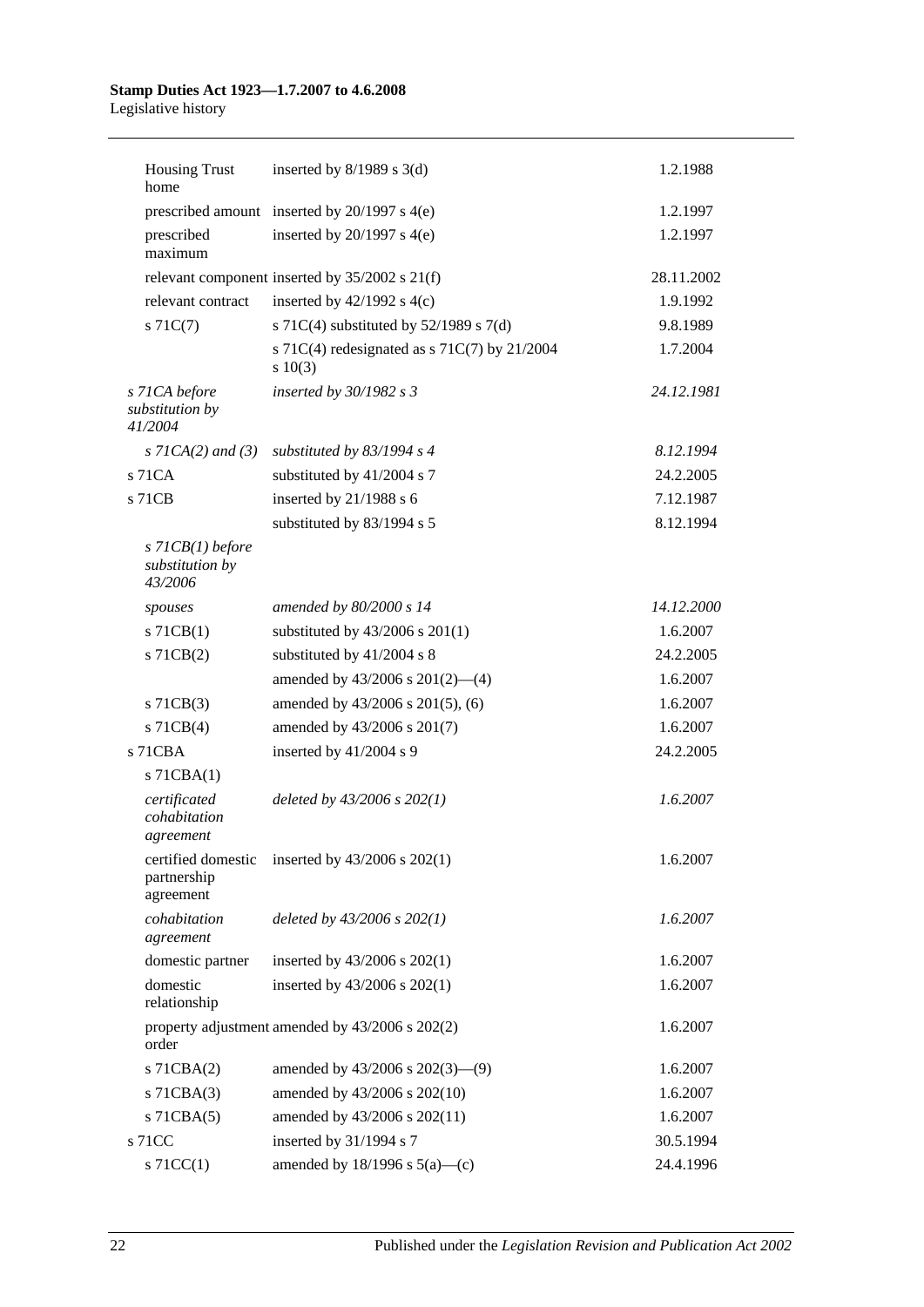|                                  | amended by $11/1999$ s $2(a)$                                                              | 18.3.1999  |
|----------------------------------|--------------------------------------------------------------------------------------------|------------|
|                                  | amended by $35/2002$ s $22(a)$                                                             | 28.11.2002 |
|                                  | amended by 43/2006 s 203(1)                                                                | 1.6.2007   |
| s $71CC(1a)$                     | inserted by $11/1999$ s $2(b)$                                                             | 18.3.1999  |
| $s$ 71CC(1b)                     | inserted by $35/2002$ s $22(b)$                                                            | 28.11.2002 |
| $s$ 71CC(5)                      |                                                                                            |            |
| natural person                   | inserted by $18/1996$ s $5(d)$                                                             | 24.4.1996  |
| person                           | inserted by $18/1996$ s $5(d)$                                                             | 24.4.1996  |
| relative                         | amended by $11/1999$ s $2(c)$                                                              | 18.3.1999  |
|                                  | amended by 43/2006 s 203(2)                                                                | 1.6.2007   |
| spouse                           | deleted by 80/2000 s 15                                                                    | 14.12.2000 |
| s 71CD                           | inserted by 42/1997 s 2                                                                    | 17.7.1997  |
| s 71D                            | inserted by 111/1980 s 13                                                                  | 6.11.1980  |
| s $71D(1)$ and $(2)$             | substituted by $19/1991$ s $5(a)$                                                          | 18.4.1991  |
| $s$ 71D $(2a)$                   | inserted by $19/1991$ s $5(a)$                                                             | 18.4.1991  |
| $s$ 71D(3)                       |                                                                                            |            |
| exploration<br>tenement          | amended by 83/1994 s 12 (Sch)                                                              | 8.12.1994  |
|                                  | amended by 11/2000 Sch 2                                                                   | 4.5.2002   |
| $s$ 71D(4)                       | substituted by $19/1991$ s $5(b)$                                                          | 18.4.1991  |
| s $71D(5)$ and $(6)$             | inserted by $19/1991$ s $5(b)$                                                             | 18.4.1991  |
| $s$ 71DA                         | inserted by 83/1994 s 6                                                                    | 8.12.1994  |
| s $71DA(1a)$ and<br>(1b)         | inserted by $42/1997$ s $3(a)$                                                             | 17.7.1997  |
| $s$ 71DA $(5)$                   |                                                                                            |            |
| complying<br>superannuation fund | amended by 42/1997 s 3(b)                                                                  | 17.7.1997  |
| pooled<br>superannuation trust   | inserted by $42/1997$ s 3(c)                                                               | 17.7.1997  |
| the SIS Act                      | inserted by $42/1997$ s 3(c)                                                               | 17.7.1997  |
| $s$ 71DA $(6)$                   | substituted by $42/1997$ s 3(d)                                                            | 17.7.1997  |
| Pt 3 Div 7                       | heading preceding s 71EA inserted by 39/2002<br>s 3                                        | 28.11.2002 |
|                                  | heading preceding s 71EA deleted and Div 7<br>heading inserted by $44/2003$ s 3(1) (Sch 1) | 24.11.2003 |
| s 71EA                           | inserted by 39/2002 s 3                                                                    | 28.11.2002 |
| $s$ 71EA $(1)$                   |                                                                                            |            |
| this Division                    | deleted by $44/2003$ s $3(1)$ (Sch 1)                                                      | 24.11.2003 |
| ss 71EB-71EJ                     | inserted by 39/2002 s 3                                                                    | 28.11.2002 |
| Pt 3 Div 8                       | heading preceding s 71E inserted by 21/1988 s 7                                            | 7.12.1987  |
|                                  | heading preceding s 71E deleted and Div 8<br>heading inserted by $44/2003$ s 3(1) (Sch 1)  | 24.11.2003 |
| s 71E                            | inserted by 21/1988 s 7                                                                    | 7.12.1987  |
| s 71E(1)                         | amended by $18/1996$ s $6(a)$ , (b)                                                        | 24.4.1996  |
| $s$ 71 $E(1a)$                   | inserted by $18/1996$ s $6(c)$                                                             | 24.4.1996  |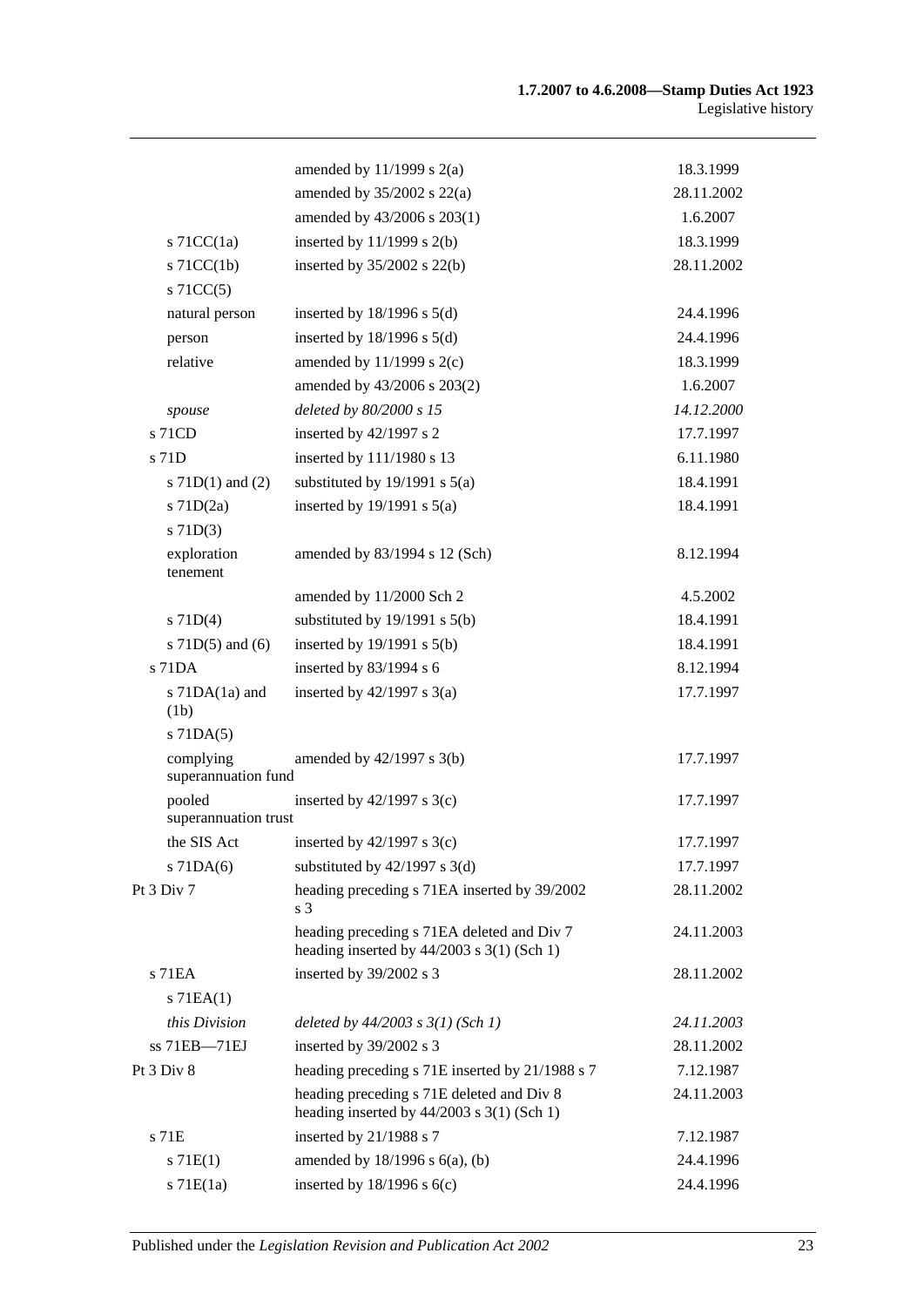| $s$ 71 $E(2)$                       | amended by 88/1992 s 27                                                                     | 14.12.1992                |
|-------------------------------------|---------------------------------------------------------------------------------------------|---------------------------|
|                                     | (d) deleted by $80/2000$ s 16                                                               | 14.12.2000                |
|                                     | amended by 23/2001 s 110                                                                    | 15.7.2001                 |
| $s$ 71E(4a)                         | inserted by 74/1991 s 12                                                                    | 12.12.1991                |
| s 71E(6)                            | amended by 82/1996 s 113                                                                    | 1.7.1997                  |
| $s$ 71 $E(10)$                      | deleted by 33/1990 s 9                                                                      | 26.4.1990                 |
| $s$ 71 $F$                          | inserted by 35/2002 s 23                                                                    | 28.11.2002                |
| Pt 3 Div 9 heading                  | heading preceding s 72 deleted and Div 9<br>heading inserted by $44/2003$ s 3(1) (Sch 1)    | 24.11.2003                |
| heading preceding<br>$s\,75$        | deleted by 81/1985 s 10                                                                     | 5.8.1985                  |
| s 75                                | deleted by 81/1985 s 10                                                                     | 5.8.1985                  |
|                                     | inserted by 72/1995 s 5                                                                     | 23.11.1995                |
| $s$ 75 $A$                          | inserted by 21/2004 s 11                                                                    | 1.7.2004                  |
| heading preceding<br>$s$ 75AA       | deleted in pursuance of the Acts Republication<br>Act 1967 as its function is now exhausted | 1.11.1984                 |
| s 75AA                              | deleted by $50/1984$ s $3(1)$ (Sch 6)                                                       | 1.11.1984                 |
| Pt 3 Div 10                         | heading preceding s 76 deleted and Div 10<br>heading inserted by $44/2003$ s 3(1) (Sch 1)   | 24.11.2003                |
| s 76                                |                                                                                             |                           |
| home                                | inserted by $31/2003$ s $10(1)$                                                             | 1.10.2003                 |
|                                     | deleted by 28/2005 s 8                                                                      | 1.7.2005                  |
| home mortgage                       | inserted by $31/2003$ s $10(1)$                                                             | 1.10.2003                 |
|                                     | deleted by 28/2005 s 8                                                                      | 1.7.2005                  |
| liability                           | inserted by 88/1992 s 28                                                                    | 14.12.1992                |
| mortgage                            | substituted by 88/1992 s 28                                                                 | 14.12.1992                |
|                                     | amended by 31/2003 s 10(2)                                                                  | 1.10.2003                 |
| s 76A                               | inserted by $8/1986$ s 5                                                                    | 13.3.1986                 |
|                                     | deleted by 88/1992 s 29                                                                     | 14.12.1992                |
| s 79                                | substituted by 88/1992 s 30                                                                 | 14.12.1992                |
| s79(2)                              | amended by 31/2003 s 11                                                                     | 1.10.2003                 |
|                                     | amended by 28/2005 s 9                                                                      | 1.7.2005                  |
| s 80                                | amended by 95/1982 s 15                                                                     | 23.12.1982                |
| s 81                                |                                                                                             |                           |
| s 81(1)                             | s 81 redesignated as s $81(1)$ by 18/1996 s 7                                               | 24.4.1996                 |
| s 81(2)                             | inserted by 18/1996 s 7                                                                     | 24.4.1996                 |
| s 81A before deletion<br>by 28/2005 | inserted by 101/1976 s 6                                                                    | 16.12.1976                |
| s $8IA(1)$ and (2)                  | amended by 31/2003 s 12                                                                     | 1.10.2003                 |
| s 81A                               | deleted by 28/2005 s 21                                                                     | 1.7.2009-not incorporated |
| s 81B                               | inserted by 111/1980 s 14                                                                   | 6.11.1980                 |
|                                     | substituted by 88/1992 s 31                                                                 | 14.12.1992                |
| s 81C                               | inserted by 95/1982 s 16                                                                    | 23.12.1982                |
| s $81C(6)$                          | amended by 83/1994 s 12 (Sch)                                                               | 8.12.1994                 |
|                                     |                                                                                             |                           |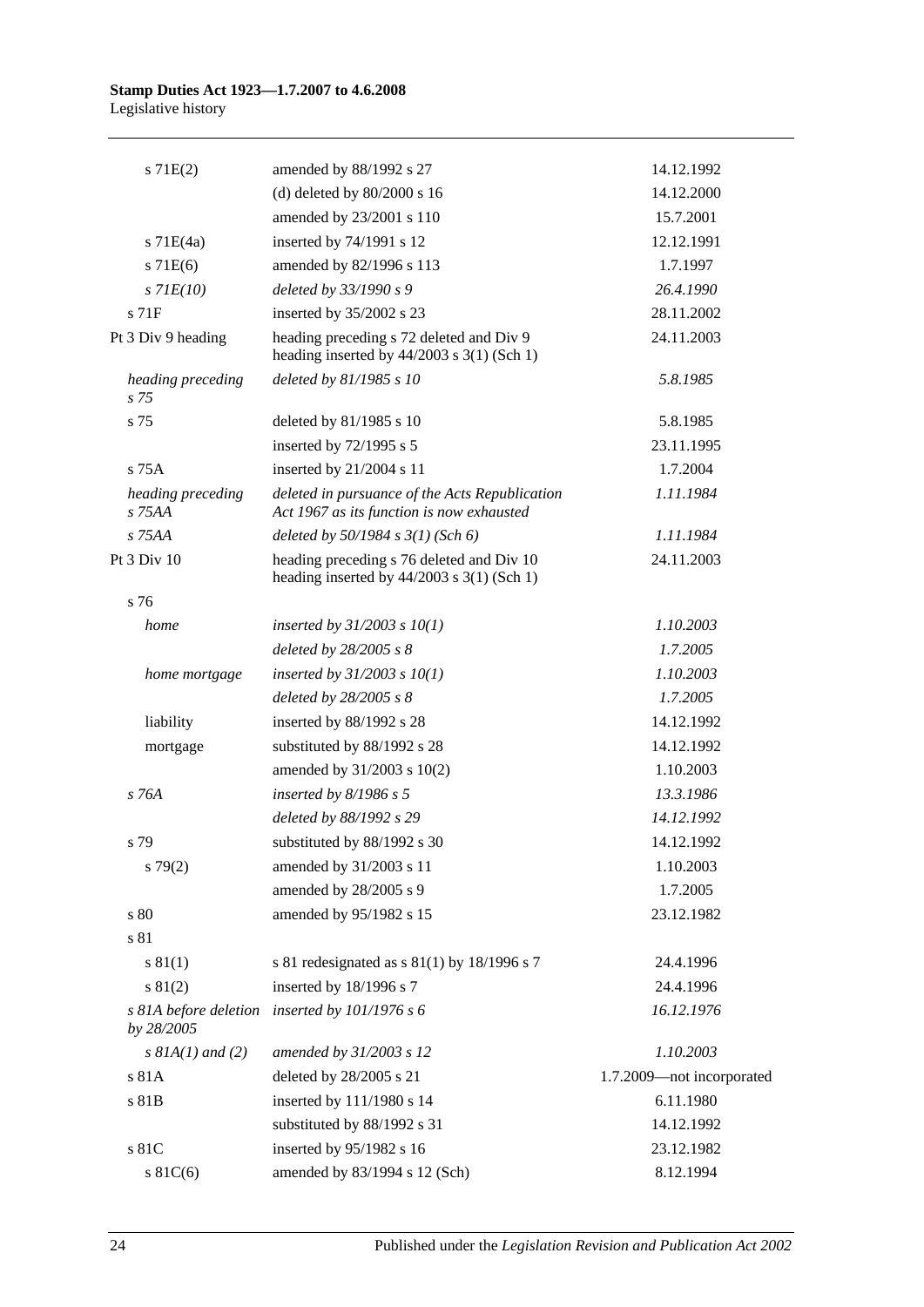|                                           | amended by 23/2001 s 111                                | 15.7.2001 |
|-------------------------------------------|---------------------------------------------------------|-----------|
| by 28/2005                                | s 81D before deletion inserted by 31/1994 s 8           | 30.5.1994 |
| $s$ $81D(1)$                              | amended by 82/1997 s $5(a)$                             | 1.1.1998  |
| $s$ $81D(4)$                              |                                                         |           |
| subsidiary                                | amended by $23/2001 s 112(a)$                           | 15.7.2001 |
| public company                            | amended by 23/2001 s 112(b)                             | 15.7.2001 |
| $s$ $81D(5)$                              | amended by $82/1997 s 5(b)$                             | 1.1.1998  |
| $s$ $81D(6)$                              | deleted by $82/1997 s 5(c)$                             | 1.1.1998  |
| $s$ $81D$                                 | deleted by 28/2005 s 10                                 | 1.7.2005  |
| $s$ $81E$                                 | inserted by 82/1997 s 6                                 | 1.1.1998  |
|                                           | deleted by 28/2005 s 10                                 | 1.7.2005  |
| heading preceding<br>s82                  | deleted by $50/1984$ s $3(1)$ (Sch 6)                   | 1.11.1984 |
| s 82                                      | deleted by 50/1984 s 3(1) (Sch 6)                       | 1.11.1984 |
|                                           | inserted by 21/1988 s 8                                 | 7.12.1987 |
| s 82(1)                                   | substituted by 28/2005 s 14                             | 1.7.2006  |
| s 82(2)                                   | amended by 42/1992 s 5                                  | 1.9.1992  |
|                                           | substituted by 28/2005 s 14                             | 1.7.2006  |
| s82A                                      | deleted by $50/1984$ s $3(1)$ (Sch 6)                   | 1.11.1984 |
| s 83                                      | deleted by $50/1984$ s $3(1)$ (Sch 6)                   | 1.11.1984 |
|                                           | inserted by 21/2004 s 12                                | 1.7.2004  |
|                                           | deleted by 28/2005 s 11                                 | 1.7.2005  |
| $ss 84 - 84J$                             | deleted by $50/1984$ s $3(1)$ (Sch 6)                   | 1.11.1984 |
|                                           | ss 85-90 and heading deleted by 104/1976 s 4(2) (Sch 2) | 1.1.1977  |
| Pt 3A                                     | heading substituted by 14/1994 s 5                      | 1.9.1994  |
|                                           | amended by 34/2002 s 30                                 | 1.8.2003  |
| Pt 3A Div 1                               | heading inserted by 14/1994 s 5                         | 1.9.1994  |
| s 90A                                     | amended by $14/1994$ s $6(a)$                           | 1.9.1994  |
| <b>Australian CS</b><br>facility licensee | inserted by $34/2002$ s $31(a)$                         | 1.8.2003  |
| broker                                    | amended by $52/1989$ s $8(a)$                           | 21.9.1989 |
|                                           | amended by 14/1994 s 6(b)                               | 1.9.1994  |
|                                           | substituted by 11/1999 s 3                              | 18.3.1999 |
|                                           | substituted by $34/2002$ s $31(a)$                      | 1.8.2003  |
| CS facility                               | inserted by $34/2002$ s $31(b)$                         | 1.8.2003  |
| CSF identifier                            | inserted by $34/2002$ s $31(b)$                         | 1.8.2003  |
| CSF participant                           | inserted by $34/2002$ s $31(b)$                         | 1.8.2003  |
| CSF transaction                           | inserted by $34/2002$ s $31(b)$                         | 1.8.2003  |
| error transaction                         | inserted by $14/1994$ s $6(c)$                          | 1.9.1994  |
|                                           | substituted by $34/2002$ s $31(c)$                      | 1.8.2003  |
|                                           | exempt transaction inserted by 21/2000 s 28(a)          | 8.6.2000  |
|                                           | substituted by 27/2001 s 12                             | 26.7.2001 |
|                                           | substituted by $34/2002$ s $31(c)$                      | 1.8.2003  |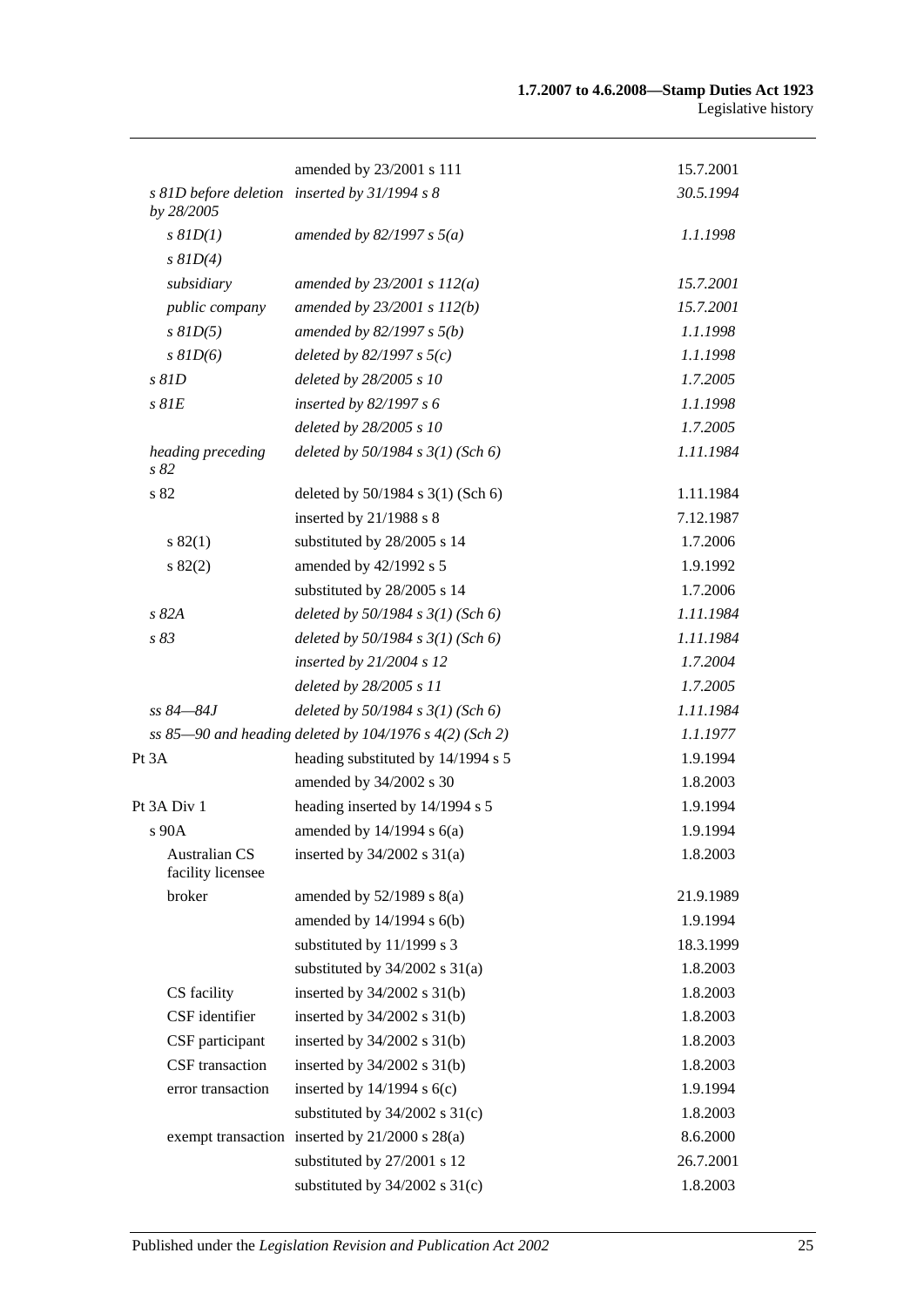| financial market                   | inserted by $34/2002$ s $31(c)$                    | 1.8.2003   |
|------------------------------------|----------------------------------------------------|------------|
| foreign company                    | inserted by $14/1994$ s $6(c)$                     | 1.9.1994   |
|                                    | amended by 23/2001 s 113(a)                        | 15.7.2001  |
|                                    | identification code inserted by $14/1994$ s $6(c)$ | 1.9.1994   |
|                                    | substituted by $34/2002$ s $31(d)$                 | 1.8.2003   |
| odd lot                            | inserted by 70/1981 s 9                            | 2.11.1981  |
|                                    | deleted by $34/2002 s 31(e)$                       | 1.8.2003   |
| odd lot specialist                 | inserted by 70/1981 s 9                            | 2.11.1981  |
|                                    | amended by $52/1989 s 8(b)$                        | 21.9.1989  |
|                                    | deleted by $34/2002 s 31(e)$                       | 1.8.2003   |
| operating rules                    | inserted by $34/2002$ s $31(e)$                    | 1.8.2003   |
| proper CSF<br>transaction          | inserted by $34/2002$ s $31(e)$                    | 1.8.2003   |
| proper SCH<br>transfer             | inserted by $14/1994 s 6(d)$                       | 1.9.1994   |
|                                    | deleted by $34/2002 s 31(e)$                       | 1.8.2003   |
| quoted financial<br>product        | inserted by $34/2002$ s $31(e)$                    | 1.8.2003   |
| security                           | quoted marketable inserted by $21/2000 s 28(b)$    | 8.6.2000   |
|                                    | deleted by $34/2002 s 31(e)$                       | 1.8.2003   |
| recognised stock<br>exchange       | inserted by $21/2000 s 28(b)$                      | 8.6.2000   |
|                                    |                                                    |            |
|                                    | deleted by 80/2000 s 17                            | 14.12.2000 |
| registered CS<br>facility licensee | inserted by $34/2002$ s $31(e)$                    | 1.8.2003   |
| registered market<br>licensee      | inserted by $34/2002$ s $31(e)$                    | 1.8.2003   |
| relevant company                   | inserted by $14/1994$ s $6(d)$                     | 1.9.1994   |
|                                    | amended by 23/2001 s 113(b)                        | 15.7.2001  |
| relevant CSF<br>participant        | inserted by $34/2002$ s $31(f)$                    | 1.8.2003   |
| relevant SCH<br>participant        | inserted by $14/1994 s 6(d)$                       | 1.9.1994   |
|                                    | deleted by $34/2002$ s $31(f)$                     | 1.8.2003   |
| SCH                                | inserted by $14/1994 s 6(d)$                       | 1.9.1994   |
|                                    | deleted by $34/2002 s 31(f)$                       | 1.8.2003   |
|                                    | SCH business rules inserted by $14/1994 s 6(d)$    | 1.9.1994   |
|                                    | deleted by $34/2002 s 31(f)$                       | 1.8.2003   |
| SCH participant                    | inserted by $14/1994 s 6(d)$                       | 1.9.1994   |
|                                    | deleted by $34/2002$ s $31(f)$                     | 1.8.2003   |
| SCH-regulated<br>transfer          | inserted by $14/1994 s 6(d)$                       | 1.9.1994   |
|                                    | deleted by $34/2002$ s $31(f)$                     | 1.8.2003   |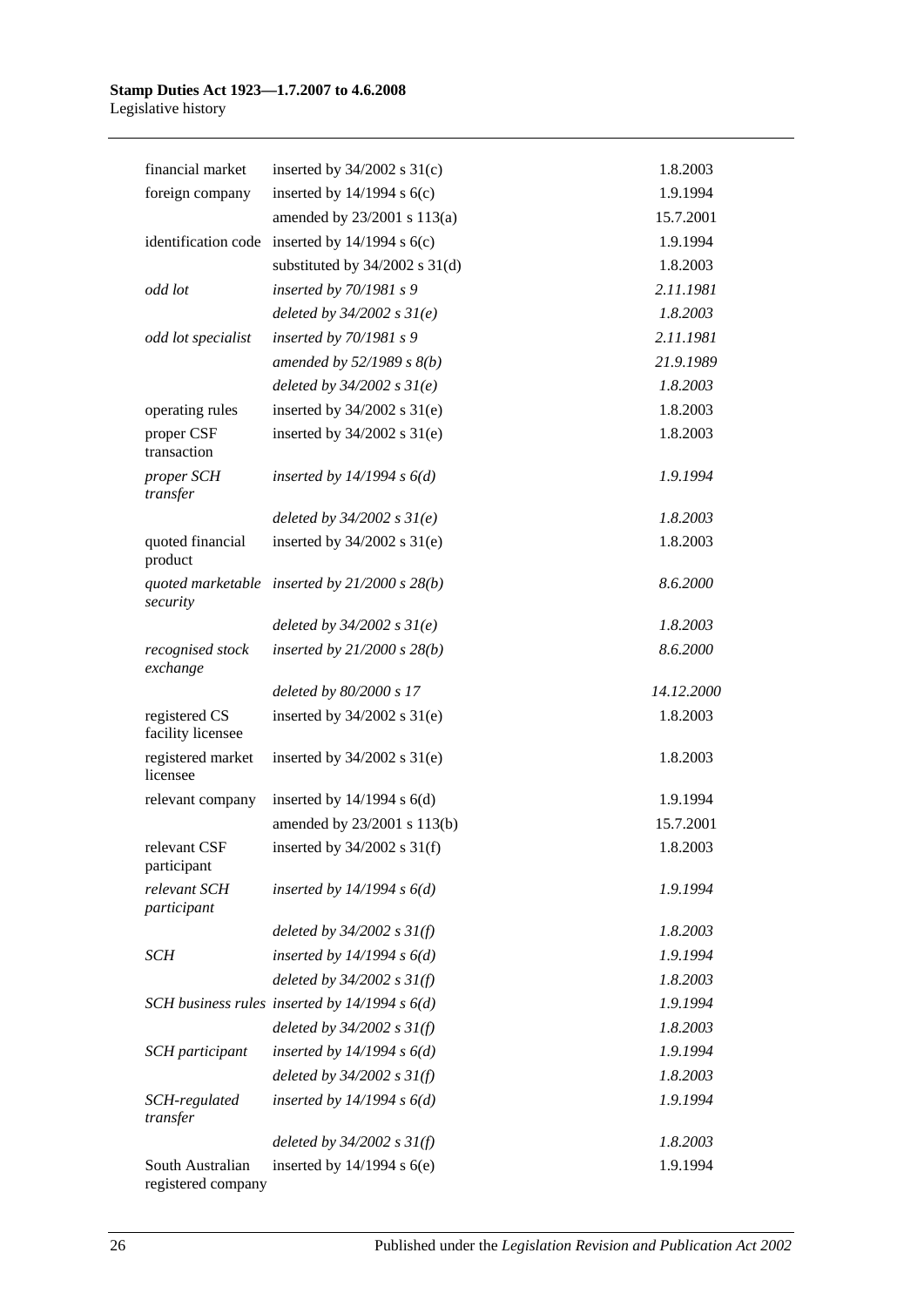|                     | substituted by $23/2001$ s $113(c)$                          | 15.7.2001  |
|---------------------|--------------------------------------------------------------|------------|
| transfer document   | inserted by $14/1994$ s $6(e)$                               | 1.9.1994   |
|                     | substituted by $34/2002$ s $31(g)$                           | 1.8.2003   |
| transfer identifier | inserted by $14/1994 s6(e)$                                  | 1.9.1994   |
|                     | deleted by $34/2002 s 31(g)$                                 | 1.8.2003   |
| transfer value      | inserted by $14/1994$ s $6(e)$                               | 1.9.1994   |
|                     | substituted by $34/2002$ s $31(g)$                           | 1.8.2003   |
| $s$ 90 $AB$         | inserted by 71/1998 s 2                                      | 3.12.1998  |
| s 90AC              | inserted by $21/2000$ s $28(c)$                              | 8.6.2000   |
| Pt 3A Div 2         | heading inserted by 14/1994 s 7                              | 1.9.1994   |
| s 90B               |                                                              |            |
| $s\ 90B(1)$         | s 90B amended by 50/1984 s 3(1) (Sch 6)                      | 1.11.1984  |
|                     | s 90B amended by 14/1994 s 8                                 | 1.9.1994   |
|                     | s 90B amended and redesignated as s 90B(1) by<br>49/1995 s 3 | 1.7.1995   |
|                     | amended by $34/2002$ s $32(a)$ —(d)                          | 1.8.2003   |
| $s\ 90B(2)$         | inserted by $49/1995$ s $3(b)$                               | 1.7.1995   |
|                     | amended by $34/2002$ s $32(a)$                               | 1.8.2003   |
| $s\ 90B(3)$         | inserted by $49/1995$ s $3(b)$                               | 1.7.1995   |
|                     | amended by $34/2002$ s $32(a)$ , (b)                         | 1.8.2003   |
| s 90C               |                                                              |            |
| $s \ 90C(1)$        | amended by $14/1994$ s $9(a)$                                | 1.9.1994   |
|                     | amended by $49/1995$ s $4(a)$ , (b)                          | 1.7.1995   |
|                     | (a) and (b) deleted by $49/1995$ s $4(c)$                    | 1.7.1995   |
|                     | amended by $34/2002$ s $33(a)$                               | 1.8.2003   |
| $s \, 90C(2)$       | deleted by $49/1995 s 4(d)$                                  | 1.7.1995   |
| $s \ 90C(3)$        | amended by 70/1981 s 10                                      | 2.11.1981  |
|                     | amended by $49/1995$ s $4(e)$                                | 1.7.1995   |
|                     | amended by 34/2002 s 33(a), (b)                              | 1.8.2003   |
| $s \ 90C(4)$        | amended by $34/2002$ s $33(a)$                               | 1.8.2003   |
| s $90C(5)$          | amended by $49/1995$ s $4(f)$                                | 1.7.1995   |
| $s \cdot 90C(6)$    | substituted by $14/1994$ s $9(b)$                            | 1.9.1994   |
|                     | amended by $49/1995$ s $4(g)$                                | 1.7.1995   |
|                     | substituted by 82/1996 s 114                                 | 1.7.1997   |
| $s \, 90C(7)$       | amended by $49/1995 s 4(h)$                                  | 1.7.1995   |
|                     | deleted by 82/1996 s 114                                     | 1.7.1997   |
| $s \, 90C(8)$       | amended by $71/1992$ s $3(1)$ (Sch 6)                        | 1.3.1993   |
|                     | amended by 14/1994 s 9(c), (d)                               | 1.9.1994   |
|                     | amended by $49/1995 s 4(i)$                                  | 1.7.1995   |
|                     | deleted by 82/1996 s 114                                     | 1.7.1997   |
| $s \, 90C(9)$       | deleted by 100/1986 s 15                                     | 18.12.1986 |
| s 90D               |                                                              |            |
| s $90D(a1)$         | inserted by $49/1995$ s $5(a)$                               | 1.7.1995   |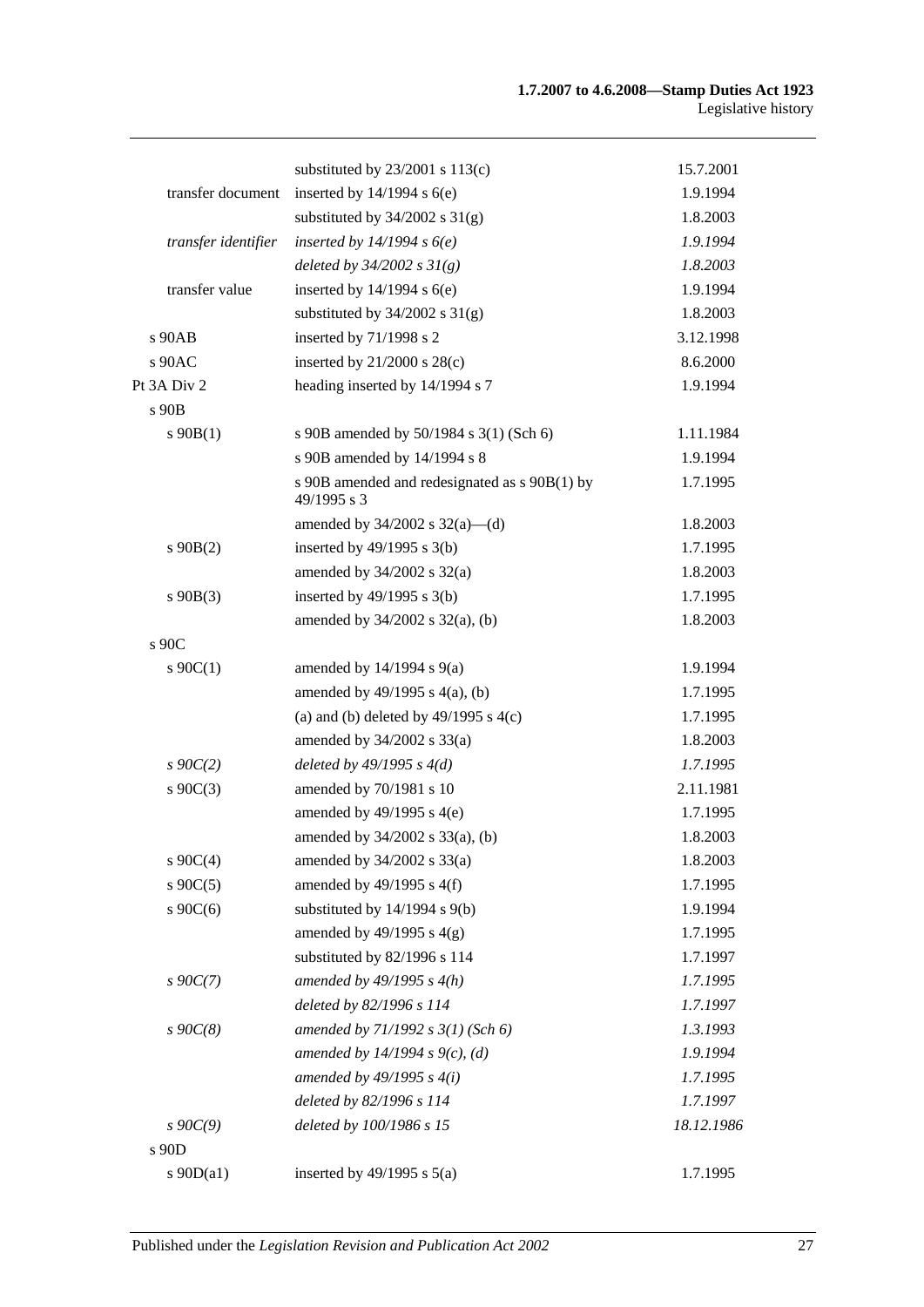| $s \ 90D(1)$<br>amended by $49/1995$ s $5(b)$<br>1.7.1995<br>amended by $35/2002$ s $24(a)$<br>28.11.2002<br>amended by $49/1995$ s $5(c)$<br>1.7.1995<br>$s$ 90D(2)<br>amended by 35/2002 s 24(b)<br>28.11.2002<br>$s \ 90D(3)$<br>substituted by 88/1992 s 32<br>14.12.1992<br>substituted by $14/1994$ s $10(a)$<br>1.9.1994<br>amended by $49/1995$ s $5(d)$<br>1.7.1995<br>substituted by 82/1996 s 115<br>1.7.1997<br>substituted by 88/1992 s 32<br>14.12.1992<br>$s$ 90D(4)<br>amended by $49/1995 s 5(e)$<br>1.7.1995<br>deleted by 82/1996 s 115<br>1.7.1997<br>$s$ 90 $D(5)$<br>inserted by 88/1992 s 32<br>14.12.1992<br>deleted by 82/1996 s 115<br>1.7.1997<br>14.12.1992<br>$s\,90D(6)$<br>inserted by 88/1992 s 32<br>amended by $14/1994 s 10(b)$<br>1.9.1994<br>deleted by 82/1996 s 115<br>1.7.1997<br>$s$ 90D(7) and (8)<br>inserted by 88/1992 s 32<br>14.12.1992<br>deleted by 82/1996 s 115<br>1.7.1997<br>s 90E<br>1.9.1994<br>$s \ 90E(1)$<br>amended by 14/1994 s 11<br>amended by $49/1995$ s $6(a)$<br>1.7.1995<br>amended by 34/2002 s 34(a)<br>1.8.2003<br>substituted by 88/1992 s 33<br>$s$ 90E(2)<br>14.12.1992<br>amended by 49/1995 s 6(b)<br>1.7.1995<br>amended by 82/1996 s 116<br>1.7.1997<br>$s$ 90E(3)<br>amended by 36/1990 s 6<br>24.5.1990<br>substituted by $34/2002$ s $34(b)$<br>1.8.2003<br>amended by 49/1995 s 7<br>1.7.1995<br>s 90F<br>1.8.2003<br>amended by 34/2002 s 35<br>inserted by 8/1986 s 6<br>s 90G<br>13.3.1986<br>$s \ 90G(1)$<br>broker<br>amended by $52/1989$ s $9(c)$<br>21.9.1989<br>marketable security amended by 23/2001 s 114<br>financial product<br>15.7.2001<br>marketable security renamed financial product<br>1.8.2003<br>by 34/2002 s 36(a)<br>jobber<br>deleted by $52/1989 s 9(a)$<br>21.9.1989<br>marketable<br>security-see<br>financial product<br>market maker<br>inserted by $52/1989$ s $9(a)$<br>21.9.1989<br>relevant transaction amended by $34/2002$ s $36(a)$<br>1.8.2003<br>deleted by $52/1989 s 9(b)$<br>the U.K. Stock<br>21.9.1989 |          |  |
|--------------------------------------------------------------------------------------------------------------------------------------------------------------------------------------------------------------------------------------------------------------------------------------------------------------------------------------------------------------------------------------------------------------------------------------------------------------------------------------------------------------------------------------------------------------------------------------------------------------------------------------------------------------------------------------------------------------------------------------------------------------------------------------------------------------------------------------------------------------------------------------------------------------------------------------------------------------------------------------------------------------------------------------------------------------------------------------------------------------------------------------------------------------------------------------------------------------------------------------------------------------------------------------------------------------------------------------------------------------------------------------------------------------------------------------------------------------------------------------------------------------------------------------------------------------------------------------------------------------------------------------------------------------------------------------------------------------------------------------------------------------------------------------------------------------------------------------------------------------------------------------------------------------------------------------------------------------------------------------------------------------------------------------|----------|--|
|                                                                                                                                                                                                                                                                                                                                                                                                                                                                                                                                                                                                                                                                                                                                                                                                                                                                                                                                                                                                                                                                                                                                                                                                                                                                                                                                                                                                                                                                                                                                                                                                                                                                                                                                                                                                                                                                                                                                                                                                                                      |          |  |
|                                                                                                                                                                                                                                                                                                                                                                                                                                                                                                                                                                                                                                                                                                                                                                                                                                                                                                                                                                                                                                                                                                                                                                                                                                                                                                                                                                                                                                                                                                                                                                                                                                                                                                                                                                                                                                                                                                                                                                                                                                      |          |  |
|                                                                                                                                                                                                                                                                                                                                                                                                                                                                                                                                                                                                                                                                                                                                                                                                                                                                                                                                                                                                                                                                                                                                                                                                                                                                                                                                                                                                                                                                                                                                                                                                                                                                                                                                                                                                                                                                                                                                                                                                                                      |          |  |
|                                                                                                                                                                                                                                                                                                                                                                                                                                                                                                                                                                                                                                                                                                                                                                                                                                                                                                                                                                                                                                                                                                                                                                                                                                                                                                                                                                                                                                                                                                                                                                                                                                                                                                                                                                                                                                                                                                                                                                                                                                      |          |  |
|                                                                                                                                                                                                                                                                                                                                                                                                                                                                                                                                                                                                                                                                                                                                                                                                                                                                                                                                                                                                                                                                                                                                                                                                                                                                                                                                                                                                                                                                                                                                                                                                                                                                                                                                                                                                                                                                                                                                                                                                                                      |          |  |
|                                                                                                                                                                                                                                                                                                                                                                                                                                                                                                                                                                                                                                                                                                                                                                                                                                                                                                                                                                                                                                                                                                                                                                                                                                                                                                                                                                                                                                                                                                                                                                                                                                                                                                                                                                                                                                                                                                                                                                                                                                      |          |  |
|                                                                                                                                                                                                                                                                                                                                                                                                                                                                                                                                                                                                                                                                                                                                                                                                                                                                                                                                                                                                                                                                                                                                                                                                                                                                                                                                                                                                                                                                                                                                                                                                                                                                                                                                                                                                                                                                                                                                                                                                                                      |          |  |
|                                                                                                                                                                                                                                                                                                                                                                                                                                                                                                                                                                                                                                                                                                                                                                                                                                                                                                                                                                                                                                                                                                                                                                                                                                                                                                                                                                                                                                                                                                                                                                                                                                                                                                                                                                                                                                                                                                                                                                                                                                      |          |  |
|                                                                                                                                                                                                                                                                                                                                                                                                                                                                                                                                                                                                                                                                                                                                                                                                                                                                                                                                                                                                                                                                                                                                                                                                                                                                                                                                                                                                                                                                                                                                                                                                                                                                                                                                                                                                                                                                                                                                                                                                                                      |          |  |
|                                                                                                                                                                                                                                                                                                                                                                                                                                                                                                                                                                                                                                                                                                                                                                                                                                                                                                                                                                                                                                                                                                                                                                                                                                                                                                                                                                                                                                                                                                                                                                                                                                                                                                                                                                                                                                                                                                                                                                                                                                      |          |  |
|                                                                                                                                                                                                                                                                                                                                                                                                                                                                                                                                                                                                                                                                                                                                                                                                                                                                                                                                                                                                                                                                                                                                                                                                                                                                                                                                                                                                                                                                                                                                                                                                                                                                                                                                                                                                                                                                                                                                                                                                                                      |          |  |
|                                                                                                                                                                                                                                                                                                                                                                                                                                                                                                                                                                                                                                                                                                                                                                                                                                                                                                                                                                                                                                                                                                                                                                                                                                                                                                                                                                                                                                                                                                                                                                                                                                                                                                                                                                                                                                                                                                                                                                                                                                      |          |  |
|                                                                                                                                                                                                                                                                                                                                                                                                                                                                                                                                                                                                                                                                                                                                                                                                                                                                                                                                                                                                                                                                                                                                                                                                                                                                                                                                                                                                                                                                                                                                                                                                                                                                                                                                                                                                                                                                                                                                                                                                                                      |          |  |
|                                                                                                                                                                                                                                                                                                                                                                                                                                                                                                                                                                                                                                                                                                                                                                                                                                                                                                                                                                                                                                                                                                                                                                                                                                                                                                                                                                                                                                                                                                                                                                                                                                                                                                                                                                                                                                                                                                                                                                                                                                      |          |  |
|                                                                                                                                                                                                                                                                                                                                                                                                                                                                                                                                                                                                                                                                                                                                                                                                                                                                                                                                                                                                                                                                                                                                                                                                                                                                                                                                                                                                                                                                                                                                                                                                                                                                                                                                                                                                                                                                                                                                                                                                                                      |          |  |
|                                                                                                                                                                                                                                                                                                                                                                                                                                                                                                                                                                                                                                                                                                                                                                                                                                                                                                                                                                                                                                                                                                                                                                                                                                                                                                                                                                                                                                                                                                                                                                                                                                                                                                                                                                                                                                                                                                                                                                                                                                      |          |  |
|                                                                                                                                                                                                                                                                                                                                                                                                                                                                                                                                                                                                                                                                                                                                                                                                                                                                                                                                                                                                                                                                                                                                                                                                                                                                                                                                                                                                                                                                                                                                                                                                                                                                                                                                                                                                                                                                                                                                                                                                                                      |          |  |
|                                                                                                                                                                                                                                                                                                                                                                                                                                                                                                                                                                                                                                                                                                                                                                                                                                                                                                                                                                                                                                                                                                                                                                                                                                                                                                                                                                                                                                                                                                                                                                                                                                                                                                                                                                                                                                                                                                                                                                                                                                      |          |  |
|                                                                                                                                                                                                                                                                                                                                                                                                                                                                                                                                                                                                                                                                                                                                                                                                                                                                                                                                                                                                                                                                                                                                                                                                                                                                                                                                                                                                                                                                                                                                                                                                                                                                                                                                                                                                                                                                                                                                                                                                                                      |          |  |
|                                                                                                                                                                                                                                                                                                                                                                                                                                                                                                                                                                                                                                                                                                                                                                                                                                                                                                                                                                                                                                                                                                                                                                                                                                                                                                                                                                                                                                                                                                                                                                                                                                                                                                                                                                                                                                                                                                                                                                                                                                      |          |  |
|                                                                                                                                                                                                                                                                                                                                                                                                                                                                                                                                                                                                                                                                                                                                                                                                                                                                                                                                                                                                                                                                                                                                                                                                                                                                                                                                                                                                                                                                                                                                                                                                                                                                                                                                                                                                                                                                                                                                                                                                                                      |          |  |
|                                                                                                                                                                                                                                                                                                                                                                                                                                                                                                                                                                                                                                                                                                                                                                                                                                                                                                                                                                                                                                                                                                                                                                                                                                                                                                                                                                                                                                                                                                                                                                                                                                                                                                                                                                                                                                                                                                                                                                                                                                      |          |  |
|                                                                                                                                                                                                                                                                                                                                                                                                                                                                                                                                                                                                                                                                                                                                                                                                                                                                                                                                                                                                                                                                                                                                                                                                                                                                                                                                                                                                                                                                                                                                                                                                                                                                                                                                                                                                                                                                                                                                                                                                                                      |          |  |
|                                                                                                                                                                                                                                                                                                                                                                                                                                                                                                                                                                                                                                                                                                                                                                                                                                                                                                                                                                                                                                                                                                                                                                                                                                                                                                                                                                                                                                                                                                                                                                                                                                                                                                                                                                                                                                                                                                                                                                                                                                      |          |  |
|                                                                                                                                                                                                                                                                                                                                                                                                                                                                                                                                                                                                                                                                                                                                                                                                                                                                                                                                                                                                                                                                                                                                                                                                                                                                                                                                                                                                                                                                                                                                                                                                                                                                                                                                                                                                                                                                                                                                                                                                                                      |          |  |
|                                                                                                                                                                                                                                                                                                                                                                                                                                                                                                                                                                                                                                                                                                                                                                                                                                                                                                                                                                                                                                                                                                                                                                                                                                                                                                                                                                                                                                                                                                                                                                                                                                                                                                                                                                                                                                                                                                                                                                                                                                      |          |  |
|                                                                                                                                                                                                                                                                                                                                                                                                                                                                                                                                                                                                                                                                                                                                                                                                                                                                                                                                                                                                                                                                                                                                                                                                                                                                                                                                                                                                                                                                                                                                                                                                                                                                                                                                                                                                                                                                                                                                                                                                                                      |          |  |
|                                                                                                                                                                                                                                                                                                                                                                                                                                                                                                                                                                                                                                                                                                                                                                                                                                                                                                                                                                                                                                                                                                                                                                                                                                                                                                                                                                                                                                                                                                                                                                                                                                                                                                                                                                                                                                                                                                                                                                                                                                      |          |  |
|                                                                                                                                                                                                                                                                                                                                                                                                                                                                                                                                                                                                                                                                                                                                                                                                                                                                                                                                                                                                                                                                                                                                                                                                                                                                                                                                                                                                                                                                                                                                                                                                                                                                                                                                                                                                                                                                                                                                                                                                                                      |          |  |
|                                                                                                                                                                                                                                                                                                                                                                                                                                                                                                                                                                                                                                                                                                                                                                                                                                                                                                                                                                                                                                                                                                                                                                                                                                                                                                                                                                                                                                                                                                                                                                                                                                                                                                                                                                                                                                                                                                                                                                                                                                      |          |  |
|                                                                                                                                                                                                                                                                                                                                                                                                                                                                                                                                                                                                                                                                                                                                                                                                                                                                                                                                                                                                                                                                                                                                                                                                                                                                                                                                                                                                                                                                                                                                                                                                                                                                                                                                                                                                                                                                                                                                                                                                                                      |          |  |
|                                                                                                                                                                                                                                                                                                                                                                                                                                                                                                                                                                                                                                                                                                                                                                                                                                                                                                                                                                                                                                                                                                                                                                                                                                                                                                                                                                                                                                                                                                                                                                                                                                                                                                                                                                                                                                                                                                                                                                                                                                      |          |  |
|                                                                                                                                                                                                                                                                                                                                                                                                                                                                                                                                                                                                                                                                                                                                                                                                                                                                                                                                                                                                                                                                                                                                                                                                                                                                                                                                                                                                                                                                                                                                                                                                                                                                                                                                                                                                                                                                                                                                                                                                                                      |          |  |
|                                                                                                                                                                                                                                                                                                                                                                                                                                                                                                                                                                                                                                                                                                                                                                                                                                                                                                                                                                                                                                                                                                                                                                                                                                                                                                                                                                                                                                                                                                                                                                                                                                                                                                                                                                                                                                                                                                                                                                                                                                      |          |  |
|                                                                                                                                                                                                                                                                                                                                                                                                                                                                                                                                                                                                                                                                                                                                                                                                                                                                                                                                                                                                                                                                                                                                                                                                                                                                                                                                                                                                                                                                                                                                                                                                                                                                                                                                                                                                                                                                                                                                                                                                                                      |          |  |
|                                                                                                                                                                                                                                                                                                                                                                                                                                                                                                                                                                                                                                                                                                                                                                                                                                                                                                                                                                                                                                                                                                                                                                                                                                                                                                                                                                                                                                                                                                                                                                                                                                                                                                                                                                                                                                                                                                                                                                                                                                      |          |  |
|                                                                                                                                                                                                                                                                                                                                                                                                                                                                                                                                                                                                                                                                                                                                                                                                                                                                                                                                                                                                                                                                                                                                                                                                                                                                                                                                                                                                                                                                                                                                                                                                                                                                                                                                                                                                                                                                                                                                                                                                                                      |          |  |
|                                                                                                                                                                                                                                                                                                                                                                                                                                                                                                                                                                                                                                                                                                                                                                                                                                                                                                                                                                                                                                                                                                                                                                                                                                                                                                                                                                                                                                                                                                                                                                                                                                                                                                                                                                                                                                                                                                                                                                                                                                      |          |  |
|                                                                                                                                                                                                                                                                                                                                                                                                                                                                                                                                                                                                                                                                                                                                                                                                                                                                                                                                                                                                                                                                                                                                                                                                                                                                                                                                                                                                                                                                                                                                                                                                                                                                                                                                                                                                                                                                                                                                                                                                                                      | Exchange |  |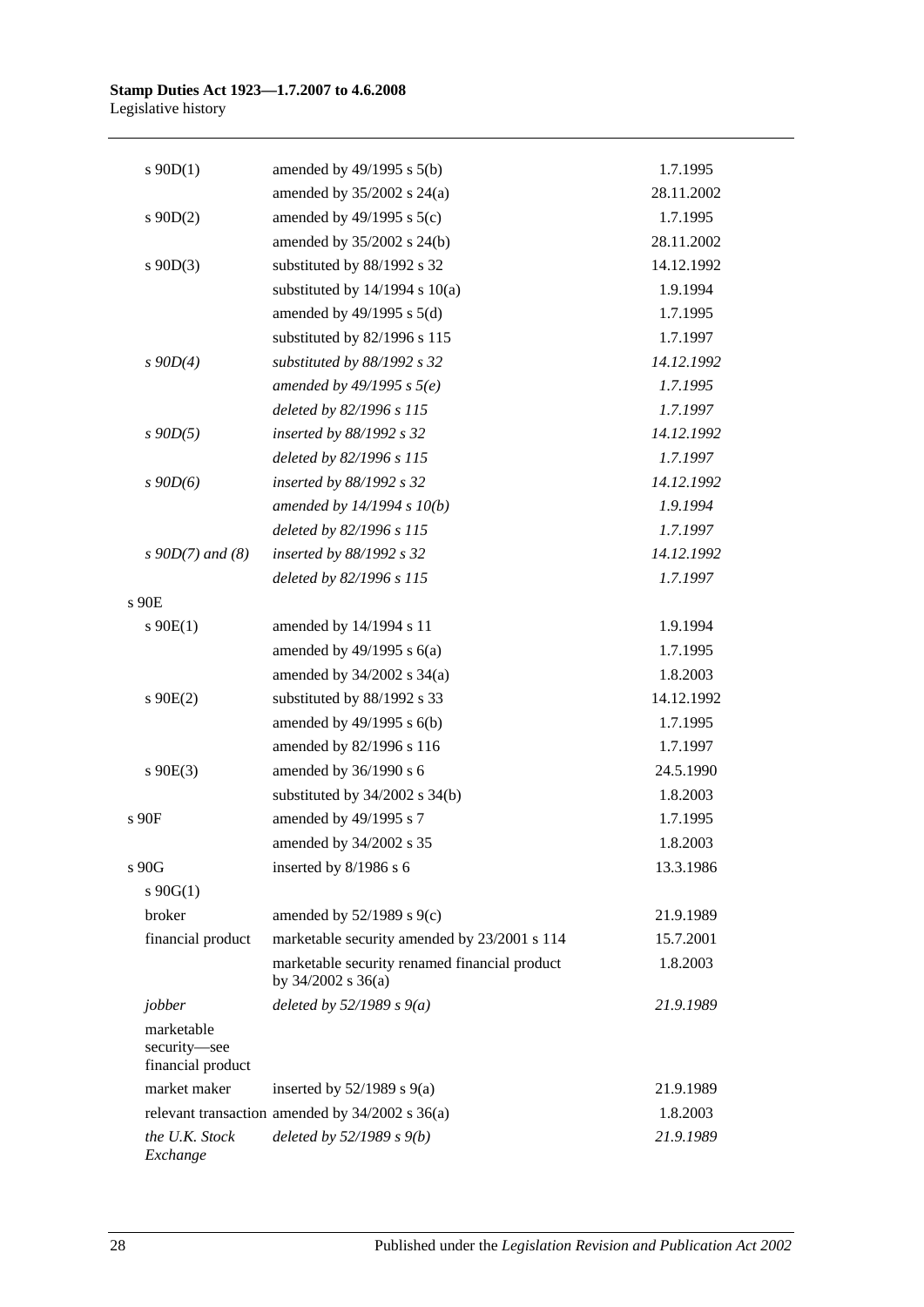| <b>Stock Exchange</b>          | the U.K. and Irelandinserted by 52/1989 s 9(b)         | 21.9.1989  |
|--------------------------------|--------------------------------------------------------|------------|
| $s\ 90G(3)$                    | amended by $34/2002$ s $36(a)$                         | 1.8.2003   |
| $s\,90G(5)$                    | substituted by 88/1992 s 34                            | 14.12.1992 |
|                                | substituted by 82/1996 s 117(a)                        | 1.7.1997   |
|                                | $s$ 90G(5a) and (5b) inserted by 88/1992 $s$ 34        | 14.12.1992 |
|                                | deleted by $82/1996 s 117(a)$                          | 1.7.1997   |
| $s\ 90G(6)$                    | amended by 100/1986 s 16(a), (b)                       | 1.2.1987   |
|                                | amended by $52/1989$ s $9(c)$ —(f)                     | 21.9.1989  |
|                                | amended by 49/1995 s 8                                 | 1.7.1995   |
|                                | amended by $34/2002$ s $36(b)$ —(d)                    | 1.8.2003   |
| $s\ 90G(7)$                    | amended by 100/1986 s 16(c), (d)                       | 1.2.1987   |
|                                | amended by $52/1989$ s $9(c)$ , (g)                    | 21.9.1989  |
|                                | amended by 34/2002 s 36(b)                             | 1.8.2003   |
| $s\,90G(8)$                    | substituted by $100/1986$ s $16(e)$                    | 18.12.1986 |
|                                | deleted by $82/1996 s 117(b)$                          | 1.7.1997   |
| Pt 3A Div 3                    | inserted by 14/1994 s 12                               | 1.9.1994   |
|                                | amended by 83/1994 s 7                                 | 8.12.1994  |
|                                | amended by 18/1996 s 8                                 | 24.4.1996  |
|                                | amended by 82/1996 ss 118, 119                         | 1.7.1997   |
|                                | substituted by 34/2002 s 37                            | 1.8.2003   |
| Pt 3A Div 4                    | inserted by 14/1994 s 12                               | 1.9.1994   |
|                                | amended by 82/1996 ss 120, 121                         | 1.7.1997   |
|                                | substituted by 34/2002 s 37                            | 1.8.2003   |
| Pt 3A Div 5                    | inserted by 83/1994 s 8                                | 8.12.1994  |
| s 90T                          | amended by 23/2001 s 115                               | 15.7.2001  |
|                                | amended by 34/2002 s 38                                | 1.8.2003   |
| $s$ 90U                        | amended by 34/2002 s 39                                | 1.8.2003   |
| $s$ 90 $V$                     |                                                        |            |
| $s\ 90V(1)$                    | amended by 34/2002 s 40                                | 1.8.2003   |
| $s\ 90V(3)$                    | inserted by 80/2000 s 18                               | 14.12.2000 |
| Pt 4                           | inserted by 36/1990 s 7                                | 24.5.1990  |
|                                | amended by 88/1992 ss 35-41                            | 14.12.1992 |
|                                | amended by 83/1994 s 9                                 | 8.12.1994  |
|                                | amended by 18/1996 s 9                                 | 24.4.1996  |
|                                | amended by 82/1996 ss 122-127                          | 1.7.1997   |
|                                | substituted by 80/2000 s 19                            | 14.12.2000 |
| s 91                           |                                                        |            |
| $s\,91(1)$                     |                                                        |            |
| close personal<br>relationship | inserted by $43/2006$ s $204(1)$                       | 1.6.2007   |
| executive officer              | amended by 23/2001 s 116(a)                            | 15.7.2001  |
| land asset                     | land asset and local substituted by $27/2006$ s $4(1)$ | 22.9.2006  |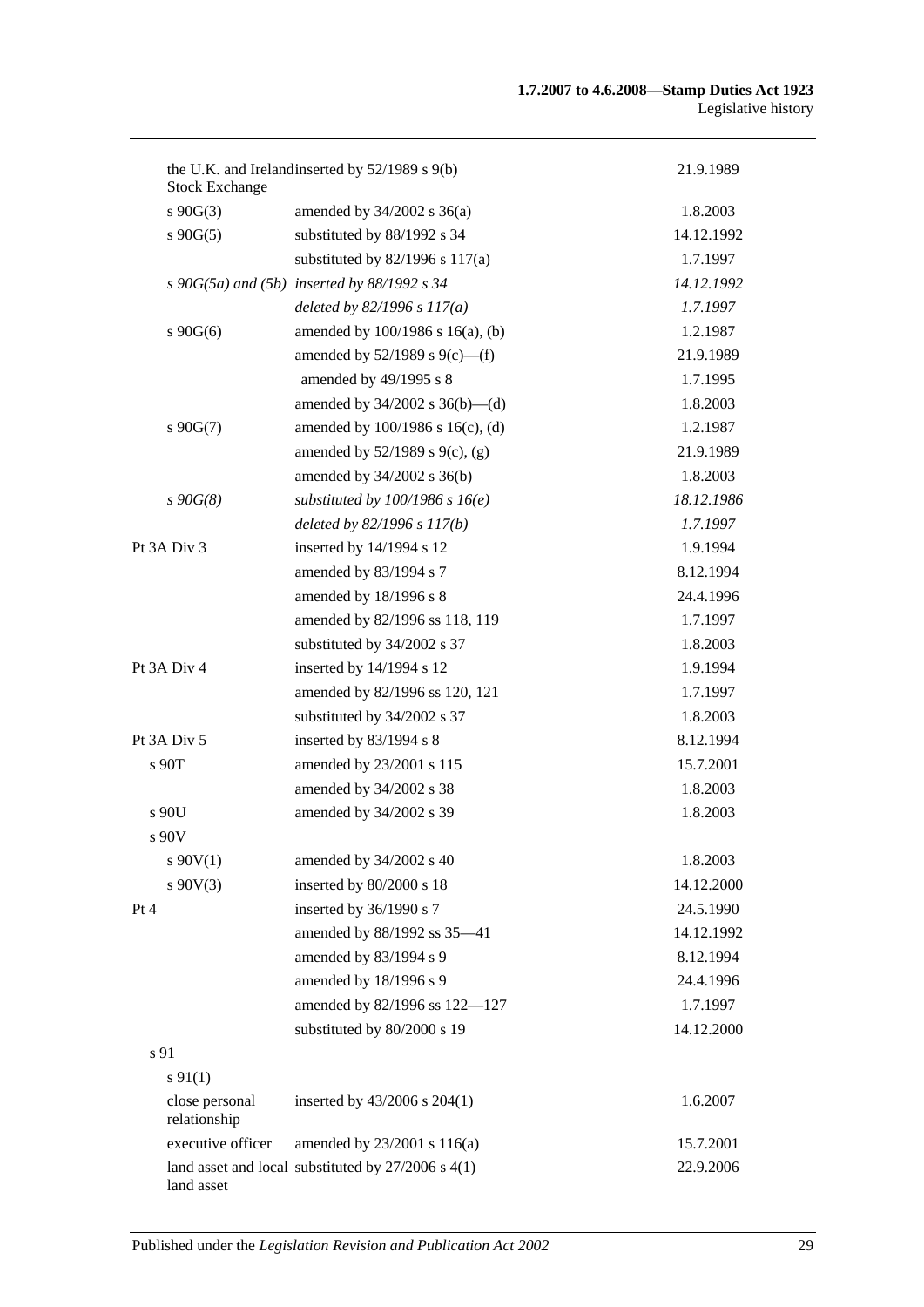|                 | local primary<br>production land<br>asset | inserted by $27/2006$ s $4(1)$                      | 22.9.2006 |
|-----------------|-------------------------------------------|-----------------------------------------------------|-----------|
|                 | majority interest                         | deleted by $27/2006 s 4(2)$                         | 22.9.2006 |
|                 | entity                                    | primary production inserted by $27/2006$ s $4(3)$   | 22.9.2006 |
|                 | private company                           | substituted by 34/2002 s 41                         | 1.8.2003  |
|                 | relative                                  | amended by 43/2006 s 204(2)                         | 1.6.2007  |
|                 |                                           | significant interest inserted by $27/2006$ s $4(4)$ | 22.9.2006 |
|                 | $s\ 91(4)$                                | amended by 23/2001 s 116(b)                         | 15.7.2001 |
|                 |                                           | amended by 43/2006 s 204(3)                         | 1.6.2007  |
|                 | s 91A                                     | inserted by 27/2006 s 5                             | 22.9.2006 |
| s 93            |                                           |                                                     |           |
|                 | $s\,93(1)$                                | amended by $27/2006$ s $6(1)$ , (2)                 | 22.9.2006 |
| s 94            |                                           |                                                     |           |
|                 | $s\,94(1)$                                | amended by $27/2006$ s $7(1)$                       | 22.9.2006 |
|                 | $s\,94(2)$                                | amended by 27/2006 s 7(2)                           | 22.9.2006 |
|                 | $s\,94(5)$                                | inserted by $27/2006$ s $7(3)$                      | 22.9.2006 |
| s <sub>95</sub> |                                           |                                                     |           |
|                 | $s\,95(1)$ —(3)                           | amended by 27/2006 s 8                              | 22.9.2006 |
|                 | ss 95A and 95B                            | inserted by 27/2006 s 9                             | 22.9.2006 |
| s 96            |                                           |                                                     |           |
|                 | $s\,96(1)$ and (2)                        | amended by 27/2006 s 10                             | 22.9.2006 |
| s 97            |                                           |                                                     |           |
|                 | $s\,97(1)$                                | amended by 27/2006 s 11(1)                          | 22.9.2006 |
|                 | $s\,97(2)$                                | amended by 34/2002 s 42                             | 1.8.2003  |
|                 | s $97(3)$ and (4)                         | amended by 27/2006 s 11(1)                          | 22.9.2006 |
|                 | $s\,97(5)$                                | amended by 34/2002 s 42                             | 1.8.2003  |
|                 |                                           | amended by $27/2006$ s $11(1)$ —(3)                 | 22.9.2006 |
| s 98            |                                           |                                                     |           |
|                 | s 98(1)                                   | amended by 27/2006 s 12(1), (2)                     | 22.9.2006 |
|                 | $s\,98(1a)$                               | inserted by 27/2006 s 12(3)                         | 22.9.2006 |
|                 | $s\,98(2)$                                | amended by 27/2006 s 12(1)                          | 22.9.2006 |
|                 | s 101                                     |                                                     |           |
|                 | s 101(2)                                  | substituted by 27/2001 s 13                         | 26.7.2001 |
|                 |                                           | amended by 34/2002 s 43                             | 1.8.2003  |
|                 | s 102                                     |                                                     |           |
|                 | s $102(1)$ —(3)                           | amended by 27/2006 s 13                             | 22.9.2006 |
| $Pt\,5$         |                                           |                                                     |           |
|                 | s 106                                     |                                                     |           |
|                 | s 106(1)                                  | s 106 amended by 50/1984 s 3(1) (Sch 6)             | 1.11.1984 |
|                 |                                           | s 106 redesignated as s 106(1) by 82/1996 s 128     | 1.7.1997  |
|                 | s 106(2)                                  | inserted by 82/1996 s 128                           | 1.7.1997  |
|                 | s 106A                                    |                                                     |           |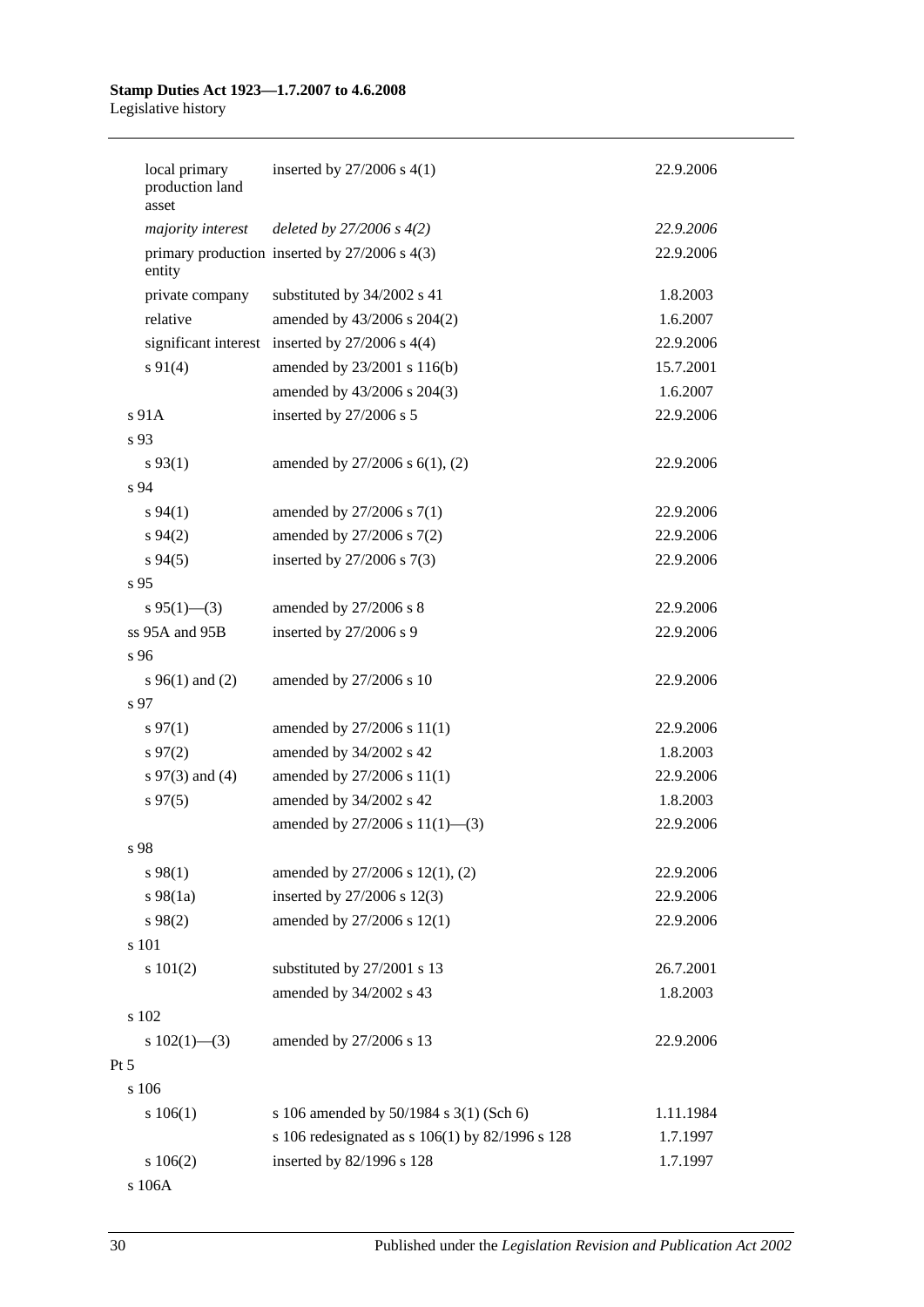| s 106A(1)                                       | amended by $70/1981$ s $11(a)$                                                              | 2.11.1981  |
|-------------------------------------------------|---------------------------------------------------------------------------------------------|------------|
|                                                 | amended by $83/1994$ s $10(a)$                                                              | 8.12.1994  |
|                                                 | amended by $34/2002$ s $44(a)$ , (b)                                                        | 1.8.2003   |
| s $106A(1a)$                                    | inserted by $70/1981$ s $11(b)$                                                             | 2.11.1981  |
|                                                 | amended by 35/2002 s 25                                                                     | 28.11.2002 |
|                                                 | amended by $34/2002$ s $44(c)$                                                              | 1.8.2003   |
| s 106A(1b)                                      | inserted by $70/1981$ s $11(b)$                                                             | 2.11.1981  |
| s 106A(2)                                       | amended by 14/1994 s 13                                                                     | 1.9.1994   |
|                                                 | amended by 83/1994 s 10(b)                                                                  | 8.12.1994  |
|                                                 | amended by $34/2002$ s $44(d)$ —(f)                                                         | 1.8.2003   |
| s 106A(3)                                       | amended by $83/1994$ s $10(c)$                                                              | 8.12.1994  |
|                                                 | amended by 82/1996 s 129(a)                                                                 | 1.7.1997   |
|                                                 | amended by $34/2002$ s $44(g)$                                                              | 1.8.2003   |
| s 106A(4)                                       | substituted by $83/1994$ s $10(d)$                                                          | 8.12.1994  |
|                                                 | amended by 82/1996 s 129(b)                                                                 | 1.7.1997   |
| s 106A(5)                                       | amended by 83/1994 s 10(e)                                                                  | 8.12.1994  |
|                                                 | amended by $34/2002$ s $44(h)$ , (i)                                                        | 1.8.2003   |
| s 107                                           | substituted by 14/1994 s 14                                                                 | 1.9.1994   |
|                                                 | deleted by 82/1996 s 130                                                                    | 1.7.1997   |
|                                                 | inserted by 35/2002 s 26                                                                    | 28.11.2002 |
| s 108                                           |                                                                                             |            |
| s 108(1)                                        | amended by 59/1994 Sch 2                                                                    | 1.1.1995   |
|                                                 | amended by 44/2006 s 59                                                                     | 18.1.2007  |
| s 109                                           | amended by 88/1992 s 42                                                                     | 14.12.1992 |
| s 110                                           | deleted by 88/1992 s 43                                                                     | 14.12.1992 |
| s 110A                                          | amended by 100/1986 s 17                                                                    | 18.12.1986 |
|                                                 | deleted by 82/1996 s 131                                                                    | 1.7.1997   |
| s 111                                           | amended by 82/1996 s 132                                                                    | 1.7.1997   |
| s 112                                           |                                                                                             |            |
| s 112(1)                                        | amended by $74/1991$ s $13(a)$                                                              | 12.12.1991 |
| s112(5)                                         | inserted by 74/1991 s 13(b)                                                                 | 12.12.1991 |
| s 113                                           | deleted by $50/1984$ s $3(1)$ (Sch 6)                                                       | 1.11.1984  |
| s 114                                           | inserted by 27/1978 s 8                                                                     | 30.3.1978  |
| Sch 1                                           | deleted in pursuance of the Acts Republication<br>Act 1967 as its function is now exhausted | 1.11.1984  |
|                                                 | inserted by 41/1999 s 22                                                                    | 1.12.1998  |
| Sch 2                                           | heading substituted by $44/2003$ s $3(1)$ (Sch 1)                                           | 24.11.2003 |
| Pt <sub>1</sub>                                 | heading inserted by $44/2003$ s 3(1) (Sch 1)                                                | 24.11.2003 |
| <b>AGREEMENT</b> or<br>any<br><b>MEMORANDUM</b> | amended by $42/1992 s 6(a)$                                                                 | 1.9.1992   |
|                                                 | deleted by $88/1992 s 44(a)$                                                                | 14.12.1992 |
| <b>AFFIDAVIT OR</b>                             | amended by 50/1984 s 3(1) (Sch 6)                                                           | 1.11.1984  |
| <b>DECLARATION</b>                              |                                                                                             |            |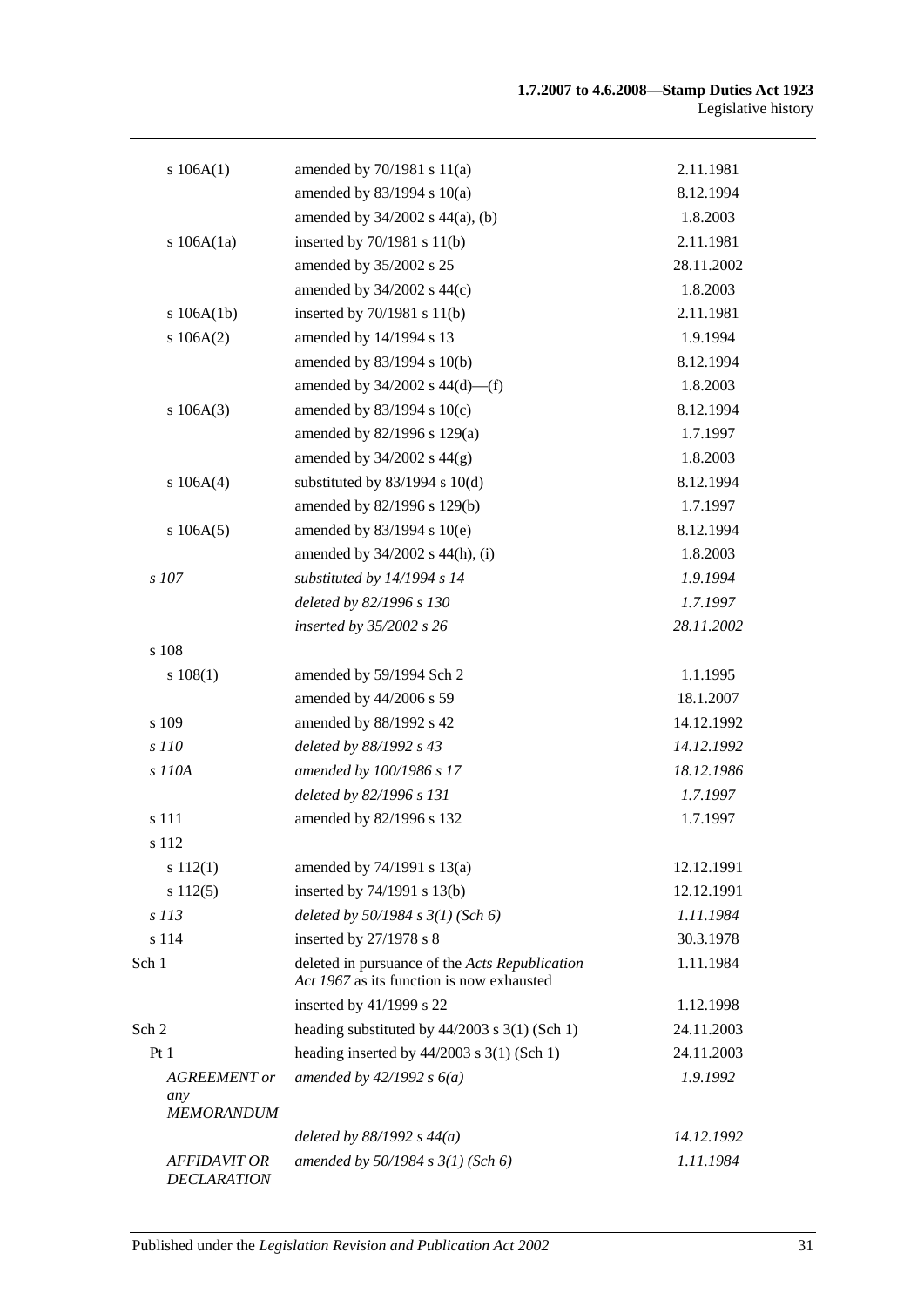|                        | deleted by $81/1985 s 11(a)$                                                                                  | 5.8.1985                     |
|------------------------|---------------------------------------------------------------------------------------------------------------|------------------------------|
| cl <sub>1</sub>        | ANNUAL LICENCE amended by 27/1978<br>s 9(a)—(d)                                                               | uncommenced—not incorporated |
|                        | ANNUAL LICENCE amended by 65/1983 s 3                                                                         | 1.1.1984                     |
|                        | ANNUAL LICENCE amended by 8/1986 s 7(a)                                                                       | 13.3.1986                    |
|                        | ANNUAL LICENCE amended by 100/1986<br>s 18(a), (b)                                                            | 18.12.1986                   |
|                        | ANNUAL LICENCE amended by 47/1990<br>s $5(1)(a)$ , (b), (d), (c)                                              | 1.7.1990                     |
|                        | ANNUAL LICENCE paragraph (1) deleted by<br>47/1990 s $5(1)(c)$                                                | 1.7.1990                     |
|                        | ANNUAL LICENCE amended by 82/1996 s 133                                                                       | 1.7.1997                     |
|                        | ANNUAL LICENCE amended by 36/1998 s 3(a)                                                                      | 1.6.1998                     |
|                        | ANNUAL LICENCE amended and redesignated<br>as cl 1 by 44/2003 s 3(1) (Sch 1)                                  | 24.11.2003                   |
| cl $1(3)$              |                                                                                                               |                              |
|                        | Exemption No 2 amended by $41/1999$ s $23(a)$                                                                 | 1.12.1998                    |
|                        | Exemption No 3 inserted by $111/1980$ s $15(a)$                                                               | 6.11.1980                    |
|                        | substituted by $100/1986$ s $18(c)$                                                                           | 18.12.1986                   |
|                        | Exemption No 4 inserted by $111/1980$ s $15(a)$                                                               | 6.11.1980                    |
| and 6                  | Exemption Nos 5 inserted by 81/1985 s 11(b)                                                                   | 5.8.1985                     |
|                        | Exemption No 7 inserted by $8/1986$ s $7(b)$                                                                  | 13.3.1986                    |
|                        | Exemption No $8$ inserted by $100/1986$ s $18(d)$                                                             | 18.12.1986                   |
| cl <sub>2</sub>        | APPLICATION to Register a Motor Vehicle<br>amended by $64/1989$ s $4(a)$ , (b)                                | 28.3.1990                    |
|                        | <b>APPLICATION</b> to Register a Motor Vehicle<br>amended by $31/1994$ s $9(a)$                               | 30.5.1994                    |
|                        | APPLICATION to Register a Motor Vehicle<br>amended and redesignated as cl 2 by 44/2003<br>$s \; 3(1)$ (Sch 1) | 24.11.2003                   |
| cl $2(1)$<br>cl $2(2)$ | amended by $28/2005$ s $15(1)$                                                                                | 1.7.2006                     |
|                        | Exemption No 2 amended by $100/1986$ s $18(e)$                                                                | 18.12.1986                   |
|                        | Exemption No 4 substituted by 64/1989 s 4(c)                                                                  | 28.3.1990                    |
|                        | substituted by $30/1996$ s $43(a)$                                                                            | 1.7.1996                     |
| Exemption<br>No 5A     | inserted by $8/1986$ s $7(c)$                                                                                 | 13.3.1986                    |
|                        | Exemption No 6 substituted by $41/2004$ s 10(1)                                                               | 24.2.2005                    |
| Exemption<br>No $10$   | substituted by 83/1994 s 12 (Sch)                                                                             | 8.12.1994                    |
|                        | amended by 41/2004 s 10(2)                                                                                    | 24.2.2005                    |
| Exemption<br>No 10A    | inserted by $76/1994$ s $7(a)$                                                                                | 2.3.1995                     |
|                        | substituted by $77/1995$ s $17(a)$                                                                            | 1.7.1996                     |
|                        | substituted by $30/1996$ s $43(b)$                                                                            | 1.7.1996                     |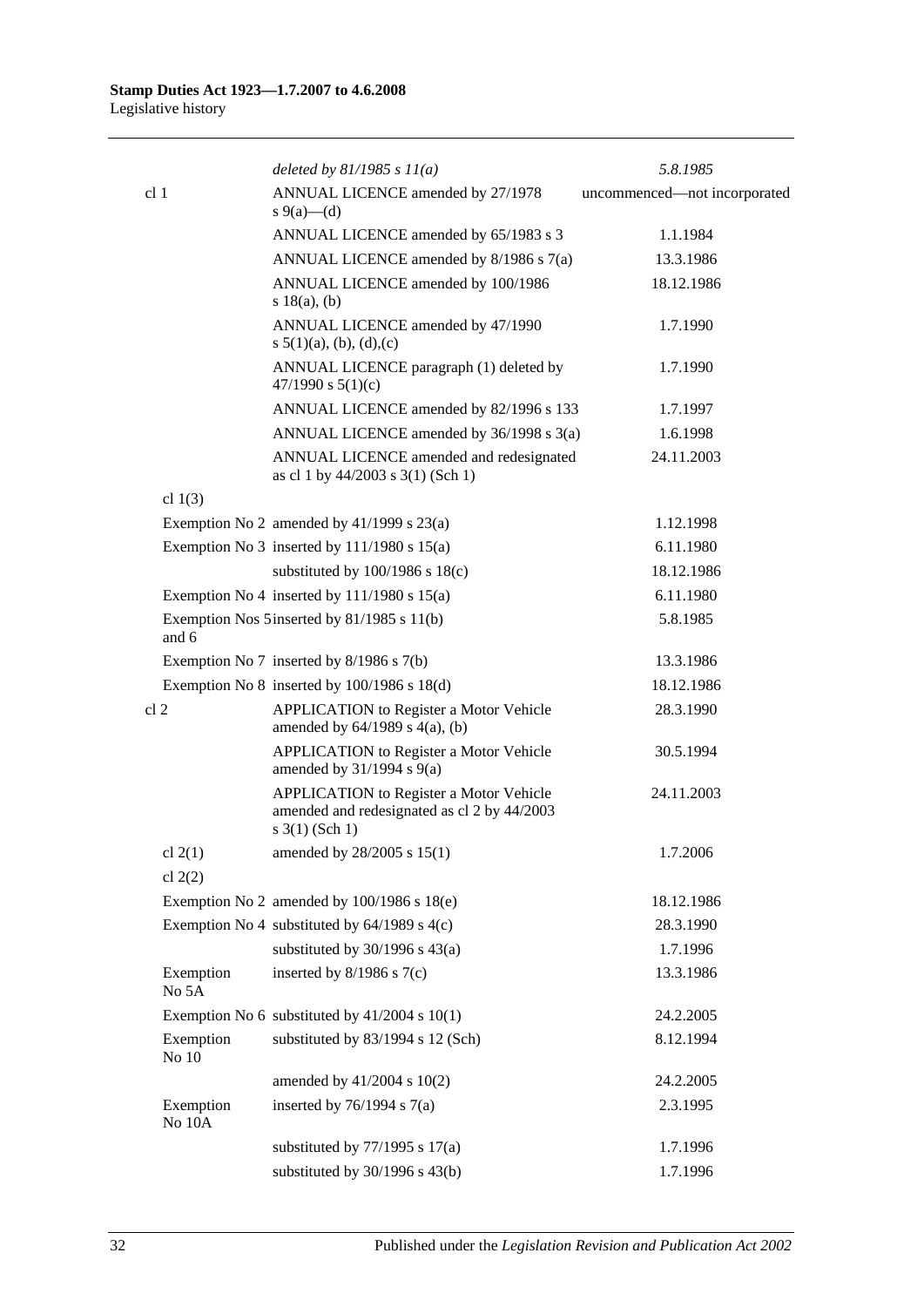| Exemption<br>$No$ $10B$ | inserted by $77/1995 s 17(a)$                    | 1.7.1996   |
|-------------------------|--------------------------------------------------|------------|
|                         | deleted by $30/1996 s 43(b)$                     | 1.7.1996   |
| Exemption<br>No 11      | substituted by $41/2004$ s $10(3)$               | 24.2.2005  |
| Exemption<br>No 11A     | inserted by $54/1991$ s $5(a)$                   | 3.2.1992   |
|                         | deleted by $30/1996 s 43(c)$                     | 1.7.1996   |
| Exemption<br>No 12      | amended by $19/1991$ s $6(a)$                    | 18.4.1991  |
| Exemption<br>No 13      | amended by 19/1991 s 6(b)                        | 18.4.1991  |
| Exemption<br>No 14      | amended by $19/1991$ s $6(c)$                    | 18.4.1991  |
| Exemption<br>No 15      | substituted by $19/1991$ s $6(d)$                | 18.4.1991  |
|                         | amended by $72/1995$ s $6(a)$ —(c)               | 23.11.1995 |
|                         | (ab) deleted by $36/1998$ s $3(b)$               | 1.9.1998   |
|                         | amended by 41/2004 s 10(4)                       | 24.2.2005  |
| Exemption<br>No 16      | substituted by 28/1977 s 5                       | 28.7.1977  |
| Exemption<br>No 17      | inserted by 139/1982                             | 8.7.1982   |
|                         | substituted by $81/1985$ s $11(c)$               | 5.8.1985   |
| Exemption<br>No 18      | inserted by $31/1994$ s $9(b)$                   | 30.5.1994  |
|                         | amended by 41/2004 s 10(5)                       | 24.2.2005  |
| Exemption<br>No 19      | inserted by 28/2005 s 15(2)                      | 1.7.2006   |
| cl $2(3)$               | amended by 47/1990 s 5(2)                        | 1.1.1991   |
|                         | amended by 77/1995 s 17(b)                       | 1.7.1996   |
|                         | amended by $36/1998$ s $3(c)$                    | 27.7.1998  |
| cl $2(4)$               |                                                  |            |
|                         | Exemption No 2 substituted by $64/1989$ s $4(d)$ | 28.3.1990  |
|                         | substituted by $30/1996$ s $43(d)$               | 1.7.1996   |
| Exemption<br>No 3A      | inserted by $8/1986$ s $7(d)$                    | 13.3.1986  |
|                         | Exemption No 5 substituted by 83/1994 s 12 (Sch) | 8.12.1994  |
|                         | amended by 41/2004 s 10(6)                       | 24.2.2005  |
| Exemption<br>No 5A      | inserted by $76/1994$ s $7(b)$                   | 2.3.1995   |
|                         | substituted by $77/1995$ s $17(c)$               | 1.7.1996   |
|                         | substituted by $30/1996$ s $43(e)$               | 1.7.1996   |
|                         | Exemption No 5Binserted by $77/1995 s 17(c)$     | 1.7.1996   |
|                         | deleted by $30/1996 s 43(e)$                     | 1.7.1996   |
|                         | Exemption No 6 substituted by $41/2004$ s 10(7)  | 24.2.2005  |
|                         |                                                  |            |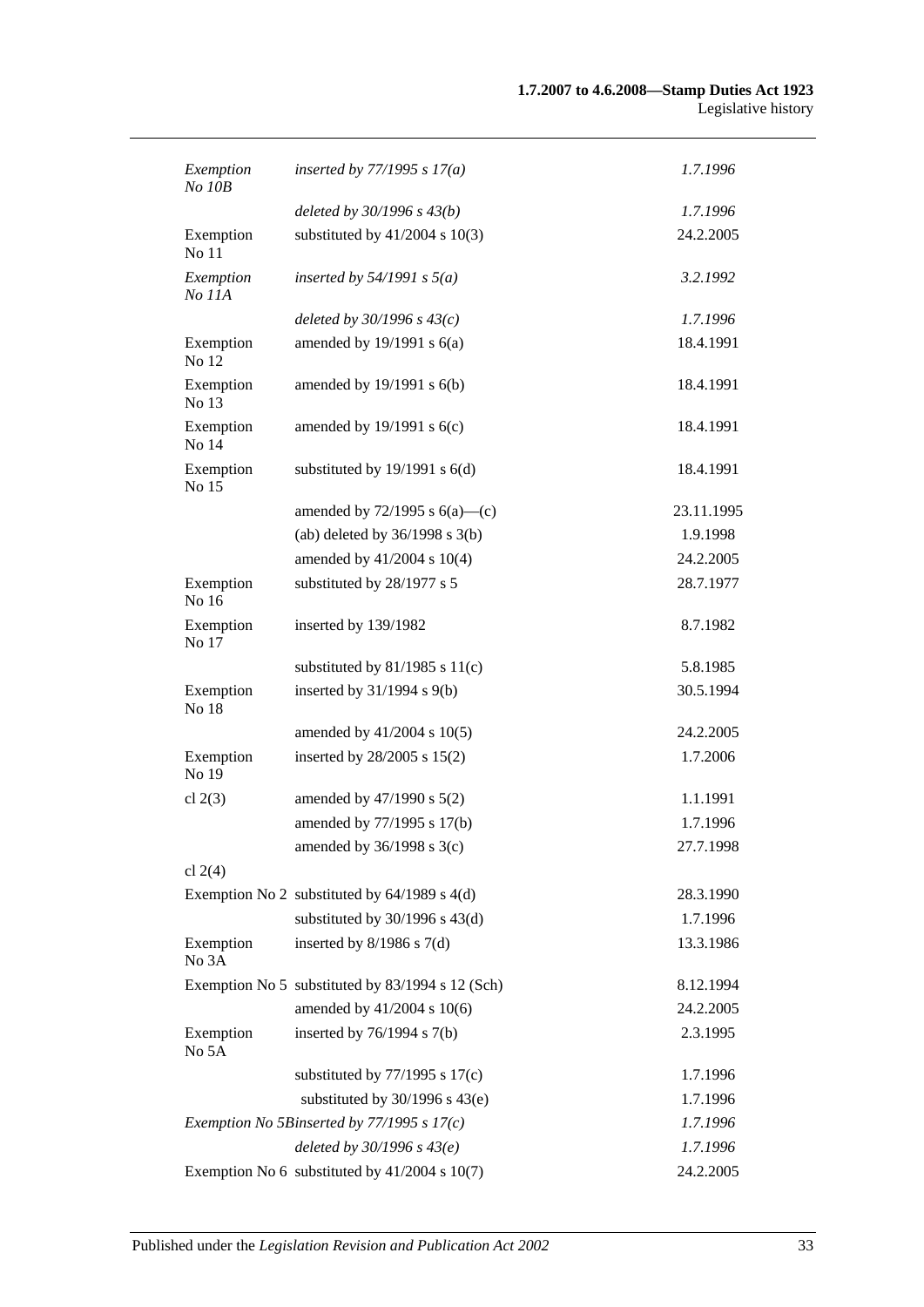|                                                                                                                 | Exemption No 6Ainserted by 54/1991 s 5(b)       | 3.2.1992  |
|-----------------------------------------------------------------------------------------------------------------|-------------------------------------------------|-----------|
|                                                                                                                 | deleted by $30/1996 s 43(f)$                    | 1.7.1996  |
|                                                                                                                 | Exemption No 8 amended by 89/1978 s 3           | 18.1.1979 |
|                                                                                                                 | (c) deleted by 89/1978 s 3                      | 18.1.1979 |
| <b>BANK NOTE</b>                                                                                                | deleted by $111/1980 s 15(b)$                   | 6.11.1980 |
| <b>BILL OF</b><br><b>EXCHANGE</b><br>payable on<br>demand                                                       | amended by $70/1981 s 12(a)$                    | 2.11.1981 |
|                                                                                                                 | substituted by $89/1983$ s $10(a)$              | 1.1.1984  |
|                                                                                                                 | substituted by 19/1991 s $6(e)$                 | 18.4.1991 |
|                                                                                                                 | deleted by $82/1997 s 7(a)$                     | 1.1.1998  |
| <b>BILL OF</b><br>EXCHANGE, being<br>a cheque                                                                   | inserted by $89/1983$ s $10(a)$                 | 1.1.1984  |
|                                                                                                                 | amended by $50/1984$ s $3(1)$ (Sch 6)           | 1.11.1984 |
|                                                                                                                 | deleted by $82/1997 s 7(a)$                     | 1.1.1998  |
| <b>BILL OF</b><br>EXCHANGE, being<br>a payment order                                                            | inserted by $19/1991 s 6(f)$                    | 18.4.1991 |
|                                                                                                                 | deleted by $82/1997 s 7(a)$                     | 1.1.1998  |
| <b>BILL OF</b><br><b>EXCHANGE</b> and<br><b>PROMISSORY</b><br>NOTE drawn or<br>made                             | amended by $70/1981 s 12(b)$                    | 2.11.1981 |
|                                                                                                                 | deleted by $82/1997 s 7(a)$                     | 1.1.1998  |
| <b>BILL OF</b><br><b>EXCHANGE</b> and<br><b>PROMISSORY</b><br>NOTE (not being a<br>bill or note                 | deleted by $82/1997 s 7(a)$                     | 1.1.1998  |
| <b>BILL OF</b><br><b>EXCHANGE</b> and<br><b>PROMISSORY</b><br>NOTE of any other<br>kind (except a bank<br>note) | amended by 19/1991 s $6(g)$                     | 18.4.1991 |
|                                                                                                                 | amended by 83/1994 s 12 (Sch)                   | 8.12.1994 |
|                                                                                                                 | deleted by $82/1997 s 7(a)$                     | 1.1.1998  |
| OR SHIPPING<br><b>NOTE</b>                                                                                      | BILL OF LADING deleted by 81/1985 s 11(d)       | 5.8.1985  |
| (not otherwise<br>charged)                                                                                      | CONTRACT NOTE deleted by 50/1984 s 3(1) (Sch 6) | 1.11.1984 |
|                                                                                                                 | CONTRACT NOTE deleted by 50/1984 s 3(1) (Sch 6) | 1.11.1984 |
| <b>CONTRACT</b>                                                                                                 | deleted by $50/1984$ s $3(1)$ (Sch 6)           | 1.11.1984 |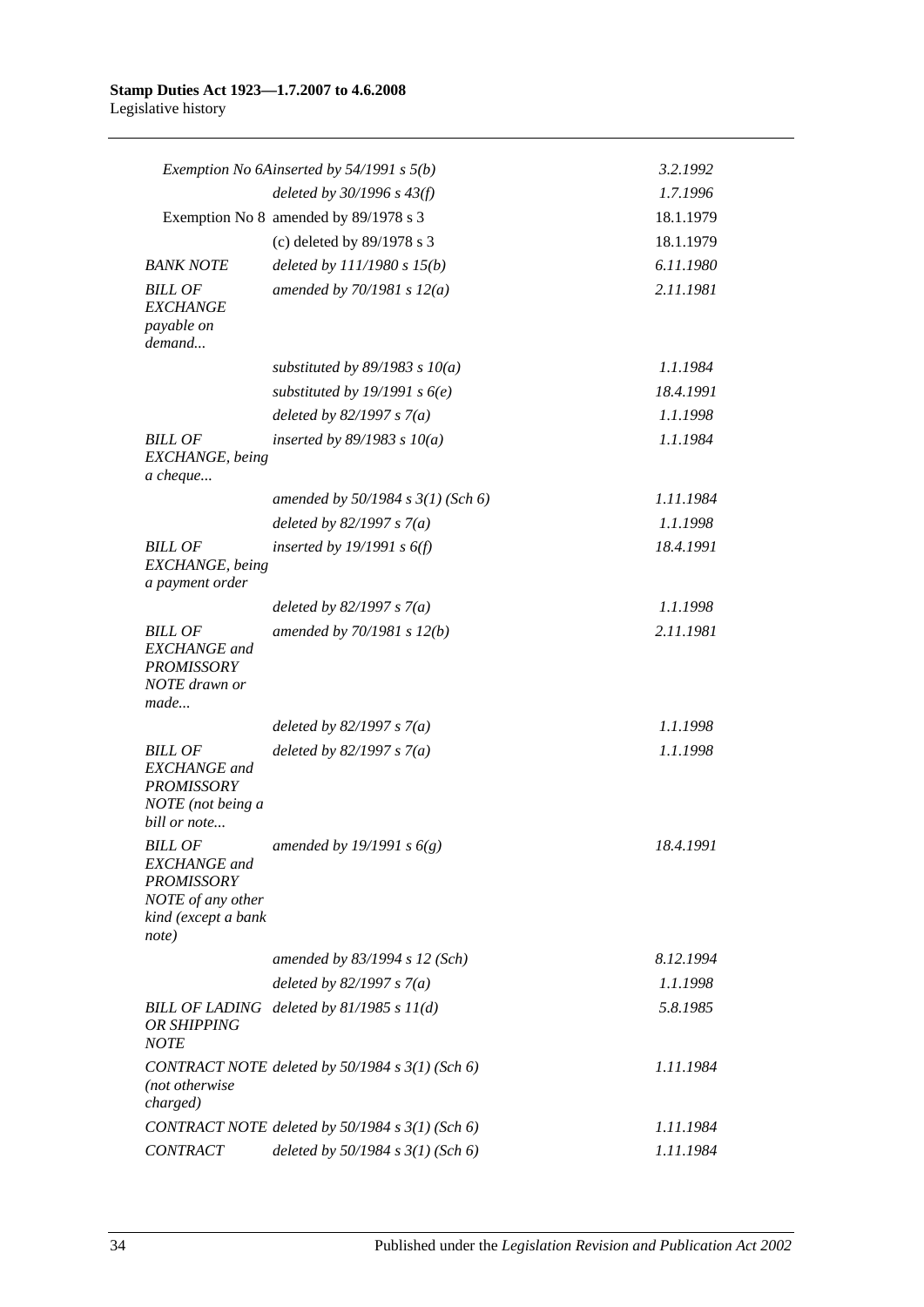| cl <sub>3</sub> | CONVEYANCE or TRANSFER amended by                                                                 | 16.12.1976 |
|-----------------|---------------------------------------------------------------------------------------------------|------------|
|                 | $101/1976$ s 7                                                                                    |            |
|                 | CONVEYANCE or TRANSFER amended by<br>$111/1980$ s $15(c)$ , (d)                                   | 6.11.1980  |
|                 | CONVEYANCE or TRANSFER amended by<br>95/1982 s $17(a)$ —(d)                                       | 23.12.1982 |
|                 | CONVEYANCE or TRANSFER (ab) deleted by<br>89/1983 s 10(b)                                         | 1.1.1984   |
|                 | CONVEYANCE or TRANSFER amended by<br>89/1983 s 10(c)                                              | 1.1.1984   |
|                 | CONVEYANCE or TRANSFER amended by<br>$50/1984$ s 3(1) (Sch 6)                                     | 1.11.1984  |
|                 | CONVEYANCE or TRANSFER amended by<br>$81/1985$ s $11(e)$ , (g)                                    | 5.8.1985   |
|                 | CONVEYANCE or TRANSFER (aab) deleted<br>by 81/1985 s 11(f)                                        | 5.8.1985   |
|                 | CONVEYANCE or TRANSFER amended by<br>$8/1986$ s 7(e)                                              | 13.3.1986  |
|                 | CONVEYANCE or TRANSFER amended by<br>$42/1992$ s $6(b)$                                           | 1.9.1992   |
|                 | CONVEYANCE or TRANSFER amended by<br>88/1992 s 44(b), (c)                                         | 14.12.1992 |
|                 | CONVEYANCE or TRANSFER amended by<br>49/1995 s 9(a)                                               | 1.7.1995   |
|                 | CONVEYANCE or TRANSFER amended by<br>40/1999 s $2(a)$                                             | 5.8.1999   |
|                 | CONVEYANCE or TRANSFER amended by<br>$15/2002$ s 7(a)                                             | 5.9.2002   |
|                 | CONVEYANCE or TRANSFER amended by<br>$34/2002$ s $45(a)$ , (b)                                    | 1.8.2003   |
|                 | <b>CONVEYANCE or TRANSFER amended and</b><br>redesignated as cl $3$ by $44/2003$ s $3(1)$ (Sch 1) | 24.11.2003 |
| cl $3(2)$       |                                                                                                   |            |
|                 | Exemption No 1 substituted by 81/1985 s 11(h)                                                     | 5.8.1985   |
|                 | substituted by $80/2000$ s $20(a)$                                                                | 14.12.2000 |
|                 | Exemption No 2 inserted by $81/1985$ s $11(h)$                                                    | 5.8.1985   |
|                 | amended by $34/2002$ s $45(c)$                                                                    | 1.8.2003   |
|                 | amended by 41/2004 s 10(8)                                                                        | 4.11.2004  |
|                 | Exemption No 3 inserted by $100/1986$ s $18(f)$                                                   | 18.12.1986 |
|                 | amended by 34/2002 s 45(d)                                                                        | 1.8.2003   |
|                 | Exemption No 4 inserted by $100/1986$ s $18(f)$                                                   | 18.12.1986 |
|                 | amended by 83/1994 s 12 (Sch)                                                                     | 8.12.1994  |
|                 | Exemption No 5 inserted by $100/1986$ s $18(f)$                                                   | 18.12.1986 |
|                 | substituted by 83/1994 s 12 (Sch)                                                                 | 8.12.1994  |
| cl 4            | CONVEYANCE operating substituted by<br>$101/1976$ s 8                                             | 16.12.1976 |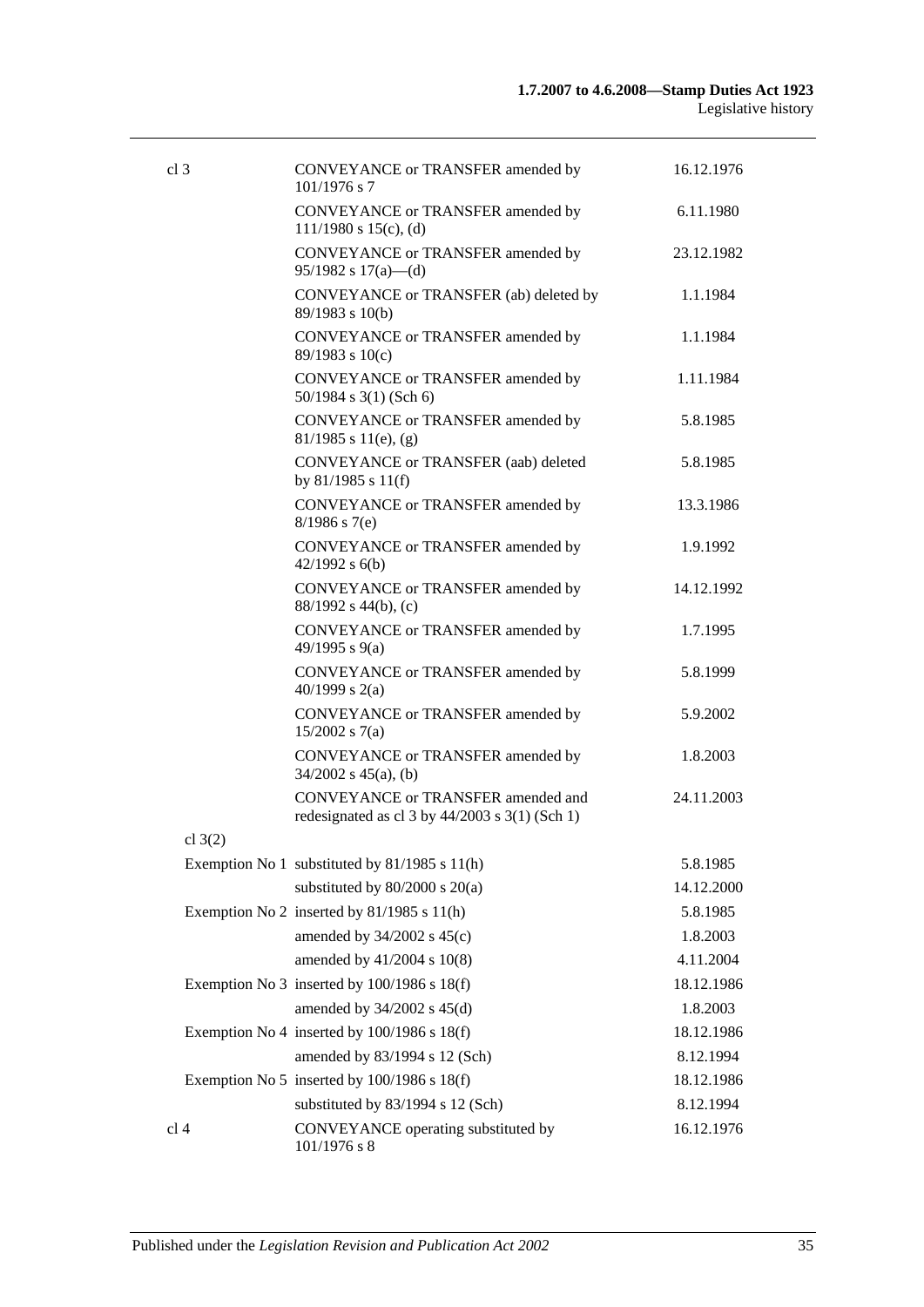|                     | CONVEYANCE operating amended by 81/1985<br>s 11(i)                                 | 5.8.1985   |
|---------------------|------------------------------------------------------------------------------------|------------|
|                     | CONVEYANCE operating amended by 36/1990<br>s <sub>8</sub>                          | 24.5.1990  |
|                     | CONVEYANCE operating amended by 88/1992<br>$s\ 44(d), (e)$                         | 14.12.1992 |
|                     | CONVEYANCE operating amended by 14/1994<br>s 15(a)                                 | 1.9.1994   |
|                     | CONVEYANCE operating amended by 49/1995<br>$s \theta(b)$                           | 1.7.1995   |
|                     | CONVEYANCE operating amended by 42/1997<br>s <sub>4</sub>                          | 17.7.1997  |
|                     | CONVEYANCE operating amended by 40/1999<br>s(2(b)                                  | 5.8.1999   |
|                     | CONVEYANCE operating amended by 15/2002<br>s(7(b)                                  | 5.9.2002   |
|                     | CONVEYANCE operating amended by 34/2002<br>$s\,45(e)$                              | 1.8.2003   |
|                     | CONVEYANCE operating amended and<br>redesignated as cl 4 by 44/2003 s 3(1) (Sch 1) | 24.11.2003 |
| cl $4(2)$           |                                                                                    |            |
|                     | Exemption No 2 inserted by $81/1985$ s $11(j)$                                     | 5.8.1985   |
|                     | substituted by $80/2000$ s $20(b)$                                                 | 14.12.2000 |
|                     | Exemption No 3 inserted by $100/1986$ s $18(g)$                                    | 18.12.1986 |
|                     | amended by $34/2002$ s $45(f)$                                                     | 1.8.2003   |
|                     | Exemption No 4 inserted by $100/1986$ s $18(g)$                                    | 18.12.1986 |
|                     | amended by 83/1994 s 12 (Sch)                                                      | 8.12.1994  |
|                     | Exemption No 5 inserted by $100/1986$ s $18(g)$                                    | 18.12.1986 |
|                     | substituted by 83/1994 s 12 (Sch)                                                  | 8.12.1994  |
| cl <sub>5</sub>     | CONVEYANCE for the partition amended by<br>95/1982 s 17(e)                         | 23.12.1982 |
|                     | CONVEYANCE for the partition amended by<br>42/1992 s6(c)                           | 1.9.1992   |
|                     | CONVEYANCE for the partition redesignated as<br>cl 5 by $44/2003$ s $3(1)$ (Sch 1) | 24.11.2003 |
|                     | deleted by 28/2005 s 15(3)                                                         | 1.7.2006   |
| cl 6                | CONVEYANCE for effectuating amended by<br>111/1980 s 15(e)                         | 6.11.1980  |
|                     | CONVEYANCE for effectuating amended by<br>42/1992 s 6(d)                           | 1.9.1992   |
|                     | CONVEYANCE for effectuating redesignated as<br>cl 6 by $44/2003$ s $3(1)$ (Sch 1)  | 24.11.2003 |
|                     | deleted by $28/2005 s 15(3)$                                                       | 1.7.2006   |
| which s 71D applies | CONVEYANCE to inserted by $111/1980 s 15(f)$                                       | 6.11.1980  |
|                     | deleted by $19/1991 s 6(h)$                                                        | 18.4.1991  |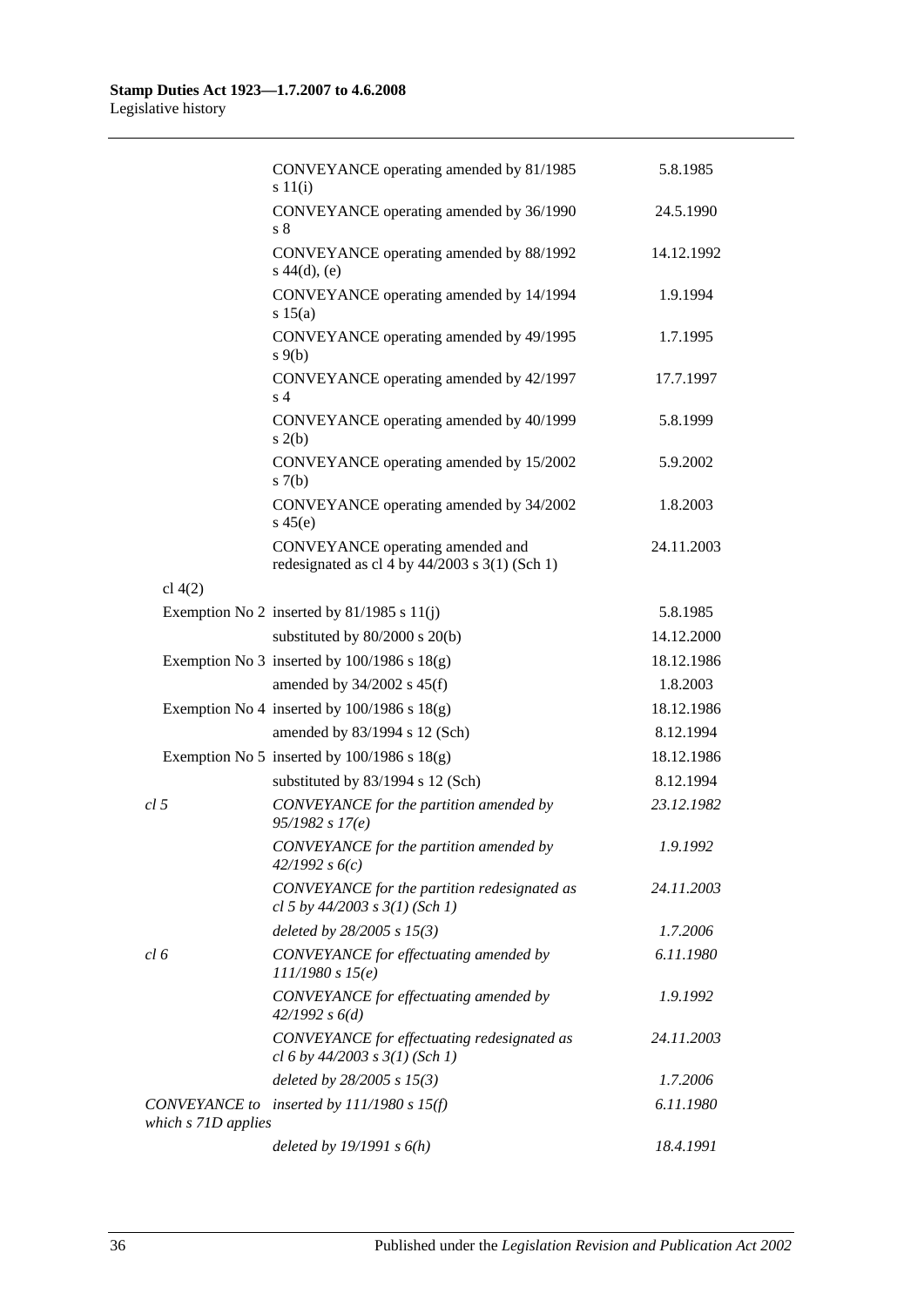| cl 7                                                     | CONVEYANCE of any other kind amended by<br>42/1992 s6(e)                       | 1.9.1992                  |
|----------------------------------------------------------|--------------------------------------------------------------------------------|---------------------------|
|                                                          | CONVEYANCE of any other kind redesignated<br>as cl 7 by 44/2003 s 3(1) (Sch 1) | 24.11.2003                |
|                                                          | deleted by $28/2005 s 15(3)$                                                   | 1.7.2006                  |
| cl 8                                                     | DEED substituted by $42/1992 s 6(f)$                                           | 1.9.1992                  |
|                                                          | DEED redesignated as cl 8 by $44/2003$ s $3(1)$<br>(Sch 1)                     | 24.11.2003                |
|                                                          | deleted by 28/2005 s 15(2)                                                     | 1.7.2006                  |
| <b>DOCUMENT</b> or<br>other<br><b>INSTRUMENT</b>         | deleted by $95/1982 s 17(f)$                                                   | 23.12.1982                |
| <b>INSTALMENT</b><br><b>PURCHASE</b><br><b>AGREEMENT</b> | deleted by $50/1984$ s $3(1)$ (Sch 6)                                          | 1.11.1984                 |
| by 28/2005                                               | cl 9 before deletion INSTRUMENT amended by $42/1992 s 6(g)$                    | 1.9.1992                  |
|                                                          | INSTRUMENT redesignated as cl 9 by 44/2003<br>$s \frac{3}{1}$ (Sch 1)          | 24.11.2003                |
| cl9                                                      | deleted by 28/2005 s 15(3)                                                     | 1.7.2006                  |
| $lease$ )                                                | LEASE (not being a amended by $111/1980 s 15(g)$ )                             | 6.11.1980                 |
|                                                          | amended by $81/1985 s 11(k)$                                                   | 5.8.1985                  |
|                                                          | deleted by $72/1995 s 6(d)$                                                    | 23.11.1995                |
| $cl$ 10                                                  | LEASE or AGREEMENT FOR LEASE inserted<br>by $72/1995$ s $6(d)$                 | 23.11.1995                |
|                                                          | amended and redesignated as cl 10 by 44/2003<br>$s \; 3(1)$ (Sch 1)            | 24.11.2003                |
| cl $10(2)$                                               |                                                                                |                           |
|                                                          | Exemption No 1 substituted by 27/2001 s 14                                     | 1.1.2002                  |
| <b>LEASE</b> made<br>subsequently                        | deleted by $72/1995 s6(e)$                                                     | 23.11.1995                |
| <b>LETTER OF</b><br><b>ALLOTMENT</b>                     | deleted by $81/1985 s 11(l)$                                                   | 5.8.1985                  |
| cl 11 before<br>deletion by 28/2005                      | MORTGAGE amended by 101/1976 s 9                                               | 16.12.1976                |
|                                                          | MORTGAGE amended by 88/1992 s 44(f)(i)                                         | 14.12.1992                |
|                                                          | MORTGAGE amended by 31/2003 s 13                                               | 1.10.2003                 |
|                                                          | MORTGAGE amended and redesignated as cl 11<br>by 44/2003 s 3(1) (Sch 1)        | 24.11.2003                |
| cl $11(1)$                                               | amended by 28/2005 s 12(1)                                                     | 1.7.2005                  |
|                                                          | (a)(iii) deleted by $28/2005$ s 12(1)                                          | 1.7.2005                  |
| cl 11(1)                                                 | amended by 28/2005 s 17                                                        | 1.7.2007                  |
| cl $11(1)$                                               | amended by 28/2005 s 20                                                        | 1.7.2008-not incorporated |
| cl $11(2)$                                               |                                                                                |                           |
| Exemption<br>Nos 2a and 2b                               | inserted by $28/2005$ s $12(2)$                                                | 1.7.2005                  |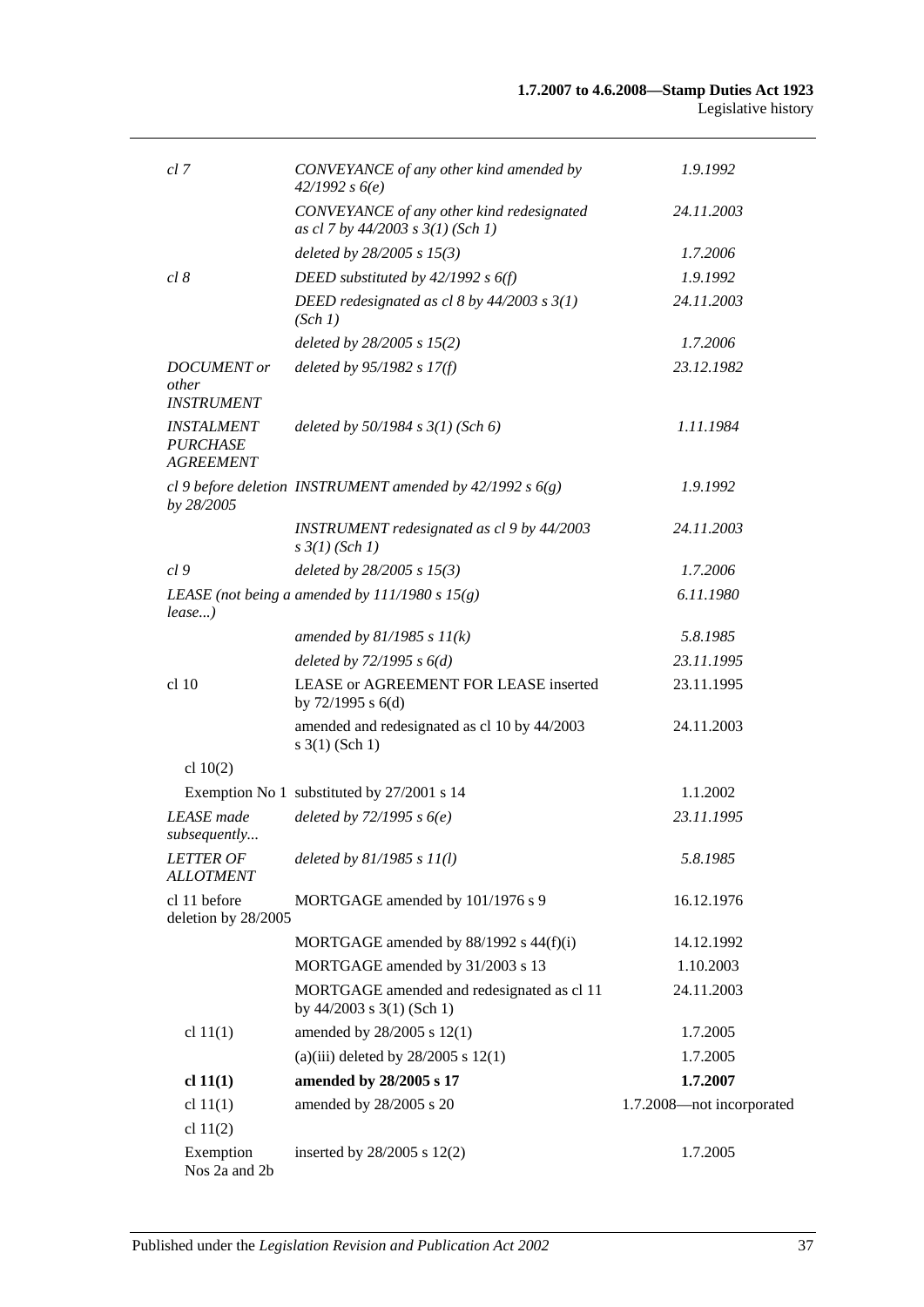|                             | Exemption No 3 inserted by $88/1992$ s $44(f)(ii)$                                                                                          | 14.12.1992                |
|-----------------------------|---------------------------------------------------------------------------------------------------------------------------------------------|---------------------------|
|                             | amended by 23/2001 s 117(a)                                                                                                                 | 15.7.2001                 |
|                             | Exemption No 4 inserted by $72/1995$ s 6(f)                                                                                                 | 23.11.1995                |
|                             | cl 11(3) and (4) inserted by $28/2005$ s 12(3)                                                                                              | 1.7.2005                  |
| cl <sub>11</sub>            | deleted by 28/2005 s 22(1)                                                                                                                  | 1.7.2009-not incorporated |
| POWER OF<br><b>ATTORNEY</b> | deleted by $42/1992 s 6(h)$                                                                                                                 | 1.9.1992                  |
| <b>RECEIPTS</b>             | deleted by $50/1984$ s $3(1)$ (Sch 6)                                                                                                       | 1.11.1984                 |
| cl <sub>12</sub>            | RETURN lodged with the Commissioner by a<br>company redesignated as cl 12 by 44/2003 s 3(1)<br>(Sch 1)                                      | 24.11.2003                |
| cl <sub>13</sub>            | RETURN lodged with the Commissioner by a<br>financial institution under s 44 inserted by<br>82/1997 s 7(b)                                  | 1.1.1998                  |
|                             | RETURN lodged with the Commissioner by a<br>financial institution under s 44 amended by<br>41/1999 s 23(b)                                  | 1.12.1998                 |
|                             | RETURN lodged with the Commissioner by a<br>financial institution under s 44 amended and<br>redesignated as cl 13 by 44/2003 s 3(1) (Sch 1) | 24.11.2003                |
| cl $13(2)$                  |                                                                                                                                             |                           |
|                             | Exemption No 1 amended by $41/1999$ s $23(c)$ , (d)                                                                                         | 1.12.1998                 |
|                             | Exemption No 2 amended by $41/1999$ s $23(e)$                                                                                               | 1.12.1998                 |
|                             | Exemption No 3 amended by $41/1999$ s $23(f)$ , (g)                                                                                         | 1.12.1998                 |
| cl 14                       | RETURN lodged with the Commissioner by a<br>dealer amended by 111/1980 s 15(h)                                                              | 6.11.1980                 |
|                             | RETURN lodged with the Commissioner by a<br>dealer amended by 42/1992 s 6(i)                                                                | 1.9.1992                  |
|                             | RETURN lodged with the Commissioner by a<br>dealer amended by $49/1995$ s $9(c)$ , (d)                                                      | 1.7.1995                  |
|                             | RETURN lodged with the Commissioner by a<br>dealer amended by $34/2002$ s $44(g)$                                                           | 1.8.2003                  |
|                             | RETURN lodged with the Commissioner by a<br>dealer amended and redesignated as cl 14 by<br>$44/2003$ s 3(1) (Sch 1)                         | 24.11.2003                |
| cl $14(2)$                  |                                                                                                                                             |                           |
|                             | Exemption No 1 amended by 100/1986 s 18(h)                                                                                                  | 1.2.1987                  |
|                             | substituted by $34/2002$ s $45(h)$                                                                                                          | 1.8.2003                  |
|                             | Exemption No 2 amended by 100/1986 s 18(i)                                                                                                  | 1.2.1987                  |
|                             | substituted by $34/2002$ s $45(h)$                                                                                                          | 1.8.2003                  |
| cl 15                       | RETURN under s 90G inserted by 8/1986 s 7(f)                                                                                                | 13.3.1986                 |
|                             | RETURN under s 90G substituted by 42/1992<br>s(6)                                                                                           | 1.9.1992                  |
|                             | RETURN under s 90G amended by 49/1995<br>$s \theta(e)$                                                                                      | 1.7.1995                  |
|                             | RETURN under s 90G amended by 34/2002<br>$s\,45(i)$                                                                                         | 1.8.2003                  |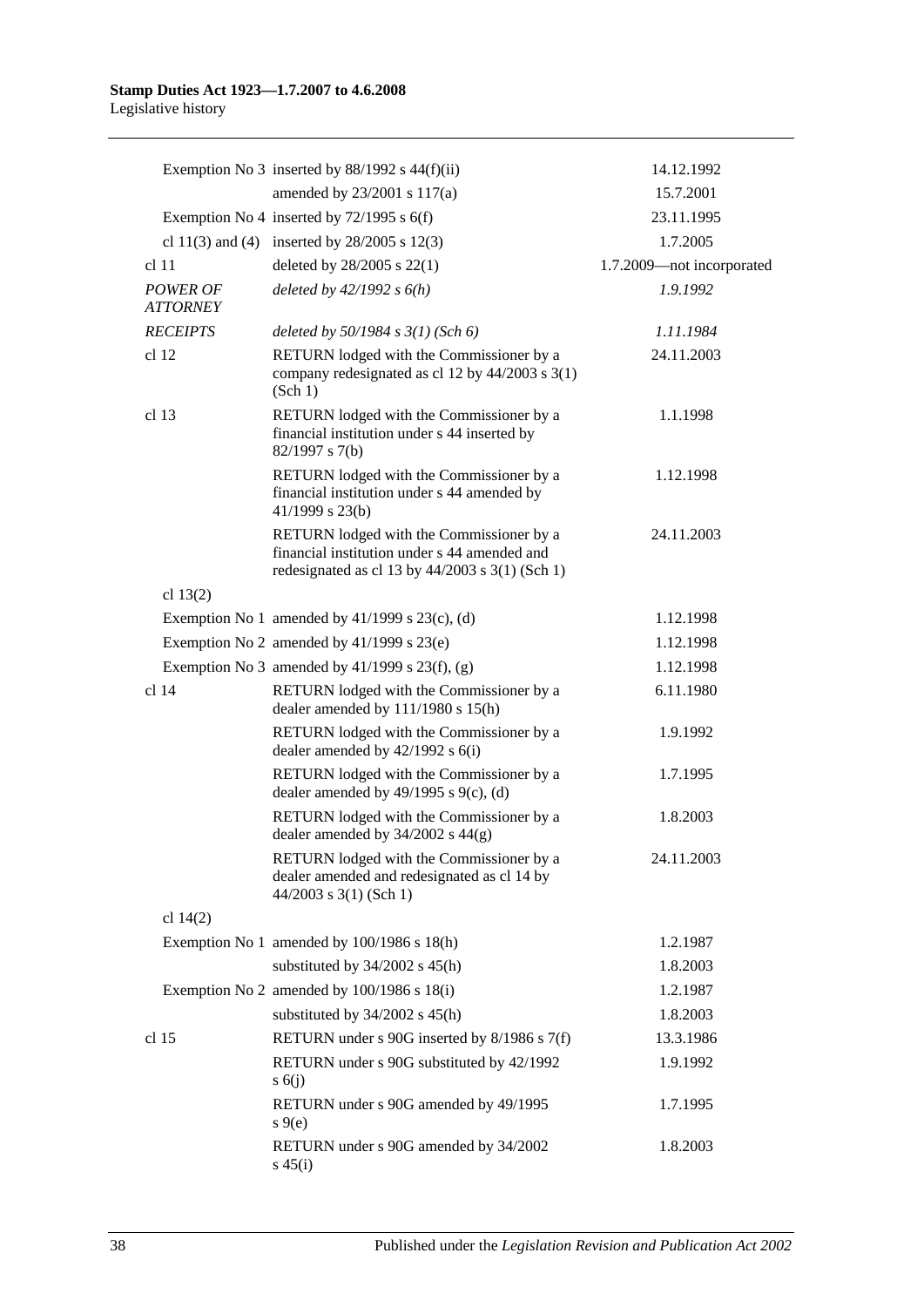|                                           | RETURN under s 90G redesignated as cl 15 by<br>$44/2003$ s 3(1) (Sch 1)                                           | 24.11.2003 |
|-------------------------------------------|-------------------------------------------------------------------------------------------------------------------|------------|
| <b>TOTALIZATOR</b>                        | deleted by $104/1976$ s $4(2)$ (Sch 2)                                                                            | 1.1.1977   |
| <b>TOTALIZATOR</b><br><b>AGENCY BOARD</b> | deleted by 104/1976 s 4(2) (Sch 2)                                                                                | 1.1.1977   |
| Pt 2                                      | heading inserted by $44/2003$ s 3(1) (Sch 1)                                                                      | 24.11.2003 |
| cl 16                                     | <b>GENERAL EXEMPTIONS FROM ALL</b><br>STAMP DUTIES amended and redesignated as<br>cl 16 by 44/2003 s 3(1) (Sch 1) | 24.11.2003 |
|                                           | Exemption No 1 substituted by 111/1980 s 15(i)                                                                    | 6.11.1980  |
| Exemption<br>No 1A                        | inserted by $88/1992$ s $44(g)$                                                                                   | 14.12.1992 |
|                                           | Exemption No 6 substituted by 101/1976 s 10                                                                       | 16.12.1976 |
|                                           | substituted by 30/1982 s 4                                                                                        | 19.8.1982  |
|                                           | substituted by $95/1982$ s $17(g)$                                                                                | 23.12.1982 |
| Exemption<br>No 13                        | substituted by $42/1992$ s $6(k)$                                                                                 | 1.9.1992   |
| Exemption<br>No 13C                       | inserted by $8/1986$ s $7(g)$                                                                                     | 13.3.1986  |
| Exemption<br>Nos 14A and 14B              | deleted by $50/1984$ s $3(1)$ (Sch 6)                                                                             | 1.11.1984  |
| Exemption<br>No 19                        | substituted by $14/1994$ s $15(b)$                                                                                | 1.9.1994   |
|                                           | amended by $34/2002$ s $45(j)$                                                                                    | 1.8.2003   |
| Exemption<br>No 20                        | amended by 14/1994 s 15(c)                                                                                        | 1.9.1994   |
|                                           | amended by $34/2002$ s $45(k)$                                                                                    | 1.8.2003   |
| Exemption<br><b>No 20A</b>                | inserted by 11/1999 s 4                                                                                           | 18.3.1999  |
|                                           | amended by 23/2001 s 117(b)                                                                                       | 15.7.2001  |
| Exemption<br>No 21                        | amended by 14/1994 s 15(c)                                                                                        | 1.9.1994   |
|                                           | amended by 34/2002 s 45(l)                                                                                        | 1.8.2003   |
| Exemption<br>No 22                        | inserted by 83/1994 s 11                                                                                          | 8.12.1994  |
|                                           | amended by $18/1996$ s $10(a)$                                                                                    | 24.4.1996  |
|                                           | amended by 23/2001 s 117(c)                                                                                       | 15.7.2001  |
|                                           | amended by $34/2002$ s $45(m)$                                                                                    | 1.8.2003   |
| Exemption<br>No 23                        | amended by 50/1984 s 3(1) (Sch 6)                                                                                 | 1.11.1984  |
|                                           | prescribed personamended by 50/1984 s 3(1) (Sch 6)                                                                | 1.11.1984  |
| Exemption<br>No 24                        | inserted by 52/1989 s 10                                                                                          | 21.9.1989  |
|                                           | substituted by $14/1994$ s $15(d)$                                                                                | 1.9.1994   |
|                                           | amended by 49/1995 s 9(f)                                                                                         | 1.7.1995   |
|                                           | substituted by $34/2002$ s $45(n)$                                                                                | 1.8.2003   |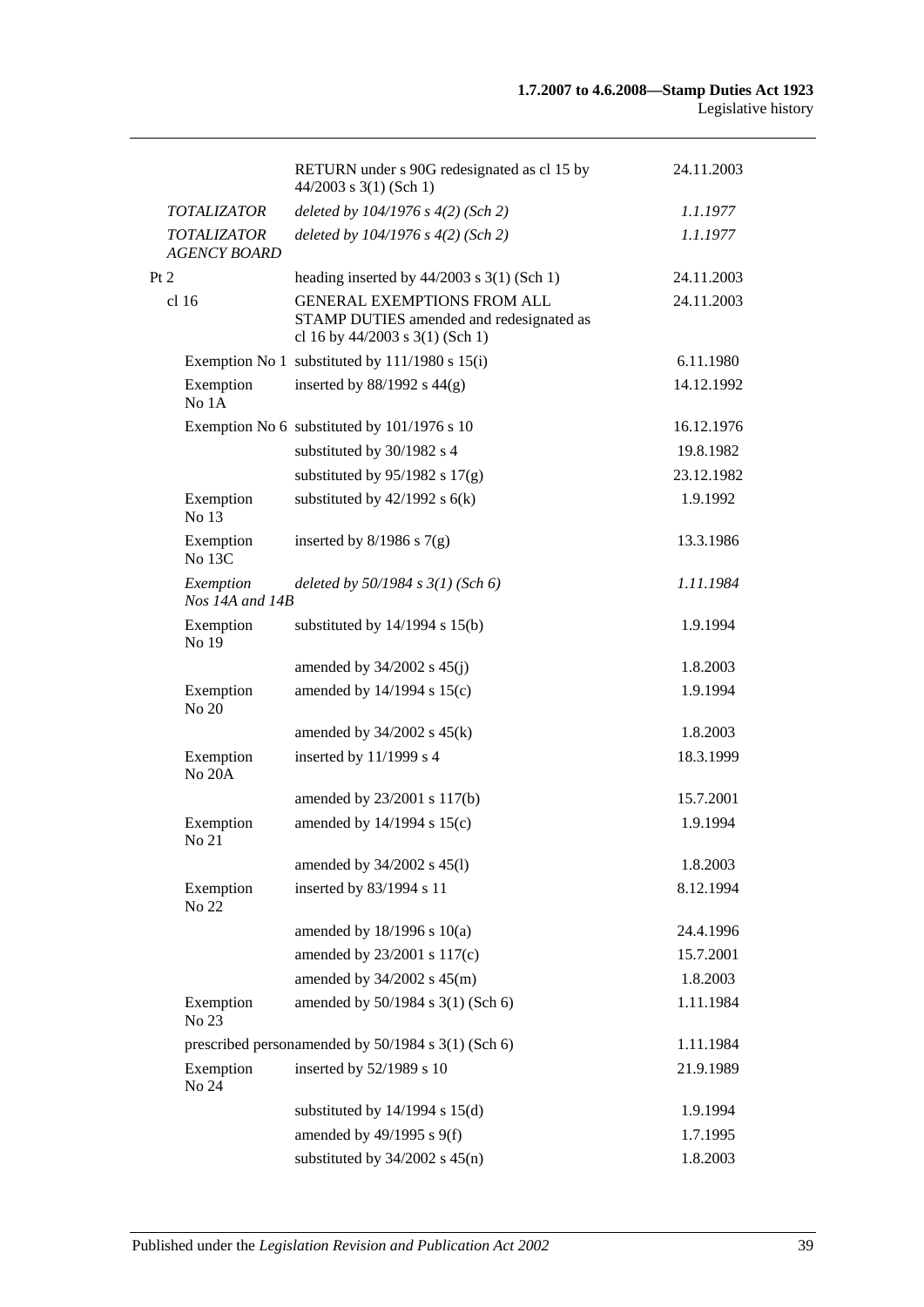| Exemption<br>No 24AA       | inserted by $18/1996$ s $10(b)$ | 24.4.1996                 |
|----------------------------|---------------------------------|---------------------------|
|                            | amended by $34/2002$ s $45(0)$  | 1.8.2003                  |
| Exemption<br><b>No 24A</b> | inserted by $14/1994$ s $15(d)$ | 1.9.1994                  |
|                            | amended by $34/2002$ s $45(p)$  | 1.8.2003                  |
| Exemption<br><b>No 24B</b> | inserted by $14/1994$ s $15(d)$ | 1.9.1994                  |
|                            | amended by $34/2002$ s $45(q)$  | 1.8.2003                  |
| Exemption<br><b>No 24C</b> | inserted by $72/1995$ s $6(g)$  | 23.11.1995                |
|                            | amended by $34/2002$ s $45(r)$  | 1.8.2003                  |
| Exemption<br><b>No 24D</b> | inserted by $21/2000$ s $28(d)$ | 8.6.2000                  |
|                            | amended by $34/2002$ s $45(s)$  | 1.8.2003                  |
| Exemption<br>No 25         | inserted by 74/1991 s 14        | 12.12.1991                |
|                            | amended by 58/2001 Sch 2 cl 6   | 1.1.2003                  |
| Exemption<br>No 26         | inserted by $80/2000$ s $20(c)$ | 14.12.2000                |
| Exemption<br>No 27         | inserted by $28/2005$ s $12(4)$ | 1.7.2005                  |
| Exemption<br>$Nos 28 - 30$ | inserted by 28/2005 s 15(4)     | 1.7.2006                  |
| Exemption<br>No 31         | inserted by $28/2005$ s $22(2)$ | 1.7.2009-not incorporated |
| Form A                     | deleted by $72/1995 s 6(h)$     | 23.11.1995                |
| Sch 3                      | deleted by 47/1990 s 6          | 1.7.1990                  |
|                            |                                 |                           |

# **Transitional etc provisions associated with Act or amendments**

# *Stamp Duties Act Amendment Act 1988*

# **9—Transitional provision**

Section 71E of the principal Act applies in relation to transactions entered into on or after 7th December, 1987, but no offence arises under subsection (6)(a) of that section in relation to a transaction entered into before the date of assent to this Act if the required statement is lodged with the Commissioner within two months after assent.

# *Stamp Duties Act Amendment Act 1989*

# **4—Application of Act**

The amendments effected by this Act apply to conveyances lodged with the Commissioner of Stamps for stamping on or after 1 February, 1988.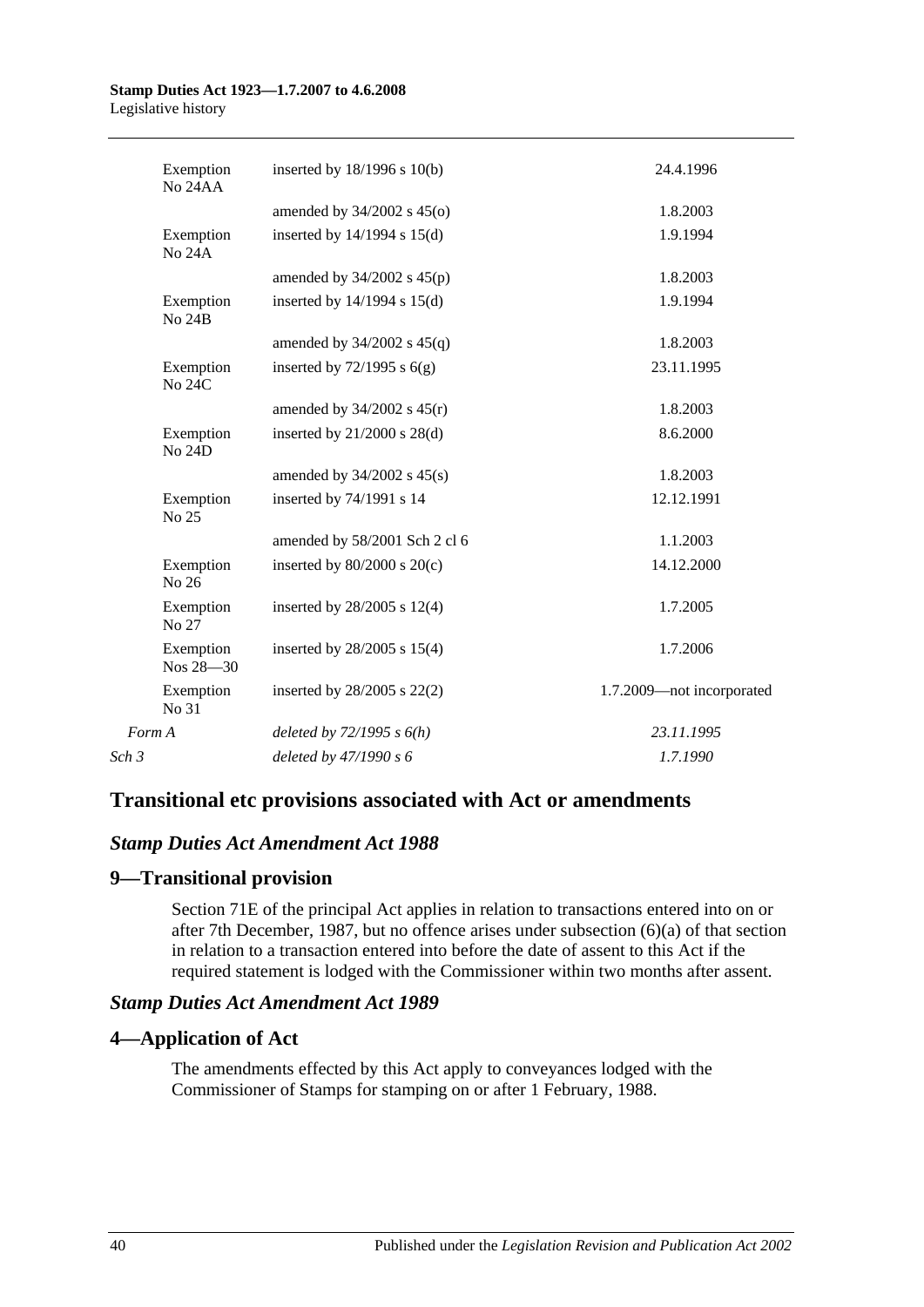# *Stamp Duties Act Amendment Act (No. 4) 1990*

# **7—Transitional provisions**

Where a company, person or firm of persons carried on general insurance business before the enactment of this Act, the company, person or firm—

- (a) is required to lodge monthly returns only in relation to general insurance business carried on by it on or after 1 July, 1990; and
- (b) will be taken to have complied with the requirements of section 36(1) of the principal Act, as amended by this Act, in relation to the period from 1 July, 1990, until the enactment of this Act if the monthly returns required in relation to that period are lodged with the Commissioner not later than the fifteenth day of the month commencing after the enactment of this Act.

## *Stamp Duties (Rates) Amendment Act 1992*

### **7—Application of amendments**

The amendments made by sections 5 and 6 of this Act apply to instruments executed on or after the commencement of this Act (with the effect that instruments executed before that commencement will be chargeable with duty as if those provisions had not been enacted).

## *Stamp Duties (Penalties, Reassessments and Securities) Amendment Act 1992*

## **45—Transitional provision**

- (1) Subject to this section, the amendments made by this Act do not affect the amount of duty chargeable on an instrument executed, or a transaction completed, before the commencement of this Act.
- $(2)$  If—
	- (a) a mortgage executed before the commencement of this Act is extended or renewed after the commencement of this Act; or
	- (b) a liability that is secured by a mortgage executed before the commencement of this Act is incurred after the commencement of this Act (except a liability that accrues in respect of a liability that was incurred before the commencement of this Act, or a liability that takes effect in substitution for an earlier liability and does not-when incurred-exceed the amount of the earlier liability); or
	- (c) after the commencement of this Act the time for payment or repayment of a liability secured by a mortgage executed before the commencement of this Act is extended or deferred,

duty is chargeable under the principal Act as amended by this Act as if the mortgage were a new and separate instrument executed on the date of the extension or renewal, the date when the fresh liability was incurred, or the date when the time for payment or repayment of the liability was extended or deferred (as the case requires), but allowance must be made for duty paid on the mortgage before that date.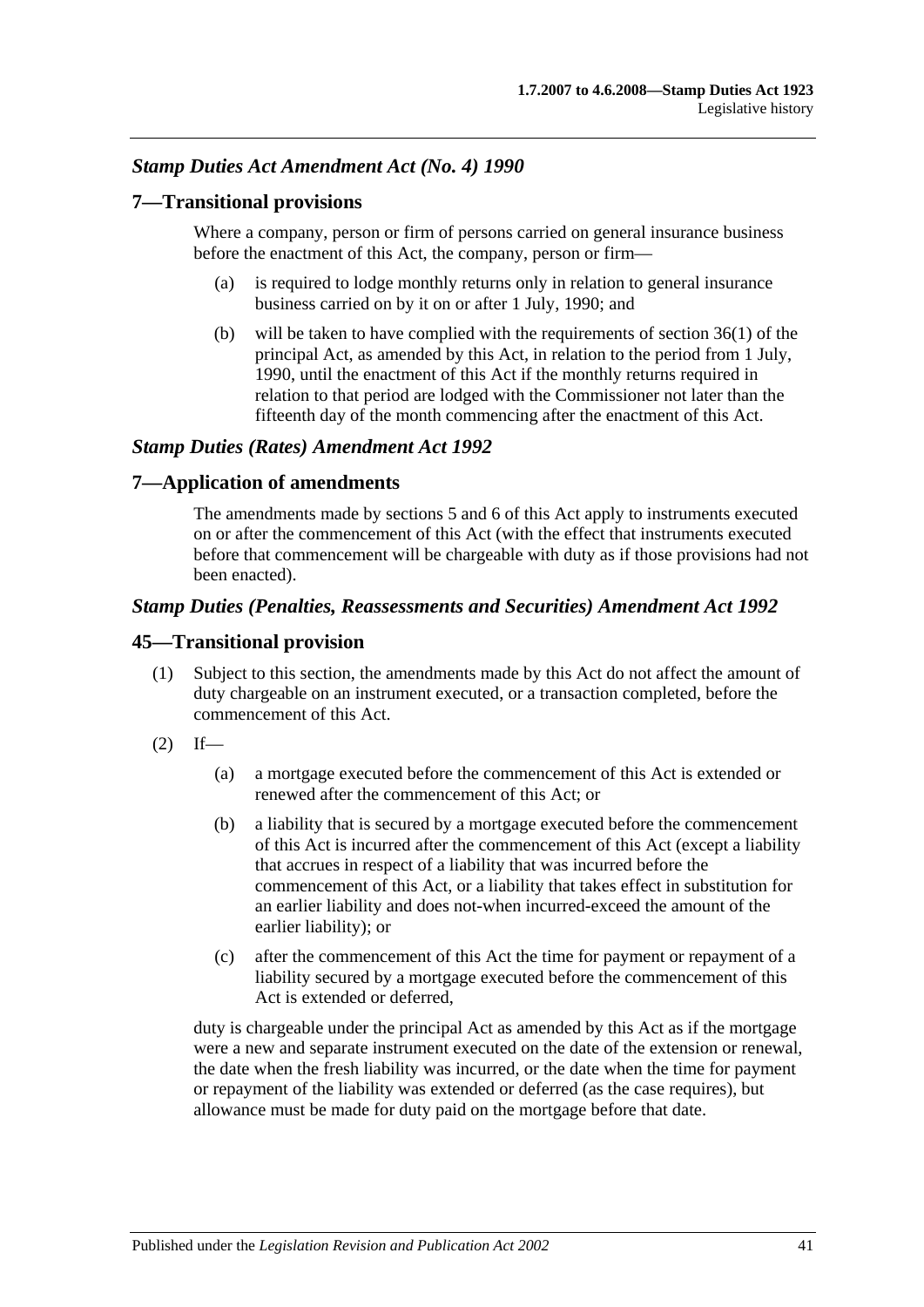# *Stamp Duties (Concessions) Amendment Act 1994*

# **10—Transitional provision**

The amendments made by sections 5 and 6 of this Act apply in relation to rental business transacted on or after 1 June 1994.

### *Stamp Duties (Miscellaneous) Amendment Act 1996*

#### **11—Transitional provision**

The amendments made by this Act do not affect the amount of duty chargeable on an instrument executed before the commencement of this Act.

### *Stamp Duties (Miscellaneous No. 2) Amendment Act 1997*

#### **8—Transitional provision**

A bank is not required to pay duty on a cheque form or cheque under the principal Act as amended by this Act if duty has already been paid in relation to the cheque form or cheque under the repealed provisions of the principal Act.

### *Stamp Duties (Miscellaneous) Amendment Act 1998*

#### **4—Transitional provision**

- (1) The amendment made by section  $3(a)$  of this Act does not apply in relation to—
	- (a) insurance premiums received or charged in account (whether directly or by agents) before 1 June 1998; or
	- (b) insurance premiums received or charged in account (whether directly or by agents) before 1 August 1998 relating to policies to be in force for 12 months or less commencing before 1 September 1998,

with the effect that those insurance premiums will be chargeable with duty as if section 3(a) had not been enacted.

- (2) The amendment made by section 3(b) of this Act does not apply in relation to applications made before the commencement of section 3(b).
- (3) The amendment made by section 3(c) of this Act does not apply in relation to applications where the term of the registration is to take effect before 1 September 1998, with the effect that those applications will be charged with duty as if section 3(c) had not been enacted.

### *Stamp Duties (Conveyance Rates) Amendment Act 1999*

### **3—Application of amendments**

- (1) The amendments made by section 2 of this Act apply to instruments first lodged with the Commissioner of State Taxation for stamping on or after the commencement of this Act.
- (2) However, if on application under this subsection the Commissioner of State Taxation is satisfied that an instrument lodged for stamping gives effect to a written agreement entered into before 27 May 1999, the amendments made by section 2 of this Act will not apply to the instrument (and the instrument will be chargeable with duty as if those amendments had not been enacted).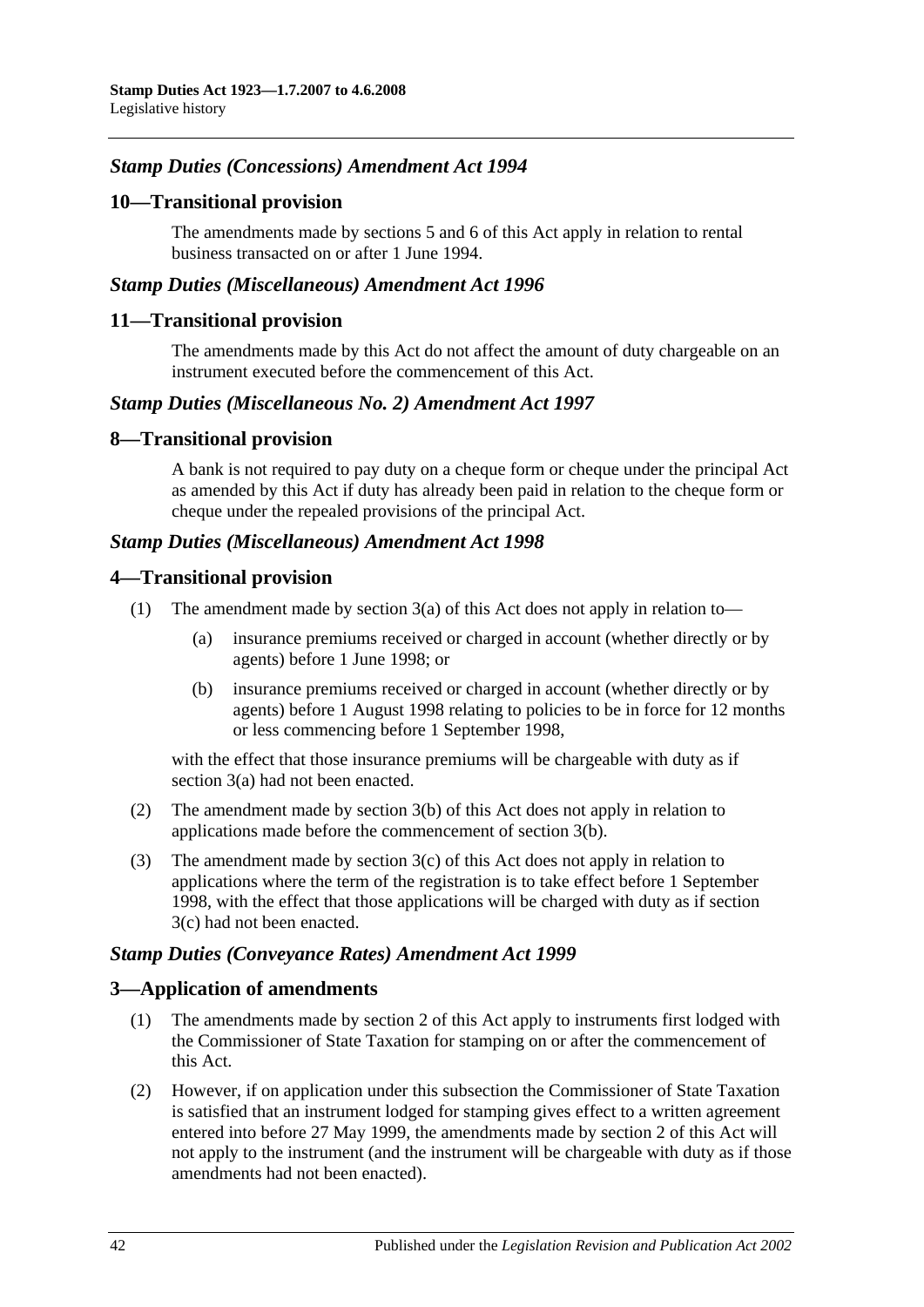# *Commonwealth Places (Mirror Taxes Administration) (Modification of State Taxing Laws) Regulations 2000 (No. 8 of 2000)*

# **4—Prescribed modification of State taxing laws (s. 7(1))**

Each State taxing law is modified under section 7(1) of the Act by the addition of a provision to the following effect:

- (1) "This State taxing law is to be read together with its corresponding applied law as a single body of law.".
- (2) The principle in subregulation (1) is subject to any express exceptions and qualifications prescribed under the Act and the *Commonwealth Places (Mirror Taxes) Act 1998* of the Commonwealth.

# *Stamp Duties (Land Rich Entities and Redemption) Amendment Act 2000*

# **21—Amendments relating to redemption to operate retrospectively and prospectively**

- (1) The MSP amendments operate both prospectively and retrospectively.
- (2) However—
	- (a) the MSP amendments do not operate retrospectively in respect of an instrument or transaction made or occurring before the relevant date but on or after 30 September 1999; and
	- (b) the MSP amendments only operate to impose a liability in respect of an instrument or transaction made or occurring before 30 September 1999 if—
		- (i) no assessment of duty in respect of the instrument or transaction had been made before the relevant date; or
		- (ii) an assessment of duty in respect of the instrument or transaction had been made before the relevant date but—
			- no objection to the assessment was made within 60 days after the date of the assessment; or
			- an objection to the assessment was made and the objection was disallowed; and
	- (c) the MSP amendments do not validate the assessment of duty made in relation to the transaction that was the subject of the High Court's judgment in the case of MSP Nominees Pty Ltd and another v Commissioner of Stamps<sup>1</sup> or authorise a reassessment of duty in that case.
- (3) In this section—

*MSP amendments* means the amendments made by sections 5, 6, 7 and 12 of this Act insofar as they are applicable to the redemption, cancellation or extinguishment of an interest in a unit trust scheme;

*relevant date* means the date of the introduction of the Bill for this Act into the Parliament.

**Note—**

1 (1999) 166 ALR 149.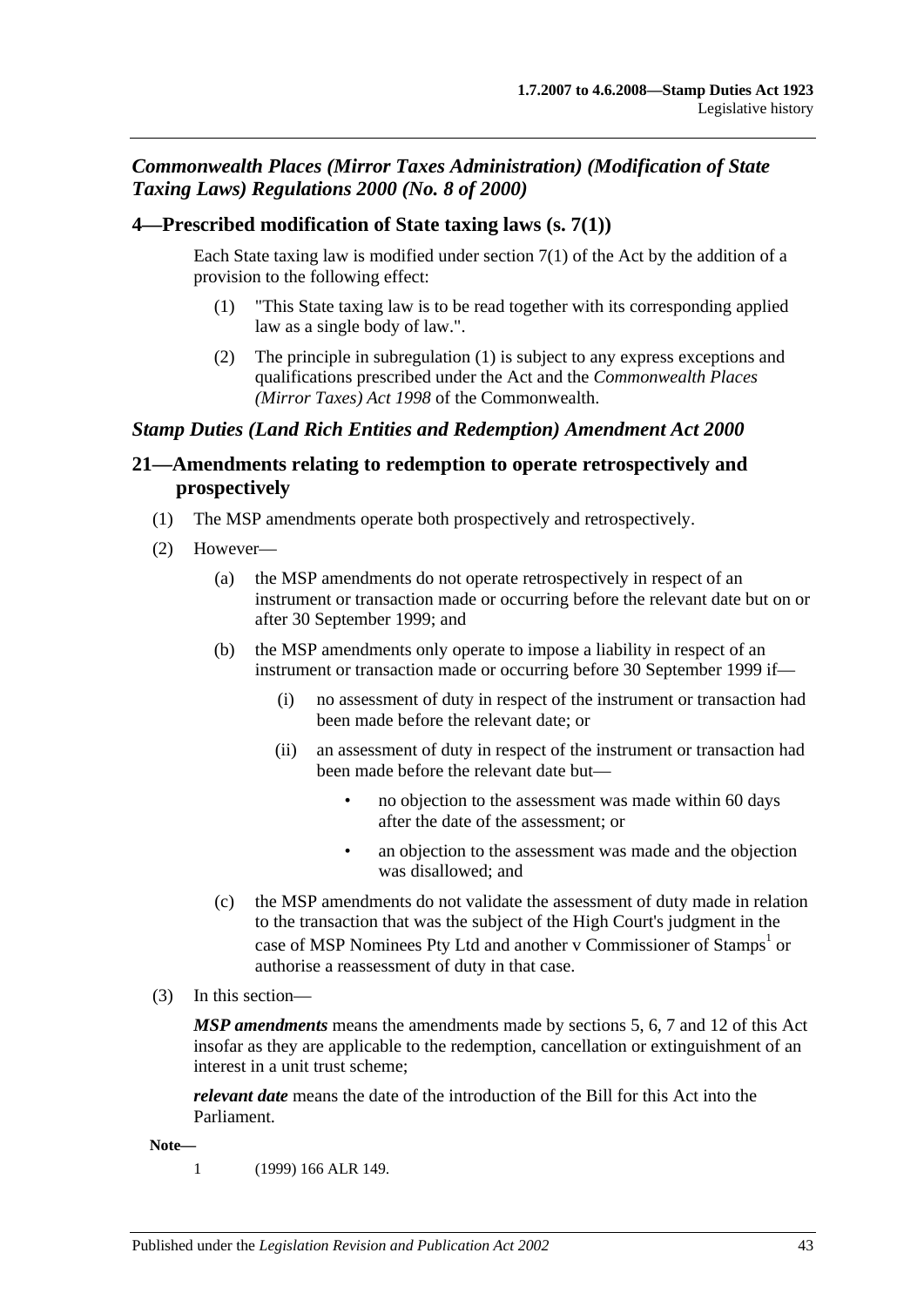# *Stamp Duties (Rental Business and Conveyance Rates) Amendment Act 2002*

## **8—Application of amendments**

- (1) The amendments made by section 7 of this Act apply to instruments first lodged with the Commissioner of State Taxation for stamping on or after the commencement of that section.
- (2) However, if on application under this subsection the Commissioner of State Taxation is satisfied that an instrument lodged for stamping gives effect to a written agreement entered into on or before 11 July 2002, the amendments made by section 7 of this Act will not apply to the instrument (and the instrument will be chargeable with duty as if those amendments had not been enacted).

## *Statutes Amendment (Stamp Duties and Other Measures) Act 2002*

## **27—Transitional provision**

The amendment made to the principal Act by section 21(c) of this Act does not apply in relation to stamp duty paid before the commencement of that section.

### *Stamp Duties (Gaming Machine Surcharge) Amendment Act 2002*

## **4—Application of amendments**

The amendments made by this Act do not apply to a transaction entered into before the commencement of this Act.

### *Statutes Amendment (Corporations—Financial Services Reform) Act 2002*

### **46—Transitional provisions**

- (1) The Australian Stock Exchange Limited will, on the commencement of this section, be taken to be a registered market licensee under Part 3A of the principal Act without the need for an application under Division 4 of that Part (as enacted by this Act).
- (2) The body registered by the Commissioner of State Taxation under Division 4 of Part 3A of the principal Act immediately before the commencement of this section will, on that commencement, be taken to be a registered CS facility licensee under Part 3A of the principal Act without the need for an application under Division 4 of that Part (as enacted by this Act).

# *Stamp Duties (Rental and Mortgage Duty) Amendment Act 2003, Sch—Transitional provision*

1 Part 3 Division 2 of the *[Stamp Duties Act](http://www.legislation.sa.gov.au/index.aspx?action=legref&type=act&legtitle=Stamp%20Duties%20Act%201923) 1923* (the Act) is to be read subject to the following qualification:

> An amount received under or in respect of a contract, agreement or arrangement entered into before 1 October 2003 is required to be included in a statement to be lodged under section 31F of the Act if (and only if) it was required to be brought into account for the calculation of rental duty under the relevant provisions of the Act, as in force immediately before 1 October 2003.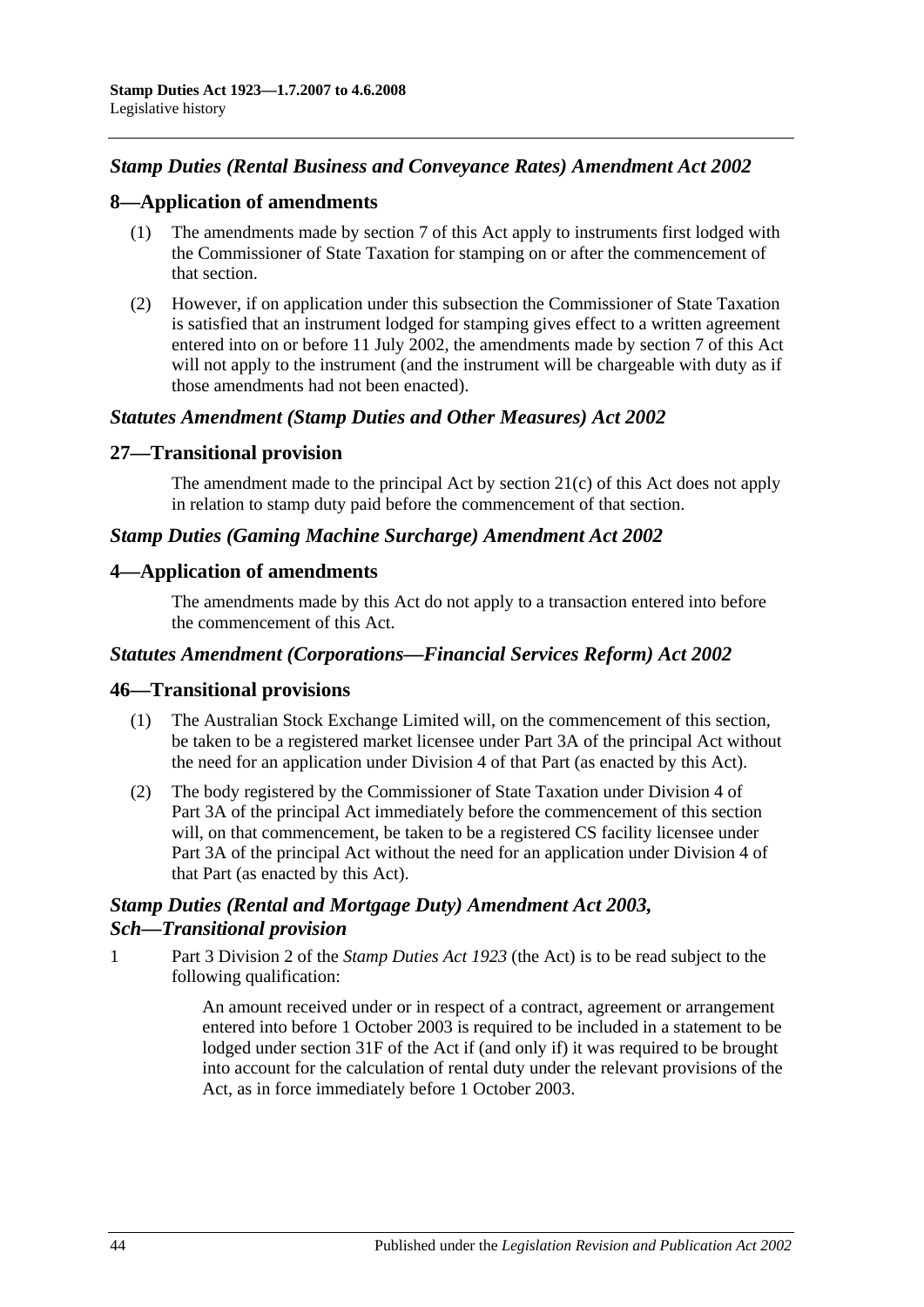# *Stamp Duties (Land Rich Entities) Amendment Act 2006, Sch 1*

## **1—Transitional provision**

- (1) The amendments made by this Act to the *[Stamp Duties Act](http://www.legislation.sa.gov.au/index.aspx?action=legref&type=act&legtitle=Stamp%20Duties%20Act%201923) 1923* apply only in relation to transactions entered into after the commencement of this clause.
- (2) Section 98(1) of the *[Stamp Duties Act](http://www.legislation.sa.gov.au/index.aspx?action=legref&type=act&legtitle=Stamp%20Duties%20Act%201923) 1923*, as amended by this Act, applies to a transaction entered into after the commencement of this clause but before the day on which this Act is assented to by the Governor (the *day of assent*) as if the period of 2 months referred to in that provision ends 2 months after the day of assent.

### *Statutes Amendment (Domestic Partners) Act 2006*

## **205—Transitional provision**

An amendment made by this Act to the *[Stamp Duties Act](http://www.legislation.sa.gov.au/index.aspx?action=legref&type=act&legtitle=Stamp%20Duties%20Act%201923) 1923* applies only in relation to instruments executed after the commencement of the amendment.

# **Historical versions**

Reprint—1.11.1984 Reprint No 1—12.12.1991 Reprint No 2—3.2.1992 Reprint No 3—1.9.1992 Reprint No 4—14.12.1992 Reprint No 5—1.3.1993 Reprint No 6—1.6.1994 Reprint No 7—1.9.1994 Reprint No 8—1.1.1995 Reprint No 9—2.3.1995 Reprint No 10—13.7.1995 Reprint No 11—30.11.1995 Reprint No 12—24.4.1996 Reprint No 13—1.7.1996 Reprint No 14—4.11.1996 Reprint No 15—27.3.1997 Reprint No 16—1.7.1997 Reprint No 17—17.7.1997 Reprint No 18—1.1.1998 Reprint No 19—27.7.1998 Reprint No 20—1.9.1998 Reprint No 21—3.12.1998 Reprint No 22—18.3.1999 Reprint No 23—5.8.1999 Reprint No 24—8.6.2000 Reprint No 25—14.12.2000 Reprint No 26—15.7.2001